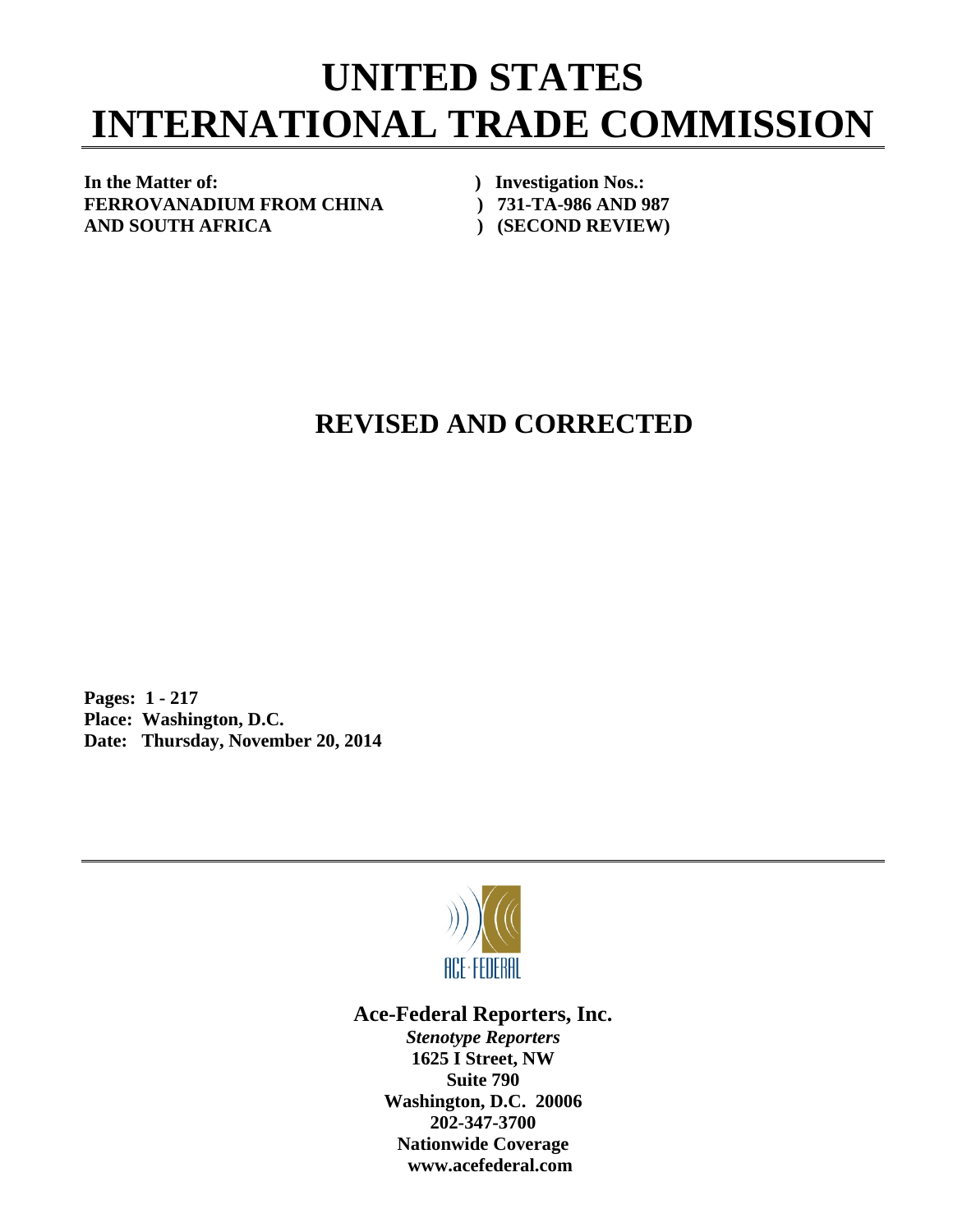| $1\,$          | THE UNITED STATES                                         |
|----------------|-----------------------------------------------------------|
| $\sqrt{2}$     | INTERNATIONAL TRADE COMMISSION                            |
| $\mathfrak{Z}$ |                                                           |
| $\overline{4}$ | ) Investigation Nos.:<br>IN THE MATTER OF:                |
| 5              | FERROVANADIUM FROM CHINA AND ) 731-TA-986 AND             |
| 6              | ) 987 (SECOND REVIEW)<br>SOUTH AFRICA                     |
| 7              |                                                           |
| 8              |                                                           |
| $\mathsf 9$    |                                                           |
| $10$           |                                                           |
| 11             | Thursday, November 20, 2014                               |
| 12             | Main Hearing Room (Room 101)                              |
| 13             | U.S. International Trade                                  |
| 14             | Commission                                                |
| 15             | 500 E Street, SW                                          |
| 16             | Washington, DC                                            |
| 17             |                                                           |
| 18             | The meeting commenced pursuant to notice at 9:30          |
| 19             | a.m., before the Commissioners of the United States       |
| 20             | International Trade Commission, the Honorable Meredith M. |
| 21             | Broadbent, Chairman, presiding.                           |
| 22             |                                                           |
| 23             |                                                           |
| 24             |                                                           |
| 25             |                                                           |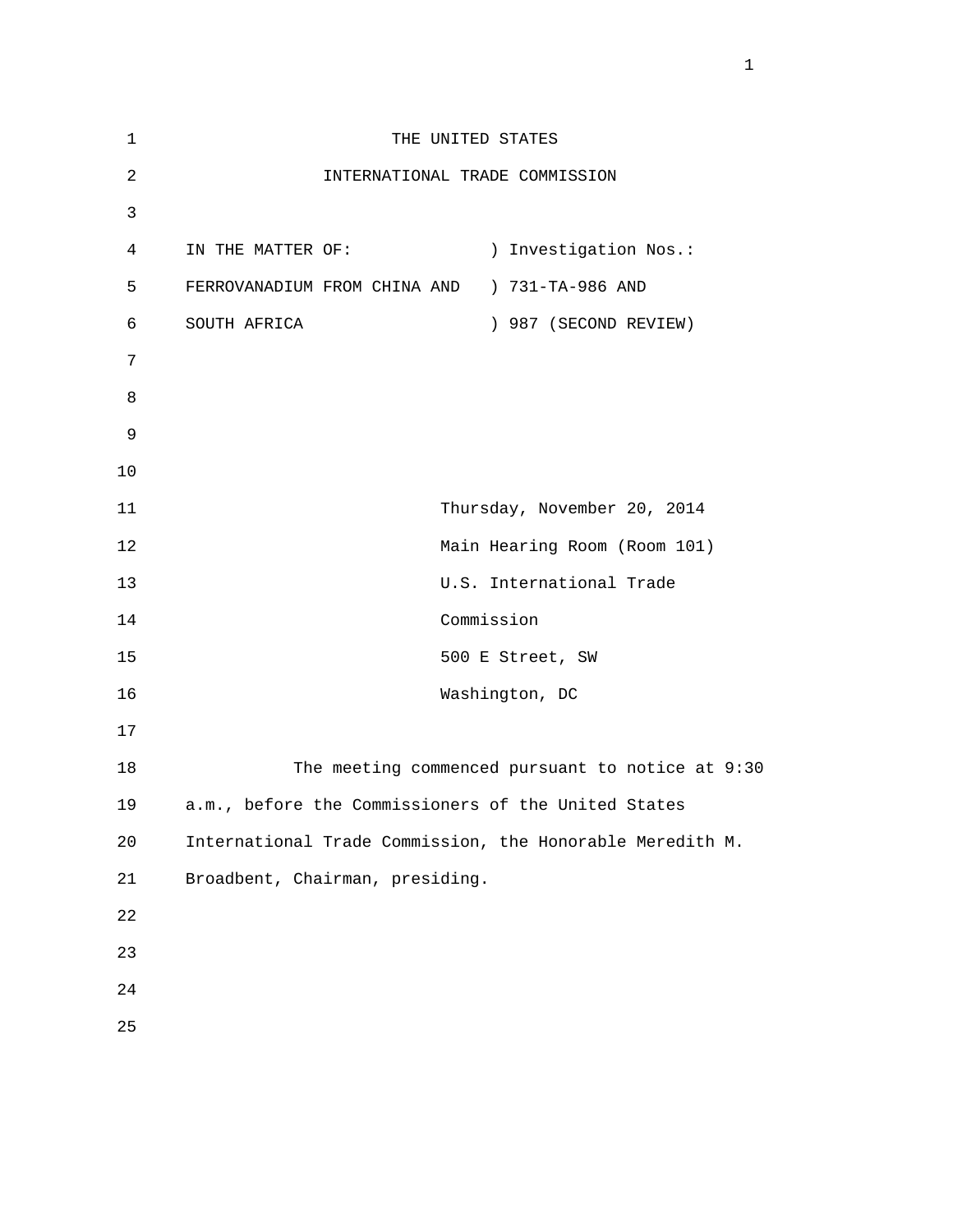1 APPEARANCES:

| $\overline{2}$ | On behalf of the International Trade Commission:  |
|----------------|---------------------------------------------------|
| 3              | Commissioners Present:                            |
| 4              | Chairman Meredith M. Broadbent (presiding)        |
| 5              | Vice Chairman Dean A. Pinkert                     |
| 6              | Commissioner Irving A. Williamson                 |
| 7              | Commissioner David S. Johanson                    |
| 8              | Commissioner F. Scott Kieff                       |
| 9              |                                                   |
| 10             | Staff Present:                                    |
| 11             | Bill Bishop, Supervisory Hearings and Information |
| 12             | Officer                                           |
| 13             | Sharon Bellamy, Program Support Specialist        |
| 14             | Mikayla Kelley, Student Intern                    |
| 15             |                                                   |
| 16             | Karen Taylor, International Trade Analyst         |
| 17             | Lauren Gamache, Economist                         |
| 18             | Charles Yost, Accountant/Auditor                  |
| 19             | Michael Haldenstein, Attorney                     |
| 20             | Douglas Corkran, Supervisory Investigator         |
| 21             |                                                   |
| 22             |                                                   |
| 23             |                                                   |
| 24             |                                                   |
| 25             |                                                   |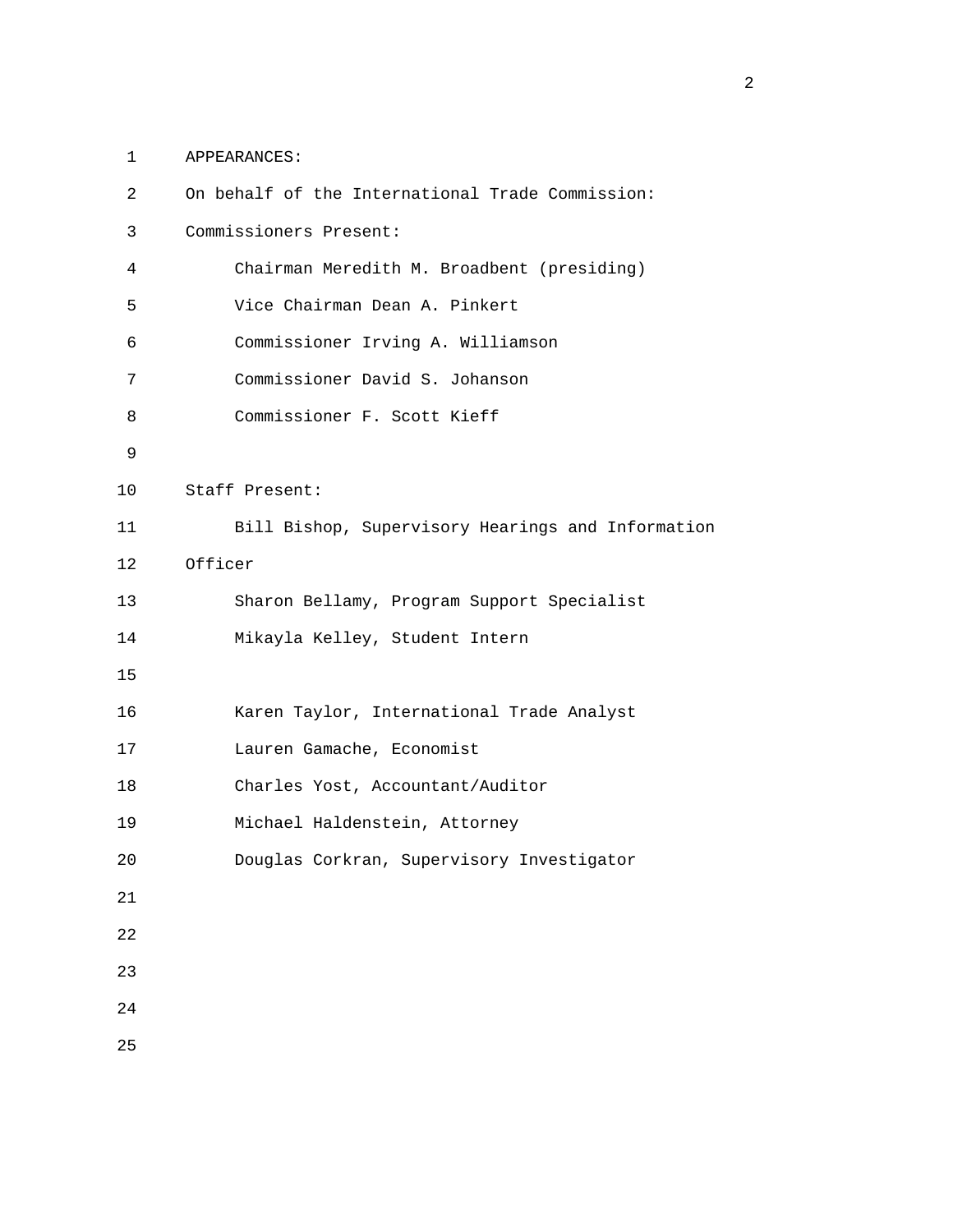| $\mathbf{1}$ | In Support of the Continuation of Antidumping Duties:      |
|--------------|------------------------------------------------------------|
| 2            | Neville Peterson LLP, Washington, DC on behalf of The      |
| 3            | Vanadium Producers and Reclaimers Association ("VPRA") and |
| 4            | VPRA Members:                                              |
| 5            | Gulf Chemical & Metallurgical Corporation ("Gulf")         |
| 6            | Bear Metallurgical Company ("Bear")                        |
| 7            | AMG Vanadium, Inc. ("AMG V")                               |
| 8            | Evraz Stratcor, Inc. ("Stratcor")                          |
| 9            |                                                            |
| 10           | Kevin H. Jones, Vice President, AMG Advanced               |
| 11           | Metallurgical Group N.V.                                   |
| 12           | Mitchell E. Kidd, President, AMG V                         |
| 13           | R. James Carter, Vanadium Industry Subject Matter          |
| 14           | Expert, AMG V                                              |
| 15           | Mark Anderson, Director of Sales and Marketing, AMG V      |
| 16           | Allan R. Orr, Executive Vice President of Metal Sales,     |
| 17           | Gulf                                                       |
| 18           | David F. Carey, General Manager, Bear                      |
| 19           | Robert Bunting, Consultant, Stratcor                       |
| 20           | Terry Perles, President, TTP Squared, Inc.; President,     |
| 21           | MoTiV Metals LLC; and President, North America of Atlantic |
| 22           | Ltd.                                                       |
| 23           | Kenneth R. Button, Senior Vice President, Economic         |
| 24           | Consulting Services, LLC                                   |
| 25           |                                                            |

<u>3</u>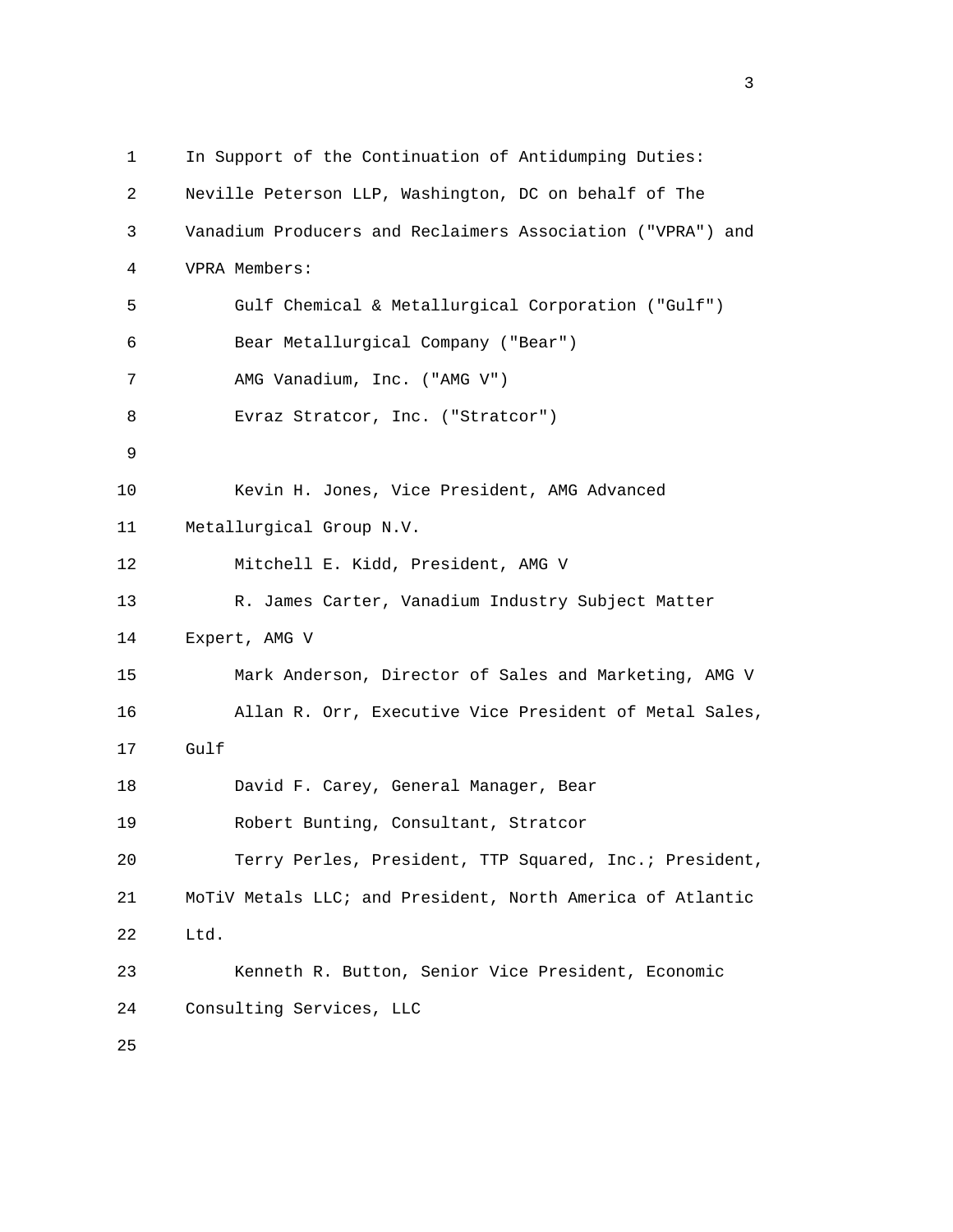| $\mathbf{1}$ | Jennifer Lutz, Senior Economist, Economic Consulting        |
|--------------|-------------------------------------------------------------|
| 2            | Services, LLC                                               |
| 3            | John B. Totaro, Jr. and Peter Bogard, Neville Peterson      |
| 4            | LLP                                                         |
| 5            |                                                             |
| 6            | In Opposition to the Continuation of Antidumping Duties:    |
| 7            | Alston & Bird LLP, Washington, DC on behalf of Glencore plc |
| 8            | and its affiliates:                                         |
| 9            | Rhovan PSV (Pooling and Sharing Joint Venture)              |
| 10           | Glencore Operations South Africa (Pty) Ltd.                 |
| 11           | Glencore Ltd.                                               |
| 12           | Michael O'Connell, Product Manager, Glencore, Ltd.          |
| 13           | Lynn Holec, Economist, ITR LLC/Marks Paneth LLP             |
| 14           | Kenneth Weigel and Chunlian Yang, Alston & Bird LLP         |
| 15           |                                                             |
| 16           | White & Case LLP, Washington, DC on behalf of Vanchem       |
| 17           | Vanadium Products (Pty) Ltd. ("Vanchem")                    |
| 18           | Kristina Zissis and Dean Barclay, White & Case LLP          |
| 19           |                                                             |
| 20           |                                                             |
| 21           |                                                             |
| 22           |                                                             |
| 23           |                                                             |
| 24           |                                                             |
| 25           |                                                             |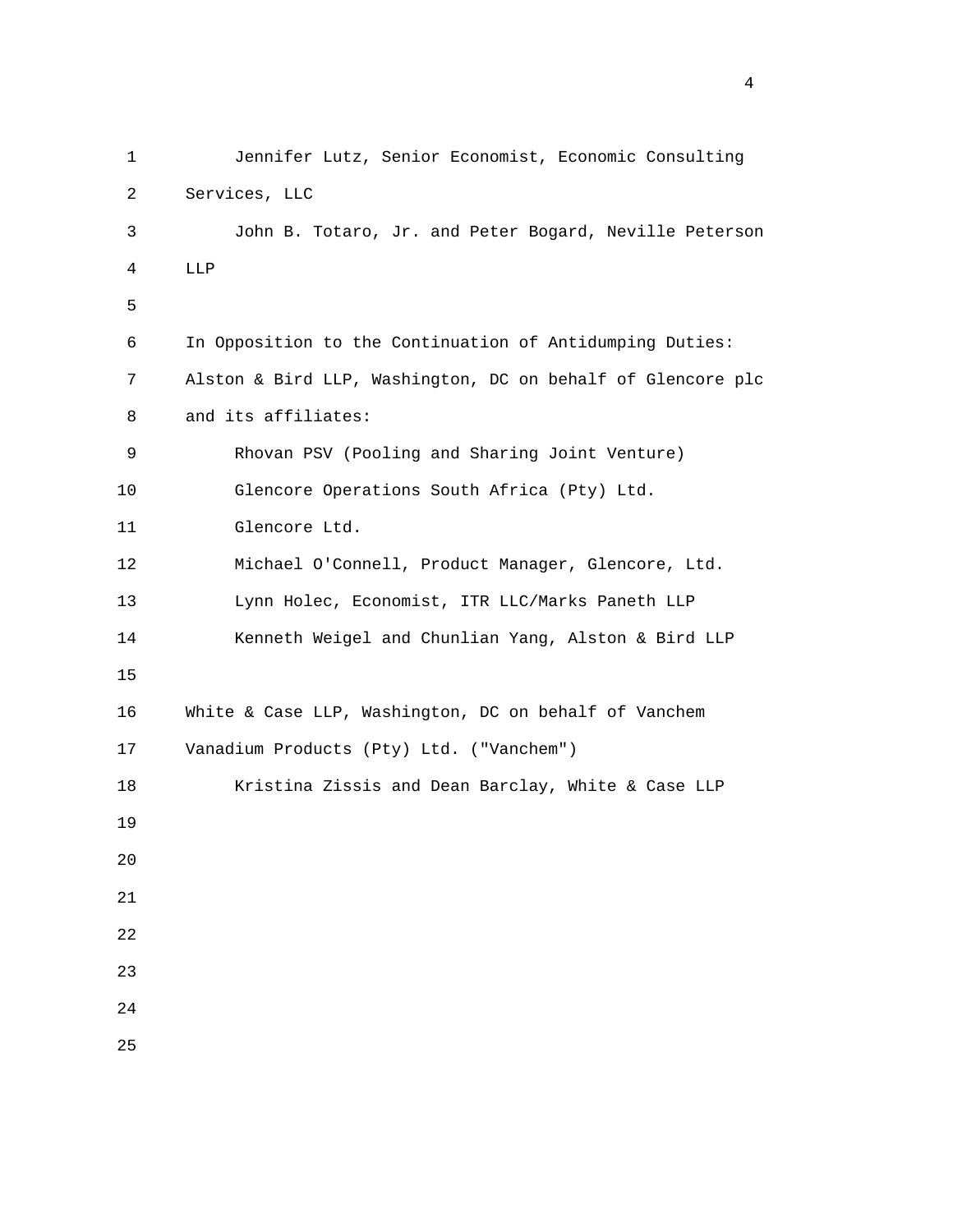| $\mathbf{1}$ | INDEX                                                    |      |
|--------------|----------------------------------------------------------|------|
| 2            |                                                          | Page |
| 3            | Opening Remarks                                          |      |
| 4            | In Support of Continuation - John B. Totaro, Jr.,        |      |
| 5            | Neville Peterson LLP                                     | 8    |
| б            |                                                          |      |
| 7            | In Opposition of Continuation - Kenneth Weigel, Alston & |      |
| 8            | Bird LLP                                                 | 11   |
| 9            |                                                          |      |
| 10           | R. James Carter, Vanadium Industry Subject Matter        |      |
| 11           | Expert, AMG V                                            | 21   |
| 12           |                                                          |      |
| 13           | David F. Carey, General Manager, Bear                    | 26   |
| 14           |                                                          |      |
| 15           | Allan R. Orr, Executive Vice President of                |      |
| 16           | Metal Sales, Gulf                                        | 31   |
| 17           |                                                          |      |
| 18           | Robert Bunting, Consultant, Stratcor                     | 36   |
| 19           |                                                          |      |
| 20           | Jennifer Lutz, Senior Economist, Economic Consulting     |      |
| 21           | Services, LLC                                            | 44   |
| 22           |                                                          |      |
| 23           | Michael O'Connell, Product Manager,                      |      |
| 24           | Glencore, Ltd.                                           | 127  |
| 25           |                                                          |      |

 $\sim$  5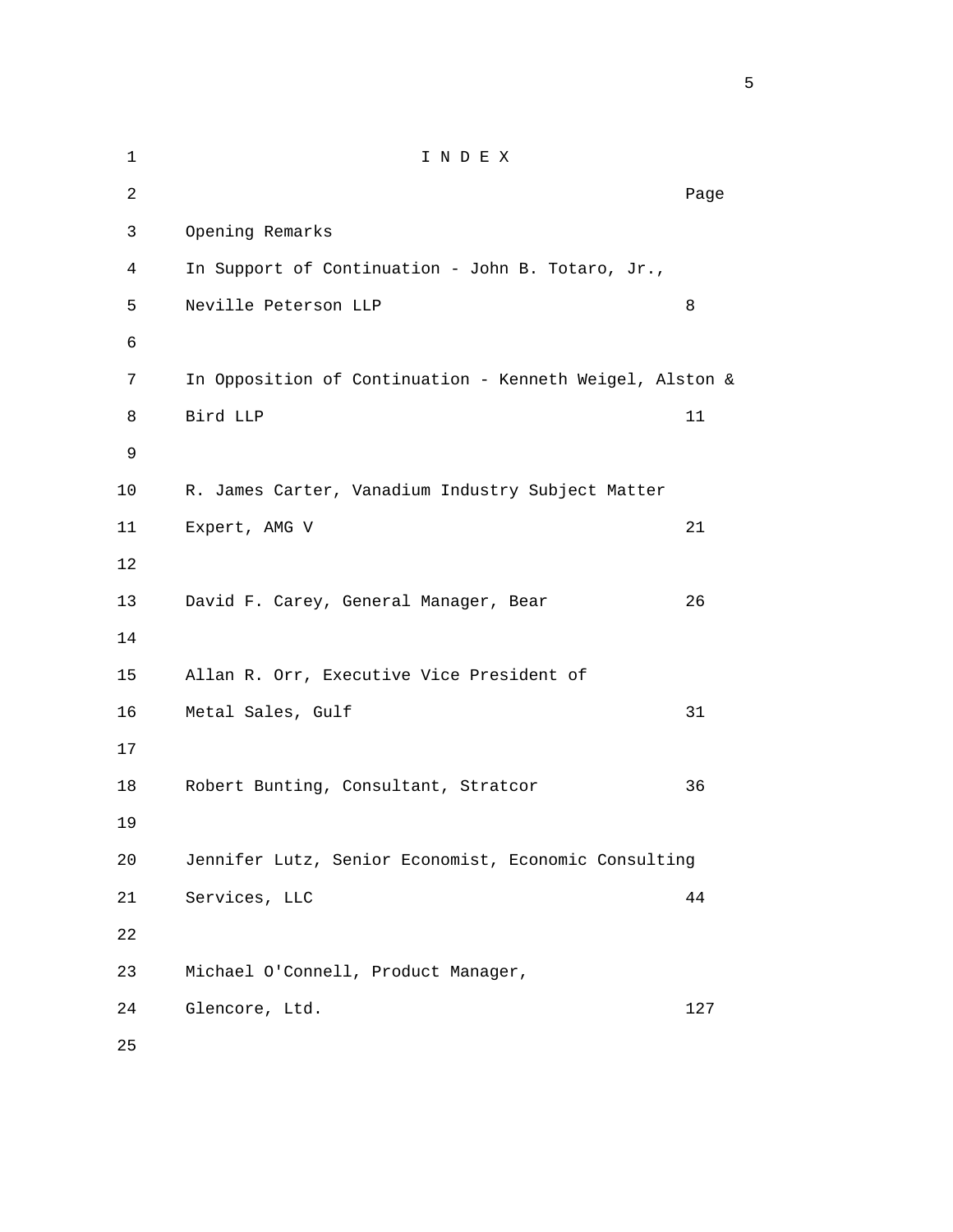| $\mathbf 1$    | I N D E X                                                |      |
|----------------|----------------------------------------------------------|------|
| $\overline{c}$ |                                                          | Page |
| $\mathsf{3}$   |                                                          |      |
| $\overline{4}$ | Lynn Holec, Economist, ITR LLC/Marks Paneth LLP          | 138  |
| 5              |                                                          |      |
| $\epsilon$     | Closing Remarks                                          |      |
| $\overline{7}$ |                                                          |      |
| $\,8\,$        | In Support of Continuation - John B. Totaro, Jr.,        |      |
| $\mathsf 9$    | Neville Peterson LLP                                     | 202  |
| $10$           |                                                          |      |
| 11             | In Opposition of Continuation - Kenneth Weigel, Alston & |      |
| $12$           | Bird LLP                                                 | 211  |
| 13             |                                                          |      |
| 14             |                                                          |      |
| $15$           |                                                          |      |
| 16             |                                                          |      |
| 17             |                                                          |      |
| $18\,$         |                                                          |      |
| 19             |                                                          |      |
| $20$           |                                                          |      |
| $21\,$         |                                                          |      |
| $2\sqrt{2}$    |                                                          |      |
| 23             |                                                          |      |
| $2\sqrt{4}$    |                                                          |      |
| 25             |                                                          |      |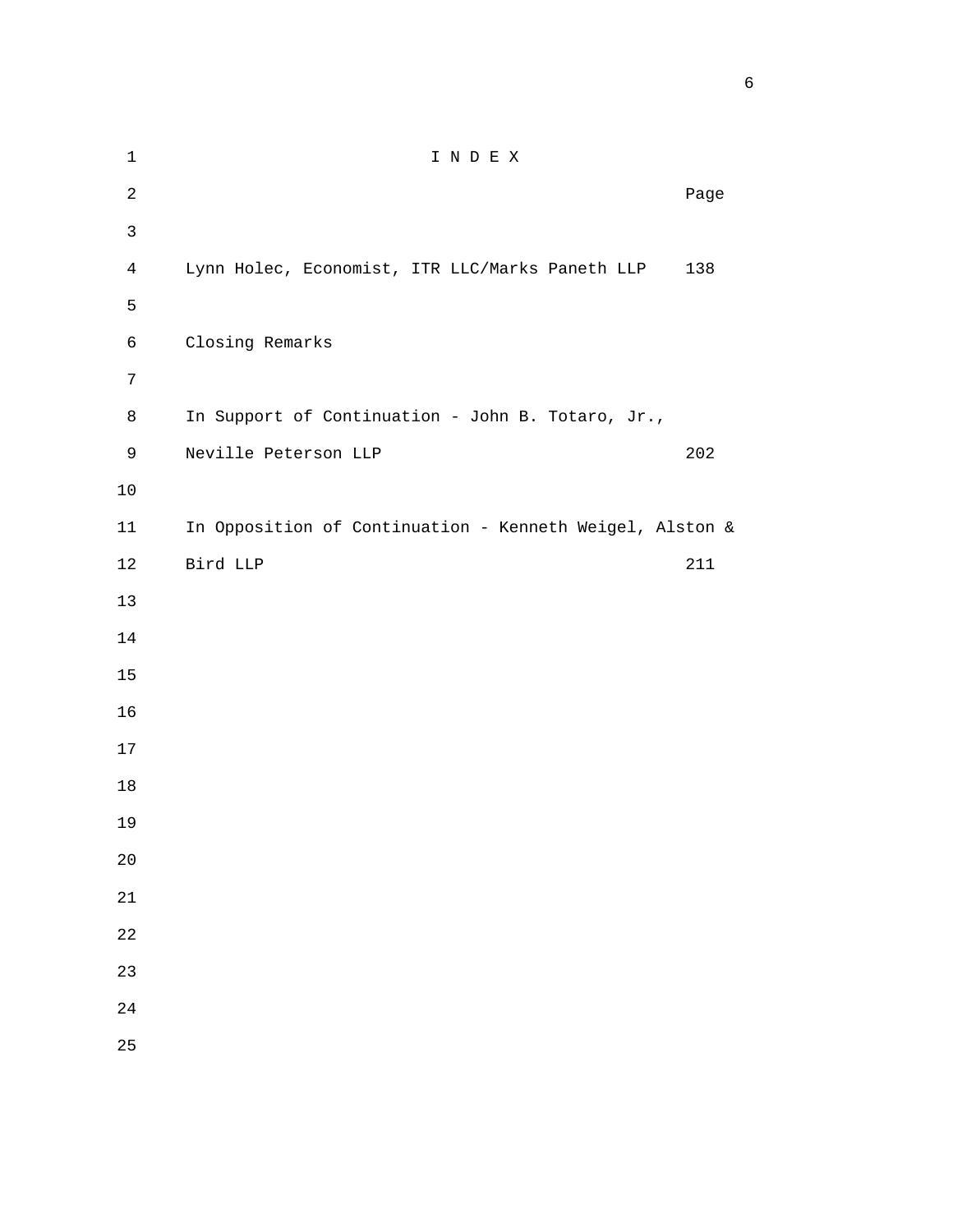1 P R O C E E D I N G S 2 MR. BISHOP: Will the room please come to order? 3 CHAIRMAN BROADBENT: Good morning. On behalf of 4 the U.S. International Trade Commission, I welcome you to 5 this hearing on Investigation Nos. 731-986 and 987, 6 involving Ferrovanadium from China and South Africa. The 7 purpose of these second five-year review investigations is 8 to determine whether revocation of anti-dumping duty orders 9 on Ferrovanadium from China and South Africa will likely 10 lead to the continuation or recurrence of material injury 11 within a reasonably foreseeable time.

 12 Documents concerning the hearing are available on 13 the public distribution table. Please give all prepared 14 testimony to the Secretary and please do not place it on the 15 public distribution table. All witnesses must be sworn in 16 by the Secretary before presenting testimony. I understand 17 that parties are aware of time allocations, but if you have 18 any questions about time, please ask the Secretary.

 19 Speakers are reminded not to refer to business 20 proprietary information in their remarks or in answers to 21 questions. Please speak clearly into the microphone and 22 state your name for the record so that the court reporter 23 knows who is speaking.

 24 Finally, if you will be submitting documents that 25 contain information you wish classified as Business

<u>2003: The contract of the contract of the contract of the contract of the contract of the contract of the con</u>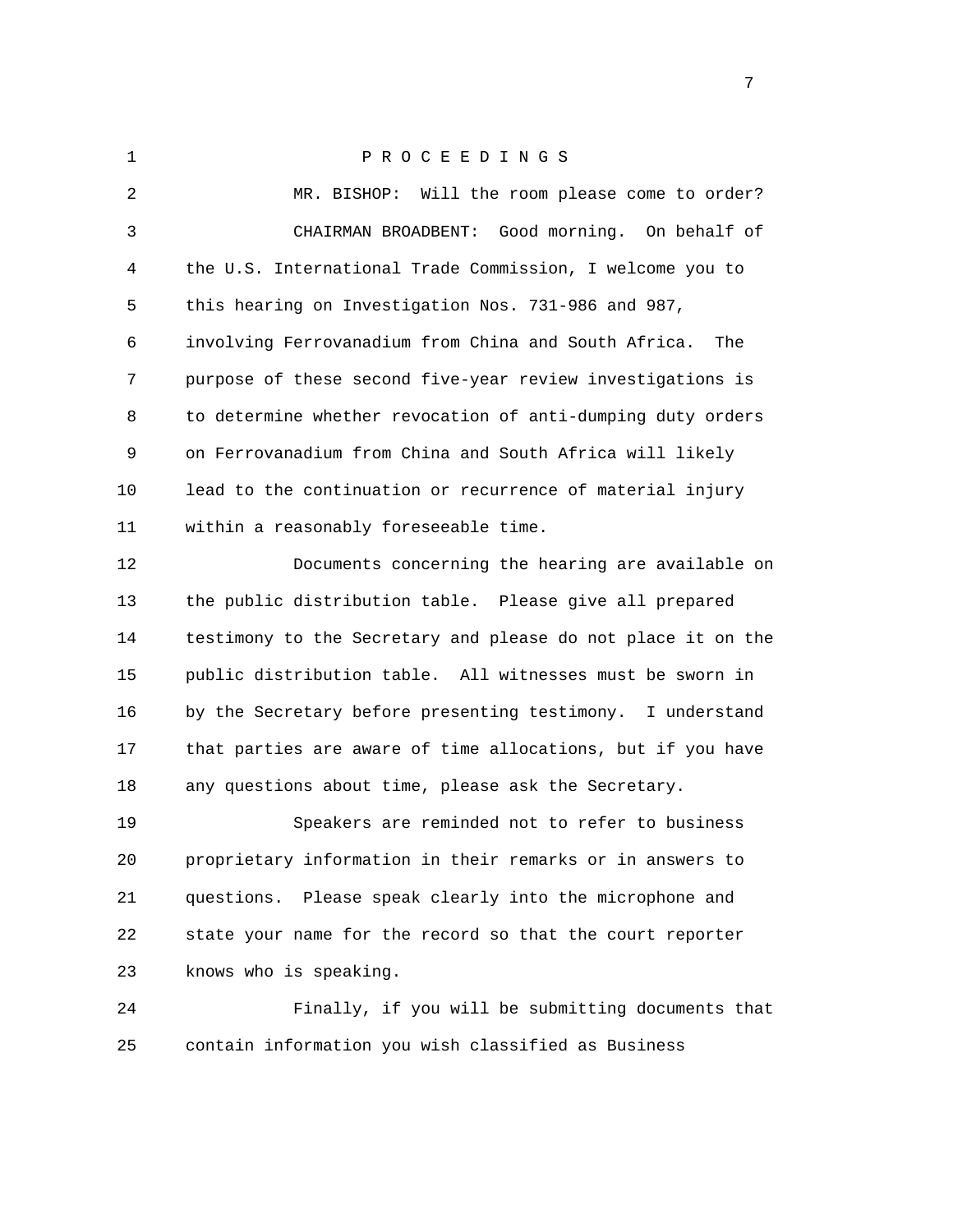1 Confidential, your request should comply with Commission 2 Rule 201.6. Mr. Secretary, are there any preliminary 3 matters? 4 MR. BISHOP: Madam Chairman, I would note that 5 all witnesses for today's hearing have been sworn in. There 6 are no other preliminary matters. 7 CHAIRMAN BROADBENT: Very well. Let's now 8 proceed with opening remarks. 9 MR. BISHOP: Opening remarks in behalf of those 10 in support of continuation of the orders will be by John B. 11 Totaro, Jr., Neville Peterson. 12 OPENING REMARKS OF JOHN B. TOTARO, JR. 13 MR. TOTARO: Good morning Madam Chairman, members 14 of the Commission and staff. My name is John Totaro. I'm 15 an attorney with the law firm of Neville Peterson, and I'm 16 pleased to be here today on behalf of the Vanadium Producers 17 and Reclaimers Association, and the BPRA members, AMG 18 Vanadium, Bear Metallurgical, Gulf Chemical and 19 Metallurgical and Evraz Stratcor. 20 As we outlined in our prehearing brief, as we 21 will discuss further today, the information on the record of 22 this proceeding, including facts regarding the likely 23 volume, price effects and impact of resumed subject imports 24 on the domestic industry demonstrates that revocation of the 25 anti-dumping duty orders on ferrovanadium from China and

experience of the state of the state of the state of the state of the state of the state of the state of the s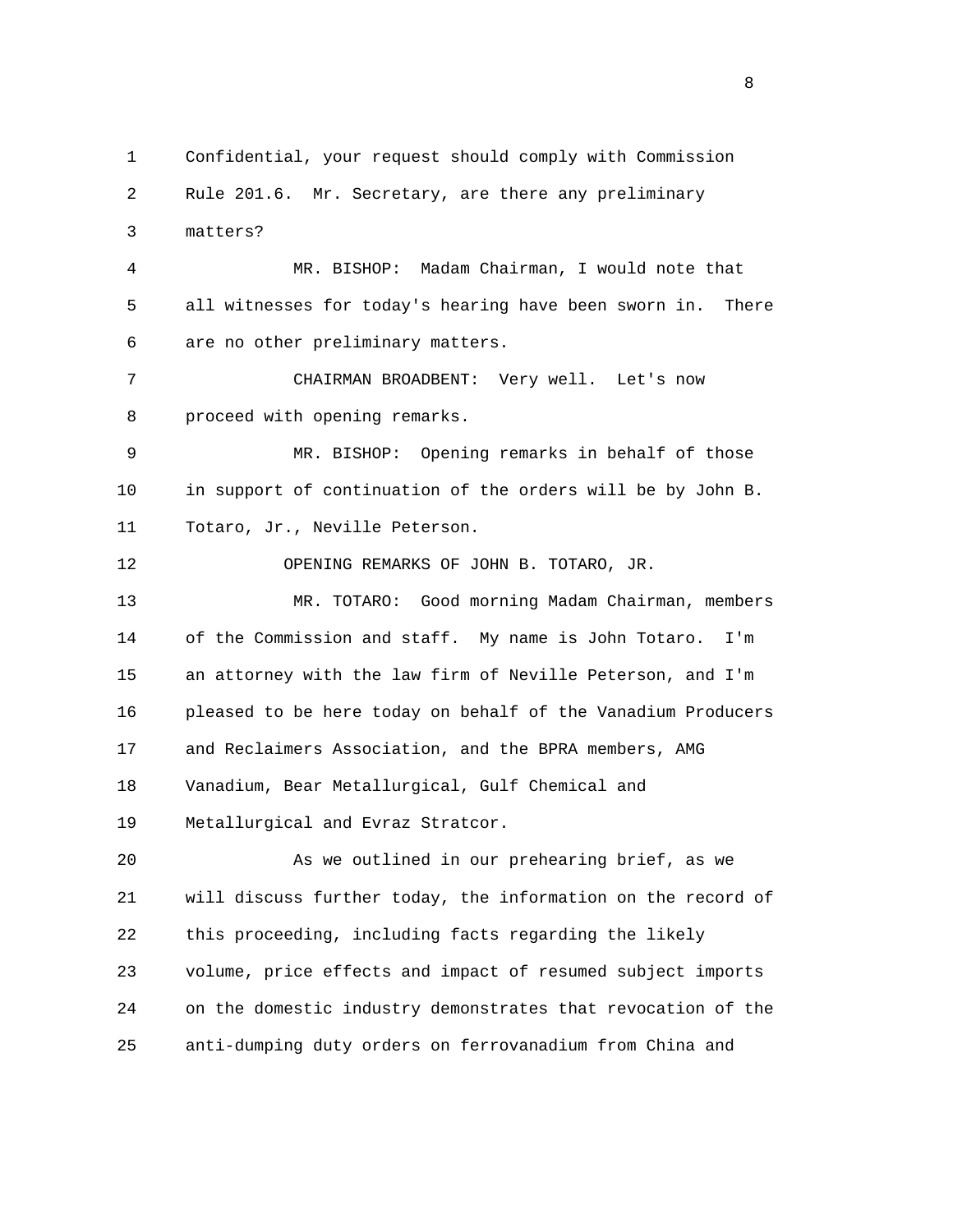1 South Africa, would be likely to lead to a recurrence of 2 material injury within a reasonably foreseeable time. 3 The record demonstrates that the fundamental 4 conditions of competition in the U.S. market for 5 ferrovanadium are unchanged since the Period of 6 Investigation. Because ferrovanadium is a commodity 7 product, it is sold primarily on the basis of price, and 8 there is a high degree of substitutability among 9 ferrovanadium from all sources. 10 Demand is driven by the U.S. steel industry, 11 which consumes ferrovanadium at a high rate per ton, and has 12 recovered from the declines of the global recession to a 13 greater extent than producers in Europe. The supply of 14 ferrovanadium in the United States continues to be a 15 combination of domestic production and imported material. 16 In addition, the facts in the record show that 17 the Chinese and South African industries continue to produce 18 and export large and increasing volumes of ferrovanadium to 19 markets other than the United States. This information 20 underscores the likelihood that if the orders are revoked, 21 subject imports will return to the U.S. market, and again

23 industry.

 24 Producers in China and South Africa have 25 demonstrated their continuing interest in the U.S. market,

22 have injurious effects on the domestic ferrovanadium

en de la provincia de la provincia de la provincia de la provincia de la provincia de la provincia de la provi<br>1900 : la provincia de la provincia de la provincia de la provincia de la provincia de la provincia de la prov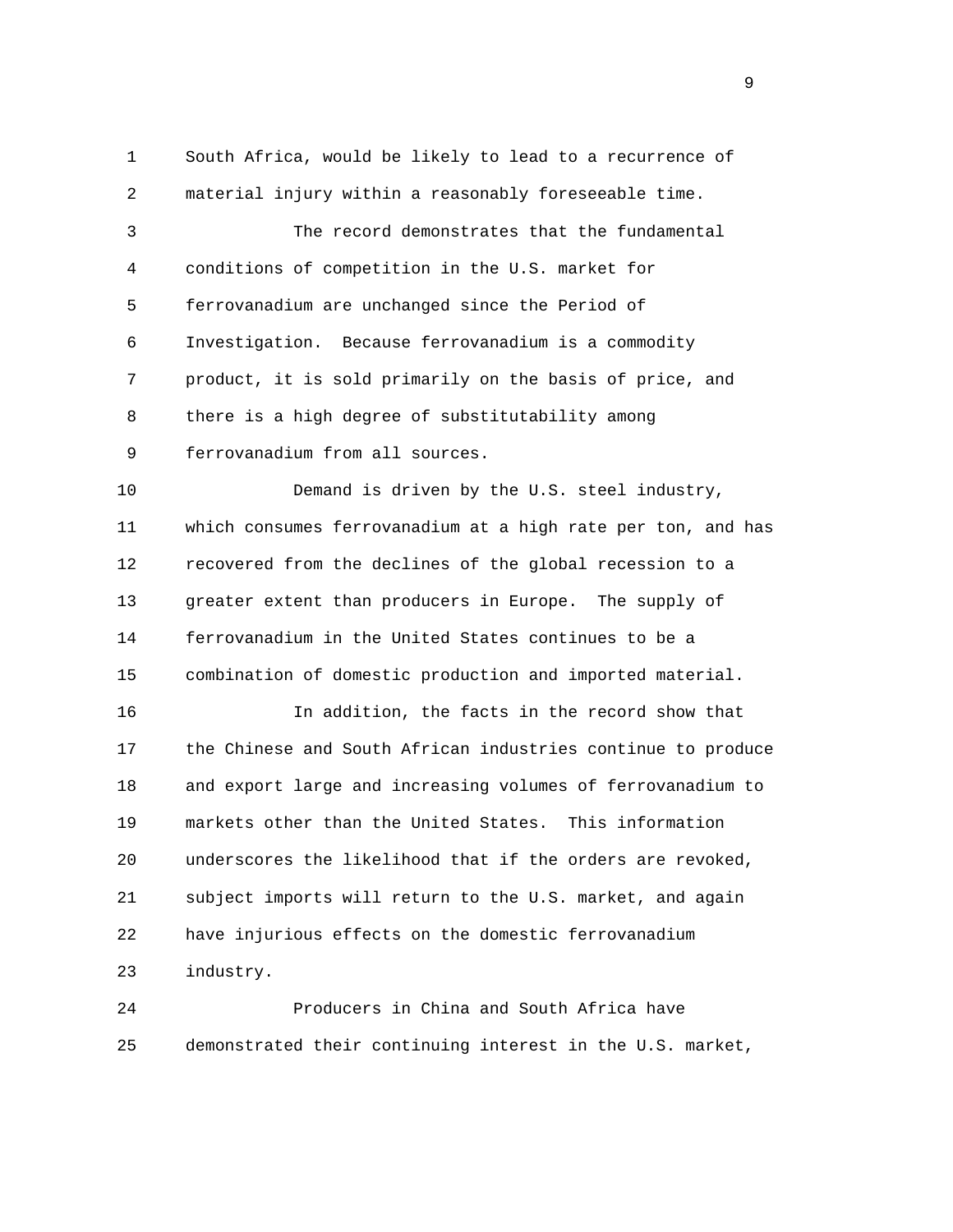1 by currently exporting vanadium pentoxide to third countries 2 for toll conversion into ferrovanadium and shipment to the 3 U.S. market, despite the fact that they produce and export 4 large volumes of ferrovanadium directly to other markets. 5 Unlike the Russian ferrovanadium producer that 6 the Commission examined in 2012, the Chinese and South 7 African producers would have great incentives and face no 8 obstacles to replacing their third country toll conversion 9 if ferrovanadium produced in and exported from the subject 10 countries directly to the United States.

 11 If subject imports were to return to the U.S. 12 market upon revocation, these imports would again be able to 13 gain market share from domestic producers using below market 14 pricing. This return would be facilitated by the 15 substitutability and interchangeably of ferrovanadium from 16 all countries, and because the domestic industry's contract 17 prices are highly sensitive to changes in spot market 18 prices.

 19 The result would be the lost sales, depressed 20 prices, diminished returns on reduced sales volumes and 21 unsustainable declines of profitability that the industry 22 suffered in the years prior to the orders.

 23 The U.S. producers' financial conditions have 24 improved as a direct result of the orders, after unfairly 25 priced subject imports have declined, and these producers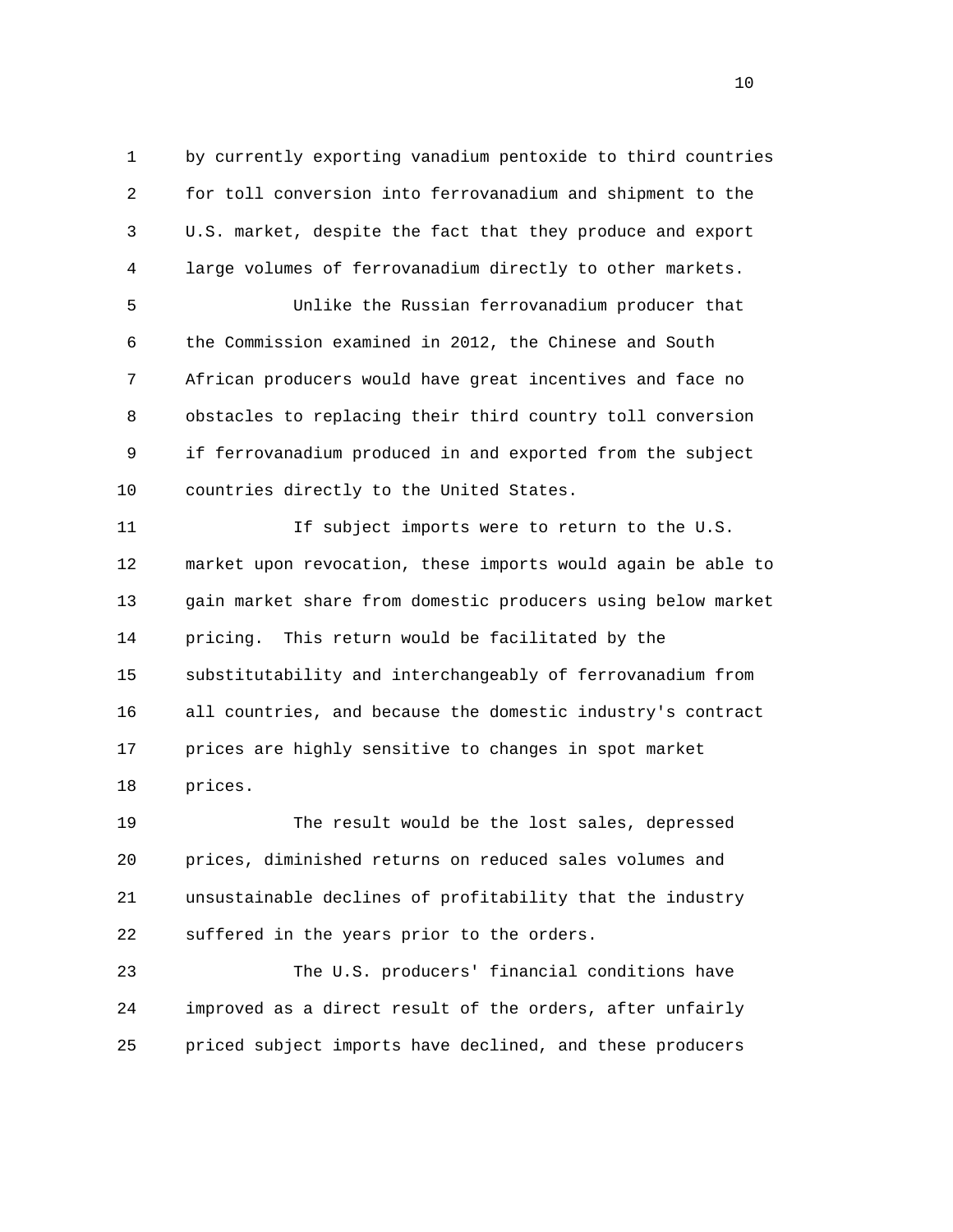1 have taken this opportunity to invest in improvements in 2 their facilities. Nevertheless, the U.S. industry remains 3 vulnerable to the effects of resumed subject imports.

 4 While there have been profitable years in the 5 period examined in this review, various competitive forces, 6 including declines in market prices, have caused significant 7 fluctuations in profit levels in the past several years. 8 These are further indicators that if the orders are revoked, 9 the U.S. industry is susceptible to resumed material injury 10 and the likely substantial volume of dumped subject imports 11 that would return to the U.S. market.

12 12 I urge you to keep these factors in mind as you 13 hear the domestic industry's testimony, and as you consider 14 the record before you. Thank you.

15 CHAIRMAN BROADBENT: Thank you.

 16 MR. BISHOP: Opening remarks on behalf of those 17 in opposition to continuation of the orders will be by 18 Kenneth Weigel, Alston and Bird.

19 OPENING REMARKS OF KENNETH WEIGEL

 20 MR. WEIGEL: Good morning. Ken Weigel from the 21 law firm of Alston and Bird. We are representing Glencore 22 in these proceedings, but I am doing my opening statement on 23 behalf of both Glencore and the other South African 24 producer, Vanchem.

25 In 2012, the Commission considered ferrovanadium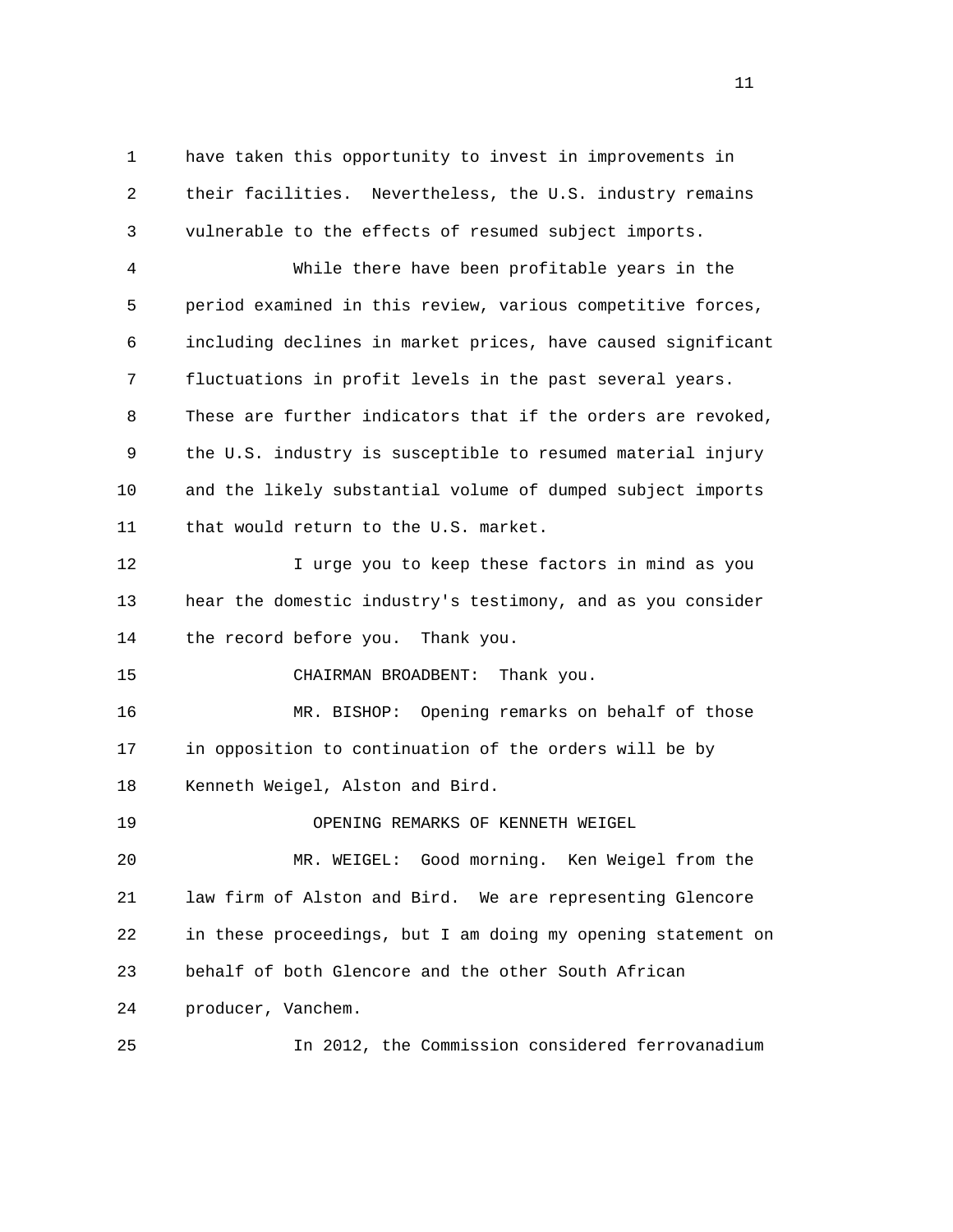1 trade in the context of the sunset review from Russia. In 2 that sunset review, the Commission found it appropriate to 3 revoke the anti-dumping order on ferrovanadium from Russia. 4 Today, you will hear from our witnesses, that looking at the 5 Russian case, which we believe sets a baseline for the 6 Commission to review this case, that revocation of the 7 anti-dumping order on ferrovanadium from South Africa is 8 appropriate.

 9 The facts are very similar. Like the Russian 10 producer, Glencore and Vanchem are here asking for 11 revocation of the anti-dumping order, to allow more 12 flexibility in their global operations. They are not here 13 asking for revocation to import more ferrovanadium from 14 South Africa.

 15 As you will hear today, it is unlikely that in 16 2015 there will be any ferrovanadium from South Africa 17 available for the U.S. market, since it's already been sold. 18 Also like in the Russian case, the sole representatives of 19 the South African producers have been supplying the U.S. 20 market.

 21 As you said in the Russia case, it would make no 22 sense for them to import ferrovanadium from South Africa, 23 sell it below the prices at which they're selling 24 ferrovanadium in the U.S. market today, and injure 25 themselves. Finally, as to the state of the U.S. industry,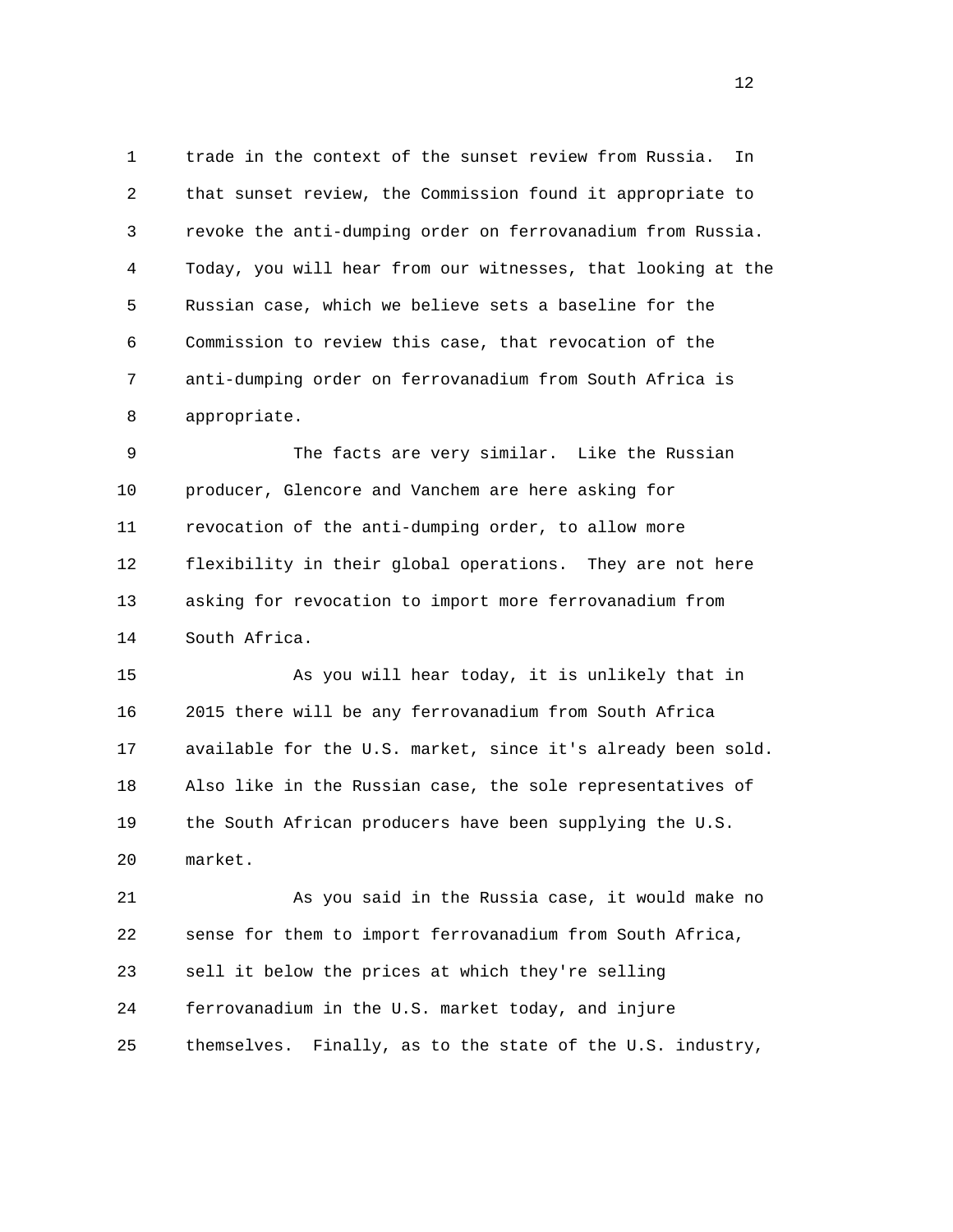1 the Russian case establishes a baseline.

| 2  | In 2012, the Commission found the U.S. industry               |
|----|---------------------------------------------------------------|
| 3  | not to be vulnerable, and we believe its condition has        |
| 4  | improved since then. Vanchem and Glencore have submitted      |
| 5  | questionnaires, and we filed a prehearing brief setting       |
| 6  | forth the facts as to why there will be no increase in        |
| 7  | imports of South African ferrovanadium into the U.S. market.  |
| 8  | Capacity utilization in South Africa is very high             |
| 9  | if not at maximum levels.<br>There are no excess inventories, |
| 10 | and Mike O'Connell will explain the inventory situation.      |
| 11 | South African product for the last ten years has not entered  |
| 12 | the U.S. market but it has been sold globally, and those      |
| 13 | commitments continue to exist, to purchase South African      |
| 14 | ferrovanadium, and finally South African producers have no    |
| 15 | incentive to shift to produce ferrovanadium.                  |
| 16 | In fact, their incentive is to shift to produce               |
| 17 | more vanadium products other than ferrovanadium, as you'll    |
| 18 | hear today. Additionally, there will be no price              |
| 19 | depression, no under-selling or price suppression.            |
| 20 | Petitioners' claims, we believe, are mere speculation, and    |
| 21 | when you look at the entire facts of the case, you will       |
| 22 | agree with us that revocation of the anti-dumping order from  |
| 23 | South Africa is appropriate.                                  |
| 24 | You will hear both from Mike O'Connell of                     |
| 25 | Glencore and from Lynn Holec, our economist. Lynn will        |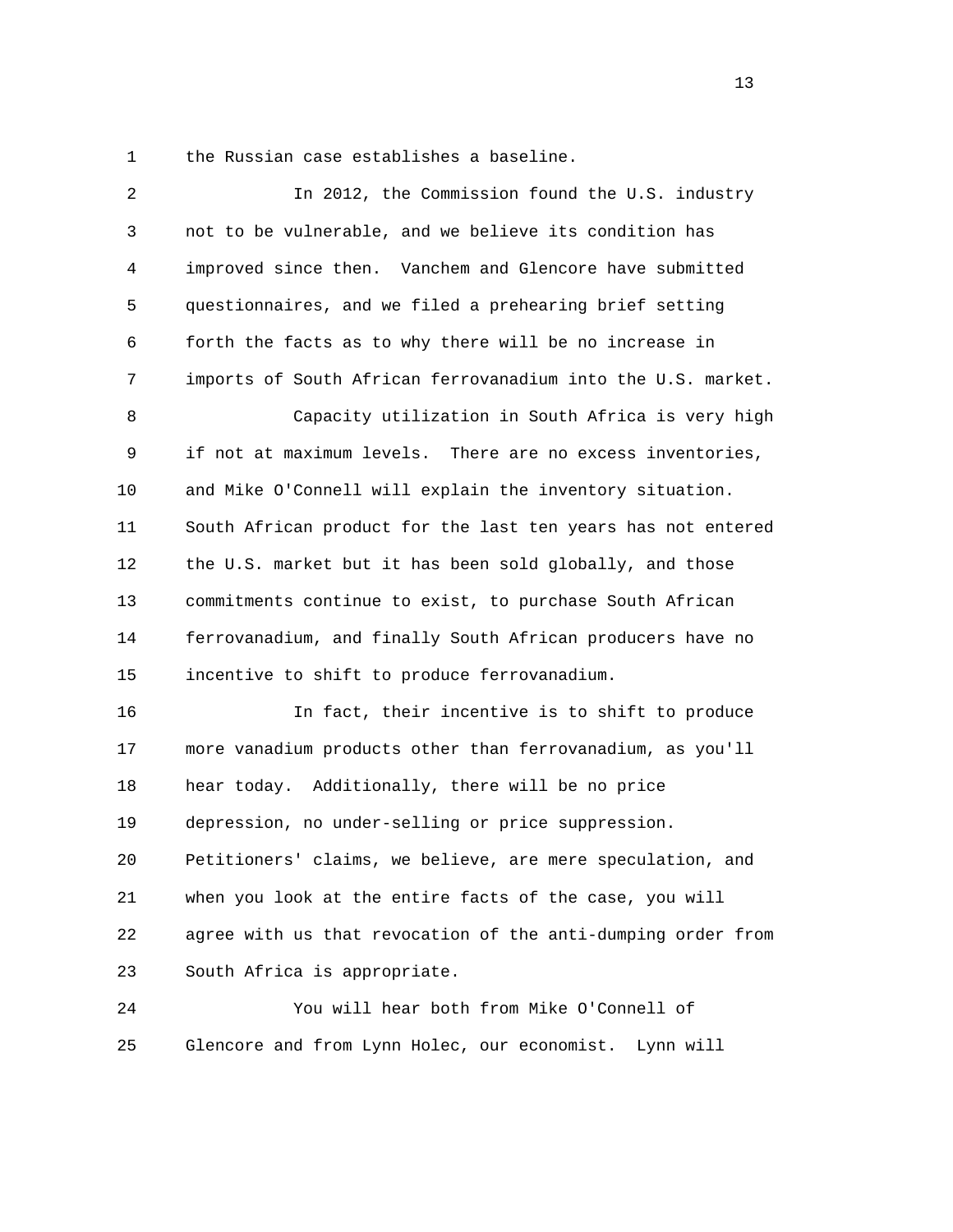1 explain why, after her analysis of the U.S. industry, that 2 it is not vulnerable. She will also talk about why U.S. 3 imports of South African ferrovanadium, to the extent they 4 do enter the U.S. market, will not enter in any significant 5 volumes, and will not be price-suppressed or undersell. 6 Finally, both witnesses will talk about why South 7 Africa and China should not be cumulated in your decision. 8 This last point is a very important point for us. We 9 believe the South African producers, the two South African 10 producers are significantly different than the Chinese 11 producers and the Chinese importers of ferrovanadium, and 12 those facts call for your consideration of South Africa 13 separately from China in this proceeding.

 14 In total, we believe revocation of the order 15 would not likely lead to any recurrence of material injury 16 to the U.S. industry, and thank you for the opportunity to 17 appear before you today.

 18 MR. BISHOP: Would the first panel, those in 19 support of continuation of the anti-dumping duty orders 20 please come forward and be seated?

21 (Pause.)

 22 MR. TOTARO: Good morning again. I would like to 23 introduce our panel. We've assembled an experienced group 24 of industry representatives from each of the four BPRA 25 member companies, as well as a vanadium industry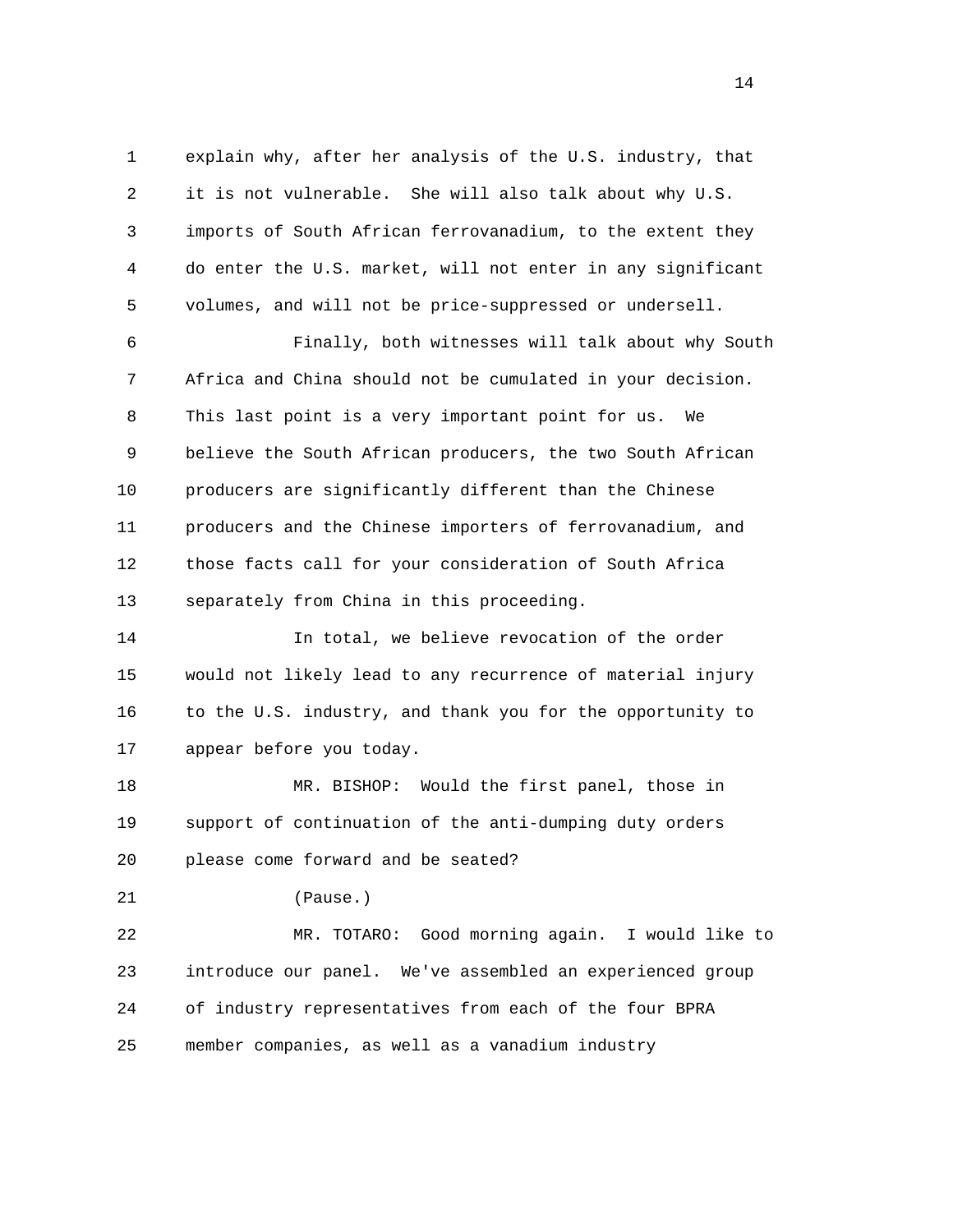1 professional, who has offered to give us perspective on the 2 matters at issue in this case. I'm certain that you will 3 find all of their comments instructive.

 4 First, from AMG Vanadium, James Carter, vanadium 5 industry subject matter expert; from Bear Metallurgical, 6 David Carey, general manager; from Gulf Chemical and 7 Metallurgical Allan Orr, Executive Vice President of Metal 8 Sales; and from Evraz Stratcor, Robert Bunting, consultant. 9 We're also pleased to have with us Terry Perles, an official 10 with MoTiV Metals, TTP Squared and Atlantic Limited, and an 11 internationally-recognized expert in the vanadium field.

 12 I'd also like to introduce Kevin Jones, Vice 13 President of AMG, Advanced Metallurgical Group; Mitchell 14 Kidd, president of AMG Vanadium; and Mark Anderson, Director 15 of Sales and Marketing for AMG Vanadium. These gentlemen 16 will not be giving direct testimony, but they will be 17 available to answer any questions you might have.

 18 Finally, I'd like to introduce two economists 19 from the firm Economic Consulting Services, Kenneth Button 20 and Jennifer Lutz, who will present additional testimony at 21 the conclusion of our industry, and Peter Bogard, my 22 colleague at Neville Peterson.

 23 Before I ask our industry witnesses to begin, I'd 24 like to discuss the issue of cumulation. Consistent with 25 its determination in the first review, the Commission should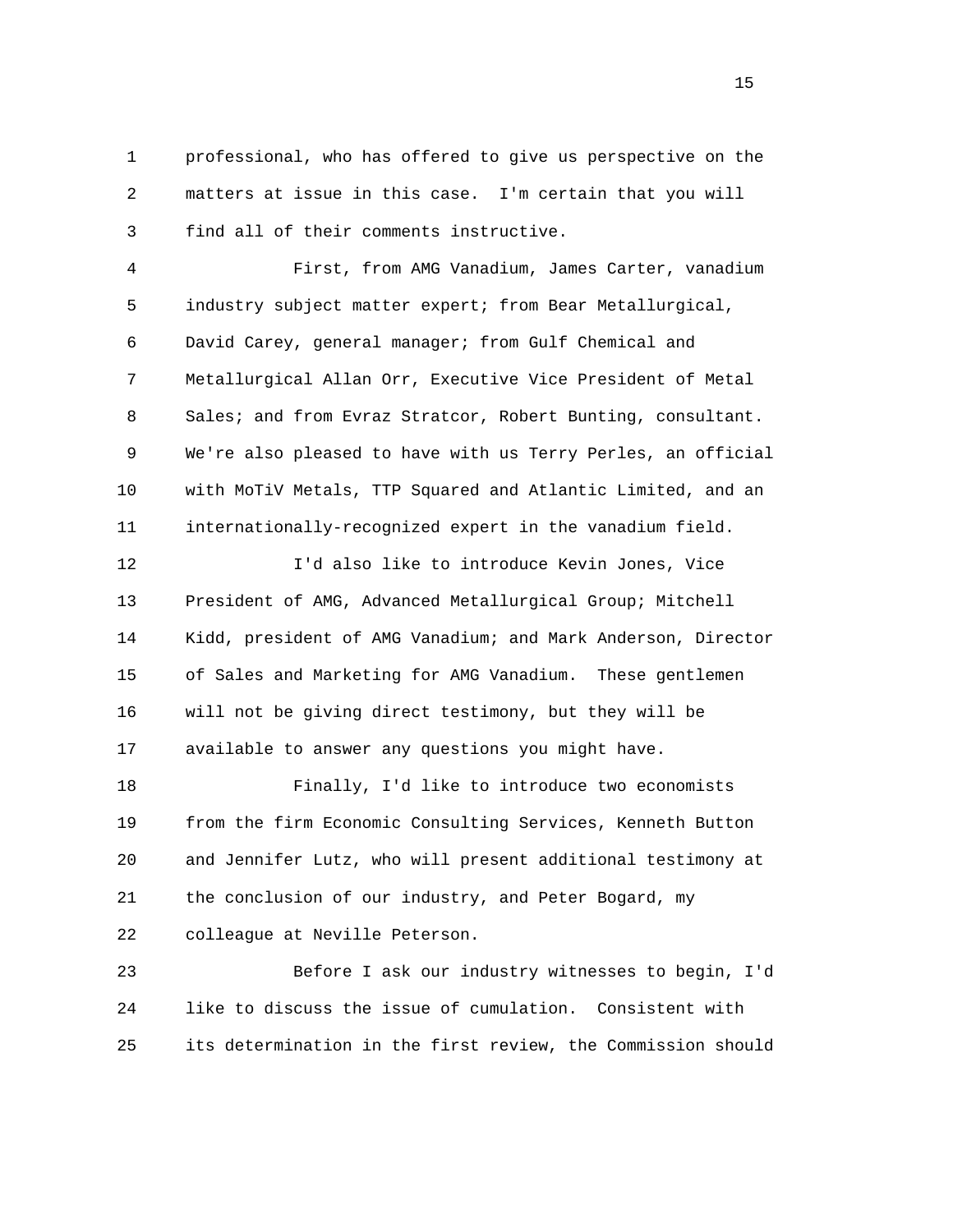1 exercise discretion to cumulatively assess the volume and 2 impact of subject imports from China and South Africa.

 3 In terms of the discernible impact analysis, 4 South Africa continues to produce and export massive volumes 5 of ferrovanadium. As the Commission staff discussed, South 6 Africa exported more ferrovanadium in 2013 than any other 7 country, including China. The South African ferrovanadium 8 industry is export-oriented, and could both ship existing 9 exports from other markets and also export inventory of 10 ferrovanadium to the U.S. market if the orders were revoked.

 11 As we discussed in our prehearing brief, and 12 contrary to the South African industry's flawed claims, 13 current capacity utilization rates would not constrain South 14 Africa's ability to resume exports of ferrovanadium to the 15 United States if the orders were revoked.

 16 Moreover, as we discuss in our prehearing brief, 17 the South African producers can shift production among 18 different vanadium products, and thereby produce even more 19 ferrovanadium for export to the United States. The South 20 African producers' pronouncements about shifts that they 21 cannot make in the future are belied by the facts in the 22 record regarding the shifts they have made in the past.

 23 The discernible impact caused by resumed subject 24 imports from China is clear as well. China now exports a 25 far greater volume of ferrovanadium than it did during the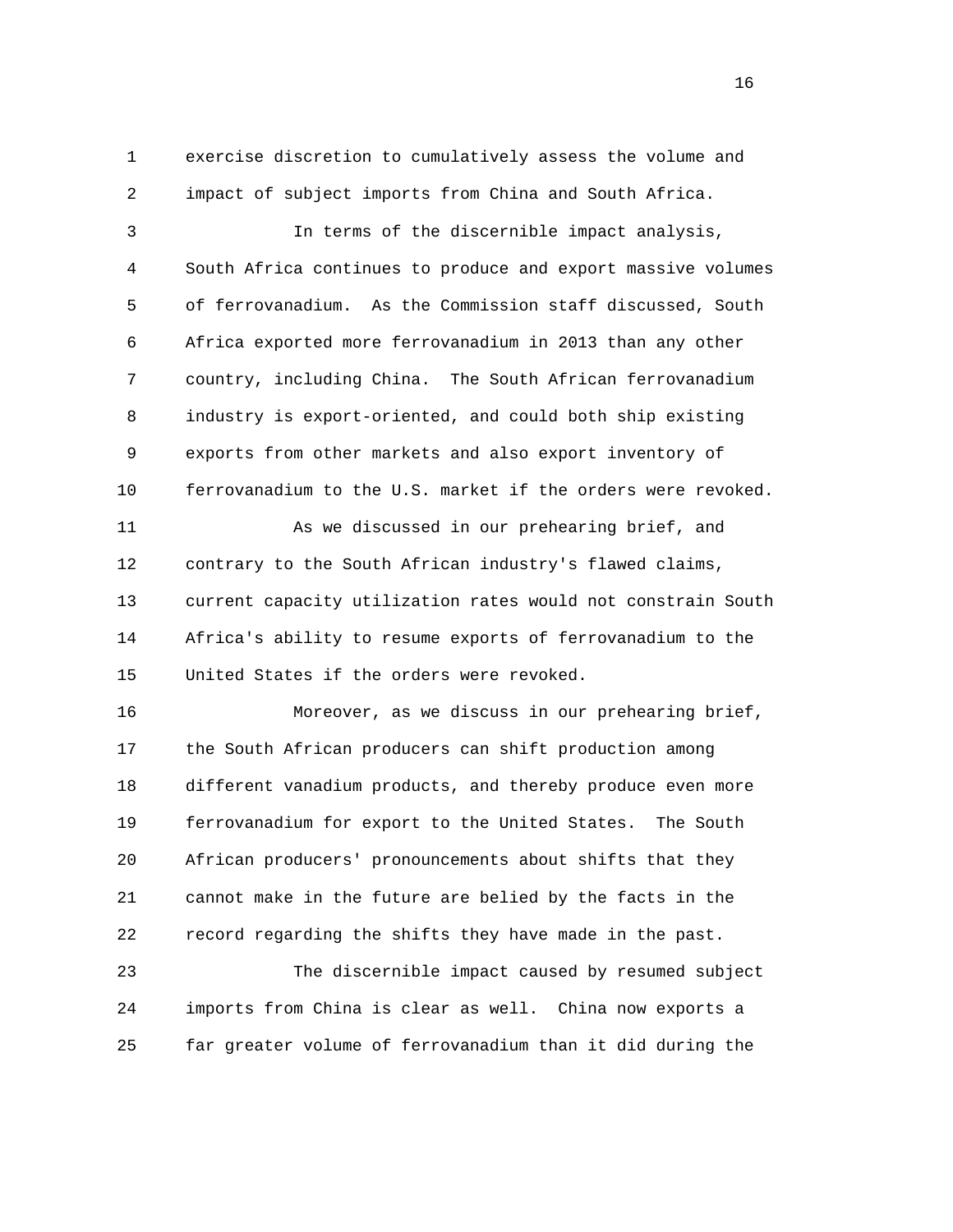1 Period of Investigation, and China's ferrovanadium exports 2 have grown dramatically over the Period of Review.

 3 In 2013, Chinese export volumes approached the 4 volume exported by South Africa. These gains are consistent 5 with the massive expansion of China's steel and vanadium 6 industries, and industry analysts expect China's exports to 7 continue to increase. As the world's largest vanadium 8 producer and a major exporter of ferrovanadium, China has 9 both the capacity and the incentive to resume high volumes 10 of ferrovanadium exports to the United States if the orders 11 are revoked.

 12 The factors that the Commission typically 13 examines in determining whether a reasonable overlap in 14 competition would occur of the orders are revoked, and 15 subject imports returned at significant volumes, continue to 16 support a finding that cumulation is appropriate. Each of 17 these factors is outlined in our brief, but I would like to 18 say a few words about simultaneous presence.

 19 The facts on the record demonstrate that there 20 would likely be a simultaneous presence of subject imports 21 from both countries and the domestic-like product in the 22 U.S. market if the orders were revoked, despite some 23 distinctions between the two industries.

 24 The Chinese ferrovanadium industry is larger than 25 South Africa's, and it has grown during the period to a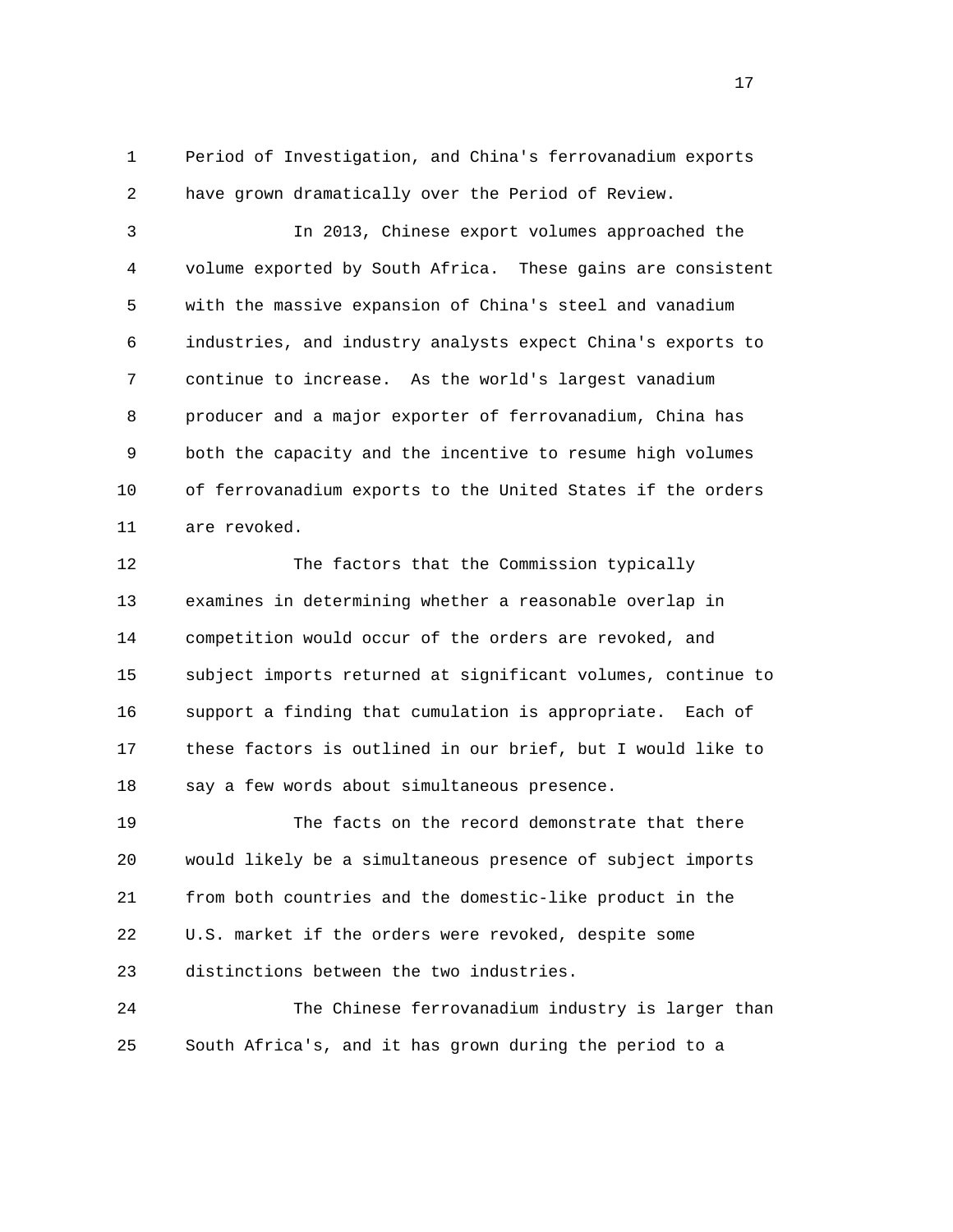1 greater extent than the South African industry. Also, China 2 has significant home market demand for ferrovanadium, and 3 consequently China has exported a somewhat smaller volume of 4 ferrovanadium than South Africa.

 5 However, the Commission has found that a 6 difference in degree of export orientation is not 7 necessarily determinative when other factors, as here, 8 demonstrate the likely overlap of competition. Despite 9 their differences in size and structure, the Chinese and 10 South African ferrovanadium industries reacted in parallel 11 to the imposition of the orders, and they behaved similarly 12 in their export operations.

 13 Both countries reduced their ferrovanadium 14 exports to the U.S. market to zero soon after the orders 15 were imposed. At present, the top two export markets for 16 both countries are Europe and Japan, and the volumes 17 exported by both countries to these two markets are nearly 18 identical in recent periods.

 19 Moreover, both countries remain interested in the 20 U.S. market, as both have used third country toll conversion 21 of vanadium pentoxide to enter the United States, including 22 exporting similar volumes for conversion to Canada. Both 23 countries have strong incentives to revert from this 24 practice, to direct exports of ferrovanadium if the orders 25 are revoked.

n 18 ann an 18 an t-Iomraid ann an 18 an t-Iomraid ann an 18 an t-Iomraid ann an 18 an t-Iomraid ann an 18 an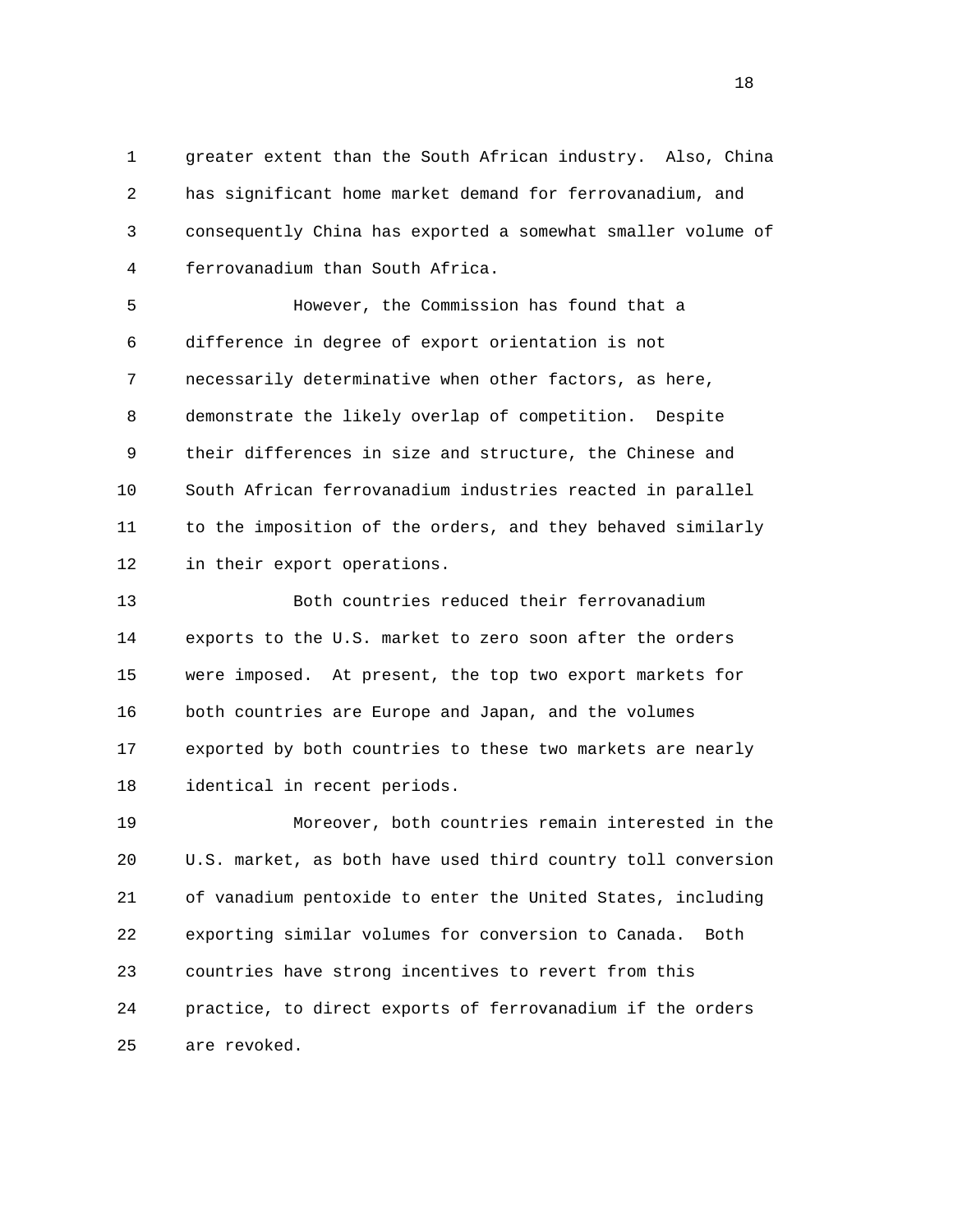1 For these reasons, the difference in the 2 structure and degree of export orientation between the two 3 industries does not in this case indicate that imports from 4 each country would compete under different conditions of 5 competition. The South African producers claim that unlike 6 China, their ability to export to the United States is 7 constrained by commitments to existing customers.

 8 We doubt these claims, particularly with regard 9 to periods beyond 2015, and the South Africans did not 10 submit any documentation to support their position. The 11 Commission's 2006 decision in silicon metals cited 12 commitments in other export markets as a factor in the 13 cumulation analysis. But it also found that the subject 14 producers had agents in those other countries but not in the 15 United States.

 16 That is not the case with the 17 South African producers, as the Duferco and Glencore 18 distribution networks are active in the United States. On 19 that note, just this week it was announced by China Hebei 20 Iron and Steel Group company, the parent of subject 21 ferrovanadium producer Chengde Iron and Steel, signed an 22 agreement to take a majority stake in Duferco International 23 Trading, which is also the exclusive distributor for 24 ferrovanadium producers by Vanchem in South Africa. 25 Another distinguishing factor is that in Silicon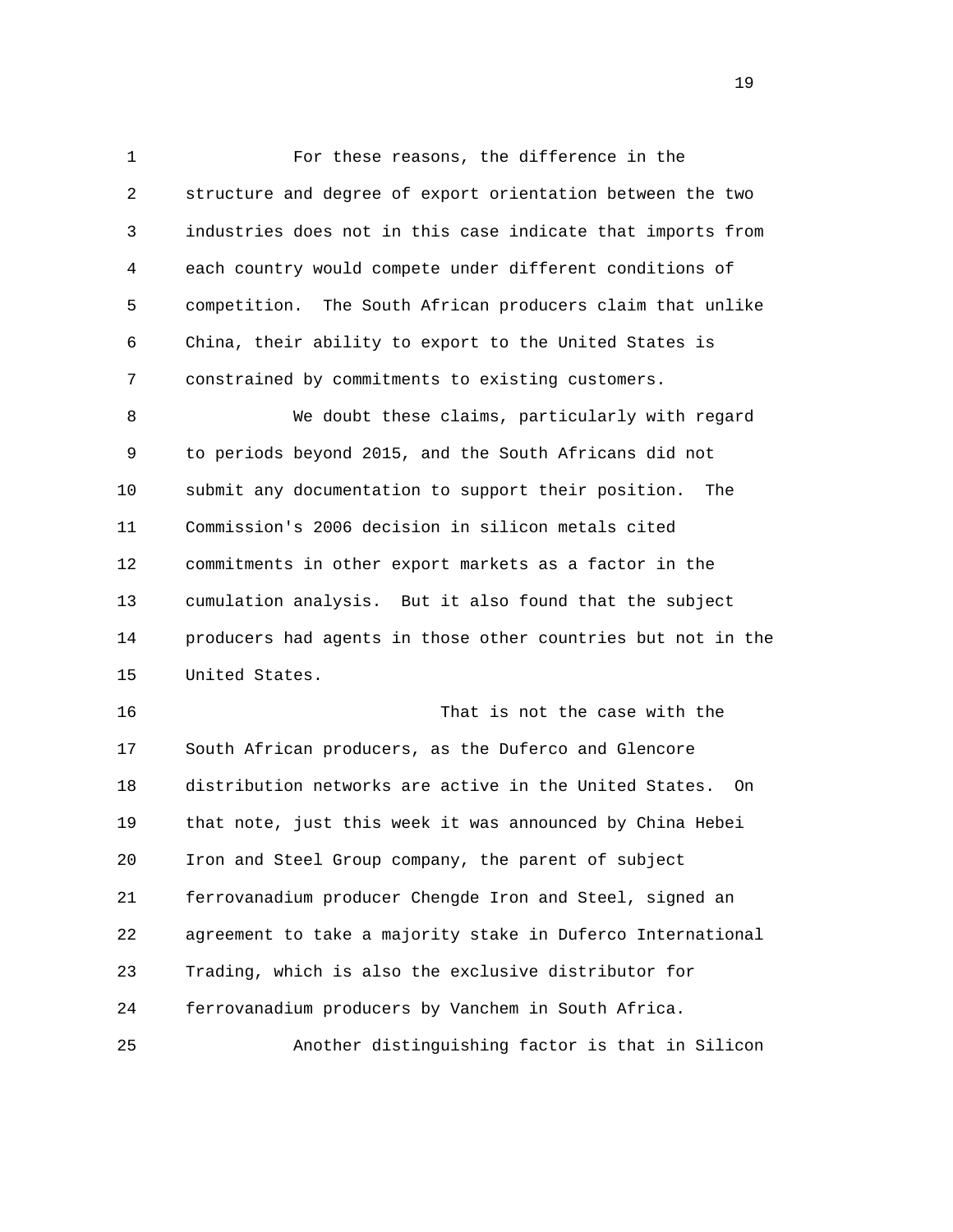1 Metal, the Commission found that prices in the United States 2 and Europe were similar, so there would be no price 3 incentive for Brazilian producers to alter their commercial 4 relationship with their European purchasers, to ship more to 5 the United States.

 6 In contrast, there is a significant and sustained 7 differential between U.S. and European prices, an average of 8 16 percent over the POR, making the United States the more 9 profitable market. This would provide an incentive for both 10 Chinese and South African producers to alter, not 11 necessarily destroy or abandon, their current pool of export 12 customers. Also, the pricing practices of Chinese and South 13 African ferrovanadium producers during the POI were very 14 similar, both predominantly overselling the domestic-like 15 product.

 16 Despite this over-selling, both country's prices 17 were found to have contributed to depression of domestic 18 prices, and there was no reason to believe that this pattern 19 would not recur if the orders were revoked. That includes 20 any conclusions that could be drawn from the anomalous 21 atypical subject imports that appeared in two months during 22 the six and a half year POR.

 23 Based on these considerations, we urge the 24 Commission to exercise its discretion to conduct a 25 cumulative analysis in these sunset reviews. We're not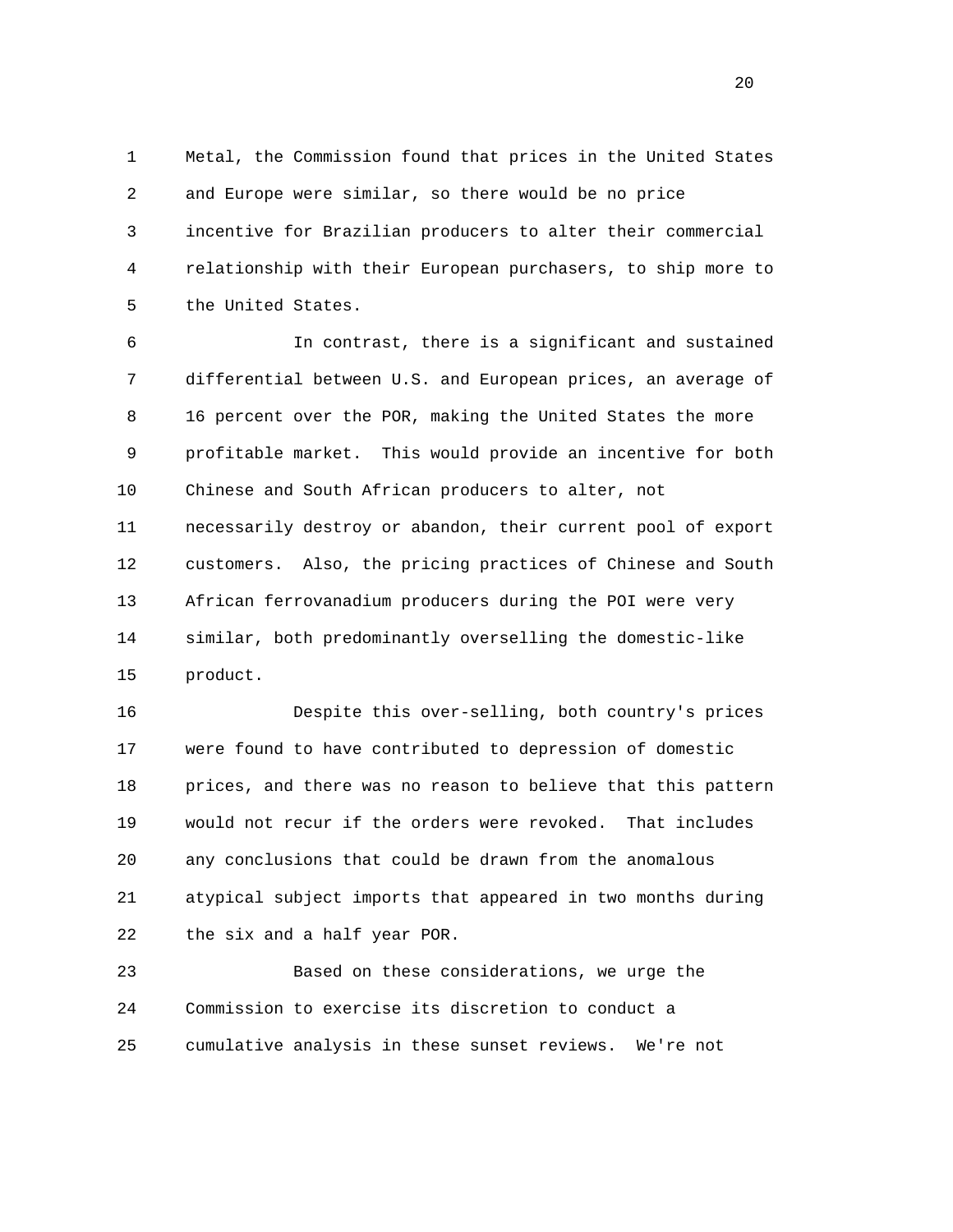1 aware of any other factor that would significantly limit 2 competition, such that cumulation is not warranted. With 3 that, I'd like to begin our industry presentation. Our 4 first industry witness is James Carter from AMG Vanadium. 5 STATEMENT OF JAMES CARTER 6 MR. CARTER: Good morning Chairman Broadbent and 7 Commissioners. My name is Jim Carter. I have worked with 8 AMG Vanadium for more than 40 years, most recently as Vice 9 President for International Sales. I recently retired, and 10 I now work with the company as a vanadium subject matter 11 expert. 12 My responsibilities during my time with AMG 13 included overseeing the marketing and sale of metals and 14 alloys, including ferrovanadium. In performing these 15 responsibilities, I had direct contact with many of our 16 customers. I have appeared before the Commission in each of 17 its prior investigations and sunset reviews involving 18 ferrovanadium. 19 AMG Vanadium has produced ferrovanadium since 20 1952 at our production facility in Cambridge, Ohio. AMG

 21 produces ferrovanadium using an environmentally friendly 22 state-of-the-art reduction process, that is designed to use 23 a wide range of vanadium-containing materials.

 24 AMG's primary raw materials for ferrovanadium are 25 environmentally hazardous spent catalysts from oil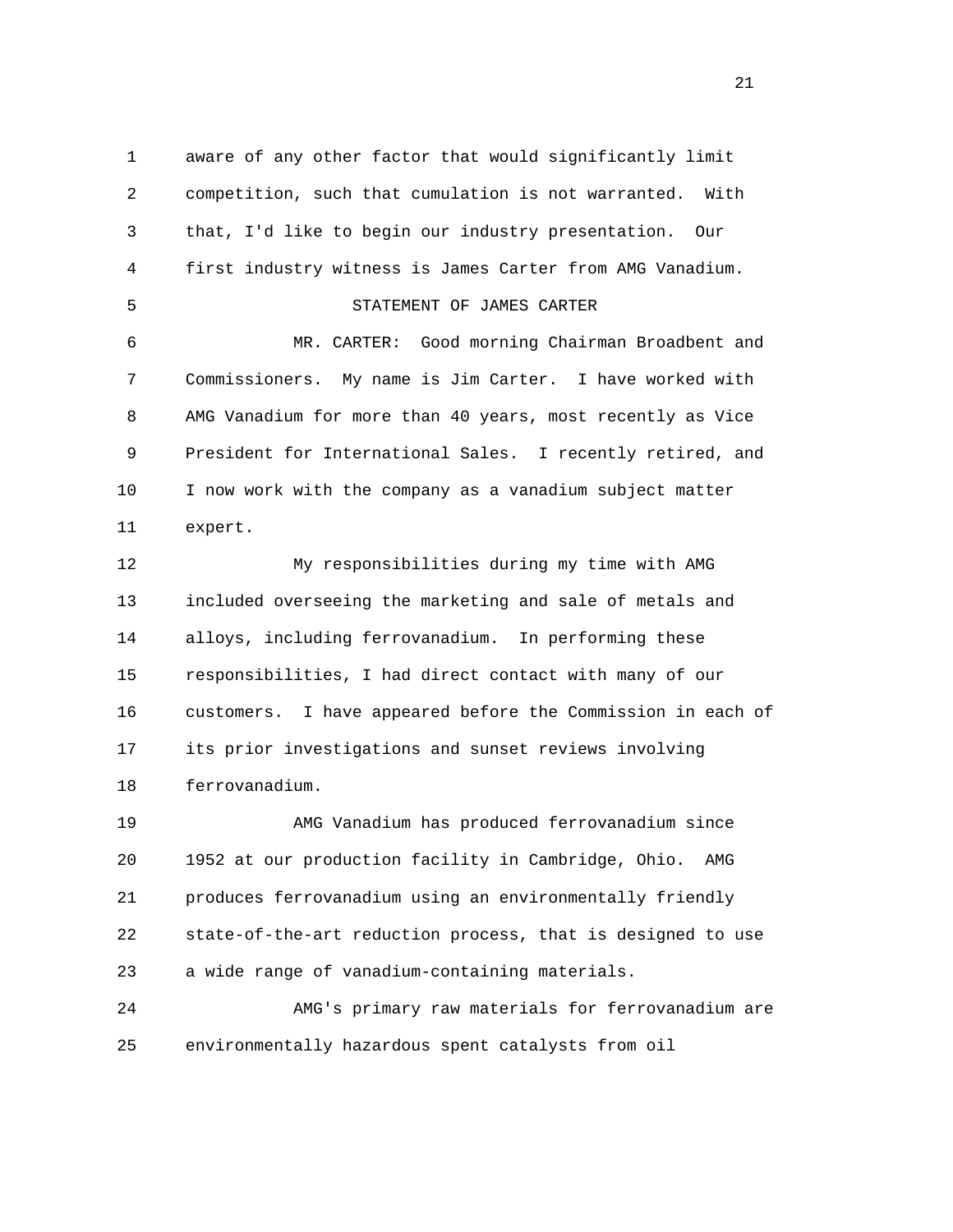1 refineries and residues from power plants. AMG recycles 2 these materials using a technologically advanced 3 pyrometallurgical process. The ferrovanadium AMG produces 4 typically contains 55 percent vanadium by weight, although 5 during the past year, our vanadium content was closer to 60 6 percent. We can produce a higher vanadium content upon 7 request.

 8 The percentage of contained vanadium generally is 9 referred to as the grade of a ferrovanadium product. But 10 the percentage is simply a physical description of the 11 product, and not an indicator of its quality. Ferrovanadium 12 is a commodity product that is sold primarily on the basis 13 of price.

 14 As the Commission repeatedly has found in most 15 applications, ferrovanadium from all sources is 16 interchangeable. The U.S. ferrovanadium market is highly 17 competitive. Most purchasers obtain bids from multiple 18 suppliers, and these purchasers will change suppliers if a 19 competing supplier offers a lower price.

 20 In addition, because ferrovanadium is priced on a 21 contained vanadium basis, ferrovanadium with different 22 percentages of vanadium content are treated as equivalent in 23 price negotiations. For the vast majority of steel industry 24 customers, ferrovanadium is equally acceptable regardless of 25 vanadium content.

22 a set of the state of the state of the state of the state of the state of the state of the state of the state of the state of the state of the state of the state of the state of the state of the state of the state of th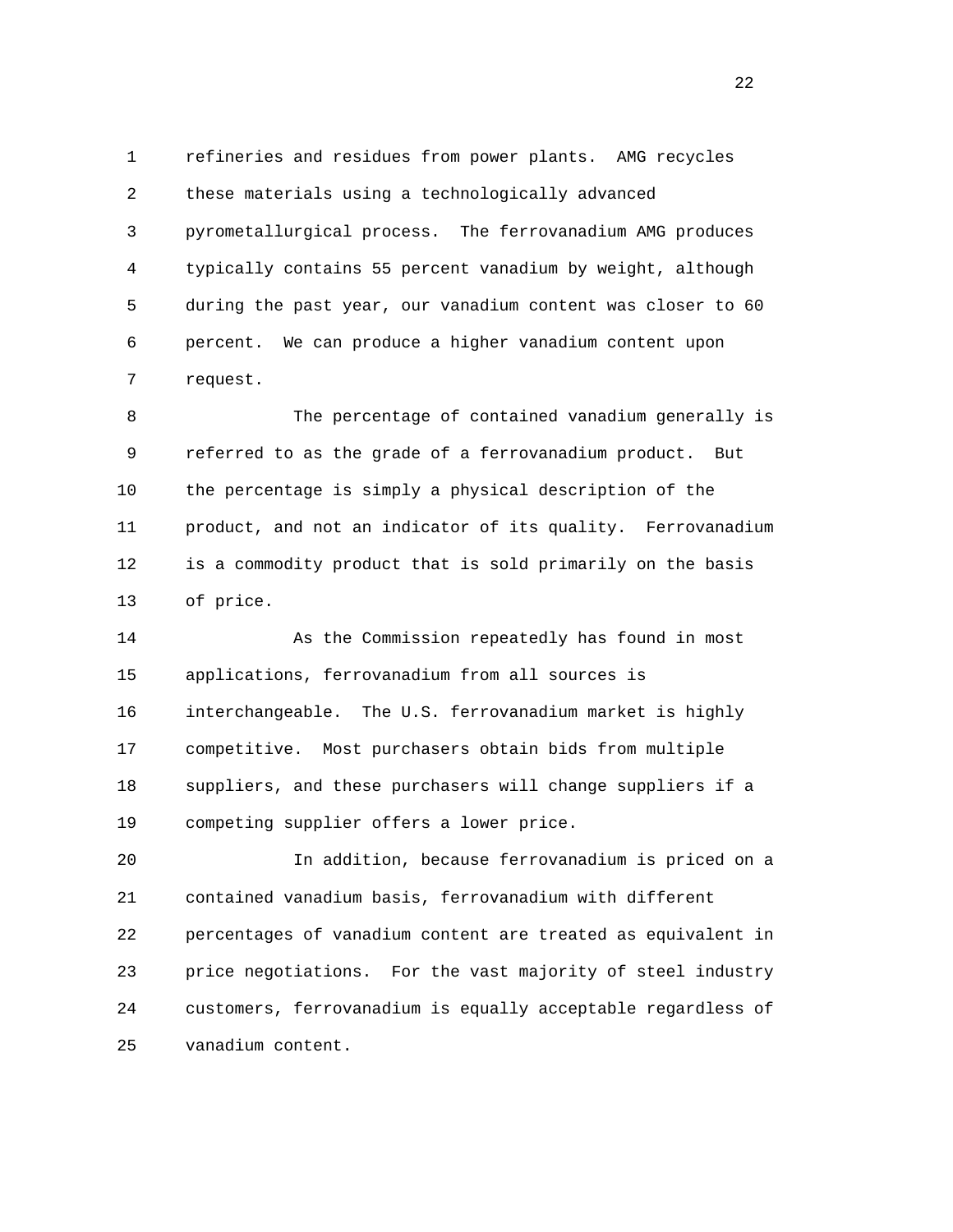1 From a functional or metallurgical perspective, 2 the difference in the amount of iron and other metals in one 3 grade or another is not consequential for the steelmaker, 4 because he adds ferrovanadium to his melt in very small 5 quantities. Most steel industry customers will choose to 6 buy one product over another based primarily on price. 7 While most ferrovanadium is sold on a contract 8 basis rather than a spot basis, monthly spot prices 9 published by Ryan's Notes or Metal Bulletin are generally 10 used as a benchmark in contract price negotiations. 11 Contract prices are typically based on formulas tied to

 12 published spot prices in effect over the terms of the 13 contract.

 14 This fact makes domestic producers highly 15 vulnerable to the effects of declines in the U.S. spot 16 market for ferrovanadium, a shift that would occur if 17 low-priced imports from China and South Africa resumed, even 18 if the initial volumes are not large.

 19 Whether or not these subject products are priced 20 below AMG's prices if the import price drives down prices 21 below the existing published price, that would reduce the 22 subsequent month's published price, and that price decline 23 would flow through to reduce our contract sales price to all 24 of our customers.

25 I witnessed the impact on our company of the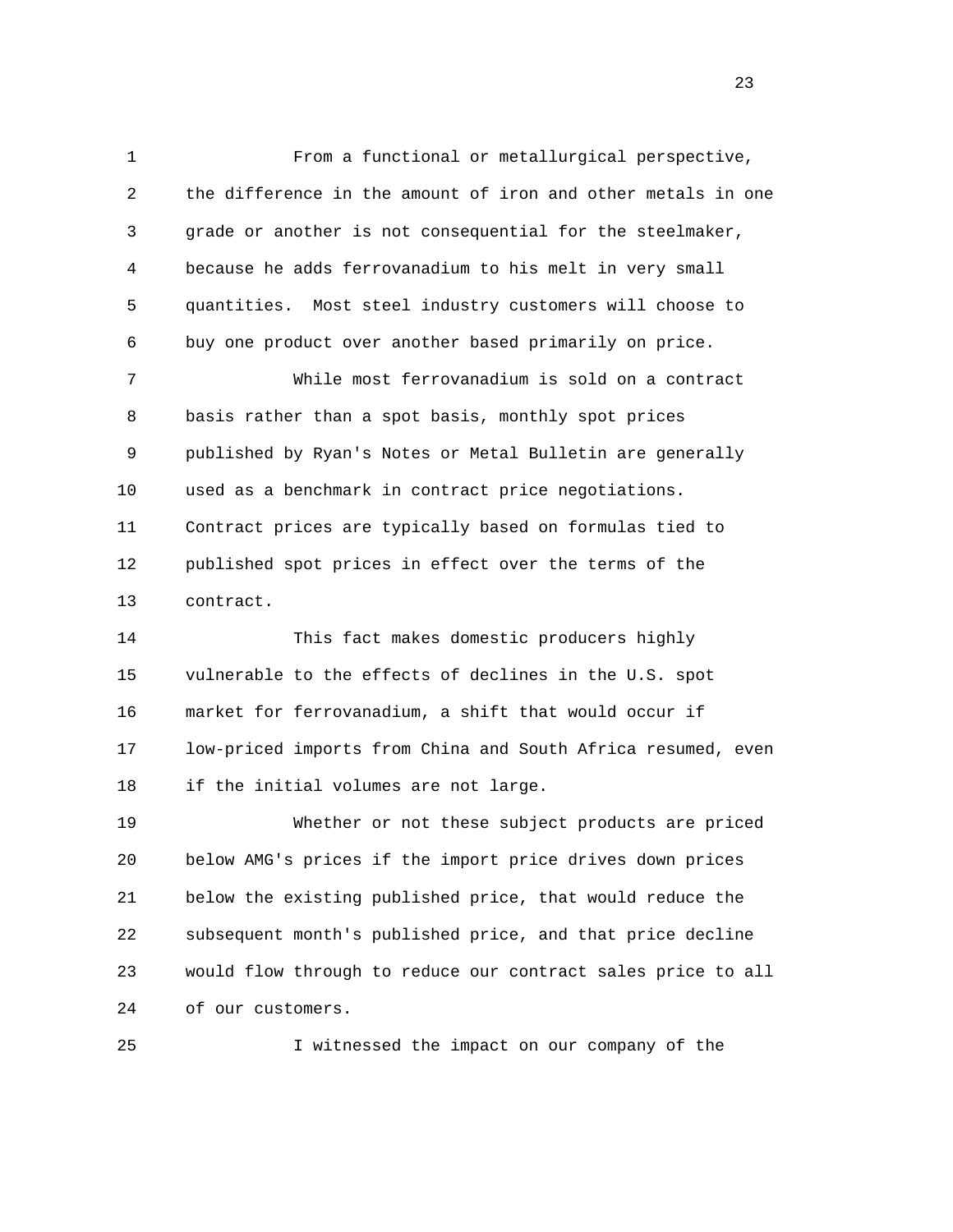1 flood of U.S. imports from China and South Africa before the 2 anti-dumping petition was filed. Those imports were sold at 3 low prices, which undercut and depressed the overall market 4 price level, took sales from us and other competing 5 suppliers, and quickly captured a significant portion of the 6 U.S. market. The result was severe injury to the domestic 7 industry.

 8 Once the anti-dumping orders were imposed on 9 2003, Chinese and South African imports left the market and 10 have not returned. We were able to increase prices, we 11 gained significant sales volume and market share, and our 12 financial performance improved significantly in the 13 subsequent years.

 14 Due to the substitutable nature of this product, 15 if high volumes of low-priced Chinese and South African 16 ferrovanadium were again imported into the United States, 17 this would rapidly drive prices down throughout the market. 18 AMG and other domestic suppliers would lose sales to these 19 imports, which would result in lower revenues and shipments, 20 production cutbacks, reduced capacity utilization and job 21 losses hurting families.

 22 The declines in the domestic industry sales and 23 revenues would have a direct adverse impact on 24 profitability, as well as reducing these producers' ability 25 to raise capital and make and maintain necessary capital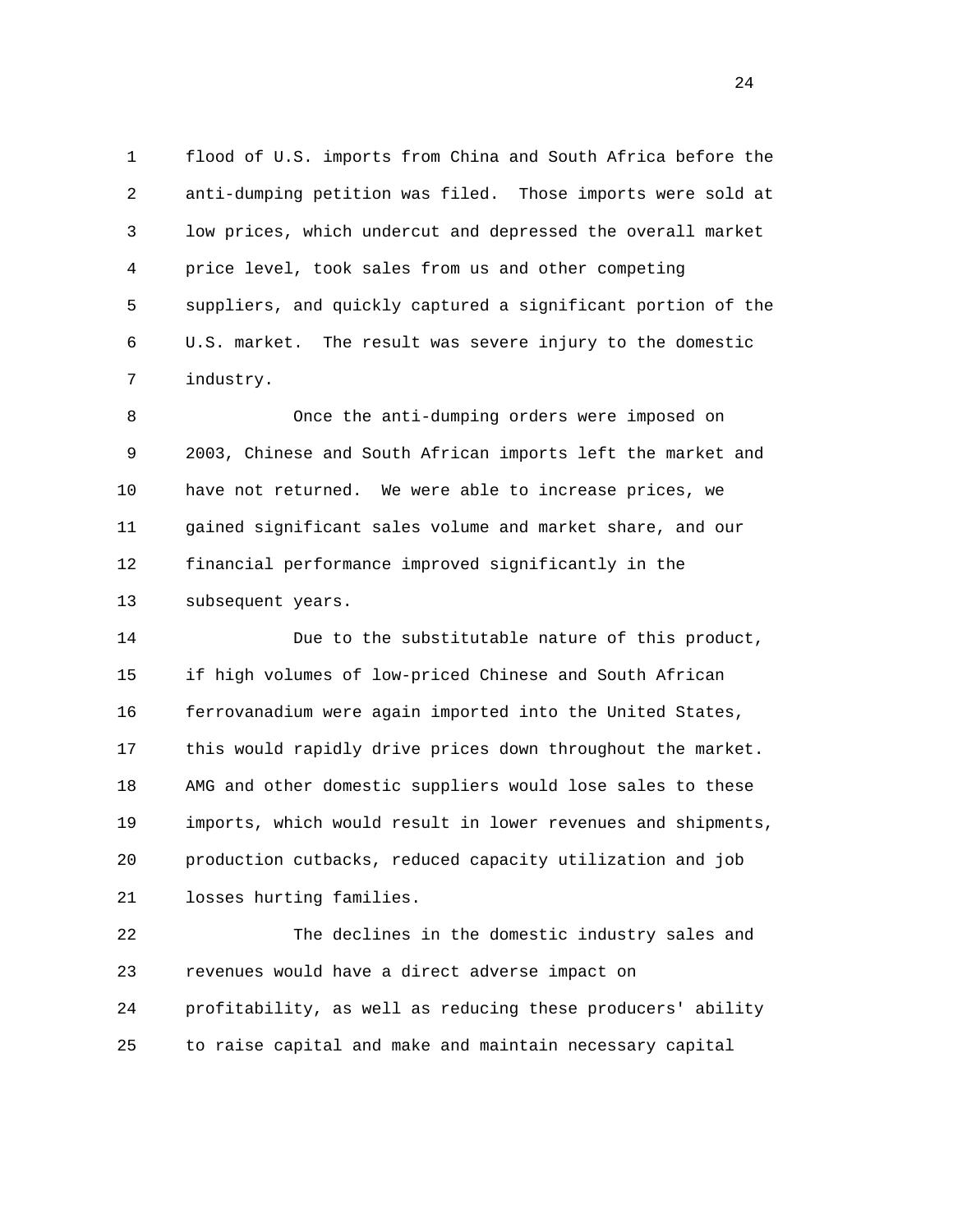1 investments. This latter factor is particularly significant 2 for AMG, because its production process is highly 3 capital-intensive.

 4 As detailed in our prehearing brief, we made 5 major investments to improve and expand our production 6 facilities in 2010 and 2012, with over 50 percent of these 7 investments targeting environmental compliance, and we 8 completed a major furnace expansion just this month.

 9 All of these investments have been made with the 10 anti-dumping order on ferrovanadium from China and South 11 Africa in place. Our ability to sustain them depends on 12 continuation of the improved market conditions that the 13 orders have made possible. In addition, our production 14 processes include high, fixed costs.

 15 To be able to recover these costs, we need to be 16 able to run the plant at as high a capacity utilization rate 17 as possible, so that we can spread costs evenly over a 18 sufficiently large volume of ferrovanadium sales. If price 19 depressing subject imports were to return to the U.S. market 20 at high volumes as we expect, AMG would have to either 21 reduce our prices to try to maintain an adequate level of 22 production volume, or lose sales to the subject imports.

 23 Lost sales would result in declines in production 24 volume, which would endanger our ability to recover our 25 fixed costs. Either option would have damaging effects on

25 and 25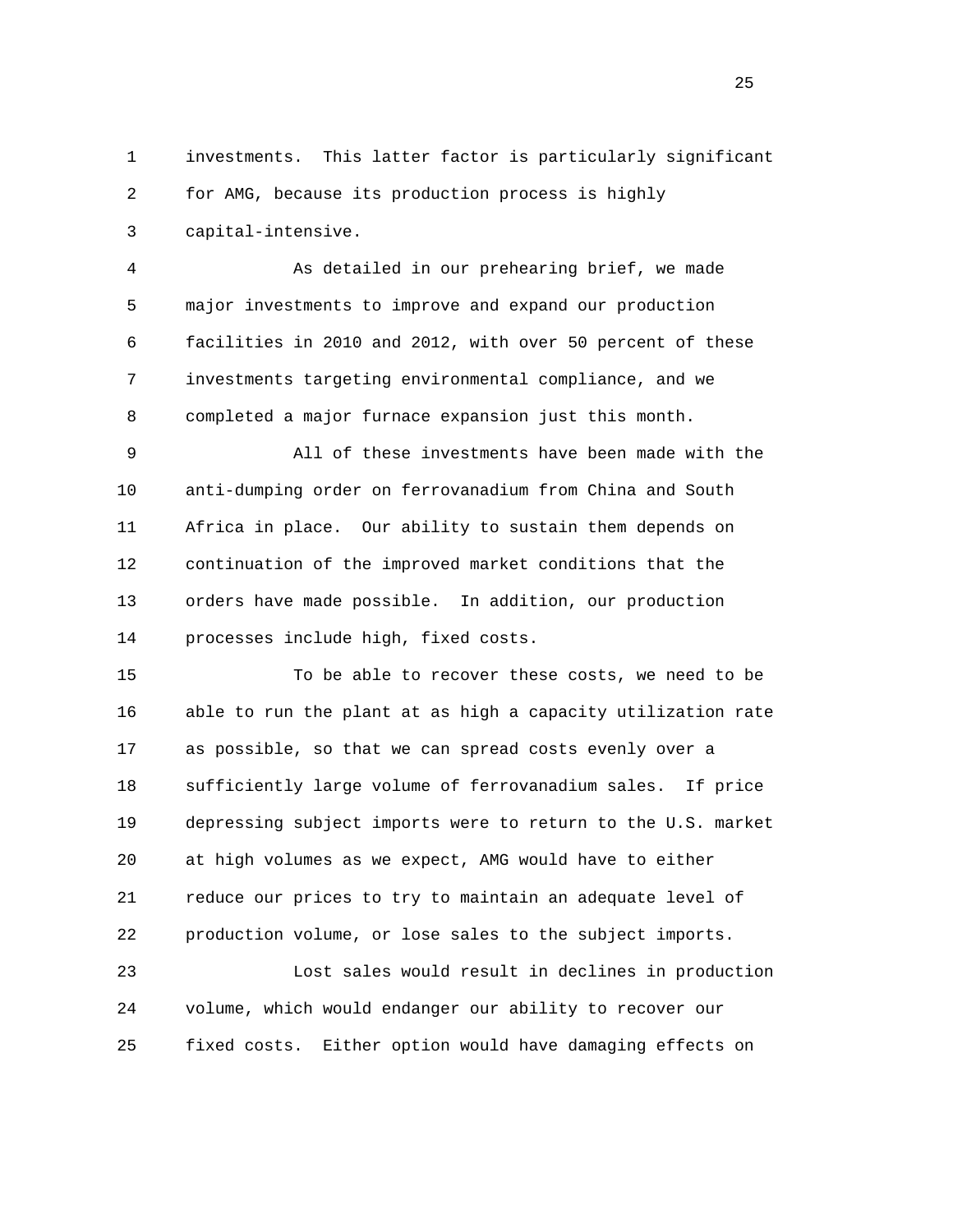1 AMG's financial condition. The devastating effects on sales 2 and production that we expect would follow revocation of the 3 orders would almost certainly require parallel job losses at 4 AMG's plant in southeastern Ohio, a major employer in our 5 region.

 6 For this reason as well, we urge the Commission 7 to prevent resumed material injury to the U.S. ferrovanadium 8 industry by continuing the orders on ferrovanadium from 9 China and South Africa. Thank you. I look forward to 10 answering any questions you may have.

 11 MR. TOTARO: Our next industry witness will be 12 Allan Orr or excuse me, David Carey from Bear Metallurgical. 13 STATEMENT OF DAVID F. CAREY 14 MR. CAREY: Good morning Commissioners my name 15 is David Carey, I am the General Manager at Bear 16 Metallurgical Company, a toll processor of ferrovanadium and 17 ferromolybdenum located in Butler, Pennsylvania. I have 18 been with Bear for 8 years and I report directly to Bear's 19 Chief Executive Officer Eric Caridroit who is also the CEO 20 of our parent company, Gulf Chemical and Metallurgical 21 Corporation.

 22 Bear has been producing ferrovanadium since 1991. 23 Our ferrovanadium business consists of toll processing 24 vanadium pentoxide or V205 supplied by our tolling customers 25 into ferrovanadium. Bear's process for producing

<u>26</u>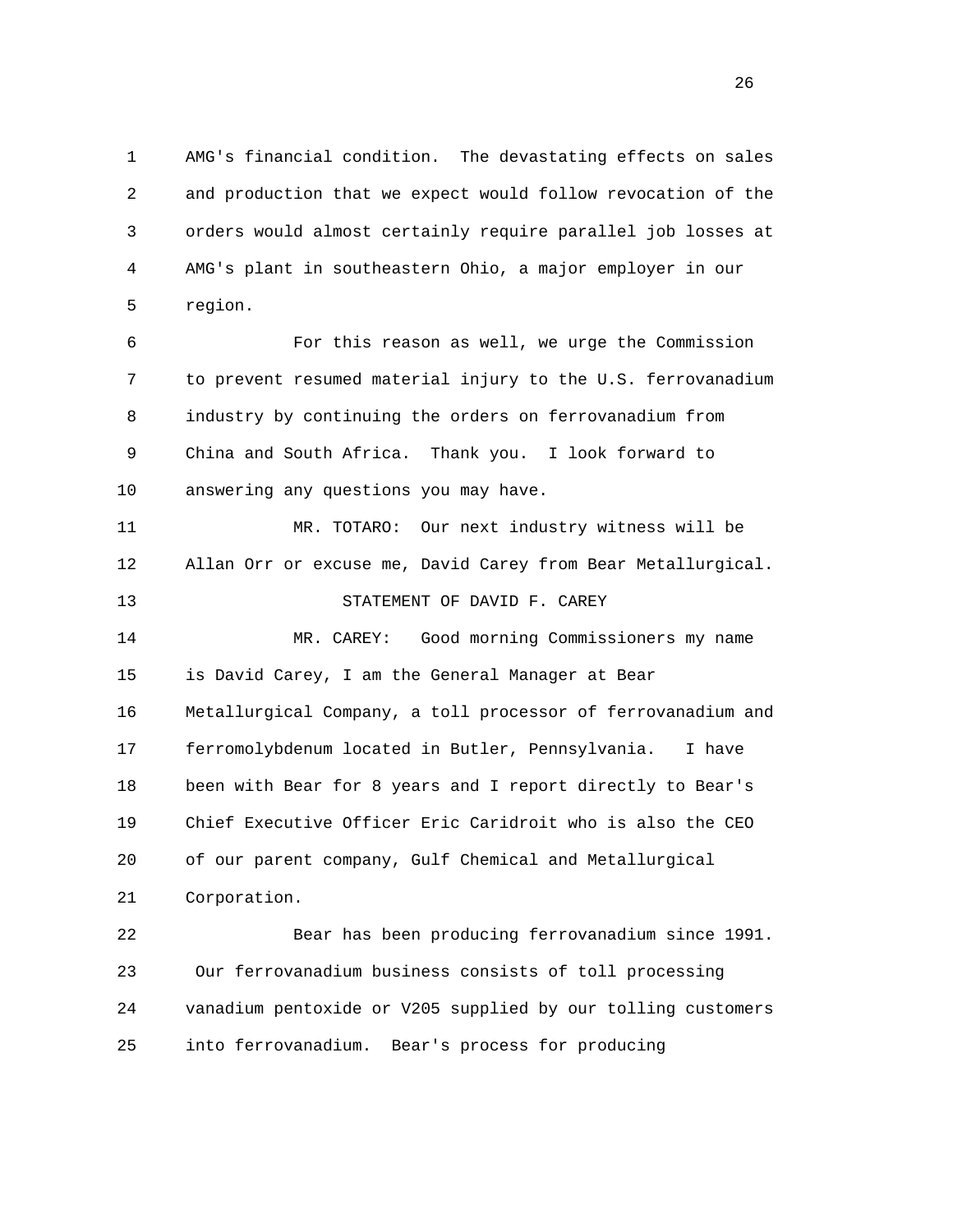1 ferrovanadium uses an aluminous thermic process to convert 2 V205 into ferrovanadium.

 3 In Bear's process a precisely calibrated mixture 4 of the vanadium pentoxide aluminum, iron scrap and other 5 materials is blended and charged into a furnace which is 6 ignited. This process provides its own energy and requires 7 no gas or electricity or any other energy to cause the 8 reaction. This reaction causes the V205 and iron to be 9 reduced into ferrovanadium. The resulting material is then 10 crushed, analyzed and packaged for delivery.

 11 All of the materials used in Bear's ferrovanadium 12 production process are recycled, reused or sold as 13 co-products. No material is landfilled or otherwise 14 disposed of as waste. As we have reported to the 15 Commission, Bear has made significant investments in recent 16 years to increase capacity and improve technology to upgrade 17 and expand its ferrovanadium production capabilities.

 18 Gulf is Bear's largest tollee and as Allan Orr 19 will explain in more detail, Gulf produces the vanadium 20 pentoxide that is supplied to Bear at its facilities in 21 Freeport, Texas through a recycling process of using spent 22 oil refinery catalyst as its primary vanadium bearing raw 23 material. After Bear converts this material into 24 ferrovanadium for Gulf, Gulf is responsible for selling the 25 ferrovanadium in the U.S. market.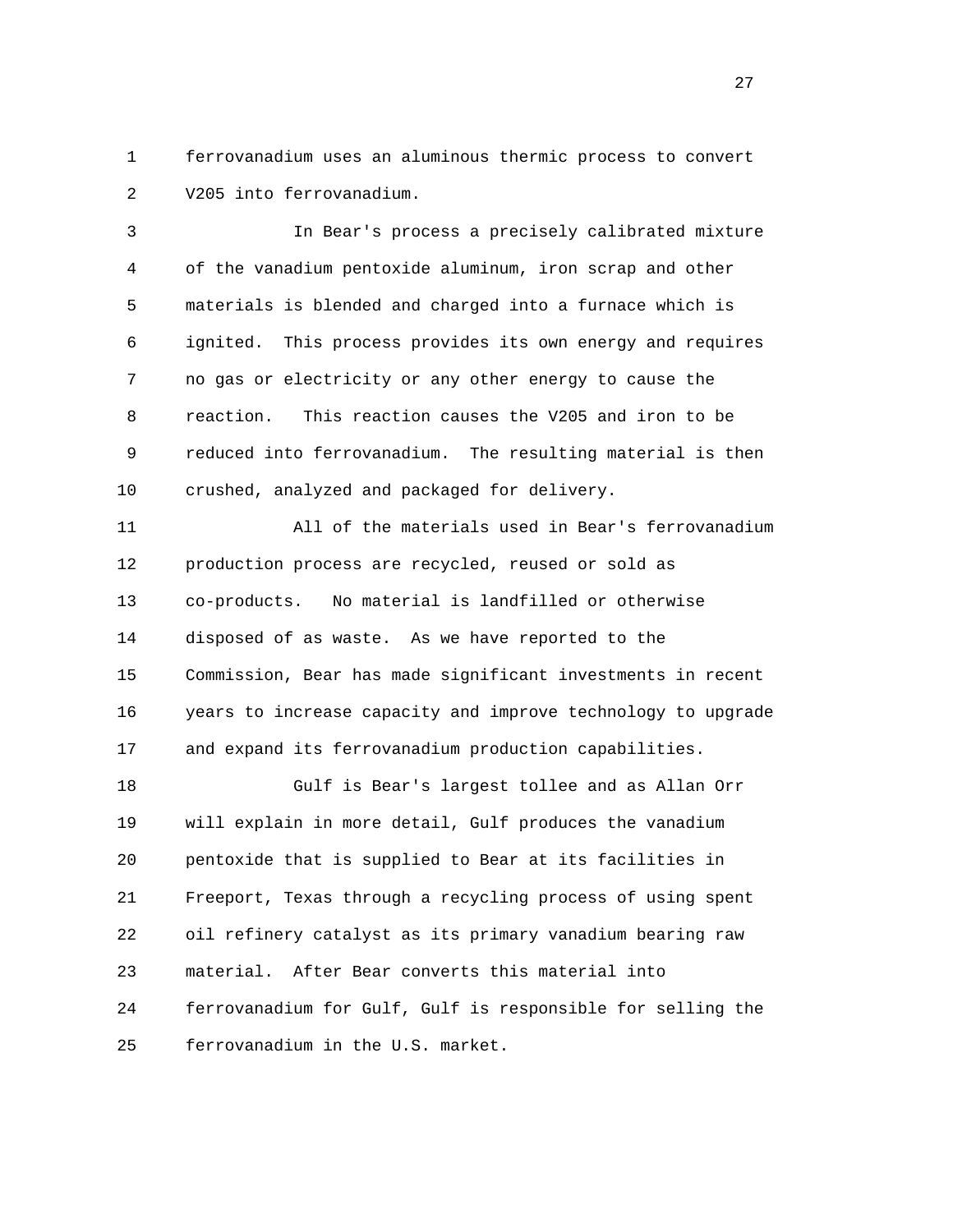1 These elements of Bear's and Gulf's ferrovanadium 2 business are operated essentially as an integrated operation 3 however, during the period examined in this review, Bear 4 also toll produced ferrovanadium on behalf of a small group 5 of other tollees, including Stratcor. Several of the major 6 Chinese ferrovanadium producers and the two South African 7 producers source their vanadium feedstock differently than 8 either Gulf or AMG Vanadium.

 9 The Chinese producers use a vanadium bearing iron 10 slag that is a by-product of their own steel producing 11 affiliates. I understand that Vanchem, one of the South 12 African producers, purchases vanadium bearing iron ore finds 13 from the steel maker Highveld and that the other South 14 African producer Rhovan uses its own mined ore to produce 15 ferrovanadium. Having access to these predictable and 16 abundant sources of raw materials and their aggressive 17 pricing likely account for the Chinese and South African 18 producers dominant positions in the global market for 19 ferrovanadium and would facilitate any decision to increase 20 production.

 21 As the Commission staff noted South Africa is the 22 world's largest exporter of ferrovanadium. China's 23 ferrovanadium industry is much larger than South Africa's 24 but while its export volume has grown steadily over the past 25 few years, China's ferrovanadium exports are still somewhat

28 and 28 and 28 and 28 and 28 and 28 and 28 and 28 and 28 and 28 and 28 and 28 and 28 and 28 and 28 and 28 and 28 and 28 and 28 and 28 and 28 and 28 and 28 and 28 and 28 and 28 and 28 and 28 and 28 and 28 and 28 and 28 an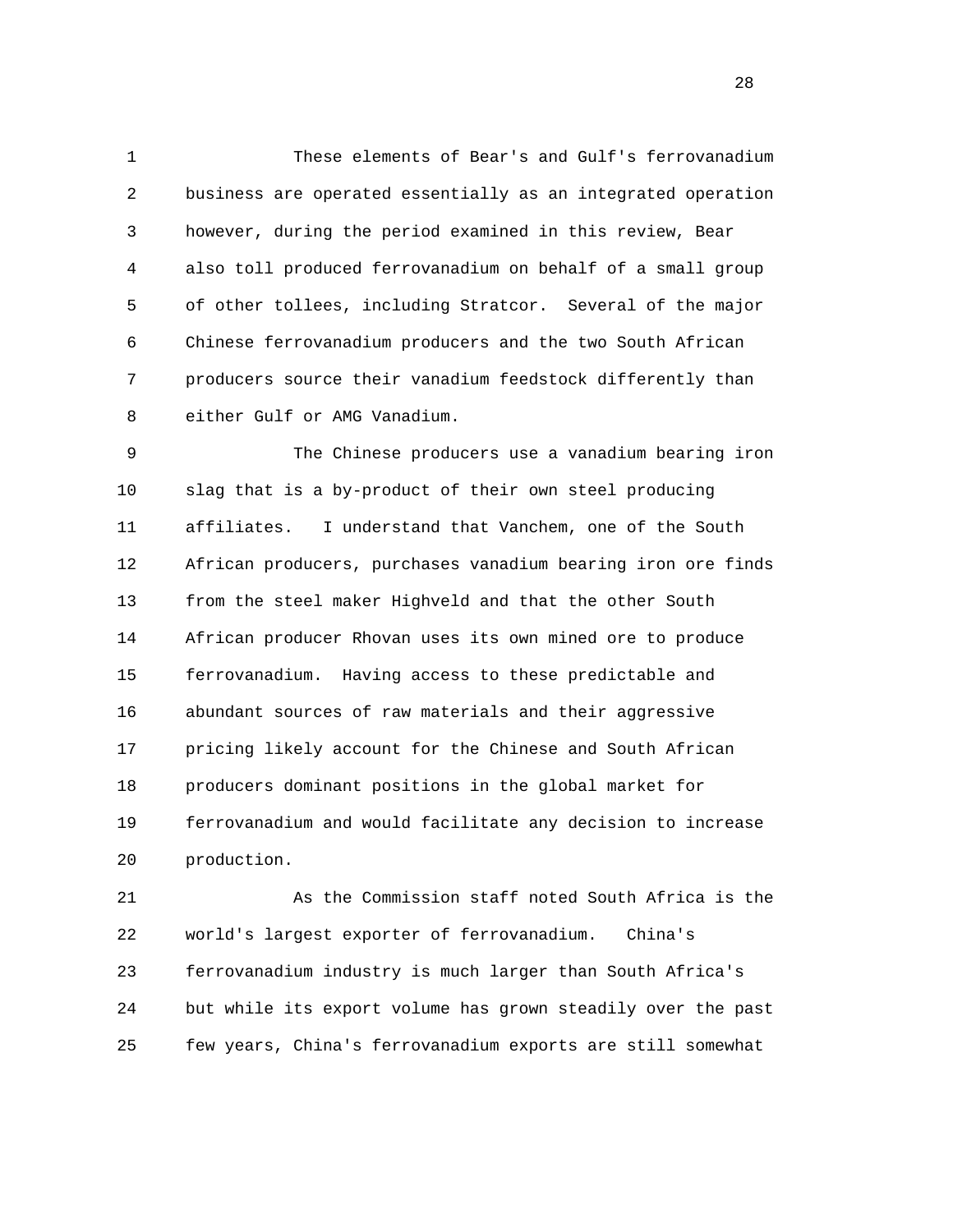1 lower than South Africa's due to high domestic demand in 2 China.

 3 We are confident that if the anti-dumping duty 4 orders on ferrovanadium from China and South African are 5 revoked, these producers would quickly redirect a 6 significant portion of their massive export volumes to the 7 United States. In our pre-hearing brief we discussed 8 several factors which support this conclusion. I would 9 like to discuss one of these factors that relates directly 10 to Bear.

 11 During the period covered by this Sunset Review, 12 a small proportion of Bear's toll conversion process 13 involved converting vanadium pentoxide that had been 14 exported from China and South Africa. In recent years this 15 volume has declined dramatically. For example, Bear has 16 not converted any Chinese origin vanadium pentoxide since 17 early in the period of review and the volume that Bear 18 converted for Glencore from South African vanadium pentoxide 19 in 2013 and 2014 was far below the volume we produced for 20 this customer in the previous three years.

 21 Public trade statistics show that China and South 22 Africa also export V205 to Canada and that China exports 23 V205 to Korea. We understand that this material is toll 24 converted into ferrovanadium in those countries and exported 25 to the United States. As Terry Perles will discuss in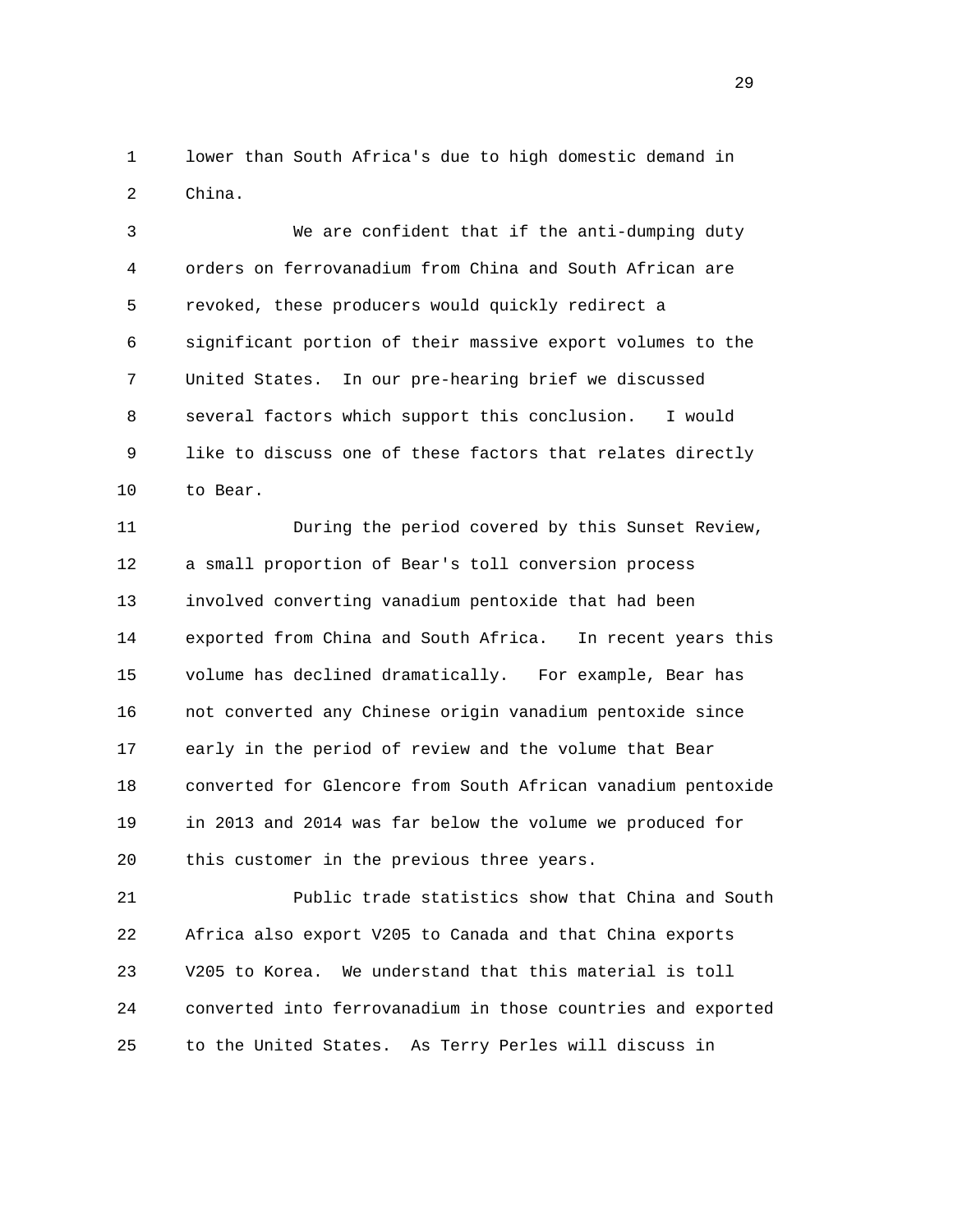1 greater detail, we are confident that the Chinese and South 2 African producers would view the revocation of the orders as 3 an opportunity to eliminate the added costs and 4 inefficiencies of third country toll conversion and resume 5 direct exports of ferrovanadium to the United States.

 6 Based on the volume and pricing practices that 7 the Commission observed in the investigation, renewed U.S. 8 imports of Chinese and South African ferrovanadium would 9 again have significant negative impacts on the domestic 10 ferrovanadium industry. Due to our unique position in the 11 industry Bear would experience the effects of these resumed 12 subject imports in several distinct ways.

 13 First, as low-priced South African ferrovanadium 14 gained market share in the U.S. market, Bear would lose toll 15 conversion volumes from all of its tollees, including Gulf 16 and Bear would also come under increasing pressure to reduce 17 tolling fees to its tollees so its tollees could better 18 compete against the imports. In addition Bear would 19 likely lose the remaining small volume of toll business it 20 receives from converting vanadium pentoxide exported from 21 South Africa as producers in that country shift their 22 operations to direct exports of ferrovanadium to the United 23 States. These impacts on Bear's tolling business would 24 have severe financial impact on our company and Bear could 25 be forced to further reduce its employment beyond the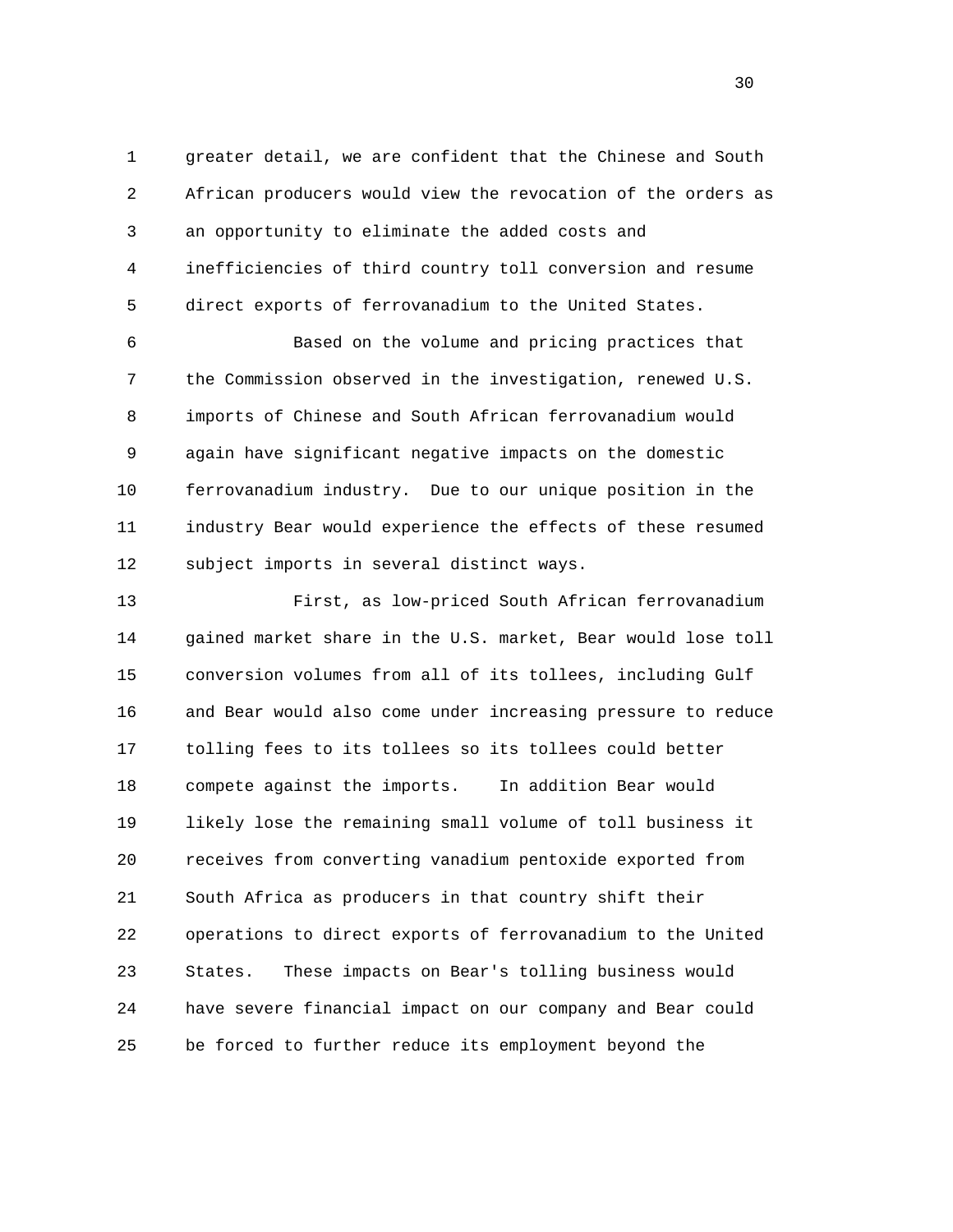1 substantial reductions it undertook in 2013 and 2014. 2 Bear's ability to recoup recent capital 3 expenditures on production facility improvements would be 4 jeopardized as well. I ask you to consider these factors 5 and those we have raised in our brief as you make your 6 determination in this Sunset Review. I look forward to 7 answering any questions you may have, thank you. 8 MR. TOTARO: Our third industry witness is Allan 9 Orr of Gulf Chemical and Metallurgical. 10 STATEMENT OF ALLAN R. ORR 11 MR. ORR: Good morning my name is Allan Orr I am 12 currently the Executive Vice-President of Sales and 13 Marketing for Gulf Chemical and Metallurgical Corporation. 14 I have been employed by Gulf for 34 years. In my current 15 position I oversee the toll production of ferrovanadium 16 performed by Bear on Gulf's behalf. I also oversee Gulf's 17 sales and marketing of ferrovanadium and I have direct 18 contact with all of our customers. 19 Gulf has been operating its production facility 20 in Freeport, Texas since 1973. This facility manufactures 21 vanadium oxides, primarily V205 through a recycling process 22 performed on spent oil refining catalyst. Gulf acquires 23 these spent catalysts which are classified as K171 - 172 24 hazardous materials from oil refineries in the United States 25 and from some foreign sources.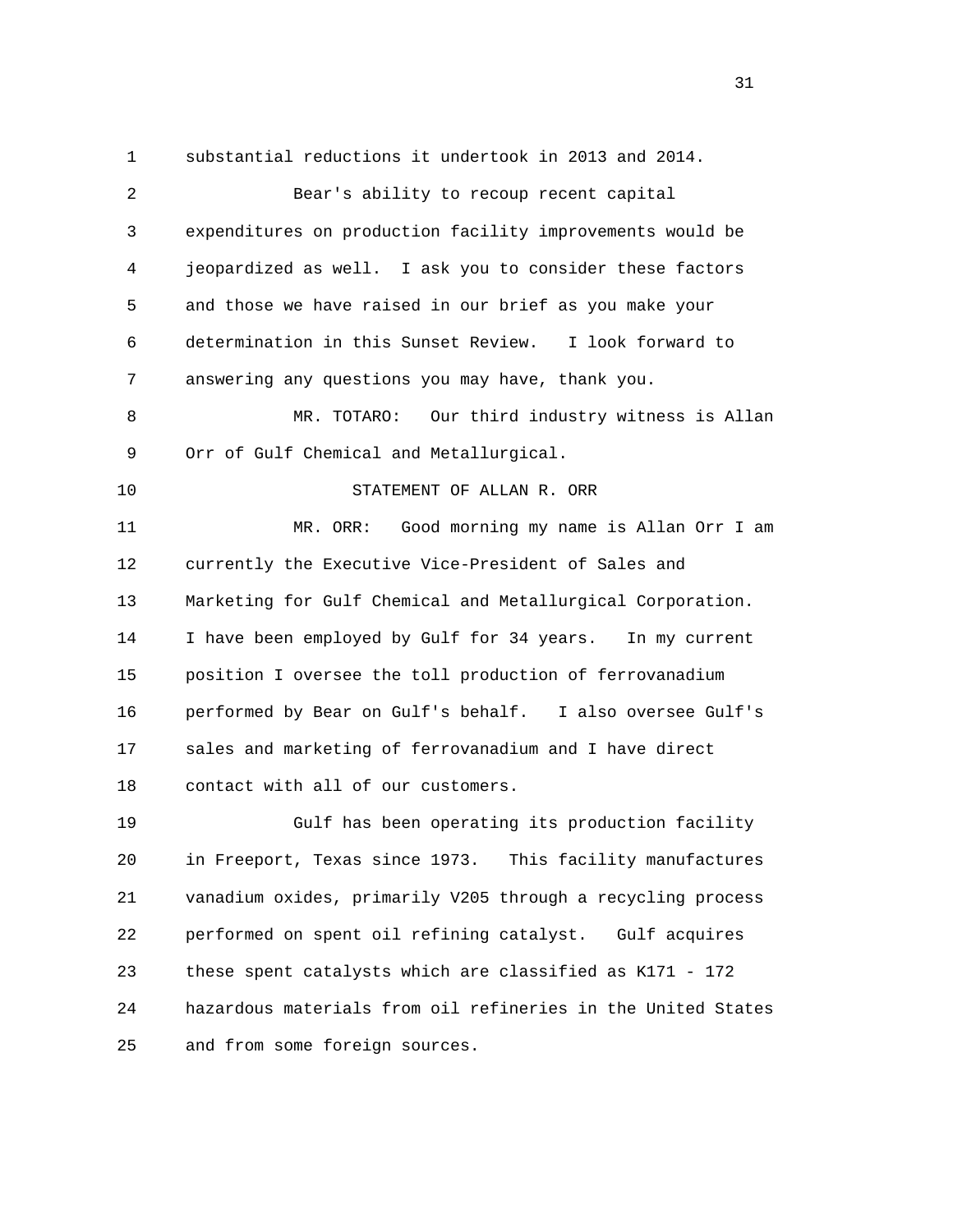1 Gulf's production process recovers several 2 different valuable metals from these catalysts including 3 vanadium, molybdenum, nickel and cobalt. The vanadium is 4 recovered in the form of V205 which is converted by Bear 5 into ferrovanadium and the molybdenum that Gulf recovers is 6 sold to producers of the fresh refining hydro-treating 7 catalyst. Gulf sells the ferrovanadium converted by Bear 8 to steel producers which use it as a micro-alloying agent to 9 strengthen and improve toughness resistance in certain types 10 of steels.

 11 Ferrovanadium prices in the U.S. market are 12 higher than in other markets, particularly Europe and this 13 factor would provide a major incentive for Chinese and South 14 African ferrovanadium producers to resume direct exports to 15 this country. At the same time, ferrovanadium pricing in 16 the United States as well as Europe and other markets has 17 declined sharply since 2008. Price levels have recovered 18 somewhat since 2009 when the global economic recession 19 severely cut back demand from the steel industry which in 20 turn drove ferrovanadium prices down.

 21 But Gulf and other VPRA member's companies have 22 faced declining prices for ferrovanadium in 2012 and 2013 23 and ferrovanadium prices remain well below levels 24 consistently reached in 2006 and 2007, the sustained period 25 of lower ferrovanadium pricing in the U.S. market, in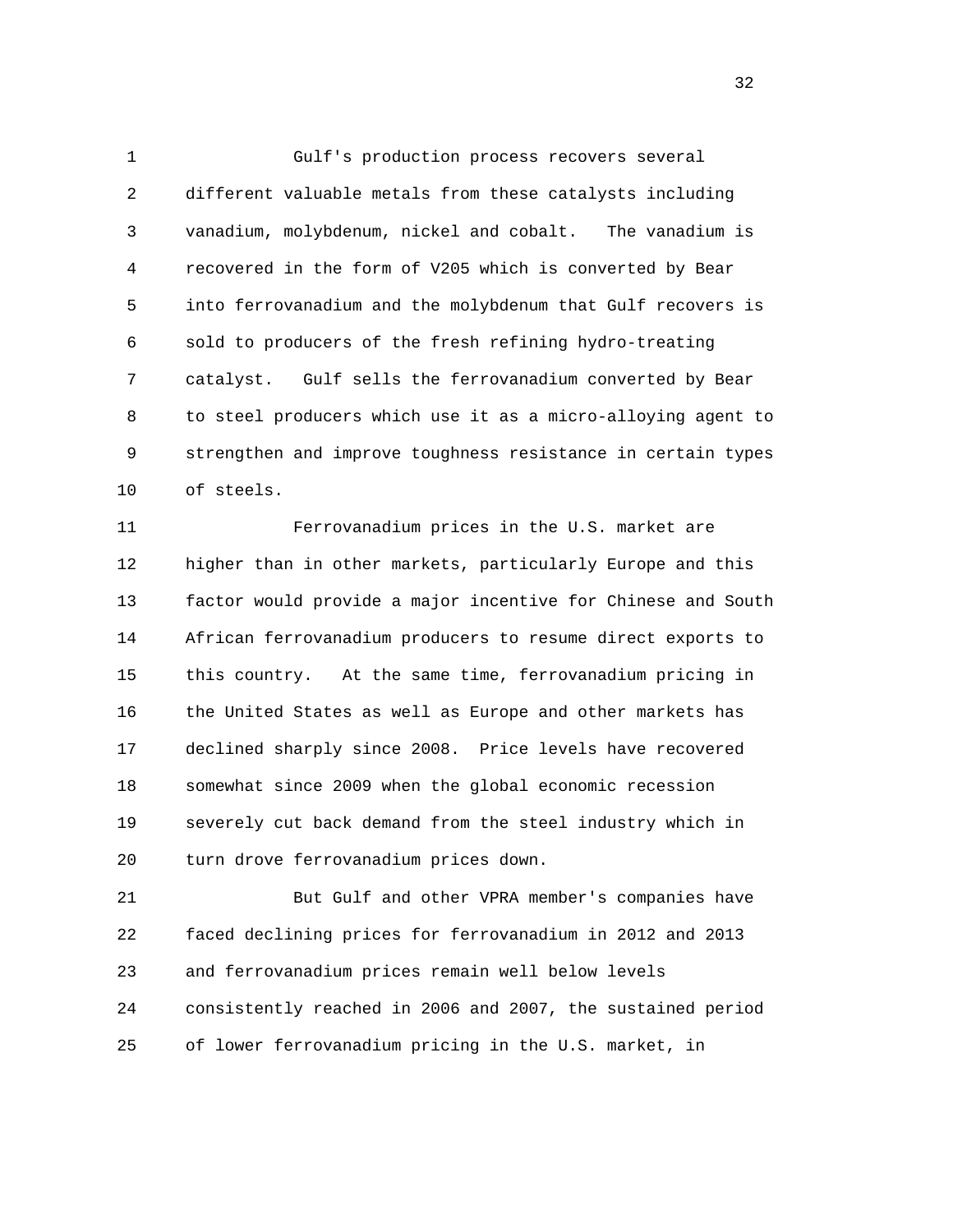1 combination with the raw material processing issues we 2 discussed in our questionnaire response that affected Gulf's 3 productivity and profitability in recent years.

 4 In addition, Gulf has borne approximately 50 5 million in environmental improvements to our recycling 6 facility in Freeport, Texas that Gulf is still in the 7 process of implementing. These projects include 8 improvements to Gulf's air pollution control equipment, 9 waste water treatment, storm water retention and 10 environmental monitoring systems. This very large 11 investment is absolutely necessary for Gulf to maintain 12 compliance with the strict environmental regulations set by 13 the U.S. EPA and the Texas authorities, the TCEQ.

 14 We believe that Chinese and South African 15 ferrovanadium producers are not subject to such 16 environmental laws and thus do not incur the types of high 17 compliance costs that U.S. producers do. The United States 18 steel industry is the primary driver of the demand for 19 ferrovanadium in this country. The U.S. steel industry is 20 large and its production volume has recovered nearly to 2008 21 pre-recession levels. Also steel industry demands for the 22 types of high strength steels that require ferrovanadium has 23 grown substantially since the 2009 recession and we expect 24 them to continue to grow at least marginally in the coming 25 years.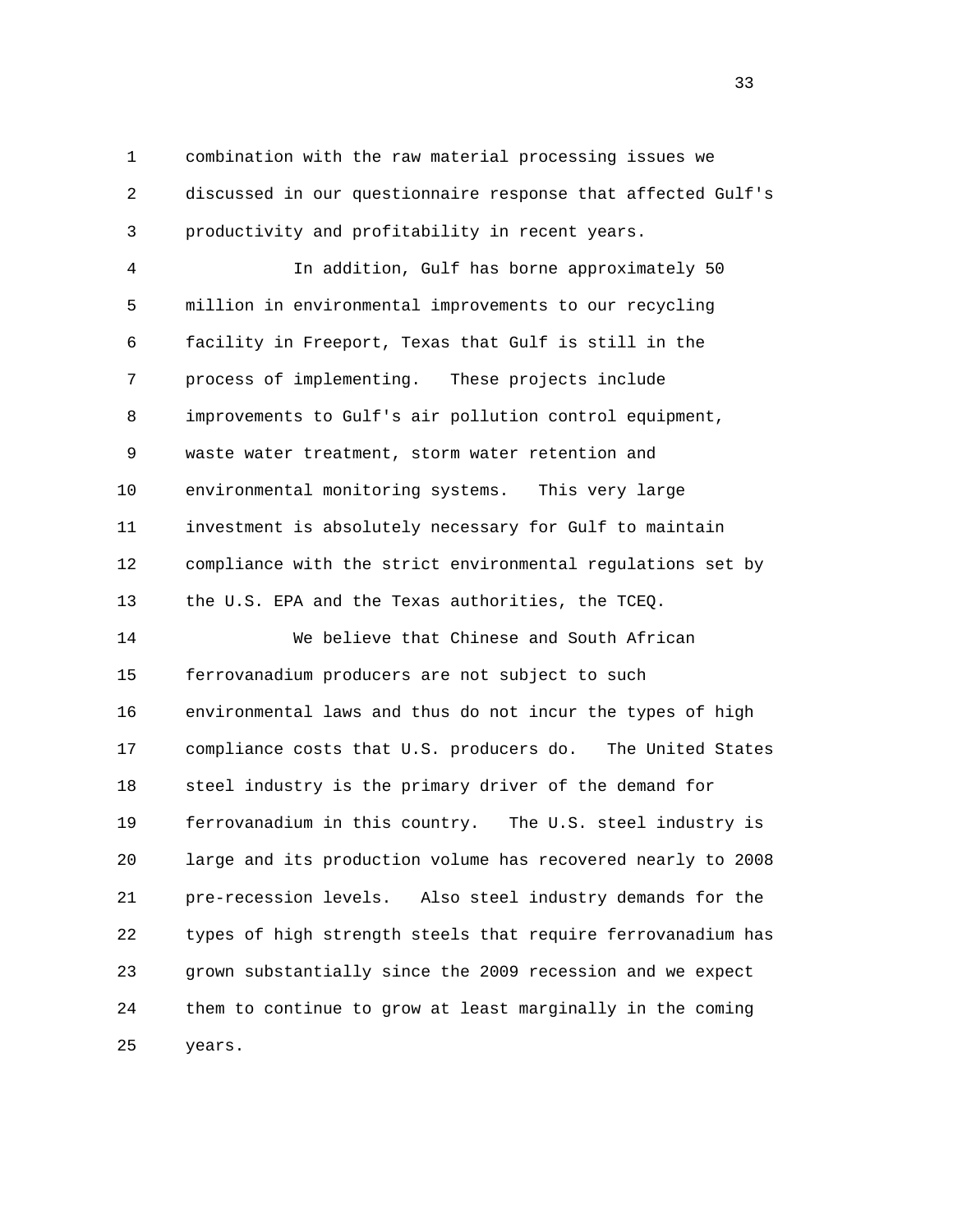1 In comparison, the European steel market, which 2 is a major target for Chinese and South African 3 ferrovanadium exports, is recovering much more slowly. In 4 light of these factors if the orders were revoked and the 5 U.S. market again was opened to subject imports, I have no 6 doubt that the Chinese and South African ferrovanadium 7 producers would re-evaluate and restructure their current 8 export strategies based on this major change in the global 9 ferrovanadium market.

 10 Based on the strong U.S. steel industry demand 11 and the higher prices in the United States relative to 12 Europe, we believe that these producers would devote a 13 significant portion of their total exports to the U.S. 14 market if the orders were revoked. As a result of several 15 factors discussed in our pre-hearing brief, the domestic 16 ferrovanadium industry as a whole is vulnerable to the 17 effects of renewed imports of dumped ferrovanadium from 18 China and South Africa.

 19 Due to our unique position in the U.S. industry, 20 Gulf has several distinct vulnerabilities that would cause 21 injury incurred by our company to affect Bear as well. If 22 the orders are revoked, the resumed high volumes of 23 low-priced Chinese and South African ferrovanadium would be 24 sold in direct competition with U.S. produced ferrovanadium. 25 As a result Gulf would be forced to lower its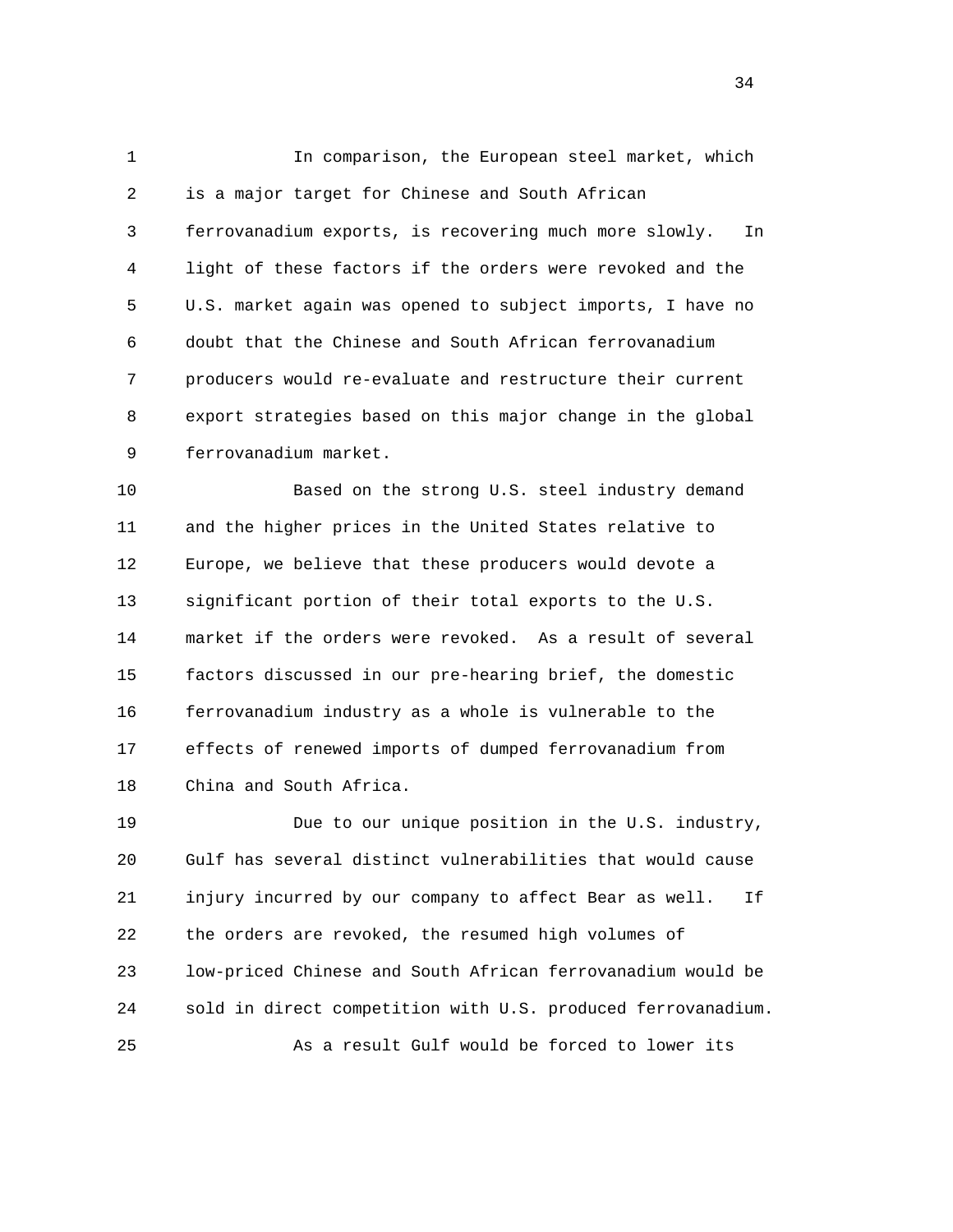1 ferrovanadium prices to compete or we would lose significant 2 sales volumes to these imports. This would only aggravate 3 productivity and profitability issues that Gulf already 4 faces in its V205 operations. Lost sales for Gulf would 5 have a direct negative effect on Bear which depends on Gulf 6 for a significant portion of its ferrovanadium tolling 7 business.

 8 In addition, Gulf's ability to process vanadium 9 bearing spent catalysts from oil refiners would be placed in 10 jeopardy as low priced imports from China and South Africa 11 could drive down the value of vanadium in the United States. 12 If vanadium prices decline much more than today's value, 13 this could reduce the value of the spent catalyst to return 14 to our oil refining suppliers to the point where they might 15 reconsider recycling the catalyst through processing at 16 Gulf.

 17 Instead it would become cheaper for these 18 refiners to dispose of the catalyst in hazardous landfills. 19 These events would place in jeopardy Gulf's entire 20 recycling operations in Freeport and Gulf's recent 50 21 million dollar investment and the environmental improvements 22 would be lost. These impacts on Gulf's V205 production as 23 well would result in decreased tolling business and negative 24 financial consequences for Bear.

25 The valuable metals Gulf now recovers vanadium,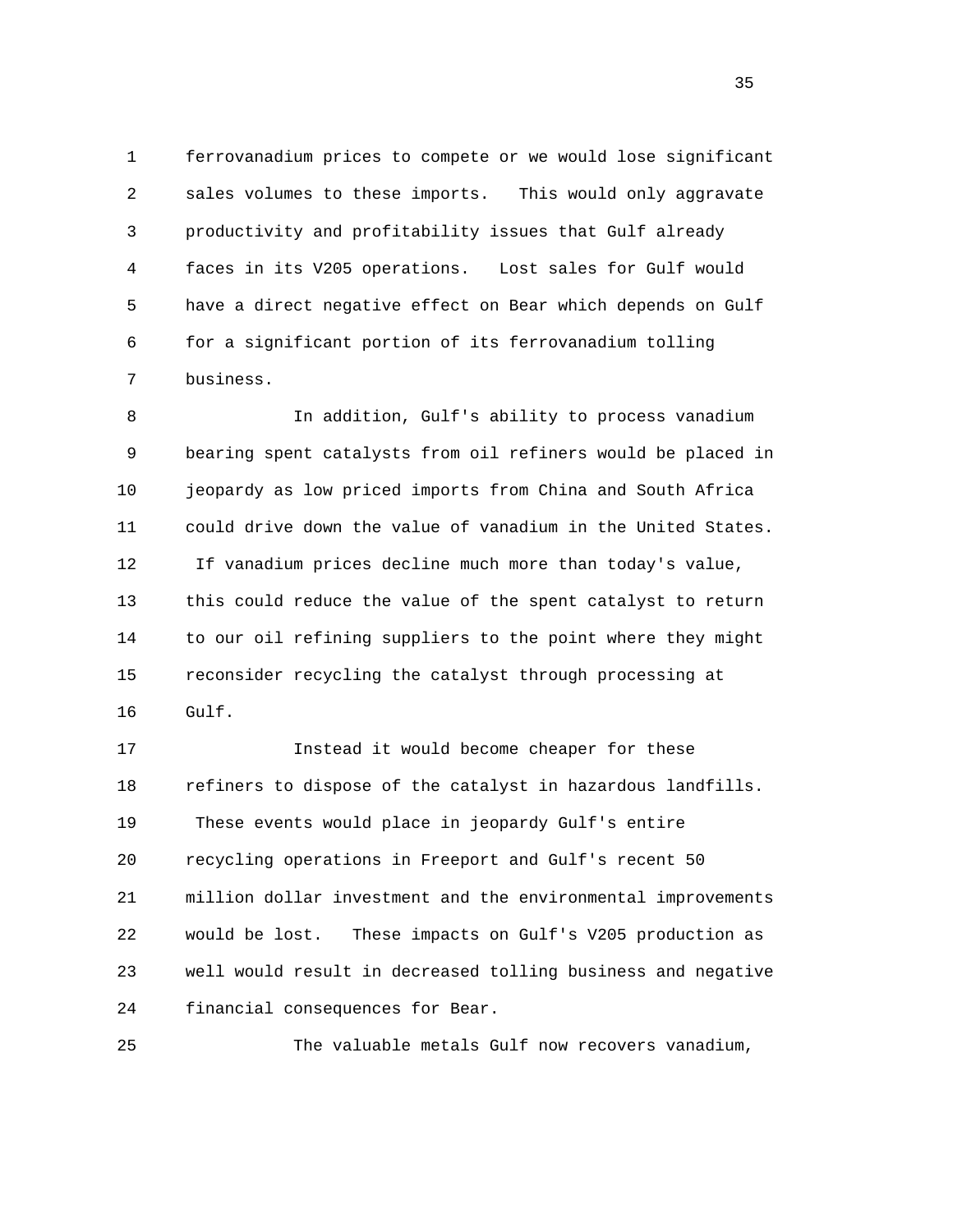1 molybdenum, nickel and cobalt would be lost from the market 2 only to be replaced by primary mined metals which come at a 3 much higher carbon footprint and environmental impact. 4 Additionally the hazardous catalysts that Gulf does not 5 reclaim instead go to landfills, will lay there and possibly 6 present significant environmental issues to all future 7 generations.

8 For these reasons, Gulf and other VPRA member 9 companies strongly urge the Commission to continue the 10 anti-dumping duty orders on ferrovanadium from China and 11 South Africa and thereby prevent the significant negative 12 economic consequences for the domestic producers and the 13 tollees that would again occur if these orders were revoked. 14 Thank you for this opportunity to appear, I look forward to 15 questions.

 16 MR. TOTORO: Our next industry witness is Bob 17 Bunting from Evraz Stratcor.

 18 STATEMENT OF ROBERT BUNTING 19 MR. BUNTING: Good morning my name is Bob 20 Bunting I'm a consultant with Evraz Stratcor, Incoprorated. 21 I have worked for Stratcor and Strategic Minerals 22 Corporation, Stratcor's parent corporation for over 30 years 23 now. I have been involved in the production and sales of

 24 vanadium and related alloys and chemicals in North America 25 and internationally throughout my career.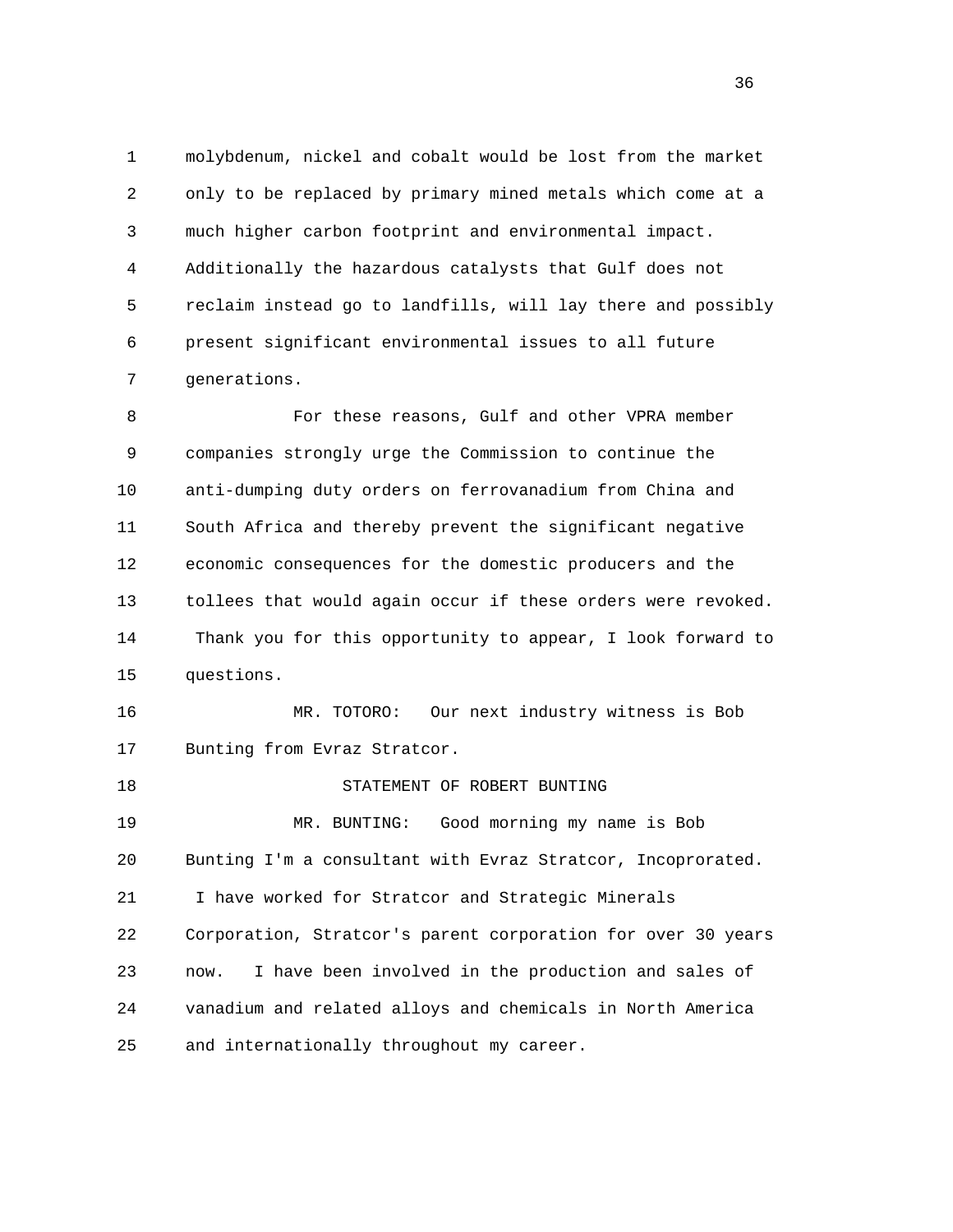1 Stratcor, through its production facility in Hot 2 Springs, Arkansas and in cooperation with outside processors 3 serves several different U.S. markets for vanadium. 4 Stratcor supplies U.S. produced vanadium alloys for the 5 titanium industry. U.S. produced vanadium oxides and 6 vanadium chemicals to the chemical industry and we have also 7 converted U.S. produced vanadium pentoxide and vanadium 8 trioxide and non-prime quality vanadium alloys into 9 ferrovanadium at Bear Metallurgical for sale to the U.S. 10 steel industry. 11 Over the past few years, Stratcor has reduced its 12 volume of ferrovanadium toll production at Bear. There are 13 several reasons for this change. First, because of the 14 high purity of the oxide that Stratcor produces at Hot 15 Springs, it can be used to produce specialized higher margin 16 vanadium products like vanadium chemicals and vanadium 17 aluminum master alloys for the titanium market. 18 I note that these two vanadium products represent 19 less than 10% combined of global vanadium consumption. 20 Moreover, beginning in 2011 Evraz, Stratcor's alternate 21 parent since 2006, implemented a new business model for its 22 Russian ferrovanadium producer Vanady Tula.

 23 This included toll production of Russian vanadium 24 pentoxide in the United States which was performed by Bear 25 for Evraz East Metals an arrangement which remains in place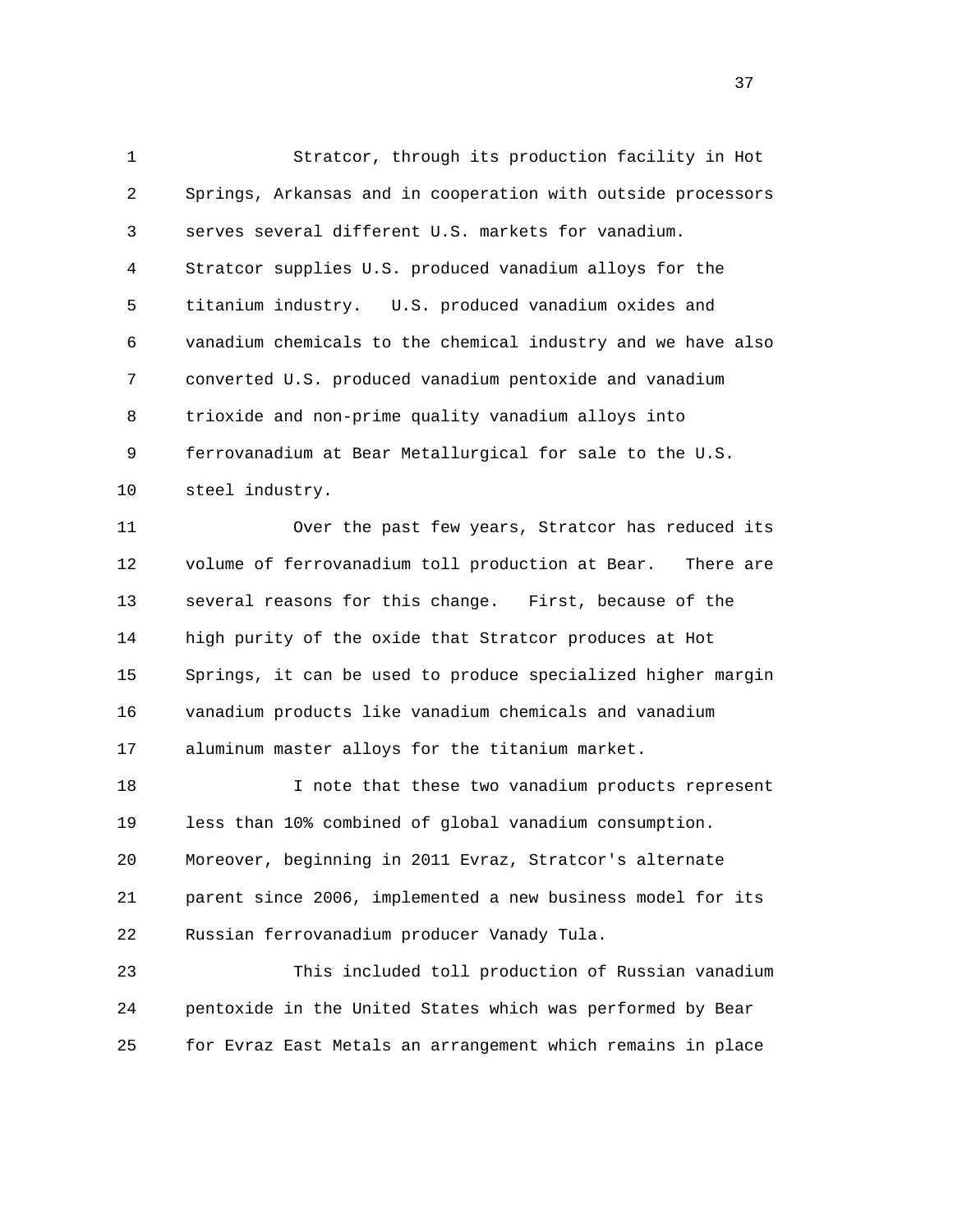1 even though the Russia anti-dumping order has been revoked. 2 This business model permitted Evraz to continue to serve 3 the U.S. ferrovanadium market while permitting Stratcor to 4 focus more on the vanadium chemicals and titanium markets.

 5 In 2012 during the Sunset Review on ferrovanadium 6 and nitrate vanadium from Russia, my colleague at Stratcor, 7 Dick Weisler, testified on behalf of the Evraz group about 8 this shift in that Vanady Tula's business market. As Mr. 9 Weisler discussed, there was a strategic decision made for 10 Vanady Tula to concentrate its production and sale of 11 ferrovanadium on the Russian home market to largely abandon 12 exporting ferrovanadium from Russia and to serve all of its 13 major export markets through third party, third country toll 14 conversion of Russian vanadium pentoxide.

 15 A significant factor in this decision was Tula's 16 high production costs for ferrovanadium which were 17 comparable to toll conversion in third countries. However, 18 it is important to point out that Tula's business model is 19 not based on the presence or absence of anti-dumping orders. 20 Indeed, while there have been no anti-dumping duty orders 21 on ferrovanadium in effect in Europe, Evraz served the 22 European ferrovanadium markets through toll conversion of 23 Russian vanadium pentoxide and its affiliate Nikon in the 24 Czech Republic.

25 Similarly since the revocation of the U.S. order

and the state of the state of the state of the state of the state of the state of the state of the state of the state of the state of the state of the state of the state of the state of the state of the state of the state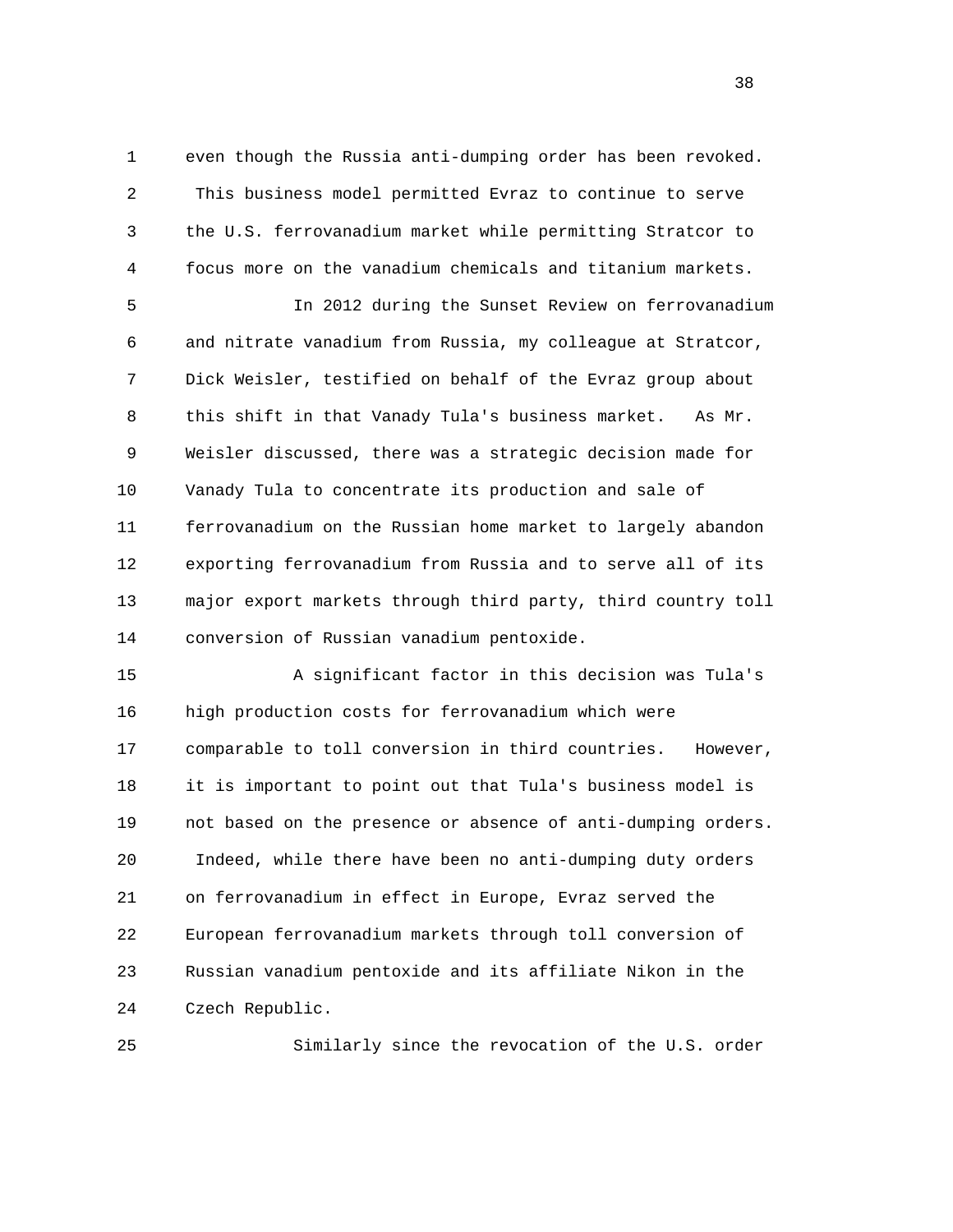1 on ferrovanadium from Russia, Tula has not exported large 2 volumes of ferrovanadium into the United States. This is 3 because years prior to the revocation Evraz decided to 4 devote tool-less ferrovanadium to serving the home market 5 and to serve all of its major export markets through third 6 country toll production based on factors unrelated to the 7 existence of the U.S. anti-dumping order.

 8 Consequently the revocation has no effect on this 9 business model. In contrast, the ferrovanadium industries 10 in China and South Africa remain highly export-oriented. 11 It is my understanding that South African in particular 12 exports the vast majority of its production of 13 ferrovanadium.

 14 China's ferrovanadium exports have grown over the 15 past several years and are not comparable in volume to South 16 Africa's. Together, China and South Africa exported more 17 than 24 million pounds of ferrovanadium in 2013. I 18 understand that both China and South Africa export some 19 vanadium pentoxide for toll conversion, toll production into 20 ferrovanadium in third countries, including Canada and South 21 Korea as an indirect route into the U.S. ferrovanadium 22 market.

 23 But this is an exception to the producer's 24 general export practice which is to serve export markets by 25 direct exports of ferrovanadium for use in China and South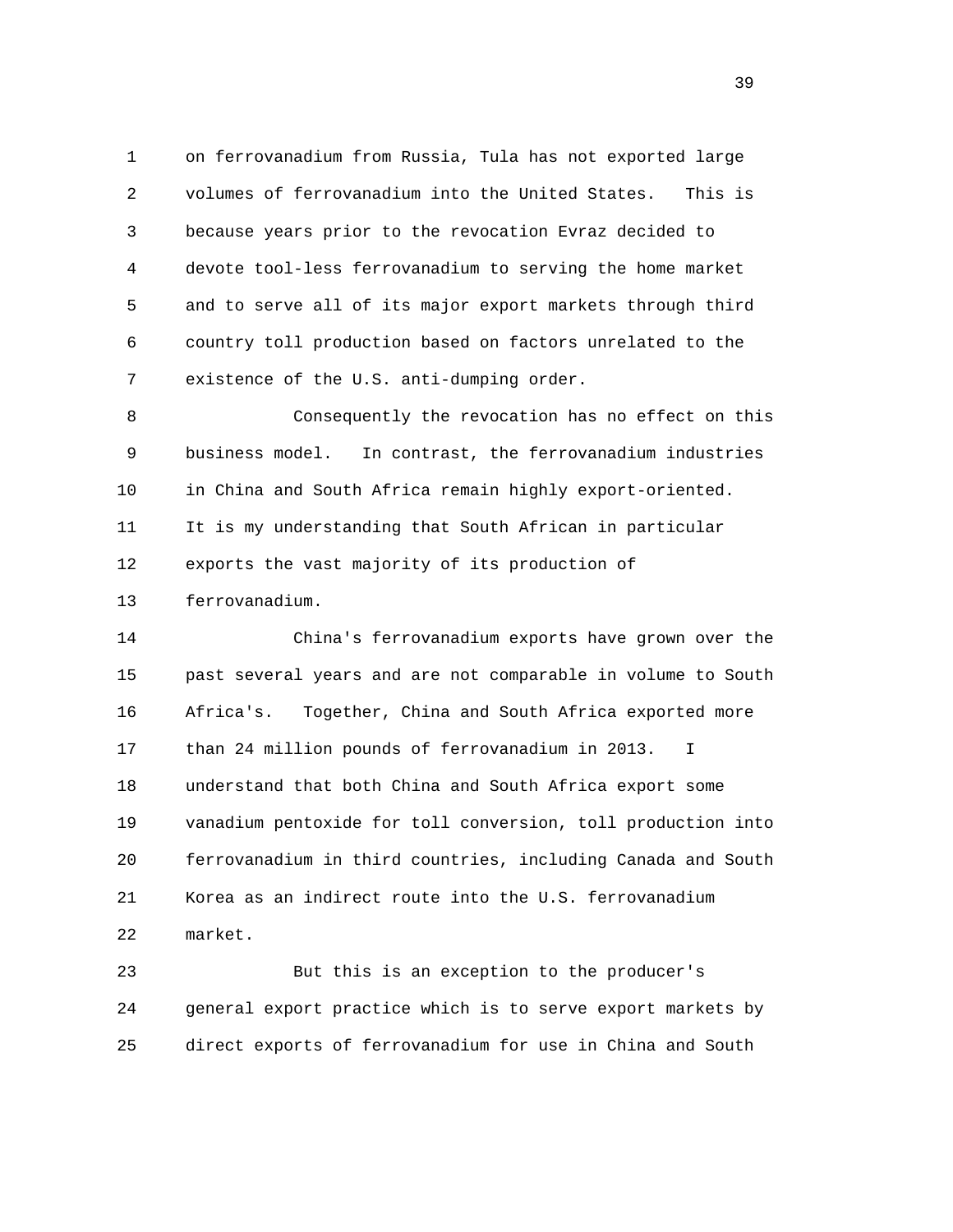1 Africa. The reason for this inefficient exception to the 2 Chinese and South African producers overall export strategy 3 is the existence of the U.S. anti-dumping duty orders.

 4 For this reason I am confident that if the orders 5 were revoked, the Chinese and South African industries would 6 rapidly reverse their toll production directed towards the 7 U.S. market, and begin again to serve the U.S. export market 8 the same way they serve other export markets where 9 anti-dumping orders are not a factor with direct exports of 10 ferrovanadium from China and South Africa.

11 11 I note as well that one of the South African 12 producers, Glencore, has an affiliate in the United States 13 which is both an importer of ferrovanadium and a tollee of 14 Bear's. However, like Evraz at the time of the Russia 15 Sunset Review, Glencore does not own production operations 16 in the United States that could be adversely affected by 17 resumed low price subject imports nor does it own conversion 18 facilities in any third countries.

 19 Practically speaking, Glencore's U.S. entity, 20 Glencore Limited is a trading company. I believe that 21 Glencore would view exporting ferrovanadium from South 22 Africa to the United States rather than converting vanadium 23 pentoxide in either Canada or the U.S. in facilities that 24 they do not own, as a more cost effective route to the U.S. 25 market. A consequence of changing to this route would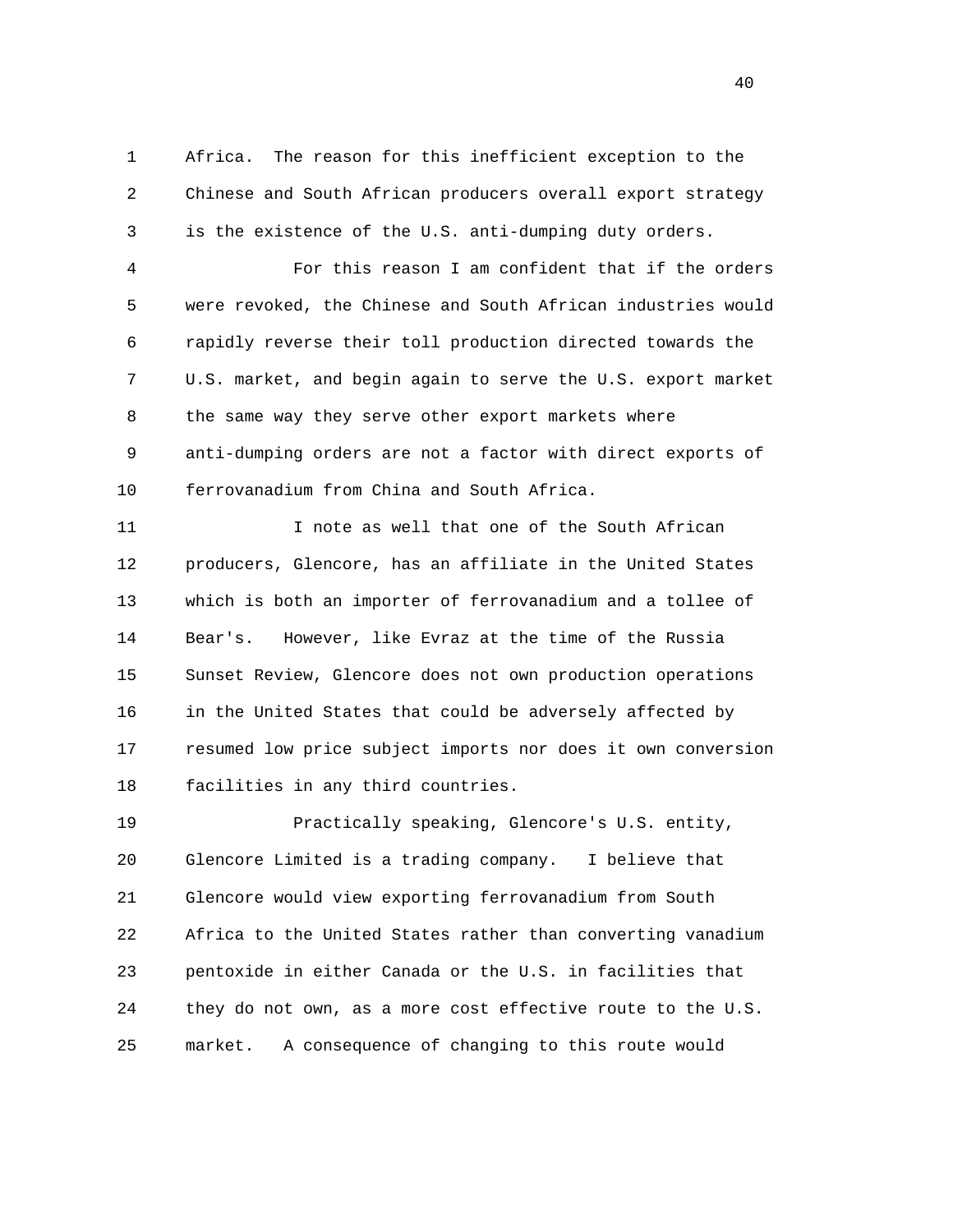1 likely be a reduction in its U.S. affiliates volume of 2 imports converted in Canada and/or tolling in the United 3 States, not competition against that affiliate.

 4 Thank you for the opportunity to appear before 5 the Commission today, I look forward to any questions that 6 you may have.

 7 MR. TOTARO: And now we'll hear from Terry Perles 8 from MoTiV Metals, TTP Squared, and Atlantic Limited. Terry 9 will say a few words about the affidavit that he provided to 10 the Commission as an attachment to our brief.

11 STATEMENT BY TERRY PERLES

 12 MR. PERLES: Madam Commissioner, Vice 13 Commissioner, and Commission staff, thank you very much for 14 this opportunity to appear before you today. My name is 15 Terry Perles. I am the President of two firms located in 16 the United States, MoTiV Metals, LLC, and TTP Squared. I'm 17 also the president of North America for Atlantic Limited 18 which owns the Windermere Vanadium project in Australia. I 19 have over 25 years of experience in the U.S. and global 20 vanadium trade including 20 years in the field of sales and 21 marketing of vanadium with Evraz Stratcor.

 22 I was pleased to provide an affidavit to the VPRA 23 which was included in these firms' prehearing brief and 24 summarized my views on the likely consequences of the United 25 States revoking the antidumping duty orders on ferrovanadium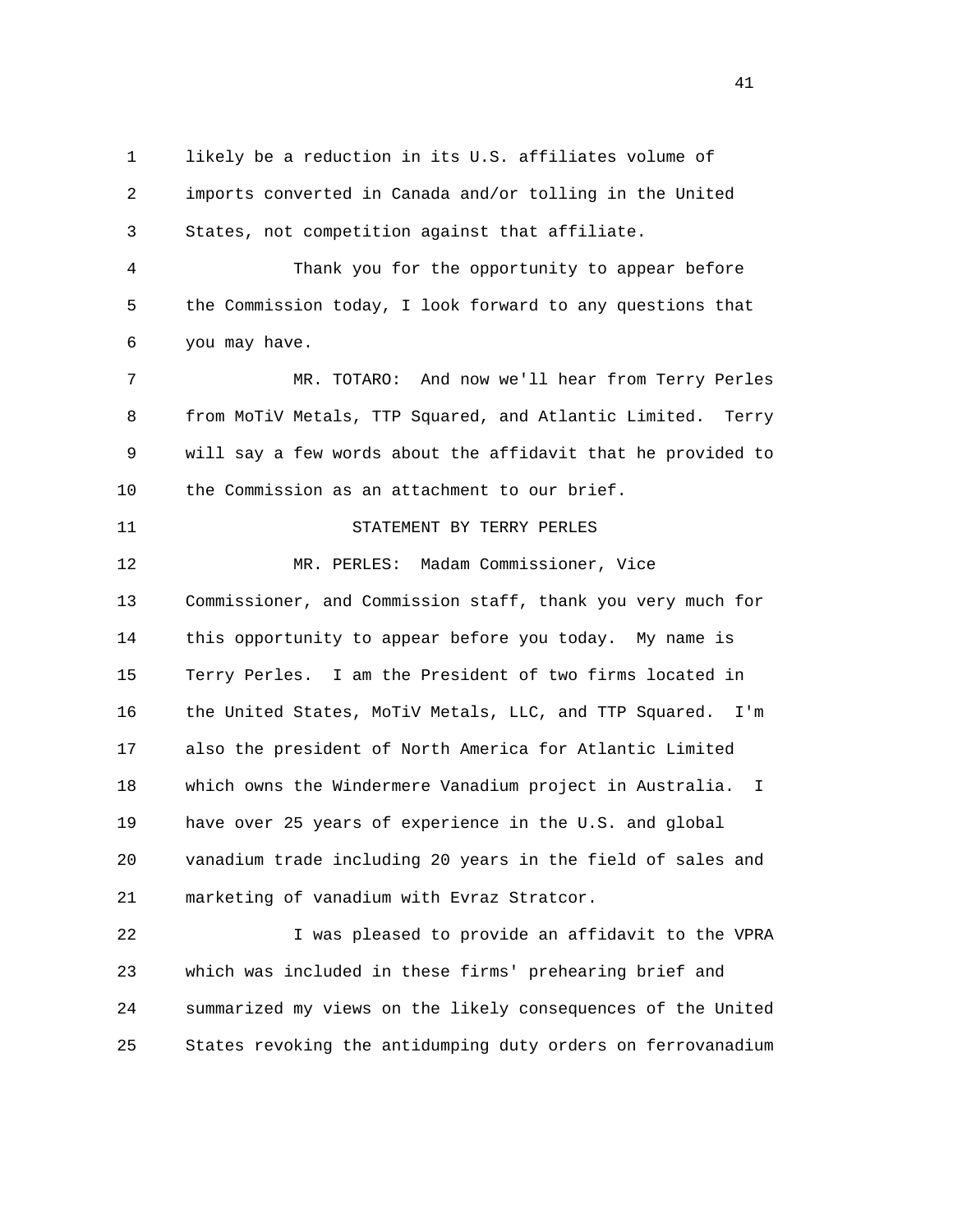1 from China and South Africa.

 2 I offered to attend today's hearing to answer any 3 questions the Commission might have regarding the issues 4 addressed in my affidavit. I presume the Commissioners have 5 read the affidavit, so I will simply summarize the main 6 points. 7 China and South Africa are the two largest 8 vanadium producers in the world. I note that China 9 increased its vanadium production by 3,800 metric tons of 10 vanadium or approximately 17 percent in the first half of 11 2014 compared to the first half of 2013. 12 This increase in Chinese vanadium production 13 amounts to an increase in global production of about 10

 14 percent. It's also important to note that China and South 15 Africa are also two of the largest ferrovanadium exporting 16 countries in the world.

 17 China and South Africa's third country toll 18 conversion of V205 into ferrovanadium destined for the U.S. 19 market reflects the attractiveness of this market due to the 20 large demand for ferrovanadium from the steel industry and 21 the price premium in the United States compared to Europe. 22 I should also note that the U.S. ferrovanadium prices are 23 higher than those in Japan as well.

 24 Because they lack the unique constraints that 25 limited the Russian ferrovanadium industry's production and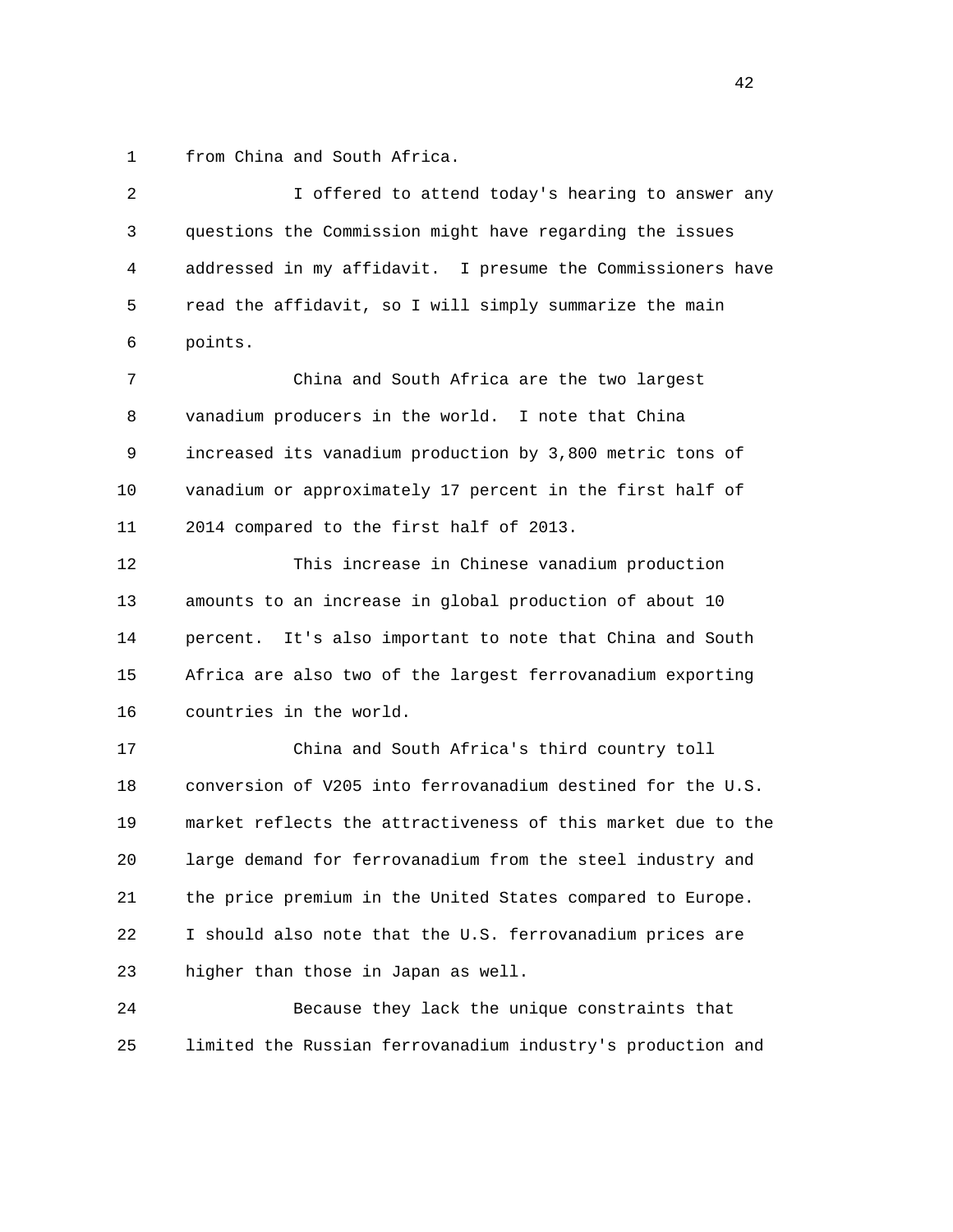1 export decisions in 2012, and that continue today, the 2 ferrovanadium industries in China and South Africa would 3 react very differently than Russia did to the revocation of 4 the U.S. antidumping orders.

 5 The existence of these orders alone is the reason 6 producers in China and South Africa pursue indirect routes 7 into the U.S. ferrovanadium market through third-country 8 conversion. Therefore, if the orders are revoked, I am 9 confident China and South Africa will immediately start to 10 flood the U.S. market with directly exported ferrovanadium 11 rather than sharing a portion of their profits with 12 converters.

 13 The viewed I've expressed in my affidavit reflect 14 my current research and my knowledge of the U.S. and 15 international ferrovanadium industries and markets gained 16 over many years. But these views are not mine alone. 17 Vanadium analysts around the world are focused on these 18 sunset reviews. It's widely understood that reopening of 19 the U.S. markets to producers in China and South Africa will 20 cause a major shift in these countries' export patterns 21 towards the United States. This change will impact not only 22 the U.S. ferrovanadium industry, but also the global trade 23 in ferrovanadium.

 24 Thank you and I look forward to answering any 25 questions.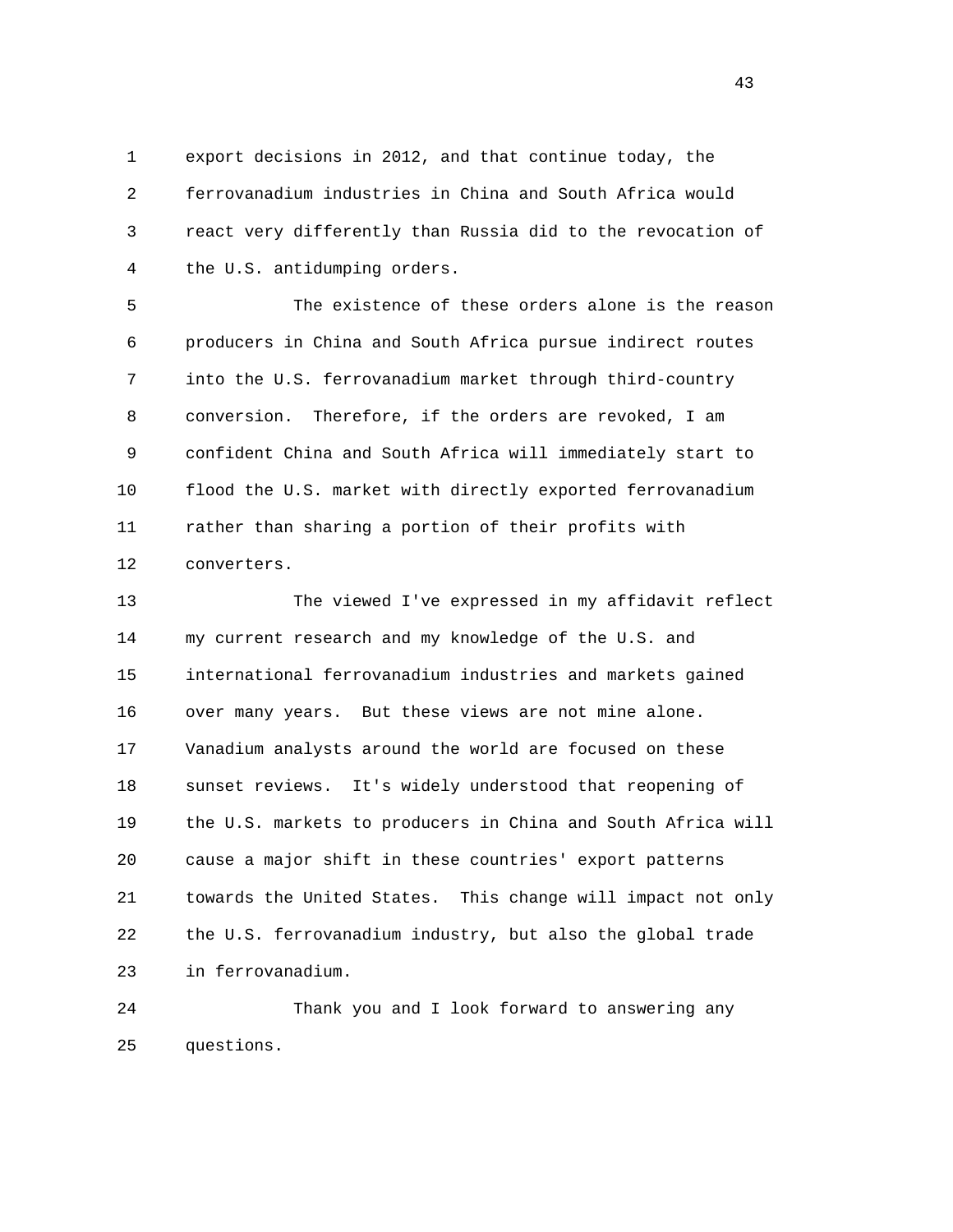1 MR. TOTARO: Our last witness will be Jennifer 2 Lutz of Economic Consulting Services. 3 STATEMENT BY JENNIFER LUTZ 4 MS. LUTZ: Good morning. I am Jennifer Lutz, 5 Senior Economist at Economic Consulting Services and I'm 6 accompanied by Ken Button. 7 There are a number of conditions of competition, 8 excuse me, that are distinctive to the U.S. ferrovanadium 9 market. These conditions of competition have been cited by 10 the Commission in multiple investigations with respect to 11 this product and continue to be relevant today as indicated 12 in slide one. 13 Ferrovanadium is used almost exclusively in the 14 steel industry to make certain types of steel. Thus demand 15 for ferrovanadium is determined by the volume of production 16 of those types of steel. 17 Because demand for ferrovanadium is a derived 18 demand consumption follows the cyclical trends of the steel 19 industry. This cyclicality was clearly demonstrated during 20 the POR. U.S. production fell sharply in 2009 and so too 21 did consumption of ferrovanadium and the performance of the 22 domestic ferrovanadium industry. 23 Since 2009, as the steel industry has recovered, 24 so too has the condition of the ferrovanadium industry. 25 As ferrovanadium is added to steel in only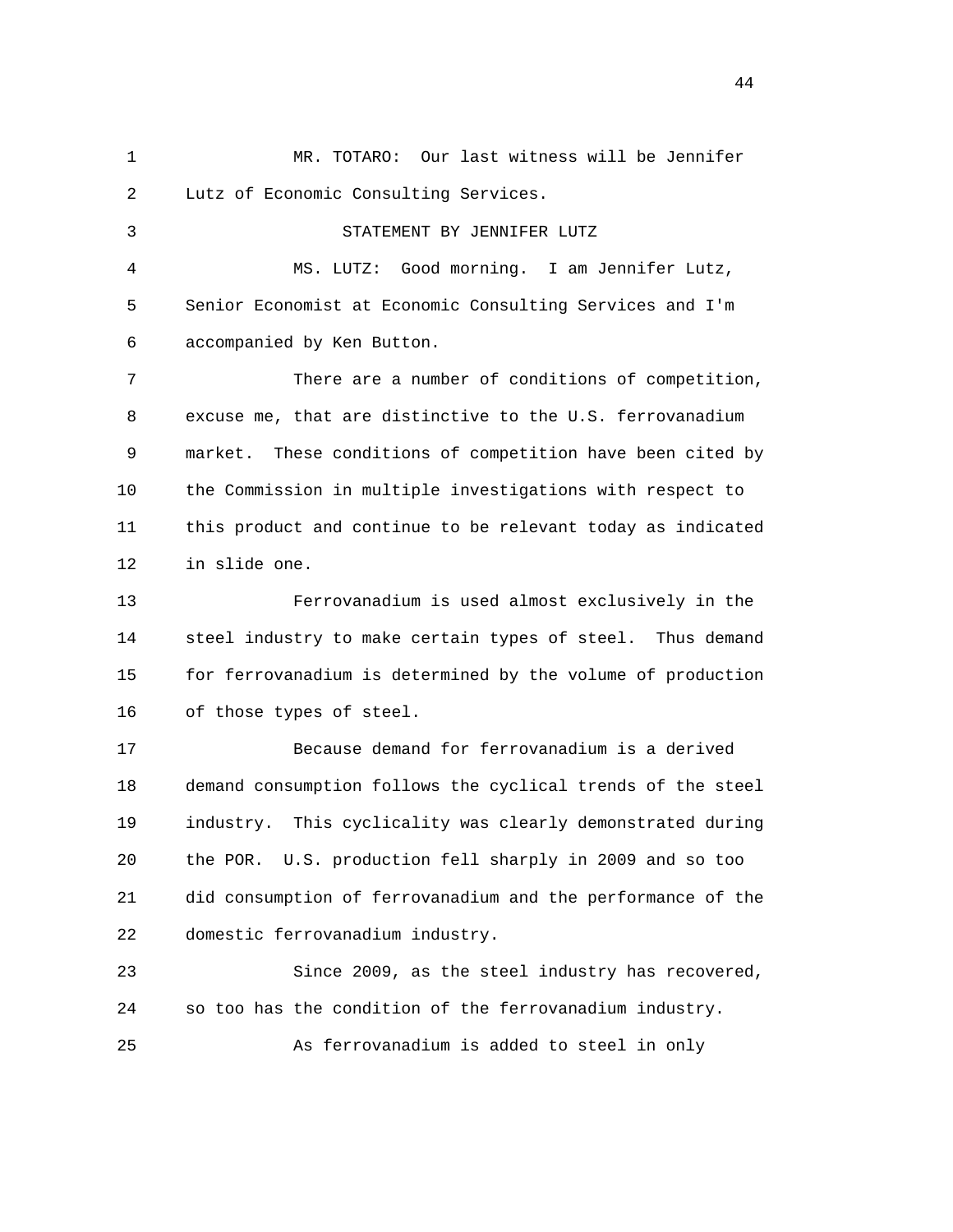1 extremely small amounts the demand for ferrovanadium is 2 price inelastic. That is, a decline in the price of 3 ferrovanadium generally does not cause the volume of 4 ferrovanadium consumption to increase. There are few 5 substitutes for ferrovanadium.

 6 Ferrovanadium from all sources is highly 7 interchangeable. Although there are different grades of 8 ferrovanadium, the Commission has repeatedly found that 9 ferrovanadium from all sources is interchangeable and that 10 steel producers can generally use ferrovanadium of different 11 grades.

 12 Data collected by the Commission in this review 13 demonstrate that ferrovanadium from all sources remains 14 interchangeable. Given the high degree of 15 interchangeability among sources, ferrovanadium is sold 16 primarily on the basis of price.

17 In the original investigation, the Commission

 18 found that price was an important factor in purchasing 19 decisions noting that all responding purchasers cited price 20 as a major factor in choosing a supplier. In this review 21 purchasers continued to identify price as an important 22 factor in making purchasing decisions.

 23 There is widespread knowledge of prevailing 24 ferrovanadium prices in the market. Ferrovanadium prices 25 are published in a number of sources with the publication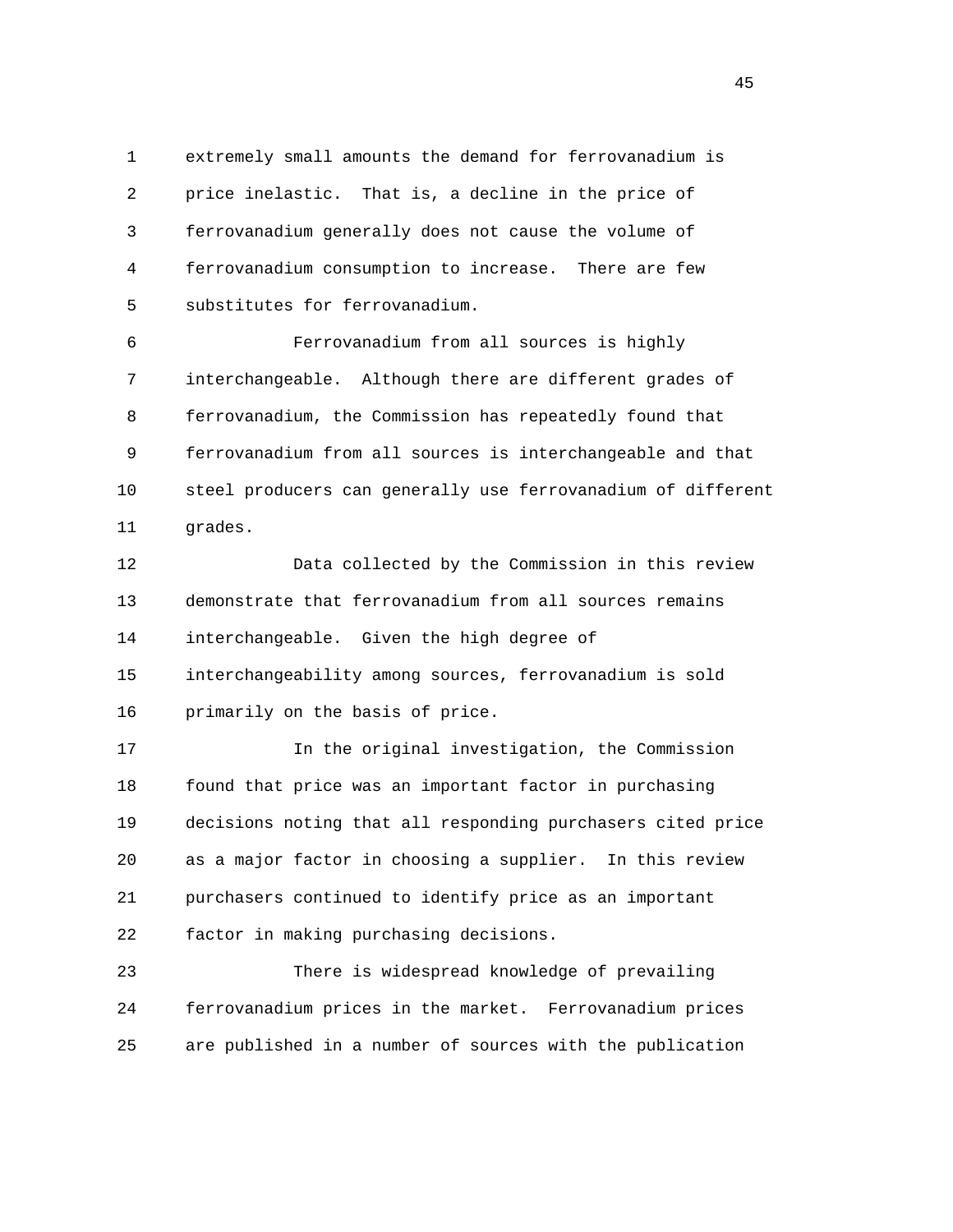1 Ryan's Notes being the most widely used in the United 2 States.

 3 Furthermore, contracts normally contain pricing 4 formulas that use such published prices as benchmarks 5 causing changes in prevailing market prices to affect all 6 contract prices quickly. Many domestic and import suppliers 7 compete in the U.S. ferrovanadium market. These include two 8 U.S. producers, one of which toll converts vanadium pent 9 oxide into ferrovanadium for other parties. Suppliers also 10 include multiple import sources.

 11 Due to strong demand in the U.S. market relative 12 to other markets, and the antidumping duty orders on imports 13 from ferrovanadium from China and South Africa ferrovanadium 14 prices in the U.S. market are higher than prices in other 15 markets.

 16 The prehearing report provides prices for the 17 U.S. market and European market during the POR showing that 18 with a few short exceptions U.S. prices have been 19 consistently higher than European prices.

 20 Slide two shows published prices, spot prices for 21 both the U.S. and European markets for the 2010 to 2014 22 period. U.S. prices were as much as 40 percent higher than 23 European prices during this period. And the average price 24 premium over this period was 16.2 percent.

25 Following imposition of the orders, shipments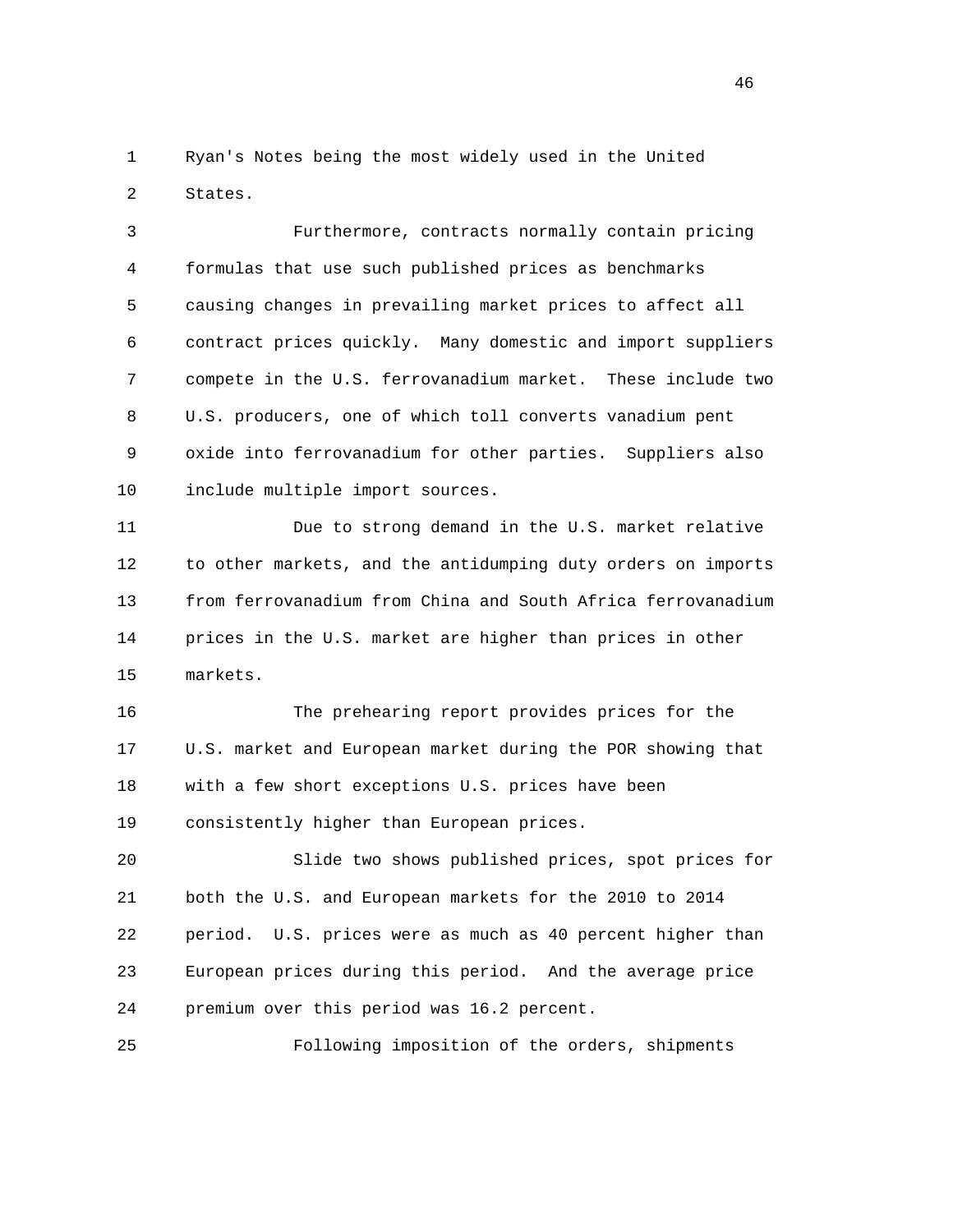1 from the subject countries virtually ceased. In 2001, 2 subject imports from South Africa enjoyed a U.S. market 3 share of 20.8 percent, up from only 8.1 percent in 2000. 4 And imports from China held a market share of 8.3 percent. 5 Since then imports from South Africa and China have been 6 largely absent from the U.S. market

 7 This absence, however, does not indicate a lack 8 of interest in the market where prices are significant 9 higher than in other markets as both China and South Africa 10 export vanadium pentoxide to other countries for conversion 11 to ferrovanadium and shipment to the U.S. market.

 12 As you have also heard today, this fact pattern 13 is very different from that in the recent sunset review with 14 respect to imports from Russia in several important 15 respects. Including the fact that both subject countries in 16 this review continue to export significant volumes of 17 ferrovanadium to other markets which can easily be 18 redirected into the U.S. market.

 19 There does not appear to be any reason for these 20 producers to resort to third-country conversion to serve the 21 U.S. market other than the existence of these orders.

 22 As indicated by the U.S. industry witnesses here 23 today, and by the data collected by the Commission in this 24 review, the condition of the domestic industry has improved 25 significantly since the imposition of the orders with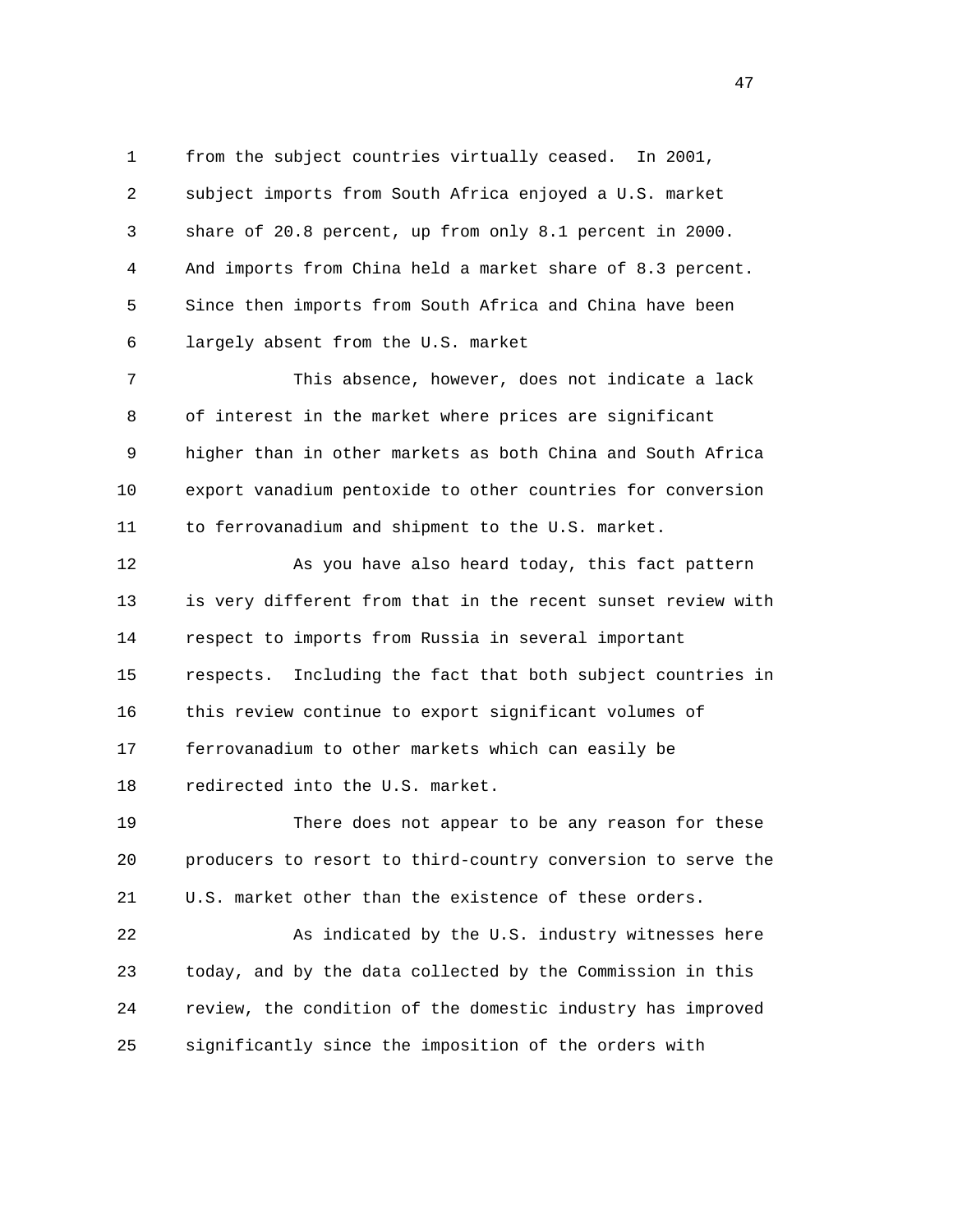1 respect to virtually all of the indicia considered by the 2 Commission. The removal from the U.S. market of the dumped 3 imports from China and South Africa has allowed the U.S. 4 producers to improve their performance. The industry has 5 been able to make considerable capital investments, but 6 these investments would be jeopardized if the orders are 7 revoked.

 8 Despite the improvements, it is clear that the 9 domestic industry remains vulnerable to the effects of 10 subject imports. During 2012 and 2013, for example, 11 published U.S. spot prices declined significantly resulting 12 in accordingly lower sales prices for contract sales. The 13 decline in prices was accompanied by a significant decline 14 in the industry's operating profitability. Thus, any price 15 decline caused by the resumption of shipments of dumped 16 subject imports to the U.S. market would have a devastating 17 effect on the domestic industry. The industry also has high 18 fixed costs such that any loss in volume to the subject 19 imports would cause these costs to be spread over a smaller 20 volume of production.

 21 South African respondents claim that the domestic 22 industry is not vulnerable because of its profitability and 23 improvements in operations. However, these improved 24 conditions would not be possible without the protection of 25 the orders.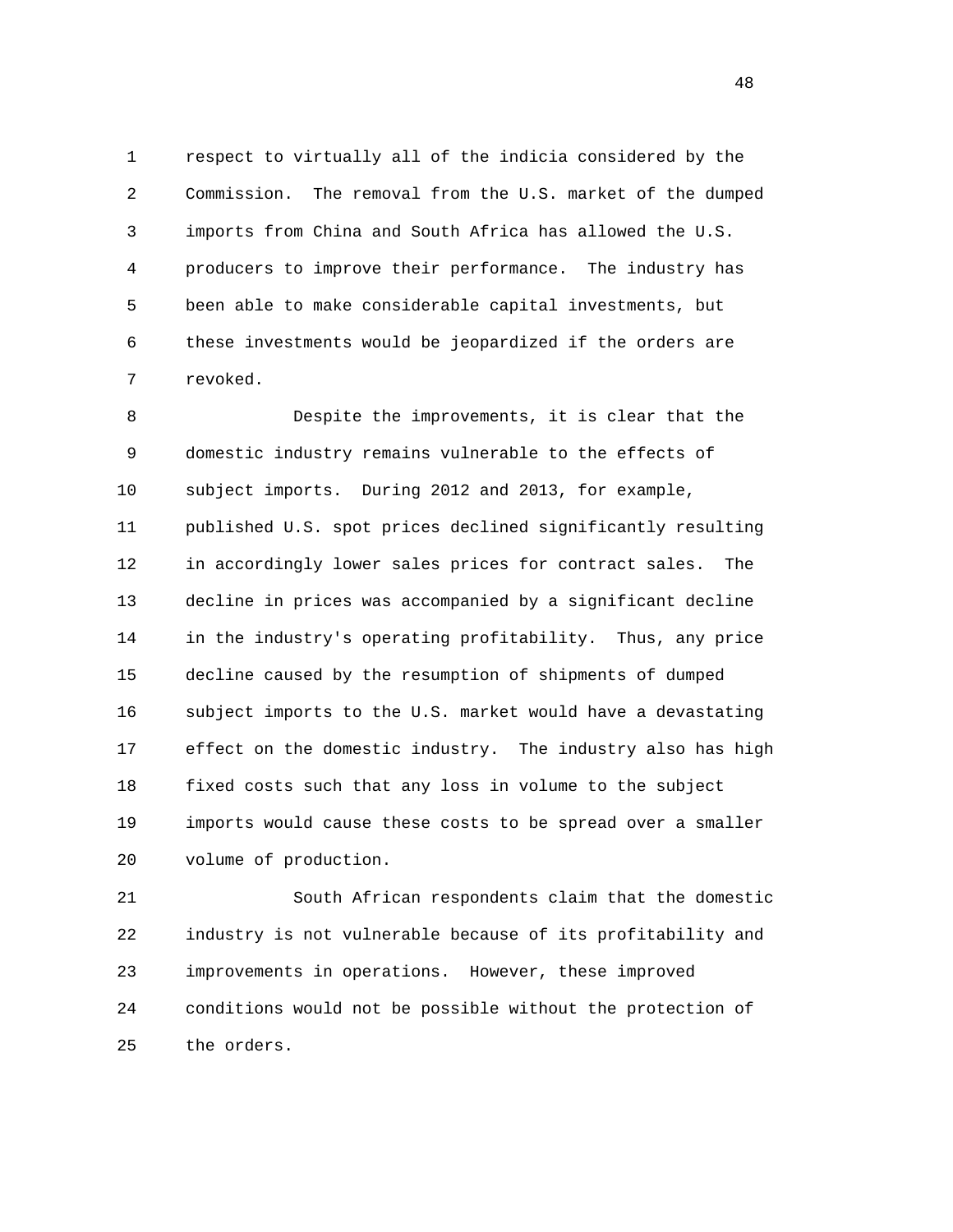1 If the orders were revoked, China and South 2 African producers would be likely to reenter the U.S. market 3 at price depressing levels just as they did during the 4 original period of investigation. As I noted before, both 5 subject counties have large ferrovanadium industries and 6 export large volumes of ferrovanadium to other markets. The 7 subject producers have strong economic incentives to resume 8 direct shipments of finished ferrovanadium to the U.S. 9 market.

 10 Given that contract prices are generally linked 11 to published spot prices, even small volumes of subject 12 imports could quickly have a significant effect on domestic 13 producers' contract prices.

 14 In the investigation the Commission found clear 15 evidence of price depression by the subject imports. 16 Despite the fact that subject imports were largely found to 17 oversell the domestic industry. This finding is not 18 surprising given that the subject imports were more 19 concentrated in the spot market while the domestic producers 20 were more focused on contract sales. Therefore, as subject 21 import spot prices fell, they pulled down U.S. producers' 22 contract prices.

 23 The Commission cited this fact pattern as well as 24 the confirmed lost sales and lost revenues in its 25 determination.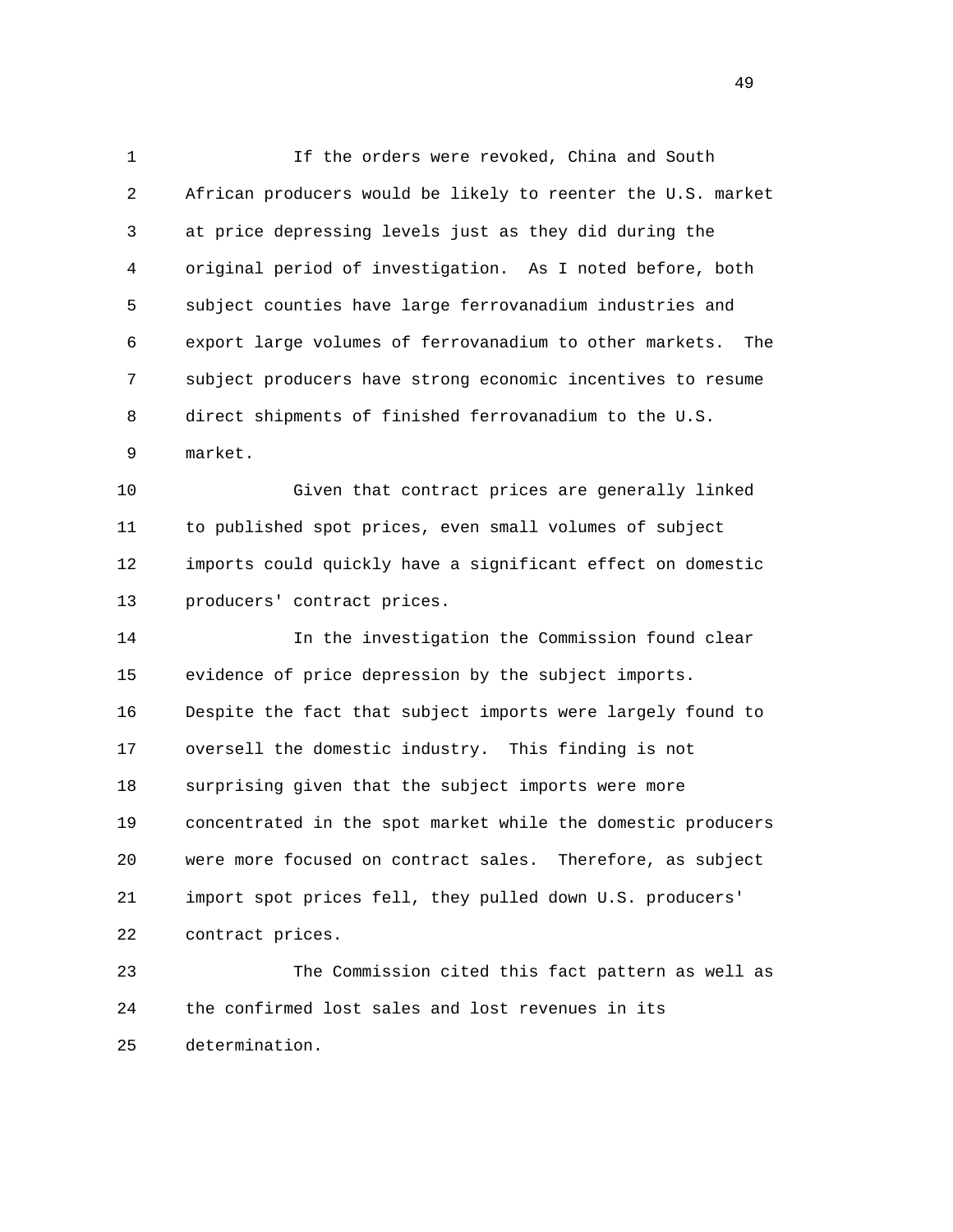1 In the first sunset review of these orders, the 2 Commission found that injurious price effects would be 3 likely to resume upon revocation. If the orders are revoked 4 in this review, the domestic industry would likely suffer 5 the same depressed prices due to the subject imports. The 6 Commission should make an affirmative determination in these 7 reviews. 8 Thank you and I will be pleased to respond to any 9 questions. 10 MR. TOTARO: That concludes our direct testimony. 11 We are available to answer any questions and I 12 would like to reserve the remainder of our time. 13 CHAIRMAN BROADBENT: Thank you. I want to thank 14 the witnesses for coming and taking time from your busy 15 schedules to be with us today. 16 I will begin our questioning with Commissioner 17 Williamson. 18 COMMISSIONER WILLIAMSON: Thank you. I too want 19 to thank the witnesses for coming today and presenting your 20 testimony. 21 I was wondering about the access to raw 22 materials. Have U.S. producers experienced any difficulty 23 securing raw materials for producing ferrovanadium? And if 24 so, what does this mean for prospect of the industry in the 25 next several years?

 $50<sub>50</sub>$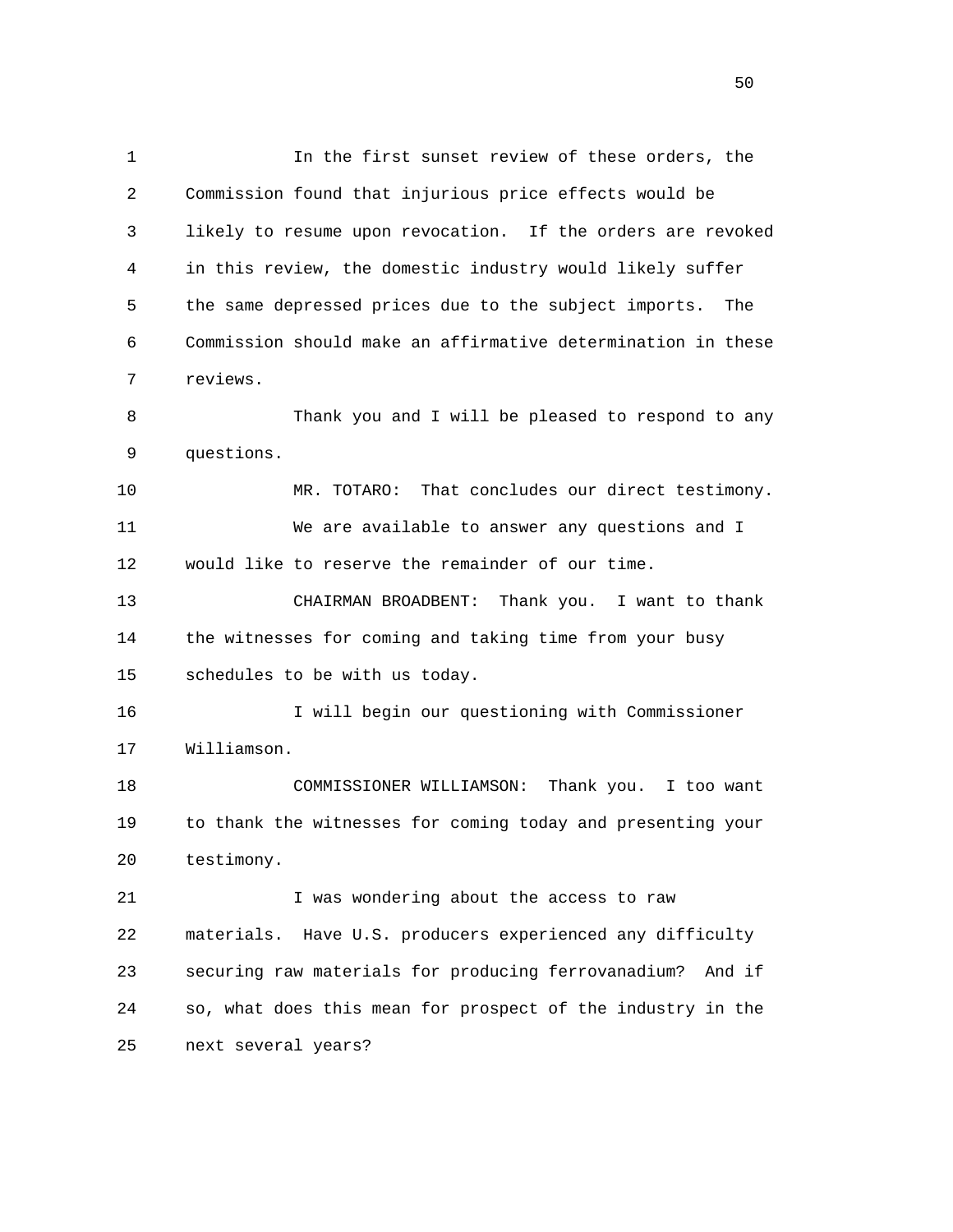1 MR. KIDD: Mr. Commissioner, my name is Mitchell 2 Kidd. I am President of AMG Vanadium. 3 COMMISSIONER WILLIAMSON: Uh-huh. 4 MR. KIDD: I would like to address that question. 5 COMMISSIONER WILLIAMSON: Sure. 6 MR. KIDD: We have adequate raw materials to 7 support our current production levels. The expansion of the 8 type of catalysts and raw materials that we use in North 9 America is projected to be significant over the next years 10 and we believe that adequate raw materials are available. 11 COMMISSIONER WILLIAMSON: Anyone else want to 12 comment on that? 13 (No response.) 14 COMMISSIONER WILLIAMSON: Okay. If anyone wants 15 to also provide something post-hearing, that would be fine 16 on that question. 17 How significant is the U.S. market for vanadium 18 pentoxide separate from ferrovanadium? 19 In other words, are sales of vanadium pentoxide 20 that is not consumed in the -- that is not consumed in that 21 form and not processed into ferrovanadium? 22 MR. BUNTING: Mr. Commissioner, most of the 23 vanadium pentoxide that is not used to make ferrovanadium 24 would be used in specialty areas such as vanadium chemicals 25 for production of products that are used in a wide variety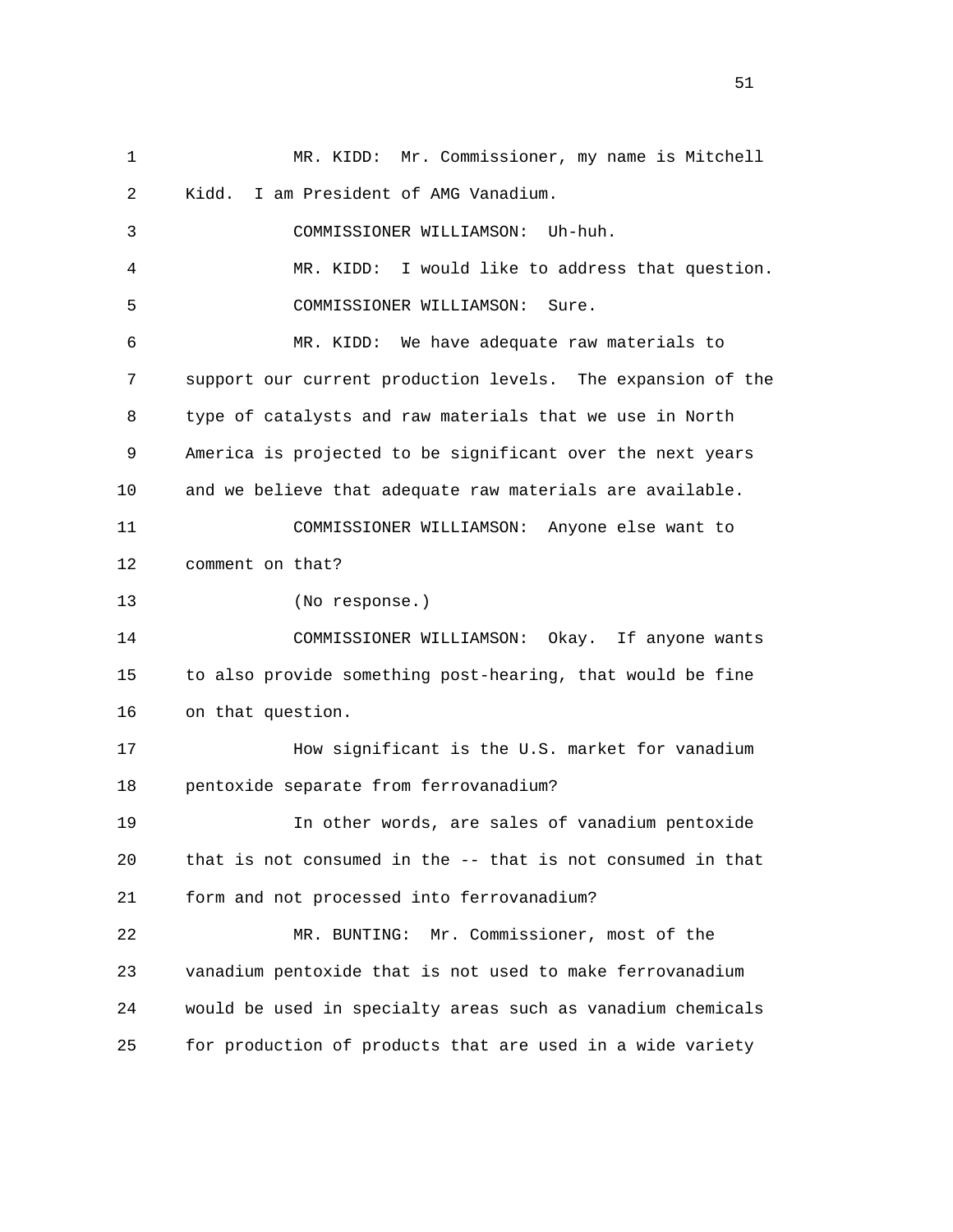1 of chemical uses. But also in the production of vanadium 2 aluminum master alloy for titanium production. I would say 3 that's the bulk of the use of oxide outside the 4 ferrovanadium. 5 COMMISSIONER WILLIAMSON: Is that a small 6 percentage of the oxide that's consumed in the U.S.? 7 MR. BUNTING: In the U.S.? It's bigger than the 8 rest of the world because the U.S. has more production than 9 the rest of the world percentage wise of titanium, for 10 example. 11 COMMISSIONER WILLIAMSON: Uh-huh. 12 MR. BUNTING: But I would say that it's still 13 only may be 15 or 20 percent. 14 COMMISSIONER WILLIAMSON: Fifteen or 20? 15 MR. BUNTING: Yeah, near that order. 16 MS. LUTZ: This is Jennifer Lutz of ECS. 17 COMMISSIONER WILLIAMSON: Sure. Uh-huh. 18 MS. LUTZ: I'd just like to add, one of the 19 reason that the percentage is higher is that certainly not 20 all ferrovanadium produced in the U.S. is made from vanadium 21 pentoxide. AMG does not produce that as it produced 22 ferrovanadium. 23 My understanding from our discussions in 24 preparation for this is that the overall market for vanadium 25 products exclusive from ferrovanadium for the steel industry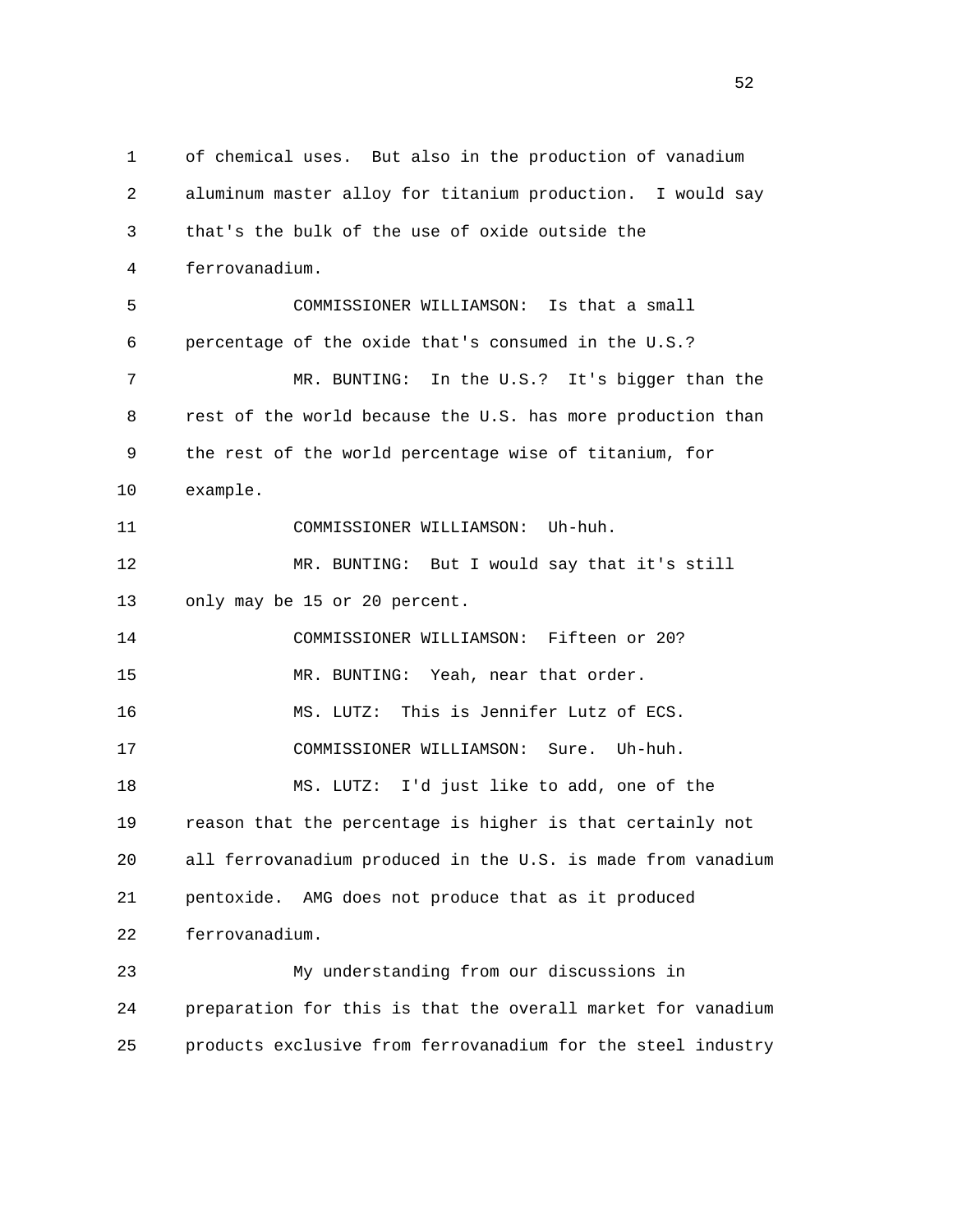1 is less than 10 percent globally. So the applications 2 outside of ferrovanadium for the steel industry are very 3 small.

 4 COMMISSIONER WILLIAMSON: Okay. Thank you. 5 Mr. Perles, what is the current status of 6 Austria's Windermere project?

 7 MR. PERLES: Mr. Commissioner, the Windermere 8 vanadium project suffered a catastrophic fire in February of 9 this year destroying the magnetic separation circuit at the 10 plant. That circuit is currently being rebuilt with a 11 target for completion of that rebuild in February. So it is 12 our anticipation that we'll see the Windermere project 13 restart production at some point in 2015.

 14 COMMISSIONER WILLIAMSON: What about the Largo 15 project in Brazil? When is it expected to start shipping? 16 MR. PERLES: I think there's probably people here 17 with better information than me, but my understanding is 18 they've started production and I think publicly they've 19 stated they're producing at 40 percent of capacity today.

 20 MR. BUNTING: Mr. Commissioner, they've started 21 exporting oxide in September and again in October shipped a 22 fairly significant quantity. So they appear to be ramping 23 up their production.

 24 COMMISSIONER WILLIAMSON: Okay. Does that have 25 any impact implications for the U.S. market, sales of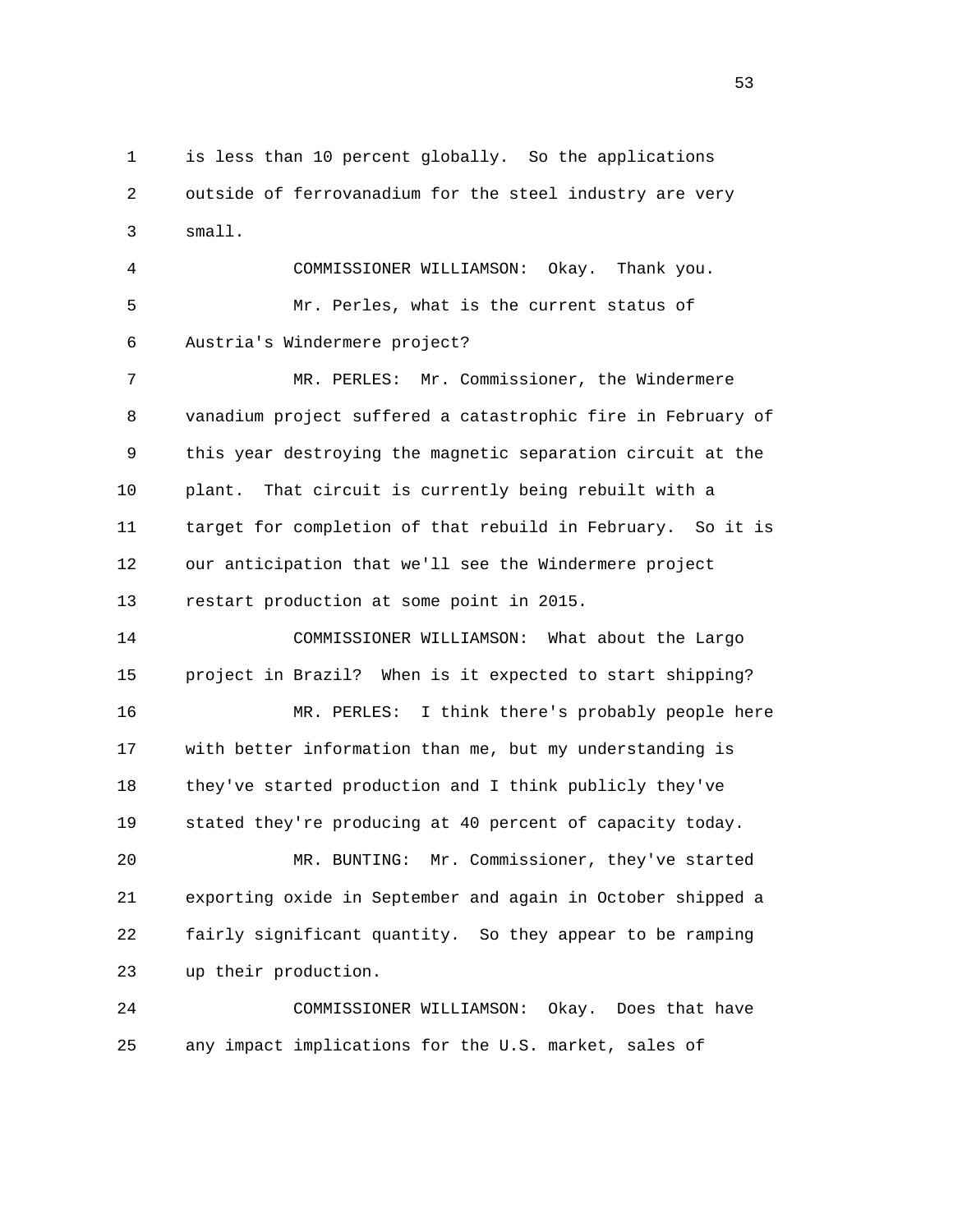1 vanadium U.S. or vanadium pentoxide? Non-subject imports 2 are significant here, so I was just curious about impacts? 3 MR. TOTARO: I can this as one point, and then 4 industry witnesses can contribute. But I believe it's true 5 that there have not been any -- the product that's being 6 produced in Brazil is vanadium pentoxide, but there have not 7 been any U.S. imports of vanadium pentoxide from Brazil. 8 COMMISSIONER WILLIAMSON: Uh-huh. 9 MR. TOTARO: If anyone else would like to -- 10 MR. CARTER: I am Jim Carter from AMG. We have 11 attempted to follow the exports, these nacent exports from 12 Brazil. And we have observed that most of it has gone to 13 Canada which would imply conversion to ferrovanadium at the 14 Masterloy facility in Ottawa. And in the second month of 15 shipment material went to the Republic of Korea, which would 16 again imply conversion to ferrovanadium. 17 And, yes, I agree with the other speakers, these 18 folks are up and running and exporting product. 19 COMMISSIONER WILLIAMSON: And is that, shall we 20 say, increased the availability of the pentoxide in these 21 other markets have any implications for sales for 22 ferrovanadium in the U.S. non-subjects? 23 MR. CARTER: I think we should expect 24 ferrovanadium that originated as oxide in Brazil to arrive 25 in the United States as ferrovanadium; yes, sir.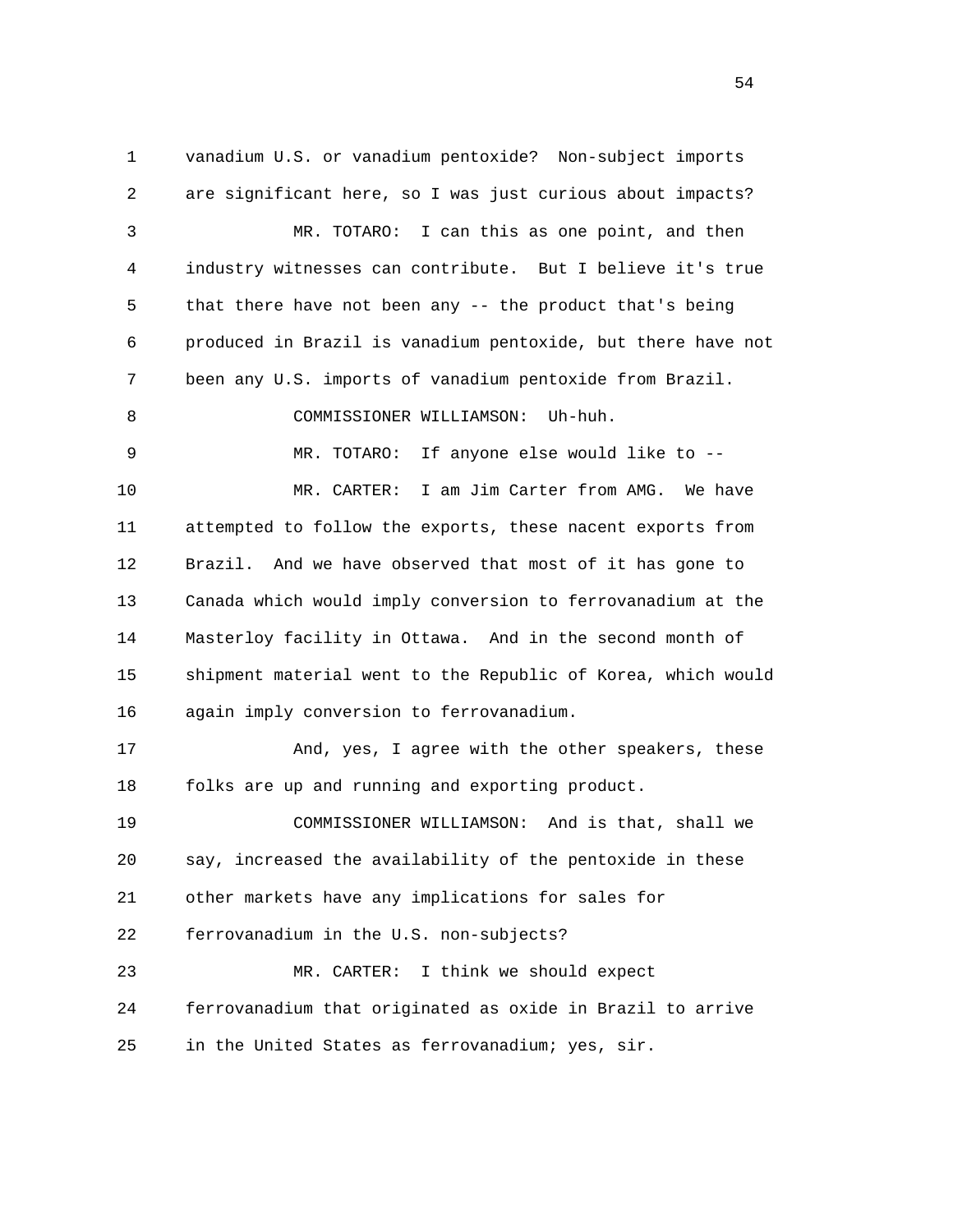1 COMMISSIONER WILLIAMSON: Okay. Thank you. 2 Ms. Lutz, you may want to address in the 3 post-hearing any implications this might have for the U.S. 4 producers and the competitors in the U.S. market if there is 5 any. 6 At page 34 of their brief, respondents assert 7 that South Africa producer Glencore Rhovan sales of 8 ferrovanadium to the U.S. market would be restrained by the 9 presence of its U.S. affiliate Glencore. Well -- this is 10 bracketed post-hearing, but in post-hearing submission, 11 could you address their argument? There was some reference, 12 I know, that some people have talked about them. 13 MR. TOTARO: Yes, we would be glad to address 14 that in the -- 15 (Simultaneous conversation.) 16 COMMISSIONER WILLIAMSON: Go ahead. 17 MR. TOTARO: Excuse me. 18 COMMISSIONER WILLIAMSON: Go ahead. 19 MR. TOTARO: I didn't mean to interrupt. 20 But, yes, you did hear a little bit on that 21 subject in Mr. Bunting's testimony. And we would be glad to 22 address the proprietary aspect of that issue in our brief. 23 COMMISSIONER WILLIAMSON: Okay. Thank you. 24 MR. TOTARO: But in summary, we do not think it 25 would be that Glencore's operations in the United States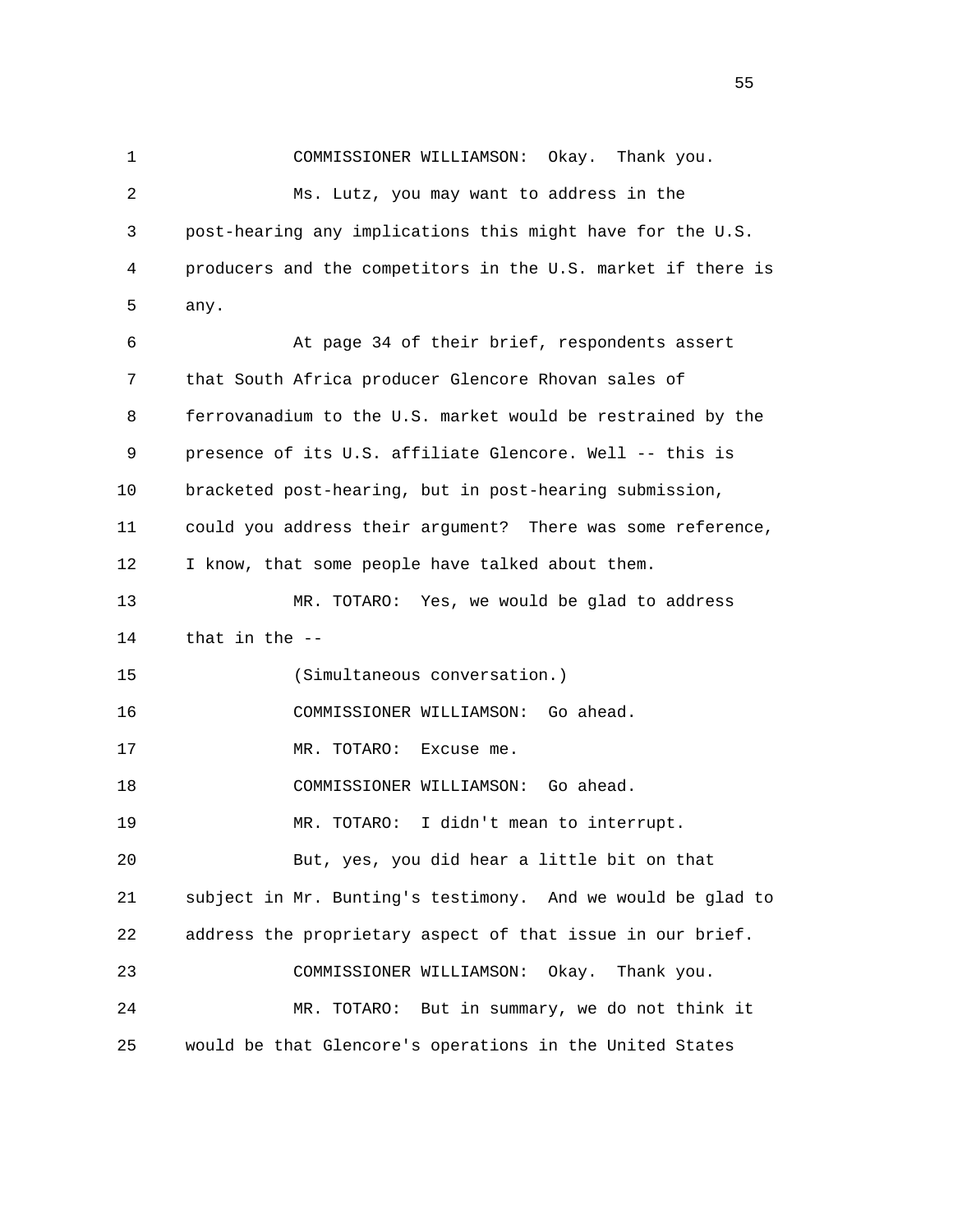1 would be affected, particularly not in the same way that the 2 U.S. entities that the Commission looked at in the Rush 3 review were thought to have -- thought might be affected by 4 resumed exports from Russia because of the differences that 5 Mr. Bunting noted. 6 COMMISSIONER WILLIAMSON: Okay. Thank you. 7 Please respond to South African respondent's 8 assertion that inventories of ferrovanadium in South Africa 9 are not generally available for export to the U.S. market? 10 MR. TOTARO: I'm sorry, could you repeat that 11 question? 12 COMMISSIONER WILLIAMSON: Could you respond to 13 the South African respondent's assertion that inventories of 14 ferrovanadium in South Africa are not generally available 15 for export to the U.S. market? 16 MR. TOTARO: There, unfortunately, is not a great 17 deal that I can say publicly. 18 COMMISSIONER WILLIAMSON: Okay. 19 MR. TOTARO: Except to say that we disagree with 20 their conclusions and that the explanations that they've 21 offered in their brief are on one hand not representative of 22 the entire industry, I believe, but also if part of the 23 explanation is that they are -- these are typical practices. 24 I do not see how that eliminates those -- the potential

25 impact of those inventories in the event of revocation. But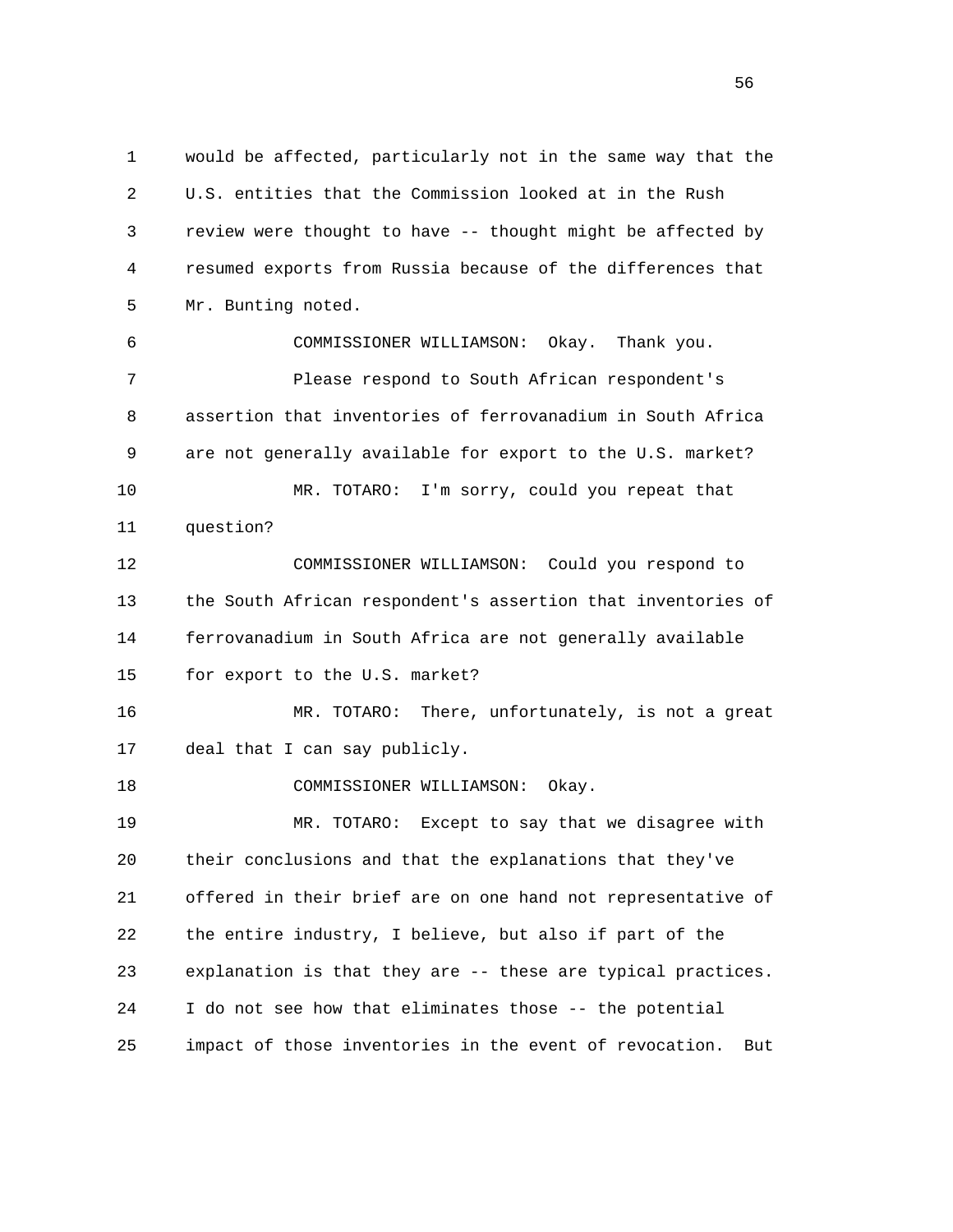1 maybe more significant than that is that the inventories 2 that were reported in inventory is only part of the 3 equation. A larger part, I believe, is the large export 4 volume that the South African producers reported which could 5 be -- portions of which could be shipped to the United 6 States in their product shifting. So I think that inventory 7 is only one part of the equation.

8 COMMISSIONER WILLIAMSON: Thank you. Mr. Button? 9 MR. BUTTON: Thank you, Commissioner. We believe 10 the suggestion that they don't have export volumes that are 11 available to sale in the United States is certainly not 12 critical for a couple of very basic facts. One, they have a 13 very small home market. They export a great deal. They are 14 the world's largest exporter. They export to a variety of 15 locations.

 16 In the opening statement this morning, there was 17 a reference made to long-term commitments. That doesn't 18 apply to all their volumes, obviously. That the U.S. market 19 is higher priced than their exports than the others to 20 markets. They have an economic incentive and the capability 21 to redirect those exports which is their source of income 22 towards the U.S. market in a profitable way.

 23 COMMISSIONER WILLIAMSON: Okay. Good. Thank you 24 for those answers. My time is expired.

25 CHAIRMAN BROADBENT: Commissioner Johanson.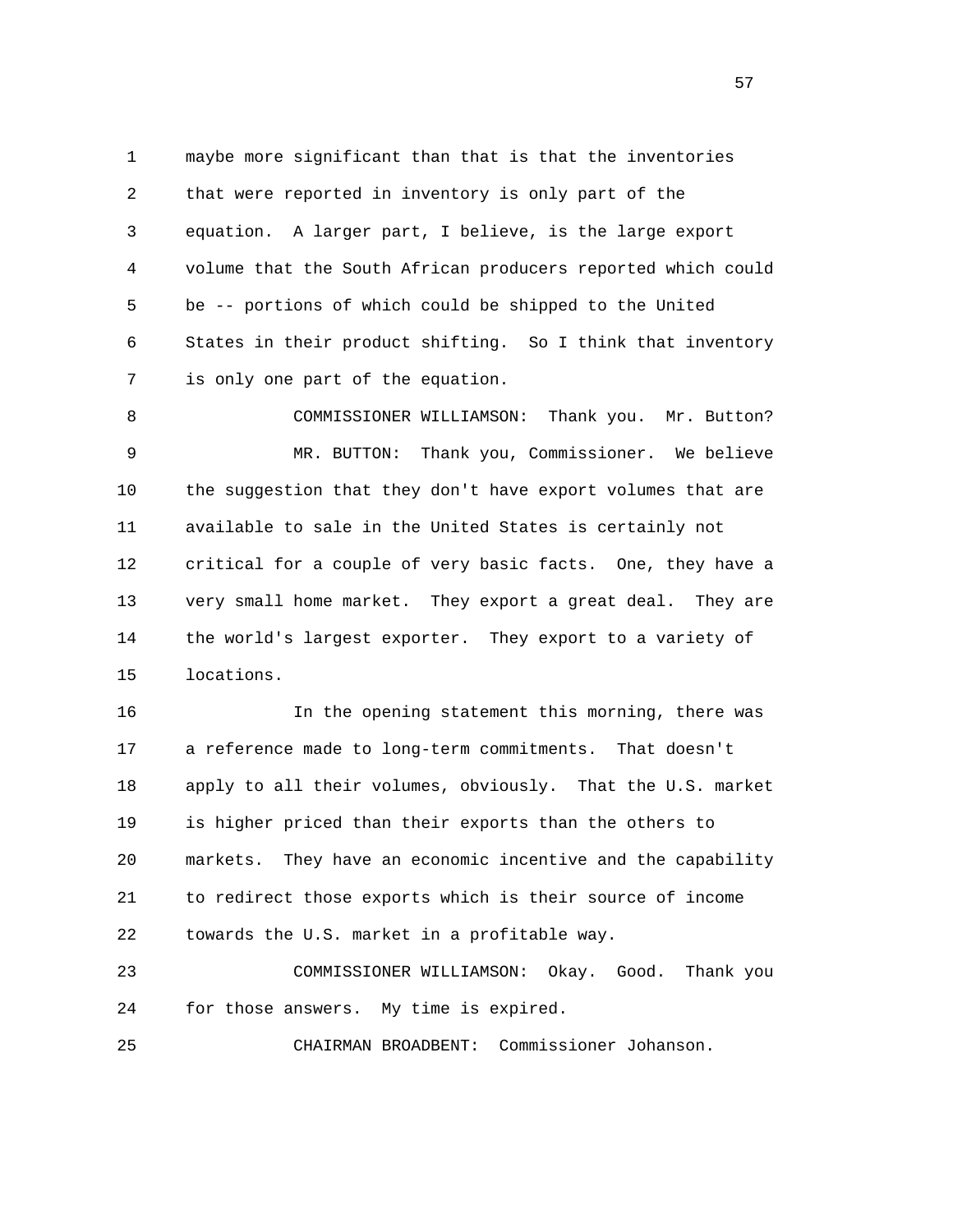1 COMMISSIONER JOHANSON: Thank you Chairman 2 Broadbent, and I would also like to thank the witnesses and 3 the counsel and economists for appearing here today. 4 Looking back at the period of the original investigations, 5 would it be fair to say that those three years were among 6 the worst of the history of the U.S. steel industry? 7 While I do not doubt that the orders have helped 8 your industry, could the improvement in the condition of 9 your main customer, that is the U.S. steel industry, also be 10 a significant source of your improvement? 11 MR. KIDD: Yes. The U.S. steel industry's 12 recovery has helped the demand for our product, both in the 13 type of products that are producing the high preponderance 14 of high strength low alloy steels. The United States has 15 the highest specific consumption rate of vanadium, which the 16 subject countries covet, you know. 17 We use twice as much vanadium per ton of steel as 18 the Chinese, for example. So yes, absolutely. 19 MR. CARTER: Sorry. Jim Carter from AMG. Since 20 ferrovanadium goes to steel, certainly it's going to follow 21 the history or the performance of the steel industry. I 22 think we should observe that in 2009, the steel industry in 23 the United States, as well as the global industry, was 24 struck hard, and prices did not fall to the levels of the -- 25 in the U.S. market that they did in the period of the first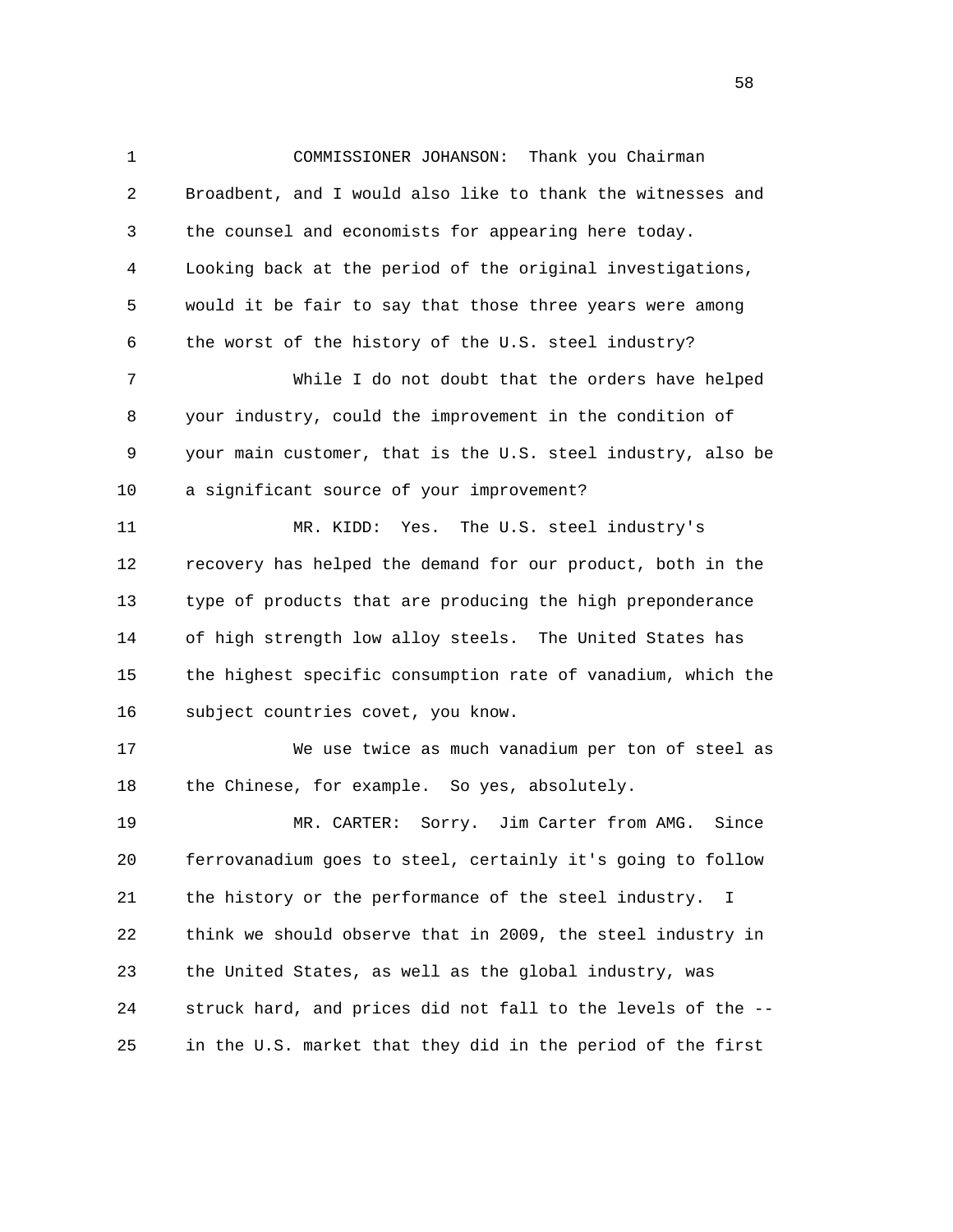1 investigation, because South African and Chinese material 2 was not able to come into this market. 3 So I think it is -- the factor is more in 4 availability or pardon, the ability of these respondents to 5 ship here at that time, not the industry. 6 COMMISSIONER JOHANSON: Thank you, Mr. Carter. 7 MS. LUTZ: Jennifer Lutz of ECS. I'd just like 8 to add, looking at the data collected by the Commission in 9 the original investigation, there was a decline in apparent 10 consumption, but it was not as sharp as you might think. It 11 fell from about 13 million pounds of vanadium in 2000 to a 12 little under 12 million pounds of contained vanadium in 13 2001. 14 So while it did decline, it was not a sharp

 15 decline. But at the same time, subject imports increased 16 greatly in volume, particularly from South Africa over that 17 period, when they more than doubled their volume and market 18 share.

 19 COMMISSIONER JOHANSON: Yes, Mr. Button. 20 MR. BUTTON: Yes, Commissioner. In corollary to 21 what you said, as to the declines is also the recovery. The 22 steel market, of course, is segmented between that which is 23 vanadium intensive and the rest of the market. As you've 24 heard, the vanadium-intensive portion of the market is now 25 expanding, which makes the U.S. market more attractive than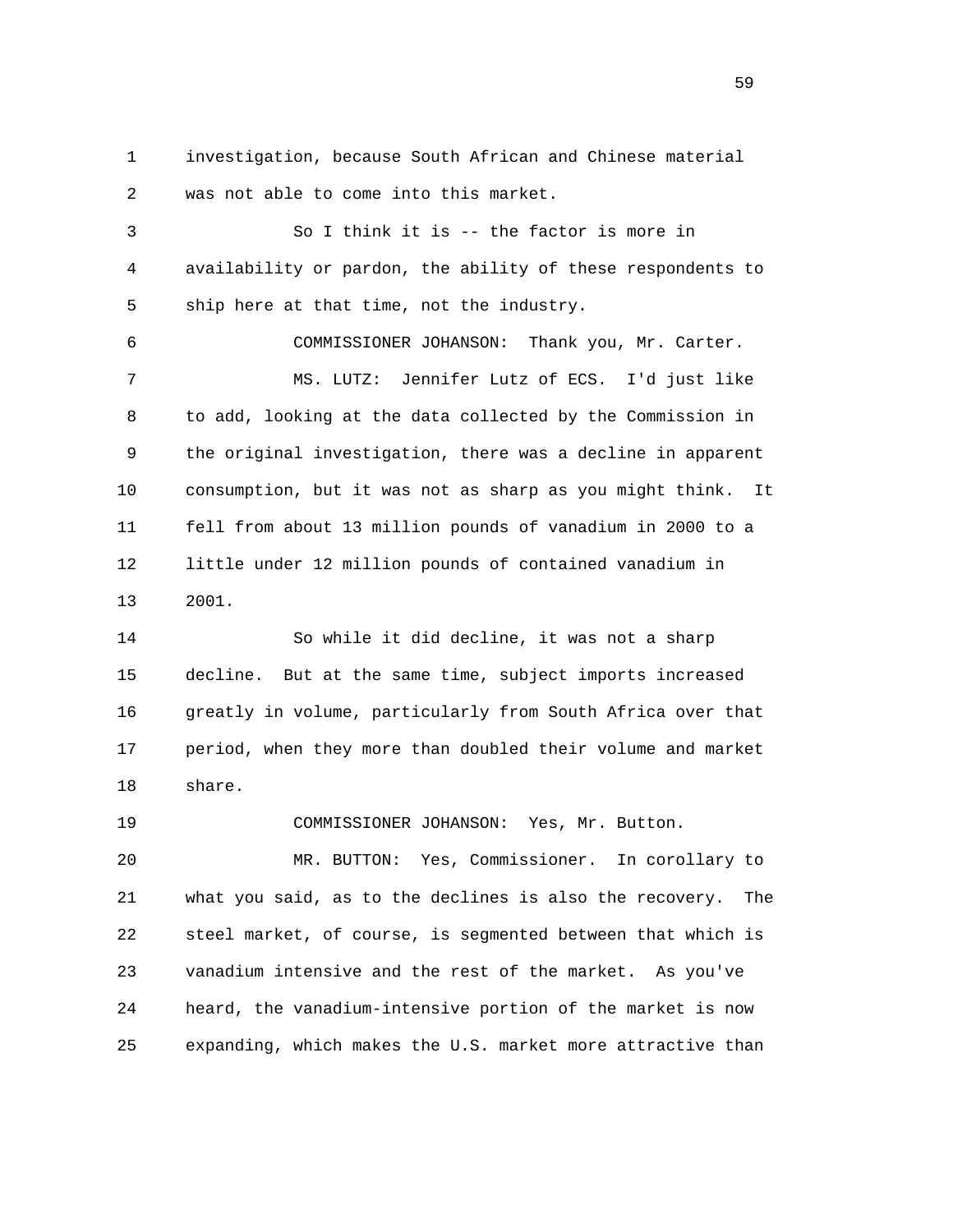1 other markets around the world. I would just note that that 2 perception is not one just for this group here.

 3 Duferco International Trading, which was just 4 purchased by a Chinese parent of the Chinese producer of 5 ferrovanadium and distributes also South African 6 ferrovanadium describes the steel market in that respect, 7 noting that the European steel sector suffers continuing 8 overcapacities in recession, and talks about the spreads 9 between U.S. pricing and the rest of the world are at record 10 levels, in essence indicating this is the steel market of 11 choice for those who want to supply raw materials.

 12 COMMISSIONER JOHANSON: And I'm sorry, the spread 13 in the market, was that for ferrovanadium or for steel? 14 MR. BUTTON: This is for steel. This is for 15 steel products. This is where they say it's a healthier 16 steel industry, where the demands for the inputs to the 17 steel industry would be. We can provide that for the record 18 in the post-hearing brief.

 19 COMMISSIONER JOHANSON: That would be helpful, 20 and a fundamental factor that we have to deal with when we 21 make a decision at the time of the vote, is the fact that 22 the industry, U.S. steel industry is markedly different than 23 it was in 2000, in around 2000. I believe that the steel 24 safeguards were put in place by President Bush around 2001. 25 So really everything has changed markedly for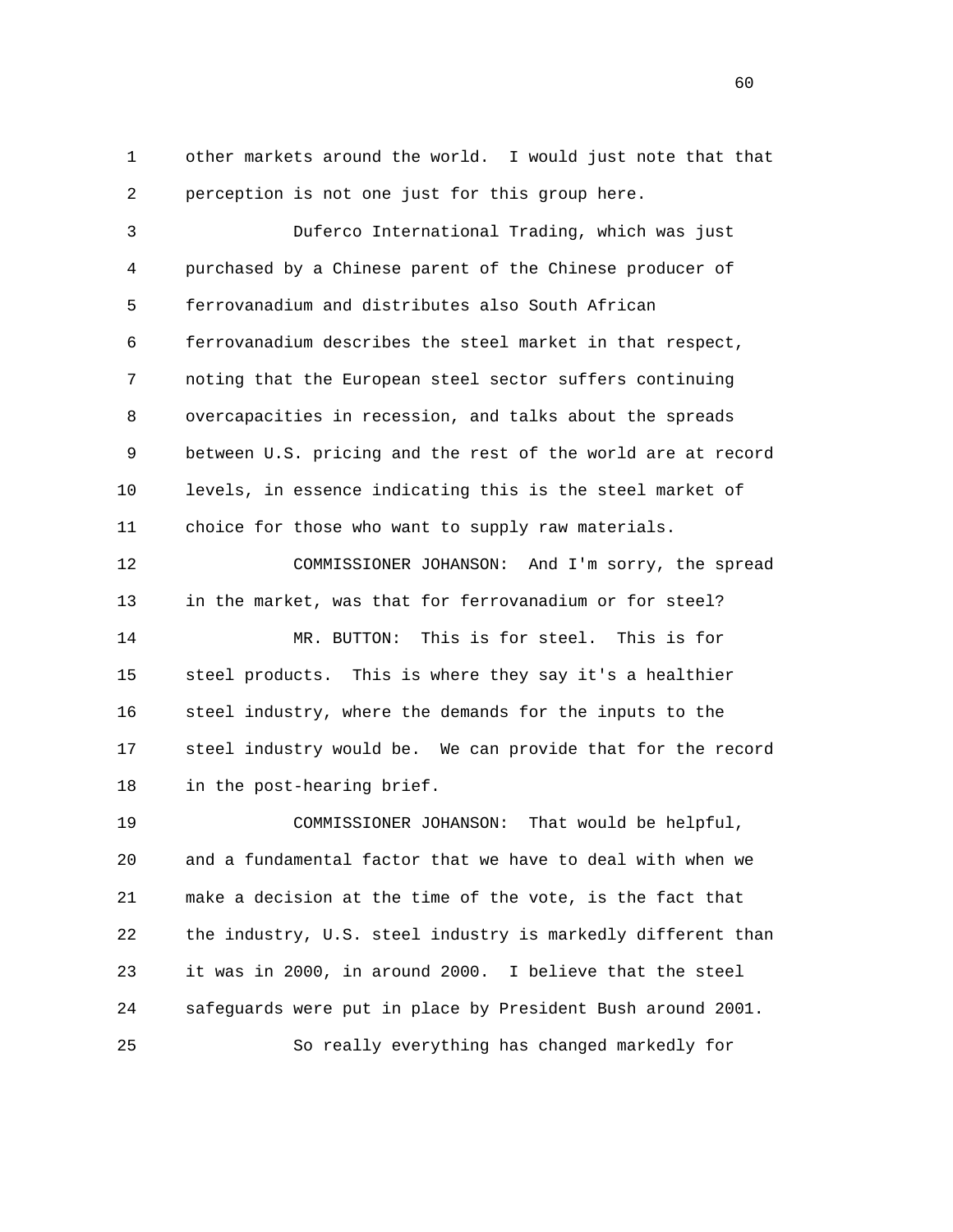1 that industry, and I'd appreciate if you all can address how 2 we should take into consideration how the U.S. steel 3 industry has changed over the years, comparing the time of 4 the original investigation and this time, during our sunset 5 review. I'd appreciate it if you all could address this 6 now, to the extent that you can, but also, of course, during 7 the post-hearing period.

 8 MR. BUTTON: Well, I would ask Mr. Kidd perhaps 9 to reiterate a little bit more what you were saying before 10 about the intensity, the fact that the U.S. vanadium 11 intensity in the United States steel industry is relatively 12 high.

 13 COMMISSIONER JOHANSON: That would be helpful, 14 thank you.

 15 MR. KIDD: Well, there has been dramatic 16 consolidation in the United States steel industry. If you 17 look at the numbers, I don't have the data in front of me, 18 but the actual sales of steel in the United States is 19 roughly flat and has been for a long time, a decade, whereas 20 the consumption of vanadium has increased regularly at five 21 percent roughly per year.

 22 So that flat steel sales volume, with a 23 corresponding increase in vanadium, is very attractive to 24 people around the world. That's also fueled our ability to 25 increase and expand our business.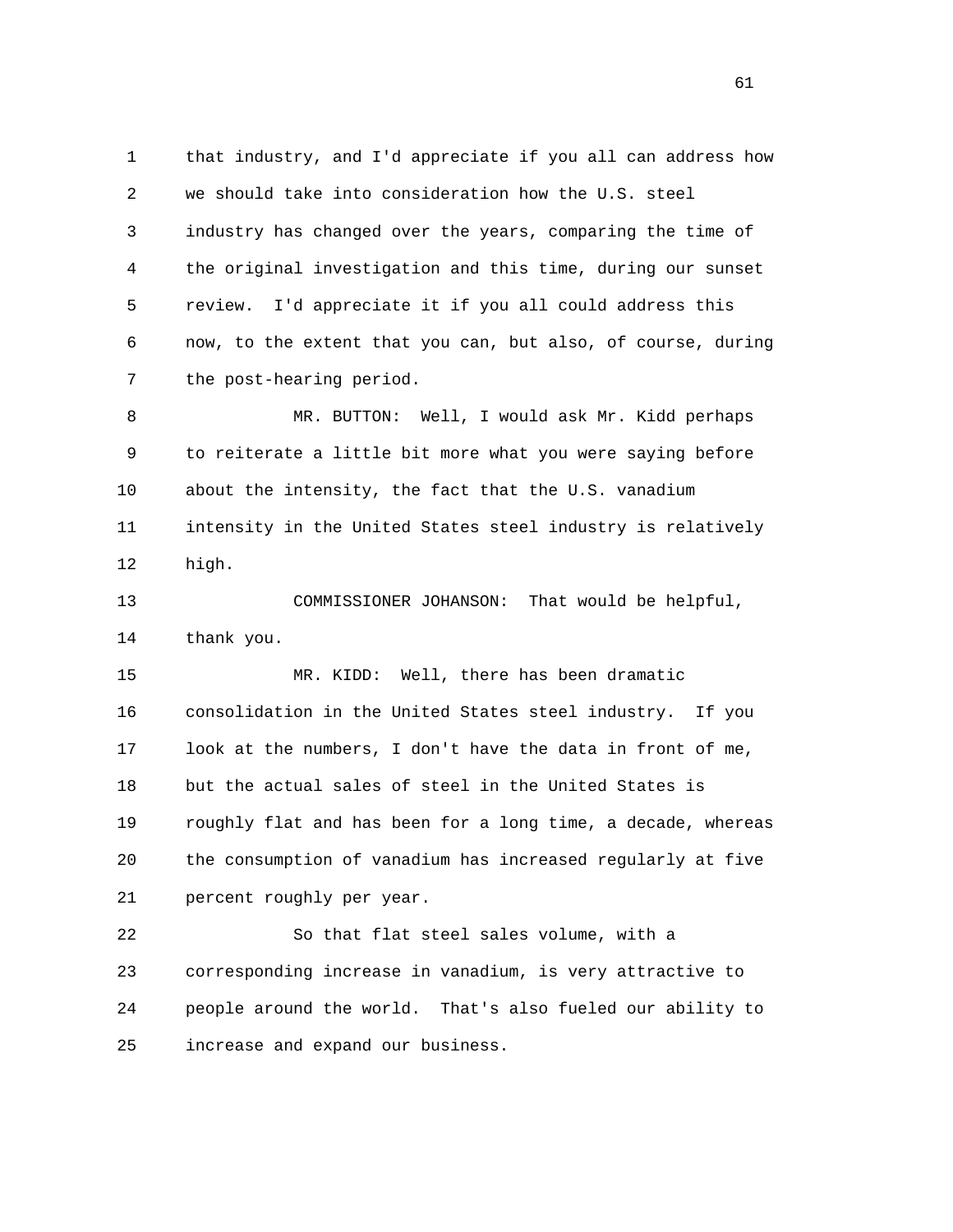1 COMMISSIONER JOHANSON: And I've read the record, 2 but if you could fill me in a bit further on this. There's 3 quite a bit we have to go through. Why has the consumption 4 of ferrovanadium gone up so markedly in recent years, while 5 the overall level of production of steel, as you've stated, 6 has been flat, relatively flat.

 7 MR. KIDD: I'm sorry, sir. It's very simple. 8 The addition of small amounts of a microalloying strategic 9 material, vanadium, increases the physical properties of 10 steel dramatically. So roughly the increasing cost for 11 steel is very small, ten percent, and you get 30 percent 12 better steel.

 13 So when you're making a bridge, you can either 14 span longer distances, you can use less steel, or you can 15 increase the loads that the steel carries. So that's why 16 it's a higher margin product, it's a better product, and it 17 is systematically replacing the mild, low carbon version of 18 steels in the U.S., and eventually the world will follow 19 pace.

 20 COMMISSIONER JOHANSON: Is the rest of the world 21 not following pace right now? Is this factor fairly unique 22 to the U.S. market?

 23 MR. KIDD: I'd like to defer that question to Mr. 24 Perles.

25 COMMISSIONER JOHANSON: Okay, thank you.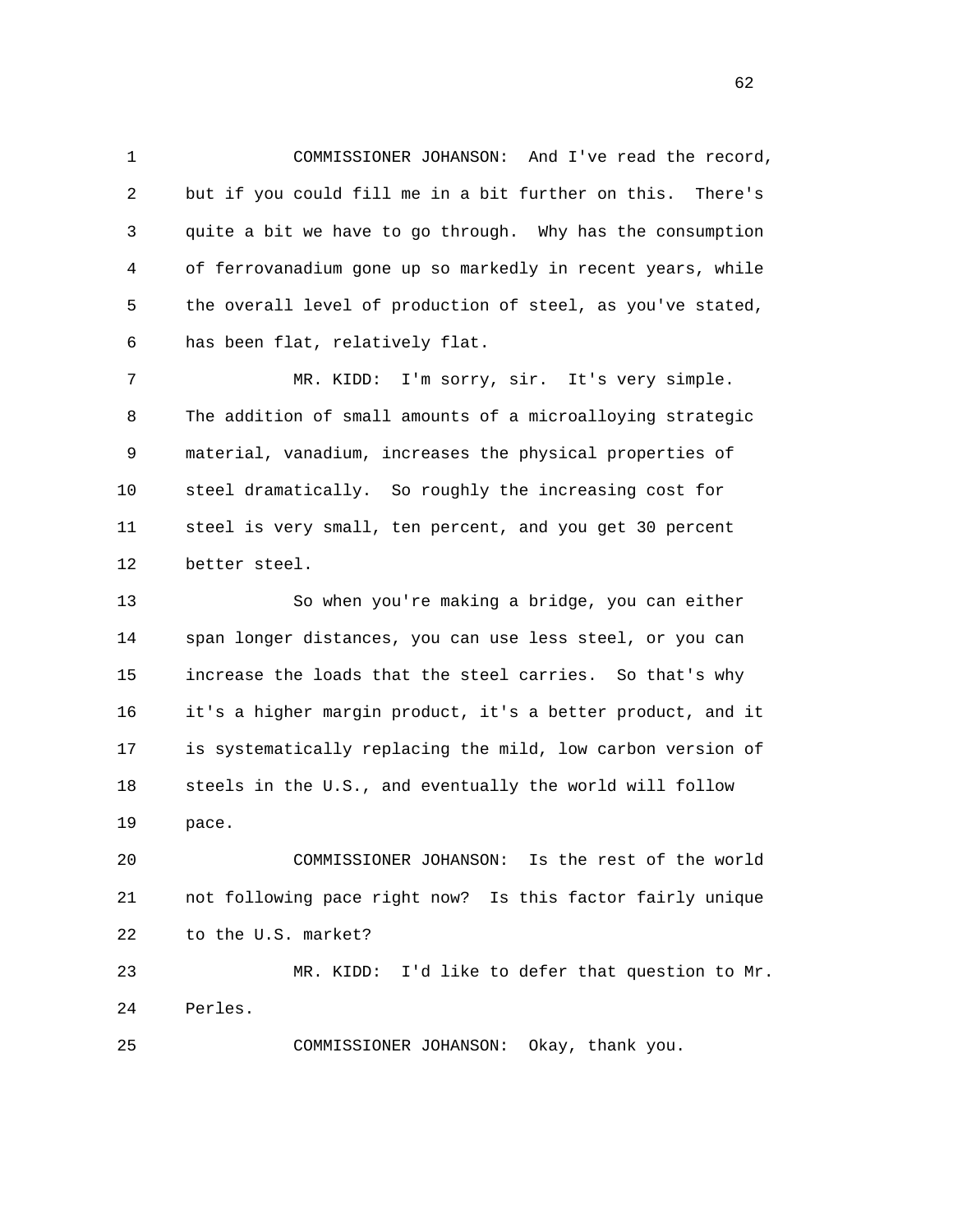1 MR. PERLES: Terry Perles. I would say that the 2 specific consumption rate of vanadium, that is the kilos of 3 vanadium consumed per ton of steel produced, varies widely 4 from region to region, and I would say that in general, in 5 all regions, we see an upward trend in this factor. So 6 vanadium consumption is driven by two variables. One is how 7 much steel's being produced, and secondly is how much of 8 that steel that's being produced contains vanadium. 9 I think across the world, the specific

 10 consumption rate is moving up. It seems to be moving up 11 much quicker in the U.S. For example today, we're in the 12 midst of contract, annual contract negotiation season, and 13 the inquiries from the customers, looking at their expected 14 requirements next year.

 15 In a number of cases, they're looking at 16 increases of as much as ten percent in vanadium consumption 17 next year compared to this year, with no corresponding 18 increase in steel production plans. So in the U.S., we're 19 at a higher specific consumption rate already, and I think 20 the growth rate of that specific consumption is higher in 21 the U.S. than in most other markets.

 22 COMMISSIONER JOHANSON: Yes, Mr. Totaro. 23 MR. TOTARO: If I could just add to support Mr. 24 Perles' statements, in our prehearing brief in Exhibit 3, we 25 included a presentation, and one of the slides in that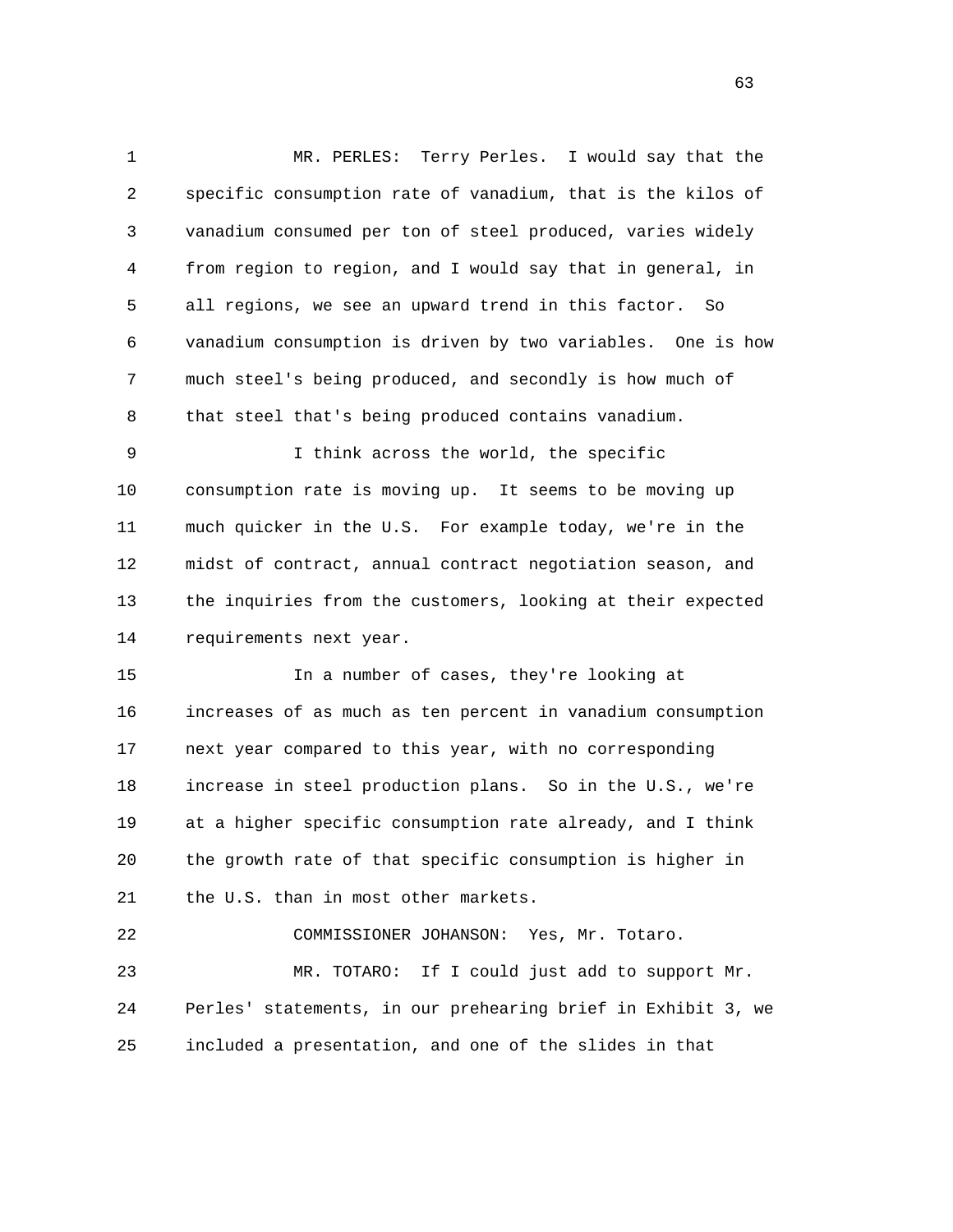1 presentation is a bar graph, which shows the relative 2 vanadium intensity in steel use in different countries 3 around the world, and it does show the span and showing the 4 United States industry on the high end of that spectrum. 5 COMMISSIONER JOHANSON: All right. Thank you for 6 your -- yes, Mr. Bunting. 7 MR. BUNTING: Yes, Commissioner, just one little 8 addition to that. What you tend to find is that a 9 developing country like China or India starts off -- it 10 increases its production of steel with the development of 11 the economy. But in the beginning, that tends to use very 12 little of vanadium, for example. 13 As the economy develops, the intensity of usage 14 of vanadium say in China and India increases quite sharply, 15 compared with the developed countries like in Europe and the 16 U.S. 17 COMMISSIONER JOHANSON: All right. Thank you for 18 your responses. I found them very useful. My time has 19 expired. 20 CHAIRMAN BROADBENT: Commissioner Kieff. 21 COMMISSIONER KIEFF: Thank you very much. I join 22 my colleagues in thanking both panels for their 23 presentations today, and for me it's just a special treat to 24 get to rethink the chemistry of transition metals and a 25 return to molecular metallic interactions. It's been a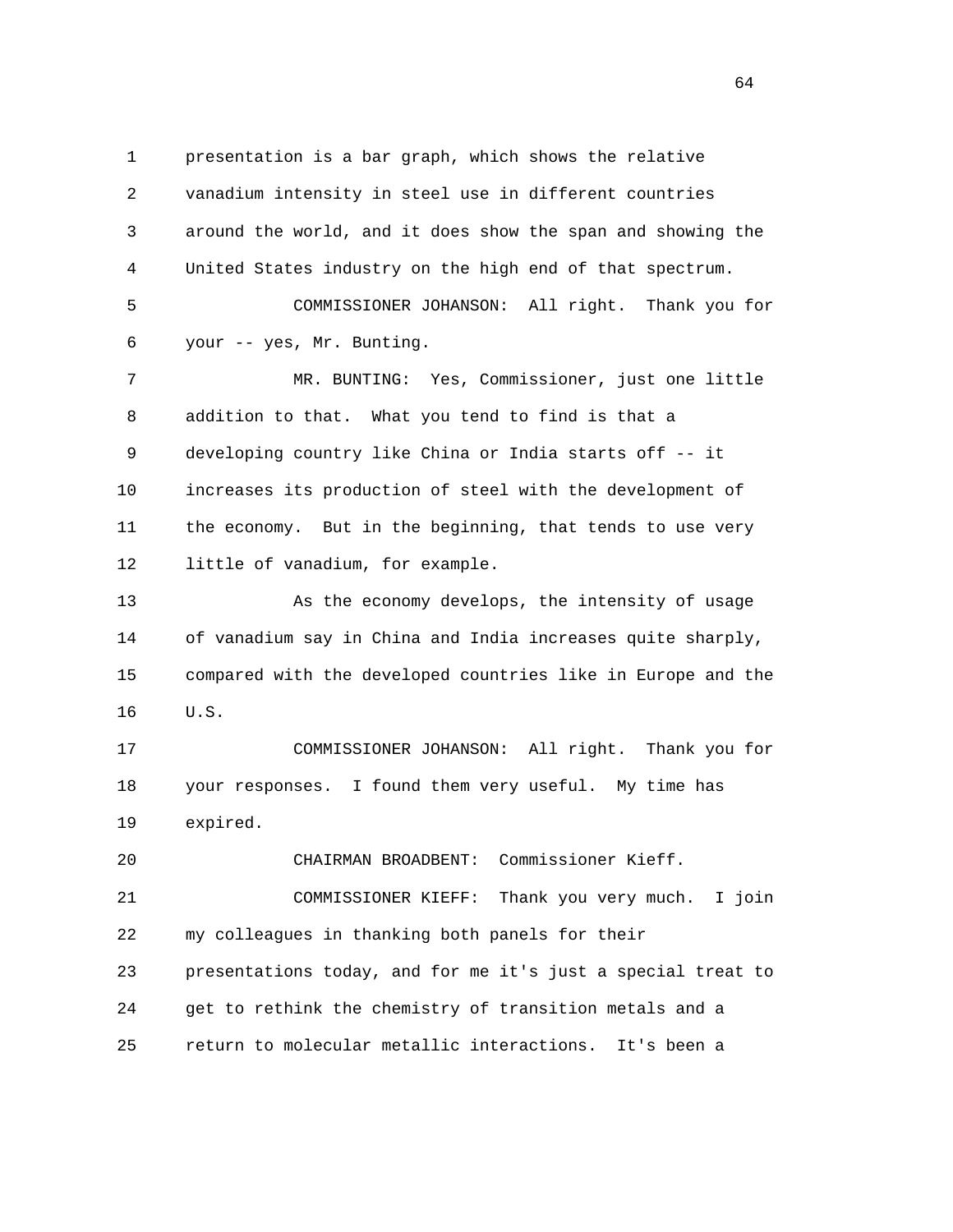1 while since I studied it; it's a lot of fun to get back to 2 it. It's an interesting case.

 3 As I look at the mix of issues and listen to the 4 discussion you've had with my colleagues and the 5 presentations you've each described, there are a couple of 6 themes you've touched on that I want to draw us back to and 7 ask you to flesh out a little bit.

 8 One is there definitely seem to be contemplated 9 for each of you imports in the U.S. market, and I guess if 10 you could help us best understand briefly today, and then 11 more thoroughly in the post-hearing, what role that should 12 play in our thinking about the case. So put differently, 13 the domestic industry seems to have enough capacity to fill 14 U.S. consumption, but all along there are imports in the 15 U.S. market. Why? What economic role do the imports play? 16 MR. KIDD: Mr. Commissioner, I'll speak to that 17 for a moment. The U.S. market is highly competitive. We 18 compete with many importers, primarily from Canada, from 19 Austria, from Korea, and we compete on price. We face these

 21 annually we go after contracts which we're negotiating as we 22 speak for next year, 2015, and the imports, go after those.

20 on a daily basis, you know, in the spot market. We also

 23 Every purchaser gets multiple bids, and so the -- 24 you know, roughly half the market is imports and it's a 25 shuffle every year on who gets what business.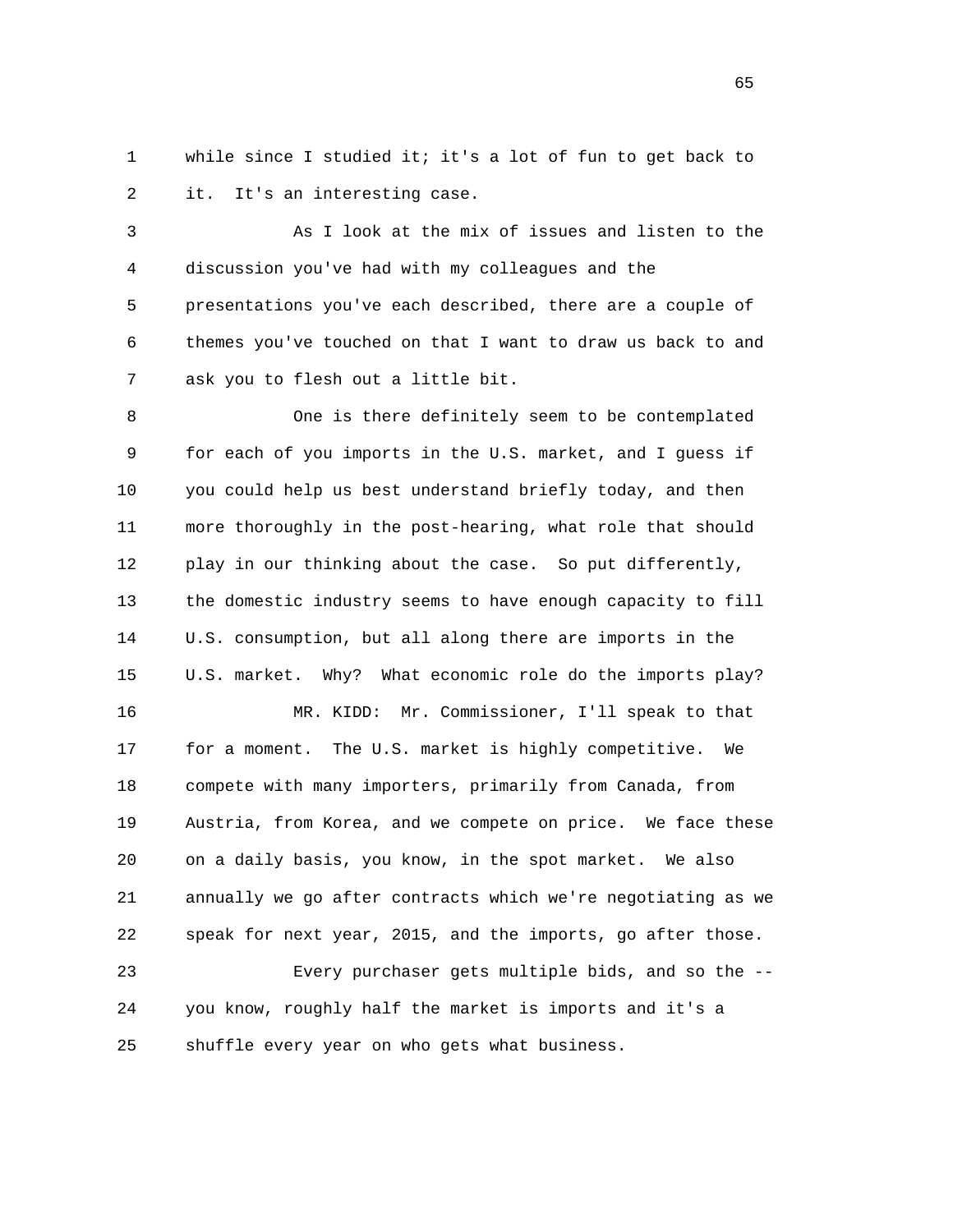1 COMMISSIONER KIEFF: But I guess are you saying 2 it's a feature or a flaw that that occurs.

 3 MR. KIDD: I'm not sure it's either. It's a fact 4 of life.

 5 COMMISSIONER KIEFF: Well okay. Maybe then to 6 more directly tie that to the problem we've got to wrestle 7 with. If there's a lot of non-subject imports in the 8 market, and if it's just a fact of life, just to borrow a 9 phrase, then how do we come to the view that imports from 10 South Africa, for example, would displace domestic-like 11 product rather than non-subject product, imports from other 12 countries?

 13 MR. TOTARO: Well, if I could start, and then I'm 14 sure others would like to join, we have on the record the 15 information from the original investigation, where there was 16 just such a situation, where there were non-subject imports 17 and those were displaced, and domestic like product were 18 displaced by imports from China and South Africa as a result 19 of the pricing practices, the volumes and the pricing 20 practices of imports from China and South Africa.

 21 COMMISSIONER KIEFF: Sorry. Maybe also to tie 22 in, I may have been too enamored with the chemistry, but I 23 was trying to think through in my mind, as the first three 24 industrial witnesses were talking, I was trying to think 25 through why, you know, why pull this material from different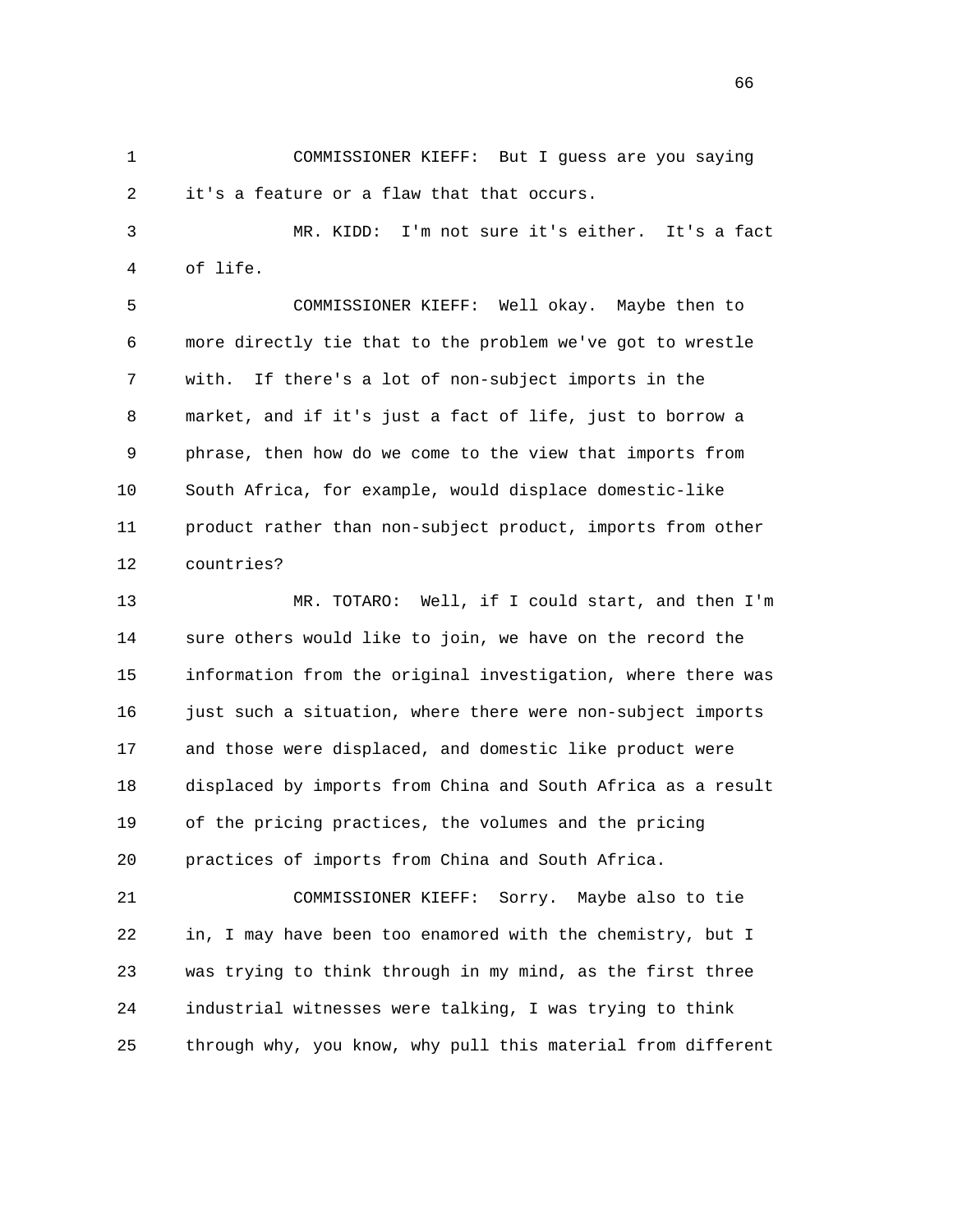1 sources?

| 2  | It seems like -- I mean to be, to put it in                 |
|----|-------------------------------------------------------------|
| 3  | different terms, it seems like people need vanadium.        |
| 4  | Ferrovanadium happens to be the focus of this case, and a   |
| 5  | vehicle for exchanging vanadium in the market. But it is    |
| 6  | not the only vehicle for exchanging vanadium in the market. |
| 7  | You can use V205. You can -- there's other --               |
| 8  | you can reclaim vanadium from slag; you can pull it out of  |
| 9  | the ground. So but people seem to then make choices and,    |
| 10 | put differently, there are three different business models  |
| 11 | in the front row for drawing vanadium out of different      |
| 12 | sources and delivering vanadium in different vehicles to    |
| 13 | each other.                                                 |
| 14 | Do those differences tell us something about why            |
| 15 | there's so much non-subject import in the market, and do    |

 16 they tell us something about how the market will change if 17 South Africa comes back in. I guess just to button all of 18 that up, why is not more V2O5 imported into the market for 19 conversion into ferrovanadium?

 20 MR. BUTTON: Let me just make a couple of general 21 comments and the industry witnesses can go to it. The 22 ultimate consumer here is the steel industry, and they 23 consume ferrovanadium, not V2O5; that the U.S. market has 24 historically been served both by imports, both by the 25 domestic industry and by imports. Now subject imports now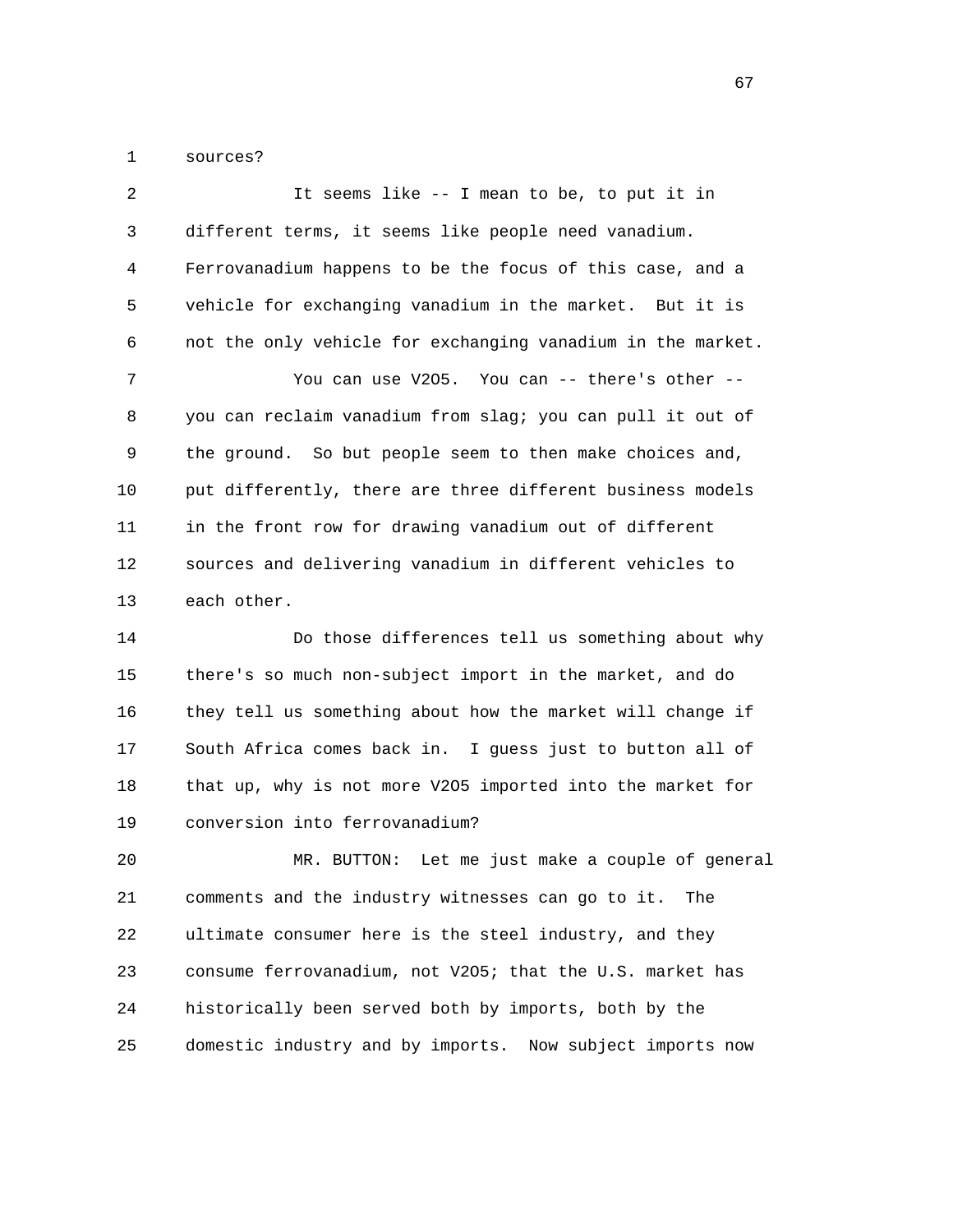1 provide a substantial portion of that market.

 2 The difference in terms of economics between the 3 now-subject imports and the expectation of South Africa and 4 China is price. They were found previously to be dumping. 5 The expectation is is that they will join the -- come into 6 the U.S. market again at low prices. 7 Why? This is a commodity product. It's a 8 quintessential commodity product entered with small volumes 9 into the steel bath. It is highly substitutable. You 10 cannot gain market share by just selling at the same price 11 as the other guy who's an incumbent. You have to cut price. 12 That's the expectation. 13 As the slide -- put the slide up -- of the 14 pricing in Europe shows, that the export market prices that 15 China and South Africa face, and South Africa is an export 16 producer. They get lower prices, returns there than they 17 would get in the U.S. This is where the demand is; this is 18 where the growth is. They will move to the higher-priced 19 product and the higher profitability. 20 COMMISSIONER KIEFF: But to tie that, I mean why, 21 for example, won't -- help me understand why, I think it was

 22 Mr. Orr's business model -- was in effect, and I don't mean 23 to attribute this to anyone in particular. But you know, 24 why then not flood into the U.S. market with V2O5, convert 25 to ferro and as long as overall the bottom line final price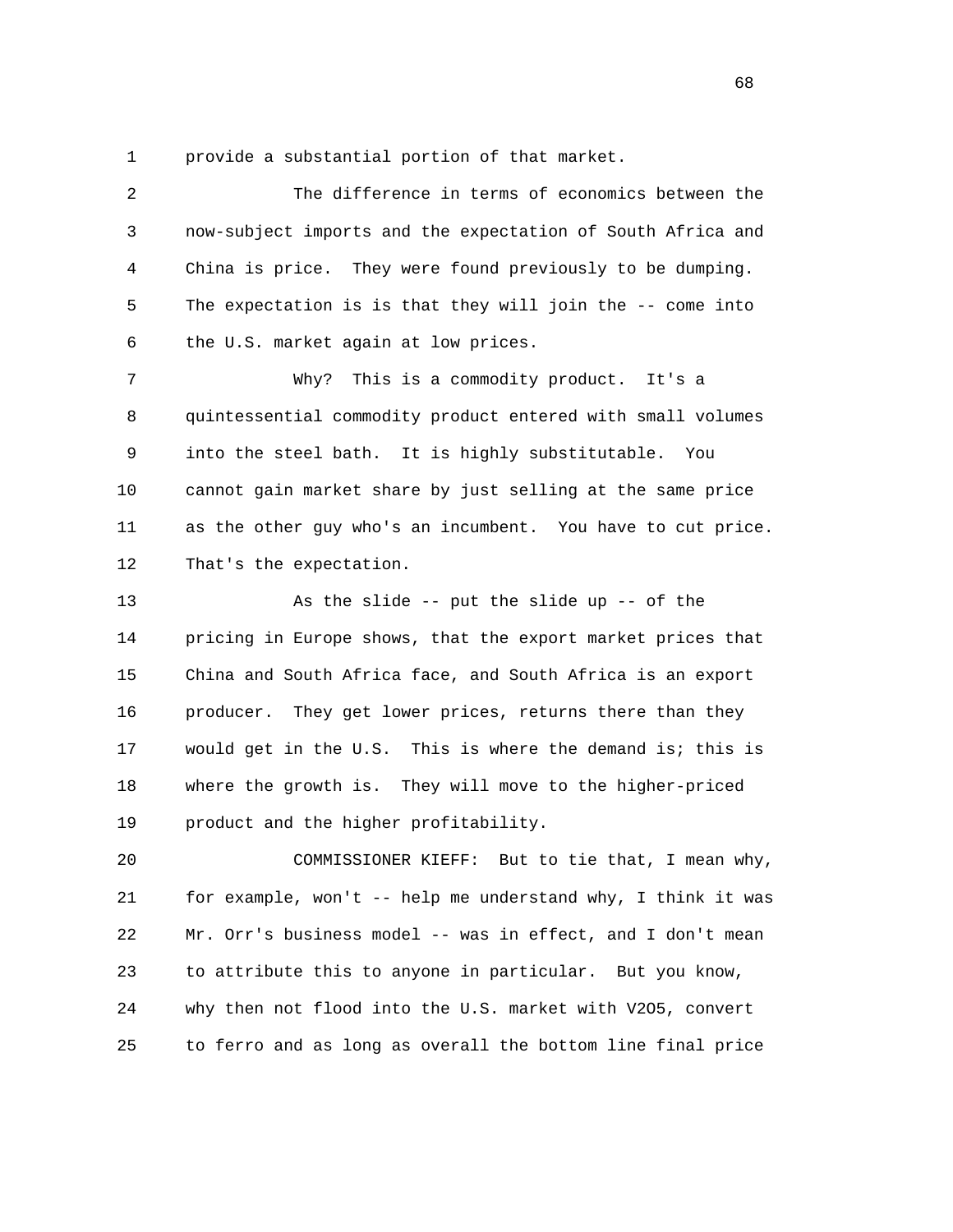1 happens to be competitive with existing ferrovanadium

2 prices, that would be attractive, right?

 3 But it would then unfortunately not be, 4 unfortunately for the case you're asking us to decide, I 5 have no normative view on this one, which one's good or bad. 6 But it would be a logical barrier to the conclusion that the 7 import will come as ferrovanadium, the import would come as 8 V2O5, later get converted into ferrovanadium?

 9 MS. LUTZ: I have one comment on that, that 10 perhaps somebody at the table can elaborate on. V2O5 and 11 ferrovanadium are both sold on the basis of the contained 12 vanadium. But when you're getting a pound of vanadium in 13 V2O5, the gross weight is higher than the comparable 14 ferrovanadium. So you're paying more for shipping V2O5 for 15 the same volume of vanadium than you do for ferrovanadium.

 16 COMMISSIONER KIEFF: And this may be what Mr. Orr 17 looks like he's about to say. Go ahead, please.

 18 MR. ORR: This is Allan Orr. V2O5 is produced by 19 the recycling of the catalyst. That is the element that we 20 do recover in our process, but that is not usable by the 21 steel industry. You can't use vanadium pentoxide directly. 22 Therefore, we established Bear Metallurgical years ago to do 23 that conversion, and Bear is the only converter in the USA 24 to do a vanadium pentoxide conversion.

25 Our friends at AMG do it from a power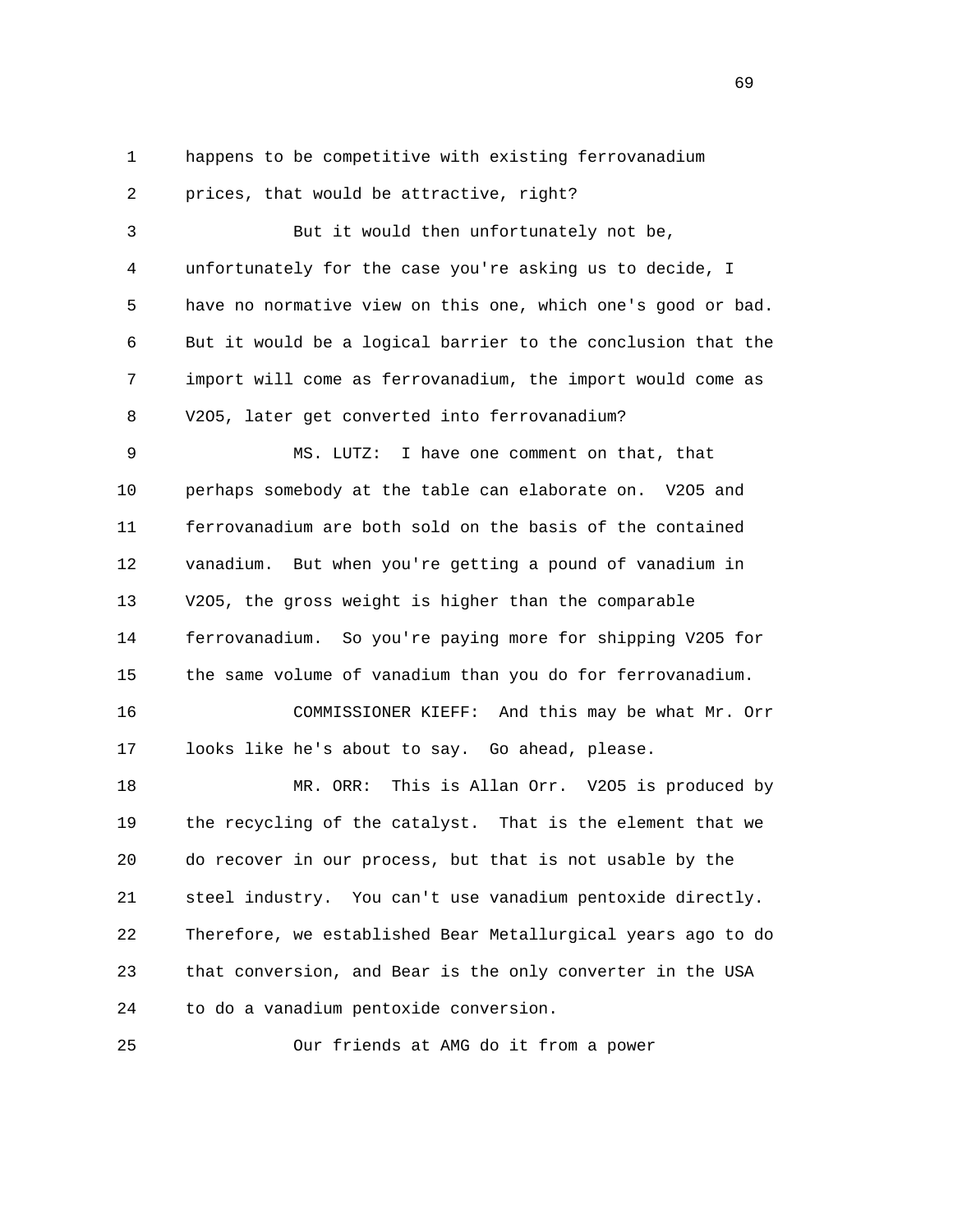1 metallurgical operation directly into the oxide. Bringing 2 in V2O5 obviously would not be our goal, because we're 3 producing just the vanadium off our catalyst. But if 4 someone else was to come in, they could not sell their 5 vanadium pentoxide to a steel company either without a 6 converter.

 7 So therefore looking at the work of a third 8 party, there are losses in that conversion process, about 9 four percent actually, and then the cost of the raw 10 materials and things to do that. So I think historically 11 it's been from the standpoint that they have looked at 12 making their own conversions overseas.

 13 They're shipping about 80, 81 percent V contained 14 in the final product, packaged and ready to go directly to 15 sales. So it's probably their business model to go directly 16 to the saleable product.

 17 COMMISSIONER KIEFF: I see that I'm out of my 18 time, but it's up to -- please, go ahead. I have no further 19 questions. I just welcome input in whatever format is 20 congenial for everyone.

 21 MR. CARTER: Thank you Commissioner and Chairman. 22 We recognize the amount of non-subject imports coming to the 23 United States, and we observe that it is traded fairly, and 24 therefore we accept. I think more importantly, from our 25 perspective, you have heard us say we have increased our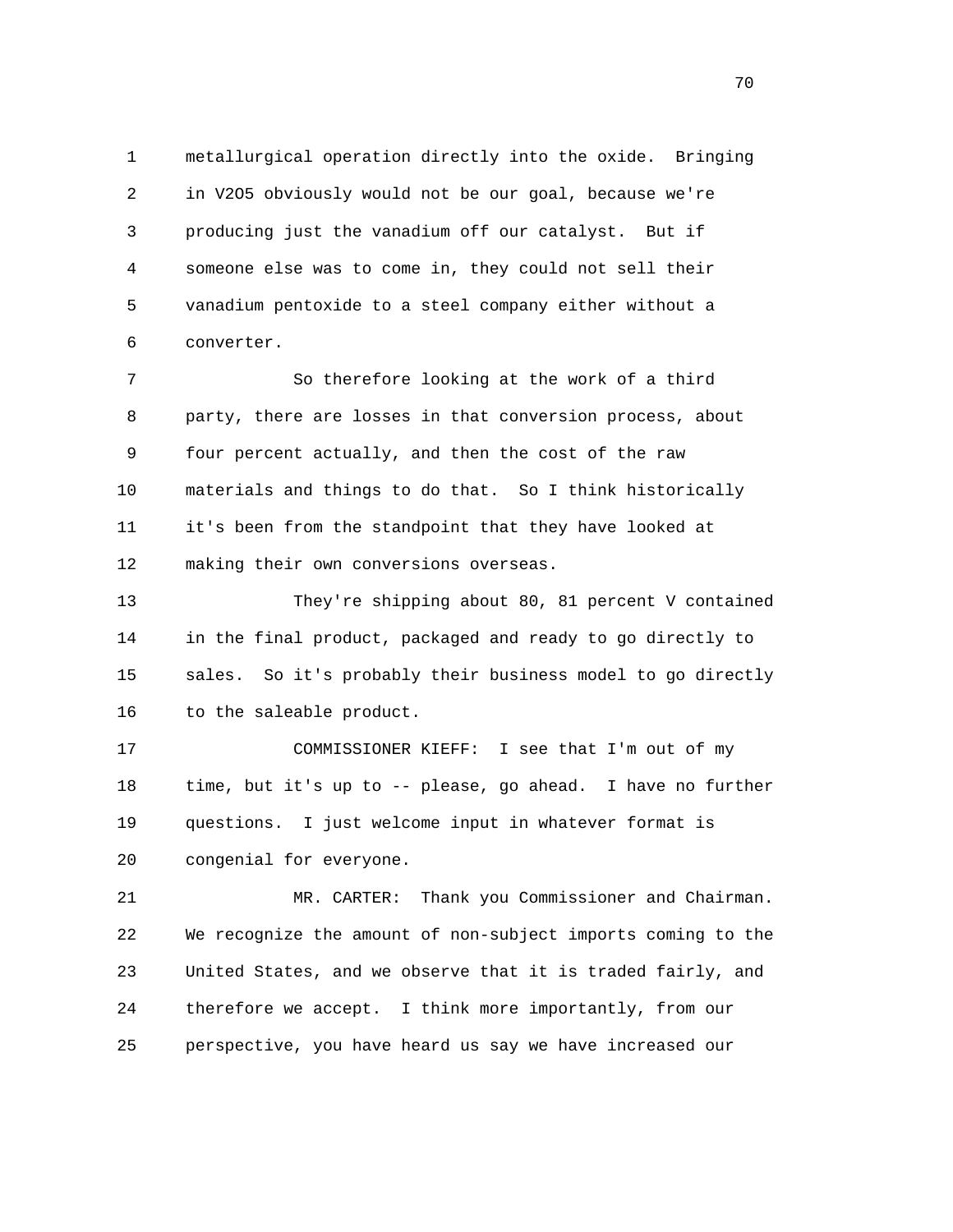1 production. We recognize there is available market for us, 2 and we haven't greatly increased that.

 3 In fact this year, we are -- we will be at record 4 production for our company, record sales and record 5 production, and we will increase more in the very near 6 future. So we are prepared and have successfully competed 7 with fairly traded imports. The record will show that the 8 domestic industry cannot compete with dumped imports, and 9 that's why we have the concerns we do at this pivotal time. 10 Thank you. 11 COMMISSIONER KIEFF: Thank you, and I'm sorry for 12 going over the time. Thanks. 13 CHAIRMAN BROADBENT: No problem. Okay, I can't 14 resist this one. Mr. Orr, do you have a brother named Iron, 15 and have you always been involved in the metallurgy 16 industry? 17 MR. ORR: No, no. I have twin daughters I was 18 going to call Molly and Vanna, but no. 19 (Laughter.) 20 CHAIRMAN BROADBENT: Good. Let's see, okay. My 21 experience here is really -- I'm always amazed at how I have 22 to go back to what my predecessor Commissioners were 23 thinking in 2003, to sort of figure out how we got here. 24 Was this a strong case in 2003, when we put the order on 25 South Africa? I saw that it was all over-selling really.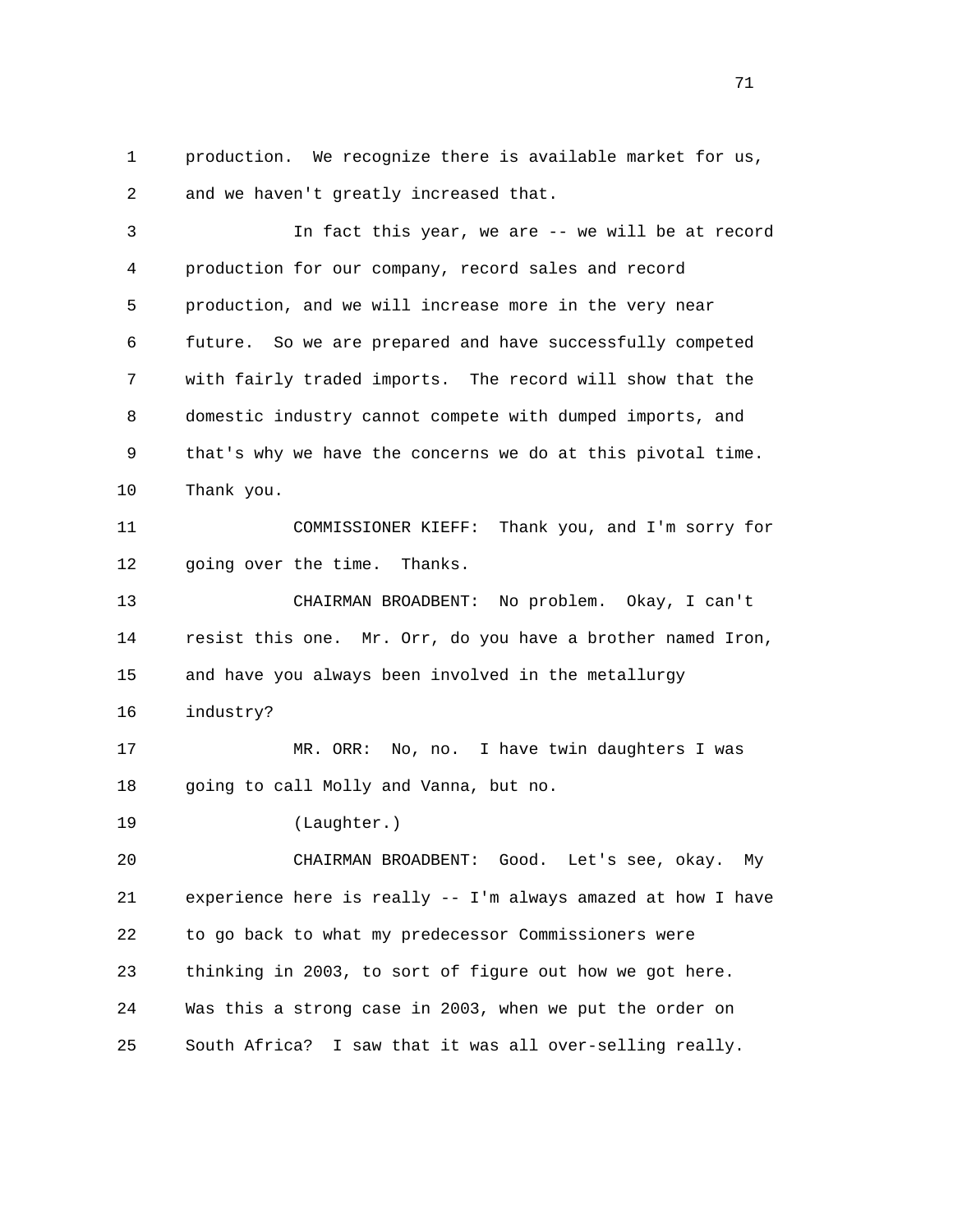1 Okay, sorry.

| 2  | I'm talking about, as we're here in a second                 |
|----|--------------------------------------------------------------|
| 3  | review of an order that is in place on South Africa since    |
| 4  | 2003, and just expressing a little bit of my frustration in  |
| 5  | the sense that we're tasked to go back that far and sort of  |
| 6  | figure out what our fellow Commissioners were thinking way   |
| 7  | back then, when they sat here in this place.                 |
| 8  | The thing that struck me about the case in 2003              |
| 9  | was that there was a complete amount of over-selling on      |
| 10 | behalf of the South African exporters. They were not         |
| 11 | under-selling in the U.S. market, and I just wondered        |
| 12 | whether you would characterize the case on restricting South |
| 13 | African exports in 2003 as a really strong case against      |
| 14 | injury.                                                      |
| 15 | MR. TOTARO: This is John Totaro. I believe that              |
| 16 | there was a strong case, based on volume and based on price  |

 17 effects. Even though there was overselling, the depressing 18 effects were very clear, and the patterns of declines were 19 very clear.

 20 When the volumes from China and South Africa 21 arrived, their pricing levels went downhill, and the U.S. 22 prices followed along, and there was the resulting -- there 23 were lost sales allegations that were confirmed. There was 24 the reductions in shipments. So I would characterize it as 25 a strong case.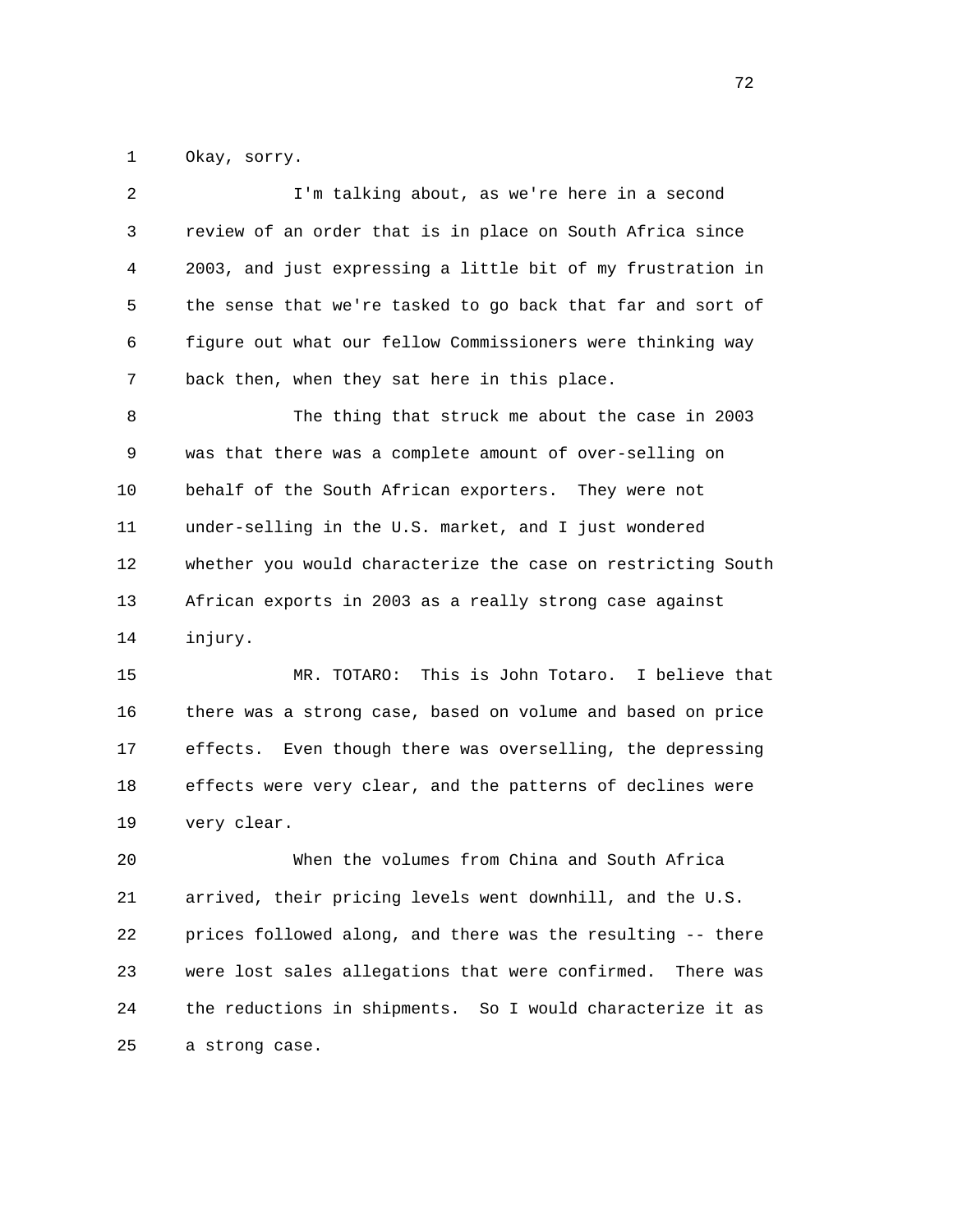1 MR. CARTER: Jim Carter, AMG. I would like to 2 add to that. This was very much the case. It needs to be 3 borne in mind that in especially the United States market, 4 approximately 95 percent of ferrovanadium sales are sold on 5 the basis of contracts, and it was documented by our 6 industry that the respondent countries, and I say 7 particularly South Africa, snatched up with very low prices 8 significant contracts at the outset of the, let's say the 9 mating period, or when contracts come out. 10 We were able to document sales lost in both 11 contracts, which are the significant volumes, and spot 12 sales, to South Africa and China. My memory, believe me, it 13 runs to the South African side of it, because of these 14 contract sales. Thank you. 15 MS. LUTZ: Chairman Broadbent, I'd just like to 16 add that the overselling by both the South African and the 17 Chinese respondents was noted in the Commission's 18 determination. The pricing data collected by the Commission 19 did not separate between spot and contract pricing. It 20 seems likely that if it had, there would have been 21 underselling shown. 22 But the Commission acknowledged in its 23 determination that the subject imports were more weighted 24 towards spot sales, and the domestic product was more

25 weighted towards contract sales, which has sold -- which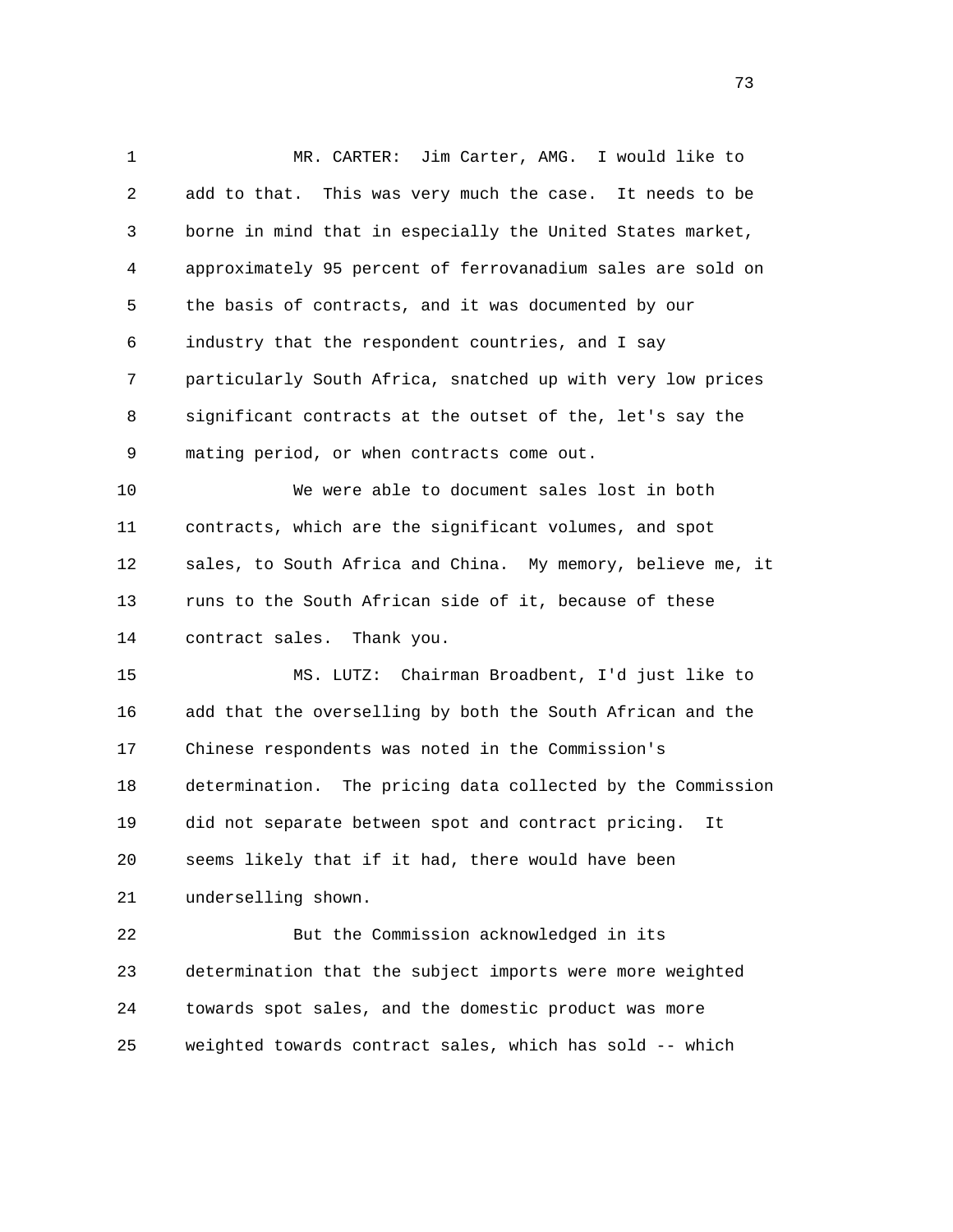1 contracts generally have formulas that set prices at a 2 published price minus a certain amount.

 3 So the contract prices would be lower than the 4 spot prices, but as spot prices fall, they drag the contract 5 prices down with them.

 6 CHAIRMAN BROADBENT: Okay. This is a question 7 for Mr. Perles. In Exhibit 3 and 4 of the responding 8 parties' prehearing brief, they use your presentation to 9 assert that the global vanadium market is balanced, with 10 rapidly growing demand being met in relative lock step with 11 growing supply.

 12 The presentation at Exhibit 4 on page four even 13 contains a reference to a supply deficit that could widen, 14 if certain energy storage applications are fully realized. 15 Does this analysis pertain to the market for ferrovanadium? 16 MR. PERLES: Madam Chairman, I'd like to perhaps 17 put some context into those comments. The issue of 18 potential consumption of vanadium in energy storage 19 applications is a subject that gets a lot of talk these 20 days. In fact, the amount of vanadium being used in energy 21 storage applications, including redox batteries, is 22 extremely small today. Less than a half of a percent of the 23 vanadium produced today is going into those applications. 24 In the future, we don't know what's going to

25 happen. There seems to be a developing market for energy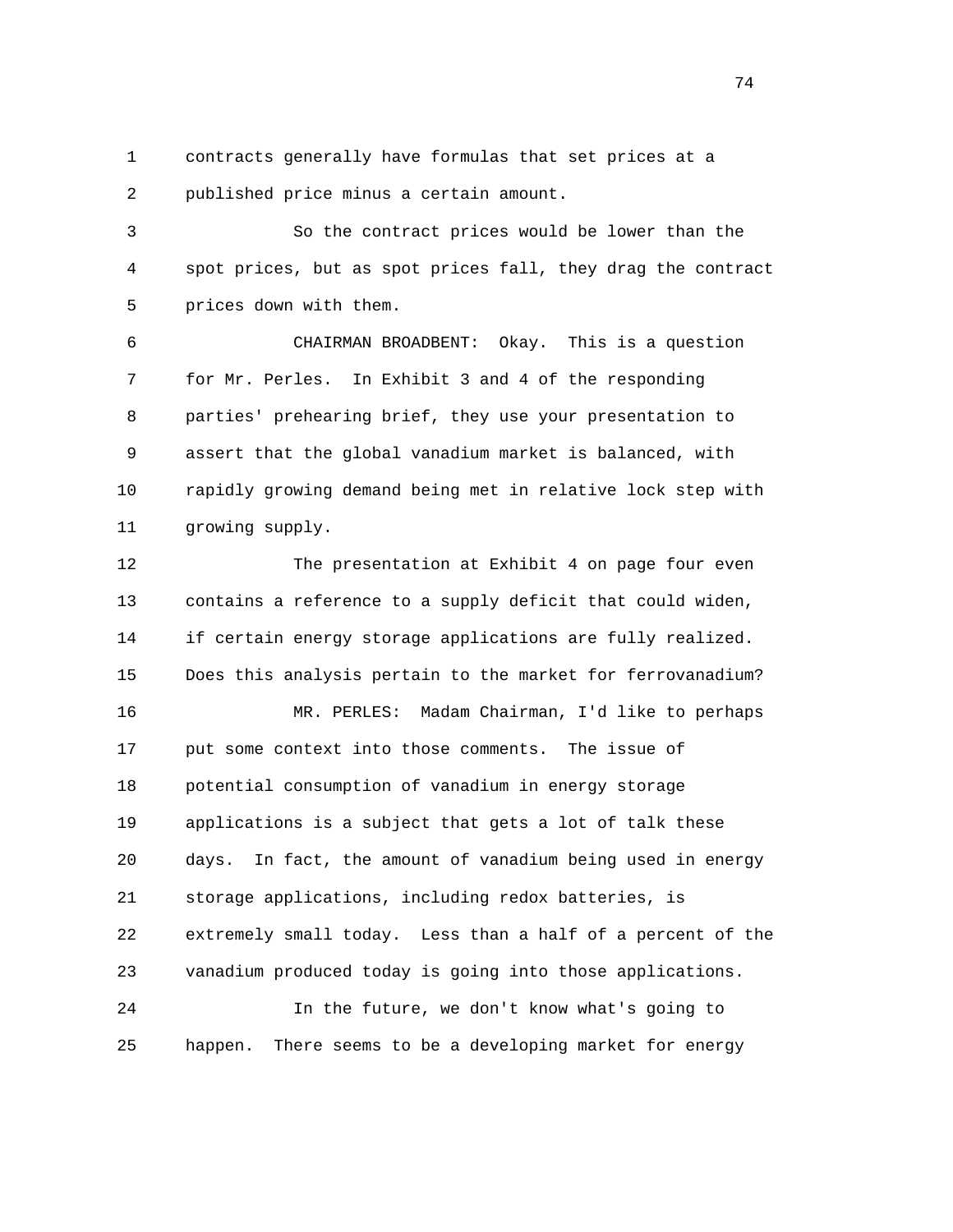1 storage globally. There's dozens of technologies competing 2 for this space. It's certainly possible that this market 3 could become an important consumer of vanadium in the 4 future.

 5 However, in all of my work, all of my 6 presentations, I do not assume any demand in energy storage 7 applications when I try and make my projections, because 8 it's simply too difficult to project an emerging technology 9 success versus its competition.

 10 CHAIRMAN BROADBENT: Okay I'm just seeing your 11 type intensity, supply and demand balance forecast over the 12 next five years expected to be driven by continued increase 13 in intensity of use and substitution of low-strength carbon 14 steel for high strength carbon steel, so we have heard that 15 testimony here and you would project there will be a 16 supply/demand balance with --

 17 MR. PERLES: Yes I agree completely. What we 18 are seeing is the growth in Canadian consumption is again 19 driven by two variables, changes in global steel production 20 as well as the changes in intensity of use and production 21 rates are beginning to slow. The intensity of use of 22 vanadium is growing so the demand for vanadium is certainly 23 growing globally, the supply of vanadium the growth looking 24 forward we have the Brazilian project, we have the 25 Australian project and beyond that there's a number of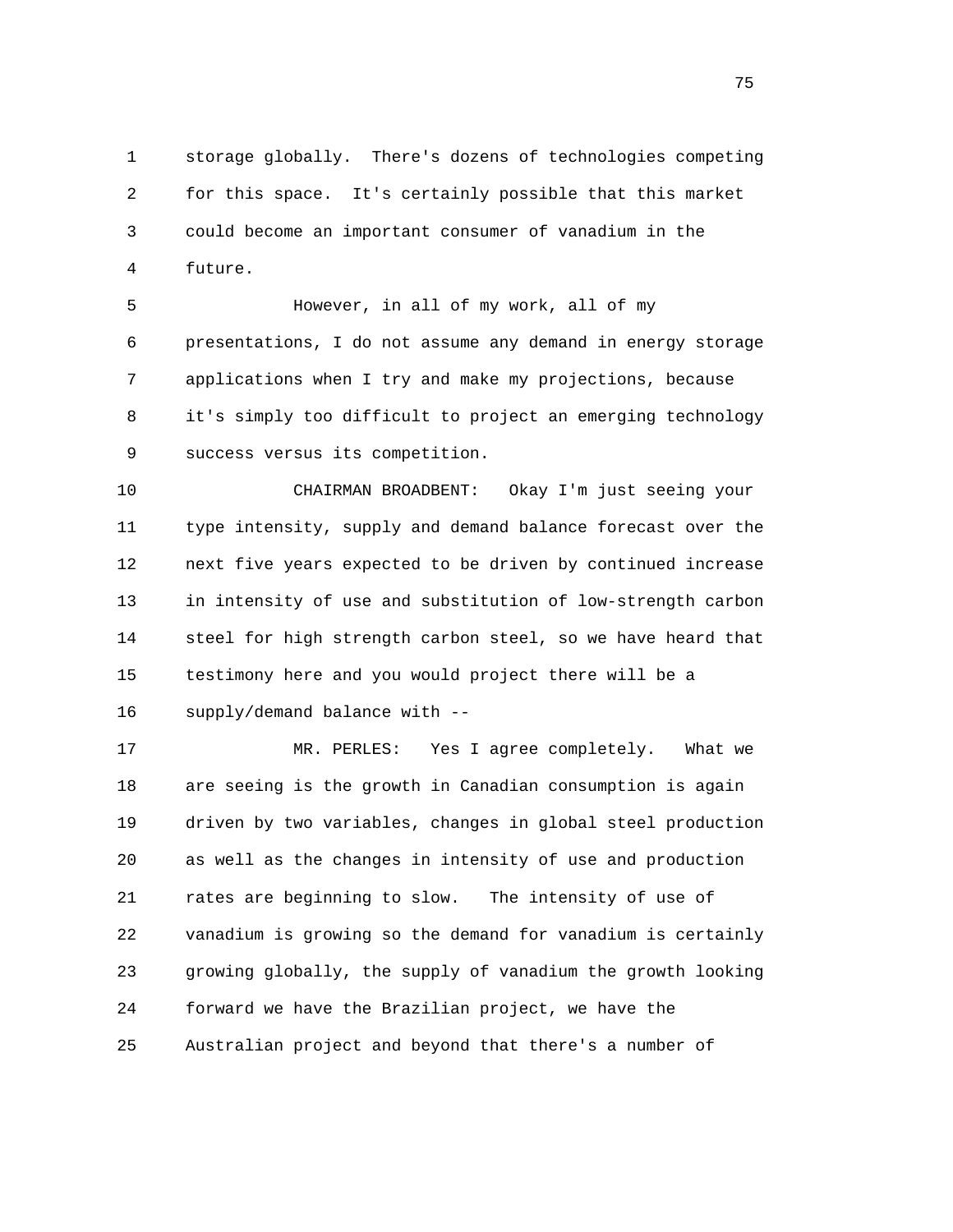1 planned expansions in China.

| $\overline{2}$ | As I mentioned earlier already in the first half              |
|----------------|---------------------------------------------------------------|
| 3              | of this year we saw a significant increase in production of   |
| 4              | vanadium from China and over the next couple of years it is   |
| 5              | projected that this pattern is going to continue so we are    |
| 6              | going to continue I think, in my view, to see fairly strong   |
| 7              | growth in both consumption and production of vanadium         |
| 8              | globally.                                                     |
| 9              | CHAIRMAN BROADBENT:<br>Can you talk about the                 |
| 10             | energy storage use for vanadium and why that's increasing?    |
| 11             | MR. PERLES: Today global vanadium consumption is              |
| 12             | on the order of 85,000 tons of vanadium per year and to date  |
| 13             | I would guess that less than 500 tons of vanadium in          |
| 14             | aggregate since day one has gone into energy storage          |
| 15             | application so actually the use of vanadium in energy         |
| 16             | storage today is essentially zero.                            |
| 17             | The speculation is that it could be very                      |
| 18             | Again we are seeing potentially<br>important in the future.   |
| 19             | growing markets for energy storage for grid applications,     |
| 20             | for all sorts of applications.<br>Vanadium redox flow battery |
| 21             | is one of many technologies that's being developed today and  |
| 22             | will in the future perhaps, compete in this space.<br>So      |
| 23             | again I think it's -- the technology has some very strong     |
| 24             | attributes, it's got some drawbacks, I'm simply not in a      |
| 25             | position to have a clear picture as to which technology is    |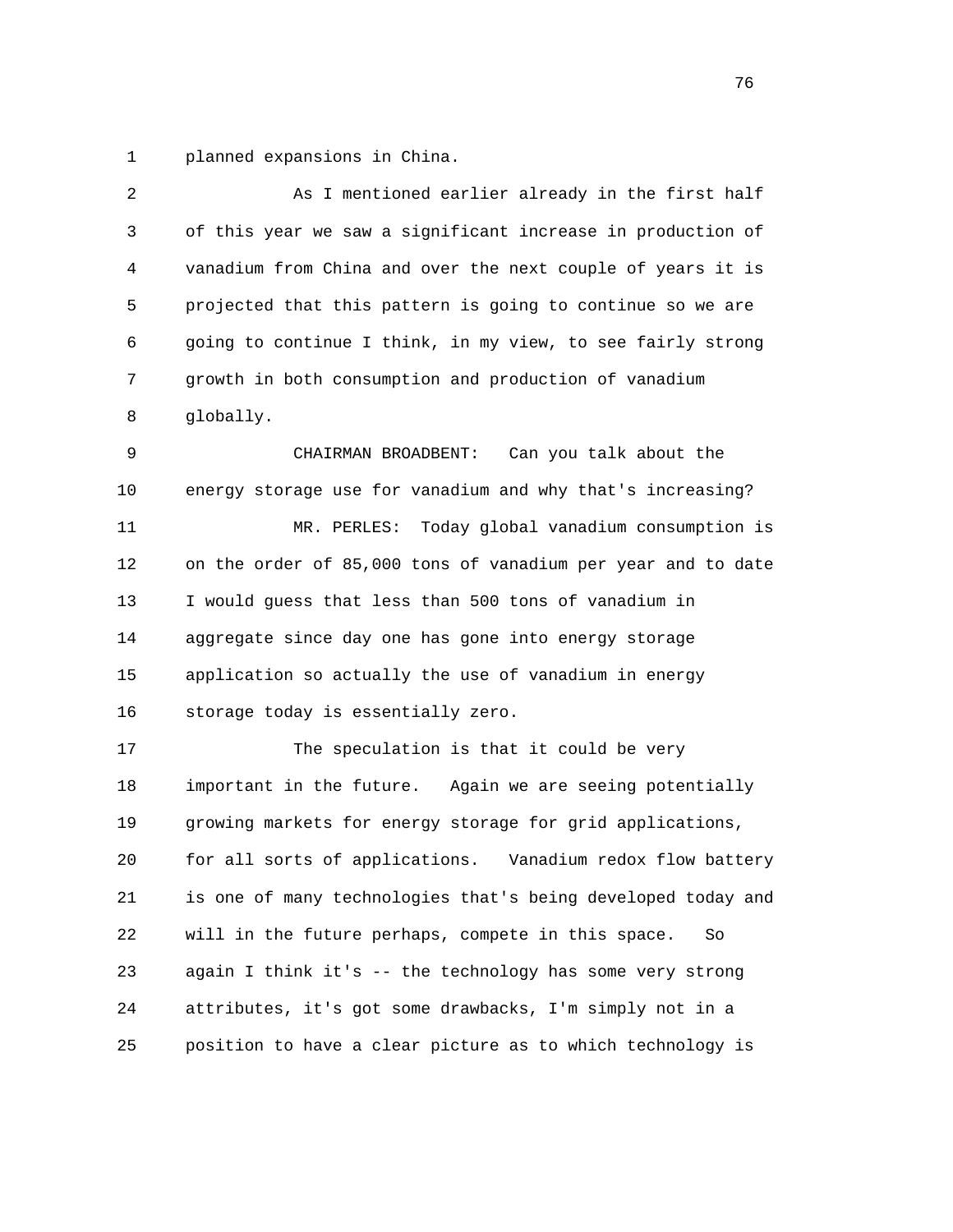1 going to win what segment of that market going forward so 2 when I put my projections together I ignore any demand in 3 energy storage applications.

 4 I think some sources have suggested it could be 5 very large if my view -- it's impossible to put a number on 6 it.

 7 CHAIRMAN BROADBENT: Does anybody else on the 8 panel have any information on the energy storage uses of 9 this product?

 10 MR. TOTARO: I would just say that nothing has 11 any more information than I think than Mr. Perles who has 12 researched this information pretty thoroughly and just to 13 reiterate his final conclusion that he is not predicting any 14 demand presently and does not have information to predict 15 what demand could be, although there is talk that there 16 could be demand in the future but I guess the bottom line 17 for this case is that if there is any demand for vanadium in 18 energy storage today, it's not a factor in this case.

 19 CHAIRMAN BROADBENT: Okay thank you. Vice 20 Chairman Pinkert?

 21 VICE CHAIRMAN PINKERT: Thank you Madam Chairman 22 and I thank all of you for being here today to help us 23 understand these issues. You I'm sure recall that in the 24 Russian Sunset Review there was an issue about whether 25 vanadium pentoxide that was being transformed into subject

na na matsay na matsay na matsay na matsay na matsay na matsay na matsay na matsay na matsay na matsay na mats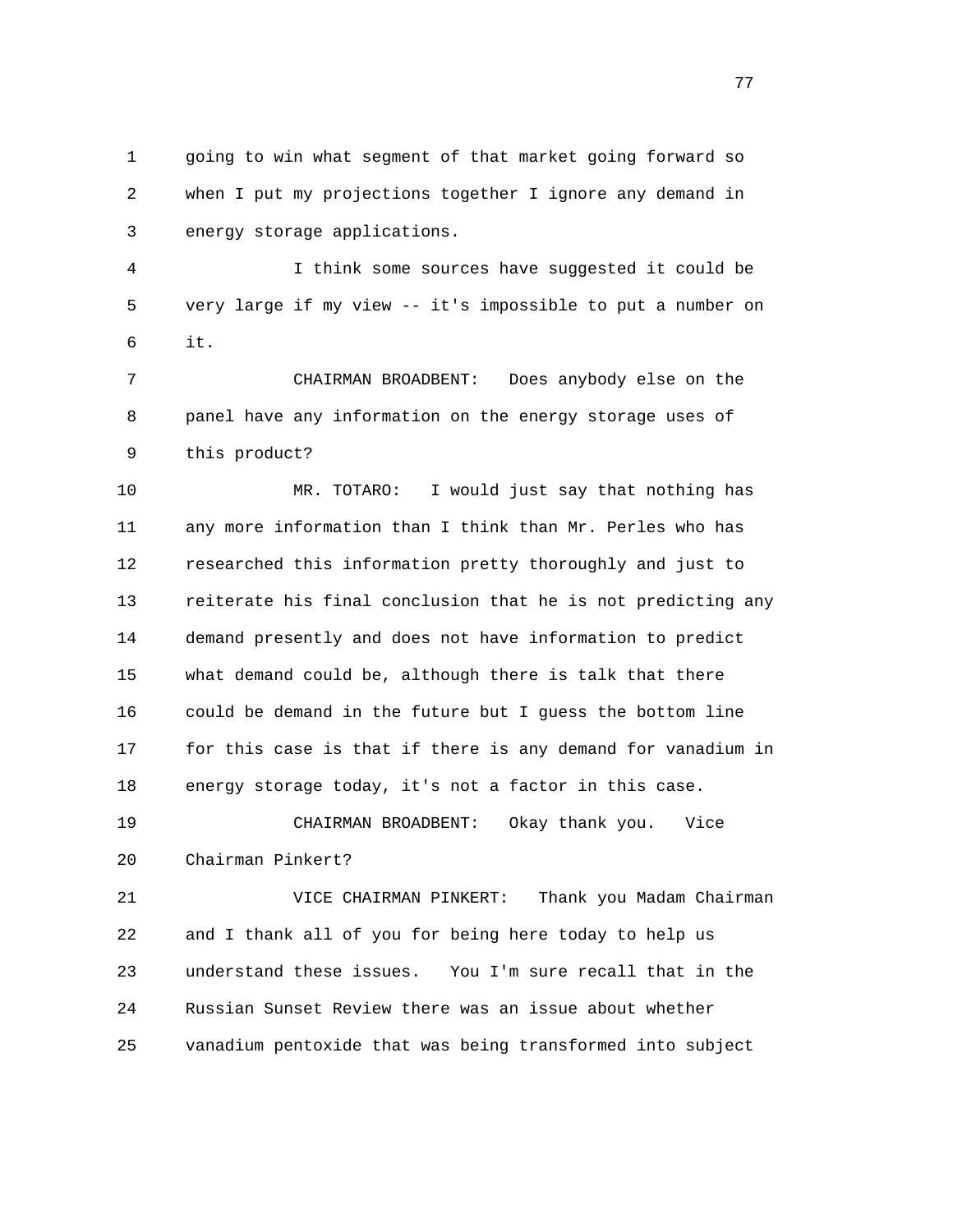1 merchandise in Canada and the Czech Republic and then coming 2 to the United States, whether that would be repatriated to 3 Russia -- the production of the subject merchandise, would 4 be repatriated to Russia in the event of revocation and 5 there was some uncertainty among if you look at the decision 6 that we issued, there was some uncertainty about that among 7 the Commissioners.

 8 So I'm wondering, I read the brief very carefully 9 and I'm wondering do you concede that exports of vanadium 10 pentoxide that are currently ending up in the United States 11 as ferrovanadium will continue that pattern in the event of 12 revocation, when you are looking at other possible changes 13 in the production of ferrovanadium in the event of 14 revocation.

 15 MR. TOTARO: This is John Totaro. No I don't 16 concede that. I think that the material that is starting 17 out as V205 exported from South Africa and Korea and being 18 toll converted in Canada, excuse me, sorry South Africa and 19 China ending up with conversion in Canada or Korea and then 20 exported from those third countries as ferrovanadium to the 21 United States, I believe that that volume will decrease as 22 the South African and Chinese producers reassess their 23 production and export operations because the available to 24 direct export -- directly export ferrovanadium to the United 25 States will be available then.

n and the state of the state of the state of the state of the state of the state of the state of the state of the state of the state of the state of the state of the state of the state of the state of the state of the stat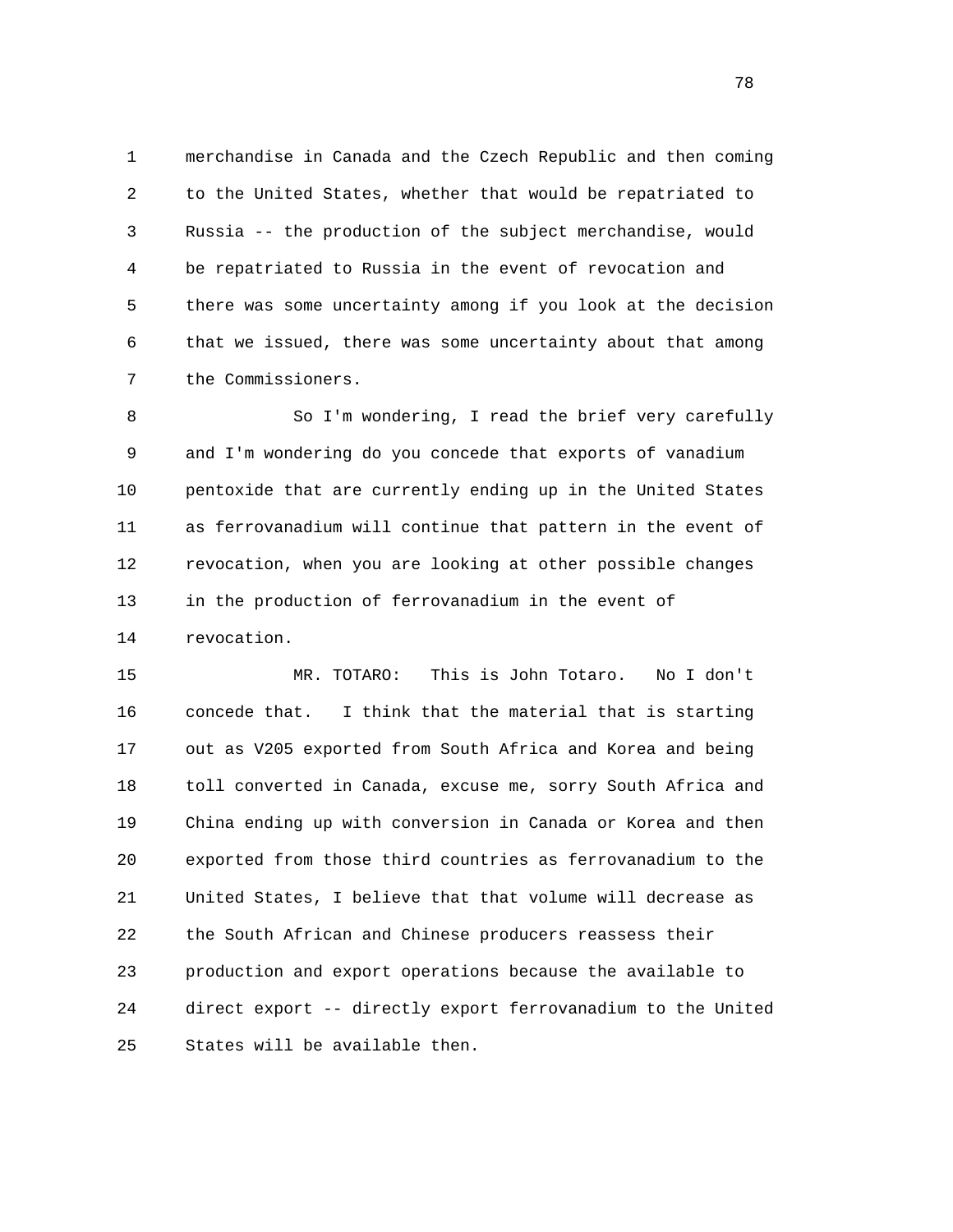1 I think that they will ship much smaller volumes 2 of V205 for third country toll conversion because it would 3 be much more efficient to convert or produce the 4 ferrovanadium in the subject countries and directly export 5 it. They would not have to incur the additional expense of 6 paying an unrelated toll converter to do that service and I 7 don't know if anyone else would like to add to that, but I 8 think that is only one component of the -- or one of the 9 potential routes for the subject producers to get to the 10 United States.

 11 One is diverting part of the production that they 12 already produce as ferrovanadium and export to other 13 countries, defer part of that to the United States. Some 14 is shifting some of those V205 or vanadium units that are 15 currently directed towards toll conversion on indirect 16 routes into the U.S. and then others -- and another 17 potential is the inventory volumes, but yeah it's all 18 several routes to the same end.

 19 MR. BUNTING: Mr. Commissioner I would like to 20 add a little bit to that. I think the issue is that we 21 think that the most cost effective route for the South 22 African producers and the Chinese producers is to ship 23 ferrovanadium directly from their production in their own 24 countries that is different from the Russian situation. 25 In the past they have done that, that's why we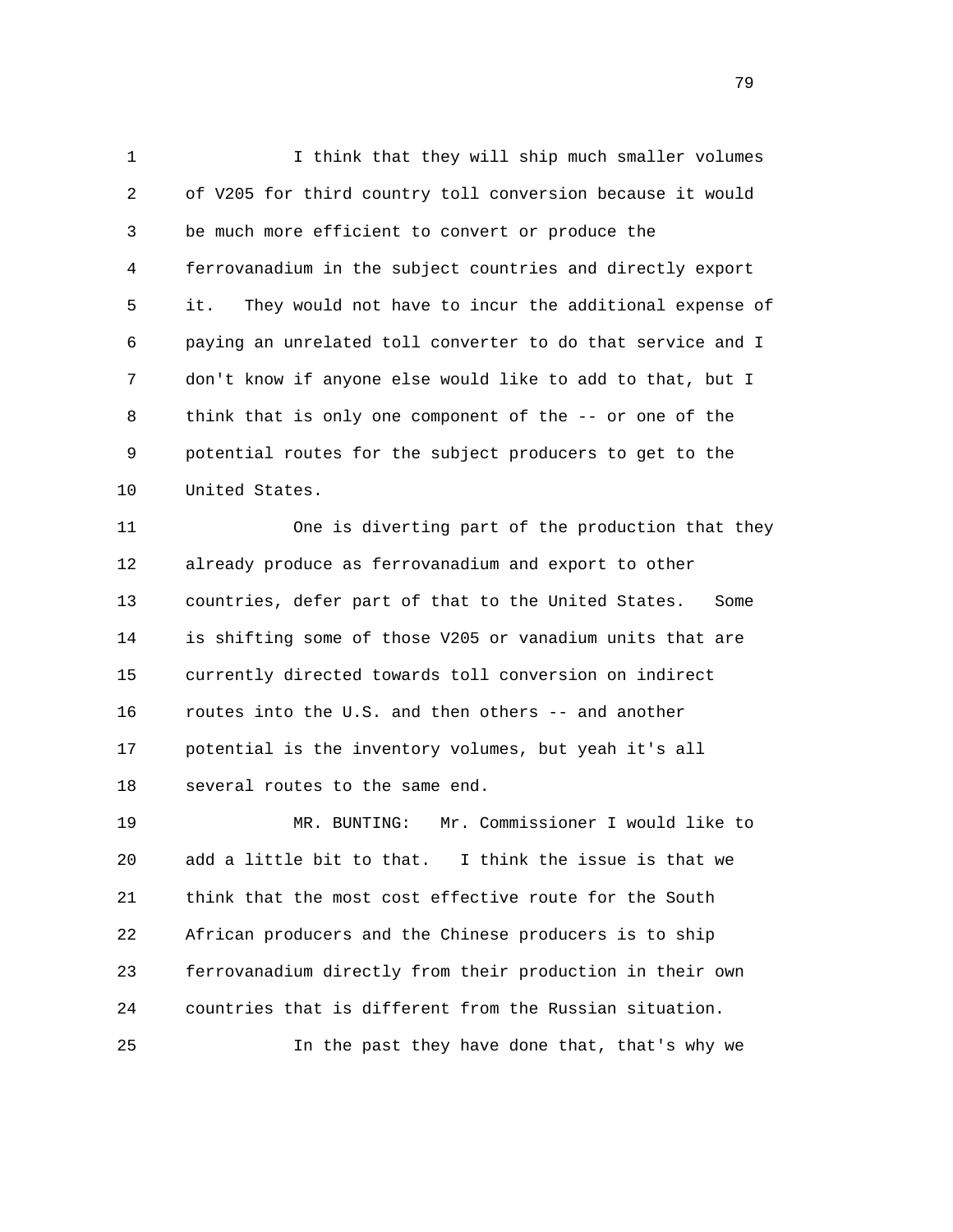1 have the old replaced route is South Africa and China. Our 2 feeling is that they would use that benefit from the lower 3 cost route to cut the price like they did in the past. 4 MR. KIDD: If I could add something as well, Mr. 5 Commissioner. 6 VICE CHAIRMAN PINKERT: Certainly. 7 MR. KIDD: Mitchell Kidd, President of AMG. In 8 our business in the vanadium business like all business it's 9 all about making money and by going to a direct route they 10 would be able to reduce freight, the oxide basically has 11 half the vanadium, .5602 to be exact so they would save 12 substantially on the shipping of ferrovanadium versus oxide. 13 In addition it's all about how much money you make as a 14 percentage of how much money you have invested. 15 And the supply chain for a direct route is 16 substantially smaller, shorter than the supply chain for an 17 indirect route. 18 MR. PERLES: Mr. Vice Chairman if I could also 19 comment. 20 VICE CHAIRMAN PINKERT: Identify yourself please. 21 MR. PERLES: Excuse me Terry Perles. The goal of any 22 business is of course to make profit. The fact that the 23 prices in North America are more attractive and specifically 24 in the U.S. are more attractive than any market in the world

25 means that every vanadium producer looks for a route to get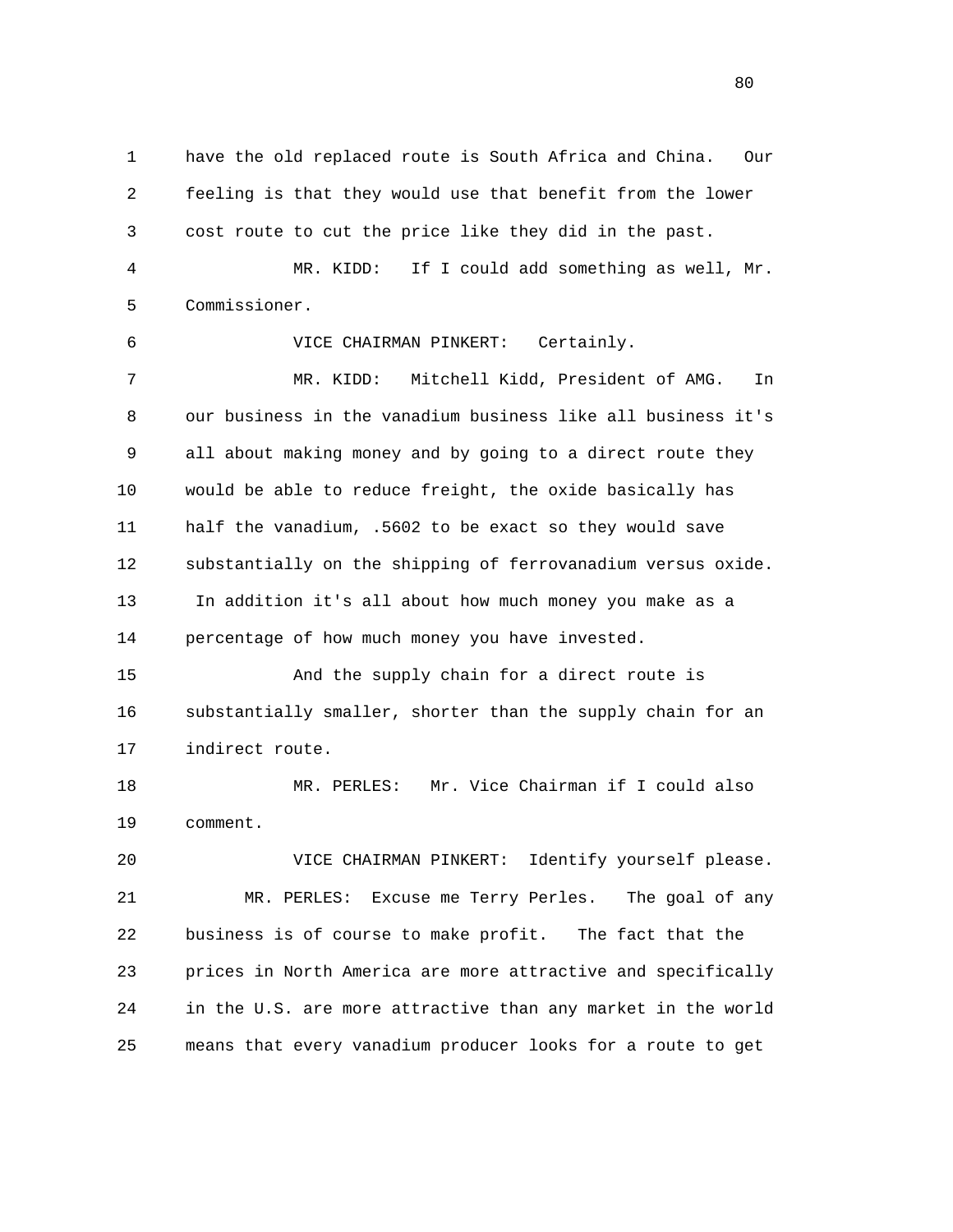1 into this market. If they can get the material in to this 2 market as we have already discussed the driving decision on 3 purchasing is price and I think the record clearly shows 4 that the steel industry is in agreement with that statement 5 so the game is to get your vanadium into a form that the 6 steel industry in the USA can use and get it into this 7 country and what you have today is massive quantities of 8 vanadium exported from China and South Africa as 9 ferrovanadium to every region of the world except the U.S. 10 because of the dumping duty orders.

 11 In the case of the U.S. China and South Africa 12 moved their oxide to Korea or Canada or other jurisdictions 13 for conversion to ferrovanadium so that they can bring the 14 ferrovanadium into the U.S. market. Clearly they would 15 prefer not to pay the fees to have the third party toll 16 their material to keep the profit for that work in house as 17 Mr. Carey mentioned earlier so it's my conclusion that if 18 the dumping order is revoked, clearly we are going to see 19 the V205 flow from China and South Africa to the converters 20 in Korea and Canada reduce significantly and we are going to 21 see significant increases in ferrovanadium from China and 22 South Africa coming directly to the U.S.

 23 VICE CHAIRMAN PINKERT: Thank you so let me 24 reframe my question a little bit to see if we can get at a 25 specific route using your term, Mr. Totaro for getting the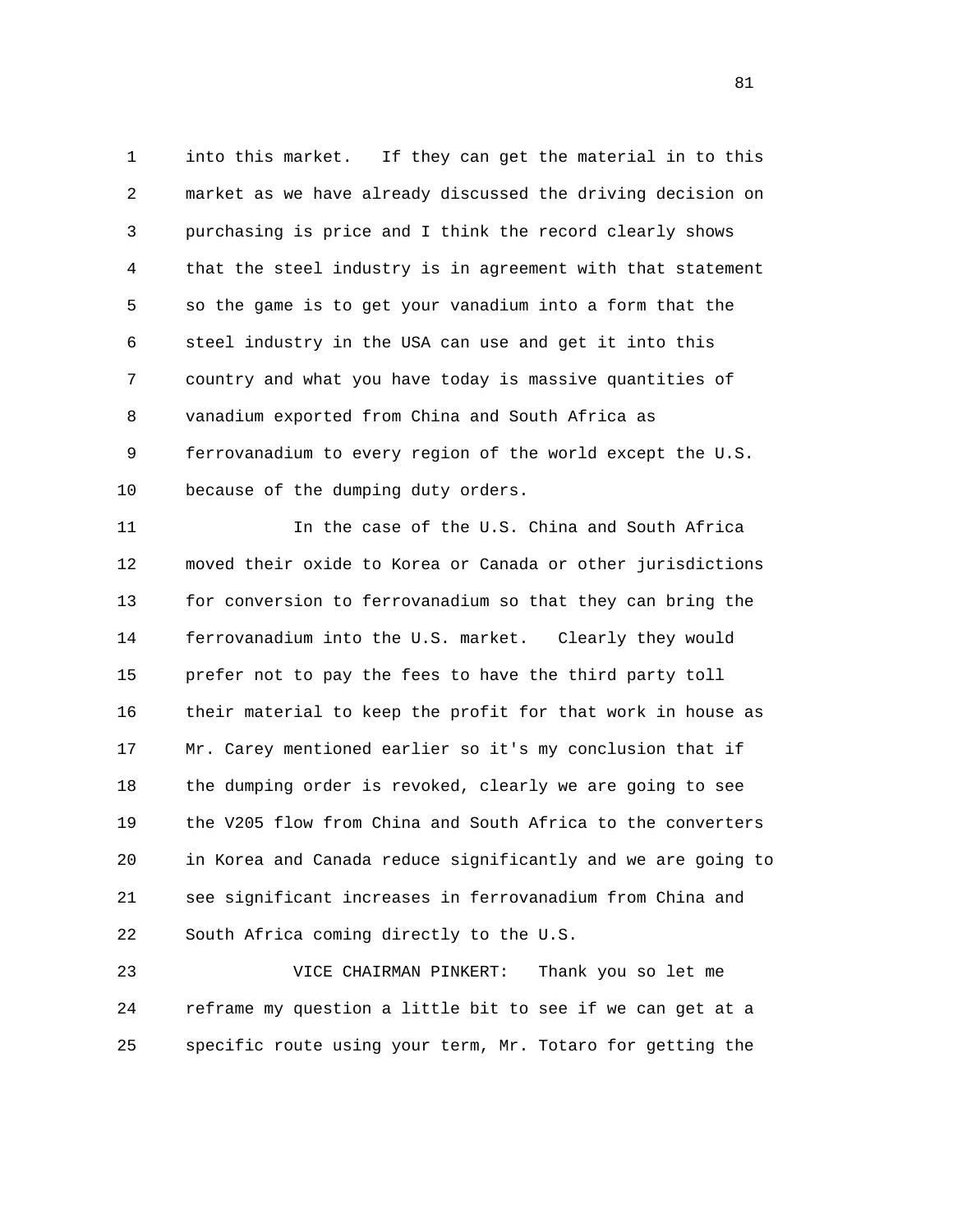1 finished product into the United States. If you exclude 2 the Canadian pentoxide exports that are currently ending up 3 in the United States as ferrovanadium, if you exclude that 4 from the analysis, okay and you are just looking at those 5 other routes from South Africa to the United States, 6 exporting vanadium pentoxide and then eventually going 7 somewhere other than the United States, is that route enough 8 to injure the U.S. market if it gets redirected to the 9 United States in the event of revocation? 10 Do you understand my question? 11 MR. TOTARO: I think so. This would be 12 hypothetically speaking because I don't think that one route 13 is out of the picture but to address your point. The other 14 routes I think do have enough volume there that they would 15 have an injurious effect because the export volumes -- the 16 volume of product that leaves South Africa as ferrovanadium 17 is that what your question is? 18 VICE CHAIRMAN PINKERT: Leaves South Africa as 19 vanadium pentoxide, it goes to other countries to get 20 manufactured into ferrovanadium but the ferrovanadium

 21 doesn't end up in the United States currently so would those 22 get redirected to the United States in the event of 23 revocation?

 24 MR. PERLES: Excuse me if I could comment, Terry 25 Perles. In fact the V205 being exported from China and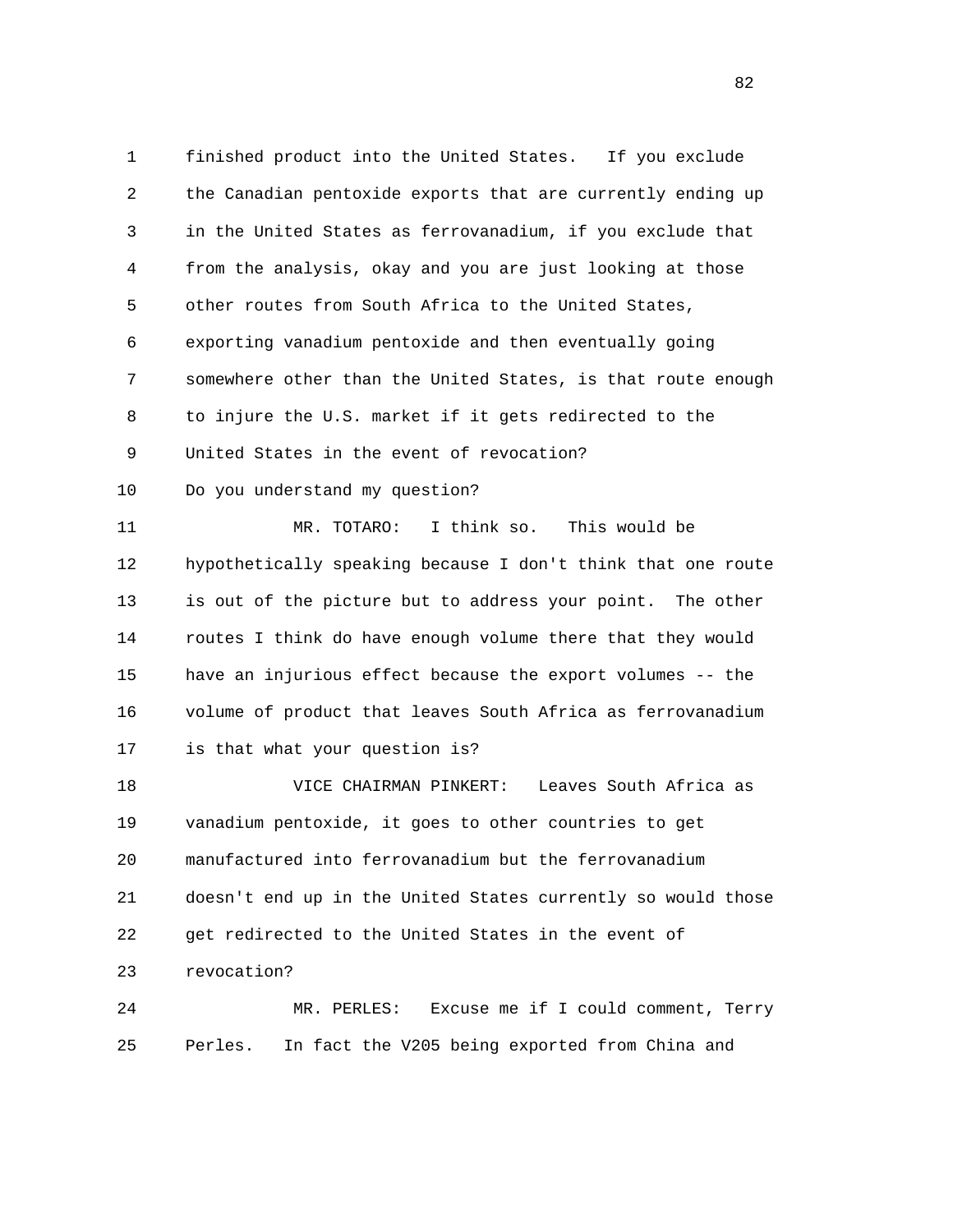1 South Africa to other jurisdictions is being converted to 2 ferrovanadium and is coming into the U.S. so we see 3 tremendous imports of ferrovanadium from Canada and Korea 4 and that material is entirely produced from V205 which was 5 exported from China or South Africa.

 6 VICE CHAIRMAN PINKERT: I understand that that's 7 currently happening and I'm trying to suggest that let's put 8 to one side the stuff that's currently ending up in the U.S. 9 market as ferrovanadium and focus on other exports of 10 vanadium pentoxide that could end up in the United States by 11 getting redirected in the event of revocation.

 12 MR. TOTARO: I guess my question is if you are 13 thinking of third country conversion is that in your 14 hypothetical, but that is not ending up -- it's not directed 15 towards the U.S. market now?

 16 VICE CHAIRMAN PINKERT: It's not currently 17 directed toward the U.S. market so then would the vanadium 18 pentoxide that's being exported from South Africa and 19 winding up as ferrovanadium in other countries, would that 20 get redirected to the United States in an event of 21 revocation?

 22 MR. KIDD: If I could answer that. If you look 23 at the slide up there you will see in July of '14 there's 24 roughly a dollar and a half, sometimes two dollars 25 difference you know. It's all about where can I make the

<u>83</u>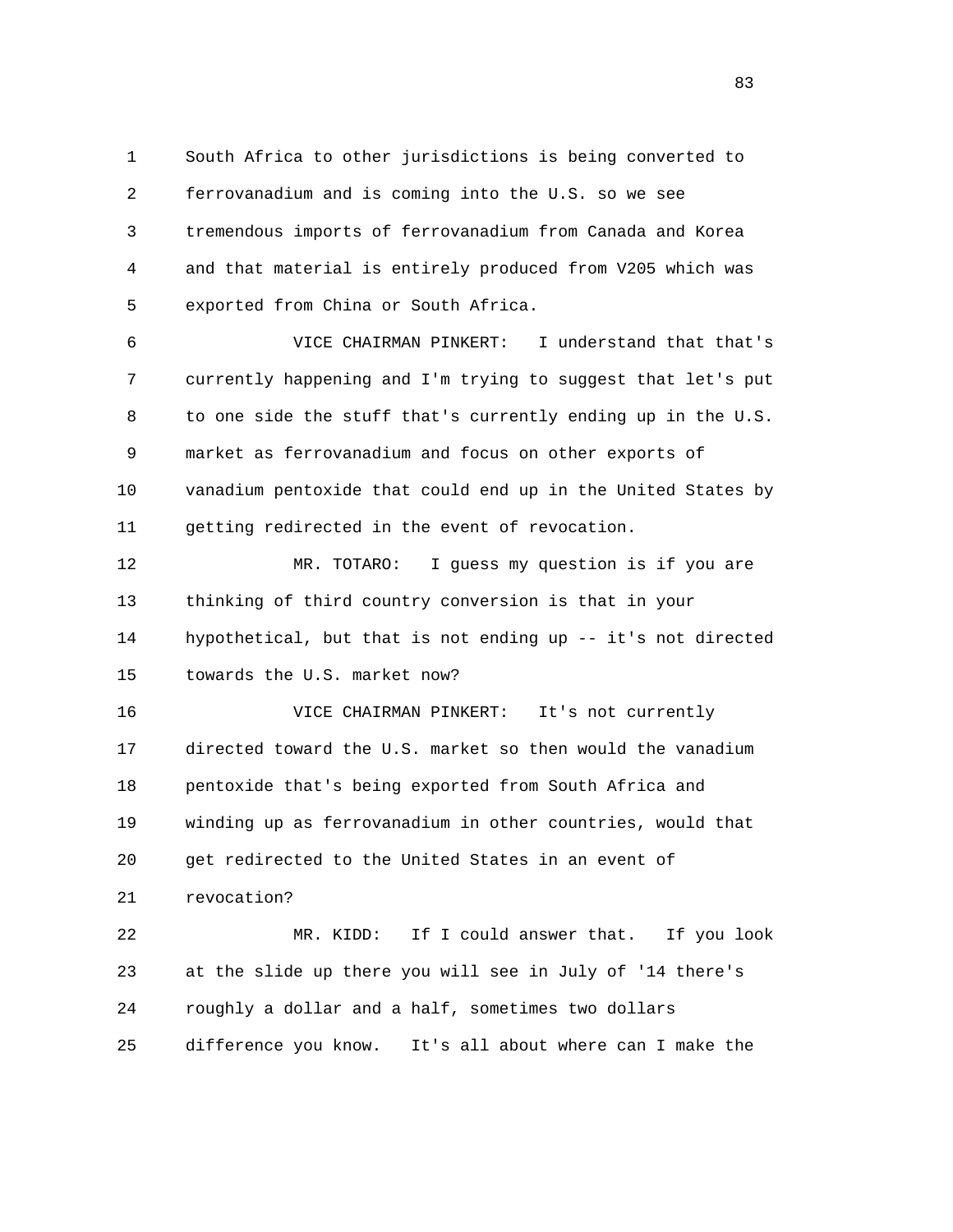1 most money for the amount of vanadium that I have to sell 2 and they would go after the market share first in the spot 3 market and then in the framed contracts once they have 4 established a foothold like they did in the initial 5 investigation. Because that amount of money, that driving 6 force, is what would redirect the imports of the exports of 7 other countries here.

 8 VICE CHAIRMAN PINKERT: Thank you. I'm past 9 time for this round but if you could address this in the 10 post-hearing I think that would be helpful, thank you.

 11 CHAIRMAN BROADBENT: Commissioner Williamson? 12 COMMISSIONER WILLIAMSON: Thank you. The 13 Petitioners here have stated in the pre-hearing brief that 14 demand is projected to grow and demand in the U.S. is 15 relatively stronger than abroad due to various factors and 16 you have also pointed out that this tendancy to use more and 17 more of vanadium is also growing so that's another reason 18 why you would say I guess demand is going to be growing in 19 this market.

 20 And it raises the question why is the U.S. 21 industry vulnerable or is the industry still vulnerable? 22 MR. TOTARO: I believe the industry is 23 vulnerable because it has -- you can look to the past to see 24 the price effects of the price and volume effects of imports 25 from China and South Africa several years ago and they know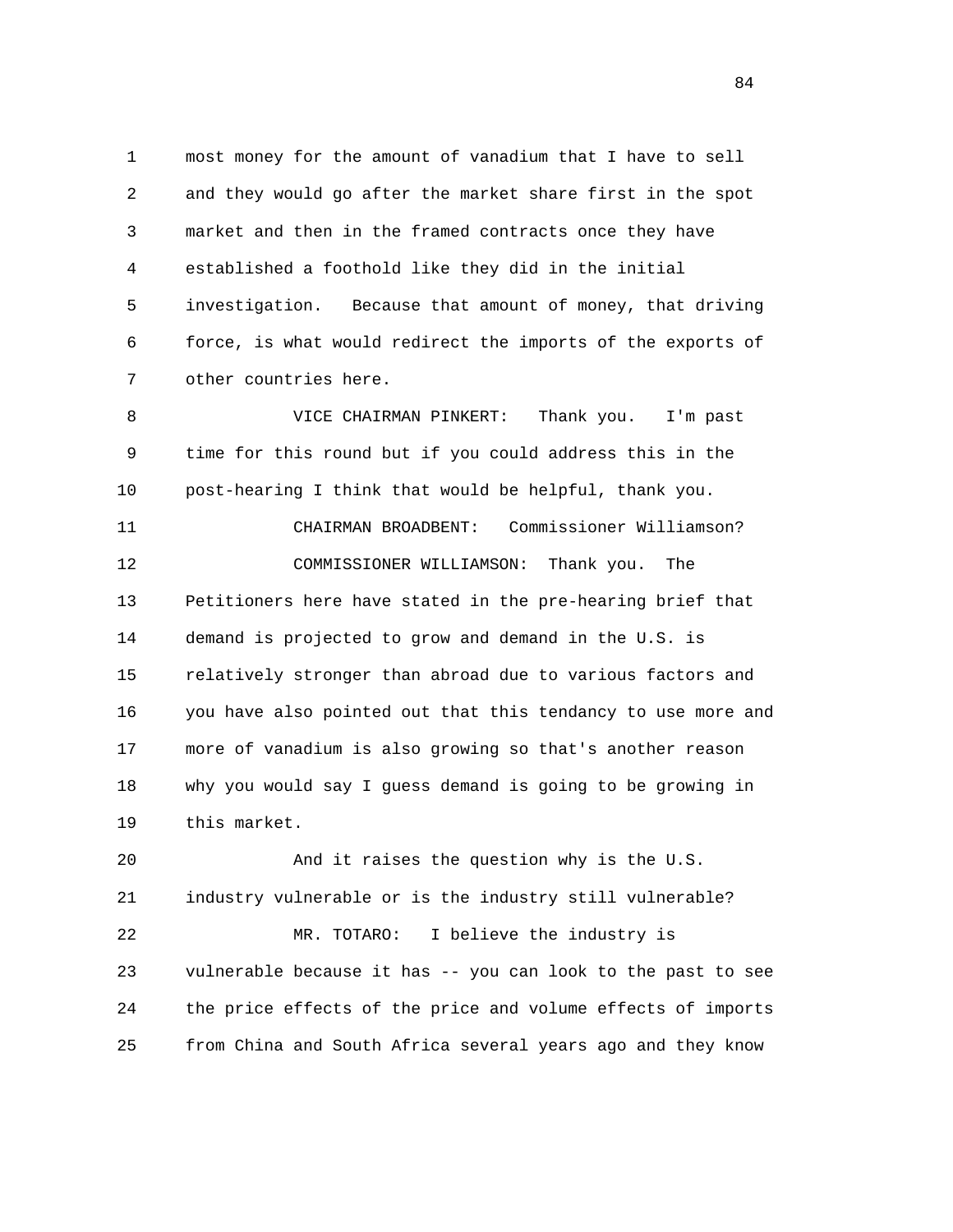1 that if the reduced -- I mean the resumed imports come in 2 and expect that those prices will drive down their prices on 3 their contract sales, they -- it can take even just a small 4 volume of the resumed imports to affect their prices that 5 exist in all of their contracts so they expect that the 6 impact will occur almost instantaneously and if anyone else 7 would like to add to that.

 8 COMMISSIONER WILLIAMSON: Okay Mr. Button? 9 MR. BUTTON: With a commodity product like this, 10 the Commission has seen another investigation circumstances 11 where there is a linkage between contract prices and 12 published spot prices so posing the question why could a 13 relatively small volume of imports at low price have an 14 impact which could harm the U.S. industry more broadly and 15 that is what was just described.

 16 If the spot price published in Ryan's notes for 17 example is dropped, that has an affect across the entirety 18 of the contract volume for the U.S. industry. So that's 19 the vulnerability, it's the nature of the pricing so that 20 even if the volume is small you have a price effect that is 21 very broad in that it affects existing contracts.

 22 And the other aspects in the vulnerability is 23 that it is a commodity product sold on price such that a 24 relatively small drop in contract price offers by the 25 imports can displace an incumbent U.S. producer contract

<u>85</u>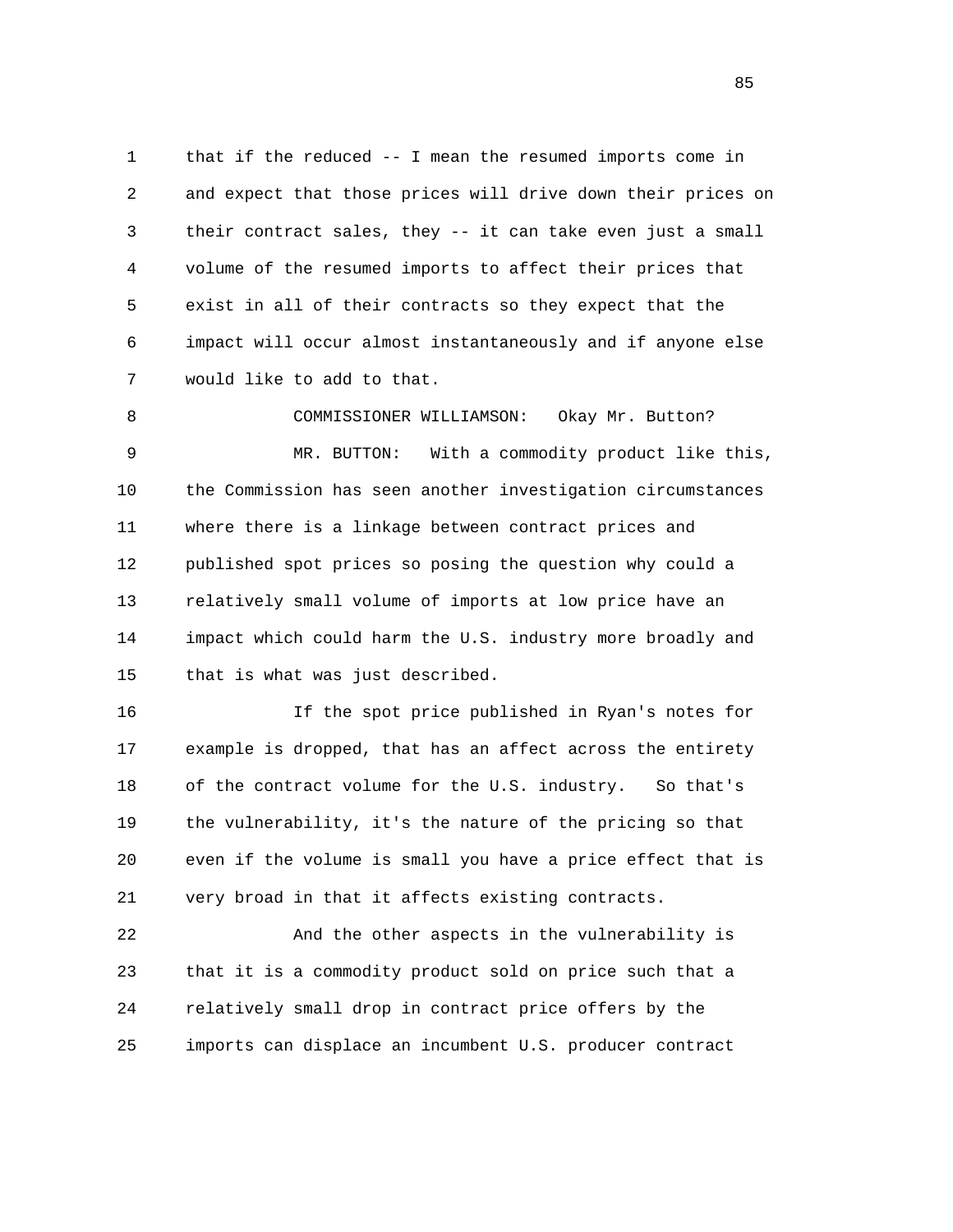1 toller because the steel customers can quickly switch.

2 That's part of the vulnerability of it.

 3 COMMISSIONER WILLIAMSON: Okay Miss Lutz also 4 addressed this in response to Commissioner Broadbent's 5 questioning and I didn't quite understand the answer. This 6 gets back to the question in the original investigation we 7 saw the overselling and yet you are saying and you keep 8 using the word low prices and I say wait a minute, there was 9 overselling before although I do know we have the Commerce 10 margins, but you see what I am getting at?

 11 MS. LUTZ: Right I think the subject imports 12 during the original period of investigation were more 13 concentrated towards the spot market. So if at that time 14 the spot market was at \$10.00 and the subject imports came 15 in at \$9.50 that could still be above the price of the 16 contract because the contract is already discount to the 17 published price, but for the next month that would draw down 18 the contract prices accordingly.

19 COMMISSIONER WILLIAMSON: Okay.

 20 MS. LUTZ: Because they are linked to that 21 published price.

 22 MR. TOTARO: And I think maybe it's just a 23 matter of semantics, this is John Totaro, but I know that 24 the South African industry raised this in their brief, 25 raised concern about our use of words like low prices and I

<u>86 and 2001 and 2002 and 2003 and 2003 and 2003 and 2003 and 2003 and 2003 and 2003 and 2003 and 2003 and 200</u>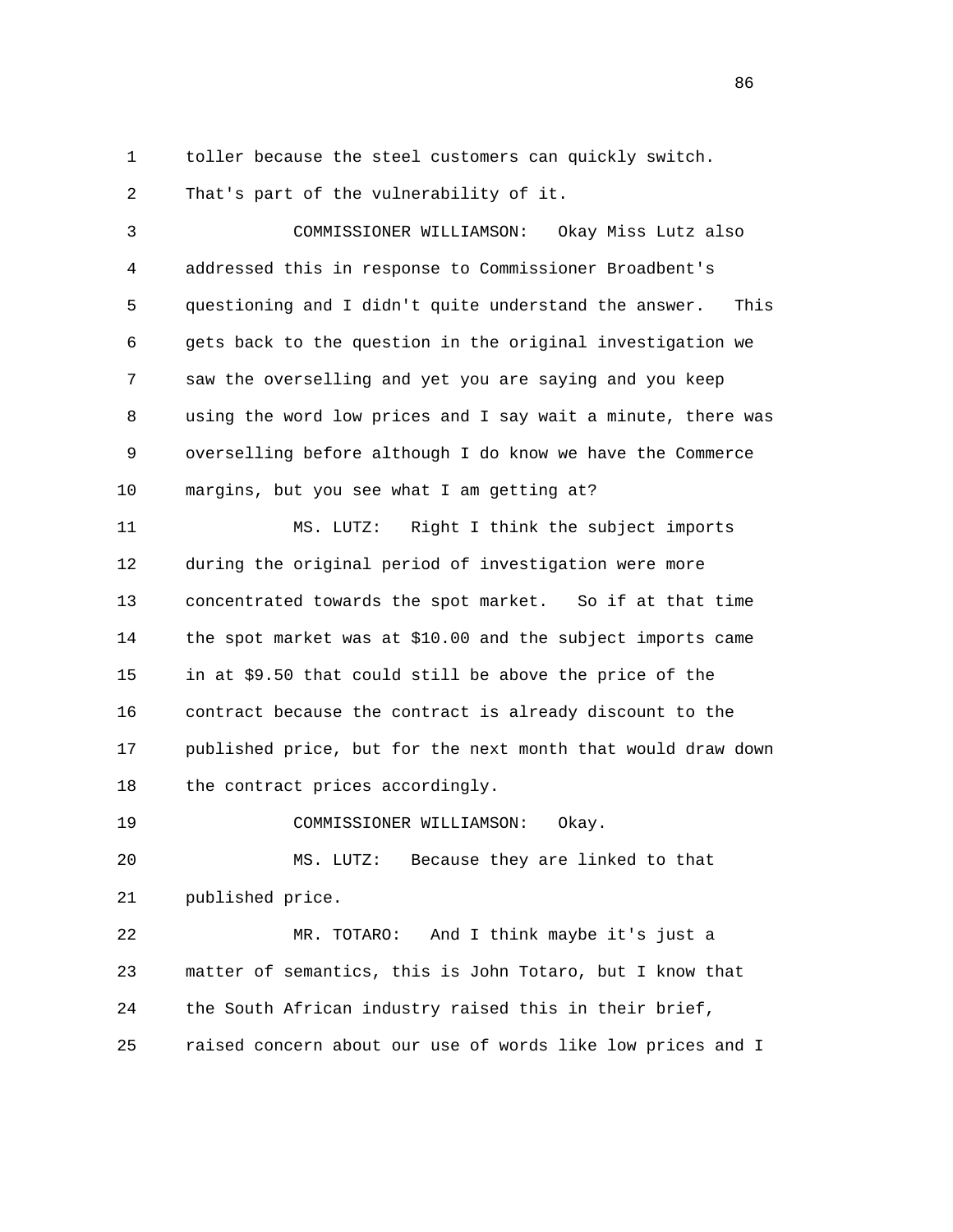1 think Jennifer's point is correct, that the prices that we 2 are concerned about are the prices that are low compared to 3 prevailing market rates because not necessarily underselling 4 because those below market rates can have the place the 5 downward price pressure on the U.S. industry that was 6 measured in the original investigation. 7 COMMISSIONER WILLIAMSON: Okay so are you saying 8 that low market contract prices bring -- would result in 9 lower spot market prices that would have an adverse effect 10 on the domestic industry? 11 MR. CARTER: May 1? 12 COMMISSIONER WILLIAMSON: Sure. 13 MR. CARTER: It's the other way around. 14 COMMISSIONER WILLIAMSON: Okay. 15 MR. CARTER: Contract prices are based on market 16 prices as published by primarily one but two publications. 17 COMMISSIONER WILLIAMSON: Okay. 18 MR. CARTER: So our price our contract prices 19 this month are based on the average for the prior month. 20 Let's say it's \$9.00 or \$10.00, but then spot sales are 21 reported at numbers lower than that, so then the average of 22 the publication or the current month, that happened this 23 month, become our determinative index for the next month and 24 the contract prices go down because there were spot sales 25 made in the prior month that lowered the index, that's what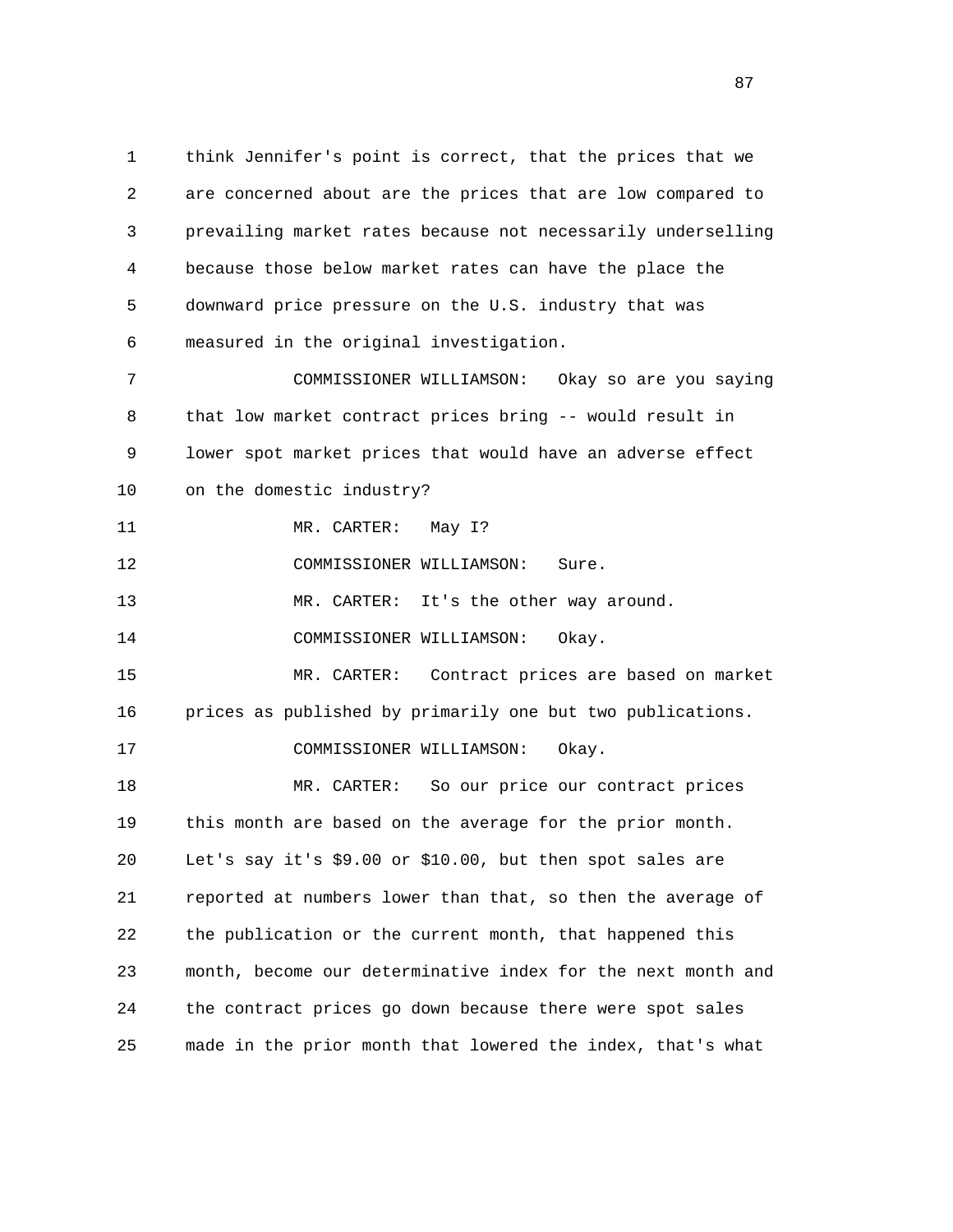1 happens.

| 2  | Commissioner Williamson I would<br>MR. BUTTON:               |
|----|--------------------------------------------------------------|
| 3  | like to comment on that. We are in a little bit of a         |
| 4  | muddle here because the original investigation pricing       |
| 5  | record was muddled by the fact that there was not a          |
| 6  | distinction between contract prices and spot prices in the   |
| 7  | data that were collected.                                    |
| 8  | COMMISSIONER WILLIAMSON:<br>Okay.                            |
| 9  | The economic reality is that the<br>MR. BUTTON:              |
| 10 | Commission found in that investigation is that lower         |
| 11 | transaction prices took volume away from the U.S. producers. |
| 12 | Today South Africa and China when they export sell into      |
| 13 | other markets in Japan or in Europe which have lower         |
| 14 | prevailing prices than in the United States. If China and    |
| 15 | South Africa sold in the U.S. at the same prices they are    |
| 16 | selling in Europe and Japan today --                         |
| 17 | COMMISSIONER WILLIAMSON:<br>To the spot market or            |
| 18 | to contract or doesn't it matter?                            |
| 19 | MR. BUTTON: If they offered a customer, they                 |
| 20 | offered Nucor the prices that they are offering to steel     |
| 21 | producers, putting aside the terminology for spot, the cash  |
| 22 | transaction amount, they would get the sale.<br>That's the   |
| 23 | economic reality of it however it is packaged.<br>You can't  |
| 24 | enter, if the South Africans want to take a steel contract   |
| 25 | away from the U.S. supplier, they are going to go into       |
|    |                                                              |

en and the state of the state of the state of the state of the state of the state of the state of the state of the state of the state of the state of the state of the state of the state of the state of the state of the sta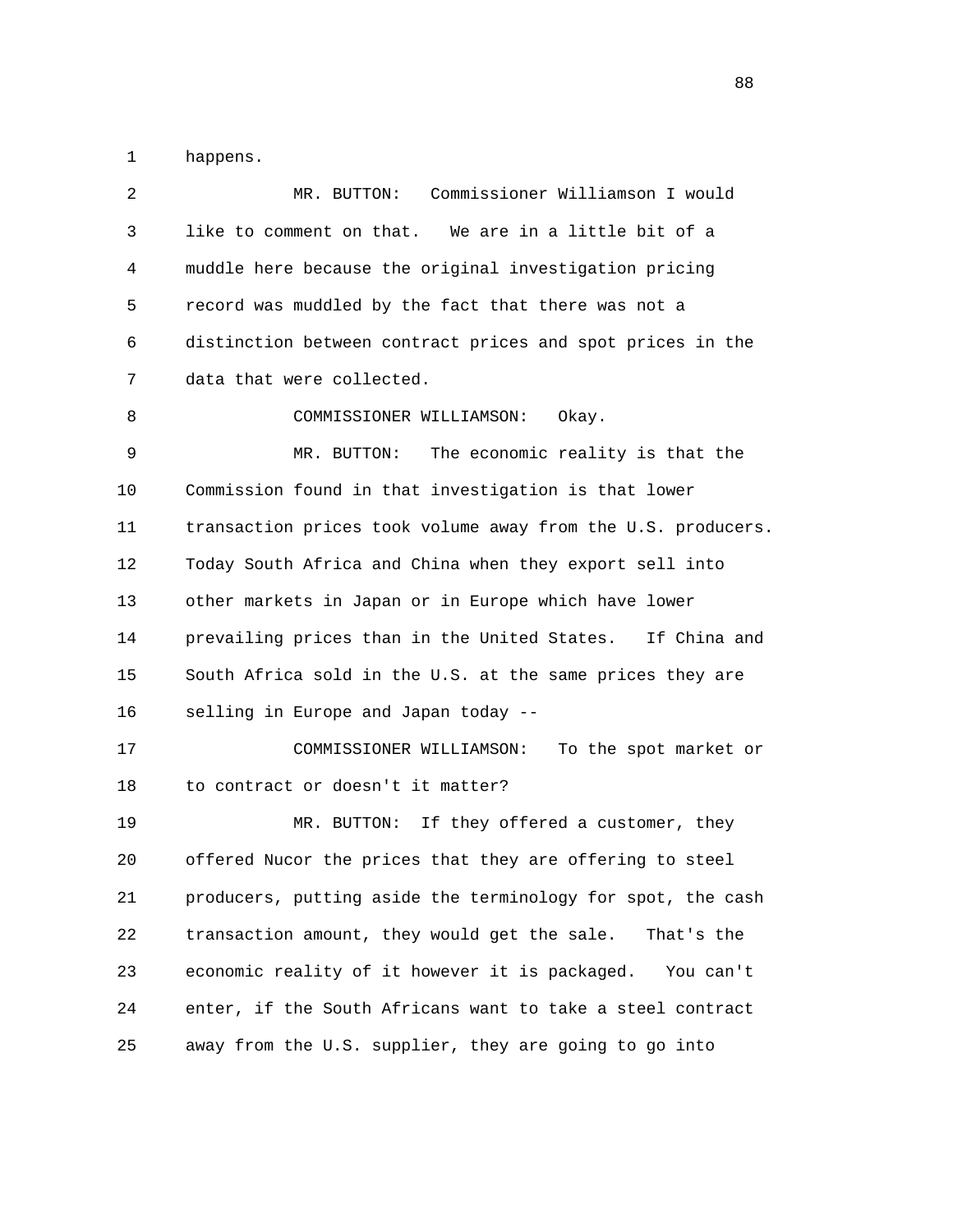1 negotiations and agree on a long-term contract price which 2 will end up being the formula but also a dollar amount. 3 If that ultimately is lower than what the U.S. 4 producer is getting, then that contract will be switched to 5 the South Africans ferrovanadium supplier and that's what we 6 are worried about, putting aside mechanisms and the 7 historical pricing muddle of overselling which really wasn't 8 there. 9 COMMISSIONER WILLIAMSON: Okay thank you. Do 10 you want to join in? 11 MR. CARTER: Thank you Commissioner. As we 12 mentioned earlier our sales are very -- are composed of 13 contracts. For our company, probably 98% of our sales are 14 contract. If the South Africans were allowed to re-enter 15 the market they would as I testified earlier also seize the 16 contract business. They did this before -- 17 COMMISSIONER WILLIAMSON: At the next renewal? 18 MR. CARTER: Yes. 19 COMMISSIONER WILLIAMSON: Which might be a year 20 away right? 21 MR. CARTER: Sorry? 22 COMMISSIONER WILLIAMSON: At the next renewal 23 they might seize it? Mr. Perles is shaking his head. 24 MR. CARTER: I think unfettered access to the 25 market as they did before they would do that, they would

89 and the state of the state of the state of the state of the state of the state of the state of the state of the state of the state of the state of the state of the state of the state of the state of the state of the sta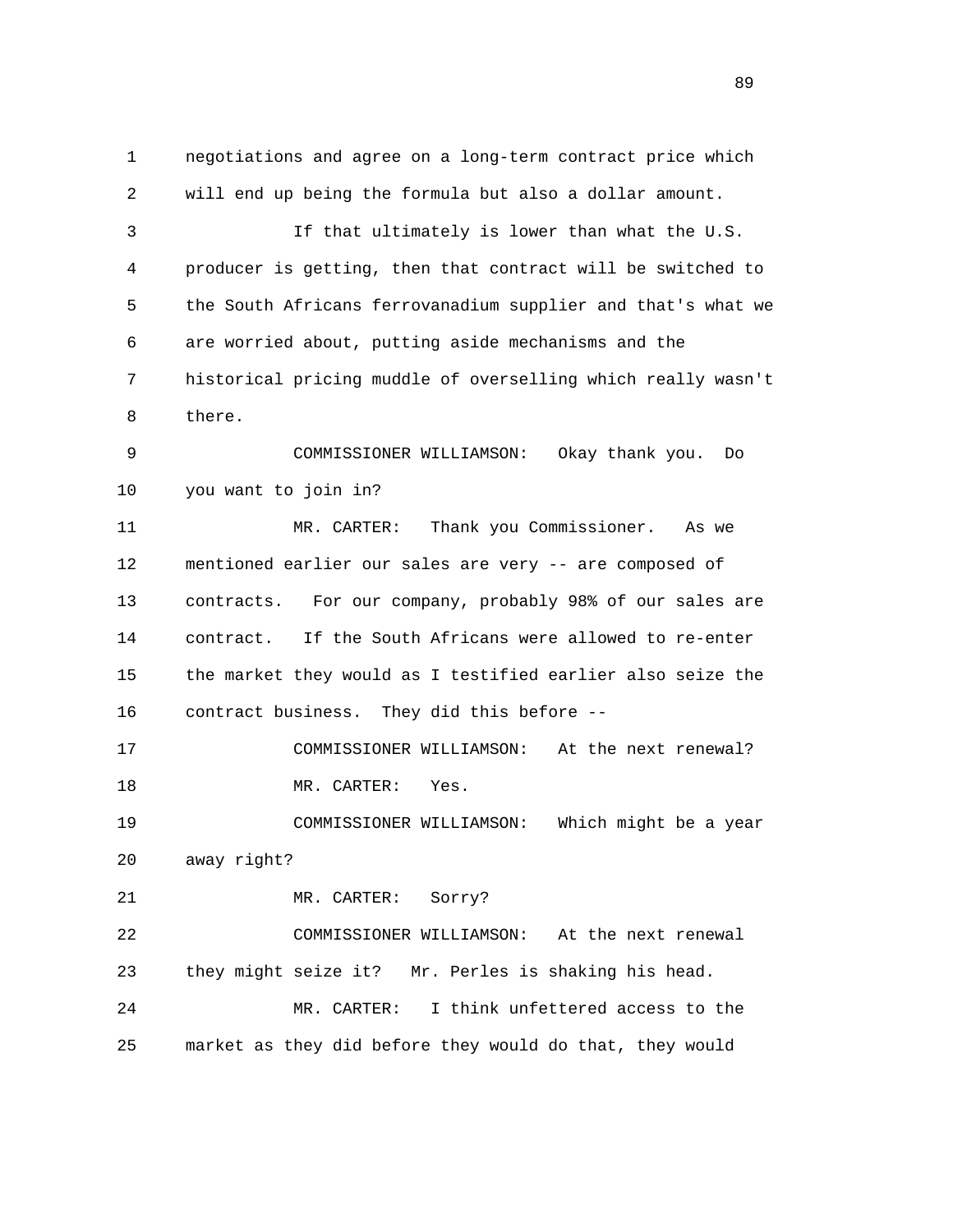1 seize contracts and they would also --

 2 COMMISSIONER WILLIAMSON: But they would have to 3 seize the contract at the next renewal period right? Not 4 immediately? 5 MR. CARTER: Contracts are still under 6 negotiation so they could. 7 MR. TOTARO: This is John Totaro and there are 8 different lengths of contracts and I think what you get into 9 is the reasonable foreseeable time and I think in an 10 industry like this where there are a fair percentage of 11 contracts of a year or more that are reasonable in the 12 foreseeable time would extend into the next contract 13 negotiation period. Especially if there is a decision in 14 this case it would not occur until January 2015. 15 COMMISSIONER WILLIAMSON: Okay Mr. Perles? 16 MR. PERLES: Yes, Terry Perles. I just want to 17 comment that I think the point is that if unfairly traded 18 subject material is imported and sold on a spot basis, it's 19 going to have an immediate impact on the prices derived from 20 domestic producer's contracts because -- 21 COMMISSIONER WILLIAMSON: That's because of the 22 formula in the contract? 23 MR. PERLES: Yes sir. 24 COMMISSIONER WILLIAMSON: Okay I understand 25 that.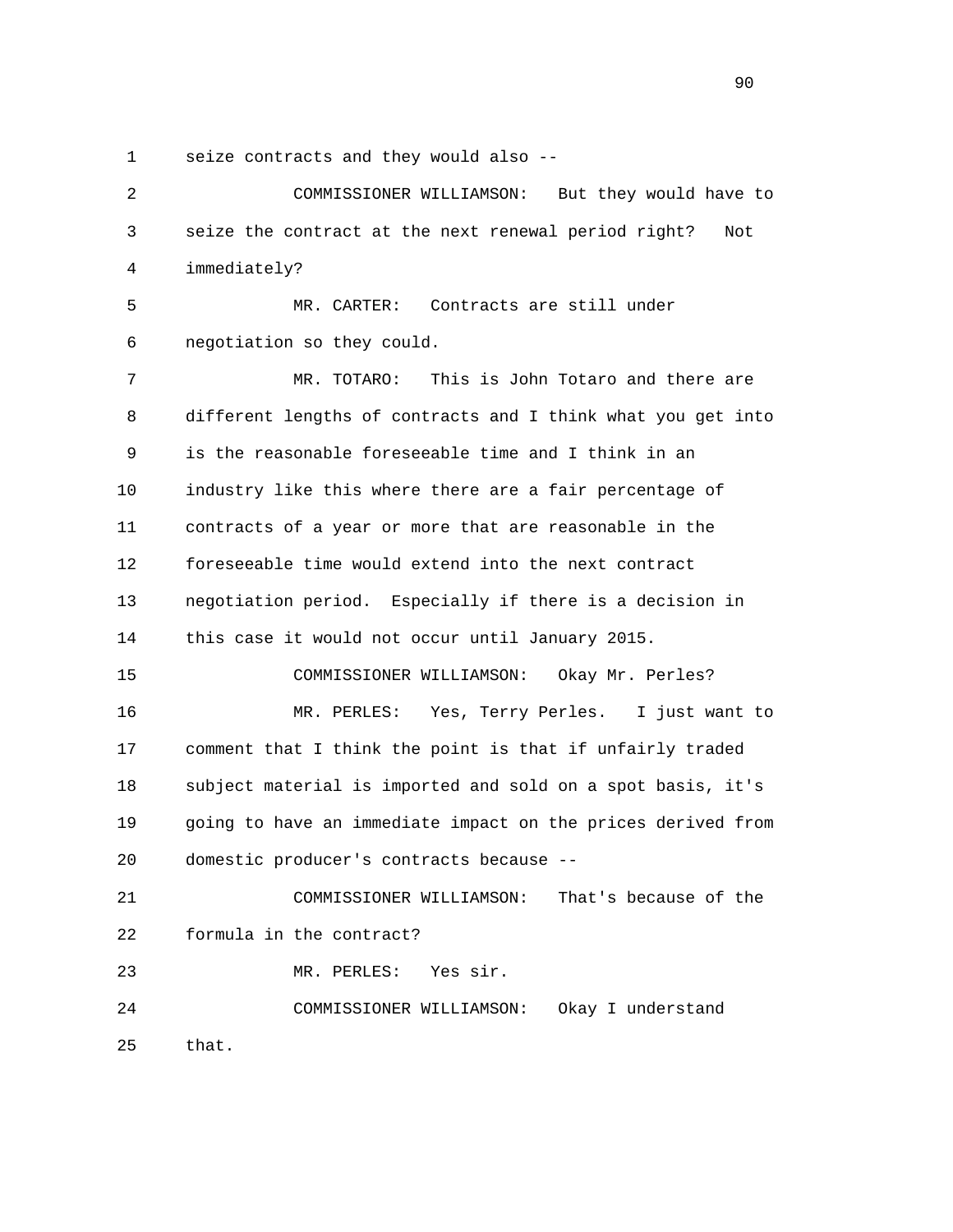1 MR. TOTARO: That is an affect that would occur 2 in the short term, not in the negotiating period as we were 3 just referring to. The effects on today's contracts that 4 the U.S. industry has in place would be affected immediately 5 or the next month by a decline in the spot market driven by 6 our resumed imports from the subject countries. 7 COMMISSIONER WILLIAMSON: And then are you also 8 saying there would be another impact when those contracts 9 come up for renewal or do we have a rolling? 10 MR. TOTARO: That's correct there would be the 11 potential for the effect in the next contract negotiation 12 period as well. 13 COMMISSIONER WILLIAMSON: Now what percentage of 14 the contract, I'm sorry I'm going over, but what percentage 15 of the contracts are negotiated during, I guess we are in

 16 this period now so I assume it's the fall or the 4th quarter 17 that these get negotiated?

 18 MR. CARTER: I'm sure it's right that 95% of the 19 American ferrovanadium business is purchased on contract. 20 COMMISSIONER WILLIAMSON: And are those 21 contracts also negotiated like in the 4th quarter? 22 MR. CARTER: Most in the 4th quarter, you are 23 right, yes. 24 COMMISSIONER WILLIAMSON: Okay, is there

25 anything more on this because my time has gone way over but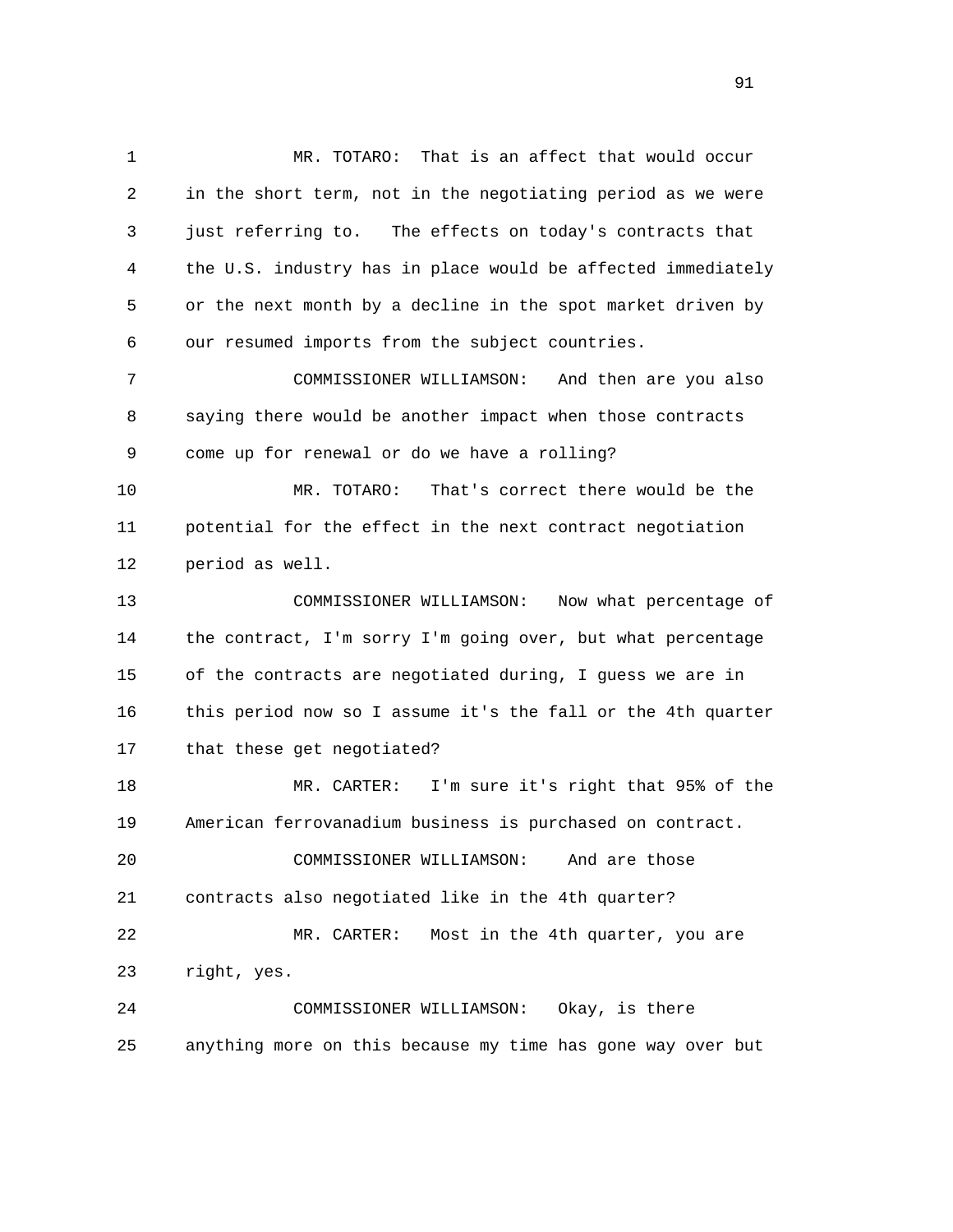1 it's all sort of tied together and I want to make sure I 2 understand it.

 3 CHAIRMAN BROADBENT: Commissioner Johanson. 4 COMMISSIONER WILLIAMSON: I'm sorry, could I? 5 This is all what I consider one knot. I'm just trying to 6 make sure we've got all the elements sorted out. 7 MS. LUTZ: Commissioner Williamson? 8 COMMISSIONER WILLIAMSON: Yeah. 9 MS. LUTZ: I think trying to put it on the 10 timeline here, the Commission votes on the sunset review in 11 early 2015. 12 COMMISSIONER WILLIAMSON: Uh-huh. 13 MS. LUTZ: Most of the contracts for 2015 will 14 have been signed by that time. However, they will be linked 15 to the Ryan's Notes prices. So, if the order were revoked 16 as of January 2015, subject imports could come in on the 17 spot market, undersell prevailing spot prices and pull down

 18 contract prices for virtually all of the contract sales in 19 the U.S. market for 2015.

 20 Then in 2015, when contracts are being negotiated 21 for the next year, or to the extent that there are, you 22 know, six month contracts or quarterly contracts that would 23 be negotiated during that period, the subject imports would 24 be competing directly with the domestic industry for those 25 sales as well. And in order to gain share, would presumably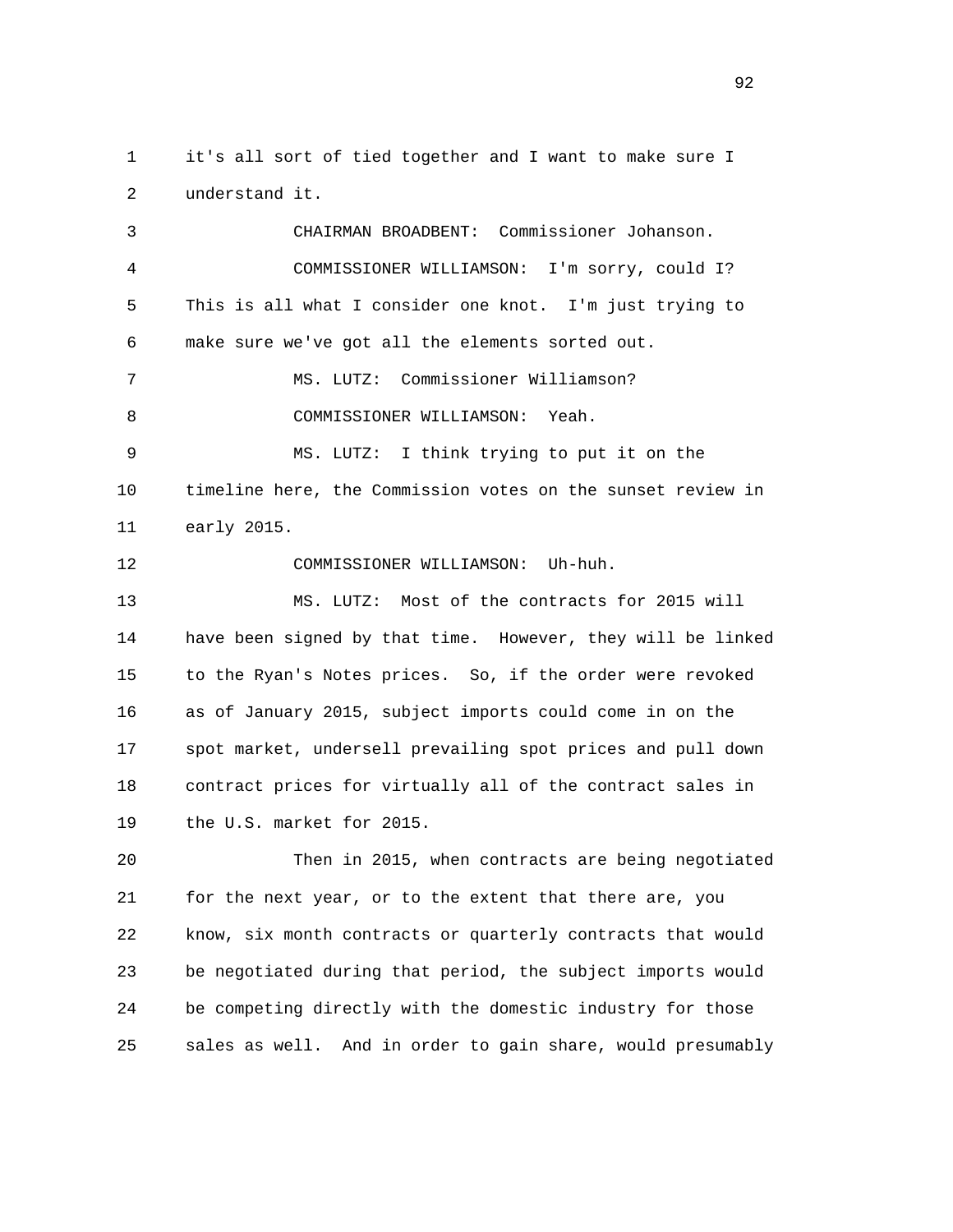1 sell at a larger discount to the spot price than the 2 domestic industry.

 3 Does that clarify it? 4 COMMISSIONER WILLIAMSON: That's okay. Thank 5 you. Thank you, Madam Chairman. 6 CHAIRMAN BROADBENT: Commissioner Johanson. 7 COMMISSIONER JOHANSON: Thank you, Chairman 8 Broadbent. 9 And I'm going to go back to the series of 10 questions I asked earlier this morning. Looking at the 11 period of investigation of 1999 to 2001, I assume that the 12 U.S. market for ferrovanadium was declining given the 13 condition of the U.S. steel industry. The situation today 14 seems to have reversed, the U.S. steel industry is healthier 15 and according to your presentation the growth in 16 ferrovanadium consumption in our country is growing faster 17 even than U.S. steel production.

 18 Would it be possible that imports from South 19 Africa and China could supply this growing market without 20 depressing U.S. ferrovanadium prices?

 21 MR. KIDD: As we've said -- this is Mitchell Kidd 22 from -- President of AMG. The market shares of each of the 23 producers and importers are relatively stable. And as 24 particularly speaking for a producer, our costs are based on 25 our throughput. We would defend our market share, we would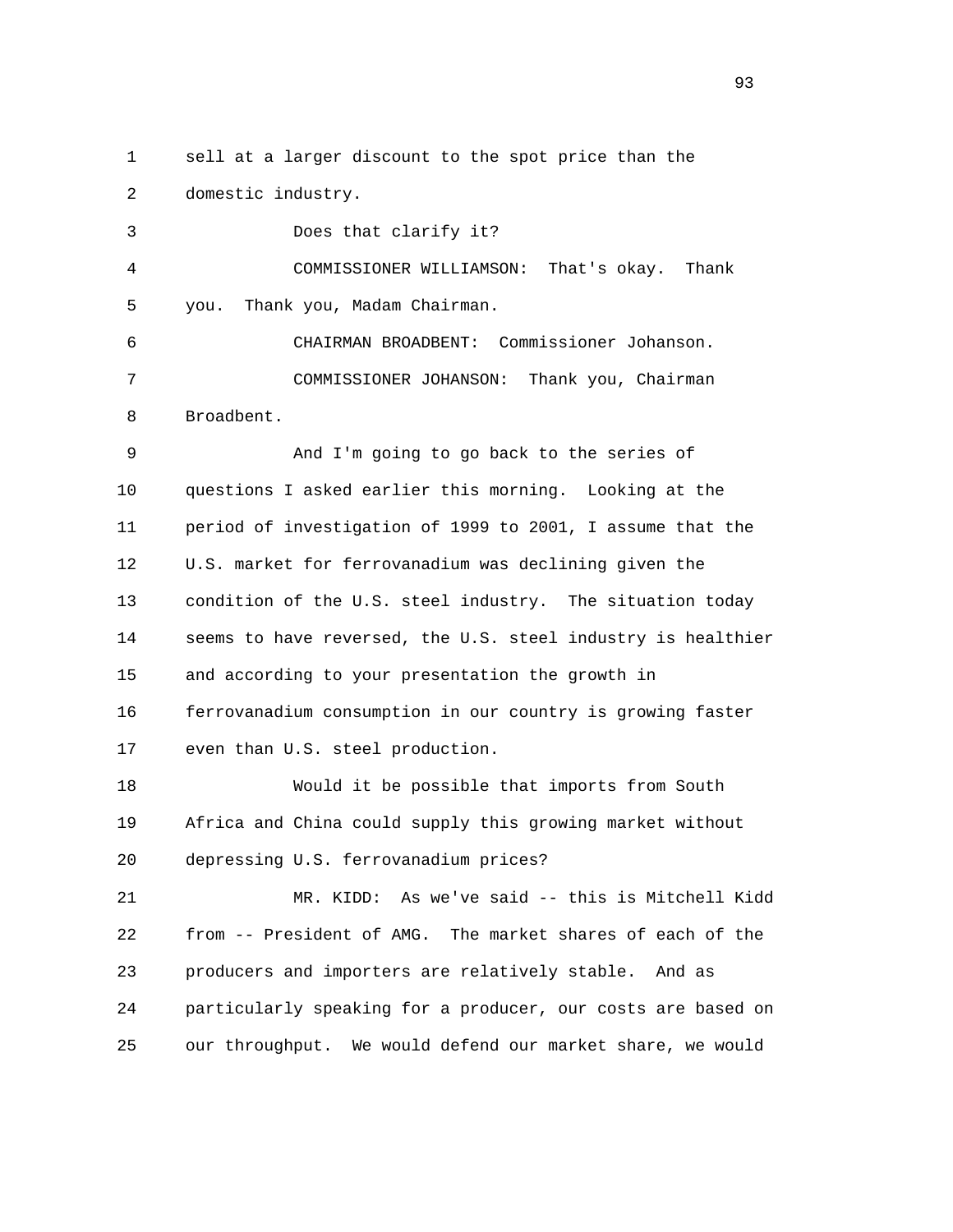1 have to defend our market share, we would have no choice. 2 And as additional material came on the market, it would no 3 doubt driving the pricing down.

 4 MS. LUTZ: Commissioner Johanson -- 5 MR. CARTER: Jim Carter, also AMG. I would like 6 to reiterate an earlier point. That is, we're counting on 7 the growth in this market that we think is there. That is 8 why we have increased our production and our sales and we 9 shall increase production and sales again next year with the 10 intent to keep doing it to take advantage. So the 11 investments that we've made to do these things are 12 thoroughly threatened by the specter of once again dumped 13 South African imports and Chinese imports.

 14 COMMISSIONER JOHANSON: Thank you. Yes, Ms. 15 Lutz?

 16 MS. LUTZ: I'd just like to add, looking at the 17 apparent consumption data from the original investigation, 18 from 1999 through 2001, if I can read this somewhat blurry 19 number, consumption fell less than 10 percent. So it did 20 fall, but the vanadium using steel products apparently 21 weren't in as bad shape as the rest of the steel industry. 22 So it was declining but not sharply. And yet the subject 23 imports, particularly from South Africa gained significant 24 market share. And if you look at, for example, from 2012 to 25 2013, the actual numbers are confidential. But consumption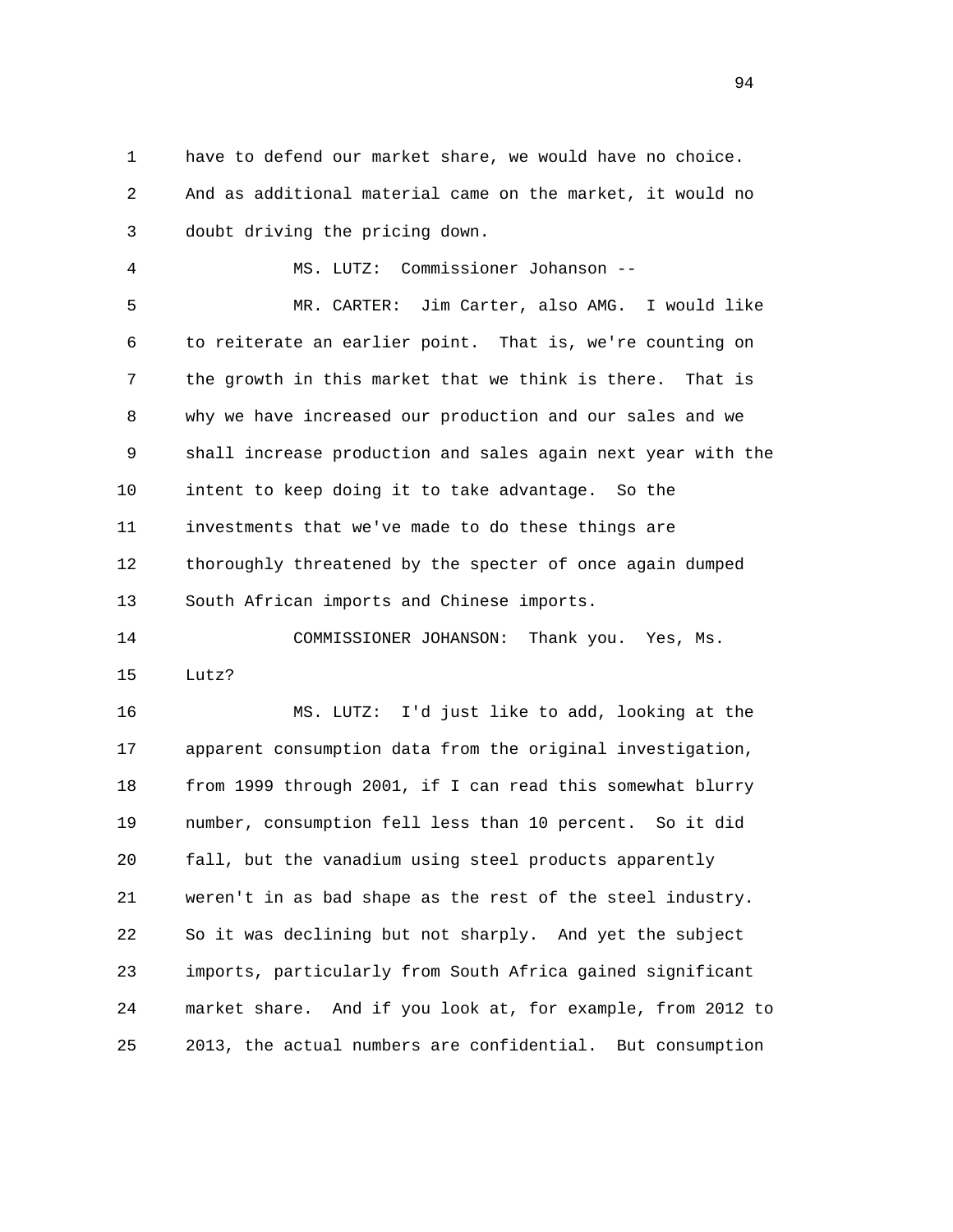1 is fairly flat. And it is expected to increase in the 2 future, but I don't think that demand is expected to 3 increase to such an extent that significant volumes of 4 subject imports would not have an effect on the domestic 5 industry. 6 COMMISSIONER JOHANSON: Thank you. Yes, Mr. 7 Carter? Were you going to answer the question? 8 MR. CARTER: No. 9 COMMISSIONER JOHANSON: Okay. I apologize. I 10 thought you were. Yes, Mr. Jones? 11 MR. JONES: Commission Johanson, I would just 12 like to remind everyone that China and South Africa are the 13 largest exporters in the world. And I think the impact on 14 price and volume in the U.S. market, if the order was 15 revoked, this is a market that is well-served by non-subject 16 imports in combination with domestic supply. So I believe 17 that revoking the order would certainly have a big impact on 18 price and volume. 19 COMMISSIONER JOHANSON: China is one of the major 20 producers, of course, and also major consumer of 21 ferrovanadium. Do you have an idea of how rapidly 22 consumption of this product is growing in the Chinese market 23 vis- -vis the U.S. market? Mr. Perles? 24 MR. PERLES: Commissioner, I would suggest that 25 consumption of ferrovanadium in China has in fact shrunk in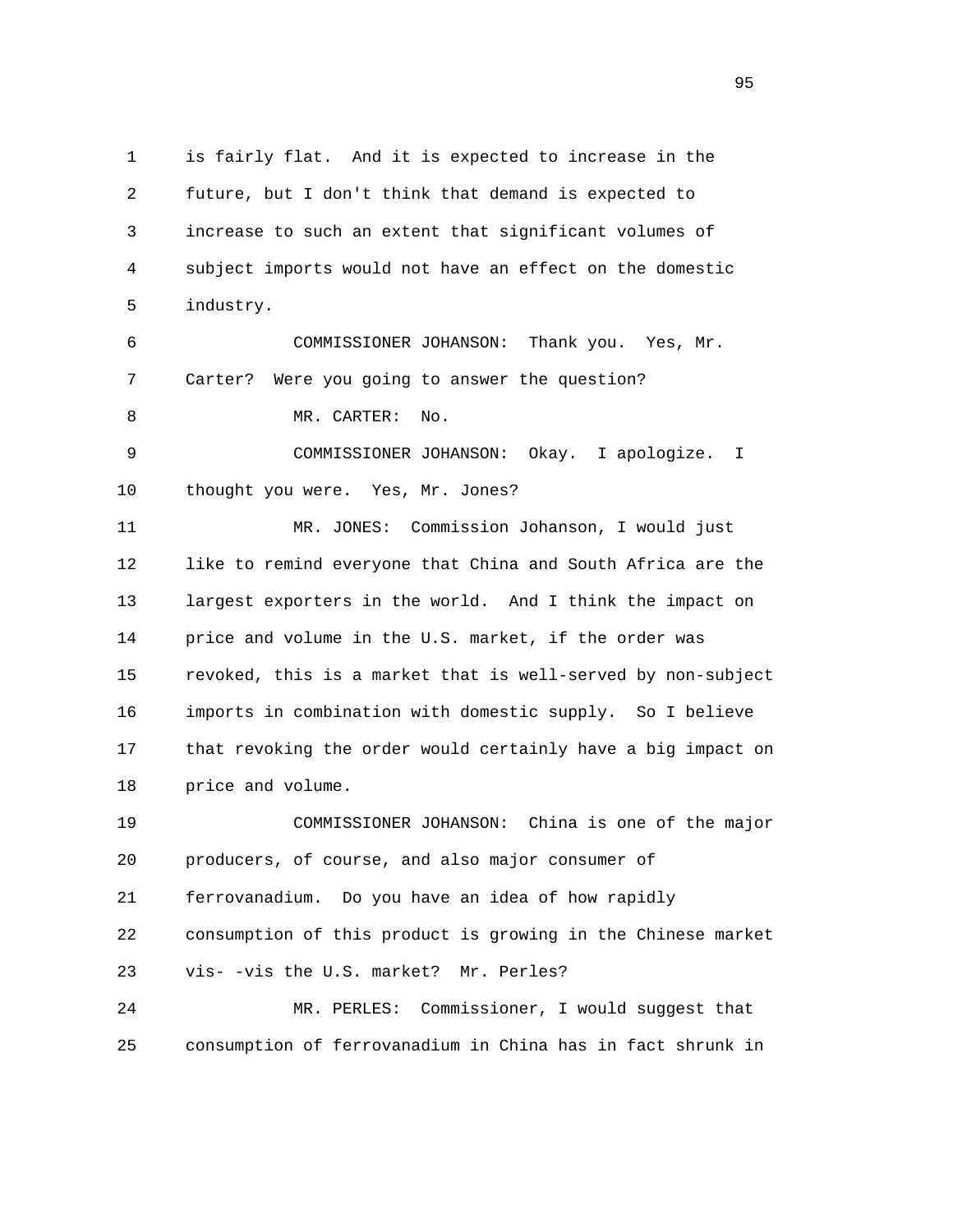1 recent years. And the reason for this is the fact that many 2 of the steel producers in China have switched to the use of 3 a vanadium carbon nitrite alloy rather than ferrovanadium.

 4 So although the total amount of vanadium produced 5 in China has grown tremendously in the last seven or eight 6 years, actually the amount of ferrovanadium in China, I 7 think, over the last three to four years has declined. 8 COMMISSIONER JOHANSON: Do you know why that is 9 the case?

 10 MR. PERLES: Most of the vanadium consumed in 11 China is going into concrete reinforcing bars, steel bar 12 used in concrete construction. And in this application the 13 vanadium carbon nitrite allow has some advantages compared 14 to ferrovanadium for the Chinese steel makers because of the 15 fact that the majority of the steel produced there is BOS 16 steel with very low residual nitrogen levels. And by using 17 a vanadium carbon nitrite alloy and adding nitrogen together 18 with the vanadium they can achieve the yield strengths that 19 they need to achieve more efficiently.

 20 COMMISSIONER JOHANSON: All right. Thanks for 21 your responses.

 22 What has been the impact on the U.S. industry of 23 the revocation of the order on Russia?

 24 MR. TOTARO: Just to reiterate a point that I 25 think was made in our direct testimony, the impact in terms

<u>96</u>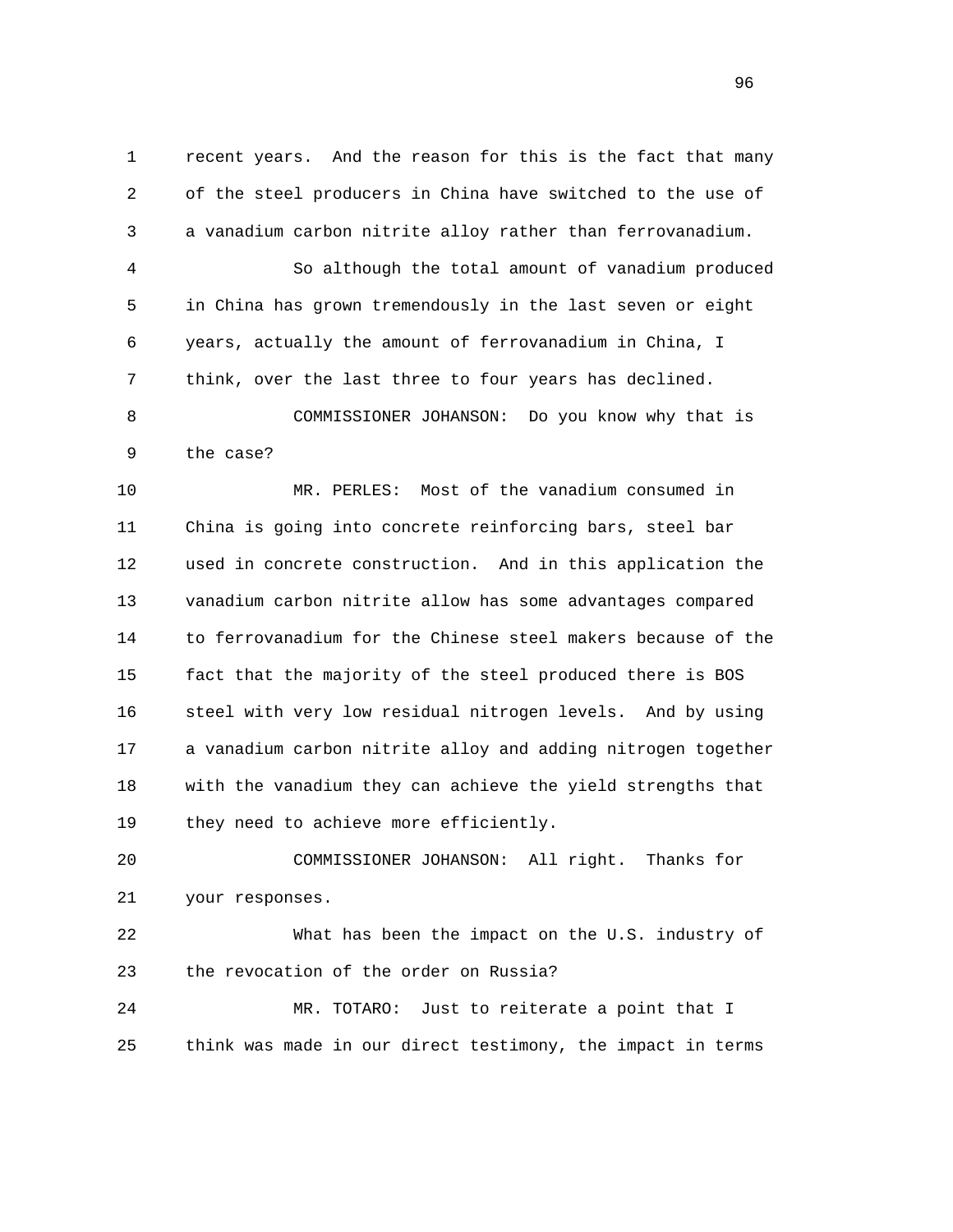1 of imports of ferrovanadium from Russia has been very small. 2 The volumes, I think, if I'm remembering correctly, there 3 were no imports of ferrovanadium from Russia during 2012. 4 And -- excuse me, in 2013, and only small volumes of imports 5 from Russia in the two early months in 2014. 6 So very little in terms of a volume impact. 7 COMMISSIONER JOHANSON: Has there been a price 8 impact? 9 MR. TOTARO: Not that I'm aware of as any 10 correlation to the revocation of the Russia order. 11 Anyone else have any? 12 COMMISSIONER JOHANSON: Do you have an idea as to 13 why there has not been more of an impact? 14 MR. TOTARO: Well, I think it goes back to the 15 testimony that Mr. Bunting gave is that the behavior of the 16 Russian industry after the revocation is directly connected 17 to the business model changes that it made well before the 18 order was revoked that they had changed from serving their 19 major export markets from selling -- from shipping 20 ferrovanadium from Russia to serving those export markets 21 with a regional conversion practice. And so when the orders 22 were revoked, that business model stayed in place and the 23 Russian industry had the same cost constraints and 24 production constraints and business model that focused on 25 the whole market and regional export markets, maybe Ukraine,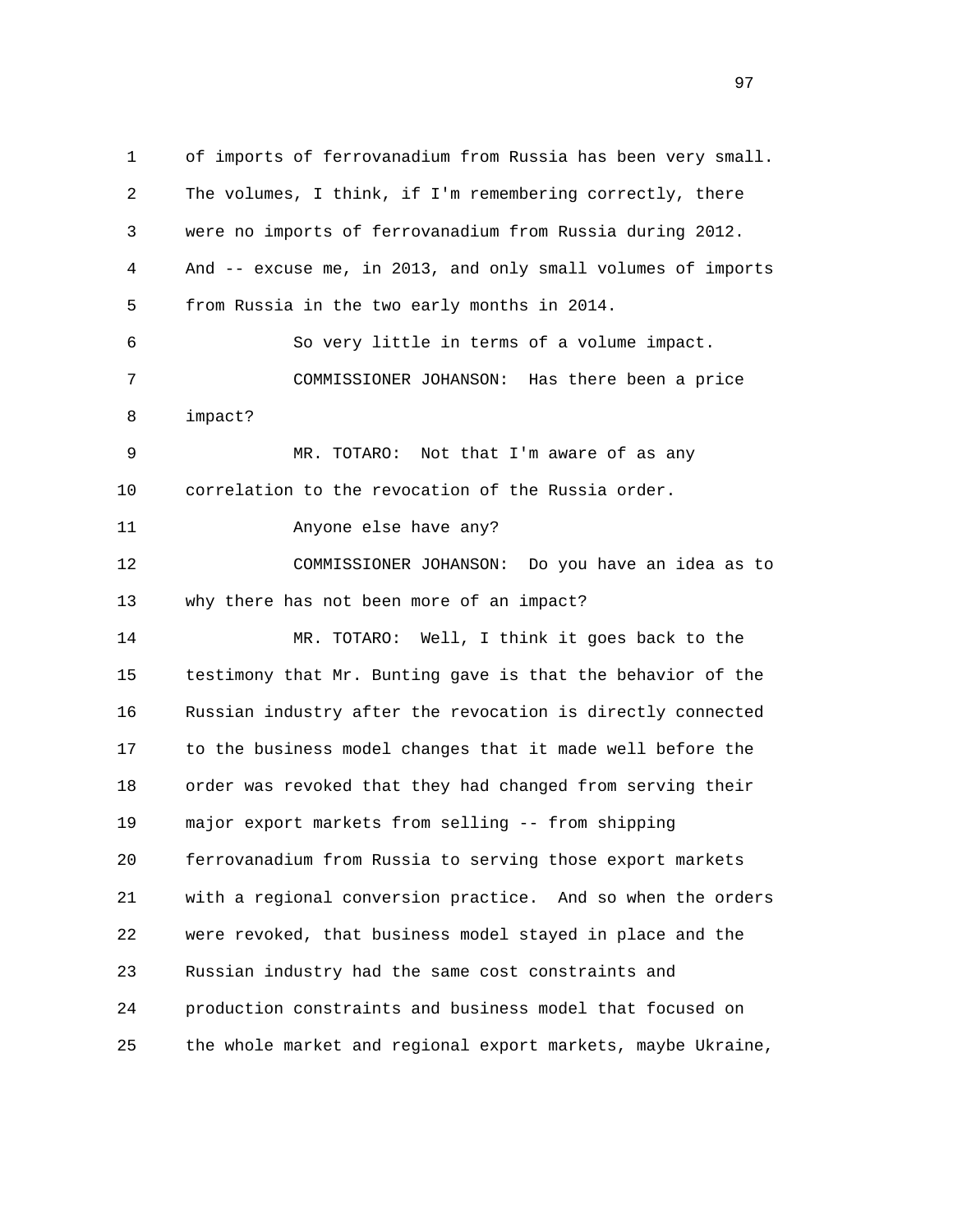1 but not Europe, not the United States, and that didn't 2 change upon revocation.

 3 COMMISSIONER JOHANSON: And this also fits into 4 the whole pattern of Russia sending product to the Czech 5 Republic; is that correct for further processing? 6 MR. TOTARO: Exactly, that's pat of their 7 regional business model to serve the European market. 8 COMMISSIONER JOHANSON: Okay. Thanks. Yes, Mr. 9 Carter? 10 MR. CARTER: Thank you. I think it became 11 apparent in 2012 that the gross impact from the early 12 '90s of the Russian ferrovanadium import was largely 13 attributable to the chaotic condition that occurred in 14 Russia when the Iron Curtain fell. The dissolution, if 15 that's the right word, of the Soviet Union. So there was 16 chaos, people -- all sorts of folks had Russian 17 ferrovanadium and they simply wanted to liquidate it and 18 move it to this country. This situation completely 19 disappeared. The Russian production evolved under the 20 control of a rather responsible manufacturer, publicly 21 traded company. They also have a significant home market as 22 Mr. Totaro had said, particularly in Russia and Ukraine 23 which, as we understand, there is good demand to this time, 24 and I think that's helpful.

25 However, in contrast to South Africa and China,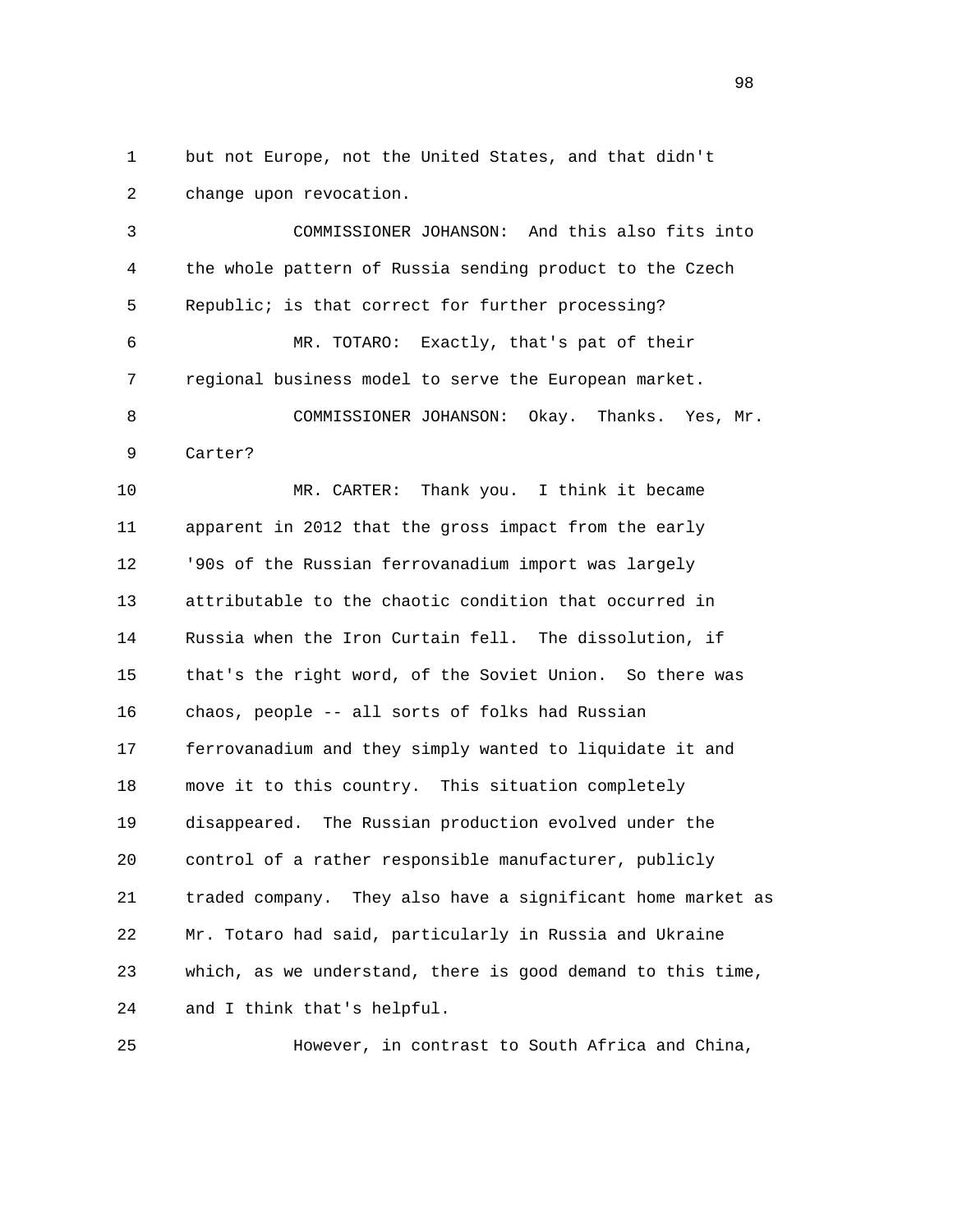1 the very companies that dumped in the period are in control 2 now doing -- using the same raw materials and production as 3 they did before. So I can't imagine that the South African 4 leopard is all of a sudden going to change its spots, about 5 the same.

6 Thank you.

 7 COMMISSIONER JOHANSON: All right. Thank you for 8 your responses. My time is about to expire, so I will let 9 the next Commissioner take over.

10 CHAIRMAN BROADBENT: Commissioner Kieff.

 11 COMMISSIONER KIEFF: Thank you very much. Let me 12 ask, I guess first just a baseline question. I think that 13 if I understand in effect one of the basic arguments it's 14 that the South African product would come back into the 15 country. It would come back at an unfairly traded price and 16 the unfairly traded price would help them gain market share. 17 And at the same time, to hearken back to a question that the 18 Chairman was asking initially, in the original 19 investigation, didn't subject imports gain market share even

20 when they were overselling?

 21 MR. TOTARO: It's true, the pricing data that the 22 Commission collected in the original investigation, showed 23 overselling in most quarters by the subject imports. 24 However, it also found clear evidence of price depression so 25 that, again, this is maybe getting back to the issue of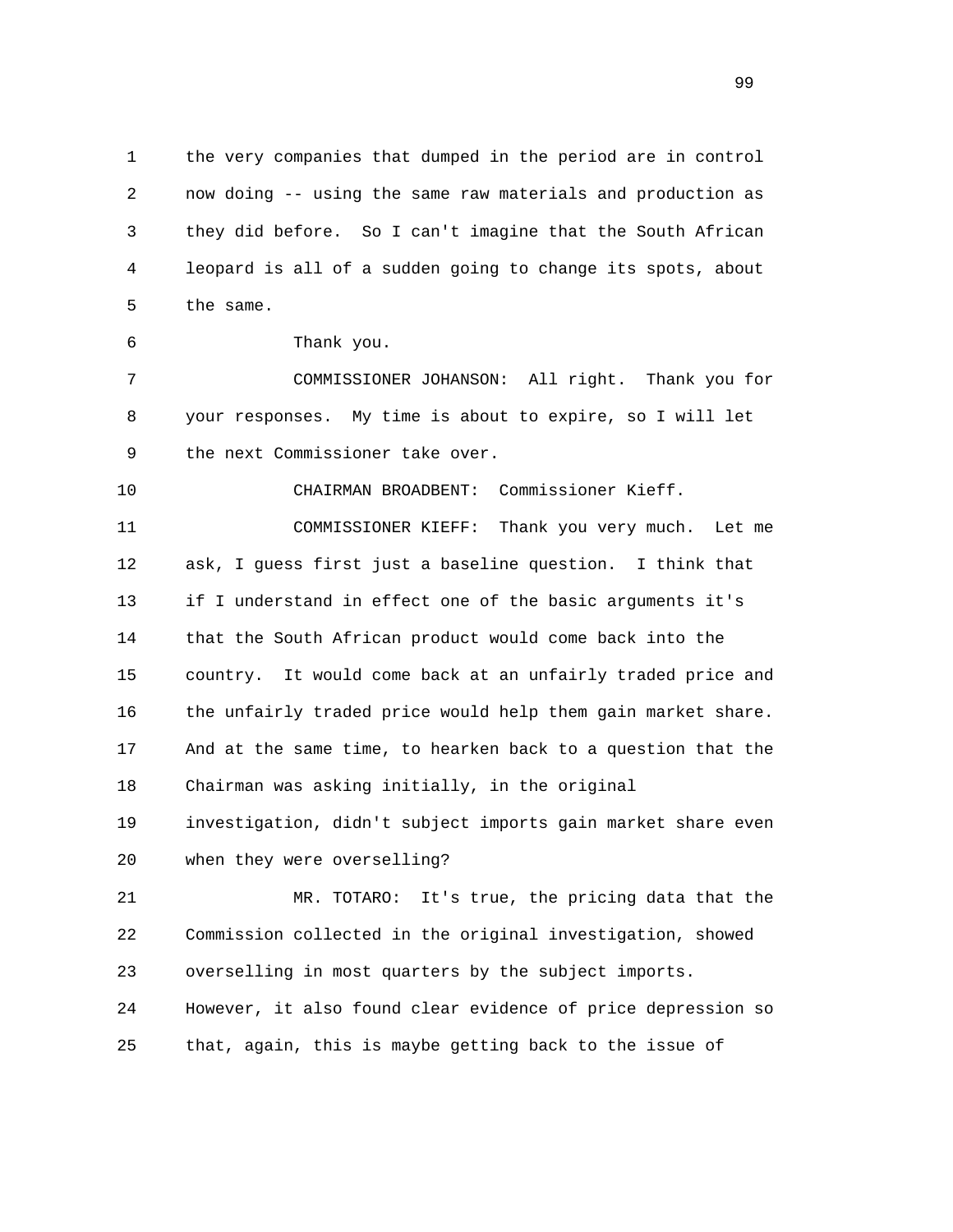1 semantics that I referred to before. The issue is, you 2 know, that the impact was because of the fact that the 3 prices at which the subject imports were sold were low 4 enough to drive down market prices. And that drove down 5 U.S. contracts which were tied to those market prices. 6 COMMISSIONER KIEFF: So to put that in a maybe 7 stylized legal jargon, shorthand, you're saying it was a 8 volume case more than a price case? 9 MR. TOTARO: Well, I mean, I'll let my friend the 10 economist comment. But I think, no, it was both. I think 11 there was large volume and there were these price depressing 12 effects. But Jennifer, if you want to -- 13 MS. LUTZ: So during the original investigation 14 the Commission collected pricing data. It did not break it 15 out between spot and contract. Spot prices are published in 16 publications such as Ryan's notes and contracts have 17 formulas that say, we'll sell this to you at the Ryan's 18 notes price minus ten cents. I don't actually know -- have 19 any idea what the magnitudes are, that's just -- 20 COMMISSIONER KIEFF: Some negative variant? 21 MS. LUTZ: Yes. So, for example, if you look at 22 the prices up there, in mid-2012, U.S. prices, U.S. spot 23 prices were at about \$16 a pound. So say at the same time 24 the contract prices based off that were \$15 a pound. If 25 subject imports came in at \$15.50 a pound, they would still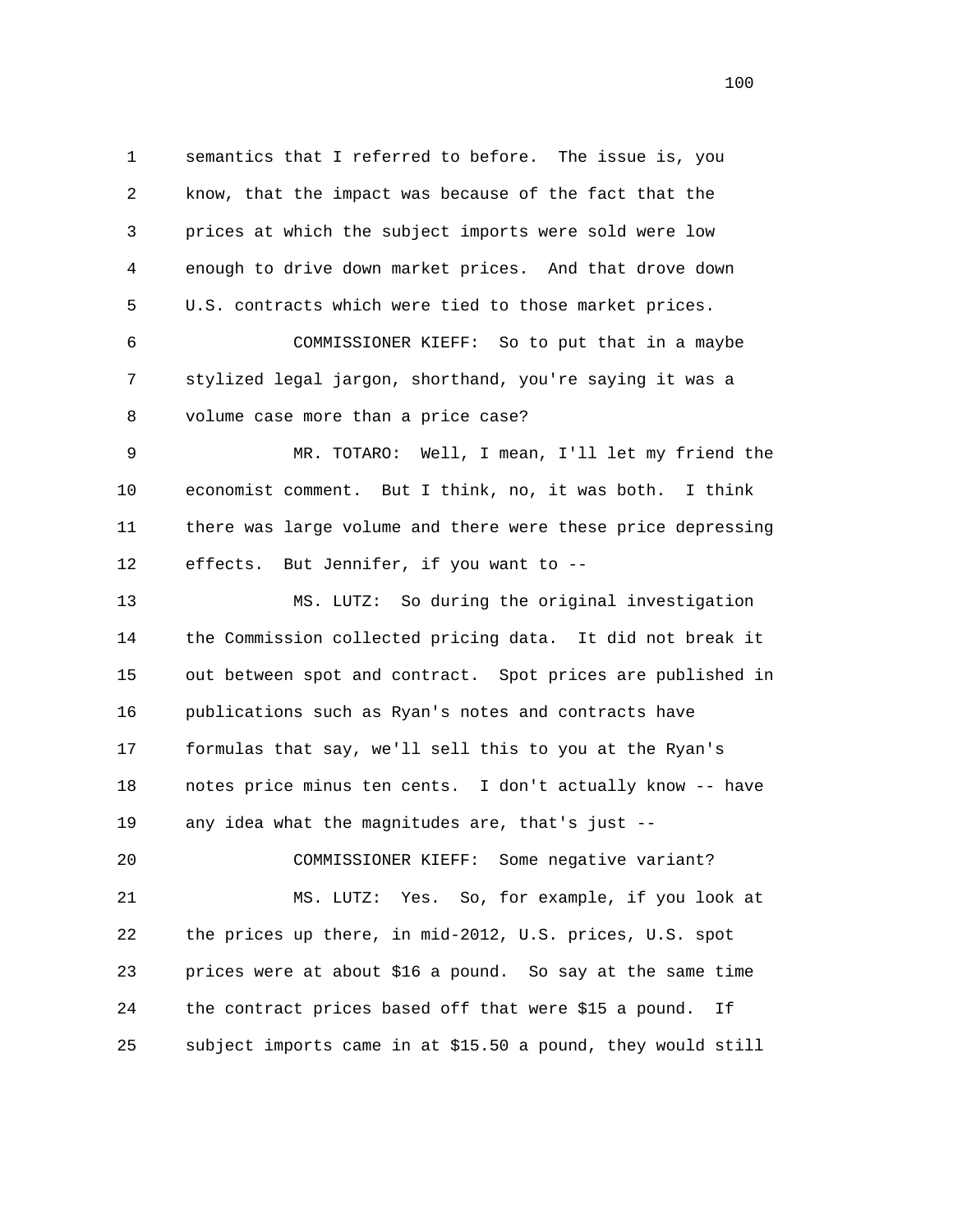1 be overselling the U.S. producers, but the U.S. producers' 2 contracts would then fall that 50 cents also. 3 COMMISSIONER KIEFF: Okay. So then I guess a 4 follow-up question would be to ask, during the last two 5 periods, the performance of the domestic industry seems to 6 have varied by -- varied quite a bit? 7 MS. LUTZ: Uh-huh. 8 COMMISSIONER KIEFF: And one of the questions we 9 have to wrestle with when you've got that much happening in 10 a complicated system is how much more would happen if you've 11 got subject imports coming in if we were to revoke the 12 order? So, put differently, is it possible that the 13 variations in performance you experienced for the last two 14 periods of review would in effect swamp any impact that 15 might come from imports in the future? 16 MR. BUTTON: Ken Button, let me just quickly say, 17 I understand that's kind of what the South Africans are 18 saying has happened. But you, when you deal with sunset 19 reviews commonly address the situation where there has been 20 an improvement. And the question is, to what extent is that 21 improvement due to the presence of the orders, which these 22 folks certainly believe it is because they have in fact been 23 able to sell at relatively ruminative prices and the South 24 Africans the Chinese have not been present.

25 So what happens on the counterfactual that you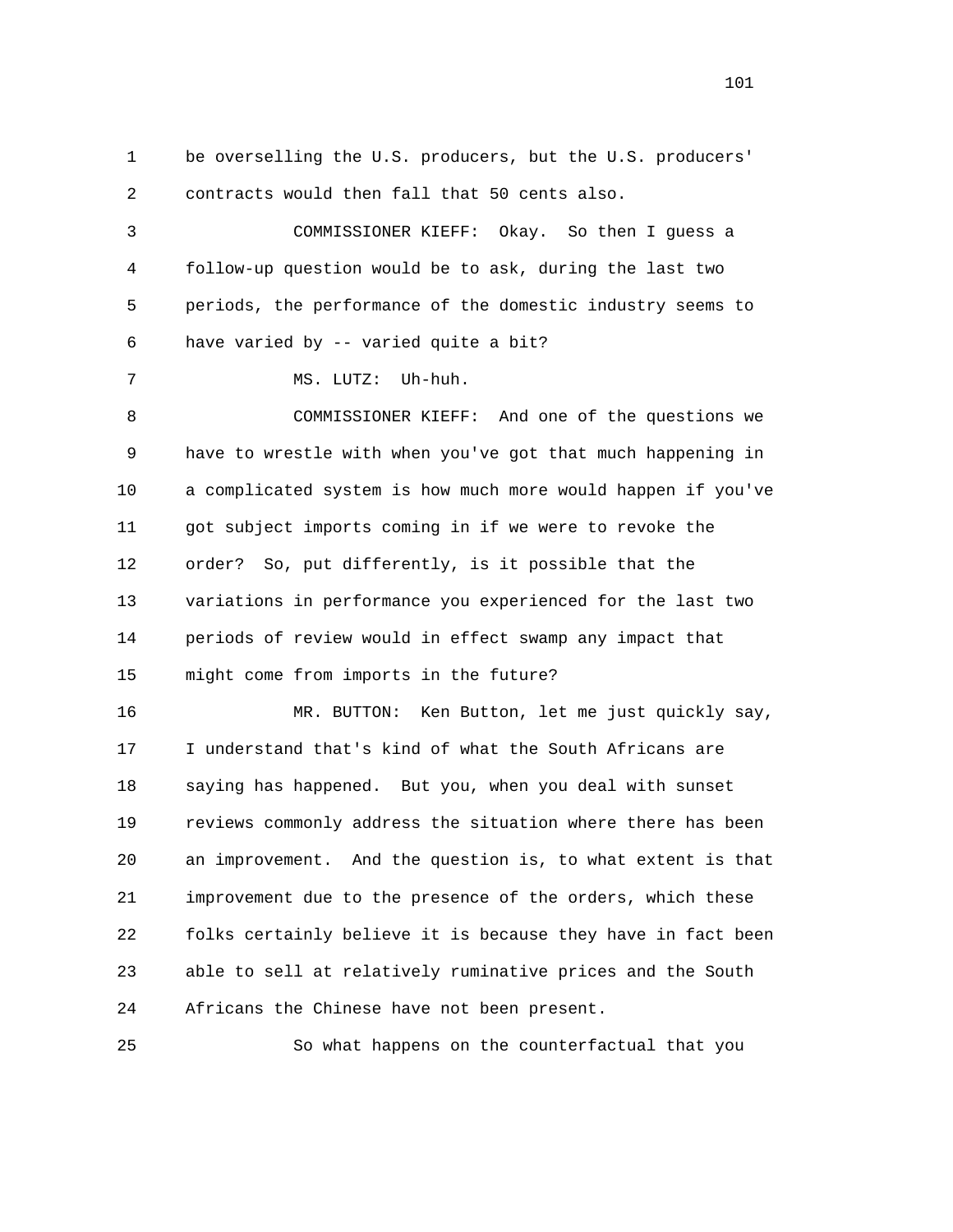1 now read them to the mix? What would change?

 2 So what is out there today that tells you whether 3 they would come here and what it would be like if they did? 4 And that is the comments you've had about the relative 5 pricing globally and relative demand strength globally. And 6 what you've heard is, demand strength and demand prospect 7 growth is in the United States, that the higher prices are 8 in the United States. And that the South Africans which 9 have very little, if at all, home market export things, can 10 they export to the United States and have an an economic 11 incentive to come here because of higher prices? Those are 12 realities that you then can observe and say, will they come, 13 and if they come, because it's a commodity prices -- 14 product, how will they price? By necessity they need to 15 price lower than the incumbents whether the non-subject 16 import incumbents or the domestic producer incumbents. 17 Either of those measures for this commodity product would 18 bring down the overall price level and affect contracts. 19 COMMISSIONER KIEFF: Okay. So all of those 20 effects could be happening, but I guess then to say all of 21 that again in a slightly formalistic legal way, let's assume 22 we agree review that subject imports from South Africa would 23 have some discernible adverse effect. I take it the case 24 then still would have to have a little bit more work on it 25 on our part. We would have to write the rest of the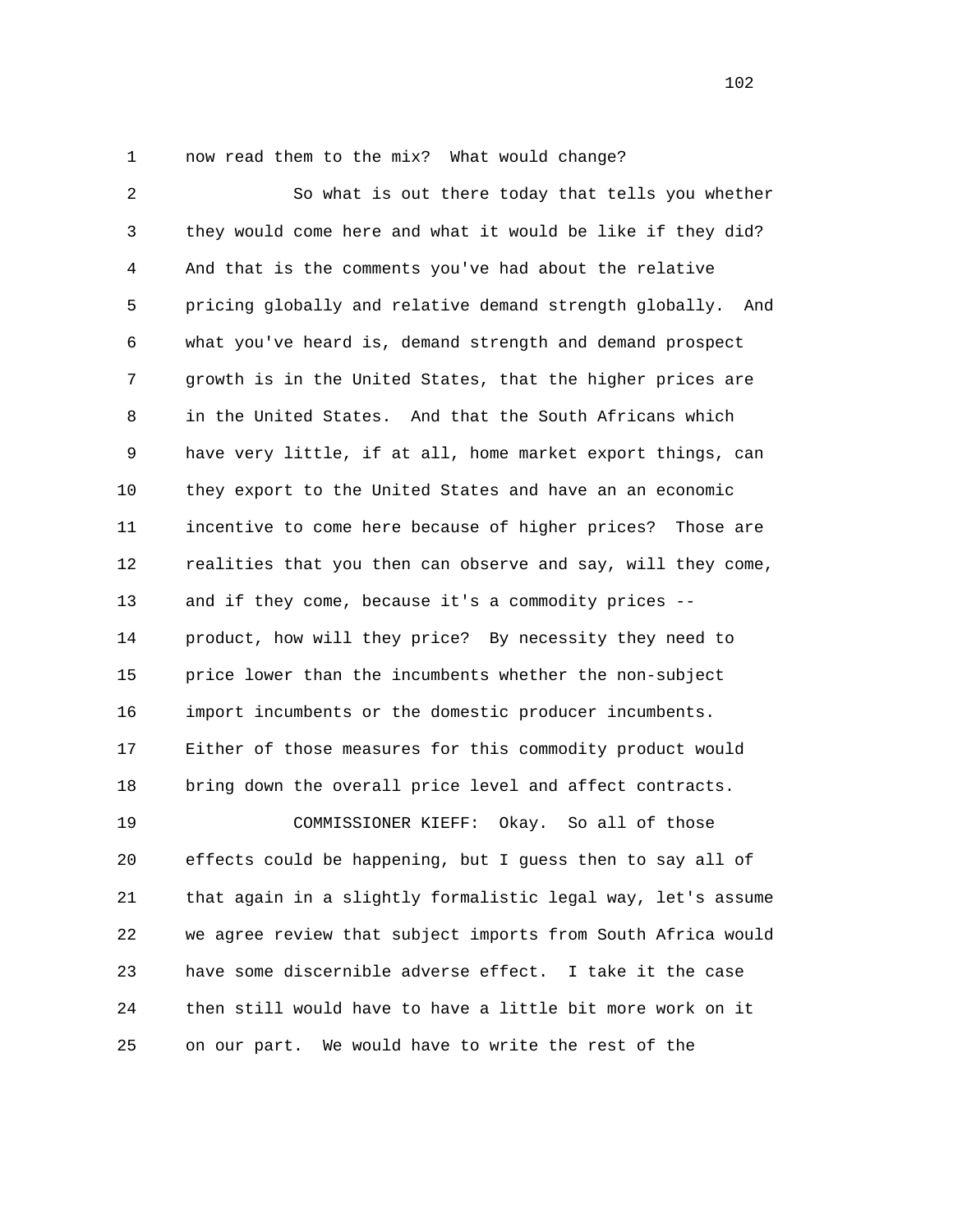1 opinion. We wouldn't be able to conclude the opinion right 2 there and say, therefore continue the order. Am I right 3 that we would have to also assess structural conditions of 4 competition, how similar the conditions of competition are 5 between South Africa and China? Why they're similar enough 6 that we should cumulate and then roll the order? Or decide 7 not to cumulate because they're different but nonetheless 8 have more than a discernible adverse effect have some 9 greater effect to lead to material injury or its threat; 10 right? I mean, I'm just reading you back what I think is 11 what the statute tells us we have to think through.

 12 So what I'm trying to say is, if I agree with 13 everything you've said, I don't think my homework is done. 14 I think I have more work to do.

 15 MR. BUTTON: Right. And in this case you have 16 some things that make maybe a little easier homework than in 17 some other cases, and there are a very small number of facts 18 which make it much easier. And those key facts are 19 commodity product in terms of cumulation. Everyone says 20 this stuff is interchangeable. You're dealing with the two 21 countries that are the largest producers of this stuff in 22 the world. You're dealing with the number one exporter in 23 the world, and one is also a very large exporter. These are 24 commonalities. In either case you're dealing with a 25 country's volumes which could have more than a discernible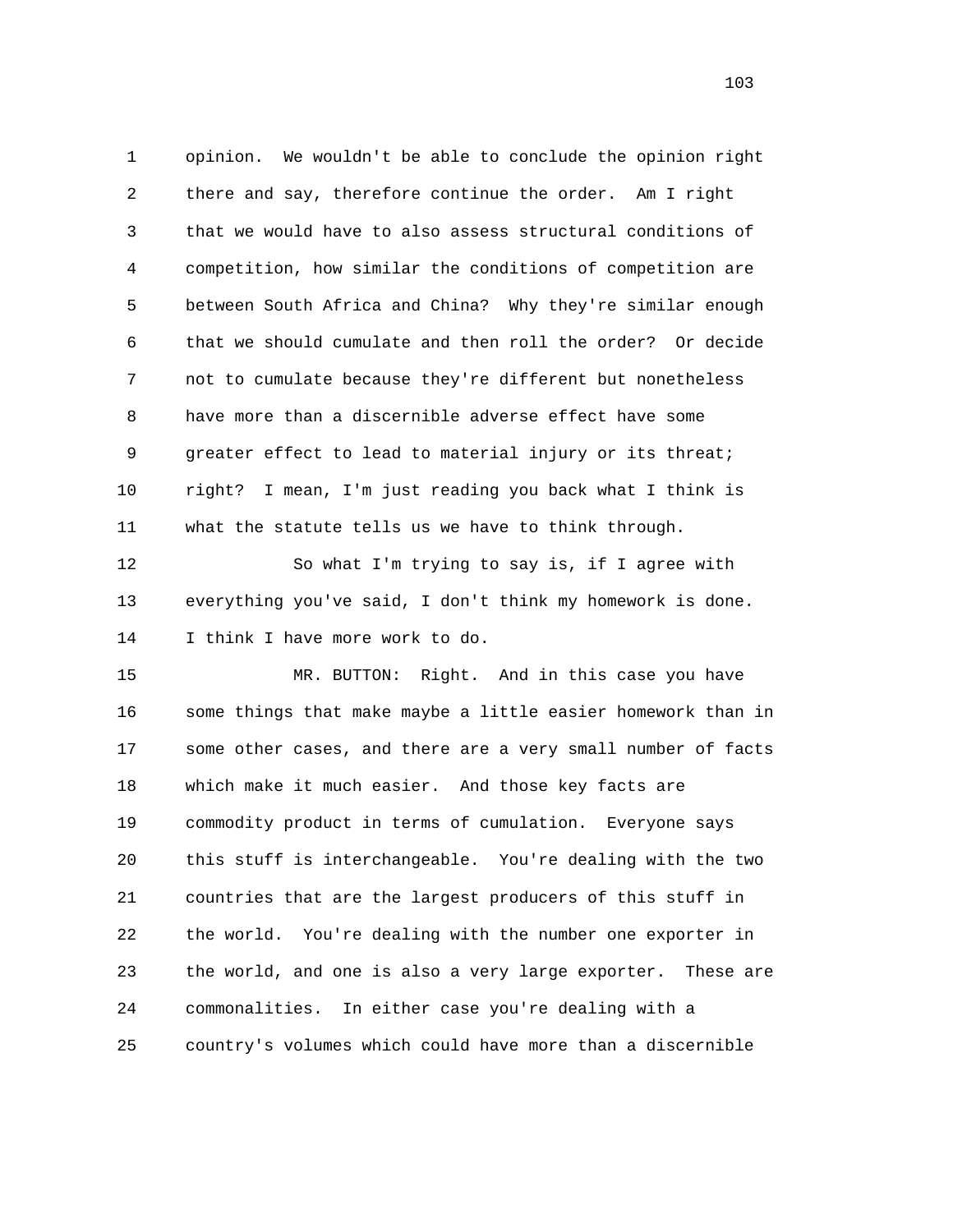1 adverse effect. You're not dealing with a small bit player 2 in the market, trying do cumulate that with a behemoth. You 3 have two behemoths.

 4 I think those are part of your homework, I would 5 concur, but I believe that it's an easier assignment to 6 write than some others you faced.

 7 COMMISSIONER KIEFF: Well, I like easy homework, 8 and I see that I'm out of my time. But I don't mean to 9 suggest that I would rush easy homework.

 10 I just mean to keep it lively. But, thank you, 11 Madam Chairman.

 12 CHAIRMAN BROADBENT: Let's see, I guess it's my 13 turn. We're going to hear this afternoon, I'm guessing, 14 from the South African interested parties that their levels 15 of capacity utilization and committed sales of ferrovanadium 16 and other vanadium products, being that imports from South 17 Africa are not likely to return to the United States. They 18 also argued that their shifting away from production of 19 ferrovanadium.

 20 Have you observed any tightness in -- well, maybe 21 I'll just stop there and let you all kind of have a chance 22 to respond to that major argument they're going to make this 23 afternoon.

 24 MR. CARTER: Jim Carter. While there could be 25 some small amount of movement, one has to bear in mind that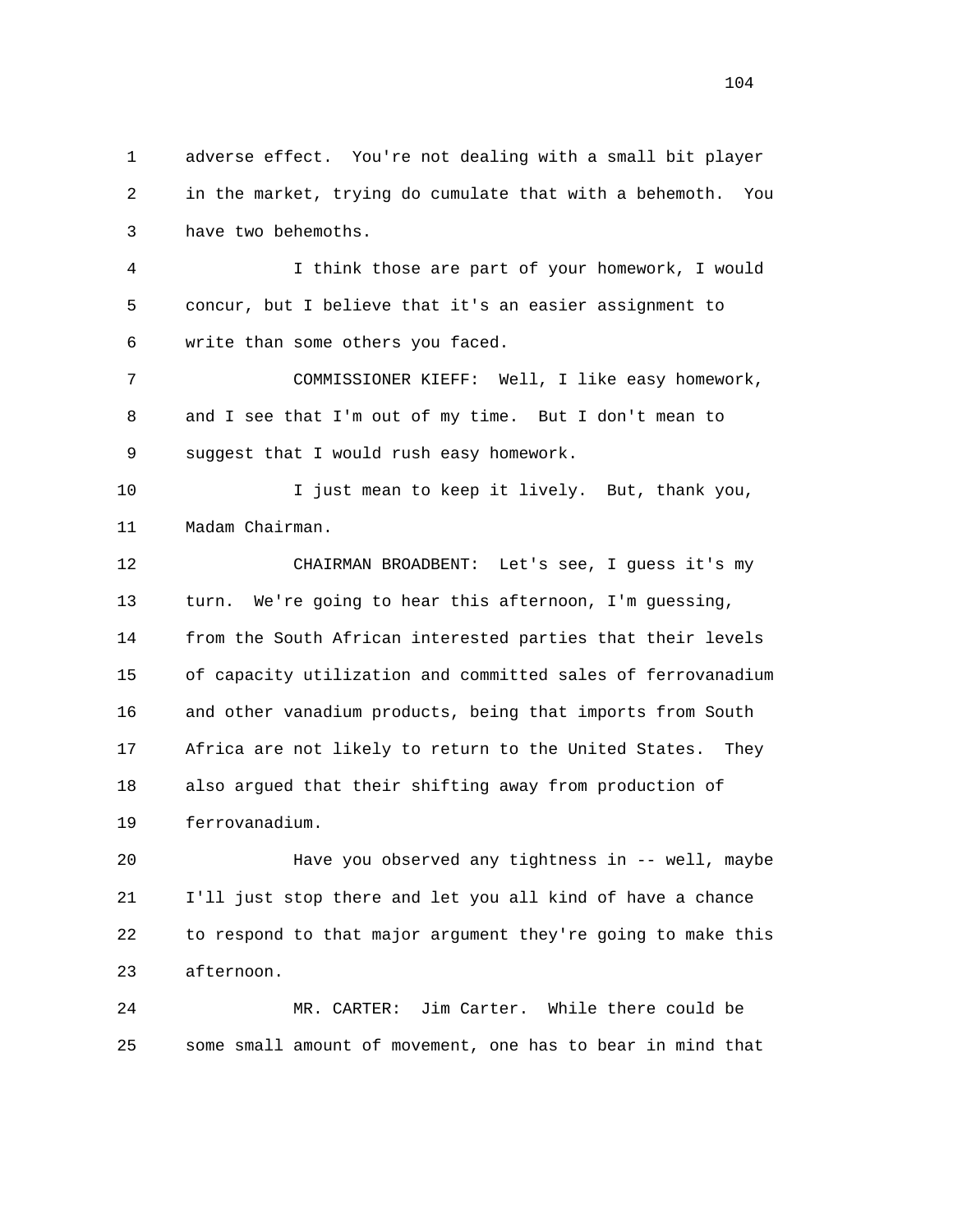1 for all of the vanadium units, over 90 percent of all 2 vanadium goes to ferrovanadium. So I don't see how product 3 shifting -- certainly there can be some, but nothing of the 4 determinative amount.

 5 MR. TOTARO: I think maybe thinking about this 6 term in two different ways. I think what the Chairman was 7 getting to and correct me if I'm wrong was the argument that 8 the South African's put forward that they in their total 9 production could not produce a higher volume of 10 ferrovanadium versus other vanadium products. Is that what 11 you're referring to?

 12 And we argued that -- and there is information on 13 the record based on the questionnaire data from these 14 producers which shows that they do have the capability to 15 make that kind of shift towards higher volumes of 16 ferrovanadium and that that is a factor as well.

 17 I think that there's not a whole lot we can say 18 publicly about their argument about commitments with other 19 customers, existing customers, except what I said in my 20 initial testimony is that there are factors that distinguish 21 the fact on this record on that issue of commitments or the 22 effect of any commitments that do exist on the cumulation 23 analysis. And that I believe it's unlikely that any 24 commitments they have are, number one, accounted for all of 25 their production of ferrovanadium at current levels and --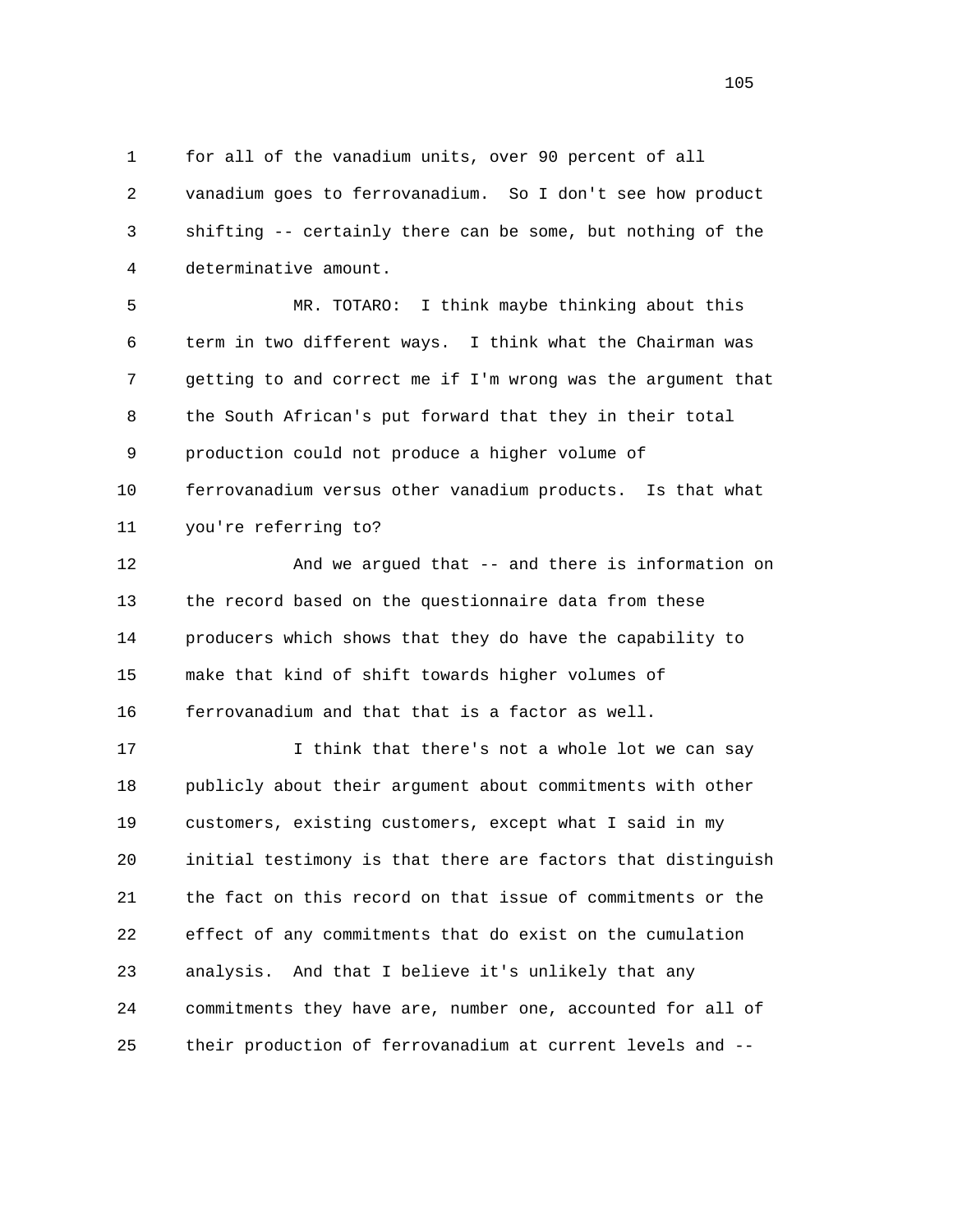1 well, we can address that more in the post-hearing brief. 2 Is there another side of your question? I'm sorry. 3 CHAIRMAN BROADBENT: Yeah, there's a couple of 4 issues. I mean, it looks like they're producing pretty much 5 at their capacity. There are not huge amounts of empty 6 capacity there and they're arguing that they've got evidence 7 that they're shifting to other products as well so that 8 there would be a downturn in production of this product. 9 MR. TOTARO: Well, I would say, number one, as we 10 outlined in our brief, we disagree with their statements 11 about capacity. I believe that they could increase 12 production and we can talk more about that in the 13 post-hearing brief as well. 14 But -- 15 CHAIRMAN BROADBENT: I mean, I think it's 16 important because it's hard to get on the record here the 17 picture of a lot of excess capacity in South Africa. I 18 mean, they could build more, sure. But -- 19 MR. TOTARO: Well, even -- I mean, our arguments 20 address their information they put on the record with 21 existing facilities. But -- 22 CHAIRMAN BROADBENT: You're arguing they're going 23 to shift all to ferrovanadium rather than these other 24 product that they're looking at? 25 MR. TOTARO: Well, I'm saying that if they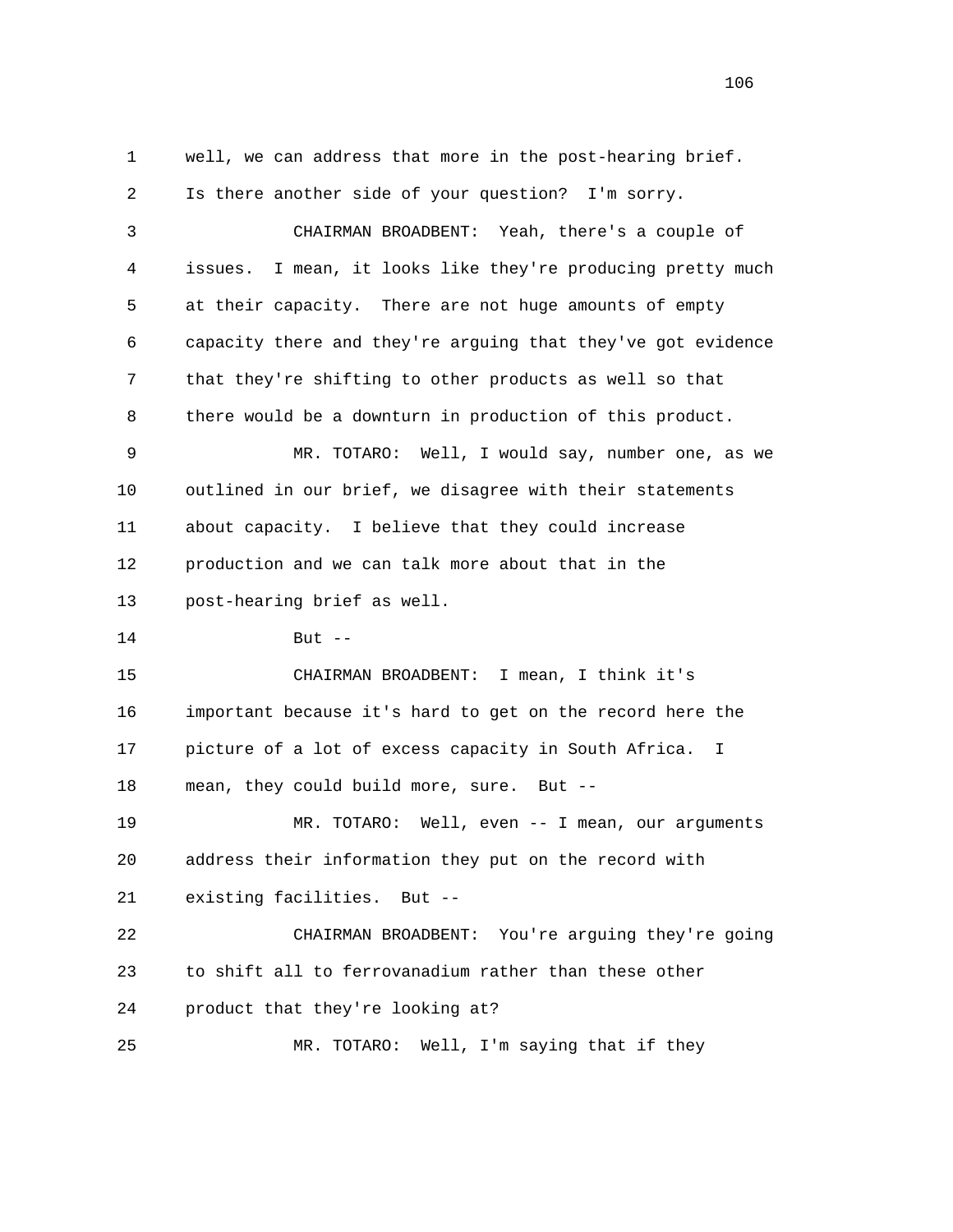1 produce both today and have a ratio between ferrovanadium 2 and these other products that they do produce today, and 3 they've produced those two categories of products throughout 4 the period of review. And they've produced them in varying 5 levels. Those levels have moved up and down as -- I assume 6 as their market opportunities for one or the other increases 7 or decreases.

 8 And what we're arguing is that the revocation of 9 the orders would create a huge market opportunity for 10 ferrovanadium. And there would be a huge incentive to 11 increase the production of that product because it would be 12 a market opportunity that does not exist today. One of the 13 world's largest consumers of ferrovanadium is not open to 14 direct exports from South Africa or China of ferrovanadium. 15 CHAIRMAN BROADBENT: Okay. 16 MS. LUTZ: Chairman Broadbent. 17 CHAIRMAN BROADBENT: Yeah. 18 MS. LUTZ: I'd just like to add two things to 19 consider. One is whether what they're saying about their 20 capacity reflects an actual change in their operations or a 21 change in their calculations. And two, whether what they 22 say, how to square that with what they've told their 23 shareholders in their public reports. Because we address

24 that in the brief and certainly we can summarize that in our

25 post-hearing brief as well.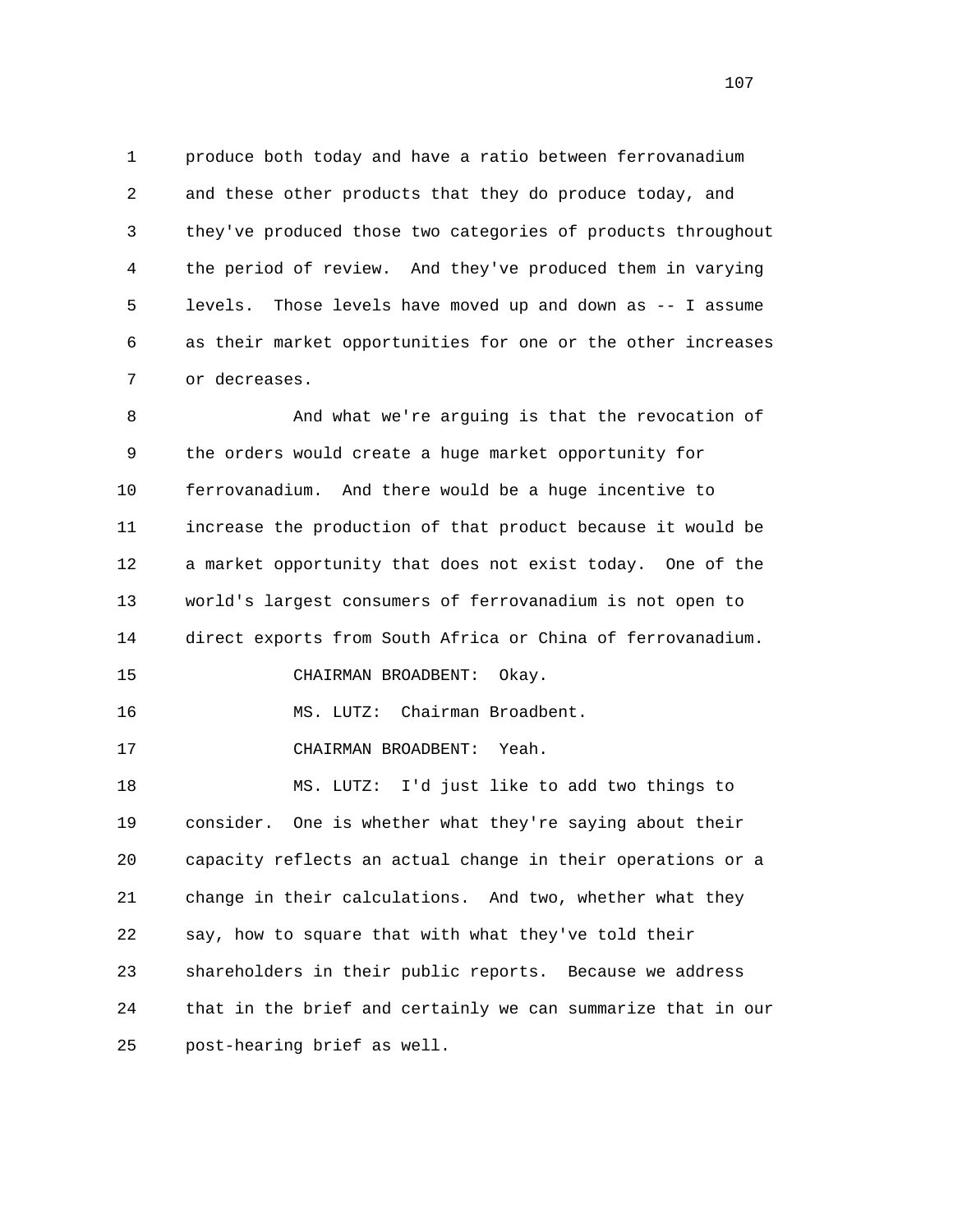1 CHAIRMAN BROADBENT: Can you just talk a little 2 bit about it here?

 3 MR. TOTARO: In our briefs we have an analysis 4 because we have more information from the VanChem annual 5 reports analysis that there focuses, that I'm referring to 6 now, refers to VanChem. But in their annual reports they 7 report to their shareholders that they're producing -- their 8 production was in the range of 75 percent to 80 percent and 9 in the reports they give these results about their volume 10 and about their capacity utilization and they essentially 11 apologize to their shareholders to say, this was a tough 12 year. We could only produce at 75 percent. Here's the 13 challenges for next year. We aim to do better next year. 14 And we included a calculation which is 15 proprietary based on those public numbers, which I believe 16 shows that if they had -- 17 CHAIRMAN BROADBENT: Wait, proprietary 18 calculation on their public numbers? 19 MR. TOTARO: No, I -- using the public 20 information from their annual report as a baseline -- 21 CHAIRMAN BROADBENT: Right. 22 MR. TOTARO: -- then comparing that to some 23 proprietary information from their questionnaire responses, 24 I produced an analysis. So it's an analysis where 25 two-thirds of the chart isn't in brackets. The top third is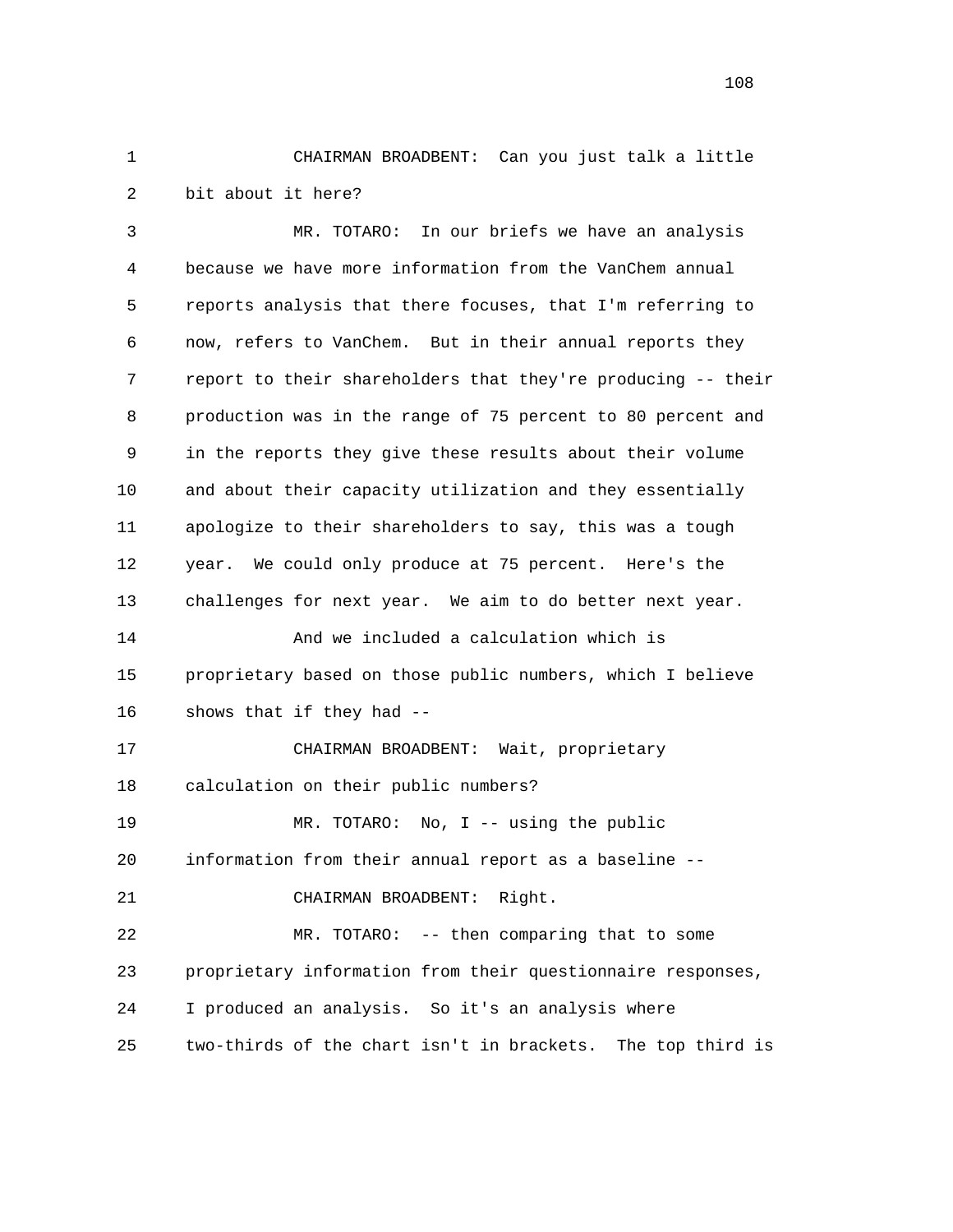1 public.

|      | 2            | But I believe that it demonstrates that if they               |
|------|--------------|---------------------------------------------------------------|
|      | $\mathsf{3}$ | were reporting capacity in a way, as Jennifer says, that      |
|      | 4            | reflects their production facilities in effect today, and     |
|      | 5            | reasonable assumptions, which I have to assume that when      |
|      | 6            | they talk about capacity utilization to their shareholders    |
|      | 7            | they're including reasonable assumptions about downtime and   |
|      | 8            | maintenance. But if you looked at it that way, instead of     |
|      | 9            | -- and we're getting into proprietary information.            |
| $10$ |              | But if you will look back at that exhibit, in our             |
| 11   |              | analysis we have about ten pages in the brief devoted to      |
| 12   |              | this.<br>And we can address it more in the post-hearing brief |
| 13   |              | but I think that when the pronouncements are made about       |
| 14   |              | capacity, they're based on a methodology for presenting       |
| 15   |              | capacity that is not consistent with the Commission's         |
| 16   |              | instructions on how to do that and is not consistent with     |
| 17   |              | that way that the South African industry has addressed        |
| 18   |              | capacity in previous proceedings. And I raise that as well    |
| 19   |              | because any comparisons about capacity numbers in past        |
| 20   |              | proceedings and this proceeding is an apples to oranges       |
| 21   |              | comparison and it cannot do any trend lines as is meaningful  |
| 22   |              | at all.                                                       |
|      |              |                                                               |

 23 CHAIRMAN BROADBENT: But I don't understand -- 24 you're saying compare it to how they did it before, but it's 25 an apples to pears comparison?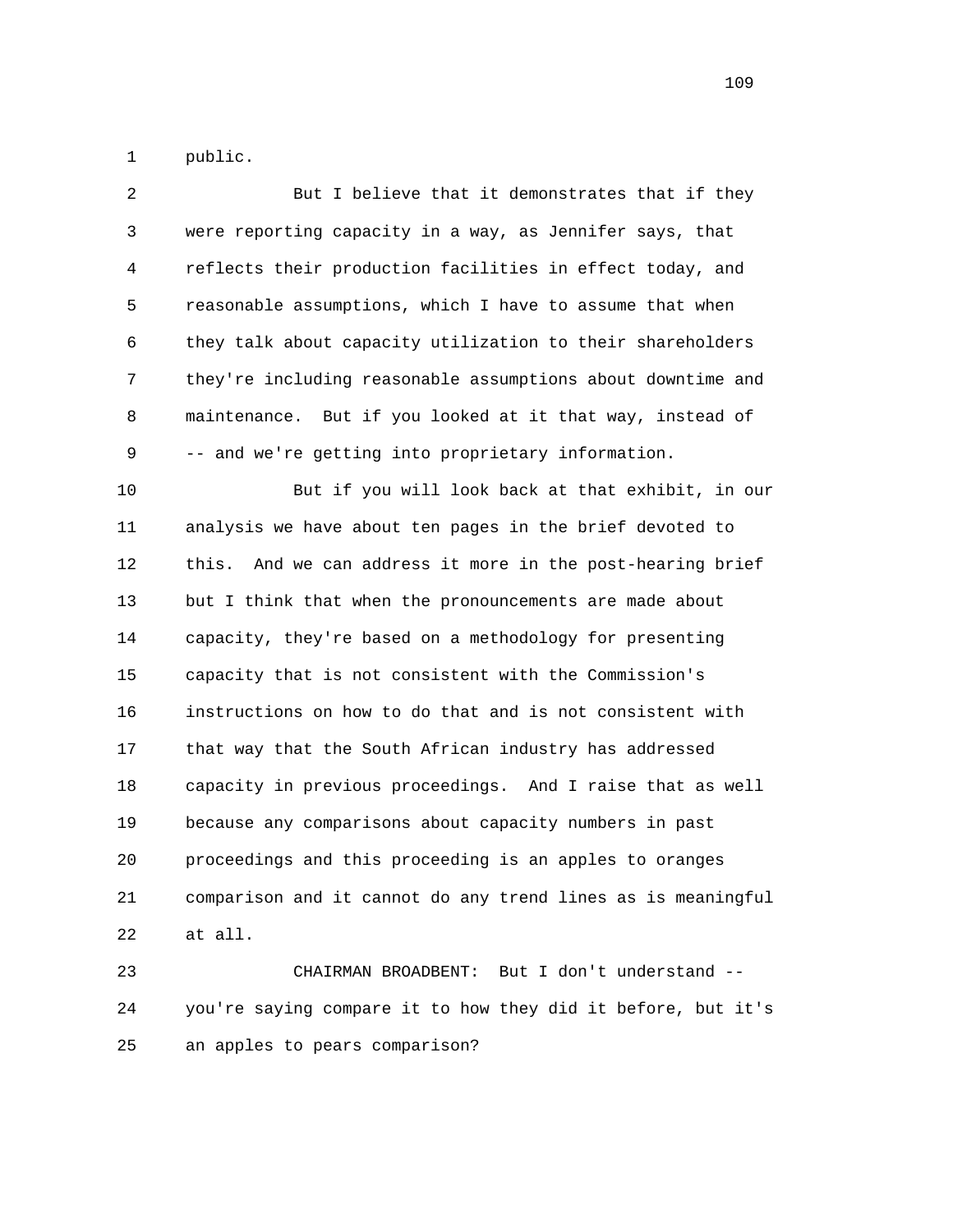1 MR. TOTARO: I'm saying that they used different 2 methodologies in either. So that because they used 3 different methodologies in the past and now you can say, 4 well, here's the -- you know, this is the level they 5 reported in the past review, here's the level in the current 6 review. So one is either above or below the other one. And 7 that that's significant because if they were calculated on 8 the same basis and one was higher than the other then you 9 could say well that's a trend but here that's impossible to 10 do. 11 MR. BUTTON: Commissioner, as Ms. Lutz said is 12 it an issue because they changed in fact the operations or 13 did they just change the calculation methodology. The 14 rhetorical question that we pose as you look at the date. 15 CHAIRMAN BROADBENT: Okay. All right, and I

 16 have just a kind of an odds and ends question from the staff 17 report. Figure 5-1 which is on page B2 on the staff report 18 it shows the price of the ferrovanadium is considerable 19 higher in the 2008 period but this really tightens down 20 there so you only have about a five dollar margin in 2009 21 and a ten dollar margin thereafter.

 22 If you are only making five to ten dollars a 23 point on the production of ferrovanadium compared to 24 vanadium pentoxide is it really worth it? Yeah you are 25 going to have to look at the thing in the staff report it is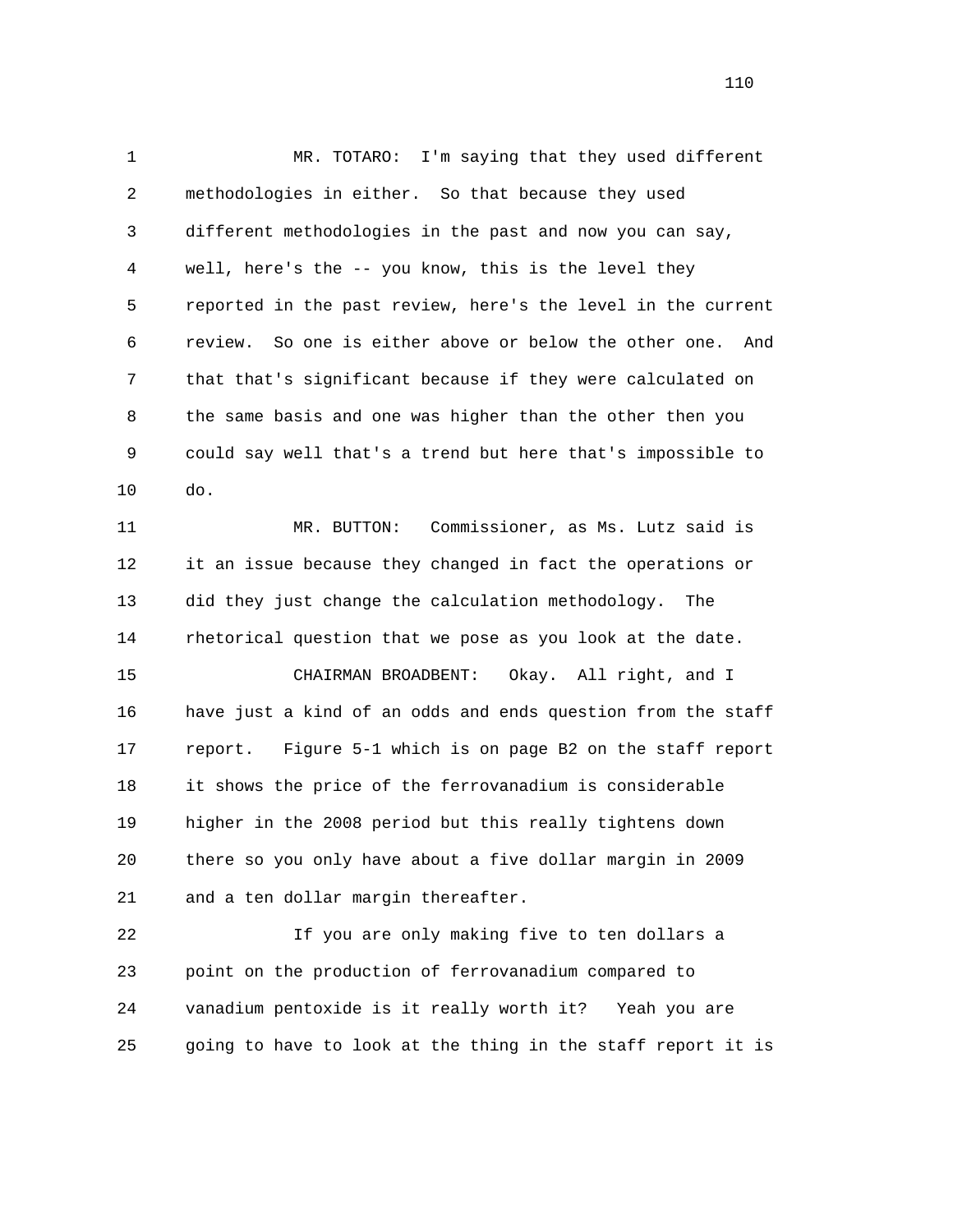1 figure 5-1, maybe someone else has it there. I mean the 2 margin has just shrunk between the ferrovanadium and the 3 ferrovanadium peroxide. 4 MR. BUTTON: Madam Commissioner? 5 CHAIRMAN BROADBENT: Yes, pentoxide, yes? 6 MR. BUTTON: In essence you are looking at a 7 short term spike from particular market conditions that we 8 can describe. The more normal circumstances what you see 9 for that period from 2009 to the present. 10 CHAIRMAN BROADBENT: So it's always been that 11 pretty small margin generally except for after I guess that 12 was when there was -- 13 MR. BUTTON: There's some specific historical 14 incidents and developments in the industry identified for 15 you in the brief that will describe that. 16 MR. TOTARO: I guess I would ask just a 17 clarification of I'm not sure exactly -- 18 CHAIRMAN BROADBENT: I know I'm so sorry but my 19 time has expired, I apologize we can get back to this, Vice 20 Chairman Pinkert, we'll get back to this. 21 VICE CHAIRMAN PINKERT: Thank you. Speaking of 22 getting back to something, I'm going to try to clarify what 23 I was asking with my second question in my first round of 24 questions. I understand that there are exports of vanadium 25 pentoxide from South Africa that you expect to be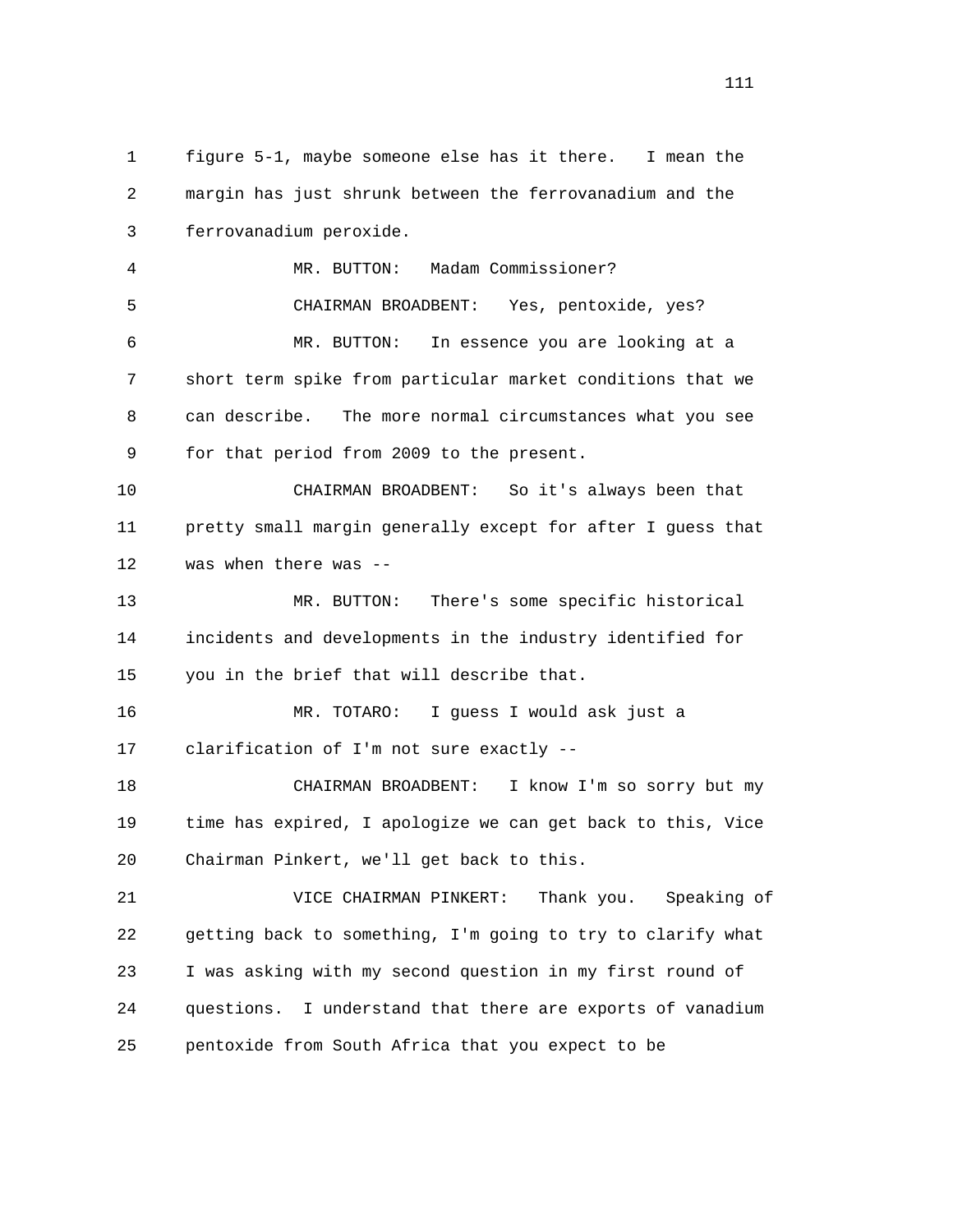1 repatriated as ferrovanadium production in South Africa in 2 the event of revocation, I get that.

 3 What I'm trying to understand is some of the 4 vanadium pentoxide that is currently being exported from 5 South Africa winding up as ferrovanadium in some country 6 other than the United States.

 7 MR. TOTARO: I think the answer -- this is John 8 Totaro, with respect to conversion that is happening in 9 Canada and Korea and you can correct me if I'm wrong, I 10 think that almost all of that is ending up in the United 11 States, not going to another export market.

12 MR. PERLES: In my view that's correct. 13 VICE CHAIRMAN PINKERT: Just to clarify your 14 answer to that. Do we know where all of that exported 15 vanadium pentoxide is ending up as ferrovanadium? You said 16 that in your view it's ending up in the United States by and 17 large but do we know?

 18 MR. PERLES: Perhaps we can -- sorry this is 19 Terry Perles, look at Korea as an example. In Korea you 20 have two major ferrovanadium producers who would convert 21 V205 to ferrovanadium and they would either convert V205 and 22 convert for their own account and sell the ferrovanadium or 23 they would whole convert V205 for other parties and I know 24 from discussions with these people that today they are 25 supplying ferrovanadium to the domestic market and they are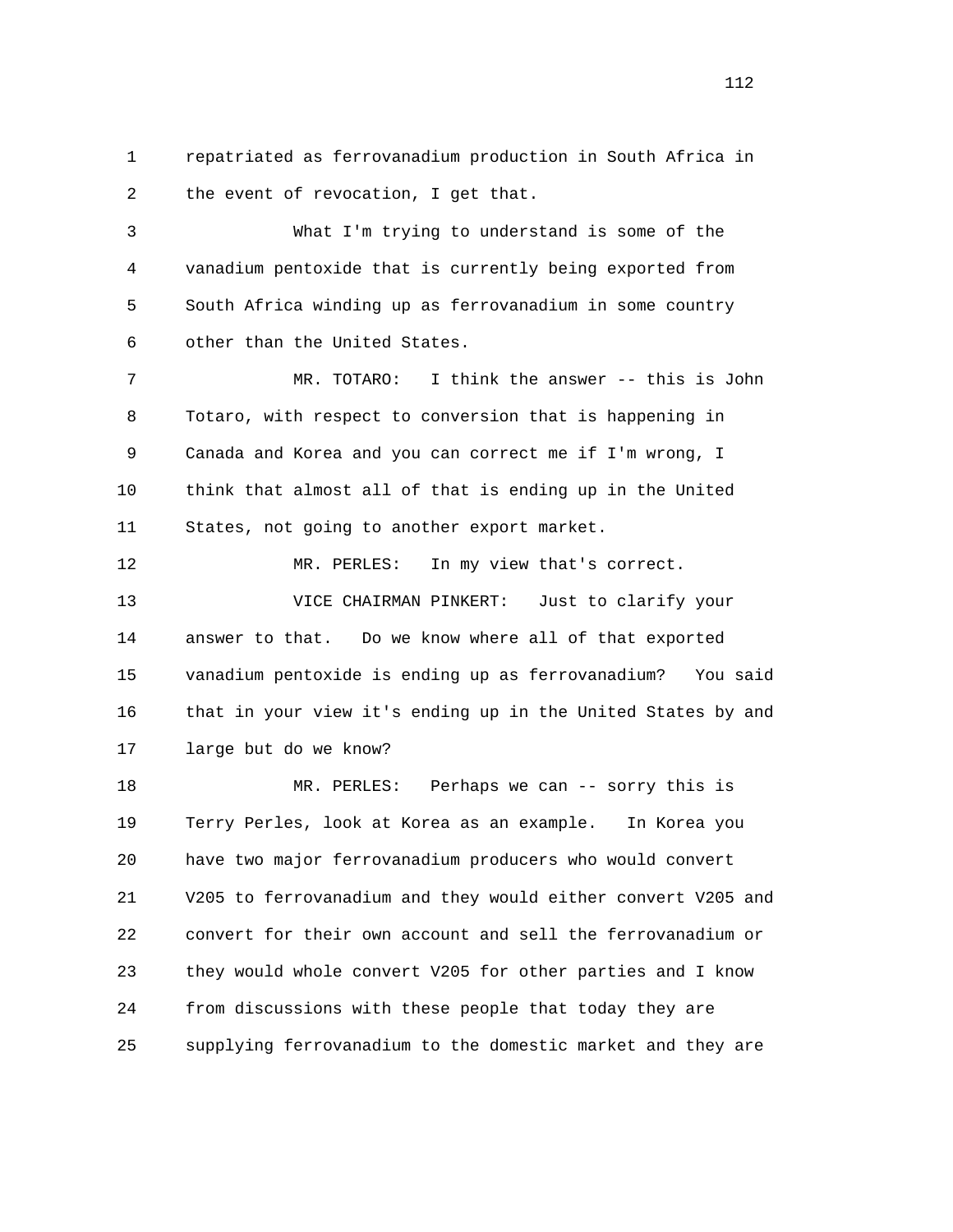1 also toll converting V205 coming from China.

 2 The material that they are selling for their own 3 account is not material that they are producing they are 4 trading material from China. So they are buying 5 ferrovanadium and selling to their domestic customers and 6 it's my presumption that the conversion material, the 7 material they are processing on a conversion basis, is 8 coming exclusively to the U.S.A. There would be no other 9 reason to convert the material and send it even to their 10 domestic market, they are better off from the bottom line 11 standpoint by simply trading ferrovanadium so really the 12 only reason for them to conduct the conversion process today 13 is to allow the material to enter into the U.S. market. 14 VICE CHAIRMAN PINKERT: Mr. Carter? 15 MR. CARTER: May I also say that shipments from 16 those two nationals also enjoy completely duty free status 17 into the United States from Canada and Korea so it's a very

 18 convenient route for them to this market more so than any 19 other.

 20 VICE CHAIRMAN PINKERT: Thank you, it's not 21 necessary for you to address this in the post-hearing but if 22 there is anything you want to add to what you just testified 23 to you can do that in the post-hearing. Is there a quality 24 difference between ferrovanadium made from spent catalysts 25 and ferrovanadium made from vanadium pentoxide?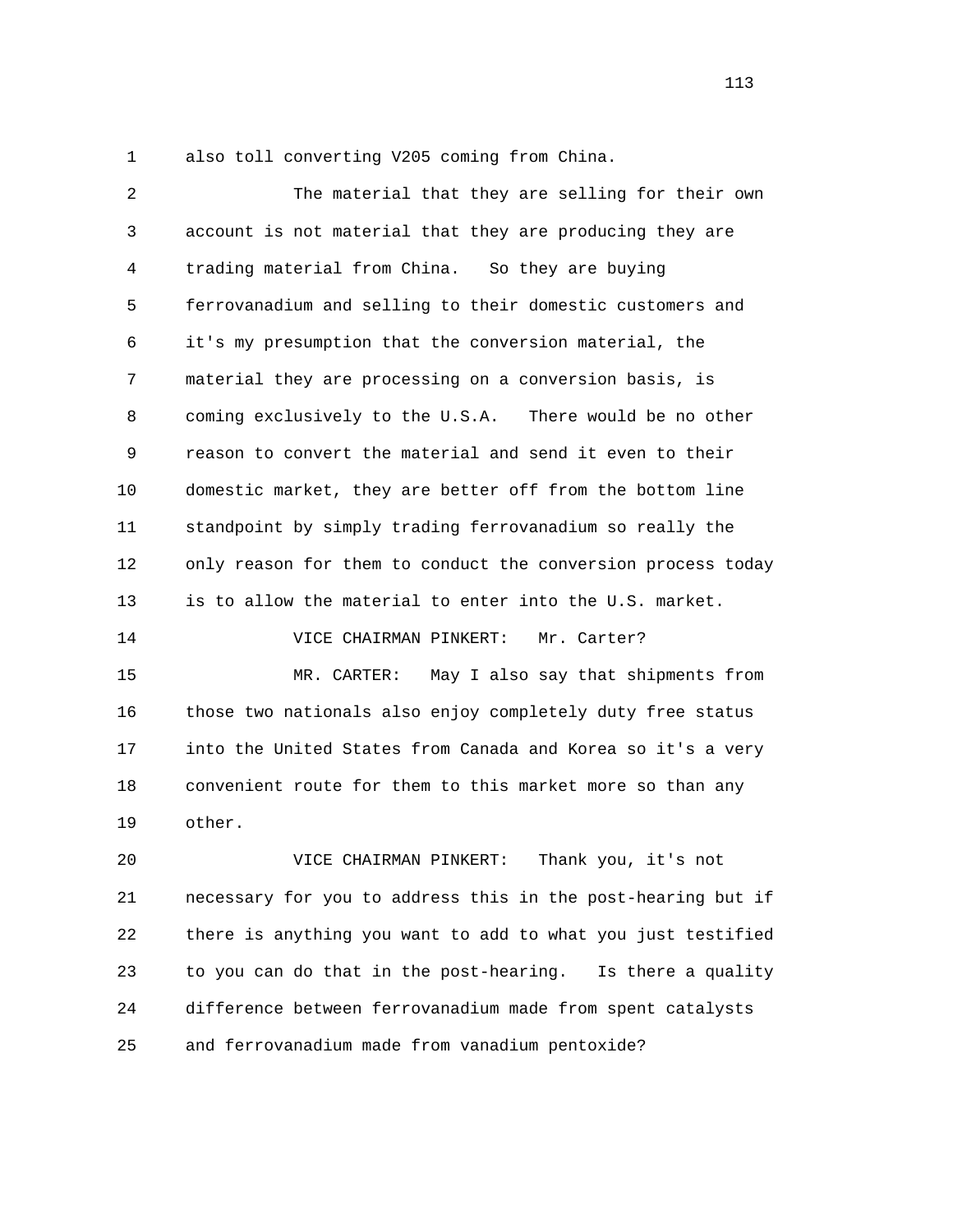1 MR. ORR: This is Allan Orr, Gulf Chemical. We 2 would cover the vanadium as vanadium pentoxide so the 3 ferrovanadium we make is all from vanadium pentoxide, we 4 cannot go directly from spent catalyst to the ferrovanadium 5 product. It requires an alumi-thermic conversion so to 6 answer your question it would be identical. I mean 7 material was taking off of spent catalyst if it's recovered 8 in a process that makes vanadium pentoxide, we would be 9 making ferrovanadium through alumi-thermic processing. 10 MR. CAREY: This is Dave Carey. Just to back up 11 what Allan said I would agree there is essentially zero 12 difference between ferrovanadium produced from spent 13 catalyst or any other vanadium pentoxide. 14 VICE CHAIRMAN PINKERT: When will Evraz 15 Stratcor's new slag processing facility come online and how 16 will that affect the U.S. market? 17 MR. BUNTING: Already online Mr. Commissioner. 18 I believe it's already being used. 19 VICE CHAIRMAN PINKERT: Okay then if you can 20 project forward to how it will affect the U.S. market in the 21 next year to 18 months? 22 MR. TOTARO: Just to clarify you mean the U.S. 23 market in general or the U.S. market for ferrovanadium? 24 VICE CHAIRMAN PINKERT: For ferrovanadium. 25 MR. BUNTING: I don't see it affecting the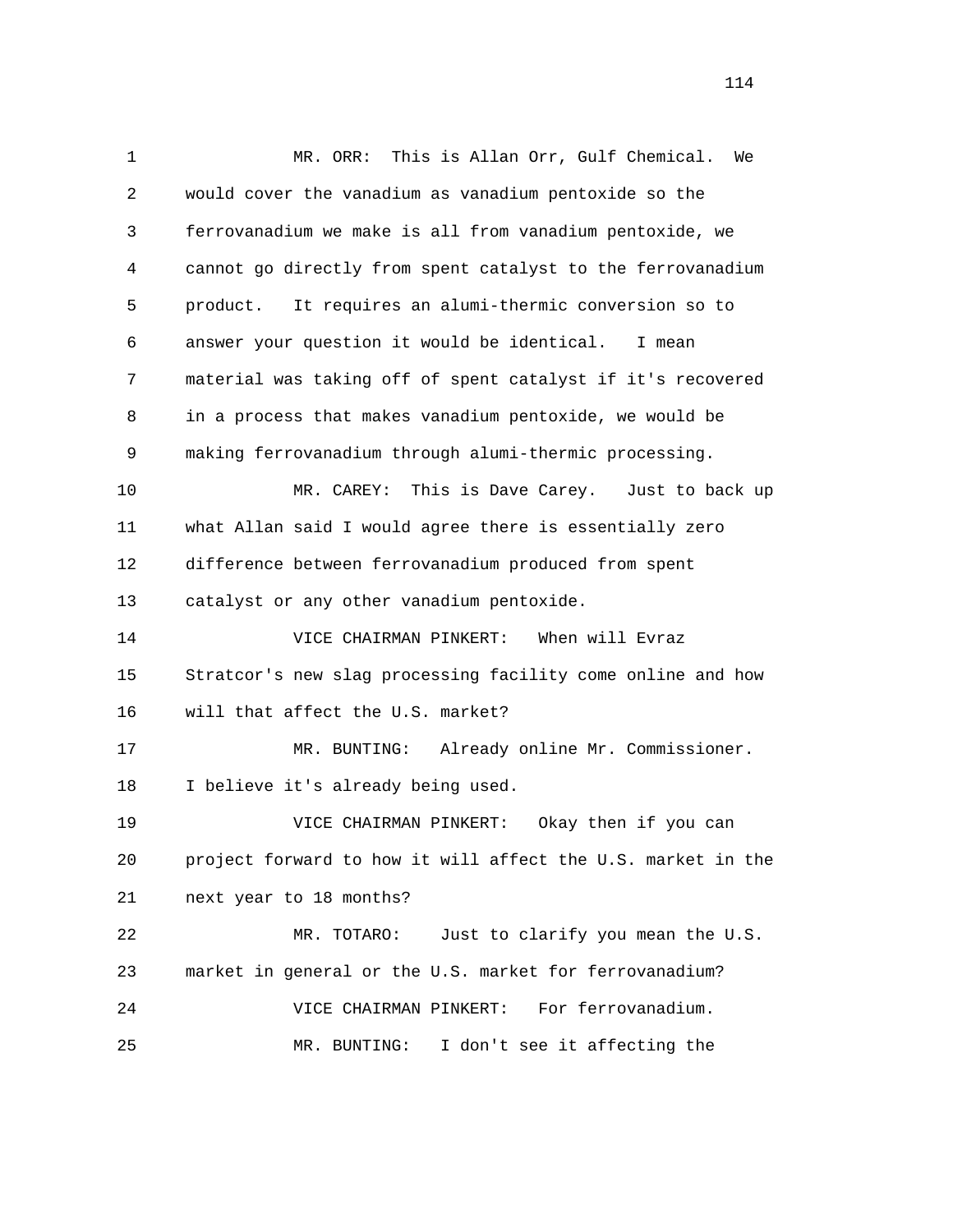1 ferrovanadium market significantly. It's just a feedstock 2 as opposed to previous feedstock's that we have been using. 3 Most of it would be to produce oxide, high purity oxide 4 for the vanadium chemical market and titanium markets not 5 for ferrovanadium as before. 6 VICE CHAIRMAN PINKERT: Okay. 7 MR. TOTARO: And to reiterate 8 something that Mr. Bunting mentioned in his direct testimony 9 is that at present Stratcor focuses its production of V205 10 for other uses, not to be tolled into ferrovanadium but for 11 vanadium chemicals and vanadium aluminum master alloys and 12 that was part of the overall plan that was put in place 13 years ago. 14 And so this slag production would be as Bob says 15 a feedstock for the production headed towards the same 16 products that it currently produces. 17 VICE CHAIRMAN PINKERT: Can't it have an impact 18 on overall market conditions even if the vanadium pentoxide 19 is not going toward the ferrovanadium? 20 MR. BUNTING: I mean all of these markets are 21 changing all the time. Demand for you know, high purity 22 oxide for the titanium market obviously is very dependent on 23 how the titanium market is going so this is a variable 24 situation. It's difficult for me to predict what is going 25 to be next year.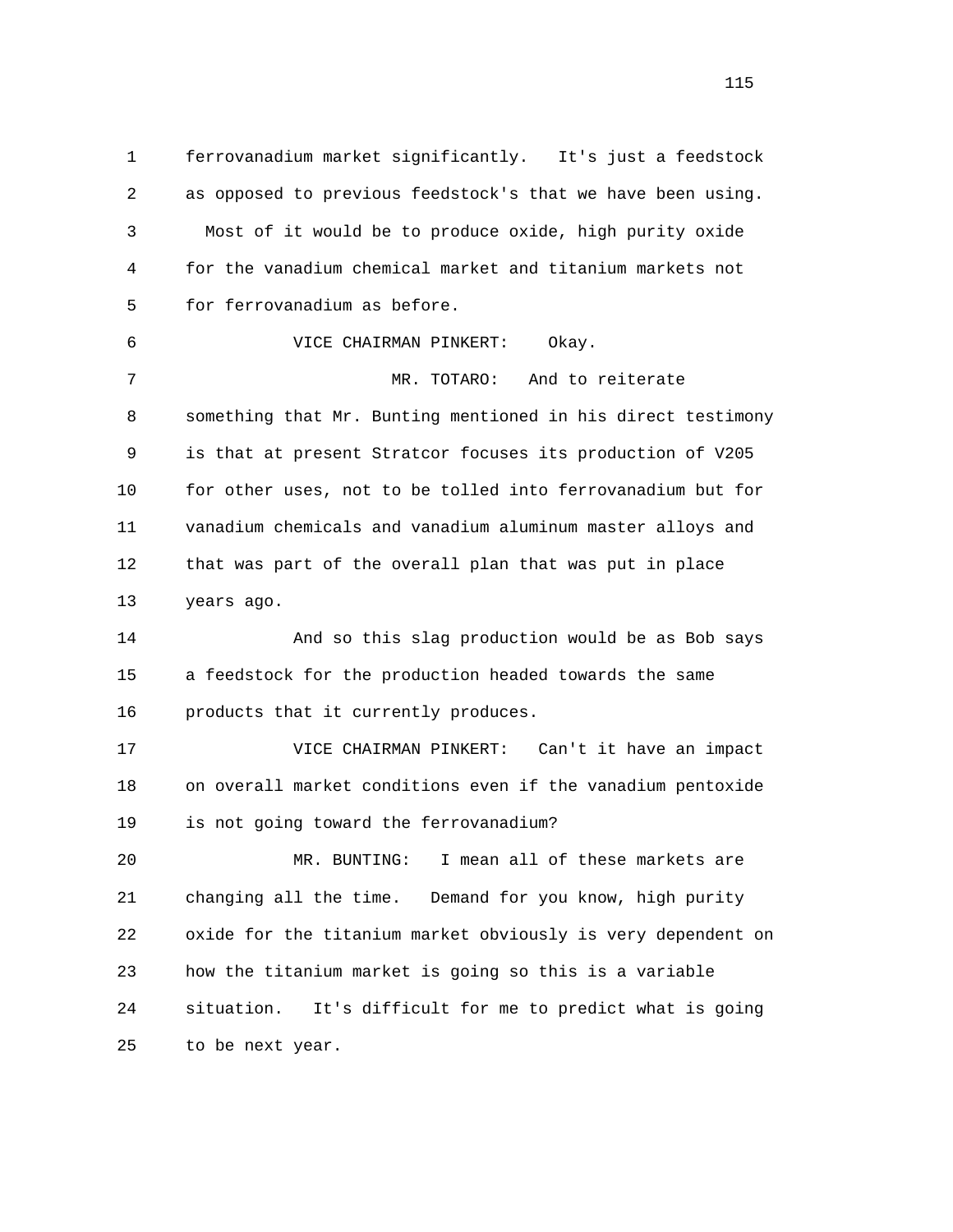1 MR. TOTARO: I think that's the key word Mr. 2 Bunting just said, the impacts would be -- the demand 3 effects would be relative to the titanium industry, not the 4 steel industry that's consumed ferrovanadium. 5 VICE CHAIRMAN PINKERT: Okay thank you very much 6 and I have no further questions this round. 7 CHAIRMAN BROADBENT: Commissioner Williamson? 8 COMMISSIONER WILLIAMSON: Thank you I just have 9 one question. How is ferrovanadium typically packaged and 10 shipped? Please discuss this packaging requirement unique 11 to the U.S. market and do these unique packaging 12 requirements impact price and if so to what degree? 13 MR. CARTER: This is Jim Carter let me take it a 14 little bit. In the U.S. market much of the demand is 15 supplied in smaller bags or cans. It is also supplied in 16 what are called large bulk bags or drums and in most recent 17 years a new way that is absolutely in loose dump trucks, 18 loose in dump trucks, we didn't do this years ago. 19 So a large part of the market is these small bags 20 and cans. We have packaging equipment as done at Bear to 21 place the material into these, it is then shipped normally 22 on pallets or pallet boxes to the steel works. I would -- 23 if it matters to you at this point from an economical 24 standpoint, we charge for that service if we package -- 25 however we package it there is a charge commensurate with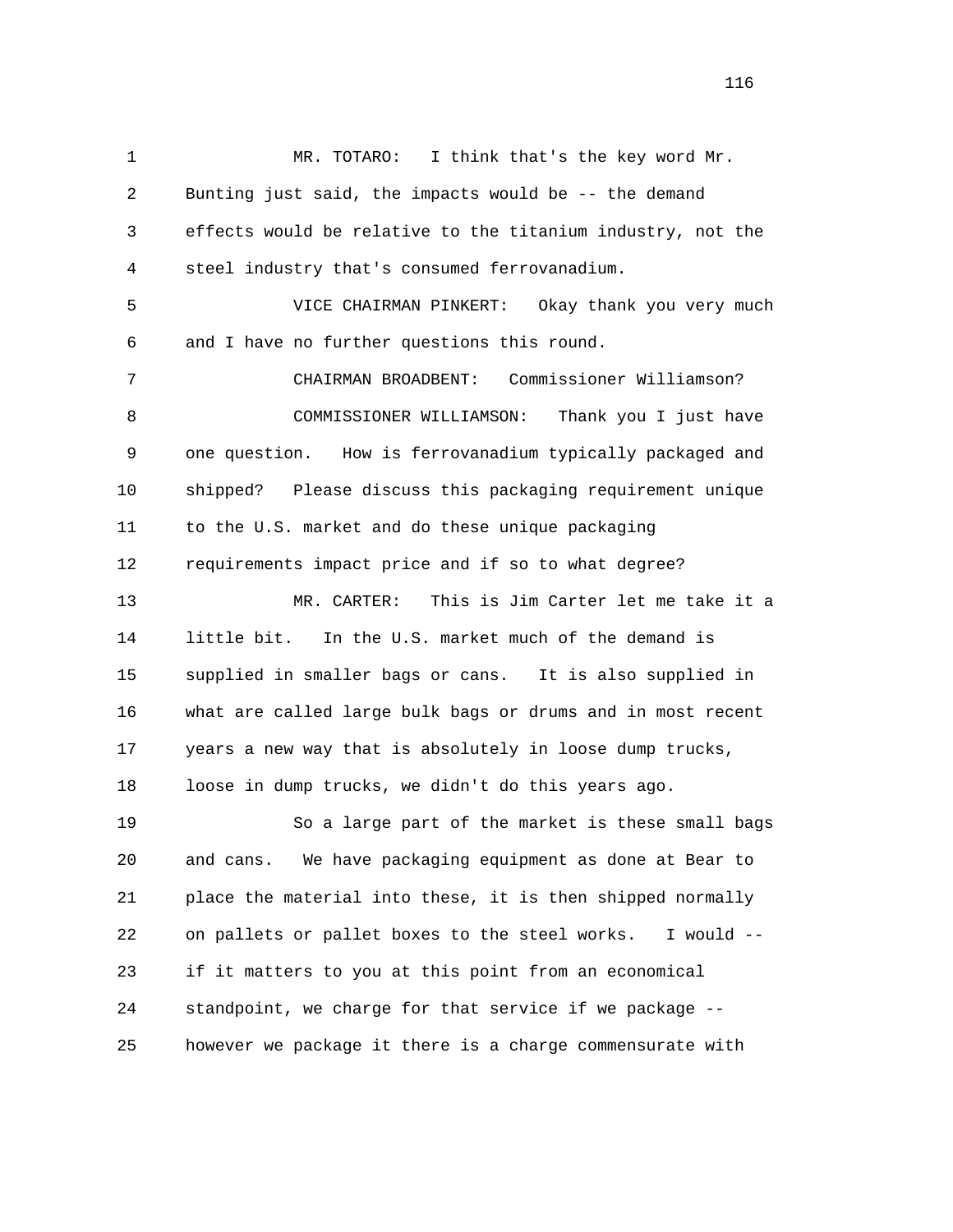1 the cost.

| 2  | COMMISSIONER WILLIAMSON:<br>Okay.                            |
|----|--------------------------------------------------------------|
| 3  | I would agree, this is Dave Carey we<br>MR. CAREY:           |
| 4  | do the same at Bear.<br>We have a separate charge for        |
| 5  | packaging and the packaging offered is very similar to what  |
| 6  | Mr. Carter has indicated, the small bags all the way up to   |
| 7  | the large bags and bulk shipments. Once the conversion is    |
| 8  | complete then that is, it is now ferrovanadium -- that price |
| 9  | is the price that we are discussing here but the additional  |
| 10 | charge would be the packaging and shipping.                  |
| 11 | COMMISSIONER WILLIAMSON:<br>Okay thank you.                  |
| 12 | MR. CARTER:<br>May I add?                                    |
| 13 | COMMISSIONER WILLIAMSON:<br>Sure.                            |
| 14 | The -- I did mention that we do<br>MR. CARTER:               |
| 15 | charge forward to recover the cost. If we didn't it          |
| 16 | amounts to a relatively small amount of the total cost of    |
| 17 | the delivery, it's just a couple of percent probably.        |
| 18 | COMMISSIONER WILLIAMSON:<br>Okay Mr. Perles?                 |
| 19 | MR. PERLES:<br>Terry Perles. As an importer of               |
| 20 | non-subject material we have studied the distribution and    |
| 21 | logistics costs for our business in North America, Europe,   |
| 22 | and other regions of the world so obviously our goal is to   |
| 23 | make profit so we are looking at both the market prices we   |
| 24 | can sell at and that distribution logistics costs as drivers |
| 25 | to where we want to participate.                             |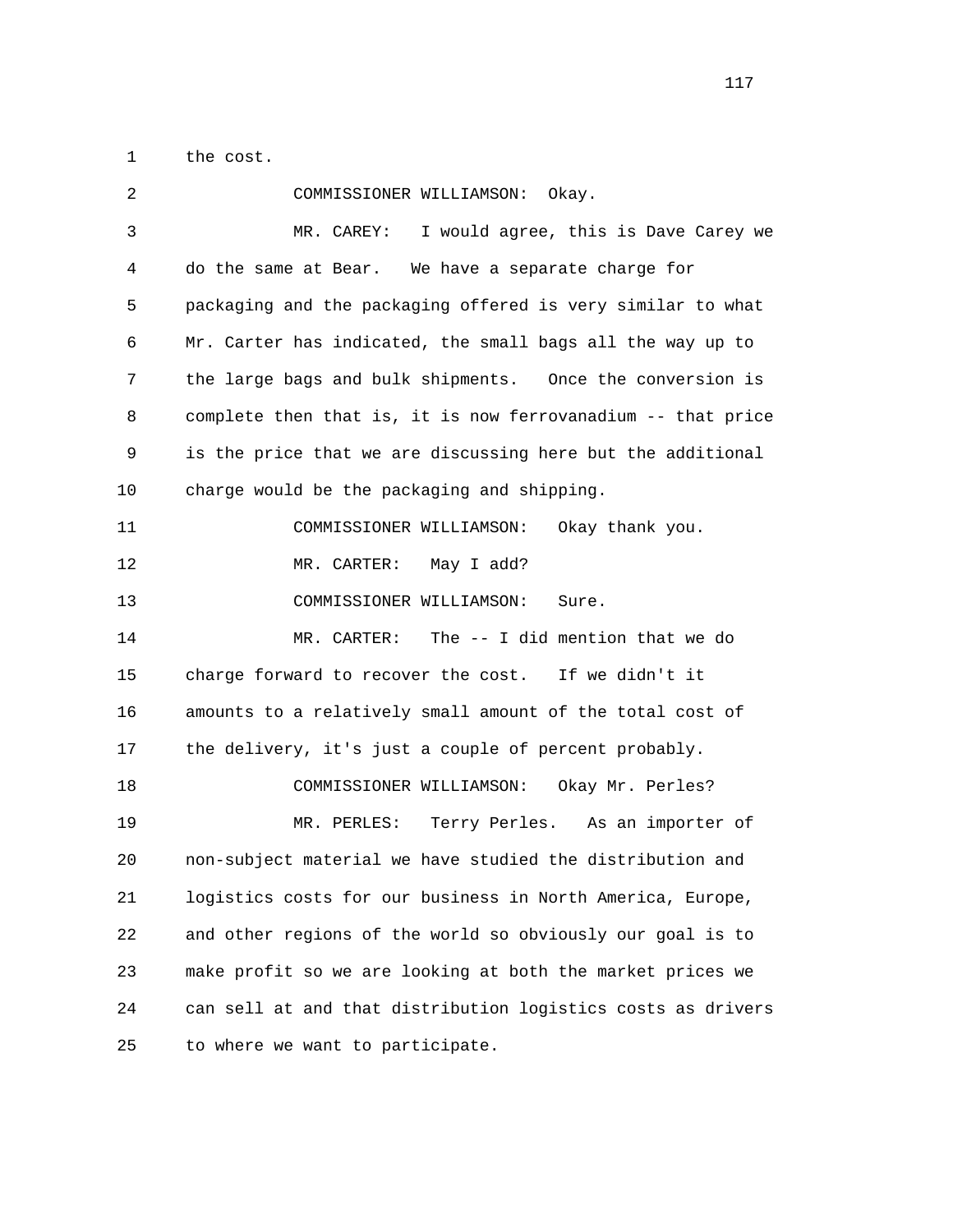1 And our analysis indicates that there's no 2 discernable difference in the logistics and distribution 3 costs for example in the USA compared to Europe. It is the 4 case that in the USA a larger share of the customers will 5 ask for ferrovanadium in small packages which are more 6 costly than the large packages. At a worst case scenario 7 the cost of that repackaging accounts for about 2% of the 8 current price of ferrovanadium so if we look at other issues 9 for example payment terms, the cost of storage and movement 10 of material and even salaries for employees, we see higher 11 costs in Europe so across the board on average it's our 12 determination that there is no discernable difference in the 13 logistics and distribution costs for the markets and 14 therefore the fact that we can get better prices in North 15 America drives us to want to enter this market 16 preferentially. 17 COMMISSIONER WILLIAMSON: Okay thank you for 18 that answer and I have no further questions and I want to 19 thank the panel. 20 CHAIRMAN BROADBENT: Commissioner Johanson? 21 COMMISSIONER JOHANSON: Thank you Chairman 22 Broadbent. Is the domestic industry stronger than at the 23 time of the Russian review in 2012? 24 MS. LUTZ: Commissioner Johanson I guess the 25 domestic producers can't speak on behalf of the whole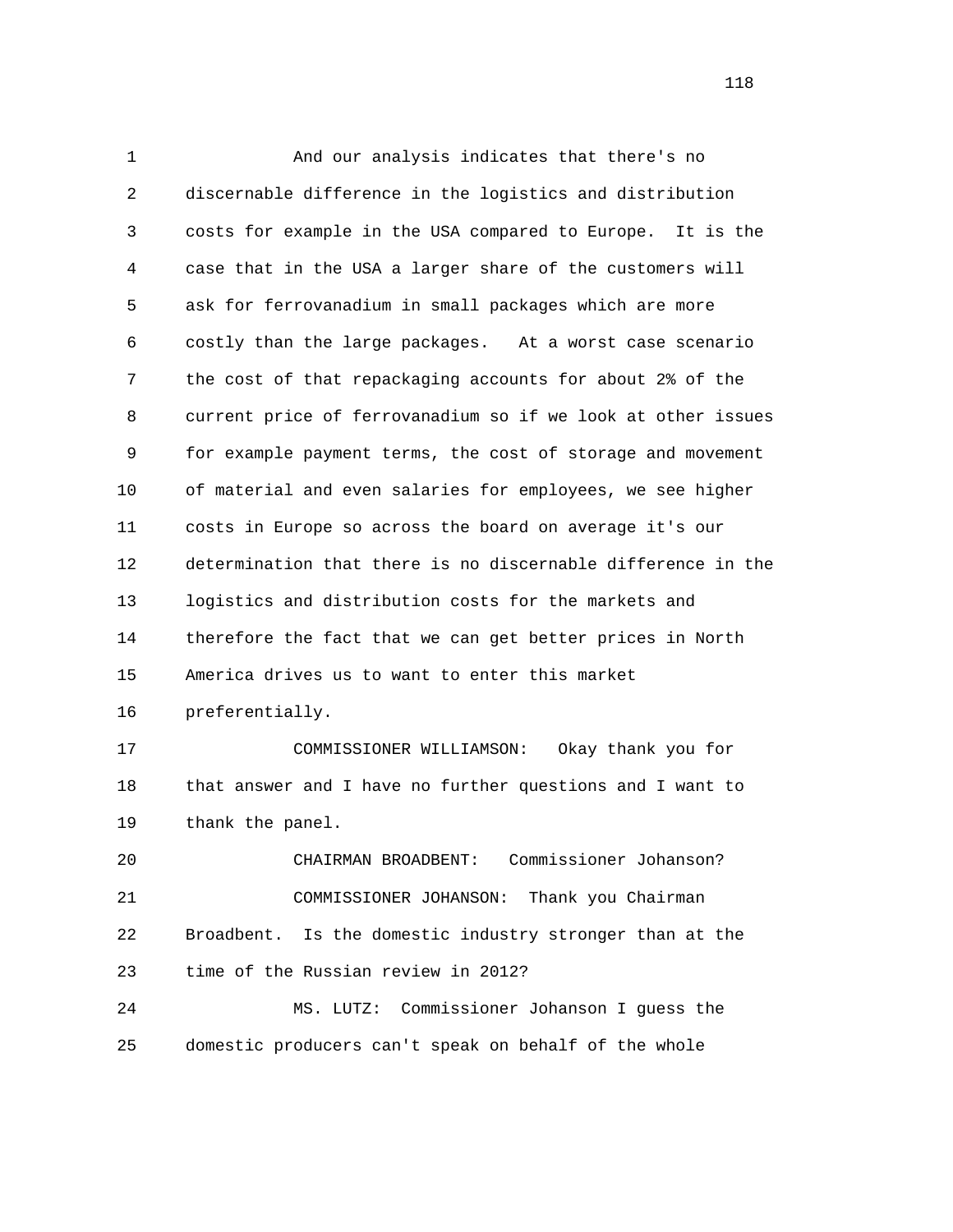1 industry but yet it is as you heard in the testimony both 2 producers have engaged in capital expenditures to improve 3 their plants, improve their environmental records and they 4 are certainly they are doing better now than they were at 5 the time of the Russian review but they are still vulnerable 6 to unfairly priced subject imports.

 7 COMMISSIONER JOHANSON: Thanks for your answer 8 Miss Lutz. South African intra-parties argue that their 9 levels of capacity utilization and committed sales of 10 ferrovanadium and other vanadium products mean that imports 11 from South Africa are not likely to enter the United States. 12 They also argue that they are shifting away from the 13 production of ferrovanadium. Have you all observed any 14 tightness in global markets or rising prices or other signs 15 of a pull-back that would be consistent with these general 16 characterizations of the South African industry?

 17 MR. CARTER: Jim Carter, I think the trend in 18 pricing is declining right now. You could see the chart 19 here that's going down.

 20 COMMISSIONER JOHANSON: So you don't see an 21 indication of the purported actions of South African 22 impacting the market at this time?

 23 MR. TOTARO: Well in fact when we presented our 24 statistics in our brief for the first nine months of 2014 25 and in fact you see a large increase in the exports of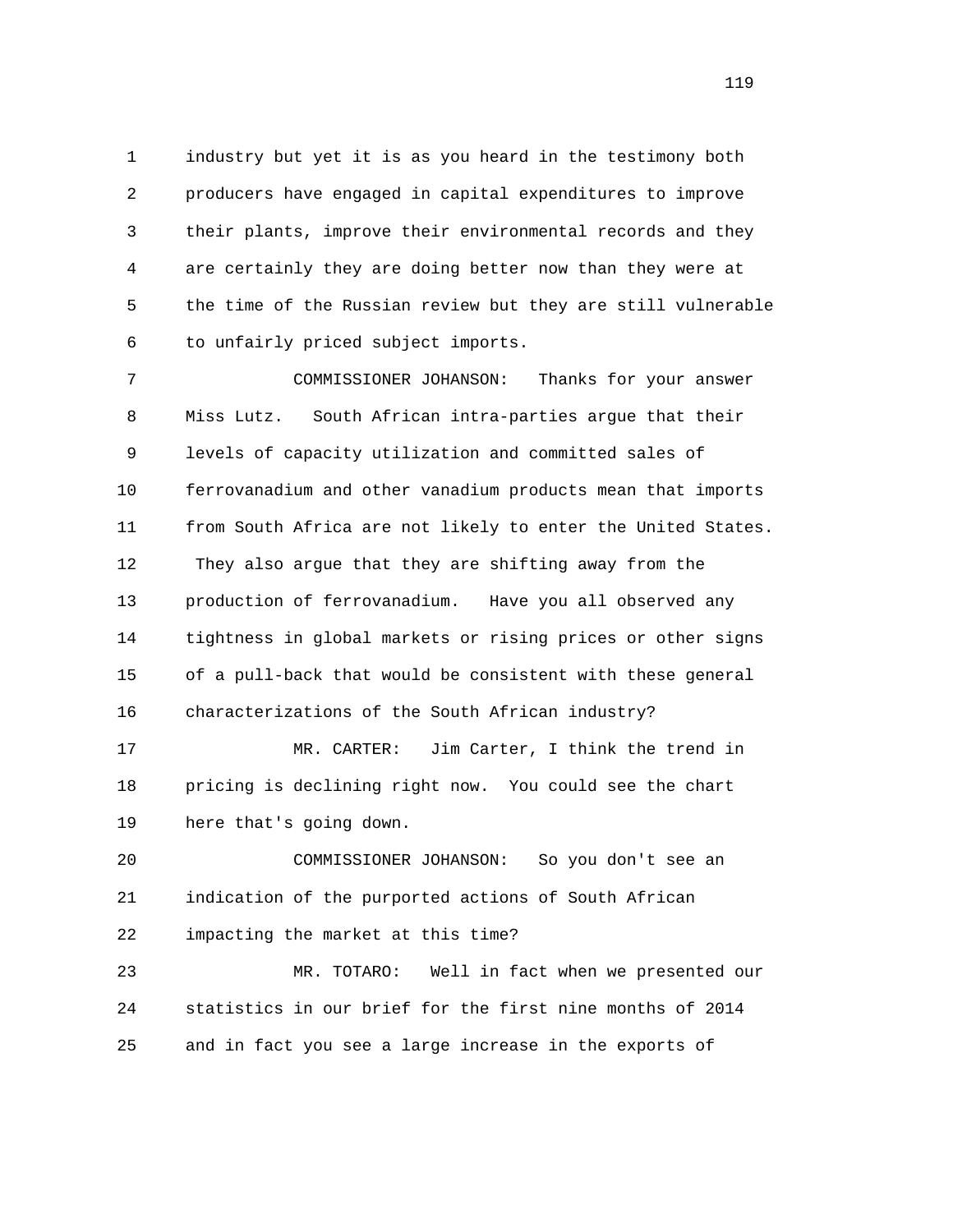1 ferrovanadium from South Africa to Europe. Even comparing 2 their exports that were reported in the first half of 2014 3 to the next three months, the third quarter of 2014, those 4 imports in the third quarter were doubled the size of the 5 imports of the first six months of 2014 so -- no, it does 6 not -- there are not any indications of a pull-back.

 7 COMMISSIONER JOHANSON: Thanks. At the time of 8 the hearing on the Russia Review in 2012, there was a Nevada 9 company called American Vanadium that was poised to become a 10 domestic producer of Vanadium. Do you all know what has 11 become of that operation and if that's not public, if you 12 are aware of anything regarding this plan if you could let 13 us know in the post-hearing.

 14 MR. CARTER: The status is they are not 15 producing anything at this point other than publicity and 16 talking about marketing various energy storage devices that 17 form -- they are representing a German company called 18 Gildemeister for these battery type operations but we don't 19 -- there is no production to date.

 20 COMMISSIONER JOHANSON: Maybe they can help out 21 Tesla with their proposed plant you never know. Yes Mr. 22 Perles?

 23 MR. PERLES: Yes Terry Perles, American Vanadium 24 has the mining rights to a property in Utah and they are 25 continuing to attempt to draw capital to allow them to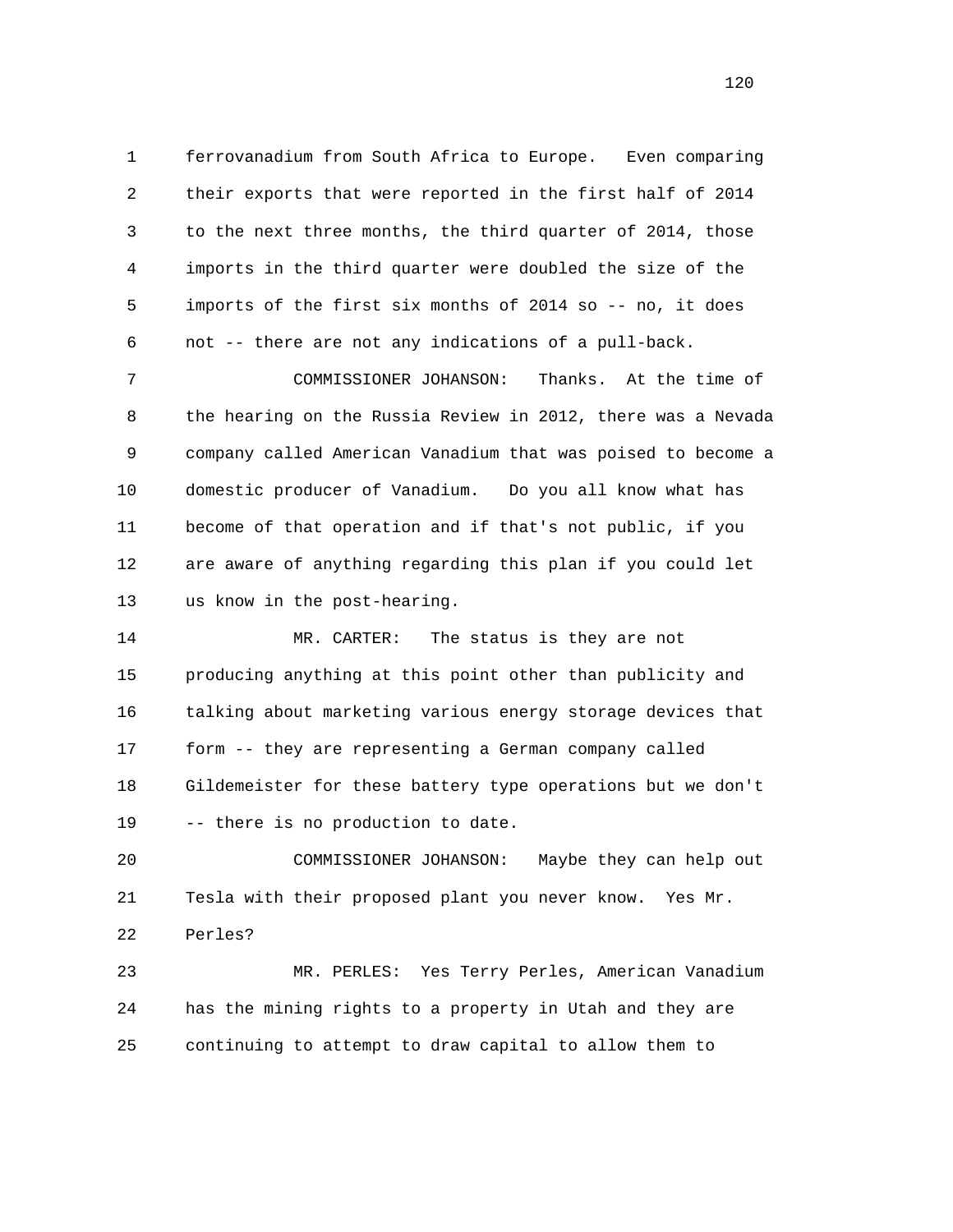1 construct the mine and as far as I know they have not had a 2 whole lot of success in drawing the necessary capital. One 3 of the tactics I think today if you are looking to draw 4 capital to new investment in a vanadium mine is to talk 5 about the prospects for energy storage applications for 6 vanadium, it draws a lot of interest, it's allegedly the 7 future and I think this is a direction that they have gone 8 in an effort to draw interest from potential investors.

 9 But in fact, as I have mentioned before, there's 10 actually extremely small amounts of vanadium actually going 11 into these applications today.

 12 COMMISSIONER JOHANSON: I know I'm probably 13 touching on something that you aren't probably very well 14 aware of but what does the inability of American Vanadium to 15 start production perhaps to collect on what is happening in 16 the U.S. market?

 17 MR. PERLES: Yeah Terry Perles, in my view I 18 think it speaks to the quality of the deposit that they 19 have.

 20 COMMISSIONER JOHANSON: Okay I know I'm being 21 very speculative here but I just remember very well in 2012 22 this being something that was discussed in our hearing on 23 the Russian investigation. All right I appreciate you all 24 appearing here today I have found it very informative, my 25 time is about to end thank you.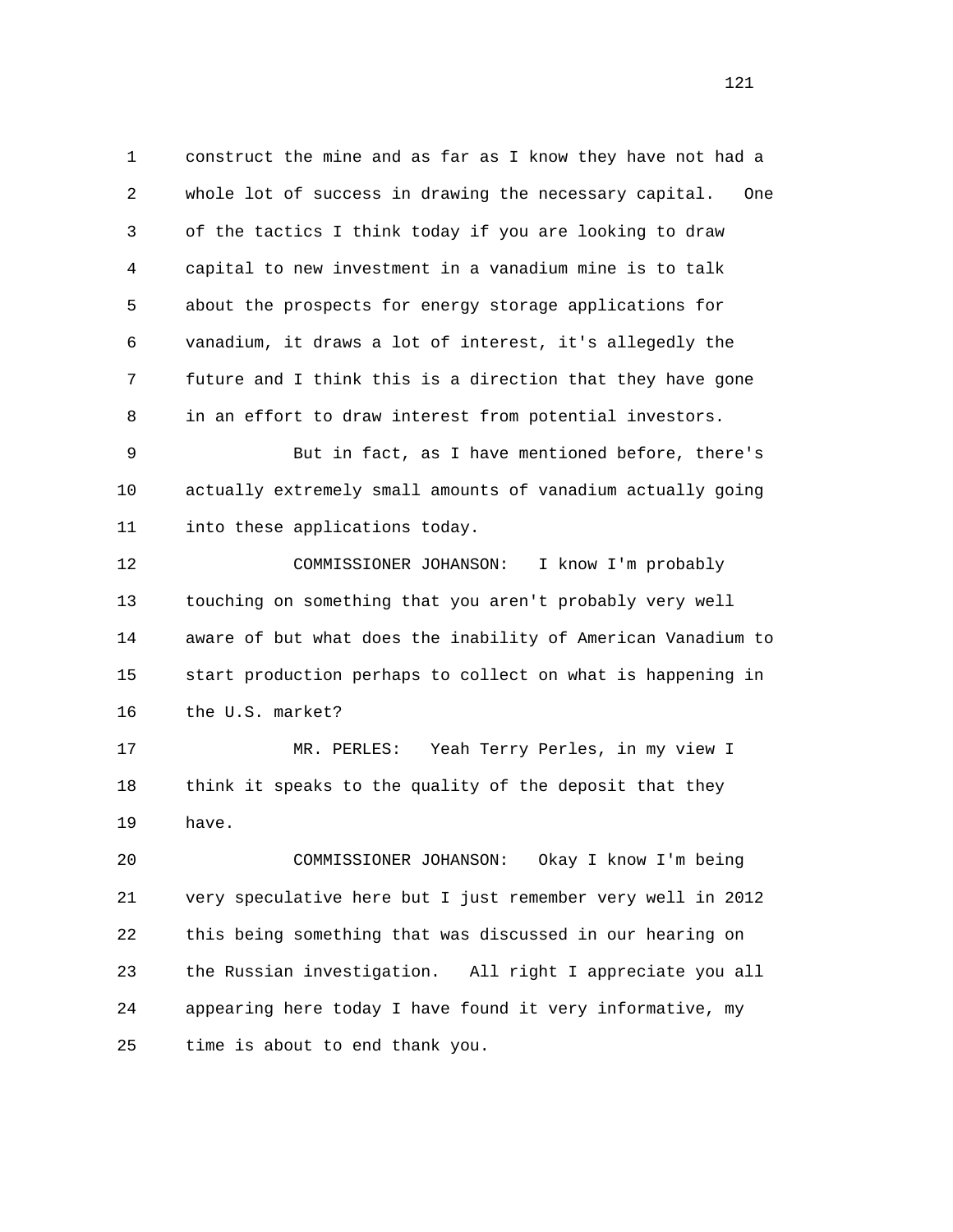| $\mathbf 1$ | Commissioner Kieff?<br>CHAIRMAN BROADBENT:                   |
|-------------|--------------------------------------------------------------|
| 2           | Thank you very much no<br>COMMISSIONER KIEFF:                |
| 3           | further questions from me.                                   |
| 4           | CHAIRMAN BROADBENT:<br>Okay and I think I'm done             |
| 5           | with my questions, Commissioner Pinkert?                     |
| 6           | I'm also finished but I<br>COMMISSIONER PINKERT:             |
| 7           | appreciate the testimony today and I look forward to the     |
| 8           | additional information in the post-hearing.                  |
| 9           | Yeah Commissioner<br>CHAIRMAN BROADBENT:                     |
| 10          | Schmidtlein was sick today and she will follow the           |
| 11          | transcript very closely I'm sure. And if the Commissioners   |
| 12          | have no further questions does the staff have any questions  |
| 13          | for this panel?                                              |
| 14          | Douglas Corkran, Office of<br>MR. CORKRAN:                   |
| 15          | Investigations thank you Madam Chairman staff has no         |
| 16          | additional questions.                                        |
| 17          | Do those in opposition have<br>CHAIRMAN BROADBENT:           |
| 18          | any questions for this panel?                                |
| 19          | MR. WEIGEL:<br>No we don't this is Ken Weigel, no            |
| 20          | we don't thank you.                                          |
| 21          | Thank you Mr. Weigel.<br>CHAIRMAN BROADBENT:<br>In           |
| 22          | that case I think it's time for a lunch break.<br>We will    |
| 23          | return here at 1:45 an extra fifteen minutes because we have |
| 24          | some Commission business to take care of. 1:45 and the       |
| 25          | hearing room is not secure so please do not leave            |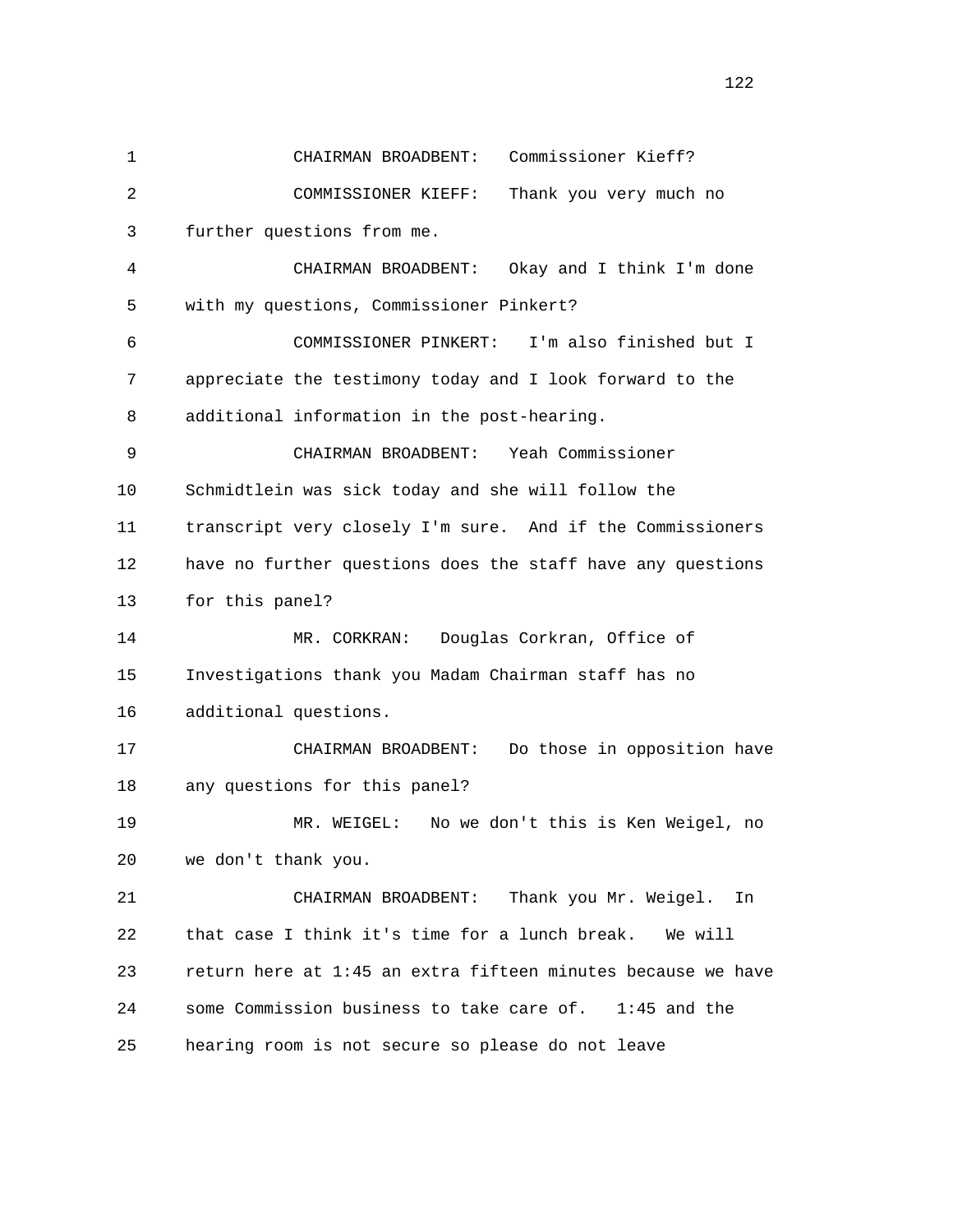| $\mathbf 1$      | confidential business information out and I want to thank |
|------------------|-----------------------------------------------------------|
| $\sqrt{2}$       | all the witnesses for coming today.                       |
| $\mathsf{3}$     | (Whereupon the meeting recessed for lunch to              |
| $\overline{4}$   | reconvene at 1:45 p.m.)                                   |
| 5                |                                                           |
| $\epsilon$       |                                                           |
| $\boldsymbol{7}$ |                                                           |
| $\,8\,$          |                                                           |
| $\mathsf 9$      |                                                           |
| $10\,$           |                                                           |
| $11\,$           |                                                           |
| $12\,$           |                                                           |
| $13$             |                                                           |
| $14\,$           |                                                           |
| $15\,$           |                                                           |
| 16               |                                                           |
| $17\,$           |                                                           |
| $18\,$           |                                                           |
| 19               |                                                           |
| $2\,0$           |                                                           |
| $21\,$           |                                                           |
| $2\sqrt{2}$      |                                                           |
| 23               |                                                           |
| 24               |                                                           |
| 25               |                                                           |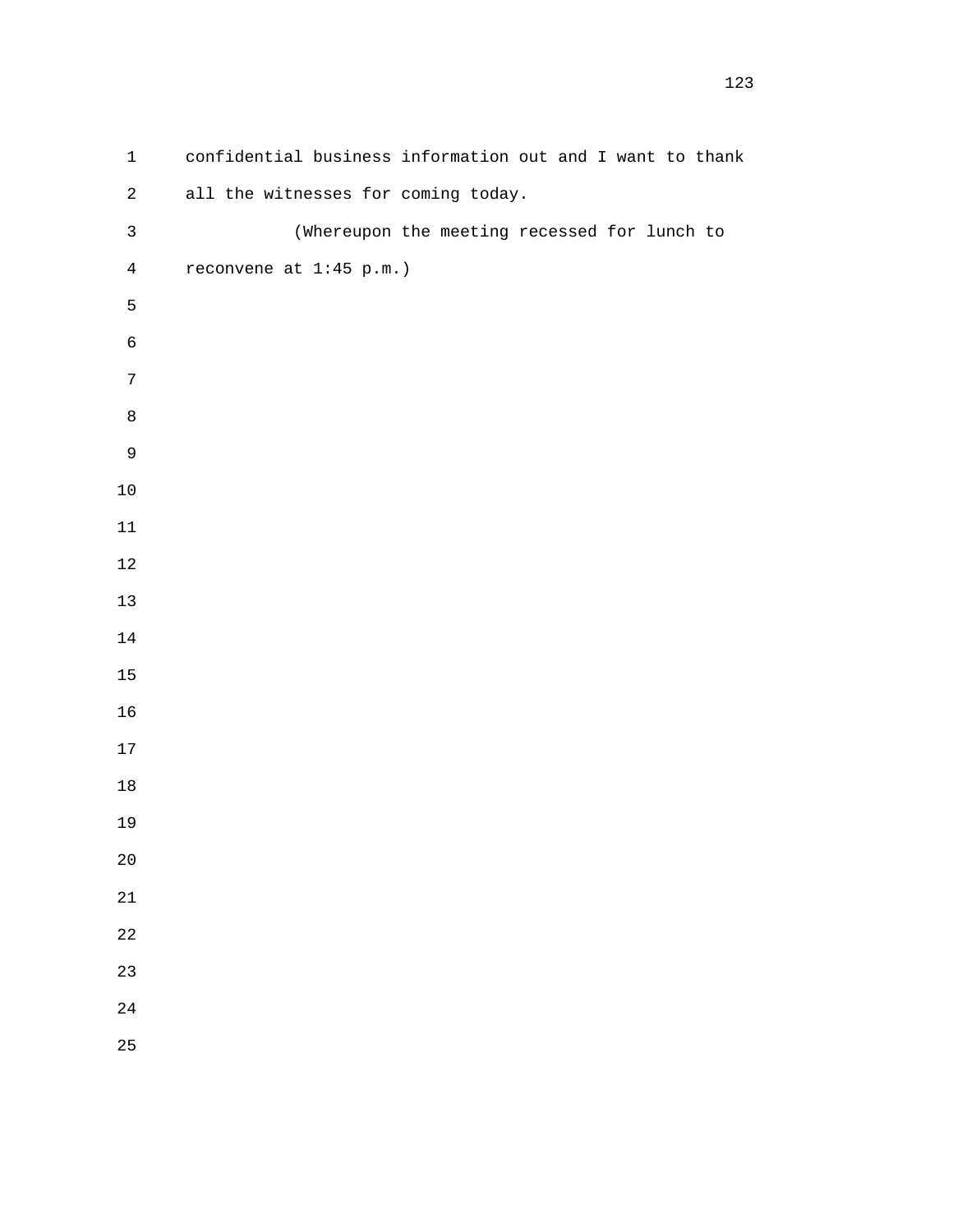1 A F T E R N O O N S E S S I O N 2 MR. BISHOP: Will the room please come to order. 3 CHAIRMAN BROADBENT: Mr. Secretary, are there any 4 preliminary matters for the afternoon session? 5 MR. BISHOP: Madam Chairman, I would note that 6 the panel in opposition to the continuation of the 7 antidumping duty orders have been seated. 8 CHAIRMAN BROADBENT: Thank you. I want to 9 welcome the afternoon panel to the ITC. I would like to 10 again remind all witnesses to speak clearly into the 11 microphones and state your name for the record for the 12 benefit of the court reporter. You may begin when you're 13 ready. 14 MR. WEIGEL: Thank you. Again, for the record, 15 I'm Ken Weigel from the Law Firm of Alston & Bird. With me 16 this afternoon are two witnesses. On my right-hand side is 17 Mike O'Connell. Mike is from Glencore. Mike and Glencore, 18 we believe, can offer a unique perspective on the facts that 19 underpin this question of revocation. 20 Glencore has been and will continue to be a 21 significant, but relatively stable player or supplier of 22 ferrovanadium in the U.S. market and also in the global 23 market, and they've been doing this for many years. 24 Glencore was the main, South African Respondent

25 in the investigation and remains the main South African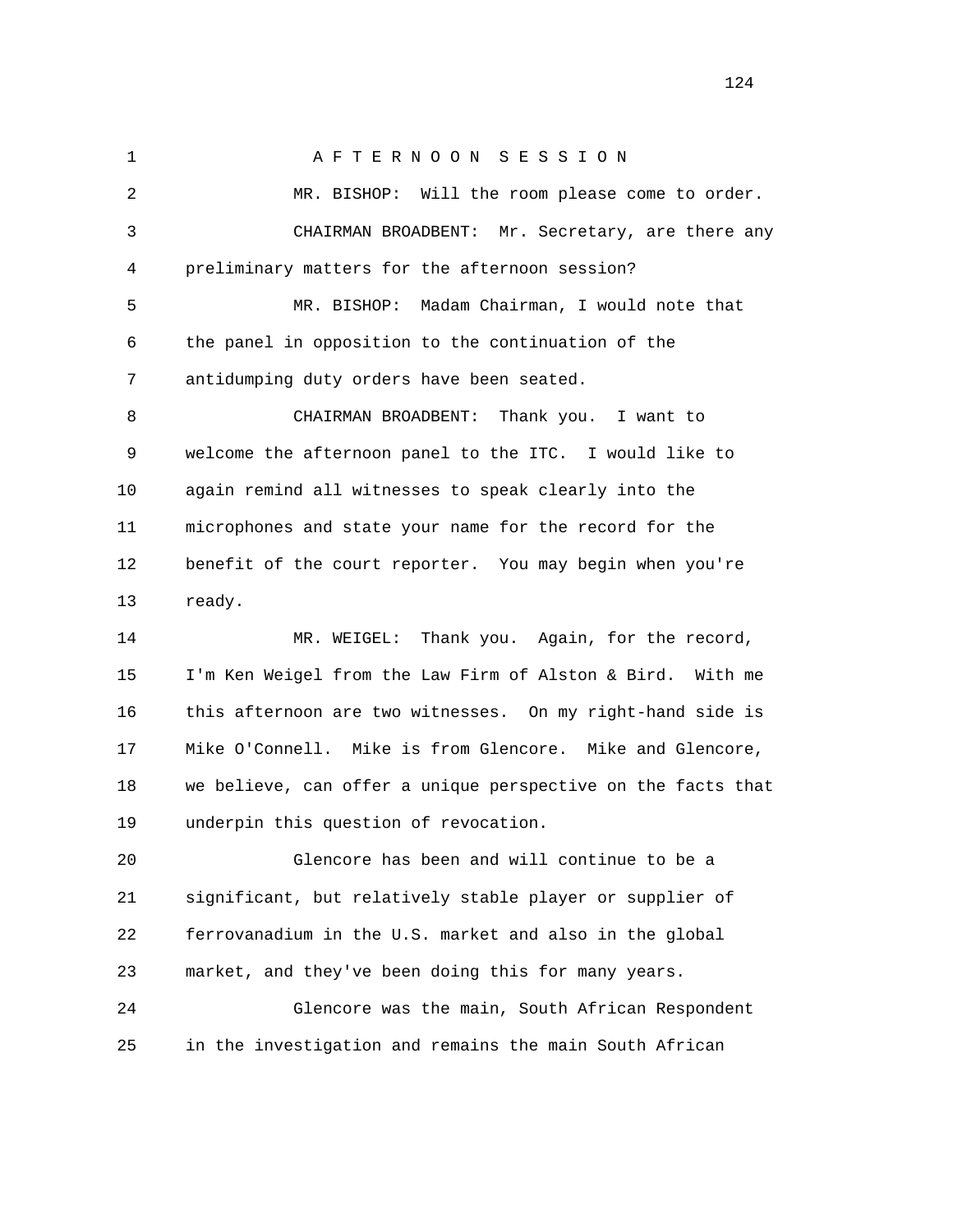1 company today. Glegncore's roles are, we believe, somewhat 2 unique, and as shown by the questionnaire responses they've 3 submitted to the Commission. They've submitted a U.S. 4 producer, a U.S. importer, and a foreign producer 5 questionnaire.

 6 Mike has been at Glencore for approximately -- 7 excuse me -- was here at the ITC approximately 10 years ago 8 in the original case, and today is the manager of 9 ferrovanadium at Glencore in Connecticut. He has extensive 10 experience on the U.S. ferrovanadium market, having worked 11 with U.S. producers, importers, and foreign producers of 12 ferrovanadium. He can answer some of the questions that 13 were asked this morning, for example, about some of the 14 other production areas in the world for ferrovanadium, and 15 also V205 conversion in countries, other than Canada and the 16 United States.

 17 On my left-hand side is Lynn Holec. Lynn is our 18 economic expert for this case, and she will testify after 19 Mike.

 20 Just to be clear, for the record, sometimes the 21 term ferrovanadium will be used. Other time it may be 22 called Ferro V. Vanadium pentoxide is also called V205. 23 Vanadium trioxide, which is important to understand, is 24 V203, but everybody talks in pounds vanadium. And when you 25 convert, which I think is important to understand, when you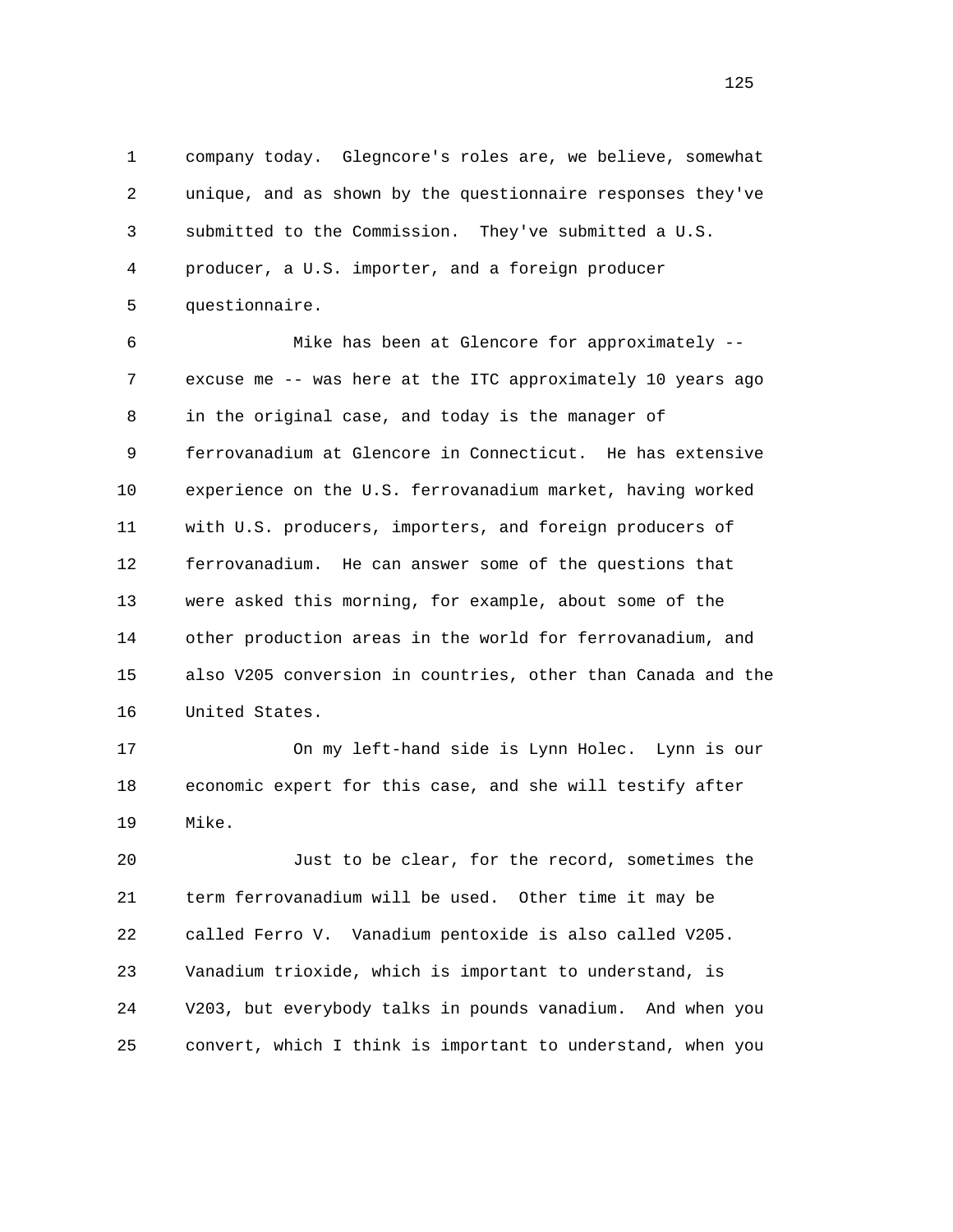1 convert from V205 to ferrovanadium, there's a conversion 2 factor, I believe, as someone mentioned this morning of 3 56.02. So, one pound will yield -- of V205 would yield 4 .5602 pounds of Ferrov V, but there's also a yield lost 5 there of approximately 4 percent. So, when you're using a 6 converter, that's your calculation, 56.02 and then 96 7 percent.

8 The last important point I want to make before 9 they speak is that there are two different processes for 10 converting V205 into ferrovanadium. One is the 11 aluminothermic process, which Bear uses, and that requires 12 V205. The other is an electrothermic process, which is used 13 at Rhovan, and that requires V203.

 14 So, with those remarks, I will turn it over to 15 Mike from Glencore.

## 16 STATEMENT OF MICHAEL O'CONNELL

 17 MR. O'CONNELL: I'm here -- I'm the business 18 manager for Glencore based in Connecticut, and we're part of 19 Glencore, PLC, which is based in Switzerland. I've held the 20 position for about 19 years. And as Ken had mentioned, I've 21 testified before this Commission before in the original 22 investigation. I'm very familiar with the U.S. vanadium 23 market, as well as globally. And I'm here today to explain 24 why the antidumping order on ferrovanadium from South 25 Africa should be revoked.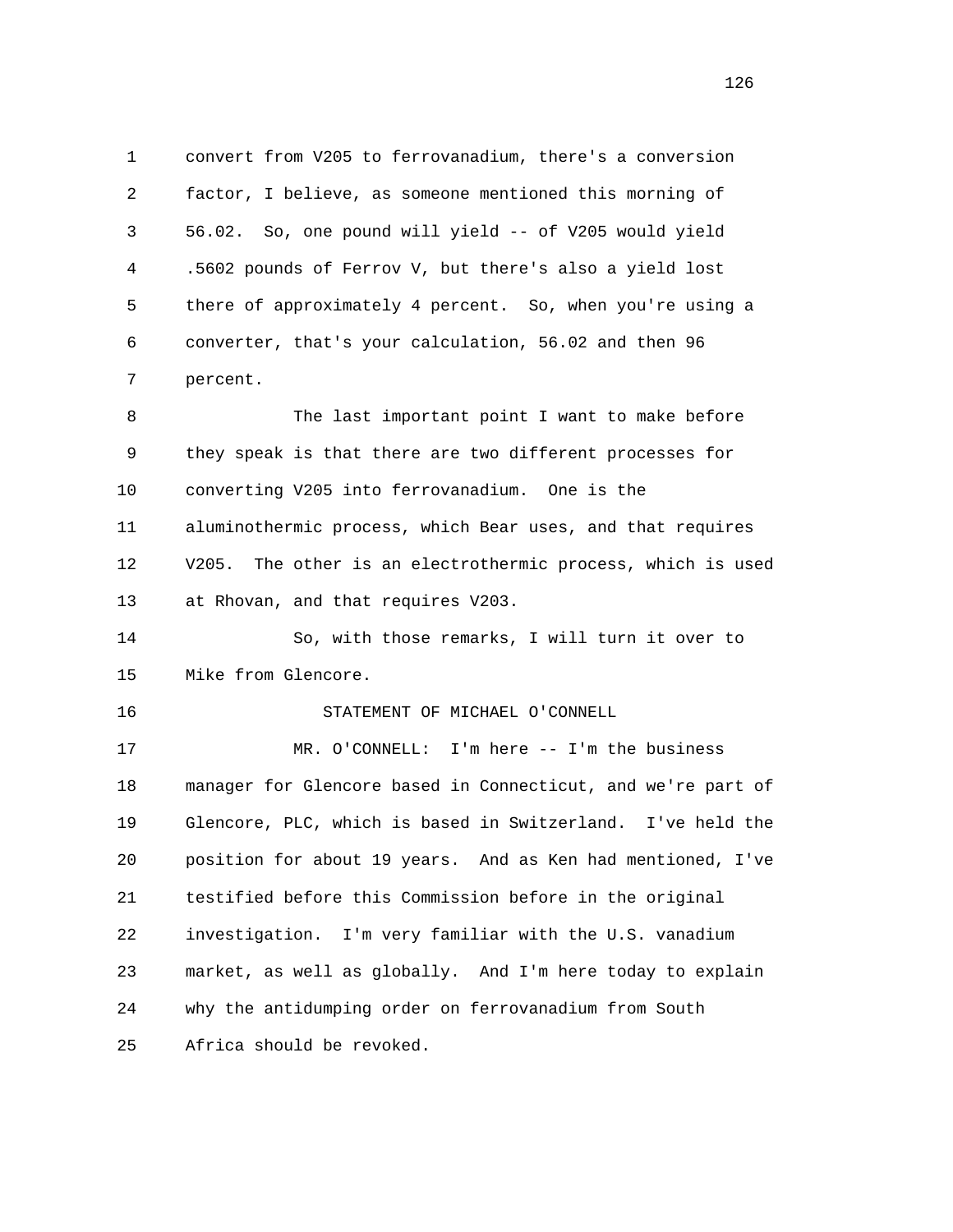1 First, a little background on Glencore, Glencore 2 is one of the largest global diversified natural resource 3 companies. Glencore owns and is the sole representative of 4 the Rhovan mine based in South Africa. And as a leading 5 market participant in the ferrovanadium industry, both 6 globally and in the U.S., it is our objective to operate our 7 South African assets as efficiently as possible and maximize 8 shareholder value.

 9 We've been a significant part of the U.S. 10 vanadium market for more than a decade. Although, we have 11 not sold any ferrovanadium from South Africa since the 12 imposition of the antidumping order, vanadium from the 13 Rhovan mine has been sold in the United States since the 14 order has been in place in the form of vanadium pentoxide 15 conversions, and we've also sold ferrovanadium made from 16 Canada and imported it to the U.S. as well, so we've 17 converted both in the U.S. as well as in Canada. And we've 18 also done quite a bit other vanadium products, 50 grade as 19 well in the U.S. over this period.

 20 So, Glencore has been and will continue to be a 21 significant supplier to the U.S., irrespective of the 22 decision and the outcome of this matter.

 23 As our sales practices in the U.S. haven't 24 changed since the order was imposed, any ferrovanadium we 25 sell is priced at the market price. There will be no flood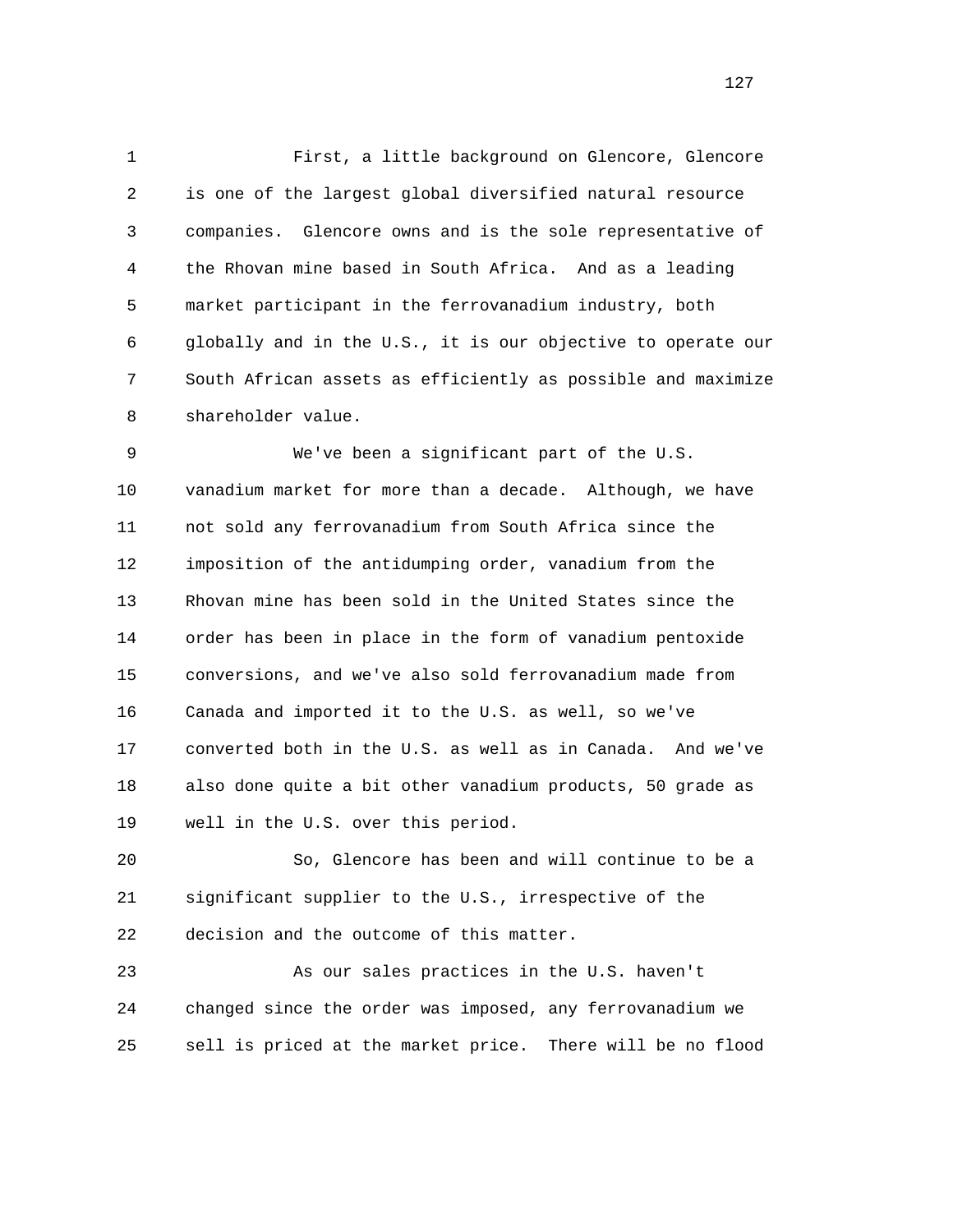1 of ferrovanadium from South Africa in the U.S. market if the 2 order is revoked since we have no present plans to sell any 3 ferrovanadium from South Africa here in this market.

 4 In fact, we're in the final stages of lining up 5 tolling agreements for conversion of Rhovan's V205 product 6 for North American sales here in the U.S. and in Canada. 7 All the ferrovanadium produced from Rhovan at this point too 8 is fully allocated in 2015, so again, irrespective of the 9 decisions that are reached here, no ferrovanadium from 10 Rhovan will be imported in the U.S. within the 2015 period.

 11 So, South African imports should not be cumulated 12 with those from China. I'm here today to support the 13 revocation of the dumping duty of ferrovanadium from South 14 Africa. I believe the Commission should separately consider 15 imports of ferrovanadium from South Africa and from China 16 for a number of reasons.

 17 The first reason is South Africa has only two 18 ferrovanadium producers. They are operating at full 19 capacity, producing various vanadium products and no 20 expansion is contemplated. In contrast, there are many 21 Chinese producers and their production has clearly grown.

 22 South African vanadium is increasingly being sold 23 as V205 for use in the aerospace and the chemical industries 24 and not in the ferrovanadium industry.

25 Petitioner's witness, Mr. Perles, had mentioned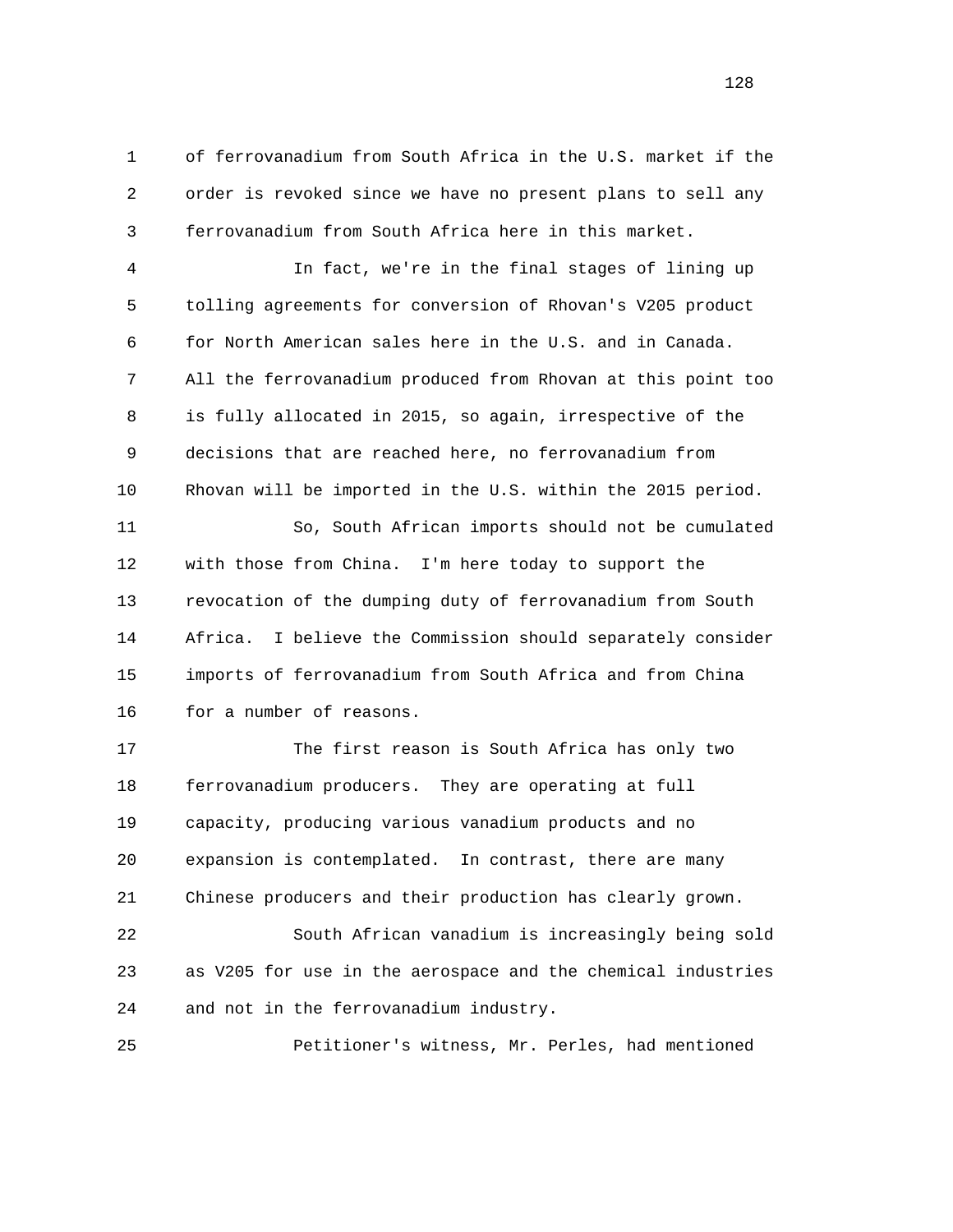1 this in his slide presentation when he asserted that the 2 demand would double from 2011 to 2016. Thus, the South 3 African ferrovanadium supply is shrinking and we do not 4 believe that Chinese ferrovanadium production is shifting to 5 these higher value products, so that's something for you to 6 consider.

 7 The two companies representing the only South 8 African producers have fully cooperated with the ITC for the 9 sunset review. The two South African producers have 10 participated responsibly in the U.S. ferrovanadium market 11 with ferrovanadium from various sources, including that made 12 from South African V205 in the U.S. and Canada, as I 13 mentioned. These sales have occurred regularly in the 14 market. In contrast, the Chinese vanadium is sporadically 15 present in the U.S. market, usually in the form of the South 16 Korean ferrovanadium.

 17 Glencore has played a significant, non-disruptive 18 role in the U.S. market for many years. Our practices have 19 been profitable and would not change if the order were 20 revoked. Chinese product, as I mentioned, has been 21 inconsistent in the U.S. And when it's here, it's typically 22 sold through third-party traders and they've created 23 disruptive presence in the U.S. market.

 24 Glencore's sales are principally sold through 25 long-term contracts with U.S. consumers. In contrast, the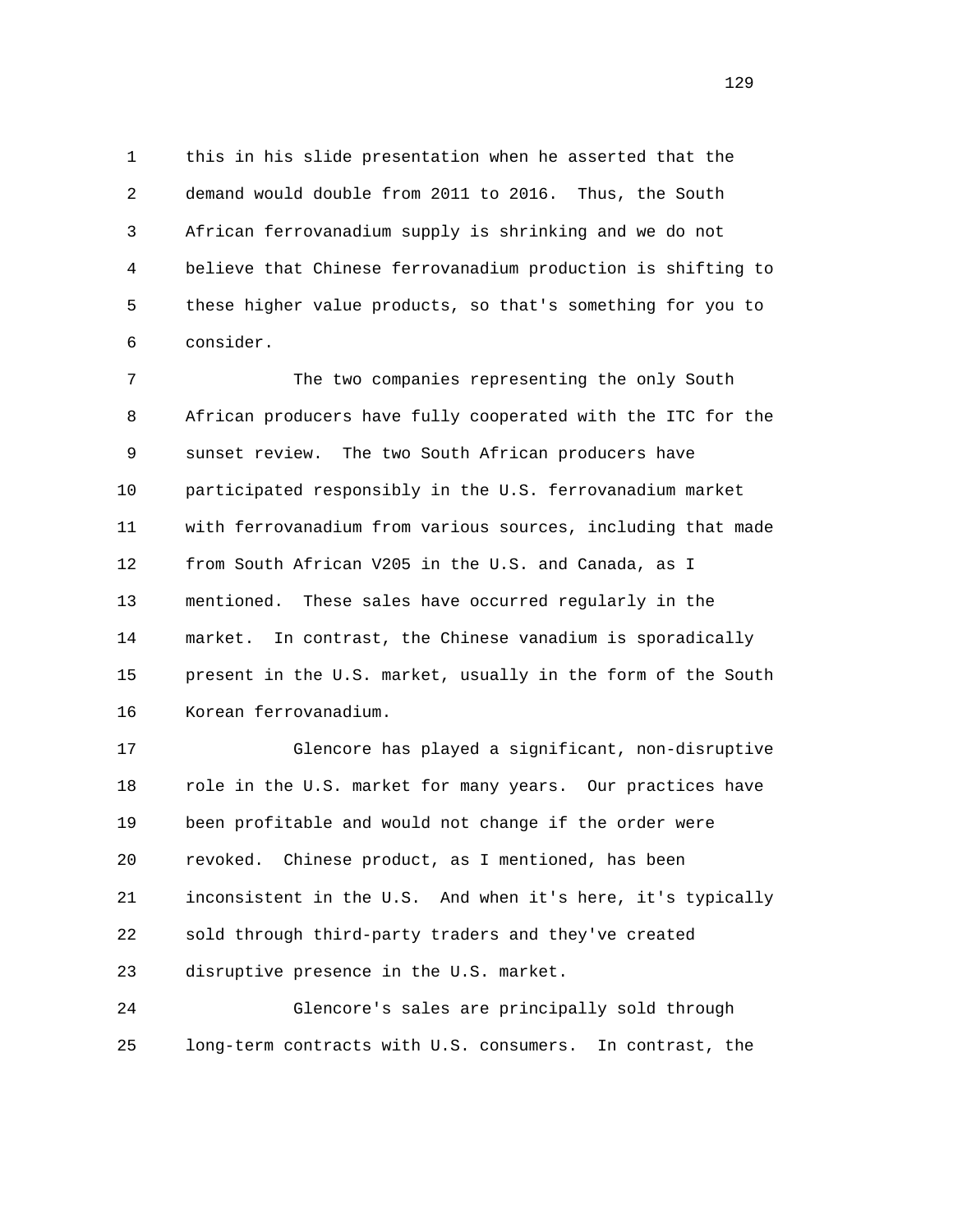1 Chinese historically sell their product on a spot basis, and 2 this is even the case before the dumping orders were placed. 3 So, since the dumping order, the Chinese V205 primarily 4 converted, as mentioned this morning, in South Korea and 5 continues to be sold in the spot market here today.

 6 South Africa and China have entirely different 7 approaches to the U.S. market. We believe that it would be 8 unfair to cumulate the South African and the Chinese 9 ferrovanadium producers in the sunset review based on these 10 significantly different facts.

 11 No South African ferrovanadium is available for 12 the market, as I mentioned. If the dumping order of 13 ferrovanadium from South Africa is revoked, there will be 14 little, if any, South African Ferro V exported to the U.S. 15 Instead, we think today the U.S. market will continue to be 16 supplied by U.S. producers and imports from non-subject 17 countries, other than South Africa.

 18 There are a number of reasons for this statement. 19 Glencore has been selling South African Ferro V globally. 20 Rhovan's 2015 budget is fully sold out to customers in Asia, 21 Europe, and South America. No South African ferrovanadium 22 from Rhovan is available for sale in the U.S. in 2015. 23 Rhovan has been operating at full production capacity and 24 plans to continue to operate at full production as world 25 supply and demand is basically in balance.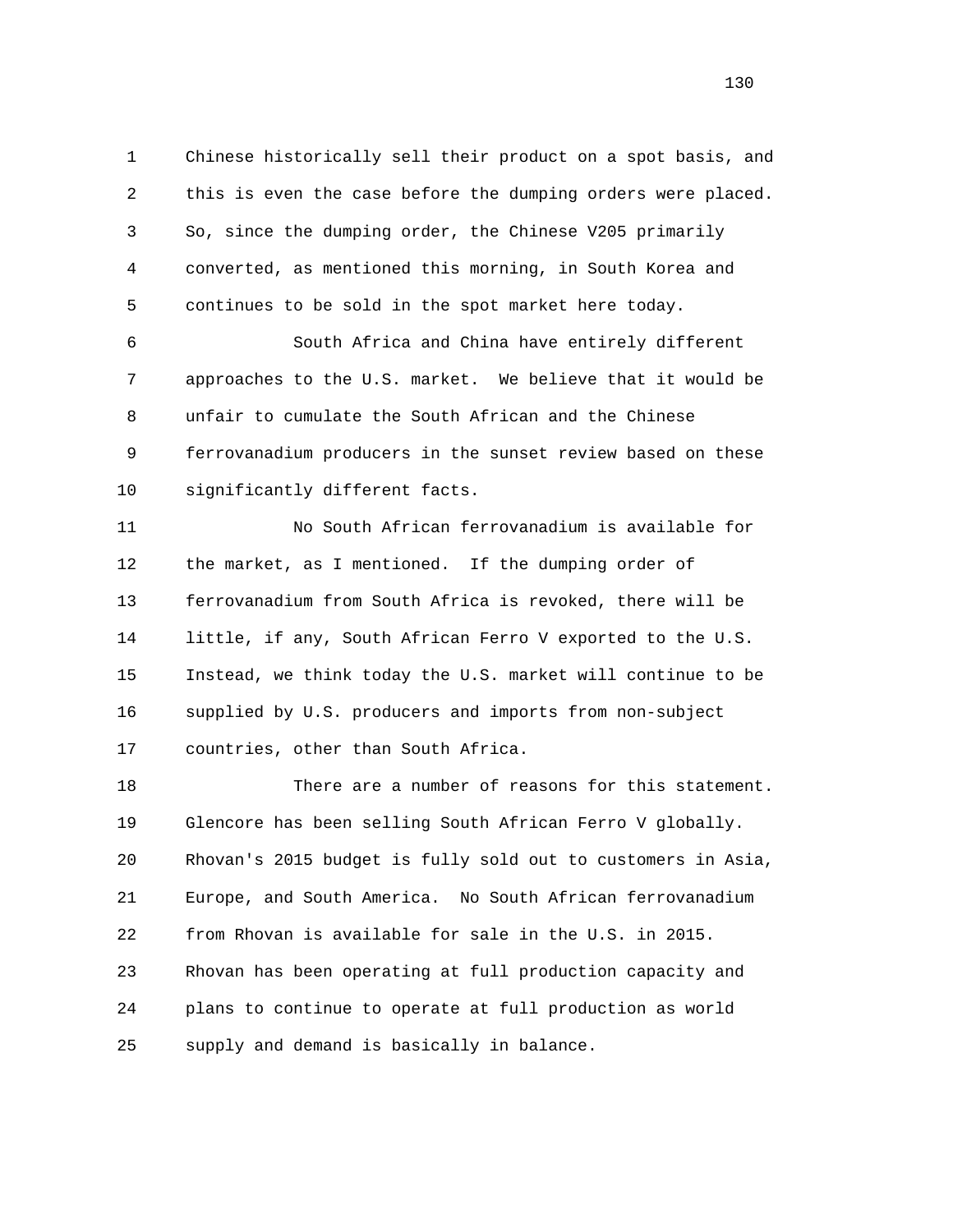1 Rhovan will make less, not more ferrovanadium in 2 the future and will not produce ferrovanadium for the U.S. 3 market if the antidumping order is revoked. As there has 4 been much discussion on production capacity and capacity 5 utilization at Rhovan, I want to explain the situation. 6 I'll use a slide prepared by Rhovan.

 7 First, Rhovan is a mine, which means that unlike 8 other businesses, it must make certain assumptions to 9 compile its budget of production capacity for Rhovan 10 products. Production capacity is not nameplate capacity 11 based on Rhovan's equipment. Instead, it is based on 12 Rhovan's mine plan and expected ore grade, assuming normal 13 operating conditions, including down time and product mix.

 14 This information is used to create a production 15 budget for the year. Given the realities of mining, the 16 actual production of vanadium at Rhovan will differ from the 17 budget. What Rhovan has reported are the production 18 capacity number it uses in its operations.

 19 Second, as Rhovan produces two products on the 20 same equipment, its capacity to produce each product must be 21 less than its overall equipment production capacity to make 22 just one product. Rhovan will not shift more production to 23 ferrovanadium if the order is revoked. We've made a 24 decision to sell as much of Rhovan's V205 to aerospace 25 industry as possible as it's generally more profitable than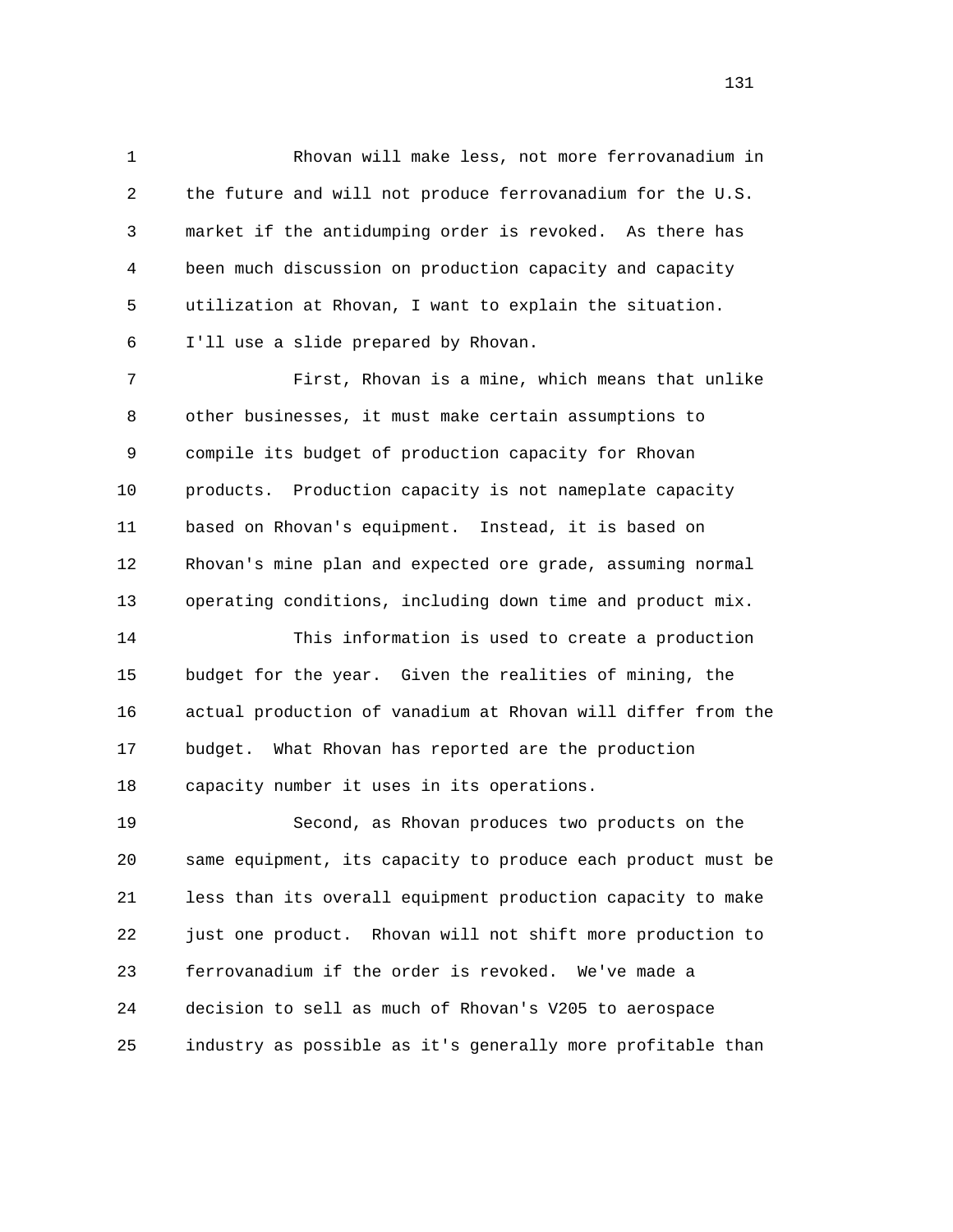1 ferrovanadium. So, this is the preferred product for 2 Rhovan. Its demand has also been predicted to grow 3 significantly over the years as Mr. Perles has stated 4 previously as well.

 5 In planning production at the Rhovan mine, we 6 first decide how much V205 is needed for the aerospace 7 industry globally. Our demand amount is based on multi-year 8 contracts with the aerospace producers in regions throughout 9 the world, including Asia, Europe, Russia. While Rhovan has 10 an advantage over other vanadium pentoxide producers in 11 meeting aerospace product specifications, there are still a 12 significant amount of Rhovan's V205 that does not meet 13 specifications.

 14 Simply put, when you produce high-grade V205 for 15 aerospace applications, you also produce V205 product that 16 is below standard specifications for the aerospace industry. 17 Although Rhovan is getting better at meeting aerospace 18 industries specifications, again, this is a mine, so the 19 proportion of acceptable material varies.

 20 Once we determine the amount, the V205 needed, 21 the remainder of the mine's output is used to produce 22 vanadium trioxide, V203, which is what the Rhovan facility 23 must use to make ferrovanadium. In other words, as shown on 24 the slide, Rhovan's production process comes to a point 25 where it must produce either V205 or V203. We decide on how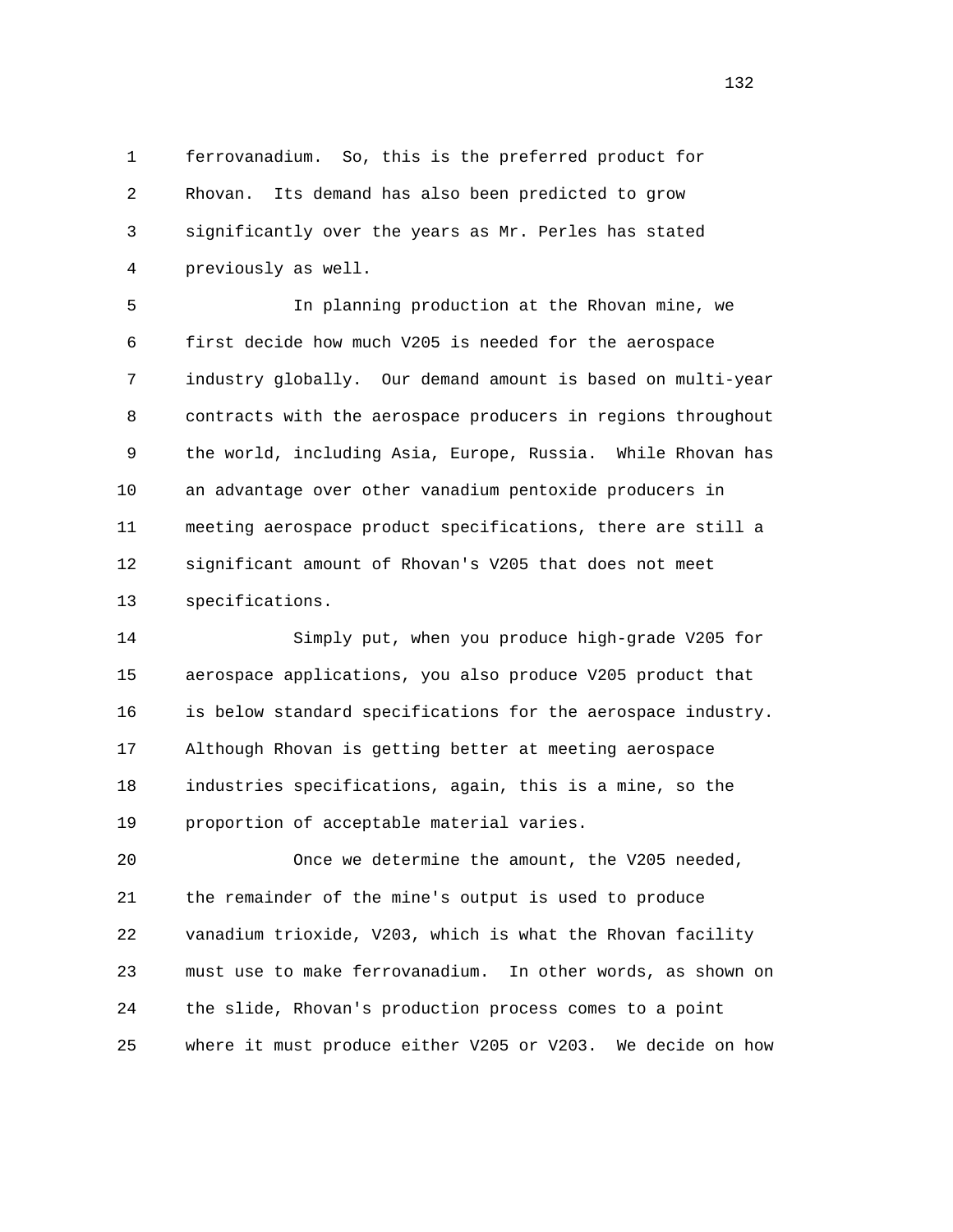1 much V205 is needed and the rest becomes V203. Once this 2 production decision is made, it's not reversible.

 3 As I mentioned, some of the V205 will not meet 4 the tight specs for the aerospace industry use and thus, the 5 remaining South African V205 is to be converted into 6 vanadium for sell. However, this V205 cannot be converted 7 at Rhovan. The V205 must be converted in aluminothermic 8 process, such as those used by Bear. Rhovan uses an 9 electrothermic process that must use the V203.

 10 Regardless of what happens in this review, as 11 I've mentioned, Glencore will continue to have V205 that 12 does not meet the specifications for the aerospace industry, 13 which it will have to have converted outside of South 14 Africa. Revocation will not mean that this V205 will be 15 converted in South Africa, as that's not possible.

 16 Finally, it is important to note, as you consider 17 the case, that Rhovan does not produce V205 for the sole 18 purpose of producing ferrovanadium for the U.S. market. 19 There are no unsold inventories from the South African Ferro 20 V, as I've mentioned, that Glencore could supply to the U.S. 21 As the facts show, disregarding the financial crisis years, 22 inventories have been generally the same level over the 23 years. The inventory levels are another consequence of 24 Rhovan being a mine in a location that is dependent upon 25 exports.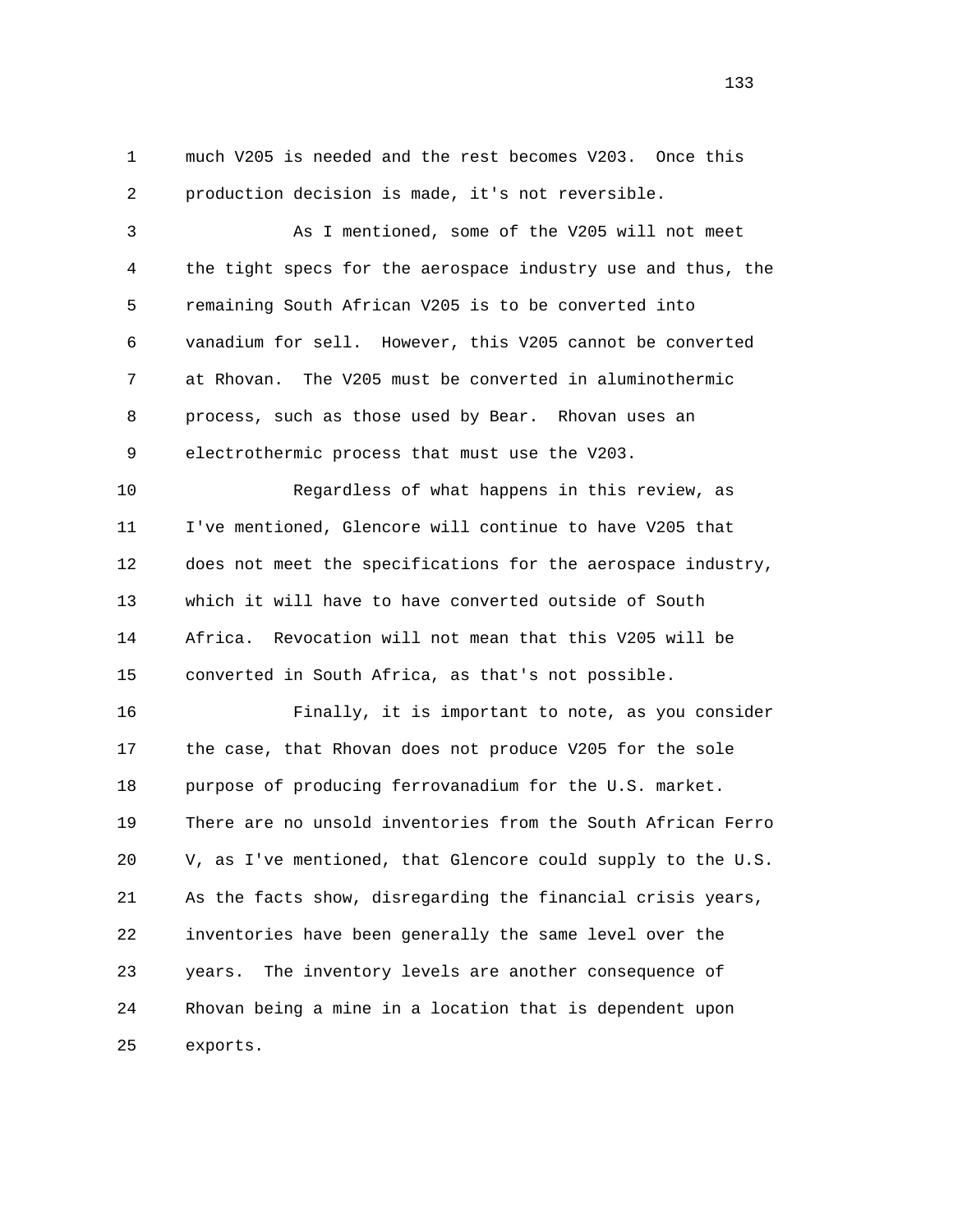1 As the mine requires lengthy lead times to supply 2 products to our customers. The ferrovanadium, after 3 finishing, is sent from the plant to the port in South 4 Africa where it's stored at the port, where it's then sorted 5 and loaded onto ships and transported around the world where 6 it's then held in warehouses and held on consignment 7 awaiting release for customers. It takes, at a minimum, 30 8 days transit for most of the ports in South Africa to the 9 main ports throughout the world, Europe, Asia, et cetera. 10 Additionally, we must have sufficient supply 11 available to deal with certain anomalies that happen in the 12 South African market, such as strikes, labor issues, and all 13 the other challenges that we face down there. 14 Generally, there's approximately a two to 15 three-month supply of ferrovanadium in this distribution 16 chain. The inventory reported in the ITC questionnaire is 17 the Ferro V in this distribution chain. This is a product 18 that has been sold and it's awaiting release to consumers. 19 It's not excess inventory. 20 I'm going to speak about the U.S. price premium. 21 There is no U.S. price premium to draw South African 22 ferrovanadium to the market. First, this claim is based on 23 a simple comparison of published prices which do not reflect

25 contracts, as the Petitioners mentioned this morning, and

24 what is happening in the marketplace. Most sales are under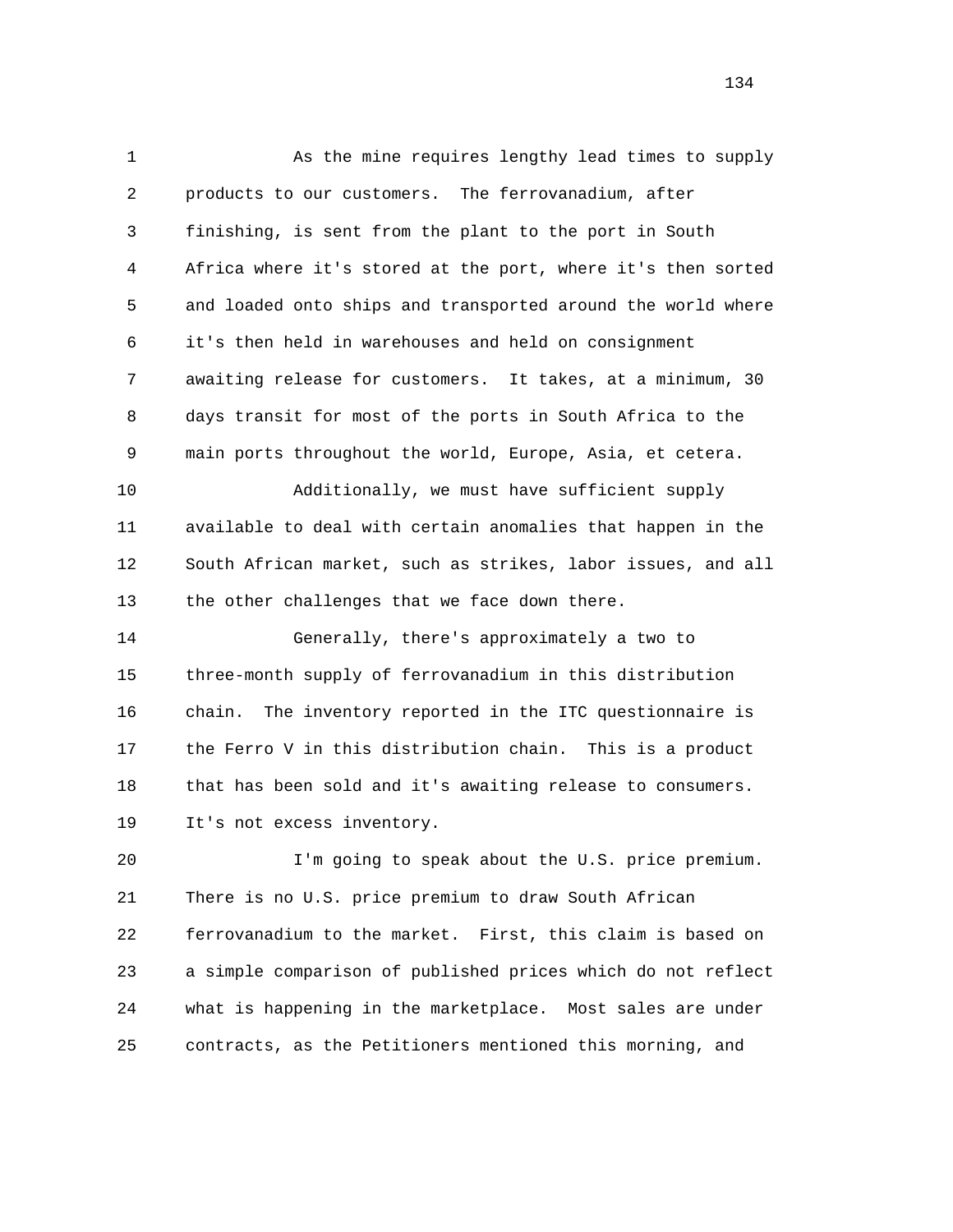1 the price of these contracts is set using a formula

2 generally at a discount to Ryan's Notes.

 3 In my experience, I've seen other sellers giving 4 discount ranging from about 10 to 15 to 20 percent. 5 Second, the U.S. market has higher costs. Their import duty 6 is 4.2 percent. There are other fees for specialty packing, 7 as mentioned this morning. And as the Petitioners noted, 8 ferrovanadium is generally fungible. So, if the U.S. market 9 was at a premium, Glencore and others would've focused more 10 sales on the U.S. market and less on other market, 11 ultimately bringing the price in line. 12 And I just wanted to touch on Commissioner 13 Pinkert's comments this morning. This cuts to the heart of 14 doing conversions in non-subject countries. Glencore has 15 done that, and those products that we produced in the 16 non-subject countries have at times wound up here and often 17 at times have not wound up here. So, something to consider. 18 Glencore has been participating in the 19 ferrovanadium market for many years. It has sourced 20 ferrovanadium for many different countries. Some has been 21 made at the South African V205 and others from other 22 regions. Buyers usually do not require ferrovanadium from 23 certain origins. Ferrovanadium is sold on the amount of 24 vanadium it contains.

25 Glencore has priced its ferrovanadium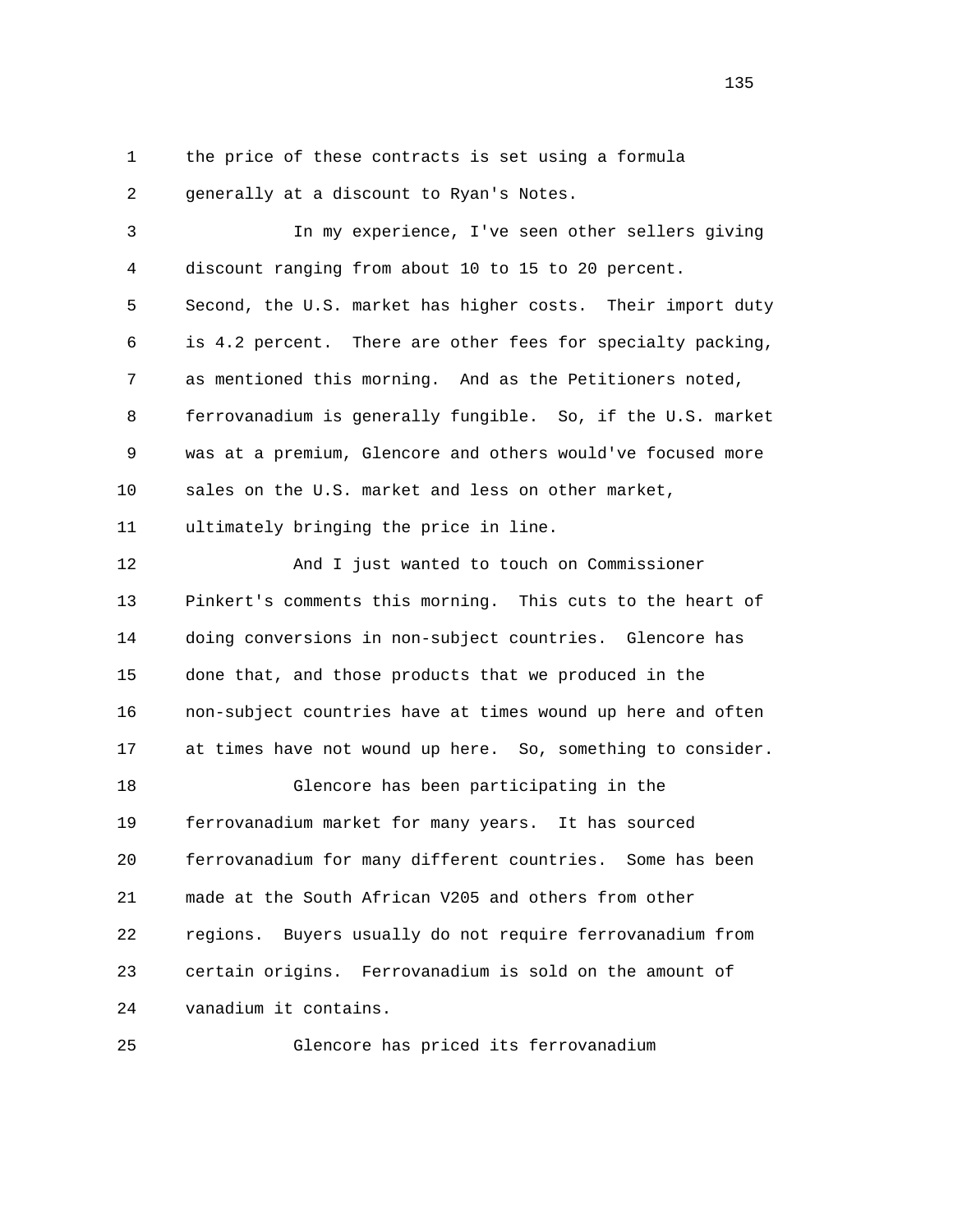1 responsibly, selling it predominately through long-term 2 contracts. Pricing under these long-term contracts, as I 3 mentioned, is based off an index, less a discount. These 4 prices are based on voluntarily reported spot transactions. 5 When Glencore prices ferrovanadium for sale to customers, we 6 consider many factors, including what we believe to be the 7 market price at the time and what we believe the customer is 8 willing to pay. Rhovan's cost is not a factor, unless it 9 exceeds the market price. In which case, we analyze whether 10 or not to shut down the mine like we did in 2009.

 11 From my experience, the lowest price in the U.S. 12 market is usually from the domestic suppliers, with AMG 13 being the market leader in the U.S. There is only so much 14 product that the domestic producers can offer. And as 15 someone had mentioned this morning, why are volumes coming 16 in from imports and I guess it's a fact of life. But the 17 reality is they can't meet all of the demand from the U.S. 18 consumers.

 19 I have no incentive to reduce our prices simply 20 because the antidumping on South African vanadium is 21 revoked. Our price does not consider the origin of 22 ferrovanadium that I'm selling. Glencore has many customers 23 globally for its ferrovanadium, so there is no reason for it 24 to divert South African Ferro V t o the U.S. from other 25 markets. As I've said, the U.S. ferrovanadium market is not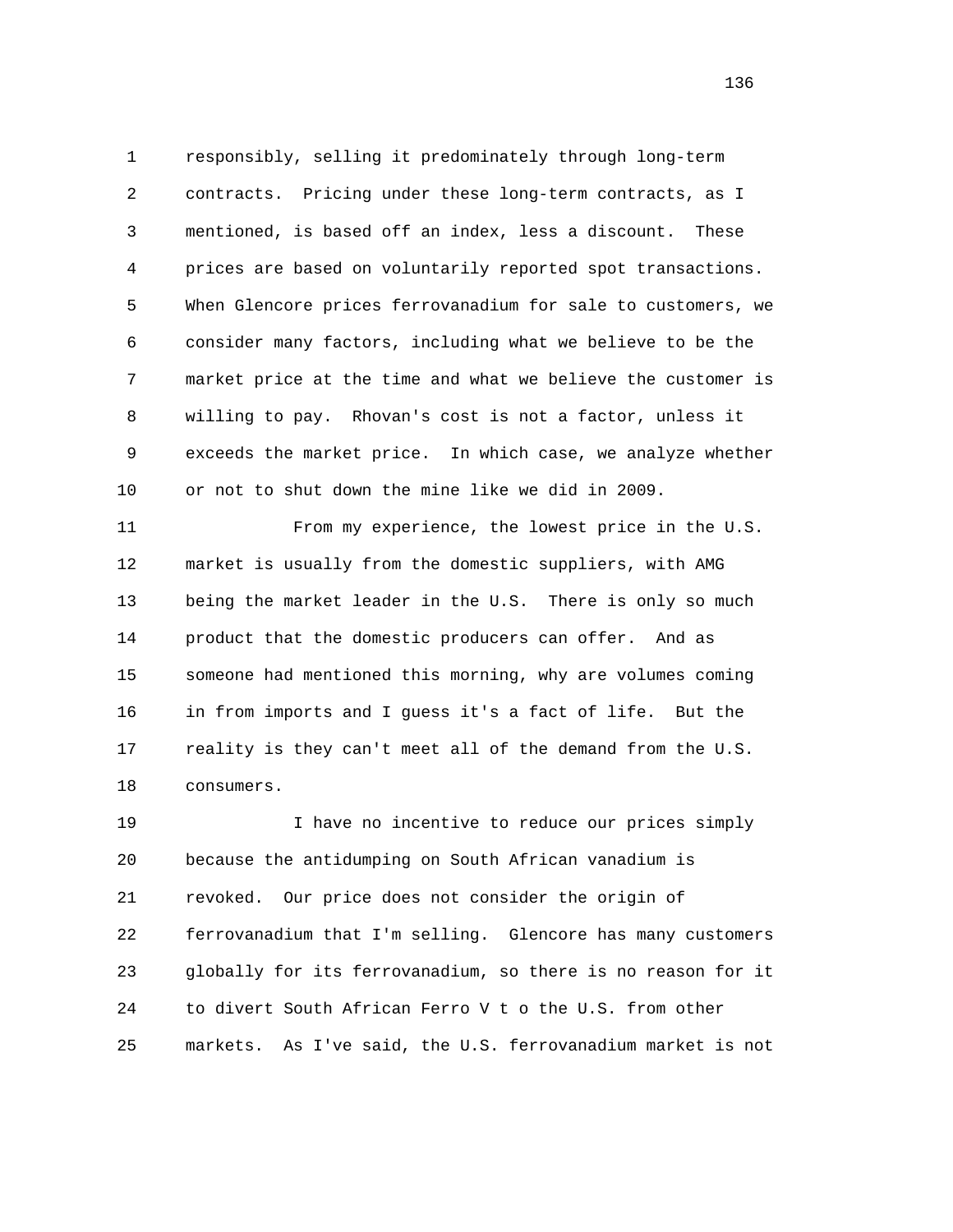1 a higher-priced market for ferrovanadium. If the U.S. were 2 truly higher price, then Glencore would've sold more Ferro V 3 in the U.S.

 4 Glencore's actions over the past 10 years refute 5 any claim that we will sell ferrovanadium from South Africa 6 or elsewhere at low prices. Our action in 2009 shows that 7 the Rhovan mine will shut down when market prices are too 8 low to be profitable.

 9 In sum, there's no reason for Glencore to lower 10 its price in the U.S. market if the antidumping order from 11 South Africa were revoked. There is simply no excess Rhovan 12 ferrovanadium to sell at low prices even if this were 13 Glencore's strategy.

 14 Today Glencore is a significant supplier in the 15 U.S. market, and it would be foolish for us to compete 16 against ourselves by reducing prices on South African 17 ferrovanadium. That would only lead to a lower net return 18 on sales of total products that we do here in the USA. 19 That concludes my statement. I look forward to 20 answering any questions the Commission has for me. 21 STATEMENT OF LYNN HOLEC 22 MS. HOLEC: Good afternoon. I'm Lynn Holec. I'm

 23 an economist with ITR, Marks Laneth. I am here on behalf of 24 the South African Respondents, Vanchem Vanadium Products and 25 Glencore.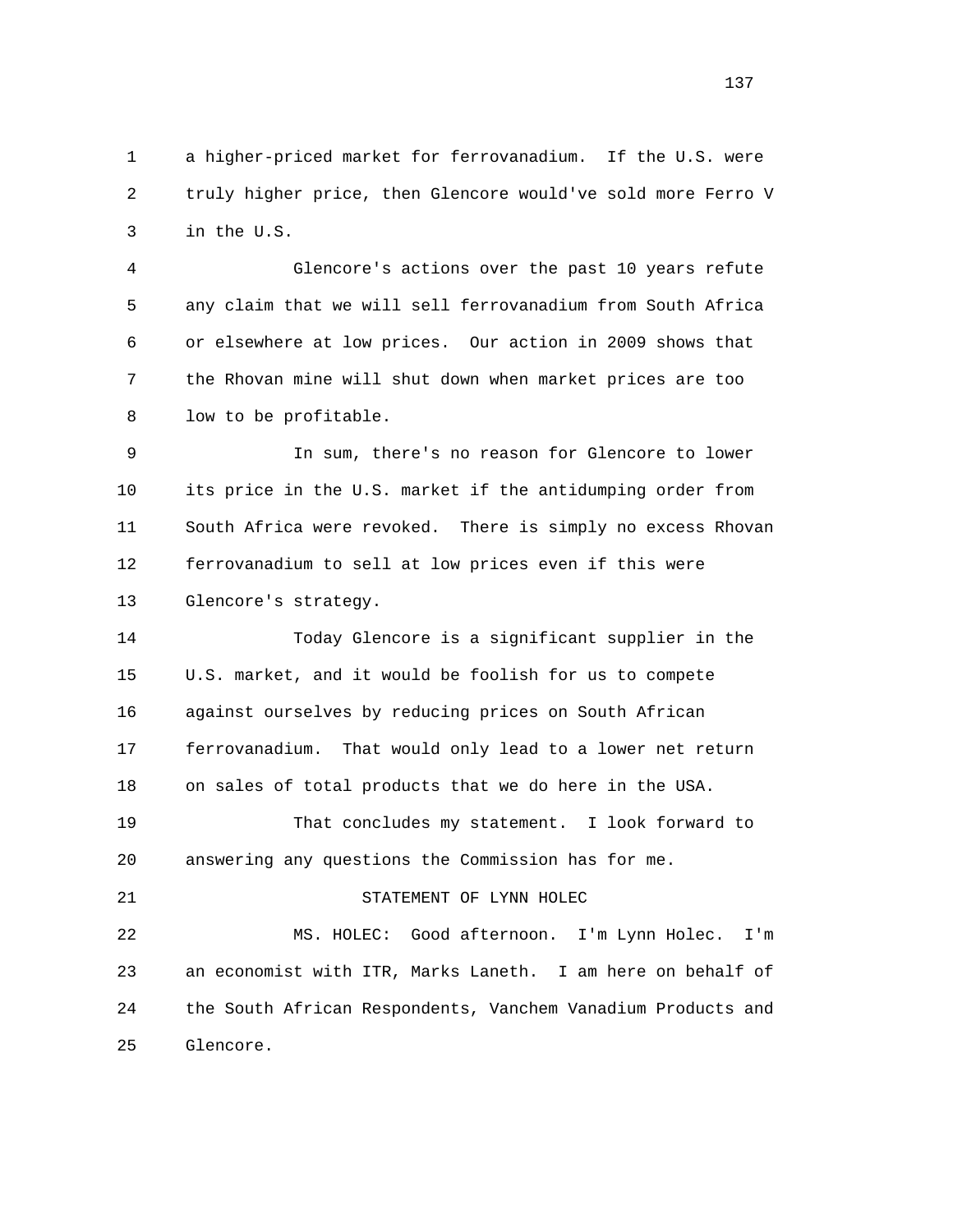1 I will address the following four points that 2 demonstrate that there is no likelihood of recurrence of 3 material injury if the antidumping order on ferrovanadium 4 from South Africa is revoked.

 5 The first point I'll address is the financial 6 performance of the domestic ferrovanadium industry, which is 7 strong and is anticipated to remain strong in the 8 foreseeable future. Secondly, the antidumping, if the 9 antidumping order is revoked, there will be no significant 10 increase in the volume of U.S. imports of South African 11 ferrovanadium. Since it comes from zero, I should just say 12 there will be no imports from South Africa.

 13 If South African ferrovanadium sold in the United 14 States -- if any is sold, it is unlikely to undersell U.S. 15 product or depress U.S. prices.

 16 Lastly, the Commission should not cumulatively 17 assess the volume and price affects of imports of South 18 African and Chinese ferrovanadium.

 19 First, looking at the condition of the U.S. 20 ferrovanadium industry, the financial performance of the 21 domestic ferrovanadium industry is strong and is projected 22 to remain strong in the foreseeable future. In fact, the 23 domestic ferrovanadium industry is in an even better 24 position than when in 2012 the Commission found the industry 25 not vulnerable to the continuation or recurrence of material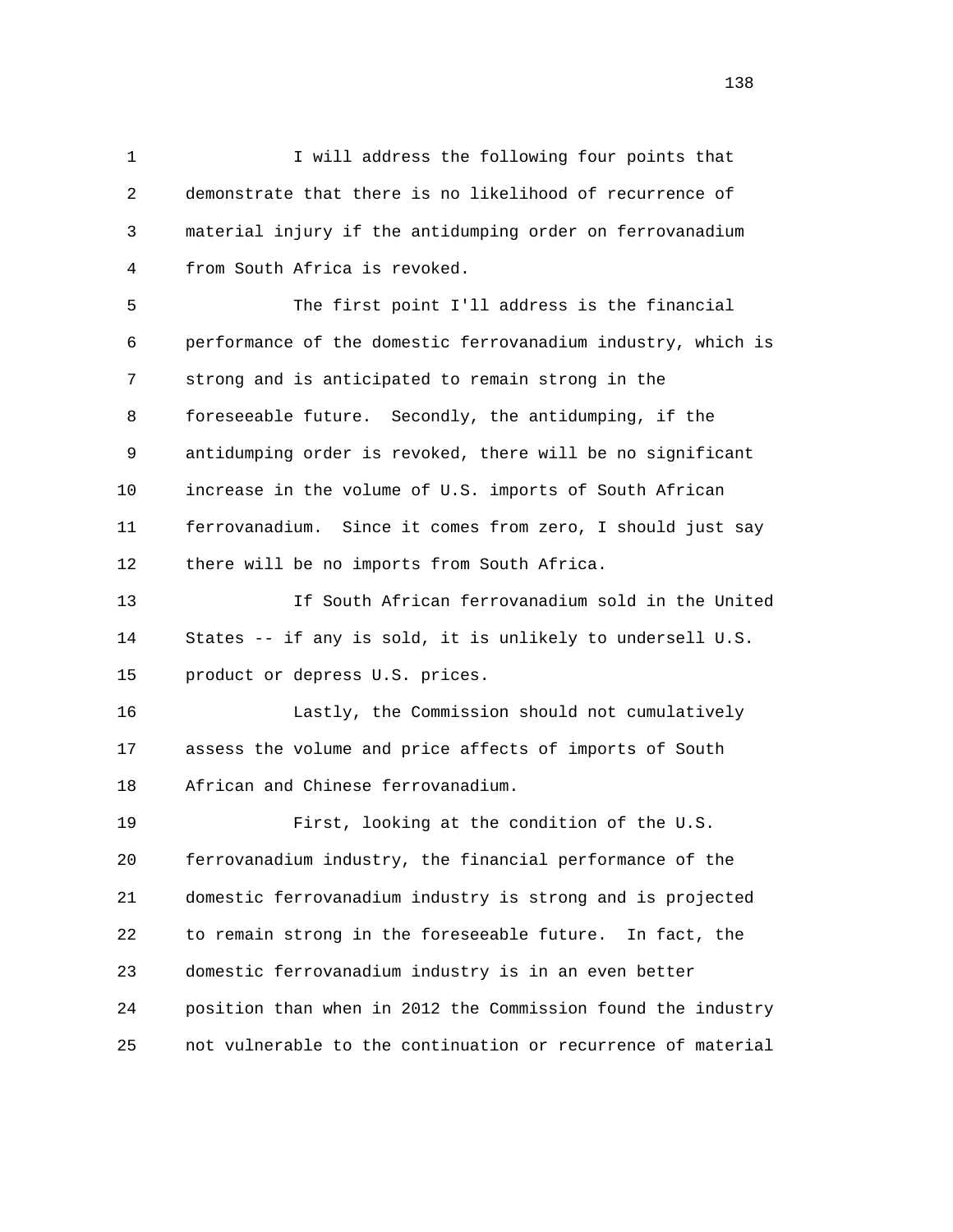1 injury in the context of the sunset review of the 2 antidumping order on Russian ferrovanadium and nitrided 3 vanadium.

 4 We all agree Petitioners, in their testimony and 5 briefs and the Commission in the six previous times that it 6 has evaluated the ferrovanadium industry to the following 7 basic conditions of the ferrovanadium demand. The 8 production of steel, specifically, high strength, high alloy 9 steel is the primary and almost exclusive use of 10 ferrovanadium.

 11 As the demand for steel increases, the demand for 12 ferrovanadium increases. That is, the demand for 13 ferrovanadium is derived from the demand for steel. With 14 minor exceptions, there are no economically feasible 15 alternatives to the use of ferrovanadium in steel 16 production.

 17 Ferrovanadium accounts for a very small portion 18 of steel production costs. And as a consequence of the 19 above, the quantity of ferrovanadium demanded is not 20 sensitive to changes in price or in economist's terms it is 21 price inelastic.

 22 We are in further agreement with Petitioners that 23 the U.S. steel market has largely recovered from the 24 2008/2009 financial crisis, and that the U.S. steel market 25 is projected to continue to improve. The world demand for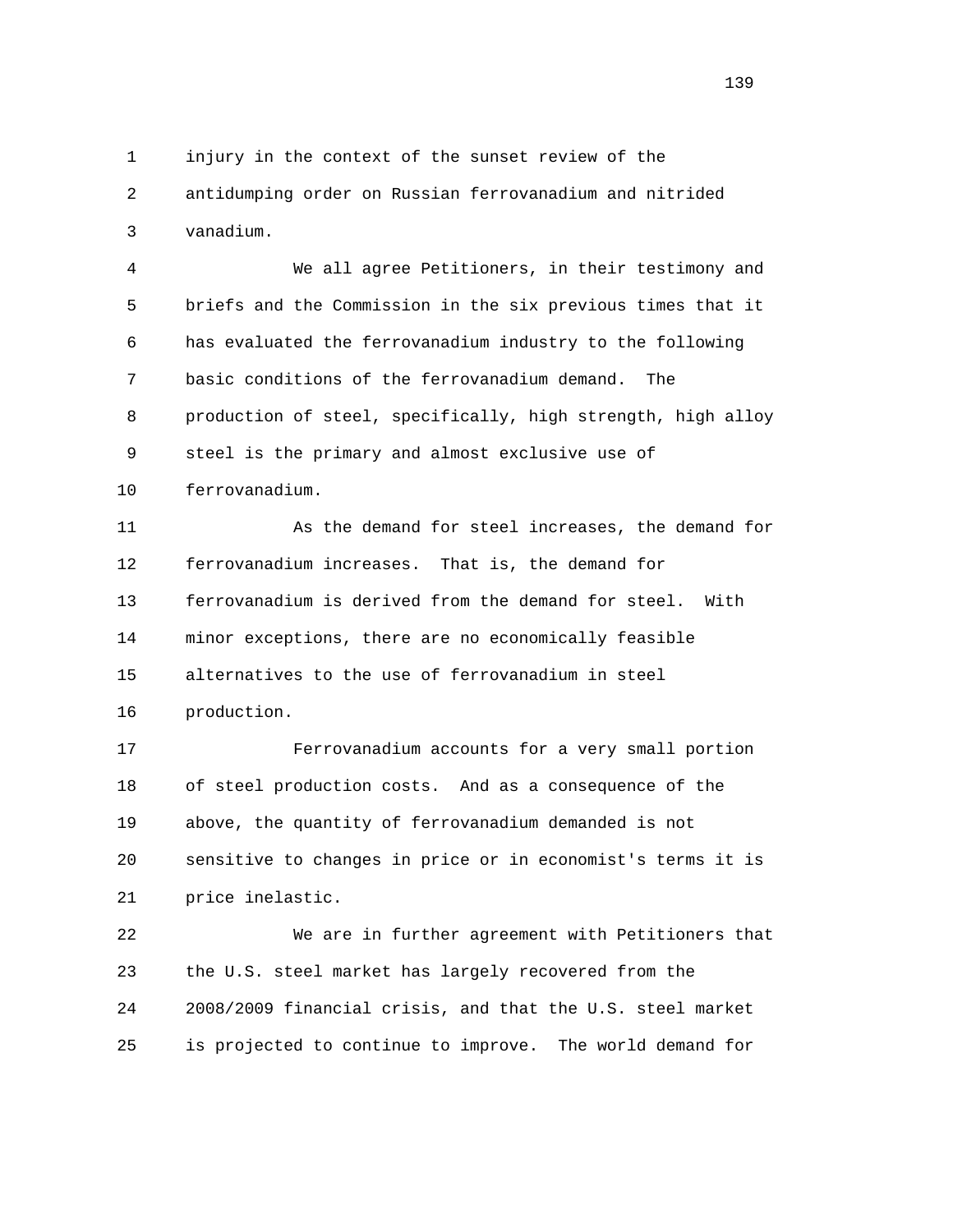1 steel has increased by 28 percent since 2009 and the demand 2 in the United States and Europe by 49 and 19 percent, 3 respectively. This growth has continued into 2014 with a 4 June 2014, year-to-date steel production exceeding June 5 2013, 2014 exceeding June 2013 production by 4 percent 6 globally, by 1 percent and 4 percent in the United States 7 and in Europe.

 8 In addition, as Petitioners point out, the U.S. 9 steel industry is using increasing amounts of ferrovanadium 10 per ton of steel as various steel-consuming industries seek 11 weight-saving and energy-saving improvements in their 12 products.

 13 On track with the recovery in the steel industry, 14 the vanadium market has also recovered. In its April 2013 15 TTP Squared report on the outlook of the global vanadium 16 market, Mr. Perles, who testified on behalf of the domestic 17 ferrovanadium industry projects tight vanadium supply/demand 18 balance over the next five years as the result of vanadium 19 used more intensely in the production of steel and 20 high-alloy, high-strength steels replacing low-strength 21 carbon steels. In fact, Mr. Perles, projects increasing, 22 upward pressure on prices over the long term.

 23 The two U.S. producers of ferrovanadium, AMG and 24 Bear -- they are two U.S. producers of ferrovanadium, AMG 25 and Bear, and they have both shared in the recovery. In its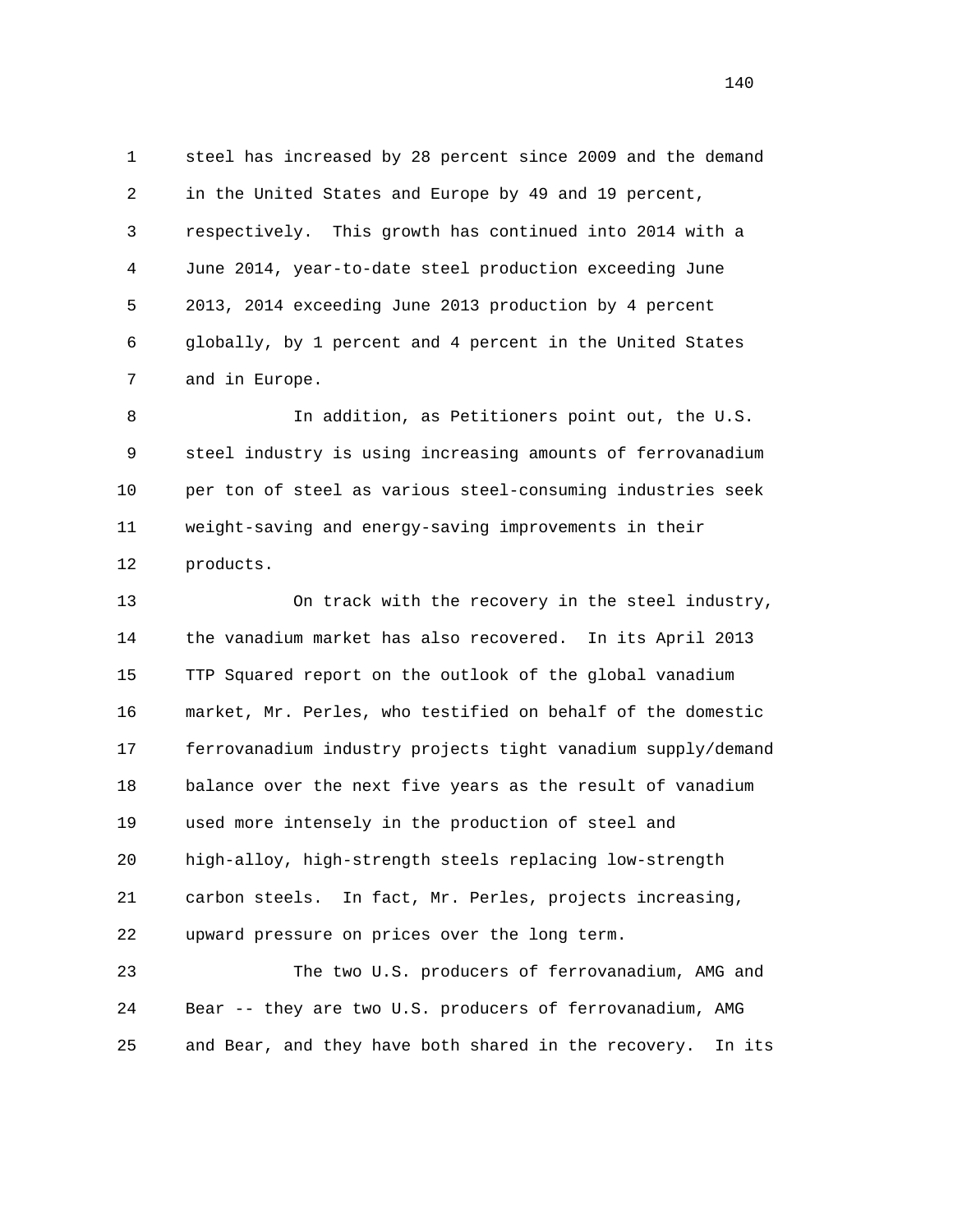1 2013 annual report, AMG states the following: "Demand for 2 AMG vanadium products primarily used in the high-strength, 3 low-alloy North American steel industry remained strong 4 during 2013 and the trend expected to continue into 2014. 5 We believe that AMG's vanadium performance will improve in 6 2014 as it they begin the year at full capacity and with a 7 full order book."

 8 More recently, in an August 2014 presentation to 9 its investors, AMG makes it apparent that the favorable 10 projections for 2014 presented in its 2013 annual report 11 were realized. AMG notes the following results specific to 12 ferrovanadium, an increase in sales volume, an increase in 13 market share, an 8 percent increase in price. So, this is 14 comparing between December 2013 and June 30, 2014, and 103 15 percent increase in production volume in the second quarter 16 of 2014 as compared with the second quarter of 2013.

 17 The Commission's pre-hearing report found similar 18 favorable results for the U.S. industry as a whole. It 19 reported an increase in June 2014 year-to-date shipments 20 over the same period in 2013 and a decrease in the ratio of 21 production cost to sales revenue and an increase in 22 operating income.

 23 Turning to the potential import volume, if the 24 antidumping order is revoked, U.S. imports of South African 25 ferrovanadium will not increase significantly.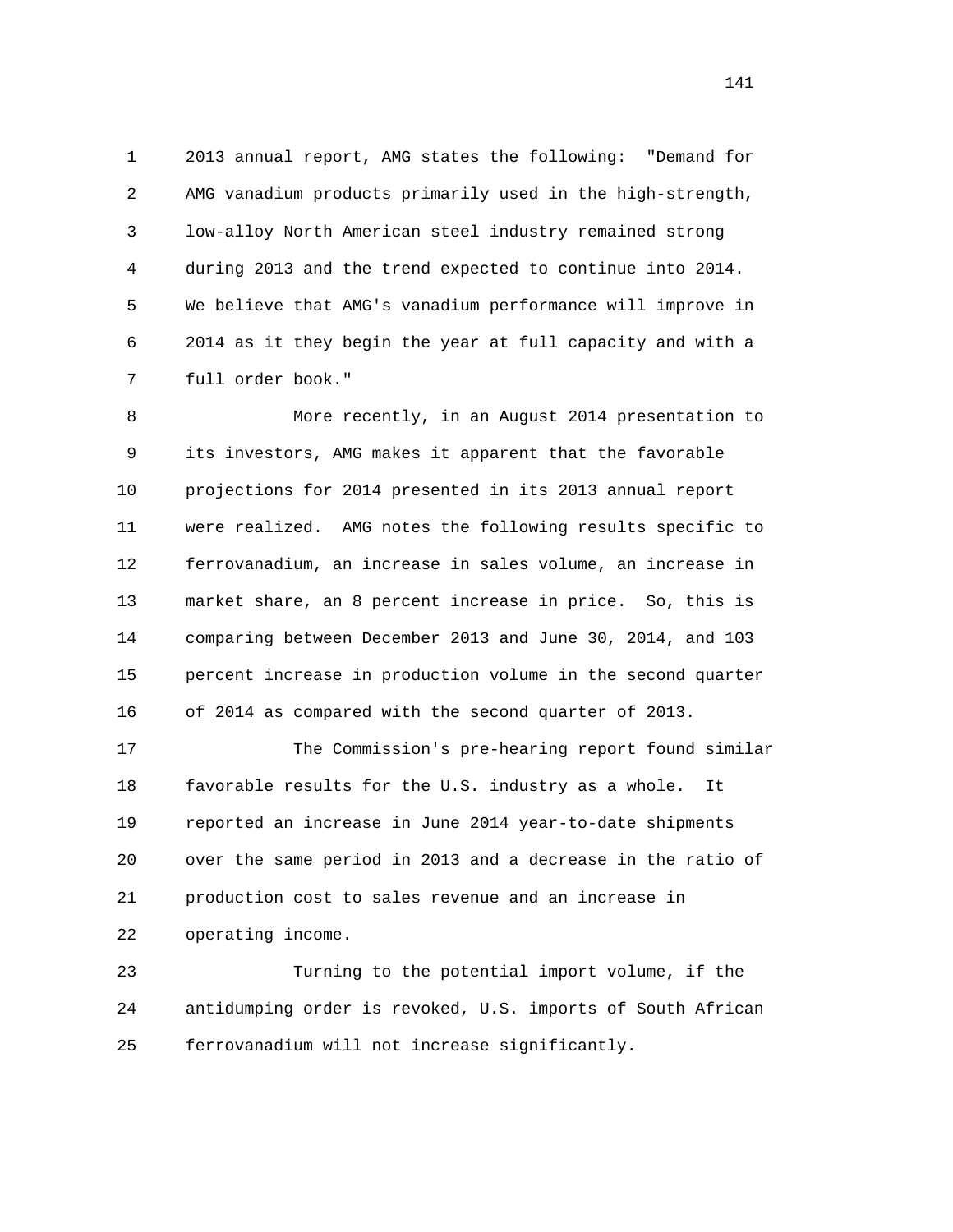1 As shown in their questionnaire responses, and as 2 Mike O'Connell has further explained, the South African 3 ferrovanadium industry is operating at capacity and its 4 production of ferrovanadium products is fully committed over 5 the foreseeable future. Nonetheless, Petitioners argue to 6 the contrary. They argue that U.S. ferrovanadium prices are 7 higher than European prices, which will cause South African 8 product to be diverted from Europe to the United States 9 should the antidumping order be revoked.

10 And secondly, they argue that the South African 11 producers will cease converting their vanadium pentoxide to 12 ferrovanadium in Canada before shipping it to the United 13 States, and instead will begin to export ferrovanadium to 14 the U.S. directly from South Africa. Neither argument has 15 reasonable factual basis or logical basis.

 16 Petitioners claim that U.S. prices are higher 17 than European prices based on a comparison of European 18 prices reported by Metal Bulletin and U.S. spot prices as 19 reported by Ryan Notes. Petitioners make this allegation 20 even though they have acknowledged that the majority -- and 21 they just testified 95 percent -- of U.S. sales of vanadium 22 is based on contract prices rather than spot prices. And 23 Petitioners further acknowledge that U.S. contract prices 24 are generally negotiated at a discount relative to Ryan's 25 Notes. Thus, Petitioners know Ryan's Notes prices are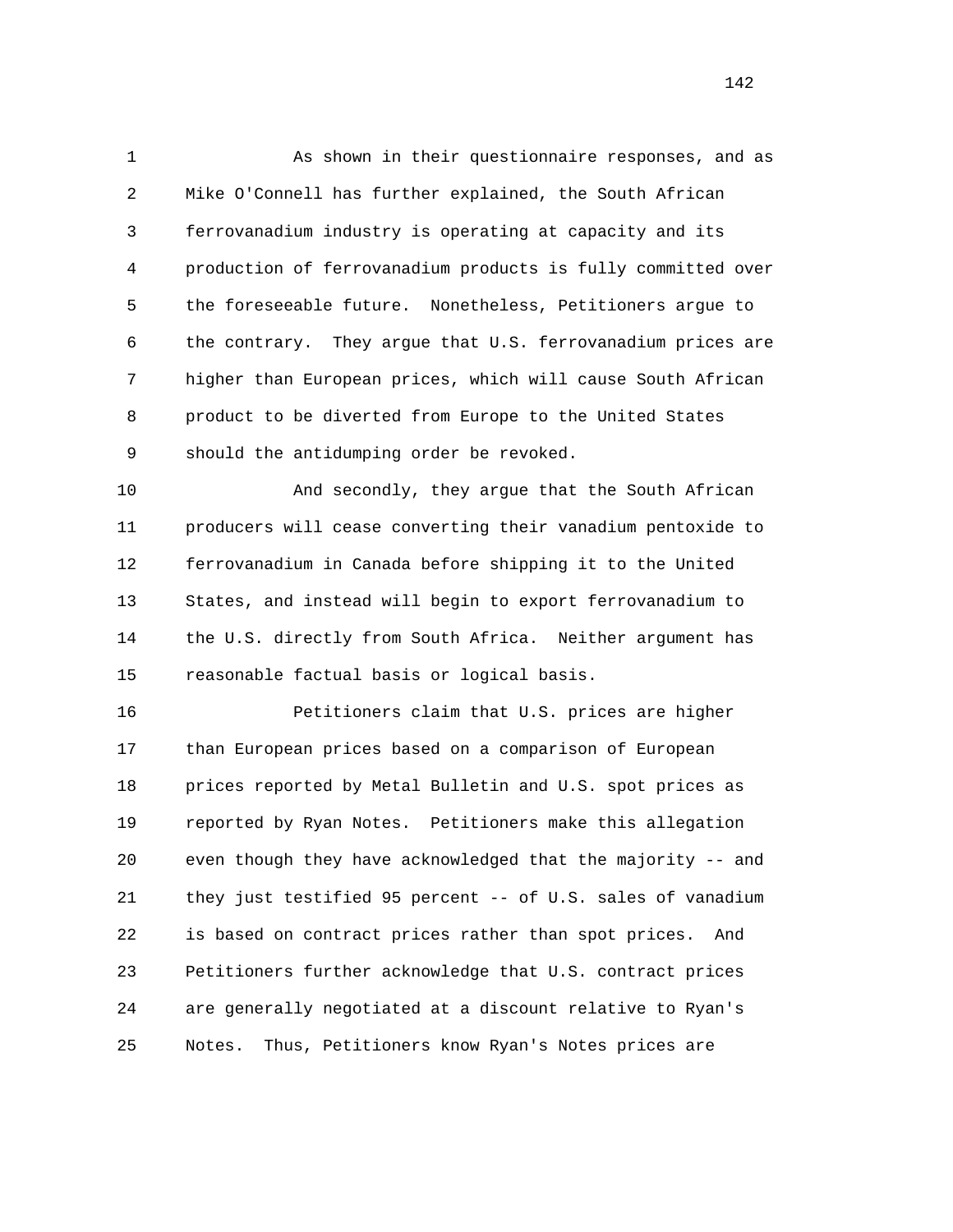1 higher than actual U.S. prices.

 2 Ryan's Notes discussed are based on a sample of 5 3 percent of the U.S. market, and I don't know if anybody 4 paying attention to the news and what happened with the 5 Liber voluntary responses that's a little bit skeptical in 6 itself. 7 The Commission's pre-hearing report provides U.S. 8 producers actual, average quarterly prices from 2008 through 9 June 2014 derived from U.S. producers' questionnaire 10 responses. While I cannot provide the specifics of this 11 analysis in this forum, I can say that these data 12 demonstrate that Ryan's Notes prices are not representative 13 of the larger U.S. ferrovanadium market. 14 It may be that Ryan's Notes reflect the prices at 15 which some sales were made, but they differ substantially 16 from the average prices obtained by the domestic industry. 17 Metal Bulletin prices, which Petitioners rely on 18 as representative of ferrovanadium prices in Europe, like 19 Ryan's Notes, are based on a survey of ferrovanadium buyers 20 and sellers. Neither we, nor the Commission nor the 21 Petitioners have data with which to evaluate the accuracy of 22 Metal Bulletin's prices. However, a comparison of Metal 23 Bulletin prices to actual U.S. producers' prices as obtained 24 by the Commission obtains a very different result from that 25 presented by the Petitioners.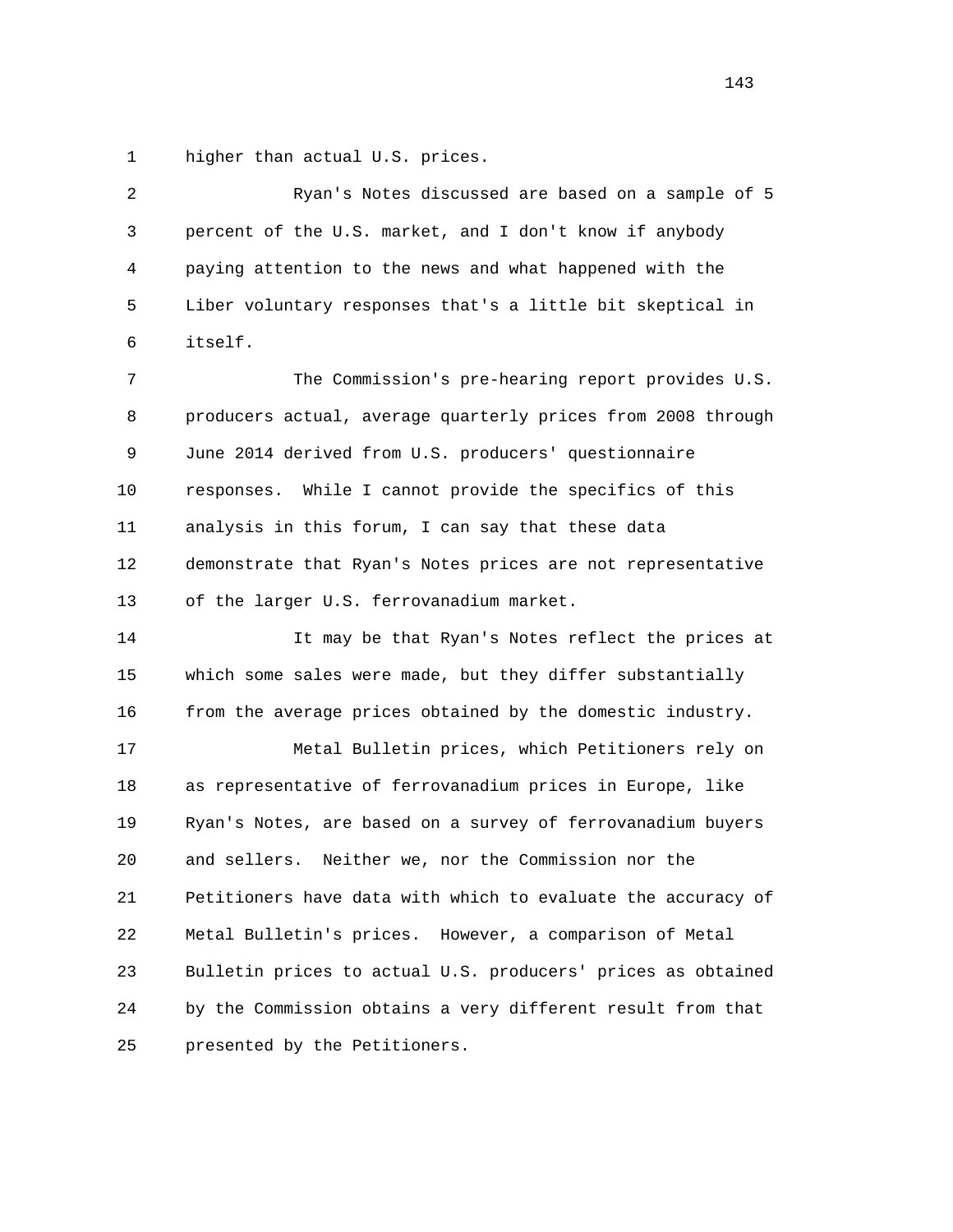1 To make this comparison, U.S. prices must first 2 be adjusted by known differences in the import tariffs. The 3 United States assess a 4.2 percent import duty on U.S. 4 imports of ferrovanadium. Ferrovanadium enters the EU duty 5 free; thus, U.S. prices must be reduced by 4.2 percent 6 import duty before they can be compared to European prices 7 if the goal is to approximate the relative return to the 8 exporter. This adjustment alone eliminates about half the 9 difference that Petitioners found in many periods, and in 10 particular, in 2014, and this was their comparison about 11 Ryan's Notes to Metal Bulletin.

 12 In our post-hearing brief, where we will be able 13 to use the confidential data in the pre-hearing report, we 14 will provide an analysis of the domestic industry's actual 15 prices reduced by the 4.2 percent import duty and European 16 prices as reported by Metal Bulletin.

 17 Secondly, Petitioners speculate that if the order 18 is revoked, the South African producers will replace toll 19 processed Canadian ferrovanadium with ferrovanadium shipped 20 directly from South Africa to the United States. Neither 21 the South African producers has excess capacity which they 22 could replace the Canadian converter.

 23 Importantly, Glencore, as Mike just explained, is 24 not even able to use vanadium pentoxide to convert in Canada 25 to produce ferrovanadium in South Africa. It must use an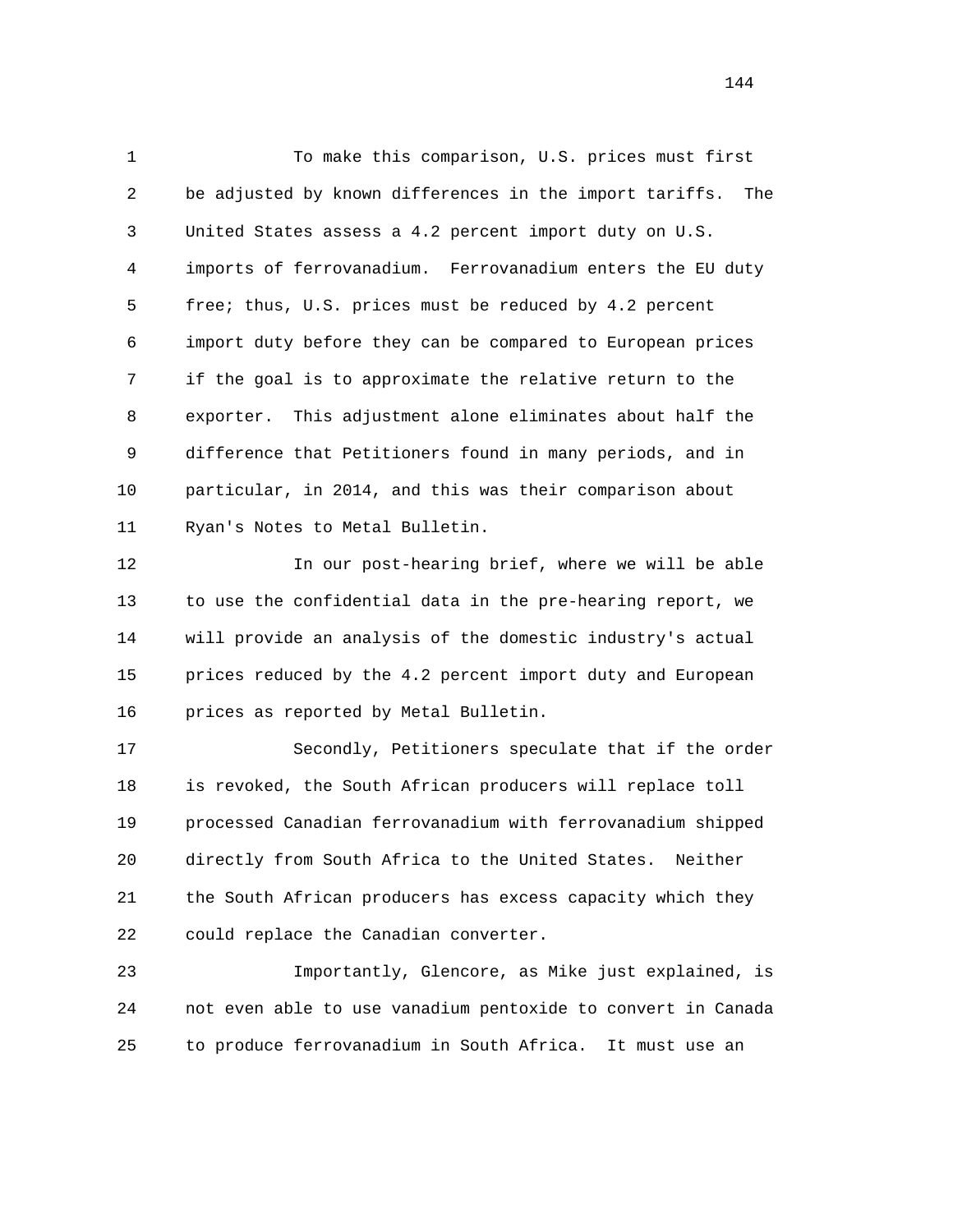1 outside converter, such as Canada. In South Africa, its 2 converter facility uses vanadium trioxide.

 3 Petitioners extend this volume argument into a 4 price argument based on South African producers Rhovan's 5 low-cost ferrovanadium process. Petitioner's claim that it 6 would be less costly to produce the ferrovanadium in South 7 Africa than in Canada, and therefore, South African product 8 would be sold at a lower price than the Canadian

9 ferrovanadium.

 10 Ignoring for the moment that the South African 11 producers are not able to increase significantly their 12 ferrovanadium exports to the United States, based on their 13 capacity utilization and current and future commitments, the 14 mere fact that Rhovan is a low-cost producer is not an 15 incentive to reduce its prices were it to begin shipping 16 directly from South Africa. As Mike explained, he prices to 17 the market, regardless of the origin of the ferrovanadium.

 18 In its 2012 review, the Commission found that 19 ferrovanadium and nitrided vanadium demand has increased 20 between 2009 and 2011, and was expected to remain stable. 21 Consistent with the Commission's 2012 finding, U.S. market 22 trends show that the demand for ferrovanadium is strong. 23 And it is anticipated that the strong demand for 24 ferrovanadium will continue; therefore, there is no 25 incentive in the foreseeable future for price-cutting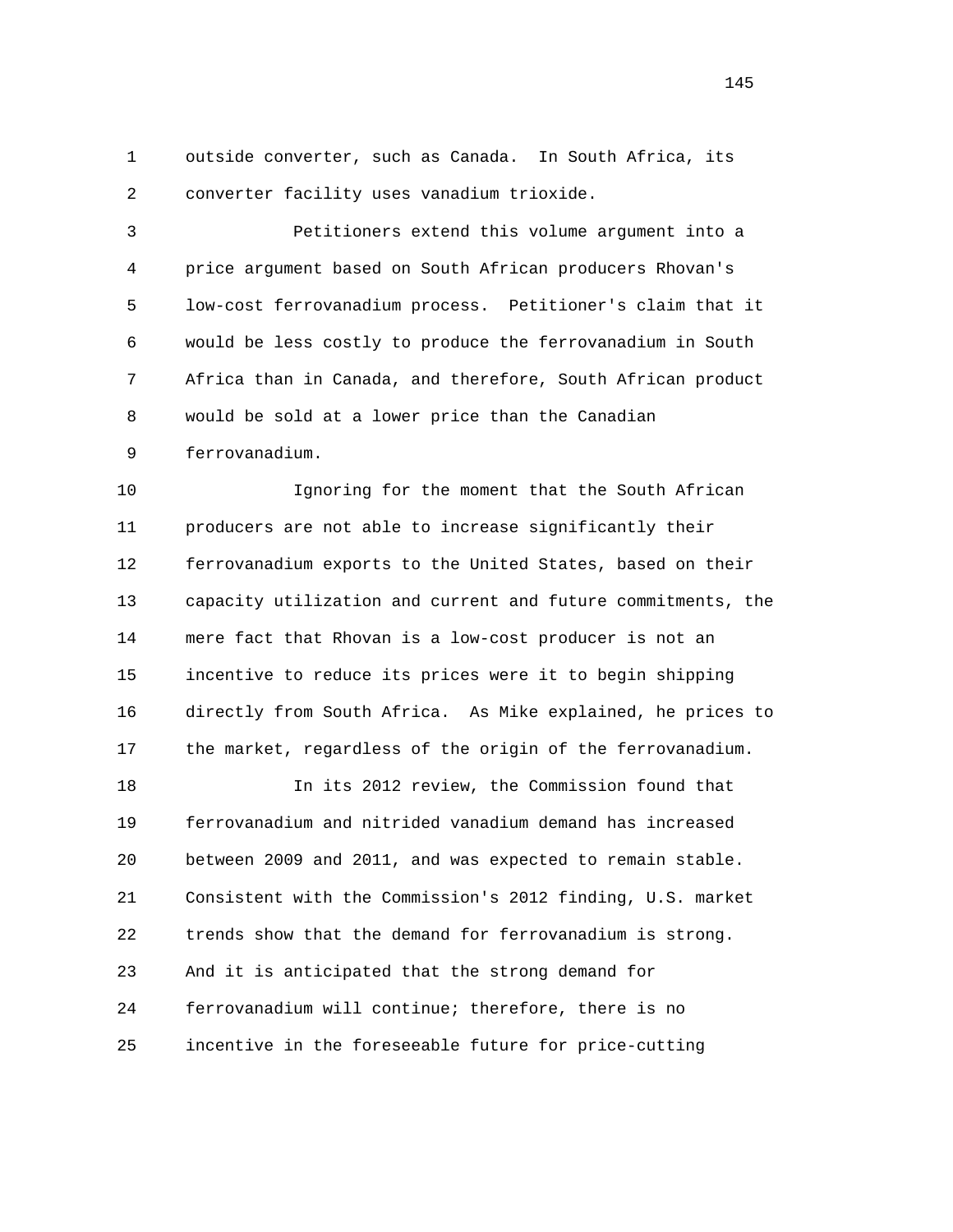1 practices predicted by Petitioners.

| $\overline{2}$ | Regarding price, any South African ferrovanadium               |
|----------------|----------------------------------------------------------------|
| 3              | sold in the United States is unlikely to undersell or          |
| 4              | depress the prices of the U.S. product. Each time the          |
| 5              | Commission has examined South African sales of ferrovanadium   |
| 6              | in the United States it has found the South African product    |
| 7              | to be overselling U.S. product in nearly all periods.<br>In 18 |
| 8              | of the 21 quarters in which the South African product was      |
| 9              | sold in January 1999 to June 14 period, the South African      |
| 10             | product was sold at a higher price than the U.S. product.      |
| 11             | As outlined by Mike O'Connell, Glencore has been               |
| 12             | a significant part of the U.S. ferrovanadium market for more   |
| 13             | than a decade and has continued to sell non-subject            |
| 14             | ferrovanadium in this market throughout the period of the      |
| 15             | Glencore owns and is the sole representative of<br>review.     |
| 16             | Rhovan's ferrovanadium and vanadium pentoxide products;        |
| 17             | hence, if the order is revoked and any of Rhovan's             |
| 18             | ferrovanadium was sold in the United States Glencore would     |
| 19             | be the seller and its goal will remain to maximize             |
| 20             | profitability realized from the mine's vanadium.               |
| 21             | During the period of review, Glencore, among                   |
| 22             | other things, sold ferrovanadium that it toll processed in     |
| 23             | the United States and responded to the Commission's U.S.       |
| 24             | producer questionnaire. In or pre-hearing brief, we            |
| 25             | compared Glencore's quarterly prices for the 2009 through      |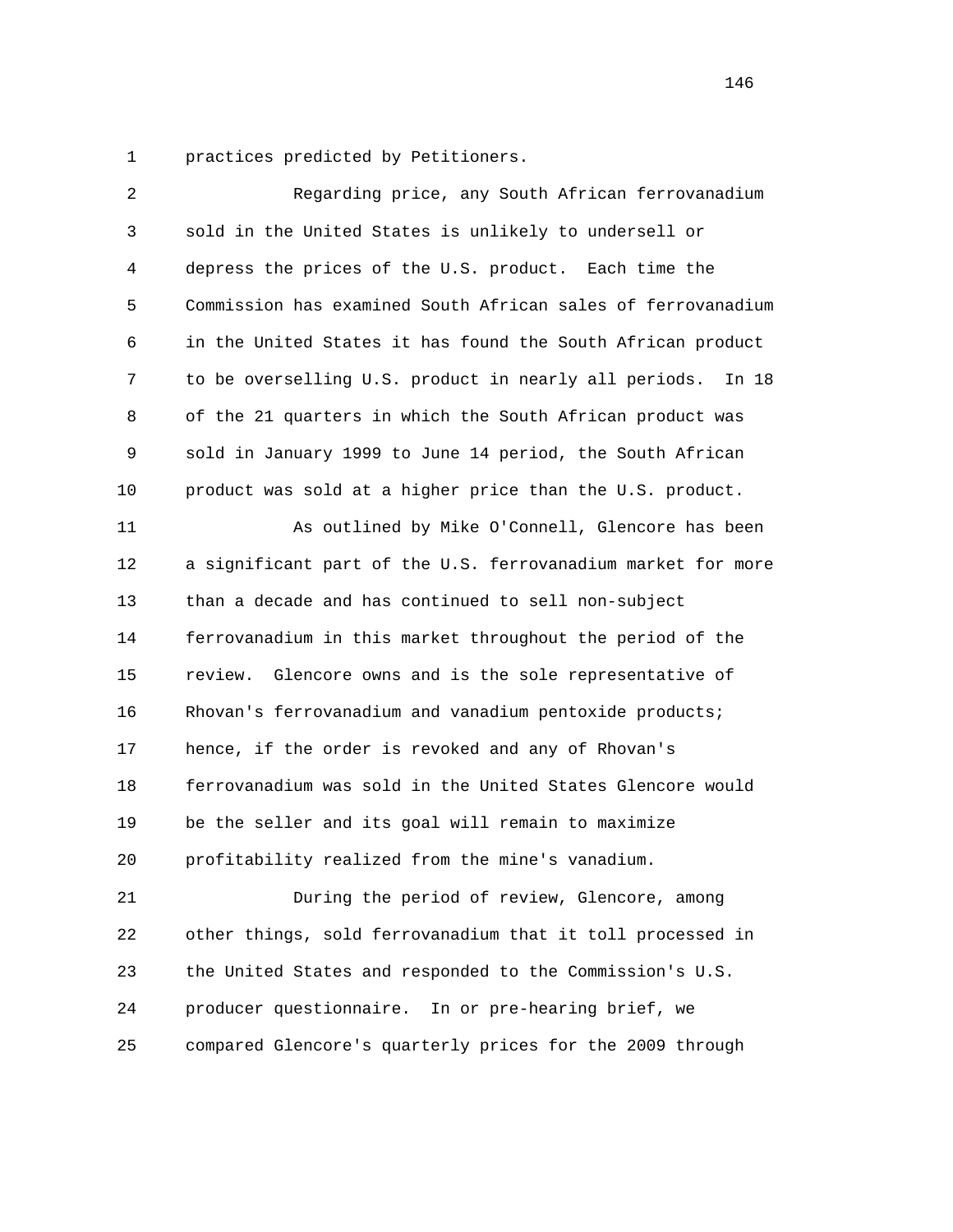1 June 2014 period reported in that response to the quarterly 2 prices of AMG, Bear, and the tollees. The result of that 3 analysis are in our pre-hearing brief. I can't detail our 4 finding in this public hearing, but I would like to draw the 5 Commission's attention to the analysis because it does 6 demonstrate Glencore's pricing practices compared to those 7 of U.S. producers and other tollees. Glencore is clearly 8 not the low-price seller.

 9 I acknowledge that Glencore was not selling South 10 African ferrovanadium during the review period, but 11 Glencore's pricing practices with respect to this 12 ferrovanadium are consistent with the Commission's finding 13 this review and in the original investigation that South 14 African ferrovanadium is generally sold at prices above 15 those of the U.S. producers.

 16 Glencore's mission and pricing practices will not 17 change were it to import ferrovanadium directly from South 18 Africa. It will price to market and maximize the 19 profitability of Rhovan's vanadium.

 20 Turning to the issue of accumulation, the 21 Commission should not cumulatively assess the volume and 22 price affects of South African and Chinese ferrovanadium. 23 The South African ferrovanadium industry has cooperated 24 fully with the sunset review and as provided substantial 25 evidence that ferrovanadium from South Africa is not likely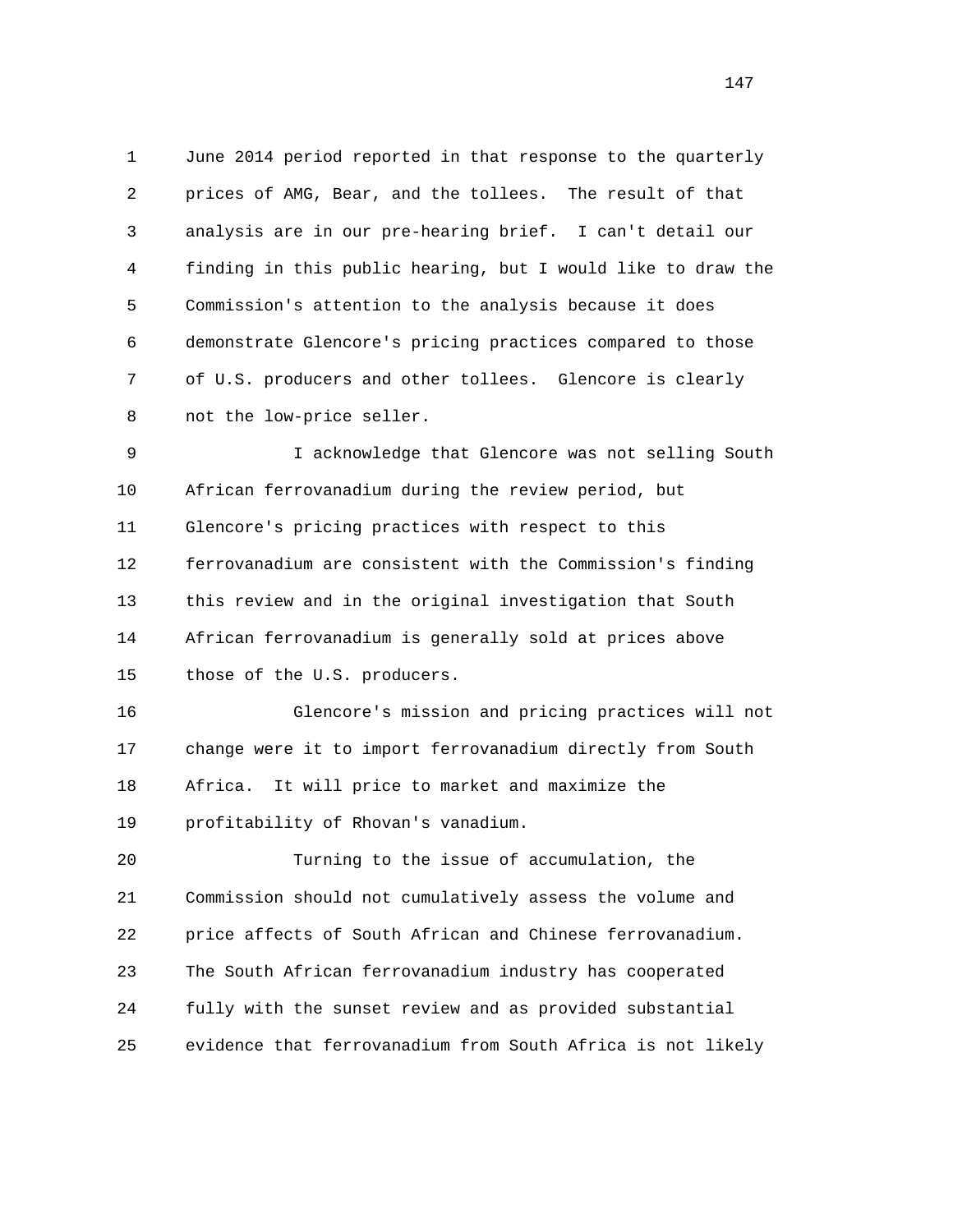1 to have a discernible adverse affect on the domestic 2 industry if the antidumping order is revoked. In contrast, 3 the Chinese producers have failed to respond to the 4 Commission's questionnaire.

 5 MS. HOLEC: Furthermore, the facts obtained by 6 the Commission in the current review and in prior 7 proceedings indicate that the Chinese and South African 8 ferrovanadium imports compete differently in the U.S. 9 market.

 10 Most South African ferrovanadium is sold on the 11 basis of long term contracts, while Chinese ferrovanadium 12 has been and continues today to be sold on the spot market 13 by traders and sold at prices below the prices of the U.S. 14 product.

 15 Specifically, the Commission found the Chinese 16 product to be underselling the U.S. product in 13 of the 23 17 quarters in which the Chinese product was sold during the 18 January 1999 through June 2014 period. In addition, public 19 reports and Petitioners indicate that the Chinese 20 ferrovanadium is continuing to grow.

 21 This contrasts with the South African production 22 capacity, that has no plans to expand. For these reasons, 23 the Commission should not cumulate ferrovanadium from China 24 with ferrovanadium from South Africa.

25 In summary, the U.S. ferrovanadium industry is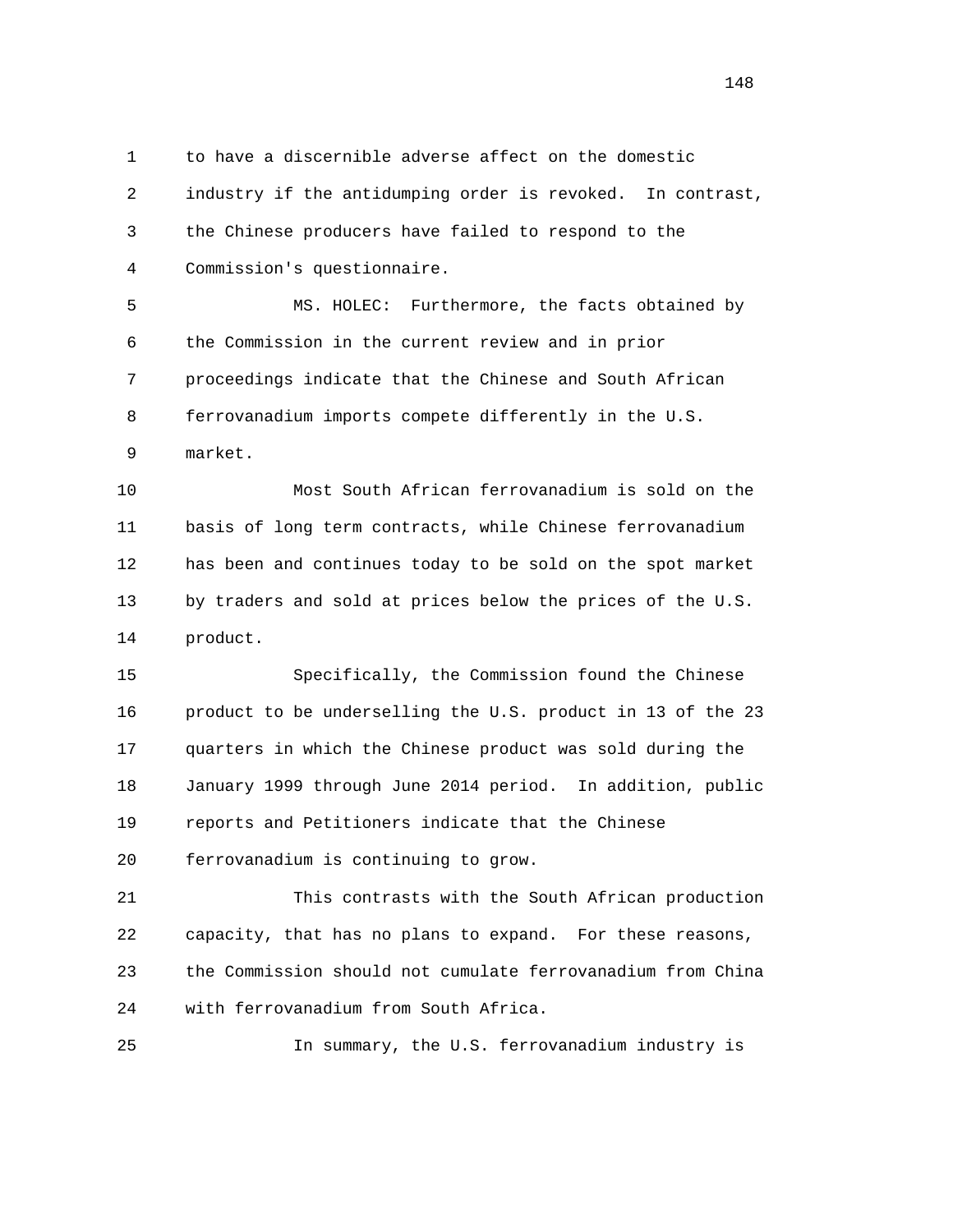1 doing well, and it is projected to continue to improve in 2 the foreseeable future. The demand for steel is increasing. 3 The intensity of the use of vanadium and steel is 4 increasing. The South African ferrovanadium producers are 5 operating at capacity with full order books, thus precluding 6 any significant exports to the United States and imports, if 7 any, from South Africa will be sold at market prices and 8 will not undersell or depress U.S. prices. Thank you. 9 STATEMENT OF KRISTINA ZISSIS 10 MS. ZISSIS: Good afternoon. I am Kristina 11 Zissis from the law firm of White and Case. My colleague, 12 Dean Barclay and I are here today on behalf of the only 13 other South African ferrovanadium producer, Vanchem Vanadium 14 Products. 15 Vanchem's story is similar to Rhovan's, and 16 Vanchem fully supports the statements made by the other 17 members of this panel. We are happy to provide any 18 questions you have for Vanchem to our client, in order to 19 address them in the post-hearing brief. Thank you very 20 much. 21 MR. WEIGEL: And that concludes -- excuse me. 22 That concludes our presentation, and we are available for 23 questions. Thank you. 24 CHAIRMAN BROADBENT: Great. I want to thank you 25 all for appearing here today. It's very, very helpful to us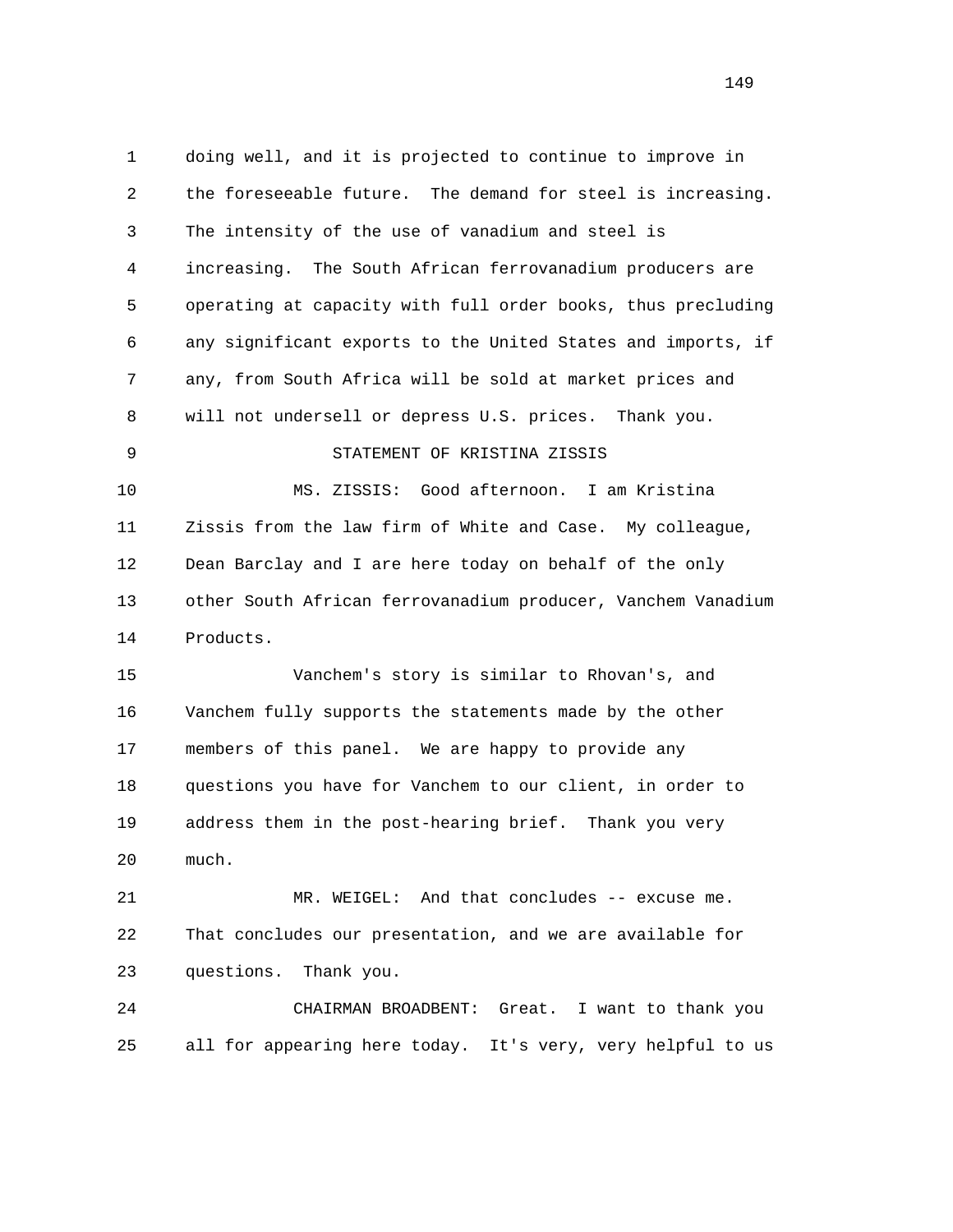1 and the folks in the back row as well as the front row for 2 all coming together and giving us as much information as you 3 have. We appreciate it. We're going to start our questions 4 today with Commissioner Johanson.

 5 COMMISSIONER JOHANSON: Thank you, Chairman 6 Broadbent, and I would also like to thank the witnesses and 7 their counsel for appearing here today. As I discussed this 8 morning with the Petitioners, it appears that the U.S. steel 9 industry was at a particularly low point during the Period 10 of Investigation back in 1999 to 2001. In contrast, the 11 U.S. steel industry today is relatively healthy.

 12 How should the change in conditions in the U.S. 13 steel industry from the Period of Investigation, that is 14 through from 1999 to 2001, to the current period of -- with 15 its change during the current Period of Review, influence 16 the decision of the Commission?

 17 MS. HOLEC: Well, as both Petitioners and we 18 testified, ferrovanadium is -- demand for ferrovanadium is 19 strictly demand derived from the demand for steel, and so as 20 the steel industry demand improves, so will the vanadium 21 industry, and during this period there is even another 22 factor, in that the steel industry is using vanadium more 23 intensely now than it was before. So vanadium demand will 24 increase faster than steel demand.

25 MR. O'CONNELL: Yes, this is Mike. I'm going to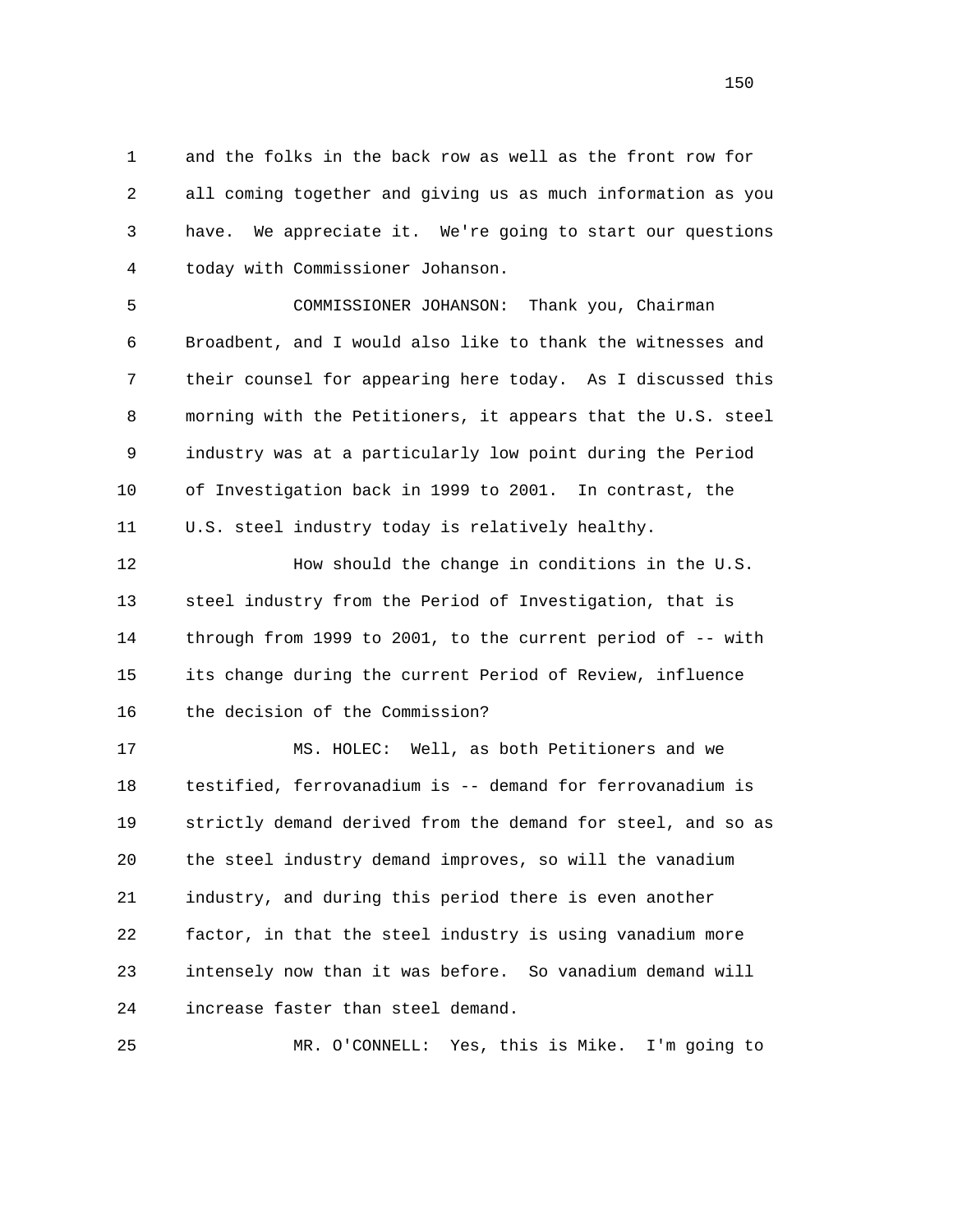1 echo those thoughts. The market today, I think, is much 2 deeper. The steel industry obviously is much healthier. So 3 that has helped drive the demand for vanadium within the 4 U.S. to higher levels.

 5 COMMISSIONER JOHANSON: With the use of 6 ferrovanadium apparently increasing at a faster level with 7 the U.S. steel industry, as opposed to steel industries in 8 other countries, would it not be natural for South African 9 exporters to seek to ship to this market?

 10 MR. O'CONNELL: Well, I mean as I stated, we have 11 a very diversified business model. We see the growth for 12 vanadium. Because we are a primary mine and we have a very 13 high quality product, we get premiums from the aerospace 14 sector, and that's the region in which we find derives the 15 most value. So that's the area in which we're going, and 16 also the aerospace industry is willing to commit to further 17 our -- you know, they have obviously longer lead times, so 18 they need continuity of supplies.

 19 So we're entering into multi-year agreements. So 20 you know, that's what's been our primary focus, to ensure 21 the growth on the steel side as well as help in terms of the 22 overall supply and demand of the industry and help, you 23 know, the pricing.

 24 MR. WEIGEL: And just to add, but without going 25 into details because they're confidential, if you look at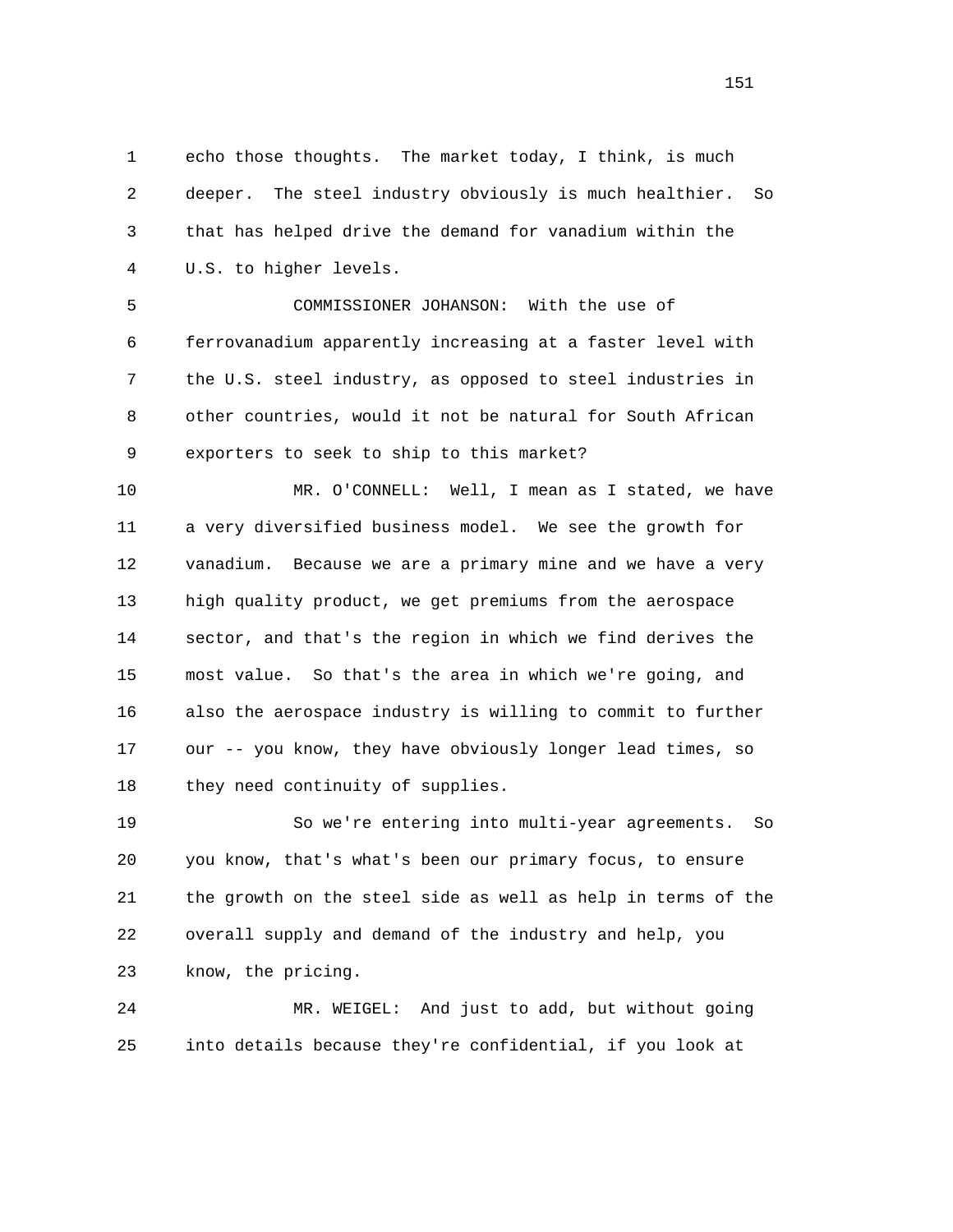1 Glencore's participation -- excuse me, I'm losing my voice 2 as well -- in the U.S. market, it's been relatively stable 3 over the last few years.

 4 You know, we cannot focus on the financial crisis 5 years of 2008, 2009 and even over into 2010. But if you 6 look at the last two years, you'll see Glencore has had a 7 certain amount of supply in the U.S. market that has been 8 relatively stable. Its source has fluctuated, but the 9 amount has been relatively stable.

 10 COMMISSIONER JOHANSON: Mr. O'Connell, I assume 11 that the United States is either the largest or I know are 12 one of the largest producers of aircraft. Would 13 ferrovanadium from South Africa enter the U.S. market for 14 that reason, or is it a different product?

 15 MR. O'CONNELL: A different product, yeah, and 16 that's accurate. I think previously, the Petitioners had 17 said aerospace and chemicals represent about ten percent.

 18 That's pretty accurate, but that percentage, I 19 think, of one of them as well said, was slightly higher for 20 the U.S. market, and I would agree with that. I think they 21 had mentioned it was around 20 percent or something like 22 that for aerospace. So it comes in the form of vanadium 23 pentoxide predominantly for those, and chemicals as well. 24 MR. WEIGEL: Just to clarify, as we showed in the

25 production screen, it comes -- the vanadium comes to a point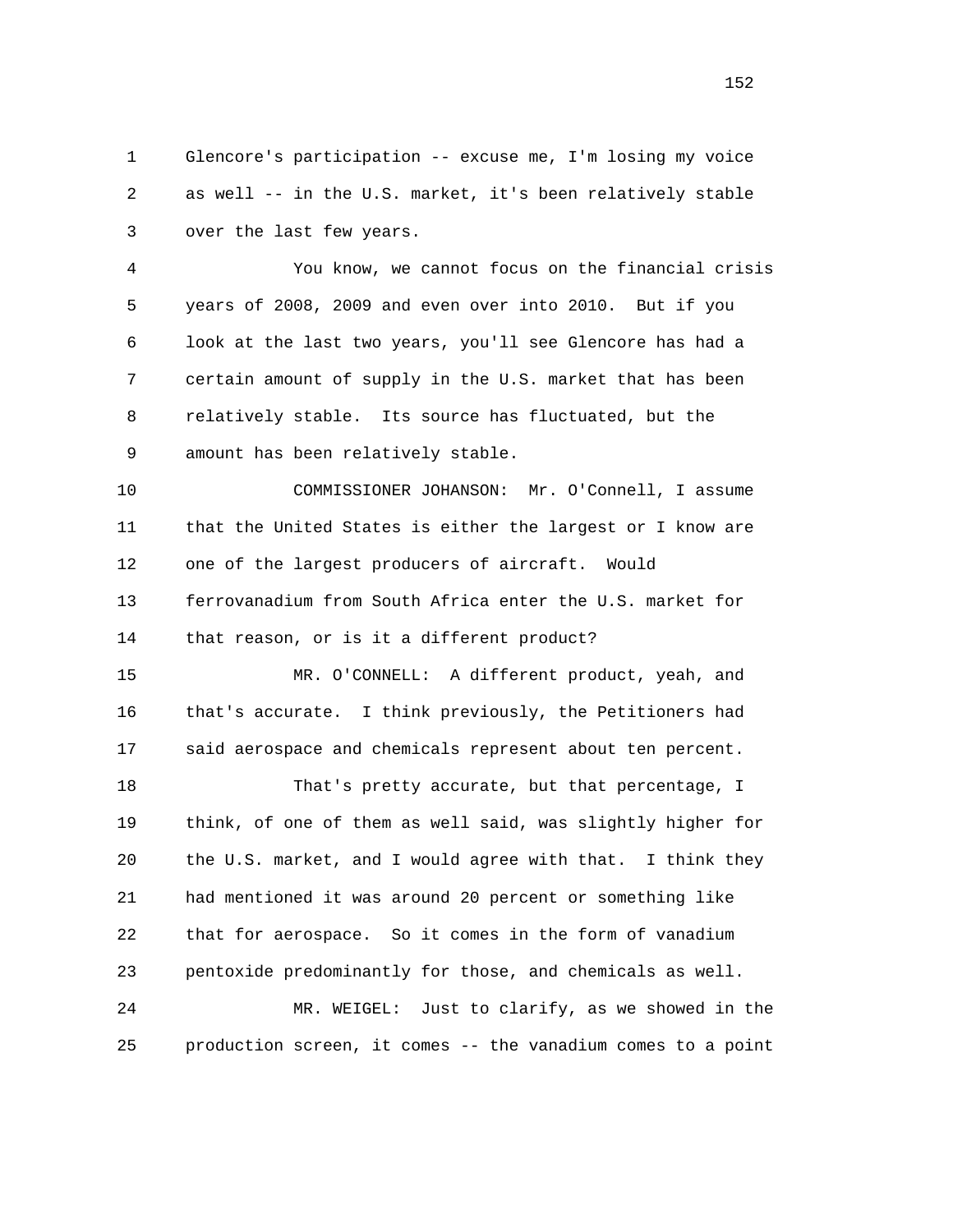1 in South Africa where it either goes to V2O5 or V2O3. This 2 is different than it was ten years ago, which may be 3 important to you as you think about this.

 4 What they do is they determine how much V2O5 they 5 think they will need, and then they tell the mine this is 6 how much we need of V2O5. There is what they call at the 7 mine a strike rate, which is basically how much of that V2O5 8 will be sufficient to meet the specifications in the 9 aerospace industry. As you can see from the questionnaire 10 response, without going into any details, the amount varies. 11 It has been improving, but it does vary.

 12 So when they do the budget, and Mike can talk to 13 this more, but I just want to make it clear. When they do 14 the budget for the year, they determine how much vanadium 15 will be mined or they hope will be mined, and then how much 16 V2O5 we need for the aerospace industry, and not just in the 17 U.S.

18 As Mike was saying, they sell to Russia, they 19 sell V2O5 in different places around the world for the 20 aerospace industry because they have a unique product, so to 21 speak, with their ore.

 22 The remaining product is then going to V2O3, 23 which is converted into ferrovanadium and sold around the 24 world. I don't know if Mike wants to add anything. 25 MR. O'CONNELL: No. I mean that pretty much sums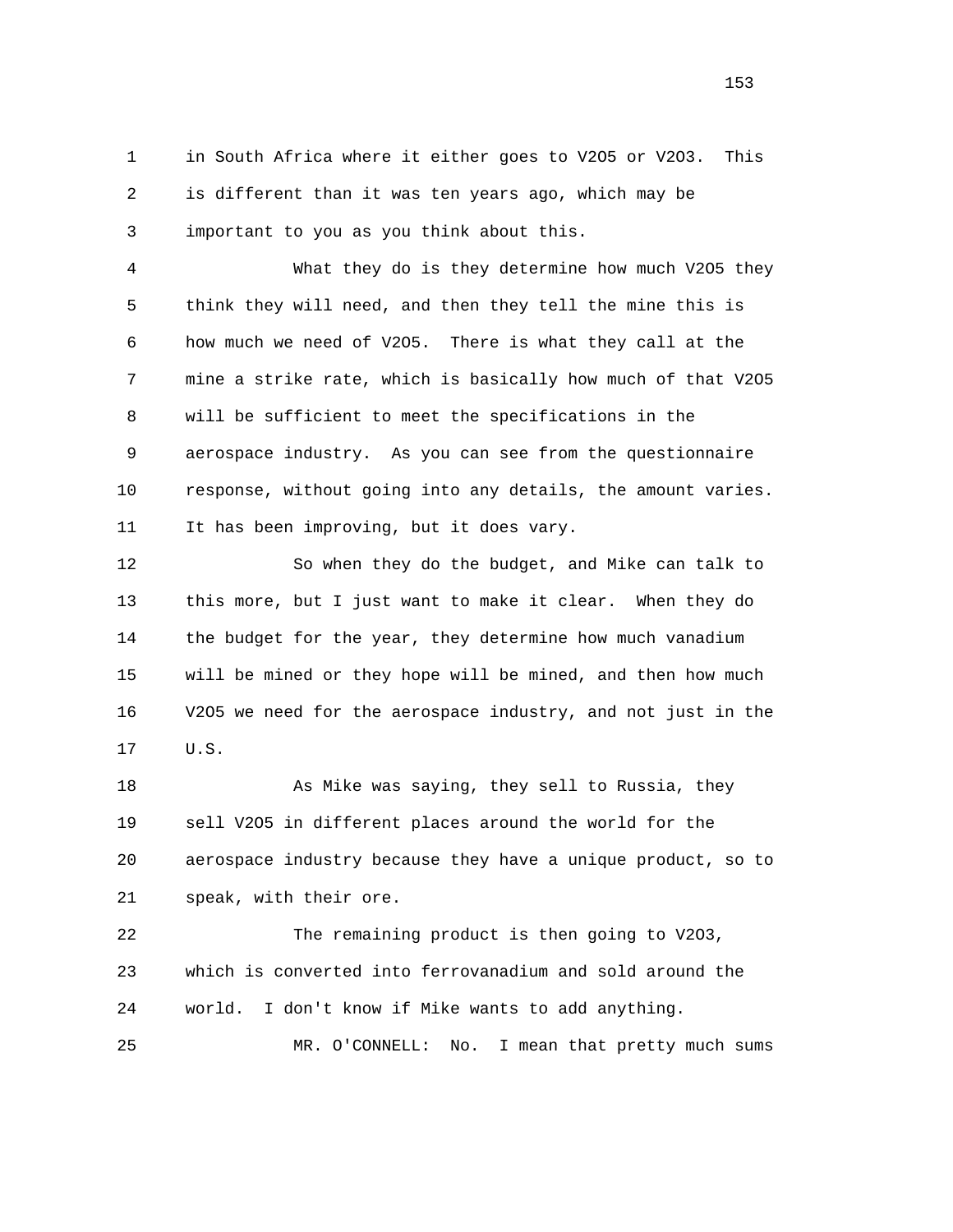1 it up.

| 2  | COMMISSIONER JOHANSON: All right. Thanks to                  |
|----|--------------------------------------------------------------|
| 3  | both of you. Mr. O'Connell, you spoke of problems with       |
| 4  | production in South Africa due to the labor situation?       |
| 5  | MR. O'CONNELL: Well at times, South Africa is,               |
| 6  | you know, as I'm sure you're well-versed; most of the people |
| 7  | following the mining industry have occasional strikes here   |
| 8  | and there and so forth. We at Rhovan have not had that.      |
| 9  | But you know, you'll get that at the port. You'll have the   |
| 10 | port shut down for a period of time.                         |
| 11 | So these are issues that, you know, anyone                   |
| 12 | operating, not just in the vanadium industry but anybody in  |
| 13 | South Africa has to deal with.                               |
| 14 | COMMISSIONER JOHANSON: Right. Along those same               |
| 15 | lines, I understand that the South African manufacturing     |
| 16 | sector has been hampered in recent years by frequent power   |
| 17 | outages.                                                     |
| 18 | Does the electrical situation in South Africa put            |
| 19 | ferrovanadium producers in that country at a disadvantage in |
| 20 | the world market, because I've read quite a bit about that   |
| 21 | in the last two-three years?                                 |
| 22 | MR. O'CONNELL: Yeah, and it is a major issue,                |
| 23 | energy in South Africa. I would say, you know, Glencore      |
| 24 | also operates coal mines as well, and we have smelters down  |
| 25 | there, 24 furnaces. It is an issue on the vanadium side,     |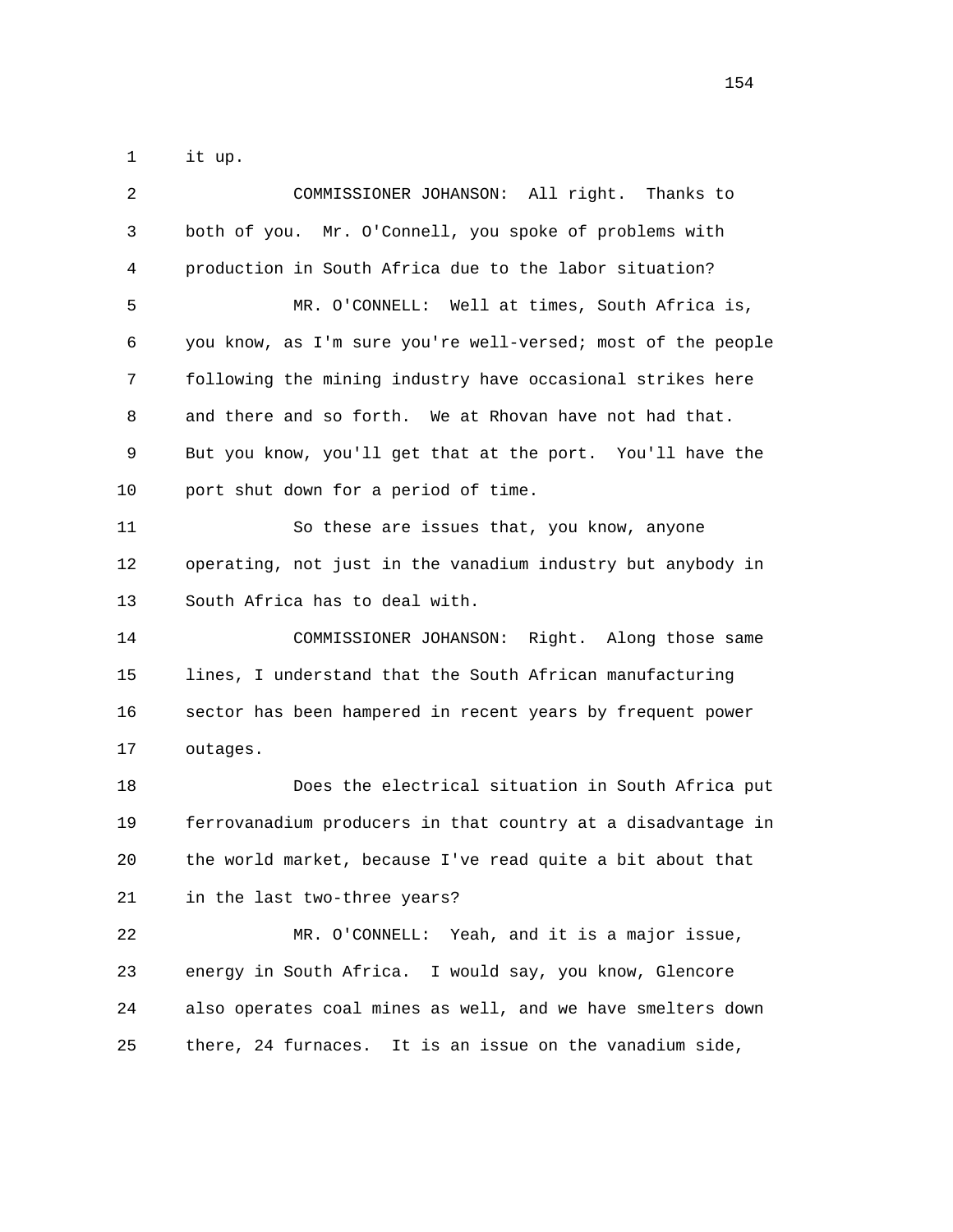1 but it's not as important as it is on some of the other 2 industries.

 3 So while there are some challenges in this 4 process for sure, they pale in comparison to others. So I 5 don't want to point to the energy and say that it's a major, 6 major issue. But it is something that is at the forefront 7 of the mine for sure.

8 MR. WEIGEL: Just to make clear in the record, 9 it's not the energy issue which caused the shutdown of the 10 Rhovan mine in 2009. It was the financial situation, 11 economics. 12 MR. O'CONNELL: Economics.

 13 MR. WEIGEL: It's cheaper to leave it in the 14 ground.

 15 COMMISSIONER JOHANSON: All right. I assume that 16 was the case with a lot of manufacturers at that point in 17 time, unfortunately.

18 MR. O'CONNELL: Yes.

 19 COMMISSIONER JOHANSON: The prehearing report 20 presents published data for ferrovanadium prices in the 21 United States and Europe, with the latter described as often 22 somewhat lower. So the prices in Europe are often somewhat 23 lower. What does this suggest about the attractiveness of 24 the U.S. market, and the price is likely to prevail in the 25 U.S. market if the subject orders were to be revoked?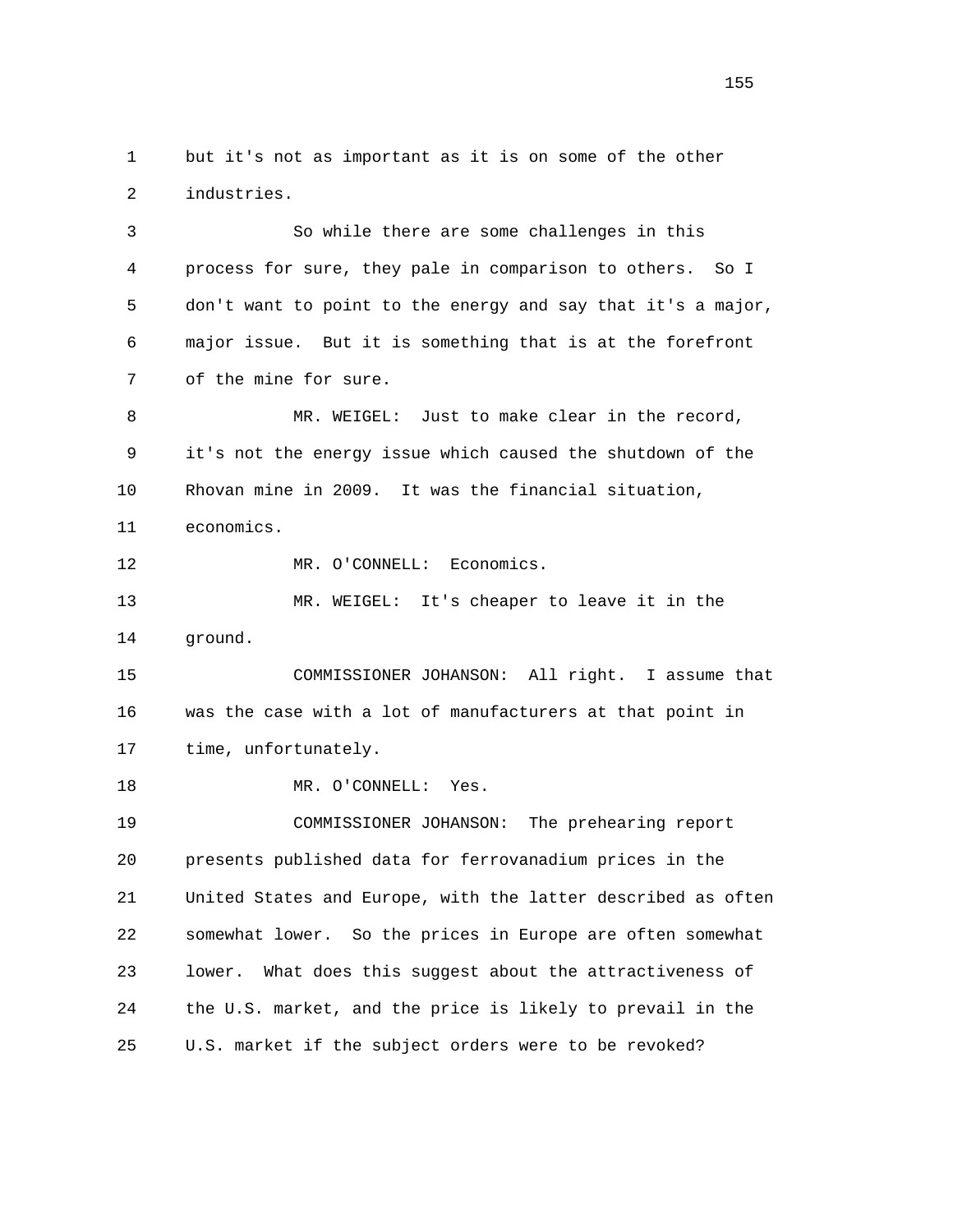1 MR. O'CONNELL: Well, I mean as I touched on in 2 my testimony, you are looking at the nominal prices, you 3 know, the index price for Europe and the index price for the 4 U.S. Certainly, there is a disparity in those prices, that 5 anyone from the outside looking in would think wow, I think 6 it should go to that market.

 7 But the reality is quite different once you enter 8 the market, and you start doing sales in those markets. The 9 U.S. market, as I mentioned, is sold at significant 10 discounts under the long-term, and you also have a slightly 11 higher cost coming to this market in the form of duties, 12 additional logistics costs, additional packaging costs, as I 13 think Mr. Perles mentioned, around two percent which I agree 14 with.

 15 So when you start to take into account all of 16 those costs, and you look at the index, the nominal, the 17 base price index and you reduce it by those costs, and you 18 put it in perspective to the index in Europe and elsewhere, 19 it's pretty much at parity.

 20 If it weren't, you know, and this is the point I 21 think I made before, you know, we would be obviously looking 22 at that and trying to arbitrage that situation which, you 23 know, we haven't been.

 24 COMMISSIONER JOHANSON: But you also have the 25 packaging costs and I assume duties as well in shipping to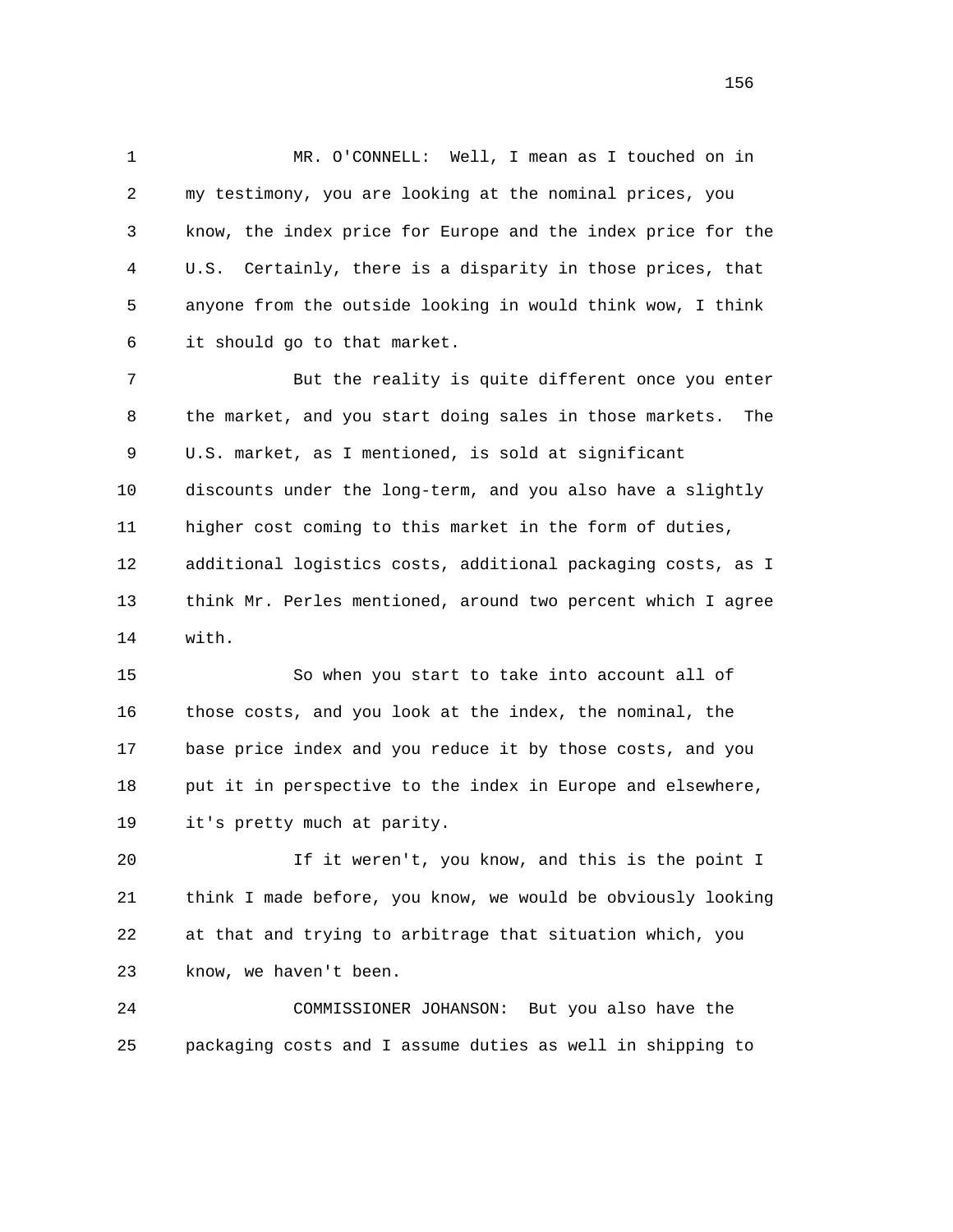1 other countries in Europe and Asia and elsewhere? 2 MR. O'CONNELL: Not really. For the most part, 3 for South Africa everything goes in duty-free into the EU 4 market, and the packaging costs are not really relevant. As 5 most of the steel consumers, excuse me, steel producers 6 outside of North America traditionally take product in large 7 super-sacks or drums, predominantly in super-sacks though. 8 So in that, there's really virtually no cost whatsoever in 9 that. 10 MS. HOLEC: I think the Petitioners were saying 11 that the packaging in the U.S., because of the small 12 packages, they testified that it was two percent higher than 13 in Europe. 14 COMMISSIONER JOHANSON: Okay. Well thank you. I 15 appreciate your responses. My time has expired. 16 CHAIRMAN BROADBENT: Commissioner Kieff. 17 COMMISSIONER KIEFF: Thank you. I join my 18 colleagues in thanking you for coming, and I mean if I 19 could, just kind of dive in with a very innocent but 20 overarching simple question that often we overlook when we 21 try to think about somebody coming to us, to tell us. 22 We really don't want to be in your market. We're 23 really not planning to be there. Could you please lift the 24 tariff? What's the harm if we roll the order, if we just 25 keep it going?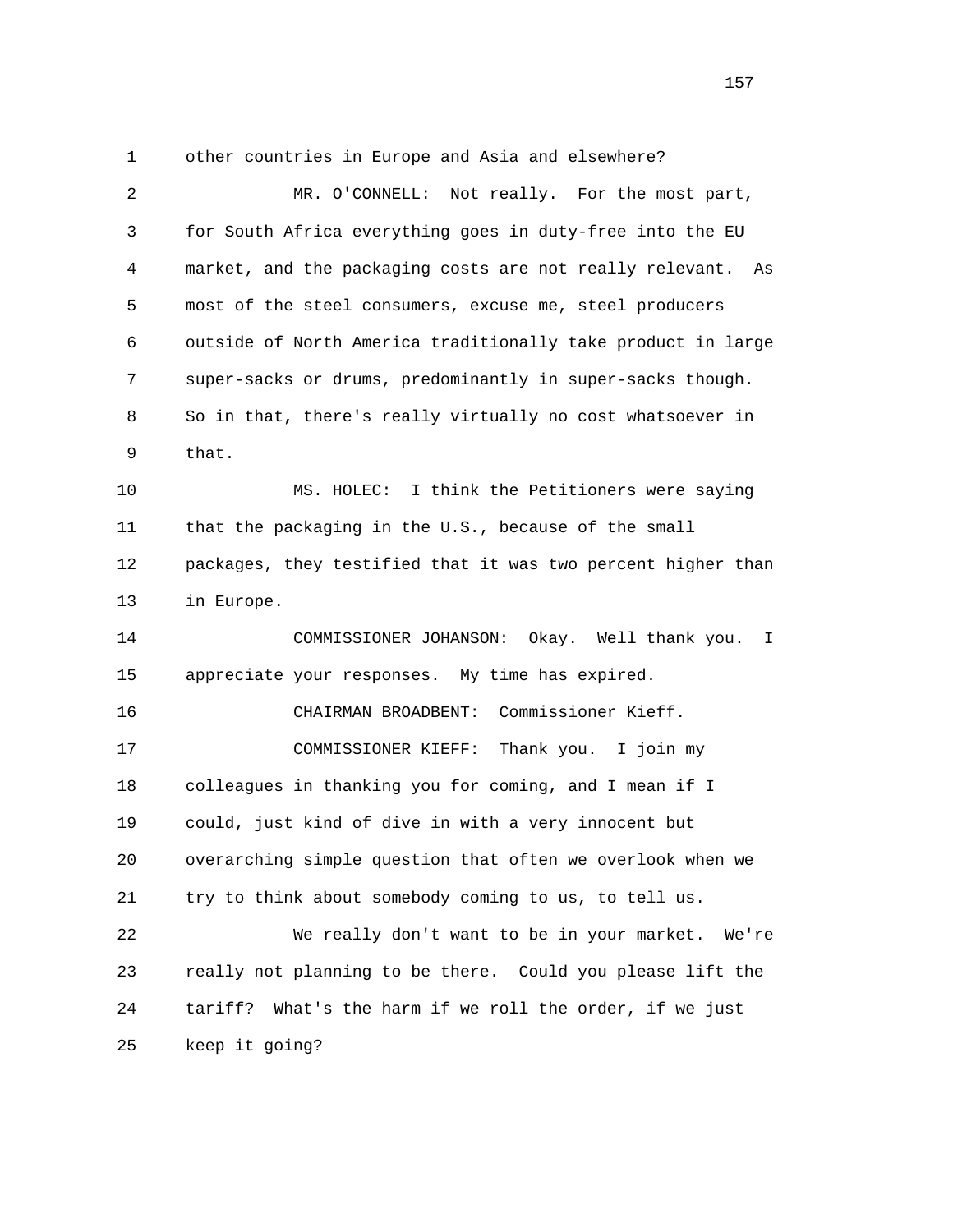1 MR. O'CONNELL: As I've said, as I've said in our 2 business, there will be no change. If the order stays, 3 there will be no change to our business. We are producing 4 vanadium pentoxide for aerospace. We are going to have 5 substandard product that can't go to aerospace, and it will 6 require conversion to ferrovanadium.

 7 Most of that is done here in the North American 8 market, simply put because we have no other alternative for 9 selling vanadium and having a presence here. So it makes 10 the most logical sense.

 11 COMMISSIONER KIEFF: I'm sorry, but let me try to 12 -- I don't mean to cut you off. But I think you may be 13 answering a different question. What's the harm to you? 14 Why are you here? In other words, I think you're telling me 15 why it won't matter to you, and I think you want to be 16 telling me why it will matter to you.

17 MR. O'CONNELL: I'm not sure.

18 MR. WEIGEL: Well, I'll start, because maybe this 19 will help you answer the question more.

 20 COMMISSIONER KIEFF: Well, whoever's best 21 positioned. I don't mean to put anyone on the spot. I just 22 mean to help us frame our mind in the right way, presumably 23 there's a harm to you. That's why you want us to do this. 24 MR. WEIGEL: Right. When this issue came up, 25 Mike called me. I'm not disclosing any privilege here.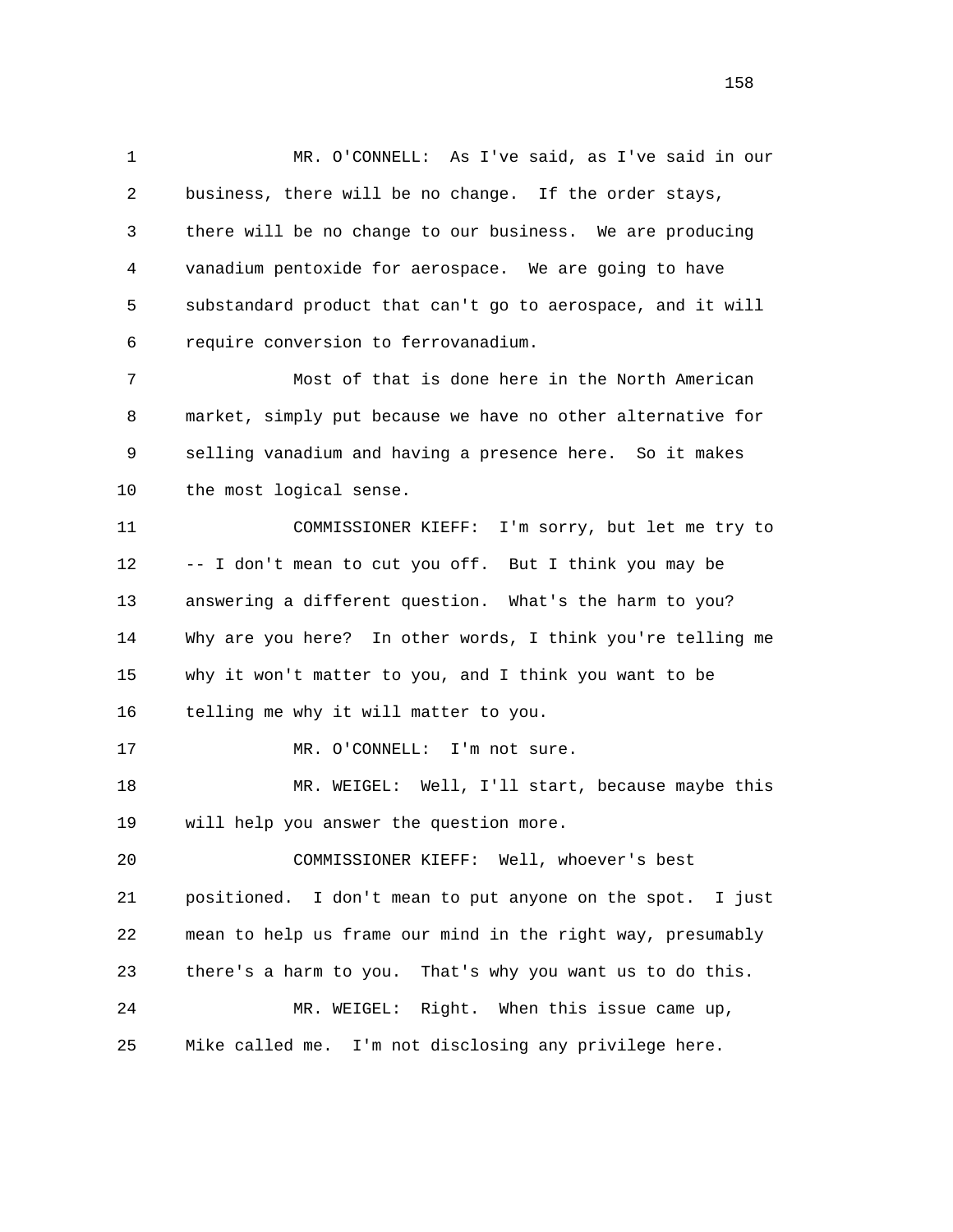1 Mike called me and said I saw what happened in the Russian 2 case. Look at that, we'll talk about it. Is it worthwhile 3 to go to the ITC, because it will be -- it is an impediment, 4 obviously, to global trade, and Glencore is a global trader. 5 So we looked at the Russian case. We talked 6 about the facts here and thought that in light of the 7 decision in the Russian case, and the facts involving South 8 Africa, and we're focusing on South Africa alone, that the 9 facts are very similar, and that it made sense. You know, 10 this happens every five years. 11 It made sense to talk to the Commission about 12 this and see if we could get the anti-dumping order revoked. 13 COMMISSIONER KIEFF: Sure, and I'm sorry. Let me 14 try it again, because I presume you have a reason. I 15 presume it's in good faith. This is not a trick question. 16 Quite the opposite. I hope this is a helpful, leading 17 question, that gives you the opportunity to frame everyone's 18 thinking. Sometimes, for example, what people tell us is we 19 are importing multiple products. Some are subject, some are 20 not, and the transaction costs of customs compliance is much 21 higher if some of our products are subject to an order and 22 some are not.

 23 We'd like all of them not to be, because frankly 24 in our view of the case or the Respondents' view of the 25 case, we're really not going to change our product mix, but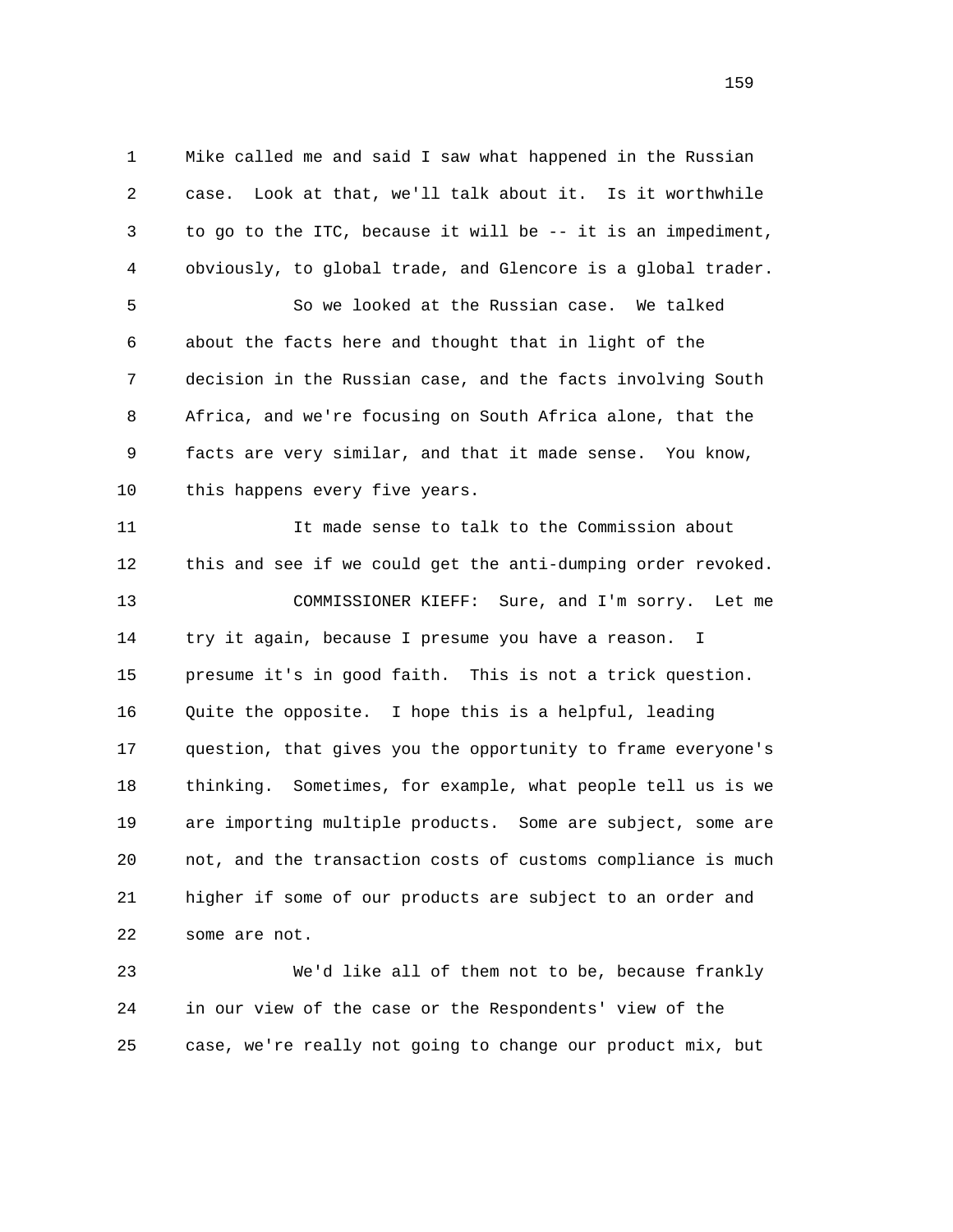1 will do much less paper work and will have a different 2 trading posture with this country and then with other 3 countries by not having covered product.

 4 That's an argument we sometimes hear. I'm asking 5 is that in effect your argument, or is there a different 6 argument?

 7 MR. O'CONNELL: Well, I mean I guess I'll try to 8 answer it as best as I can. You know, as I mentioned, we do 9 produce V2O5. So that's going to come here. Now if the 10 order were revoked, it would provide us with the flexibility 11 of looking at producing ferrovanadium in South Africa and 12 also shipping here.

 13 As I mentioned, that's not possible for 2015, 14 because we've already committed ourselves. However, that 15 flexibility is something we seek, because at times here in 16 the U.S. market, you enter into contracts to supply a 17 consumer based on what their requirements are, it sometimes 18 outstrips your supply chain. I have to ship V2O5 to this 19 U.S. market. I have to convert it. All of that takes extra 20 time. If I had the ability to bring in South African, that 21 would shorten that window and it would provide a little bit 22 more flexibility for me to manage that business.

 23 COMMISSIONER KIEFF: And if you brought it in, it 24 would come in fairly traded is presumably what you're also 25 saying?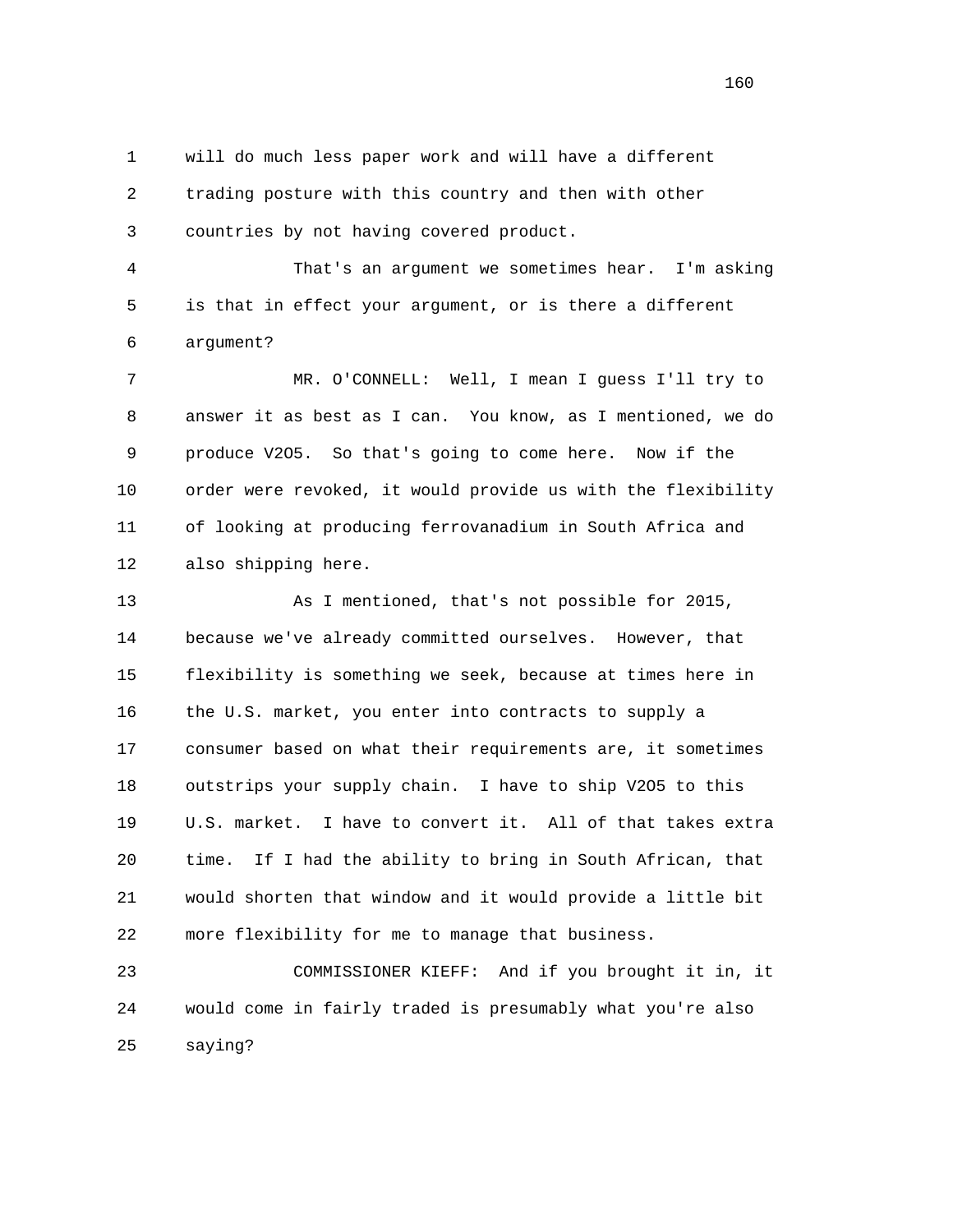1 MR. O'CONNELL: It would be against the sales 2 that we generally have had in place already. So it's not in 3 lieu of or in anticipation of additional spot sales. As I 4 think you've seen in our questionnaire responses, the 5 preponderance of our sales are always done on a long-term 6 basis.

 7 COMMISSIONER KIEFF: Can you tell what happens 8 with V2O5 that leaves South Africa? Does it eventually -- 9 does some of it eventually make its way into the U.S. market 10 in one form or another, as vanadium bound up with something? 11 MR. O'CONNELL: Absolutely. You know, over the 12 course of this period of the last decade, we've converted 13 with numerous facilities, of which Bear Metallurgical is one 14 of them, and of recent has been, you know, has been a 15 significant provider of services for Evraz.

 16 So it will leave South Africa. It will get toll 17 converted. We've tolled with pretty much every producer out 18 there. As I mentioned in my testimony, touching on a point 19 of Commissioner Pinkert's question, we do toll convert in 20 other regions, and we don't necessarily bring that to the 21 U.S. market.

 22 Now there may be a time, again as I mentioned, 23 where our position of supply is being outstripped a little 24 by the demand from our long-term consumers, and we may have 25 needs, and then we shuffle things and we move it here. But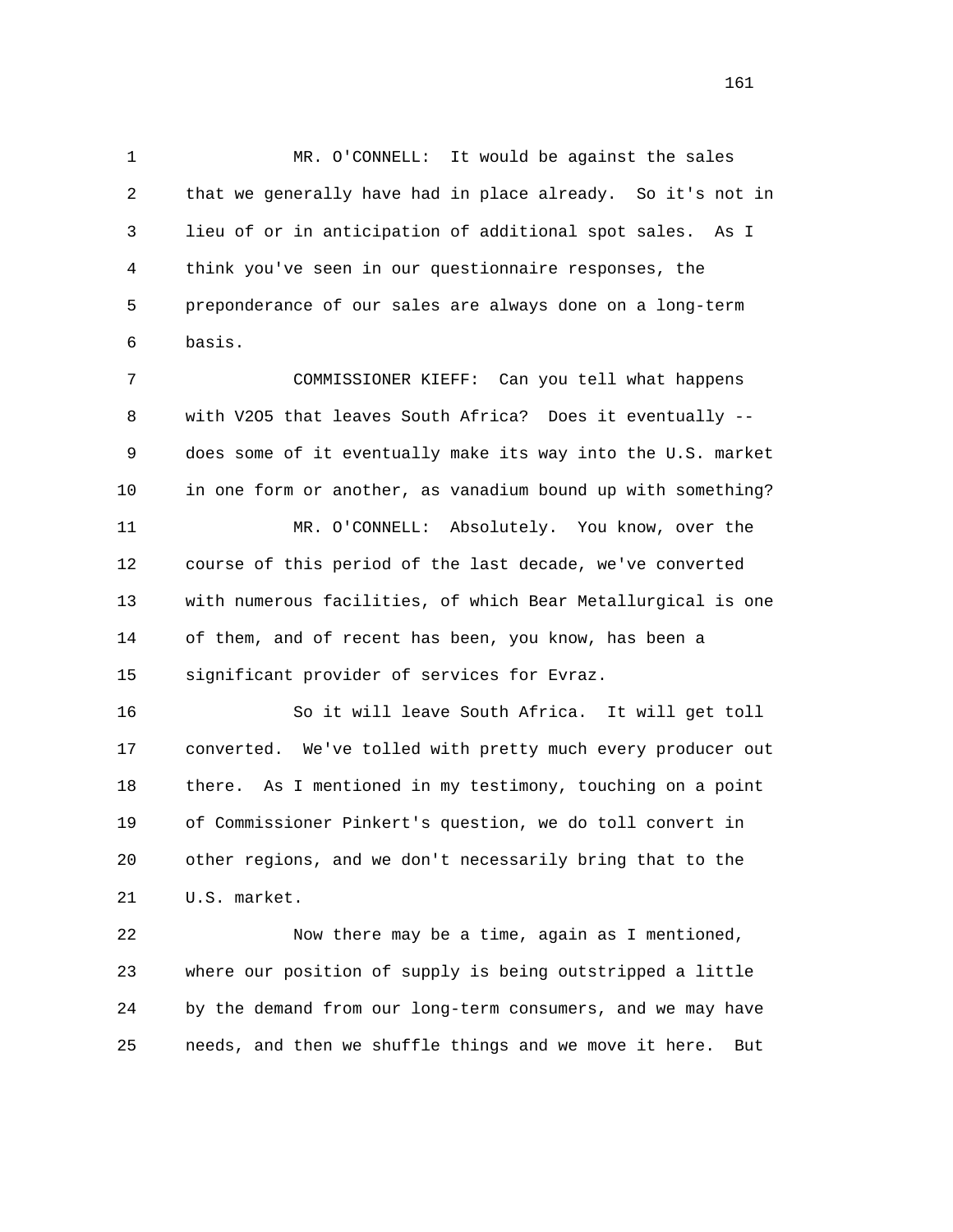1 predominantly, you know, if we're converting somewhere in 2 another region, it stays generally within that region. 3 COMMISSIONER KIEFF: If we ultimately conclude 4 that the subject imports would have a discernible adverse 5 effect, or adverse impact if our order were revoked, are we 6 done with our analysis? What are the difference, if any? 7 You mentioned a few in the channels of distribution. 8 What are the differences in the conditions of 9 competition between product from South Africa and product 10 from China? Can you highlight what you see as the top three 11 or four differences in those conditions of competition? 12 MR. O'CONNELL: Between China and South Africa, 13 well as I touched on in my testimony the main difference I 14 think is the downstream distribution of the product. Here 15 I sit I have the negotiations with the consumers and I 16 obviously decide on a net back basis we discussed 17 internally, we figure out what is the best price, how to 18 price material relative to what the market price is and to 19 where the best returns are provided to the plant. 20 I think from the Chinese perspective they produce 21 and they seek outlets for their product via third party 22 transfers so it's on a first come, first serve basis to an

24 probably the main difference between South African and

23 intermediary before it gets to a consumer and I think that's

25 domestic and Chinese.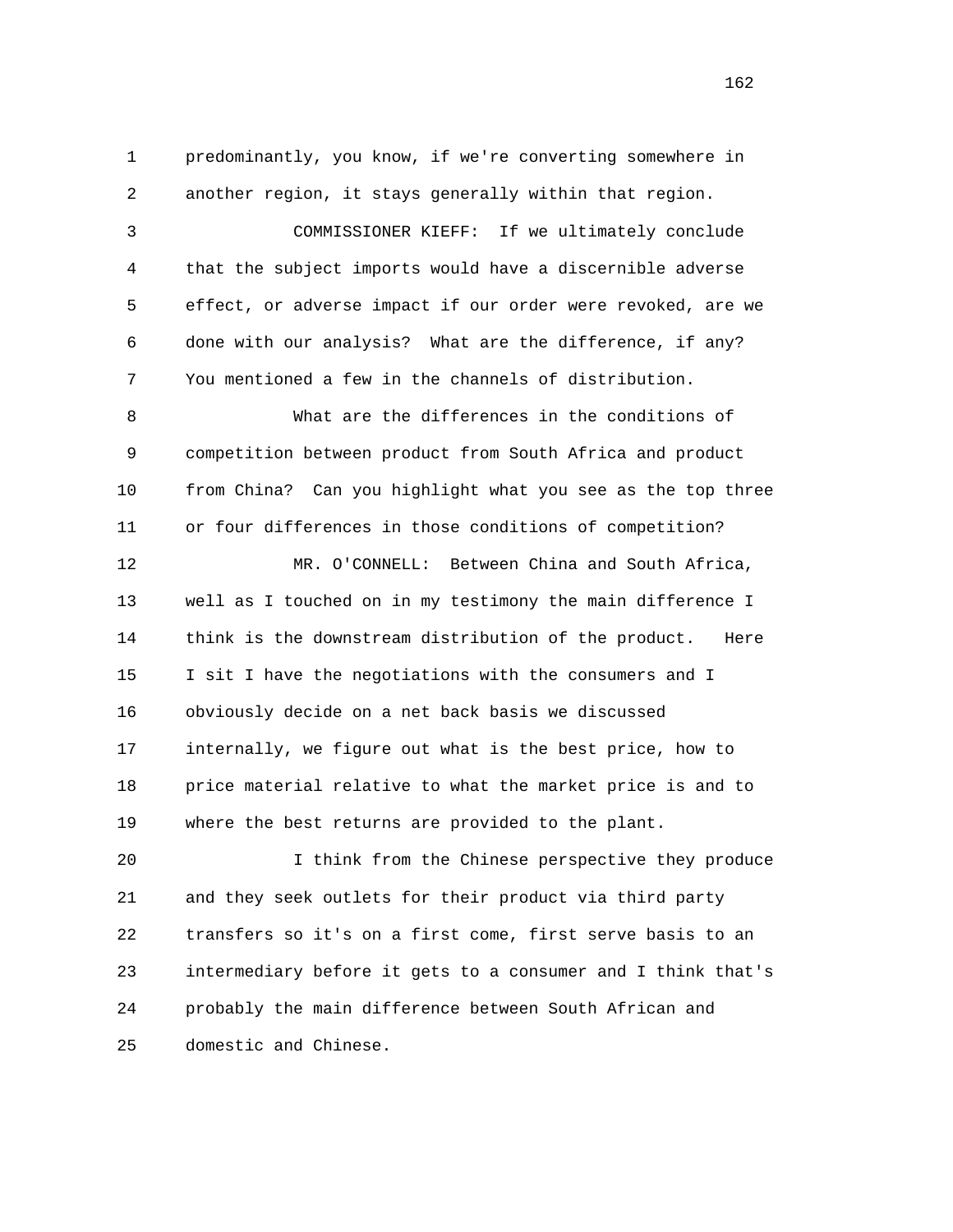1 Some of the other differences there could be some 2 quality differences here and there.

 3 COMMISSIONER KIEFF: You produce the same rough 4 grades?

 5 MR. O'CONNELL: Yeah I would say within reason. 6 I mean certainly we have -- we use a different process but 7 you know everybody is different in terms of a lot of guys 8 deal in aluminothermic and they may consume a bit more 9 aluminum than us and therefore they have slight impurities 10 and things of that nature within their product and maybe we 11 don't so there is some anomalies like that but those are -- 12 they can play a large difference for a consumer from time to 13 time but the vast majority is pretty standard spec.

14 COMMISSIONER KIEFF: Thank you Miss Holec?

 15 MS. HOLEC: Well I think one the problem is since 16 they haven't responded we don't know as much about China as 17 we do about South Africa, we don't. But what we do know is 18 he said they sell through traders, they sell in the spot 19 market, Glencore does long-term contracts they are in the 20 market here, they are concerned about the prices they are 21 not kind of hit and miss and they do know that China has a 22 lot of capacity and their capacity, they've got as I 23 understand it, maybe two major producers and then these 24 babies that produce it all around the country so it's a 25 little bit hard to get a grip on it and discipline.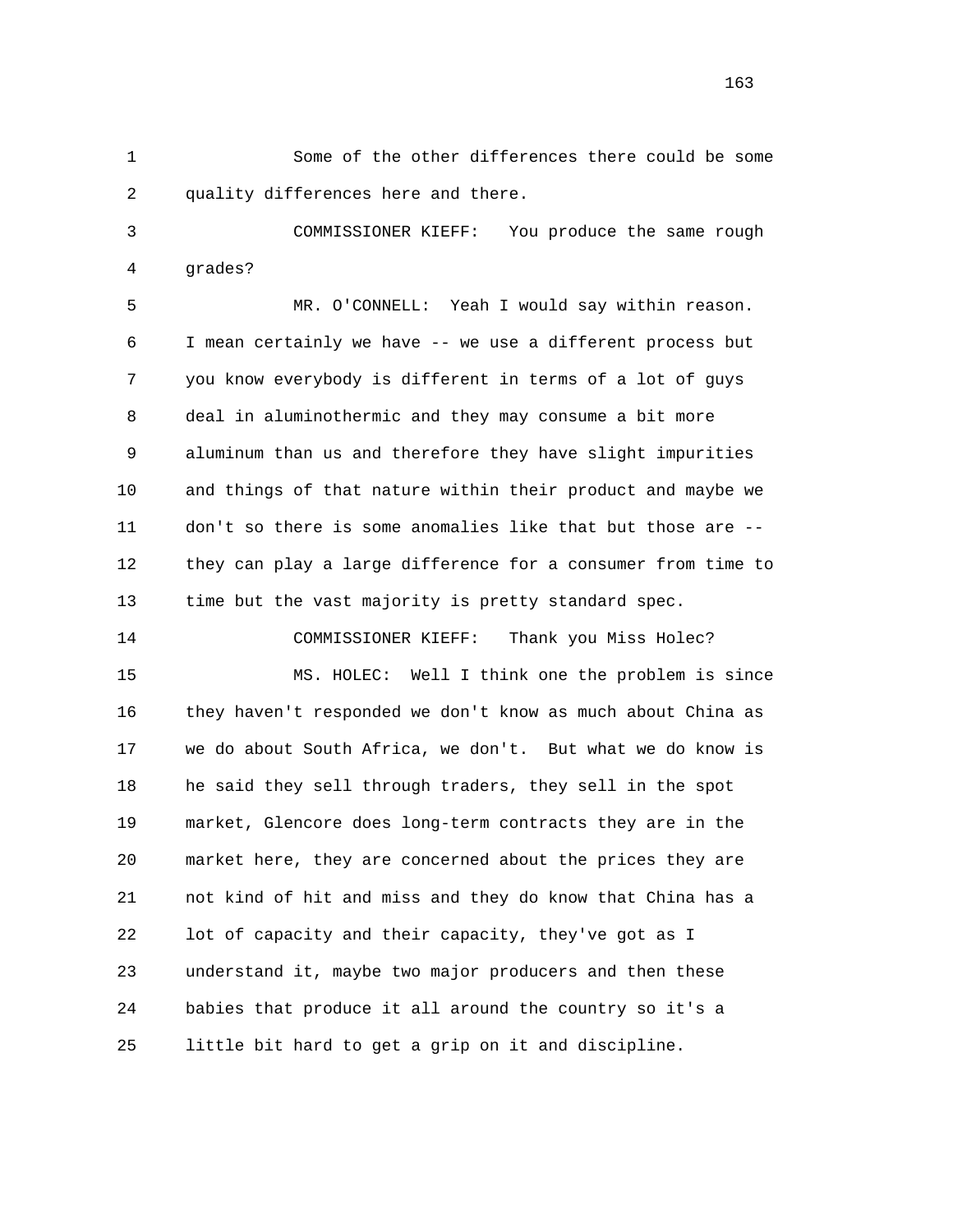1 So there's of the known differences, they are 2 substantial and then there's always the fact that in China 3 we don't know what you do know about South Africa. 4 MR. O'CONNELL: Yeah and to her point the 5 Chinese industry itself in production is quite fragmented. 6 You see some produced and then all of a sudden you don't see 7 it produced and you see someone else start producing so it's 8 constantly in flux. 9 COMMISSIONER KIEFF: Thank you very much Madam 10 Chairman. 11 CHAIRMAN BROADBENT: Yes thank you. Can you go 12 over a little bit more and I know you addressed some of this 13 but just kind of picture the changes that have taken place 14 in the South African ferrovanadium industry since the 15 original investigation when it consisted of I think Highveld 16 and Xstrata and if you could just talk about that production 17 mix, I mean production operations, product mix and changes 18 in marketing and pricing. 19 MR. O'CONNELL: 10 years ago we were pretty much, 20 it was a much more simple business plan it was relatively 21 you know seeing, lining up operation but the principal 22 product was ferrovanadium and it was done, it was produced 23 in the aluminothermic process. We had a very smaller 24 market share in terms of aerospace. We didn't focus as

25 much on quality in the V205 so as the order was put in place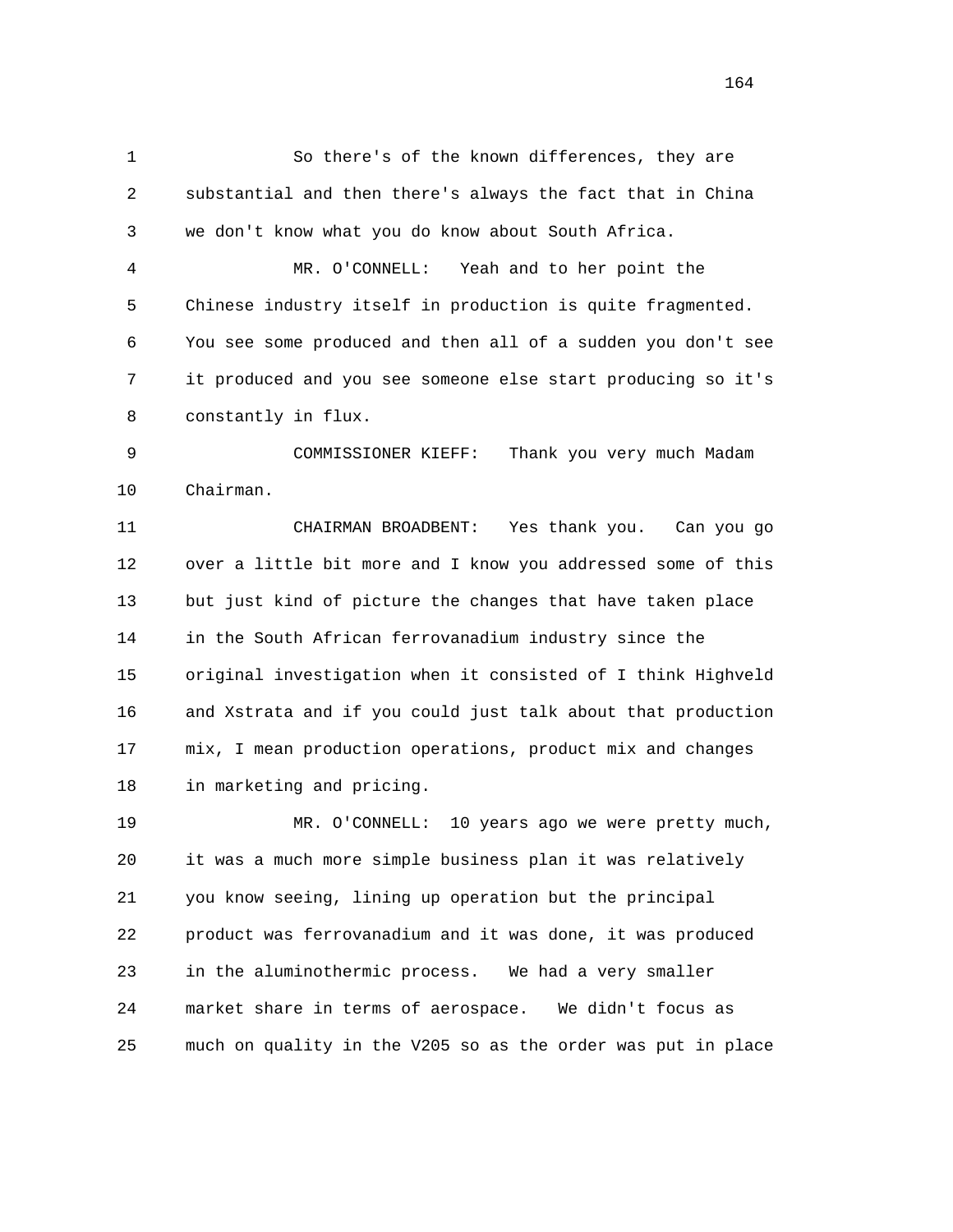1 Xstrata at the time the pre-cursor to our company Glencore, 2 merged with them recently, had decided to make an investment 3 to improve their production process to lower their costs and 4 so forth so they decided to go change the production process 5 as you see up there on the slide and move in a manner to the 6 V203 electro-thermic process and so that's probably the 7 major difference.

 8 Along with that came an opportunity to add a 9 circuit to remove vanadium pentoxide and to focus more on 10 aerospace sales to diversify the business essentially.

 11 CHAIRMAN BROADBENT: Okay. Could you address 12 some of the capacity utilization issues that we were talking 13 about this morning? There seems to be you know the 14 pre-hearing report, page 29 talks about some fluctuations in 15 the South African industry's capacity and you may want to do 16 it post-hearing.

 17 MR. O'CONNELL: Yeah I think post-hearing is 18 probably we can touch on that just in general as I touched a 19 little on the testimony. When you are operating a mine you 20 are going to see some variability in the ore quality through 21 the mine, the equipment sometimes jams, things of that 22 nature so I think it's probably better served for 23 post-hearing and we can kind of get more into that but -- 24 MS. HOLEC: Maybe to point out one kind of 25 over-arching issue on the capacity question and that is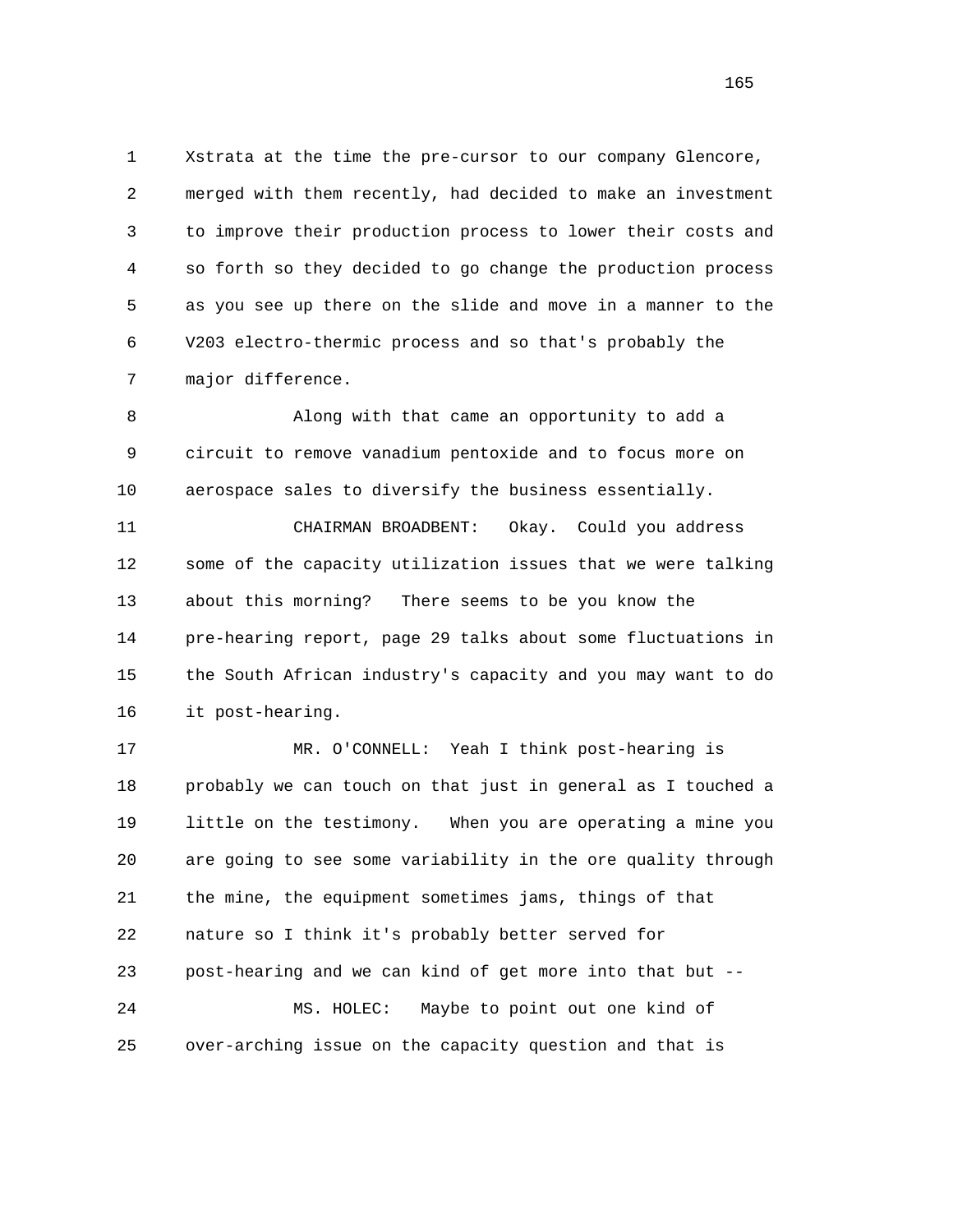1 whether you view the capacity of the producer with respect 2 to all the products that it is normally producing that it's 3 currently producing, that it plans to produce or whether 4 what Petitioners want to do is say okay, forget aerospace, 5 assume that you are going to produce only ferrovanadium.

 6 Which one we are not going to do is pick up both, 7 Vanchem has more profitable products so you can't -- you 8 have got to look at capacity with all the products they are 9 producing you can't assume that it is all going to be 10 focused on subject merchandise.

 11 MR. WEIGEL: I think at least in looking at the 12 numbers and I have spent some time looking at these numbers 13 and it's somewhat difficult because there are the conversion 14 factors that I mentioned before but I think ultimately our 15 vanadium production has been relatively stable over the last 16 10 years as far as pounds being produced. The question 17 becomes what has happened is over time the market has 18 changed and the South African mine produces vanadium 19 pentoxide that is particularly suited for the aerospace 20 industry which has Stratcor's witness explained this 21 morning, is a premium value added product.

 22 It is sort of strange you are talking about value 23 added product but it's back further in the production cycle 24 but it is different than the V205 or needs to be different 25 than the V205 and it is acceptable for conversion into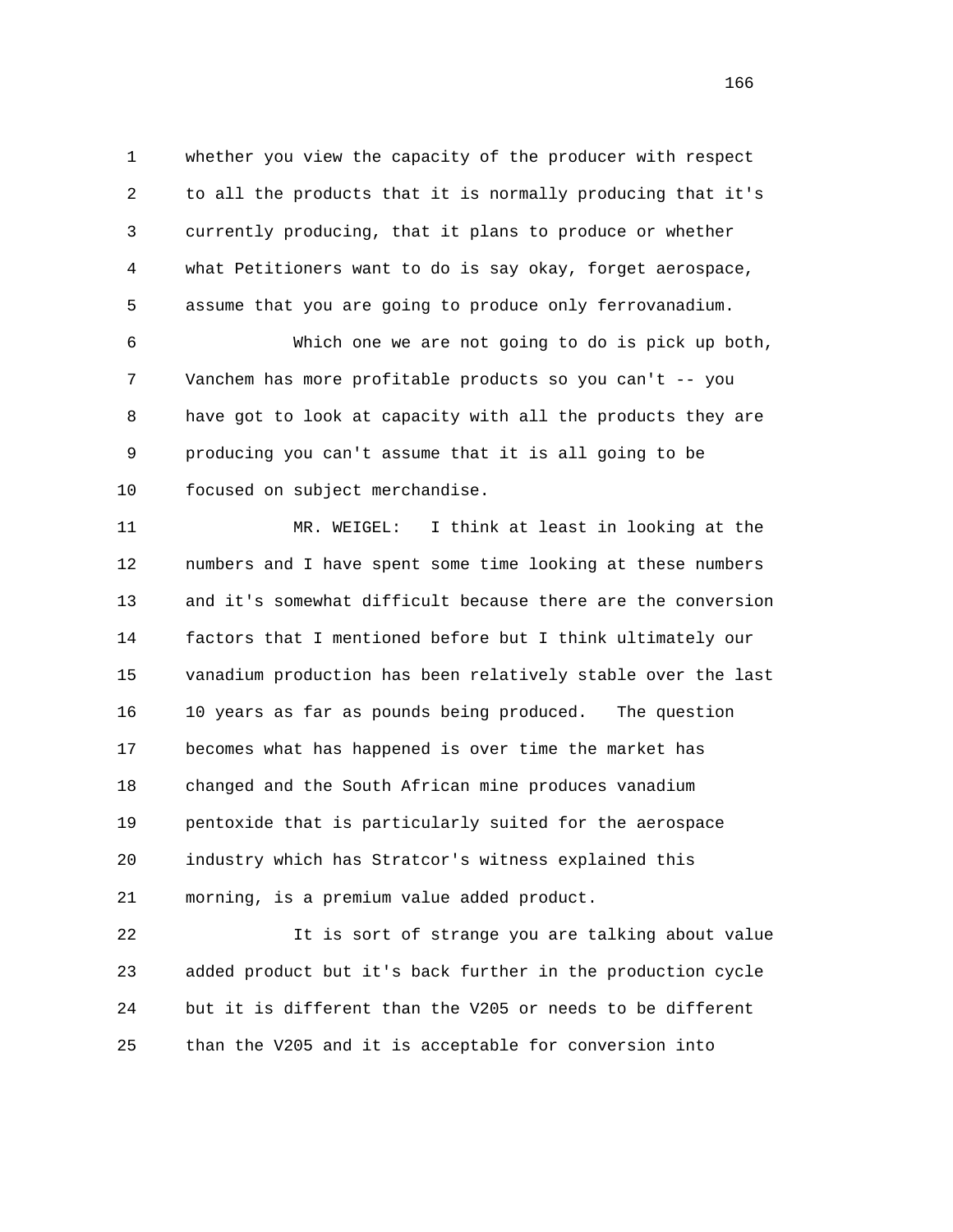1 ferrovanadium and I think that's the big change they had. 2 First they switched to make V203 then they realized they had 3 a good product there with the V205 which the aerospace 4 industry is using more and more of and so they as Mike said, 5 put the V205 take off in their plant.

 6 And so when we reported the production capacity 7 we looked at the production capacity of V205 and the 8 production capacity of ferrovanadium as they are producing 9 today and as it is demanded in the marketplace today.

 10 CHAIRMAN BROADBENT: And how long have you been 11 producing in those proportions?

 12 MR. O'CONNELL: That's a good question, I don't 13 have that at my disposal, this investment this change in 14 product mix I think was put in in 2004 so I would say you 15 know it was around that time frame where you know we started 16 to become a little bit more cognizant of the premium and the 17 product switch and the diversity that it brought to the 18 business that was beneficial to the group so now I would say 19 in and around 2004 and onward from there.

 20 The percentages have kind of oscillated as you 21 have seen in the figures and that's a result of some of the 22 differences we see within the industry with any steel in the 23 aerospace industry over time.

 24 CHAIRMAN BROADBENT: Okay because what we have 25 to wrestle with of course is the product shifting potential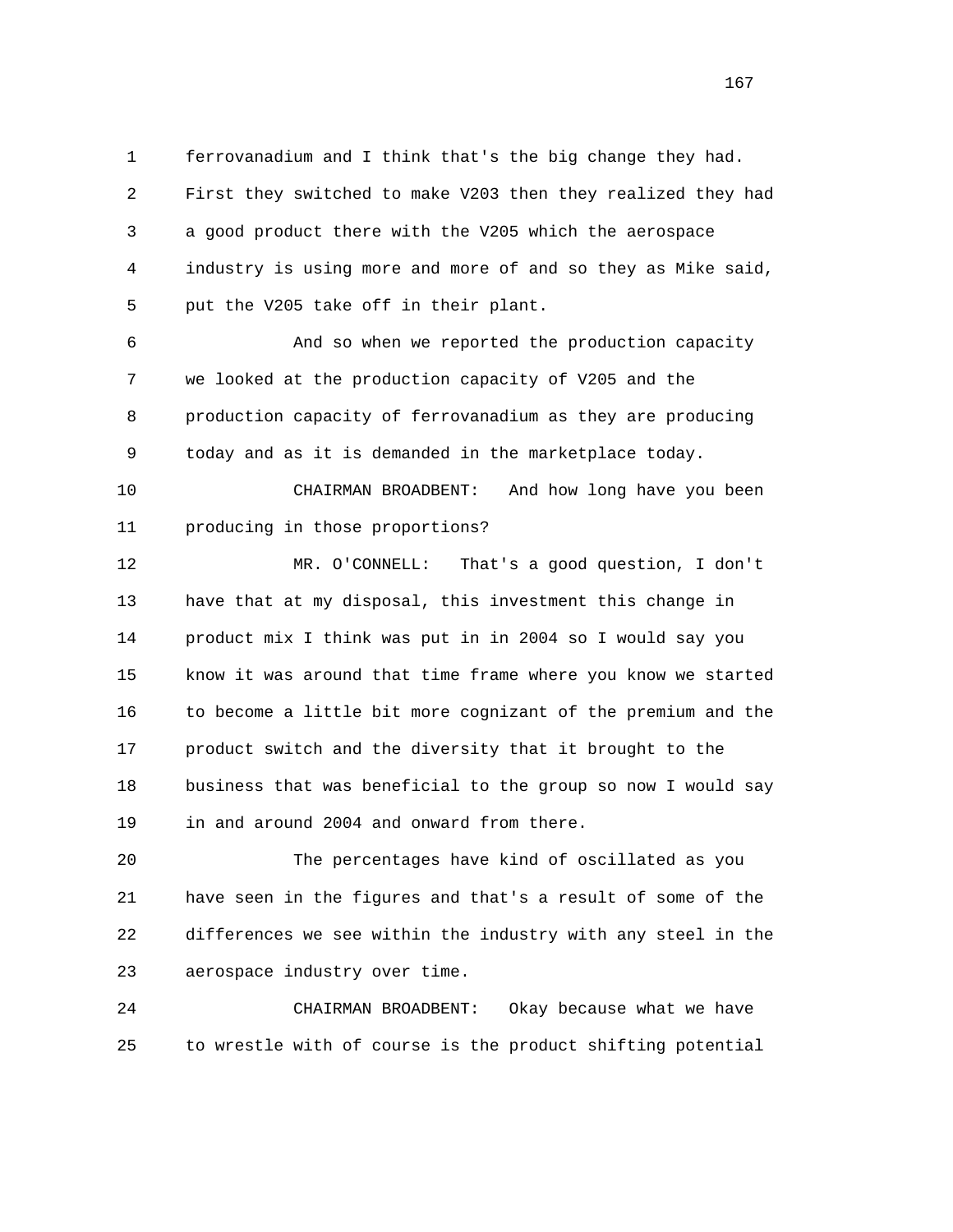1 given the huge price premium in the U.S. market.

 2 MR. O'CONNELL: We've as I've mentioned the 3 industry as far as aerospace is concerned is more of a long 4 term industry and so you make commitments that are out 5 multi-year so this is a product in which once you make a 6 commitment you are follow through on that commitment for a 7 duration of the contract so it's not so easy to switch and 8 as I've said the volume itself in that industry is growing 9 you could say for us and in particular in the U.S. and sales 10 of that side is probably going to double in 2015 from our 11 levels in 2014 which is upbeat more from previous years as 12 well.

 13 So it's an industry that is continuing growth 14 among lean times and there's few producers that are capable 15 of meeting the specifications so you know it's a very small 16 industry so switching on them and cutting the supplier is a 17 very difficult proposition especially if you wish to try to 18 do business with them again in the future.

 19 CHAIRMAN BROADBENT: Well how much of your 20 capacity is already committed based on the contracts?

 21 MR. O'CONNELL: As far as Rhovan is concerned on 22 both products or one in particular?

23 CHAIRMAN BROADBENT: Yeah.

 24 MR. O'CONNELL: So for 2015 I would say we are 25 basically sold out entirely. Certainly sold out in the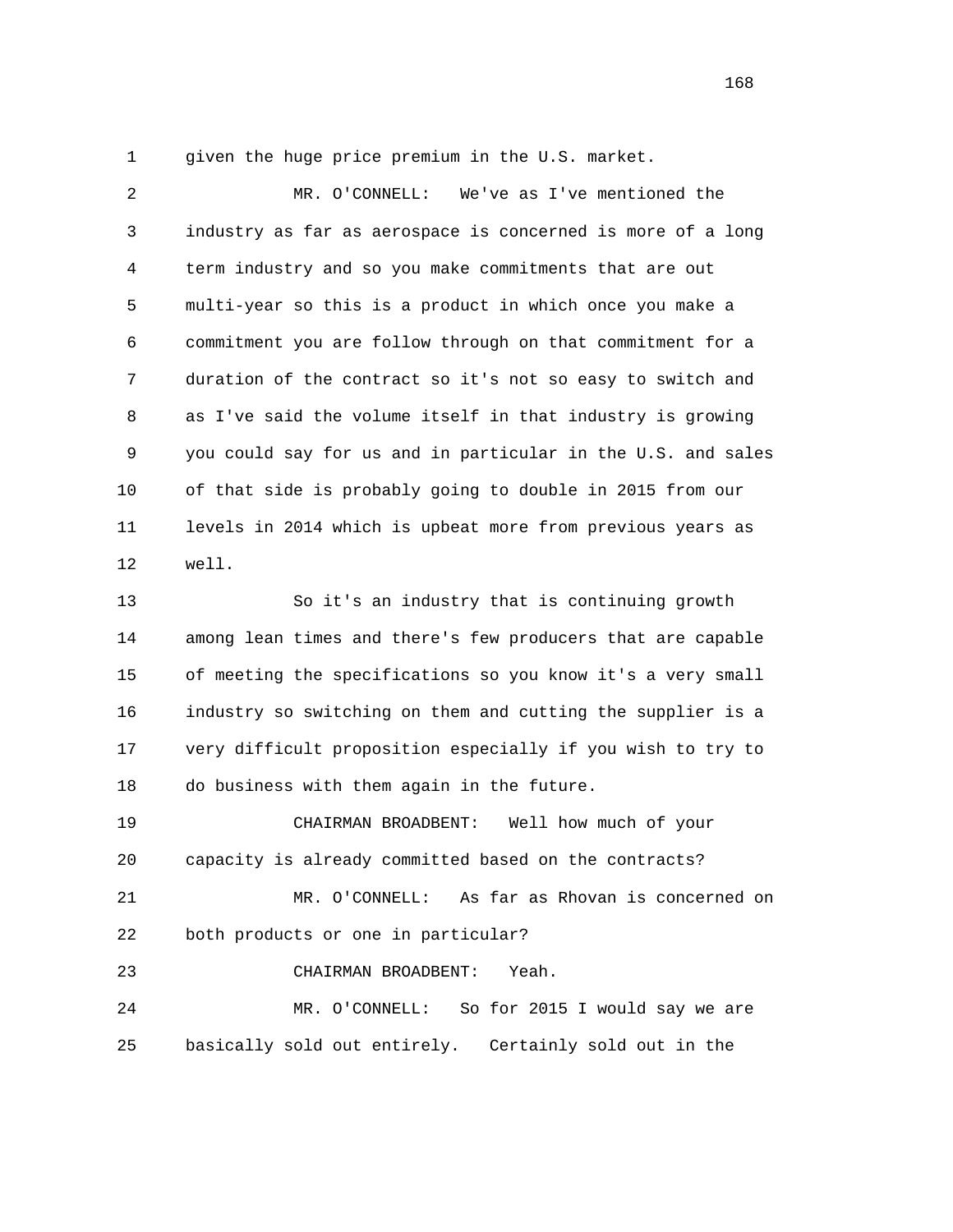1 aerospace grades, the ferrovanadium that is produced down 2 there I would say we call ourselves sold out when we are 3 about 80% sold because we do need to have a little bit of a 4 buffer built in with the delivery schedules and some of the 5 oscillation we see for consumption.

 6 MR. WEIGEL: One other point just to add to this 7 and Mike can talk about it more is that pricing is different 8 for the V205 in the aerospace industry than it is for 9 ferrovanadium. It's my understanding it's not sold at an 10 index price for example.

 11 MR. O'CONNELL: We do generally sell on an index 12 but particular for aerospace we actually had a premium 13 rather than a discount.

 14 CHAIRMAN BROADBENT: What companies are you 15 selling to on the aerospace side?

 16 MR. O'CONNELL: I prefer to answer that in the 17 post-hearing.

 18 CHAIRMAN BROADBENT: I apologize, I get going 19 here and I forget where I am.

20 MR. O'CONNELL: Just the industry.

 21 CHAIRMAN BROADBENT: On page 10 of your brief 22 you argue that imports from China and South Africa are 23 different grades, 40 to 60% and 75 to 85% and therefore do 24 not directly compete. Several U.S. firms have said that 25 consumers are willing and able to use both grades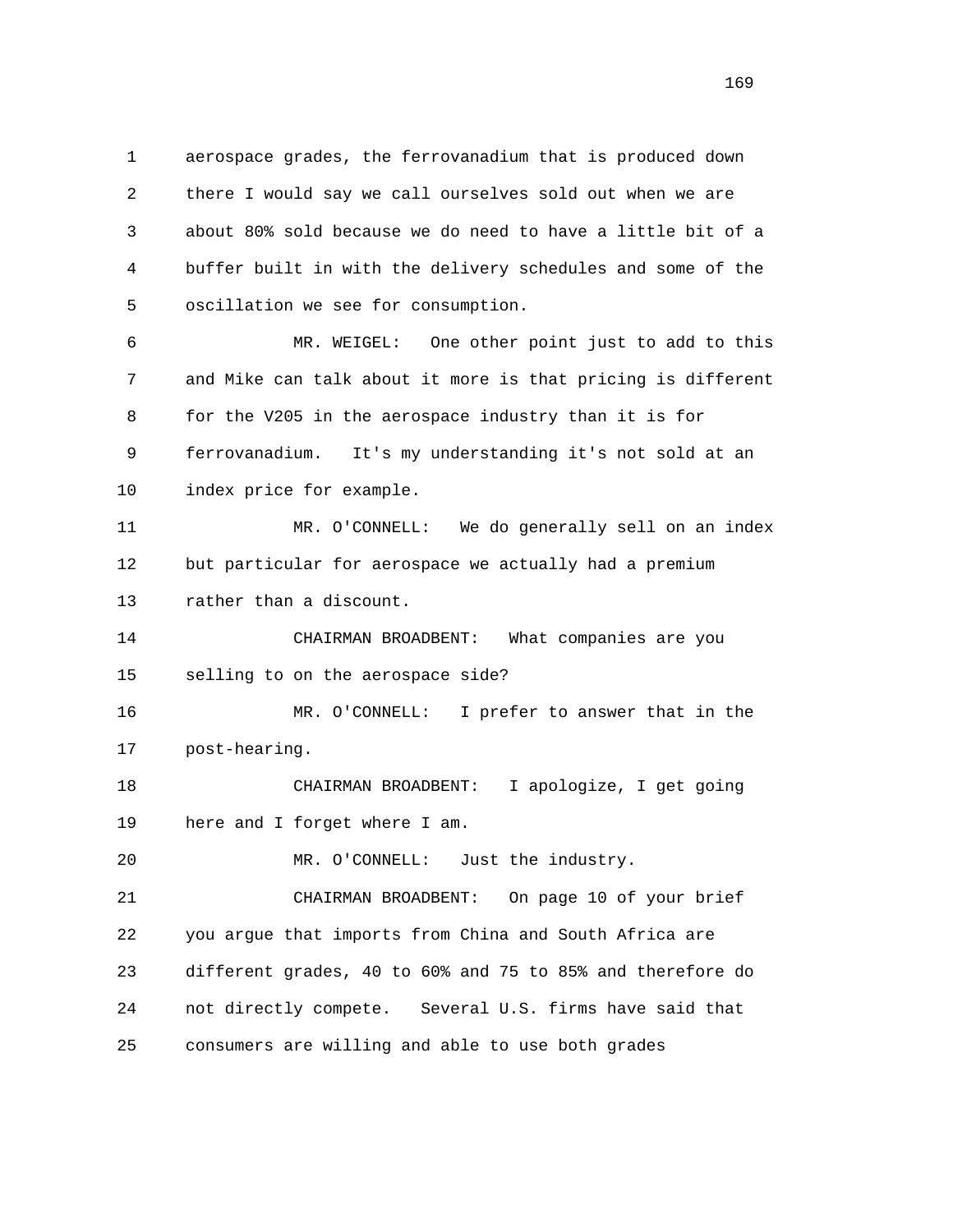1 interchangeably but I guess what we are talking about here 2 is the distinction between the aerospace and the regular 3 ferrovanadium.

4 MR. O'CONNELL: That's correct.

 5 MR. WEIGEL: Just to be clear we are not saying 6 that ferrovanadium whether it's 40, 60, 80 is not 7 interchangeable. You know I think that issue has been 8 looked at by the Commission over the years in various cases 9 the difference is the V205, the vanadium pentoxide for the 10 aerospace industry is unique.

 11 So if you think of V205 can either go into making 12 ferrovanadium or it can be sold as V205. When it is sold 13 as V205 you cannot hit the specifications on a hundred 14 percent so you had some remaining V205. That is then 15 converted into ferrovanadium and I think you asked the 16 question this morning about the price of V205 versus the 17 prices of ferrovanadium and those prices of V205 are a 18 combination I think we were saying at lunch, of the high 19 grade V205 and the V205 suitable for vanadium production. 20 And so when you combine the two you see, and you pointed out 21 this morning, very little price difference between V205 and 22 ferrovanadium which you were wondering why this be and 23 that's the explanation.

 24 MR. O'CONNELL: I'll just touch on that point 25 briefly. The majority of the sales that were done on the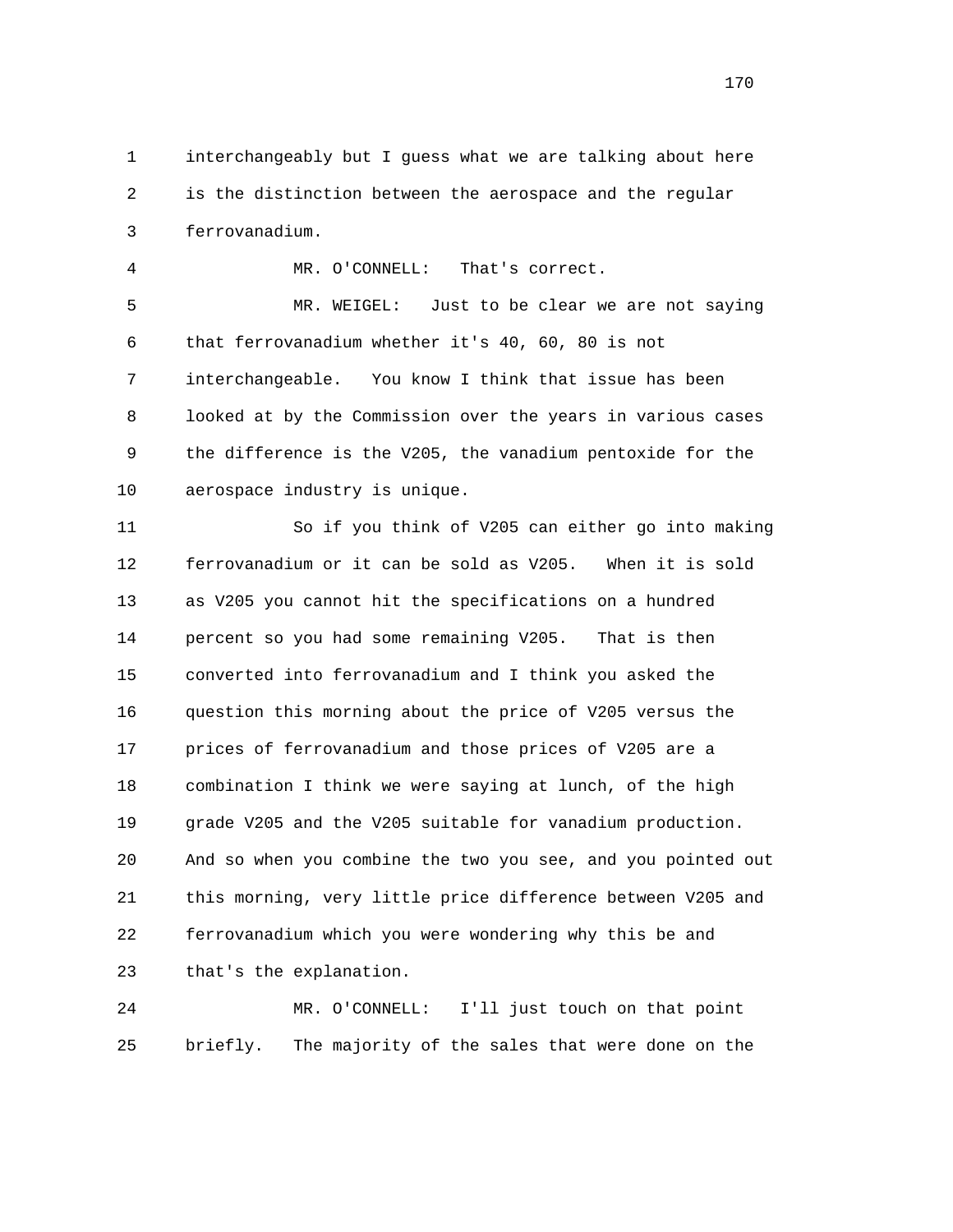1 V205 tend to be to consumers who actually need it which is 2 in the aerospace sector so it's relatively uncommon to sell 3 standard grade V205 that's not useable in aerospace to other 4 persons for no other reason than it wasn't economical to 5 convert it to ferrovanadium and resell the ferrovanadium and 6 this gets to the whole point why wouldn't you buy V205 and 7 convert in Korea and sell into the U.S. if you don't have a 8 captive source.

 9 So going out into the spot market is a trade 10 alternative third party that wasn't workable.

 11 CHAIRMAN BROADBENT: Okay, Commissioner Pinkert? 12 VICE CHAIRMAN PINKERT: Thank you Madam 13 Chairman. I thank all of you for being here today to help 14 us understand these issues. At the risk of asking you to 15 repeat some things Mr. O'Connell you know that the domestic 16 panel earlier suggested that they thought that all of the 17 ferrovanadium that was produced from exported vanadium 18 pentoxide was ending up in the U.S. market that is the 19 vanadium pentoxide would be originating in South Africa, 20 exported to a third country, made into ferrovanadium and 21 then brought into the U.S. market and I'm hearing from you 22 that that's not in fact accurate so if you could explain why 23 they are wrong about the economic logic of that I think that 24 would be helpful.

25 MR. O'CONNELL: Sure. What I was mentioning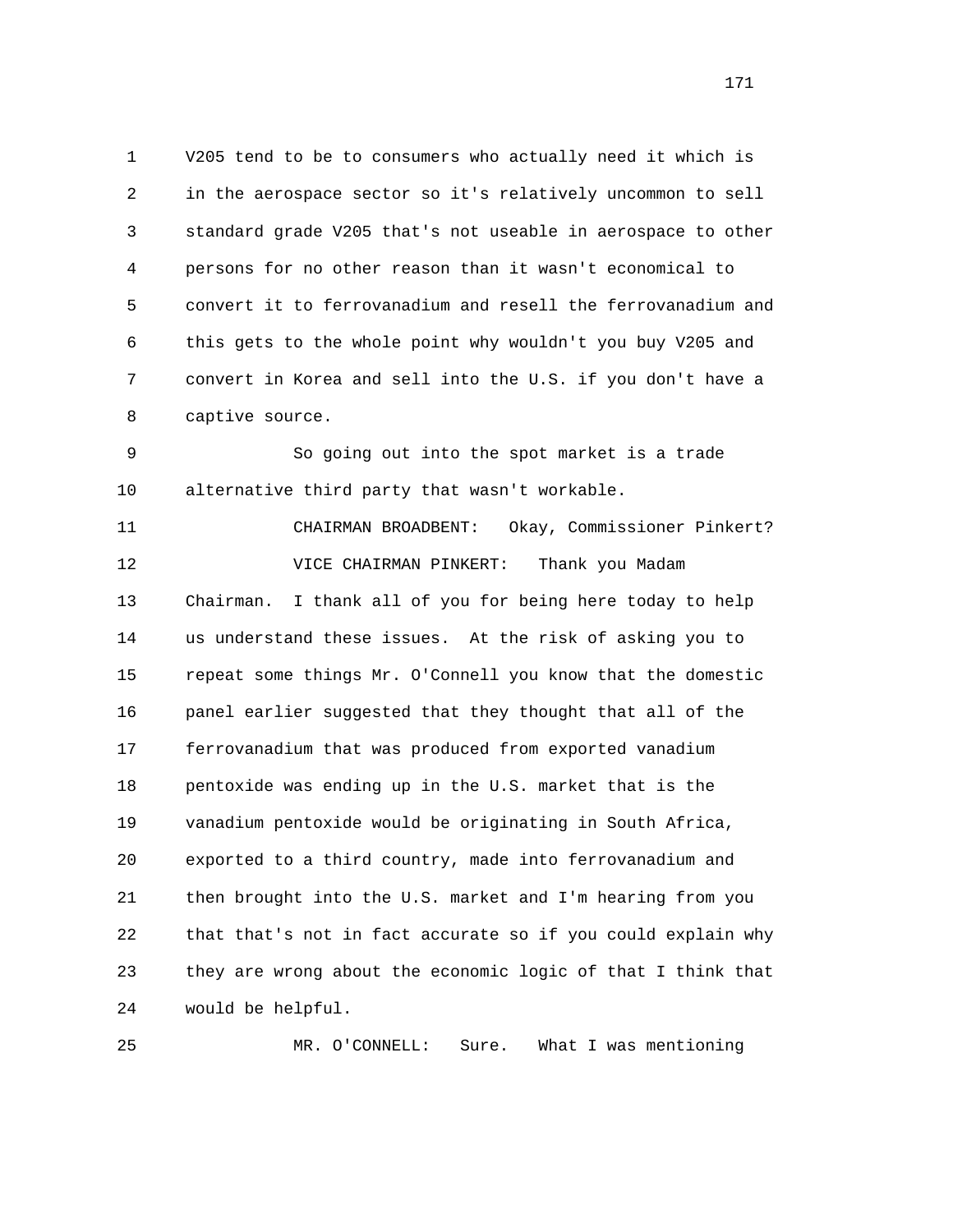1 was we convert V205 for sure and we do it in third party 2 countries. Not all of that product that we convert in a 3 third party country ends up in the U.S. market. Certainly 4 we convert in North America, whether it's Canada or the U.S. 5 and yes absolutely if we're doing it some Canadian 6 conversion will stay in Canada, the majority will come to 7 the U.S. this is the larger of the two markets.

 8 However, we do also convert in Europe from time 9 to time and we do convert in Asia from time to time and not 10 always in those instances has that material ended up in the 11 U.S. market. Often times it's for the domestic market in 12 Asia so that was kind of the point I was trying to make and 13 you know more to the point that all of it was coming to the 14 U.S. market because it's an attractive market, if that were 15 the case then certainly we would be doing that but that is 16 not the case, not in the instances for us.

 17 VICE CHAIRMAN PINKERT: I realize that we are 18 dealing with proprietary information here to some degree, in 19 the post-hearing if you could quantify what percentage of 20 the exported vanadium pantoxide that is converted into 21 ferrovanadium ends up in the U.S. market I think that would 22 be helpful.

 23 MR. O'CONNELL: Sure, not a problem. 24 VICE CHAIRMAN PINKERT: Thank you. And sticking 25 with the Canada example for a moment the domestic industry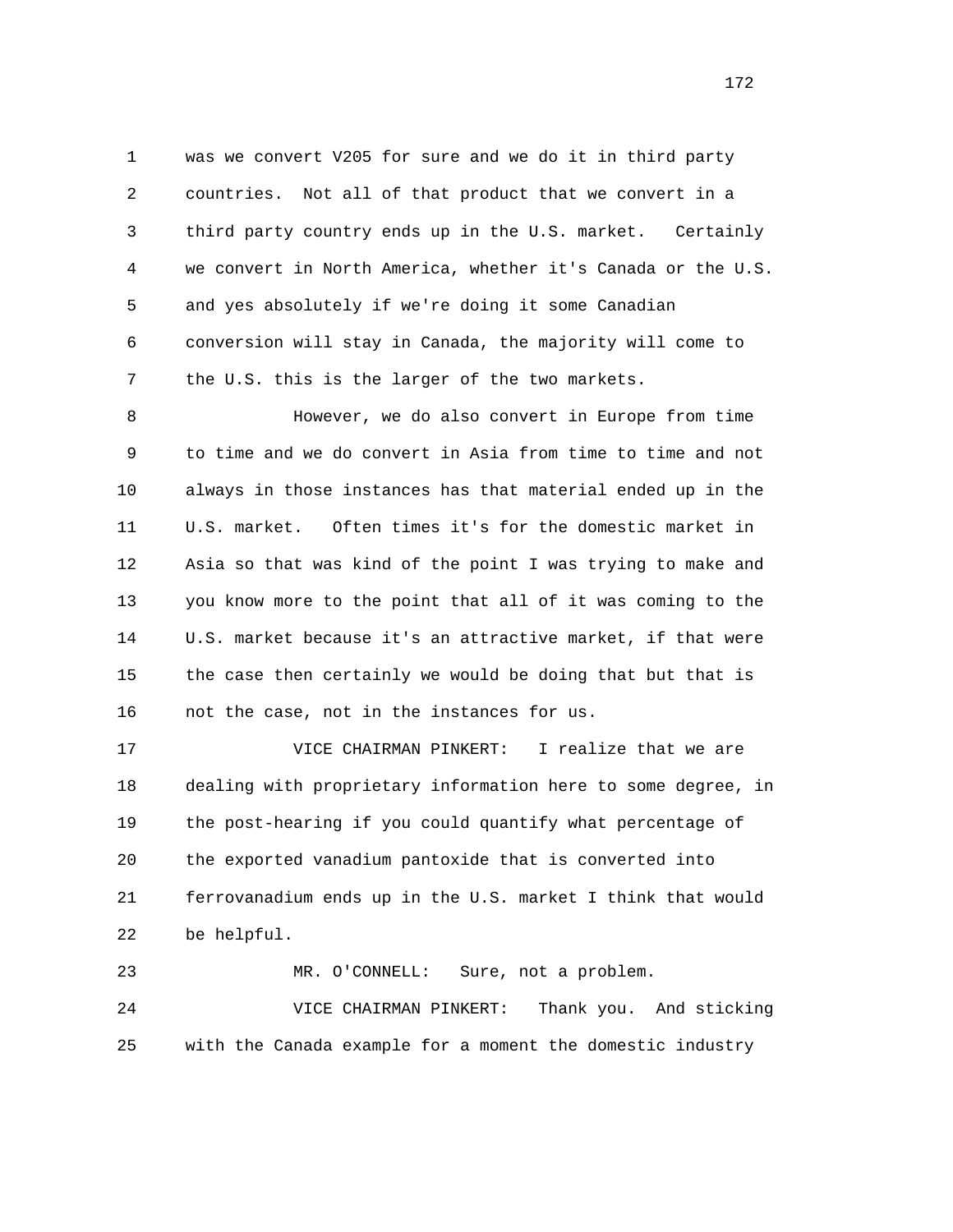1 argues that the fact that the vanadium pentoxide is being 2 exported to Canada converted into ferrovanadium and then 3 shipped to the United States market demonstrates that there 4 is a continuing current interest in the U.S. market on the 5 part of the South African industry. I want to give you an 6 opportunity to respond to that.

 7 MR. O'CONNELL: Sure absolutely I appreciate 8 that. It's kind of ironic because the largest converter in 9 Canada for a long time there was Evraz themselves so I found 10 it somewhat ironic that the argument has been flipped 11 around. Yes we can convert in Canada we also convert in 12 North America. The levels that you have seen that Mr. 13 Perles has referenced have switched, yes, that's a result of 14 one person being more competitive than the other.

 15 I generally like to provide balance in work with 16 both parties but when one person is more than 10% more 17 competitive I find it's just a little disingenuous to go 18 back to the other guy and try to requite the business so you 19 know, the unit have been the same, our volumes, you see the 20 answer that we provided in the questionnaires, they are 21 relatively in line, they have been whether it's been tolling 22 in the U.S. or tolling in Canada it's been relatively 23 consistent.

 24 MR. WEIGEL: And maybe I understood your 25 question a little differently and I will mention something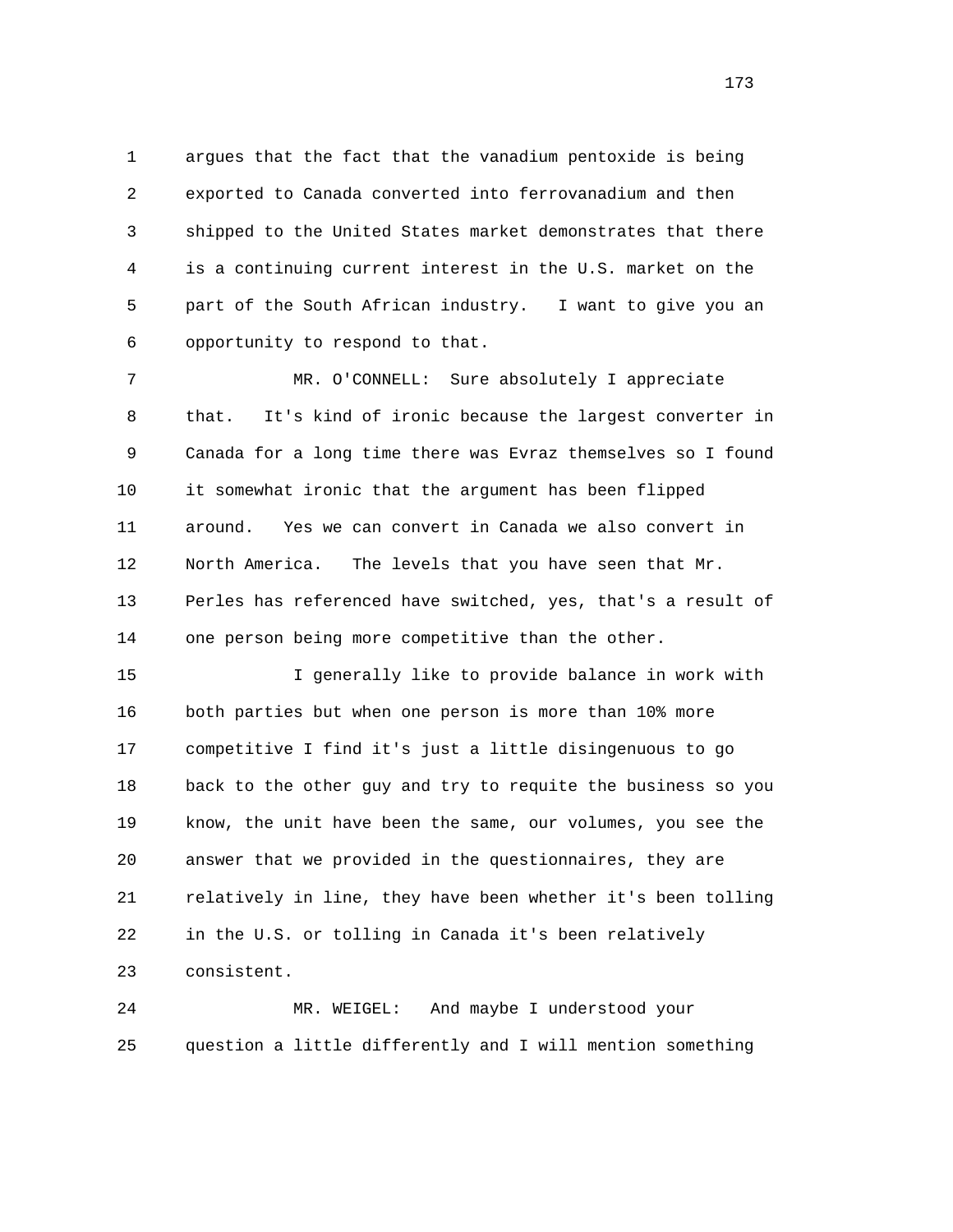1 and I can pick up on it to the extent that it is not 2 proprietary, if so we will address it in our brief but we 3 heard this morning that there has been a lot of 4 consolidation in the steel industry and Glencore is a global 5 supplier of ferrovanadium and so it's natural for Glencore 6 to be in excuse me, every market, every major steel 7 producing market because steel companies are global now. 8 MR. O'CONNELL: Yeah and that condition has 9 evolved over the last decade or so in the steel industry and 10 that's been beneficial to Glencore for sure. We can 11 deliver into Ukraine, we can deliver into Asia, you know, we 12 can deliver into Russia, we can deliver into Europe, South 13 America, Latin America so anywhere there is steel production 14 we have no issues, we have about 50 different countries 15 scattered throughout the world so the consolidation that has 16 taken place has been beneficial to Glencore for sure.

 17 VICE CHAIRMAN PINKERT: Thank you. Now Miss 18 Holec I noticed in your presentation cumulation that you 19 didn't emphasize the argument about no discernable adverse 20 impact, should I take it that you are more focused on 21 conditions of competition and discretionary non-cumulation 22 or what is your view on the no discernable adverse impact 23 issue?

 24 MS. HOLEC: No I did not mean to ignore it. No 25 of course I think it flows from the whole demand supply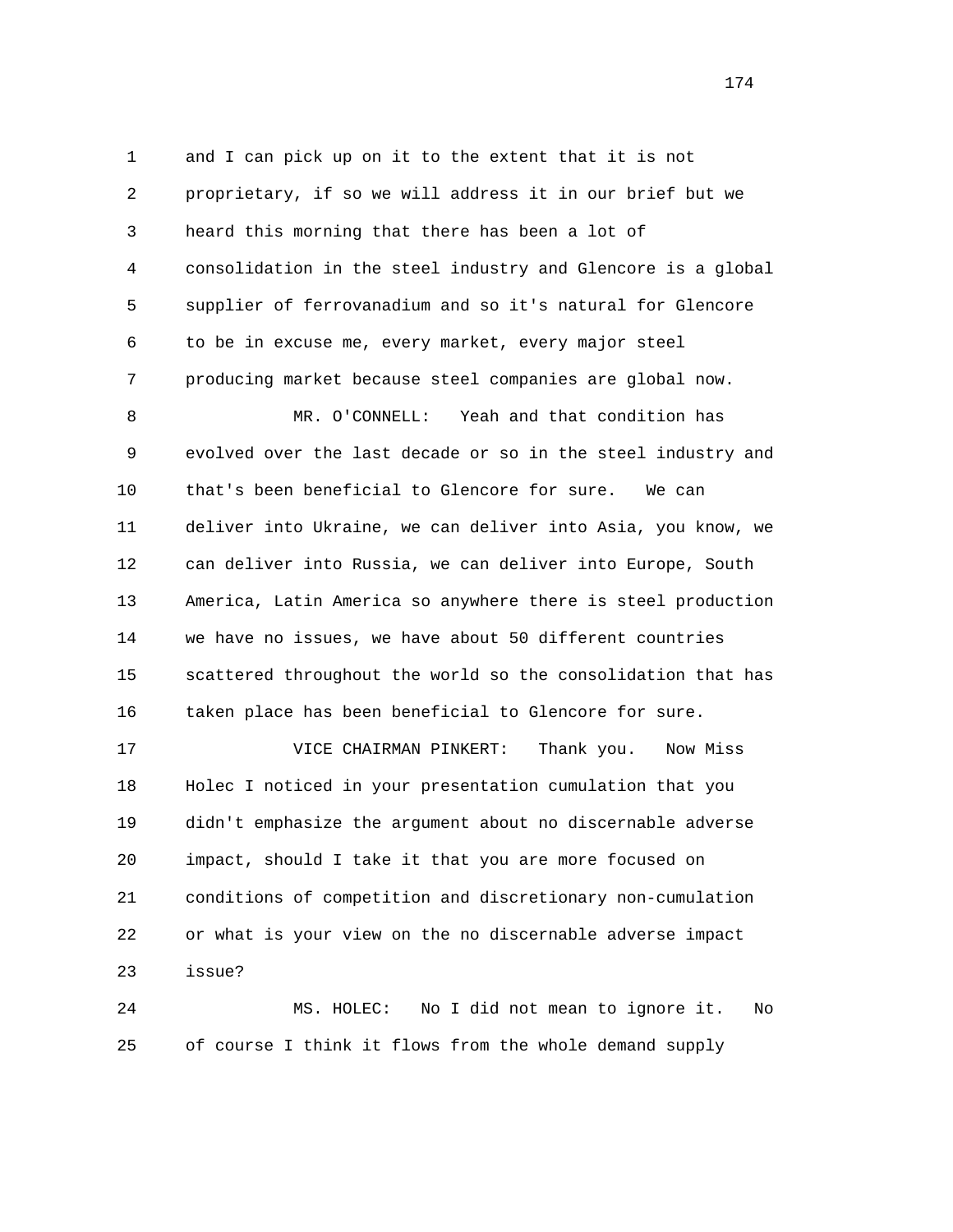1 situation and from the South African producers already being 2 at capacity, it's obvious that they are not going to flood 3 the U.S. market. We've got the South African producers 4 having existed here for over the 10 year period. They are 5 vested in the U.S. market they have one of the biggest 6 sellers in the U.S. market, they have no interest in seeing 7 the U.S. prices crash so yes no, excuse me for not going 8 there but no I think it's implied by the conditions of the 9 market.

 10 VICE CHAIRMAN PINKERT: Thank you. Now Mr. 11 O'Connell I recognize that some purchasers require vanadium 12 pentoxide and some require ferrovanadium, but as a general 13 matter if you have a choice of supplying ferrovanadium or 14 vanadium pentoxide to a customer, which is more advantageous 15 to your company?

 16 MR. O'CONNELL: Well as I mentioned there's 17 fewer producers of this higher quality V205 so we get 18 premiums for that product so right now that's the product in 19 which we seek to maximize. Right after that we fall in 20 line with whatever volumes can be successfully sold into 21 that market and we convert to ferrovanadium and then the 22 V205 that we do produce that doesn't go into aerospace as I 23 mentioned has to go into ferrovanadium production.

 24 MR. WEIGEL: Yes, just to be clear there are two 25 different customer groups so to speak, there are the people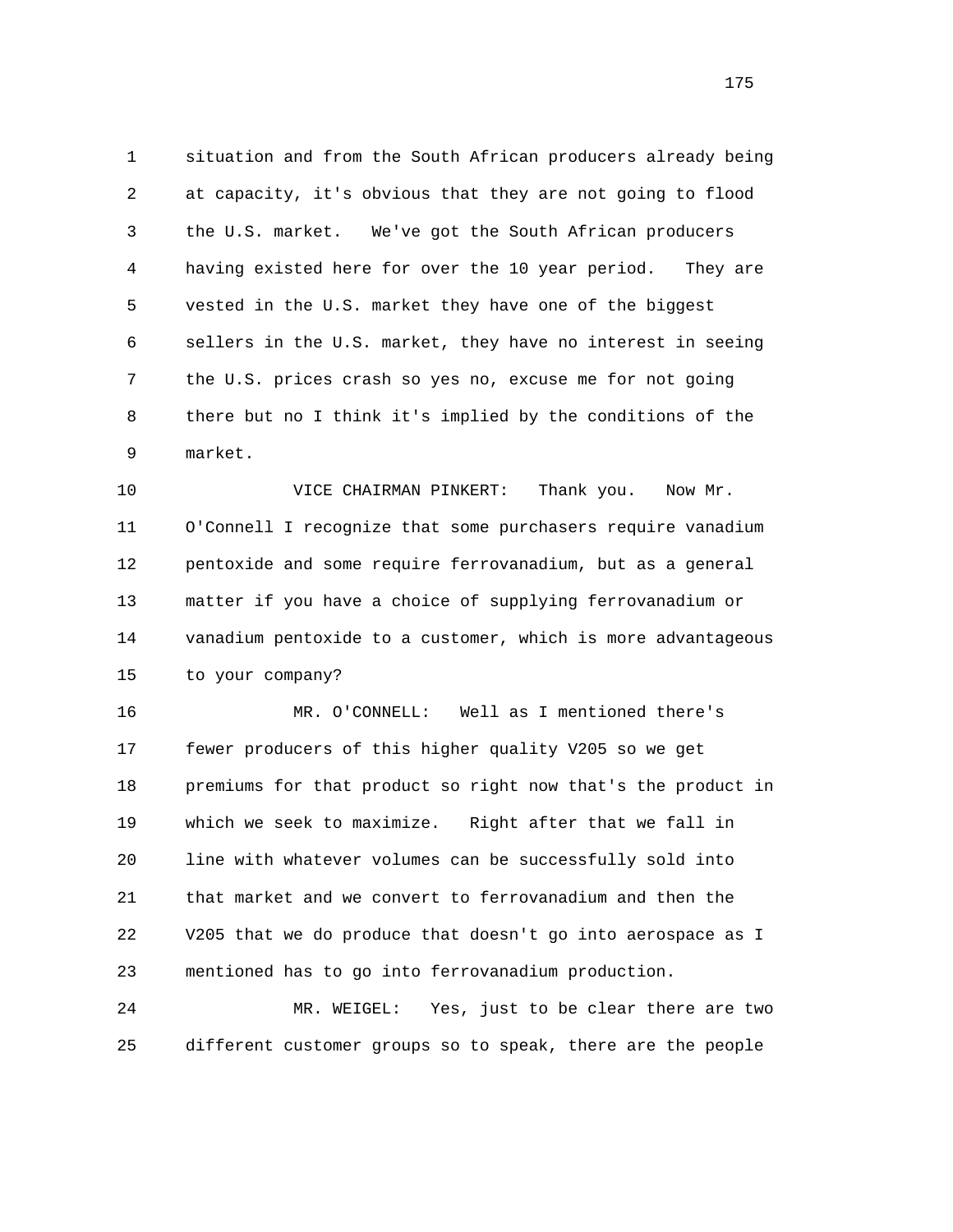1 who produce the master alloys as they are called for the 2 aerospace industry and the United States or whatever country 3 and then there are the steel producers. The steel 4 producers as someone said this morning, require 5 ferrovanadium. They don't to my knowledge buy V205. The 6 master alloy producers combined with titanium and aluminum 7 buy the V205 to create their alloys. So you have got two 8 different markets, one steel which is 90 maybe 80% I think I 9 heard this morning of the vanadium demand in the U.S. and 10 the other is aerospace which is small, 10% globally maybe 11 20% in the U.S. but growing.

 12 And it's really two different products, one can 13 be used obviously the V205 can be used to make ferrovanadium 14 but it doesn't make any sense to make ferrovanadium because 15 as the Chairman mentioned this morning the prices are you 16 know, on an average close. They don't allow people to buy 17 the high grade V205 and convert it, it would be throwing 18 money away, is that helpful?

 19 VICE CHAIRMAN PINKERT: Yes I think that answers 20 the question. It's a little counter intuitive that the 21 more processed product would have the narrower margins.

 22 MR. O'CONNELL: Because the product that we 23 produce is a higher grade, it allows us to focus on the 24 niche product. If we improved the standard grade product 25 and we had to compete in that arena then yeah the answer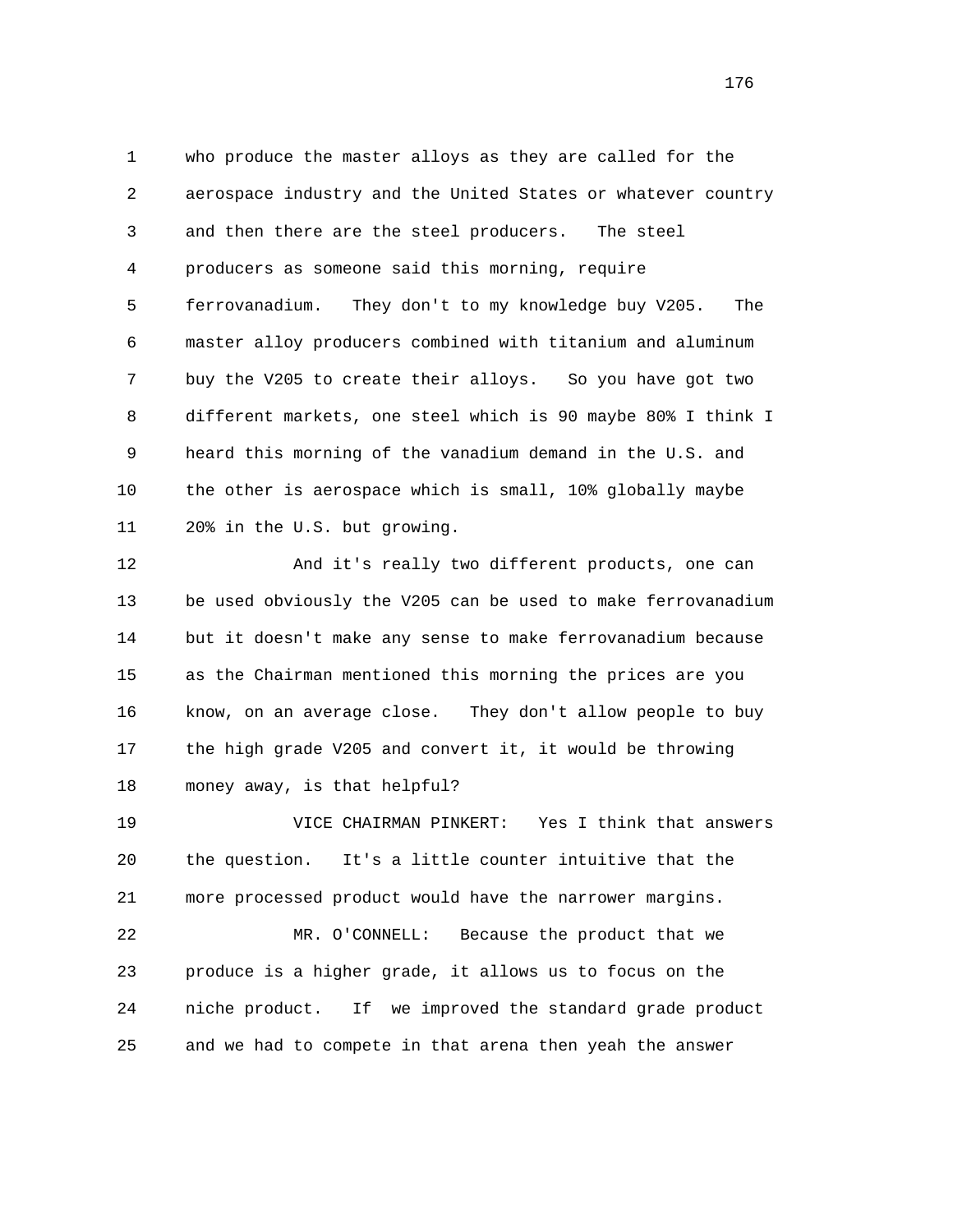1 would be you know not as wise, we would probably produce 2 more ferrovanadium and that's the whole reason why we are 3 not in that arena. We are seeking to maximize the high 4 quality product that we have and take it to the consumers 5 that need it and they have in fact and are willing to commit 6 and pay premiums for it. 7 MR. WEIGEL: The specifications and maybe this 8 would be useful if we can bring these up. For the 9 aerospace industry for V205 are much, much tighter than the 10 specifications for V205 to convert to ferrovanadium. 11 VICE CHAIRMAN PINKERT: That would be helpful 12 thank you very much and thank you Madam Chairman. 13 CHAIRMAN BROADBENT: Commissioner Williamson. 14 COMMISSIONER WILLIAMSON: Thank you. I want to 15 thank the witnesses for testimony. 16 Mr. O'Connell, if it's not business propriety, 17 can you tell us what is the use for V205 for aerospace? 18 MR. O'CONNELL: What is the use? 19 COMMISSIONER WILLIAMSON: Yes. Is it used for 20 titanium? 21 MR. O'CONNELL: Most of it is going to the master 22 alloy sector. 23 COMMISSIONER WILLIAMSON: Okay. 24 MR. O'CONNELL: Yeah. 25 MR. WEIGEL: In our pre-hearing brief, again --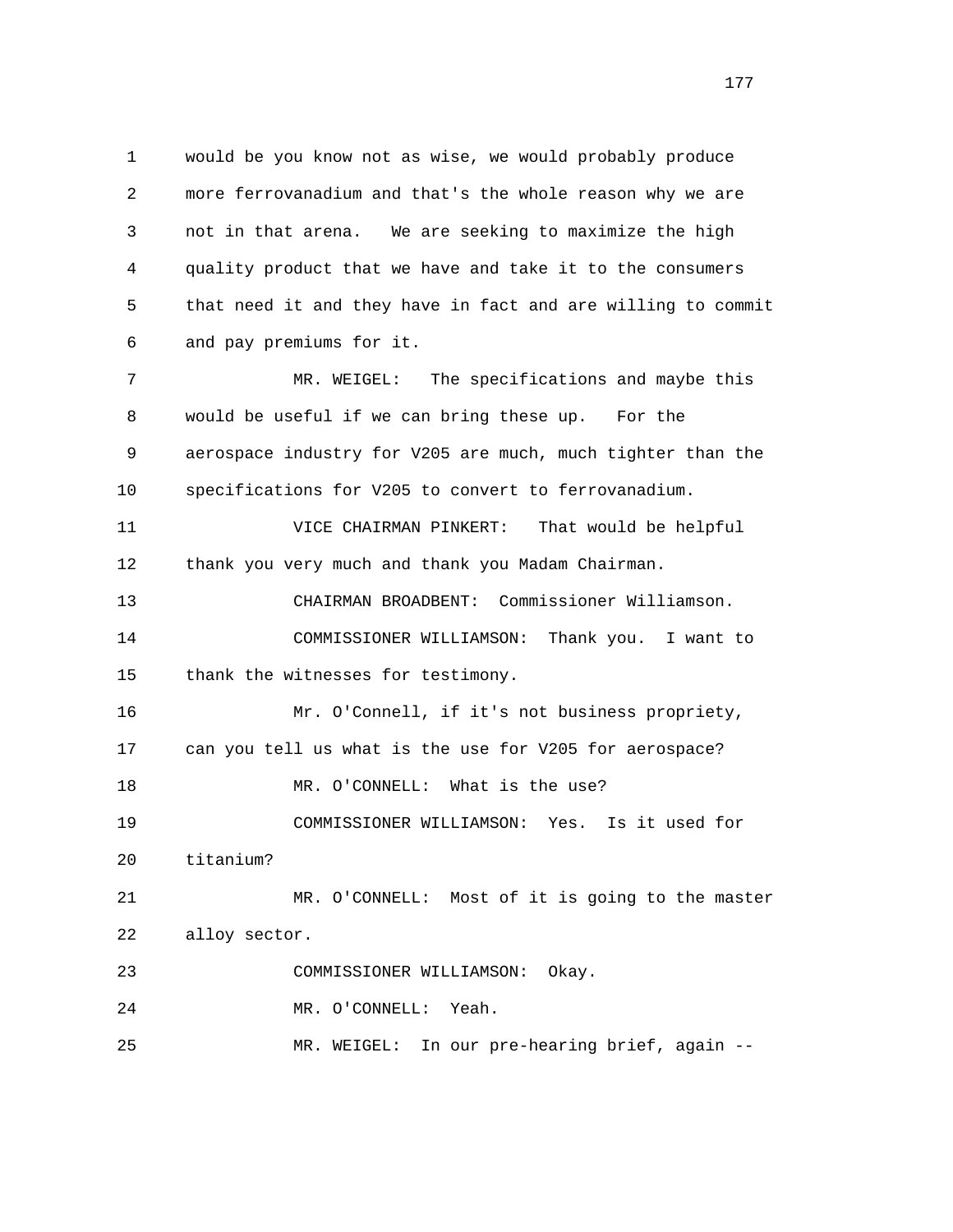1 we both seem to be using the same witness -- we have a 2 presentation from Mr. Perles, and one of the pages of the 3 presentation shows an aircraft and shows the uses of V205 or 4 the uses of master alloy in that aircraft. 5 MR. O'CONNELL: And we would agree with that. 6 COMMISSIONER WILLIAMSON: Okay. And that V205 is 7 sent from South Africa to the U.S. 8 MR. O'CONNELL: Yes, to some consumers in the 9 U.S. that use it for aerospace applications. 10 MR. WEIGEL: Just to be clear, it's sent 11 separately from the V205 that's converted. 12 MR. O'CONNELL: Correct. 13 MR. WEIGEL: So, when they produce the V205 in 14 South Africa, as I mentioned, and I've learned this through 15 multiple phone discussions, they have what they call a 16 "strike rate." And without going into detail that's 17 propriety, they test the V205 in South Africa and it either 18 passes or fails. If it passes, it can go to the master 19 alloy producers. If it fails, it'll go to a third-party 20 converter. And as you can see in the information we've 21 supplied, the strike rate is getting better, and they're 22 getting better at producing the higher-grade V205 with less 23 impurities. It's the chemistry in South Africa. 24 COMMISSIONER WILLIAMSON: For post-hearing, could 25 you tell us how much you send to the U.S. of this V205?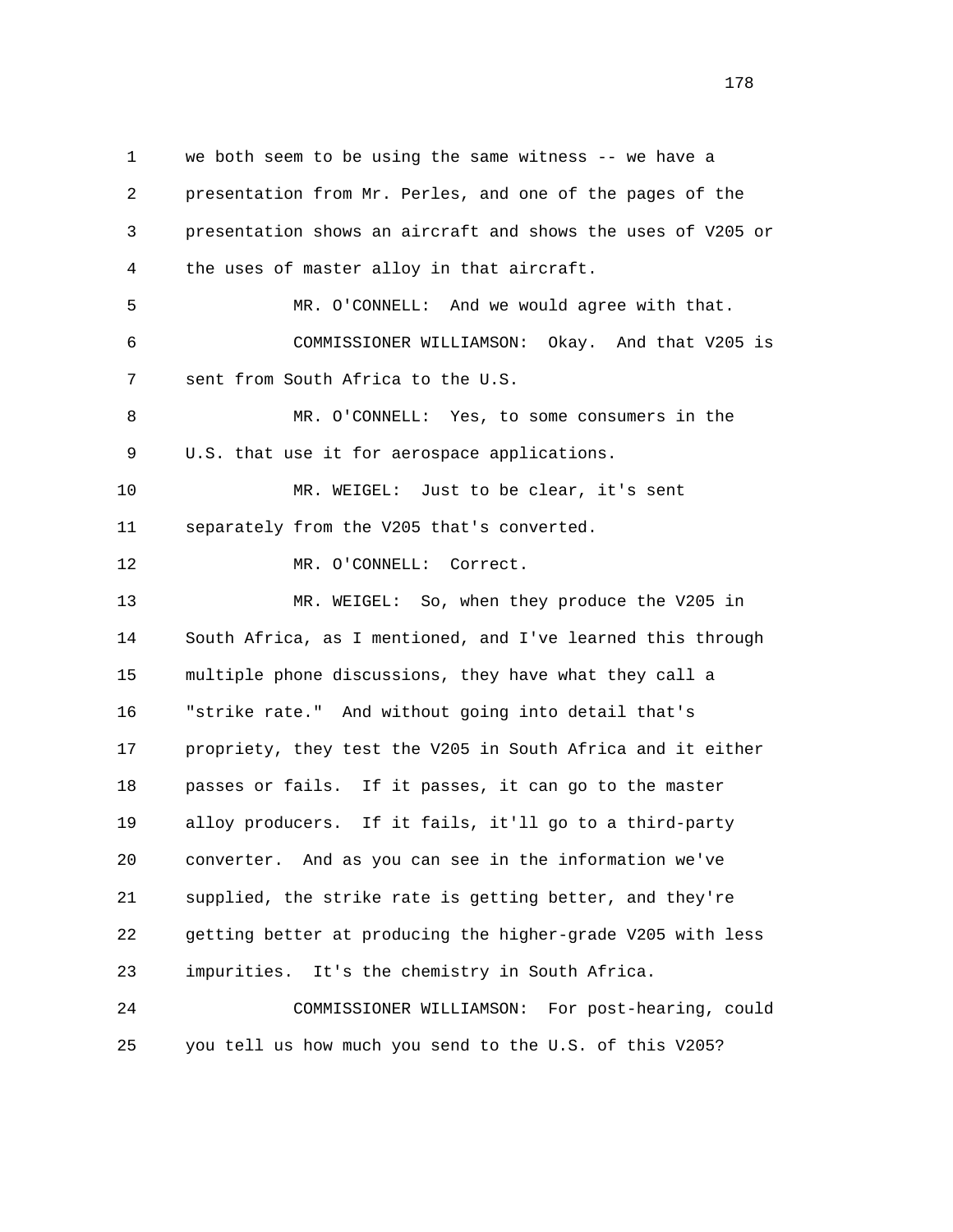1 MR. O'CONNELL: Of V205 to aerospace? 2 COMMISSIONER WILLIAMSON: Yes. 3 MR. O'CONNELL: Yes. Sure. 4 COMMISSIONER WILLIAMSON: And Ms. Zissis, I 5 wondering if you could also provide -- if Vanchem is also 6 doing the same thing, if you could provide that information 7 too? 8 MS. ZISSIS: Absolutely. 9 COMMISSIONER WILLIAMSON: And there are going to 10 be several other things in which I'm going to ask to hear 11 from both companies post-hearing. 12 MS. ZISSIS: We can do it in response to all 13 questions to the extent that they're asked with respect to 14 the South African industry. So, absolutely, we'll respond 15 to your questions. 16 COMMISSIONER WILLIAMSON: That would be helpful 17 so we can get a complete picture. 18 MS. ZISSIS: Yes. And provide that information 19 for Vanchem as well. 20 COMMISSIONER WILLIAMSON: Good. 21 MR. WEIGEL: We plan to submit one post-hearing 22 brief. 23 COMMISSIONER WILLIAMSON: Okay. 24 MR. WEIGEL: So, it will be altogether. 25 COMMISSIONER WILLIAMSON: Good. Thank you.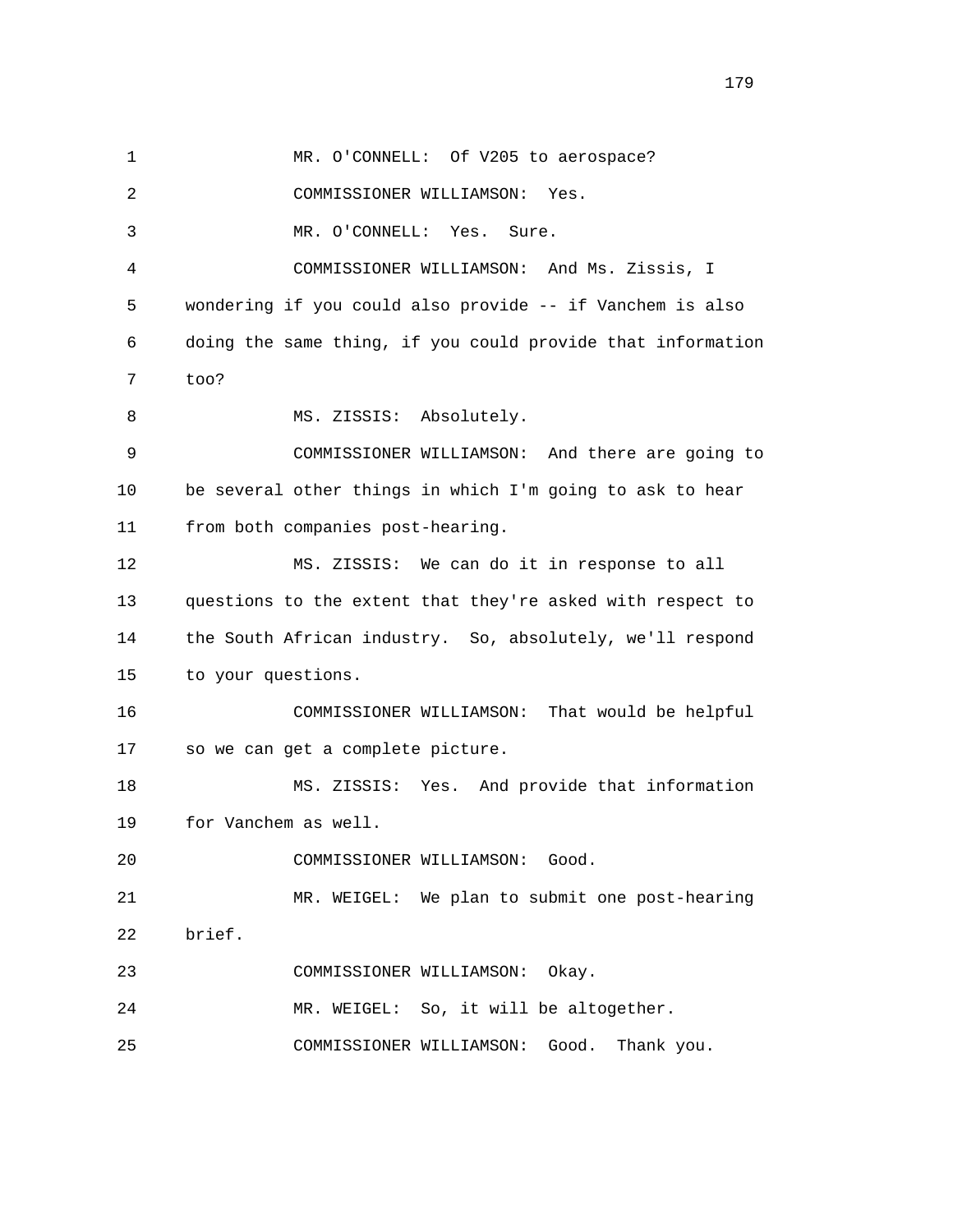1 I just was wondering, have there been any surges 2 of -- given that you give priority to V205 for aerospace, 3 has there been any shortage of V203 for your customers? 4 MR. O'CONNELL: I'm sorry? 5 COMMISSIONER WILLIAMSON: It sounds like V203 is, 6 you know, if you've got some of it -- 7 MR. O'CONNELL: As you can see from the 8 production slide, we don't split out the V203. That goes 9 straight for conversion to ferrovanadium. I think what 10 you're asking can we sell that product as well. 11 COMMISSIONER WILLIAMSON: Yes. I mean I assume 12 you're giving priority to the V205, so I was wondering 13 whether or not there was any shortages, or how does that 14 affect your ability to sell. 15 MR. O'CONNELL: It hasn't. I mean we just 16 balance it out by selling less vanadium. 17 MR. WEIGEL: I guess your question is somewhat -- 18 they have budget, as Mike was saying before, what they've 19 done for 2015. So, they determine how much V205 they have, 20 then they determine how much V203 will be left over. And 21 so, of that amount, they know how much vanadium will be 22 produced and that's how much they sell. 23 Now, there are times -- I don't know if this is 24 proprietary or not -- 25 COMMISSIONER WILLIAMSON: And if it is, you may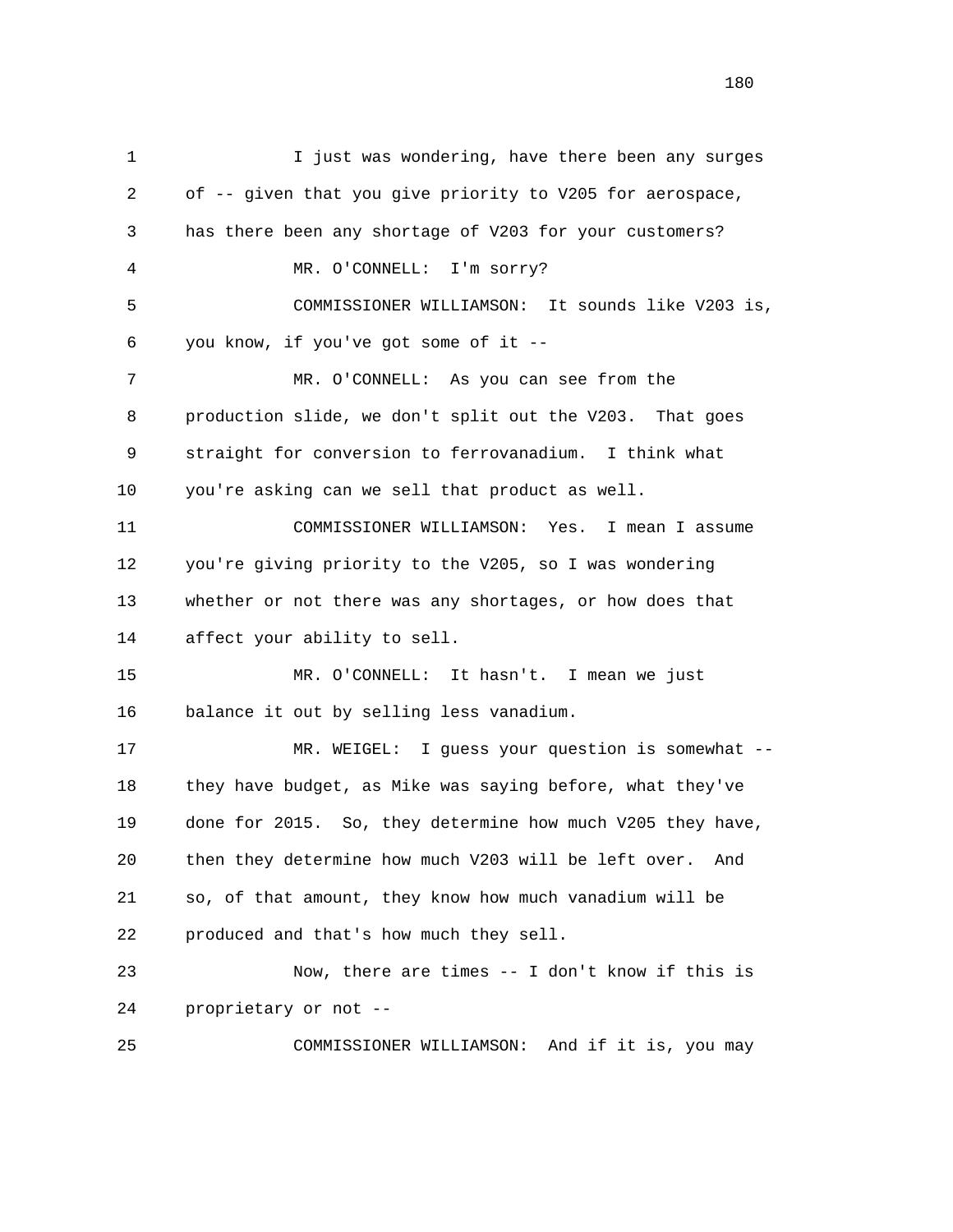1 want to --

| 2  | MR. WEIGEL: But there are times where, as Mike               |
|----|--------------------------------------------------------------|
| 3  | was saying earlier, when companies buy vanadium, when the    |
| 4  | steel mills buy it they enter into requirements contracts    |
| 5  | and so there's not a specific amount that goes every month.  |
| 6  | And this goes to Commissioner Kieff's question. They may     |
| 7  | buy a lot this month and none next month, and so there's ups |
| 8  | and downs in the supply. So, they know -- Glencore knows     |
| 9  | how much vanadium it will have from the mine, based on the   |
| 10 | mine's budget. They then can sell that. But as Mike said,    |
| 11 | you don't sell 100 percent because you've got supply         |
| 12 | irregularities, and so they need to even those out. And to   |
| 13 | even them out, they may need to go into the marketplace to   |
| 14 | buy ferrovanadium.                                           |
| 15 | And you can see in the questionnaire responses               |
| 16 | that Glencore has put in they have bought ferrovanadium from |
| 17 | numerous companies. I'll leave it at that.                   |
| 18 | COMMISSIONER WILLIAMSON: Okay, because I was                 |
| 19 | trying to get -- given where your priorities are whether     |
| 20 | there are constraints then on how much ferrovanadium you'd   |
| 21 | likely be selling. It sounds like it might be at times.      |
| 22 | MS. HOLEC:<br>So, the short answer was yes.                  |
| 23 | COMMISSIONER WILLIAMSON:<br>Thank you.                       |
| 24 | Again, this is in post-hearing for both. And I               |
| 25 | think Chairman Broadbent got at this, but I thought maybe it |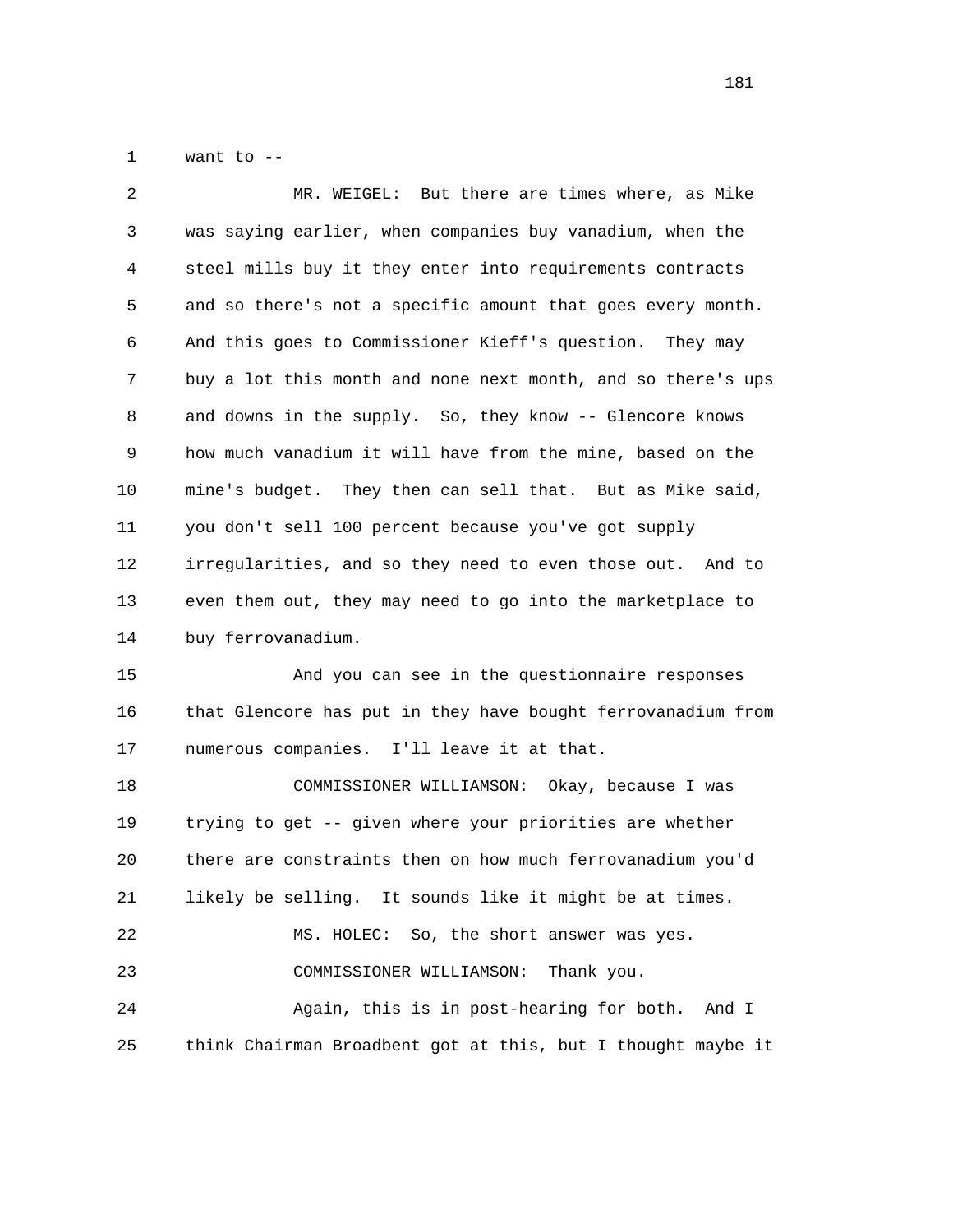1 may be better to have it in writing post-hearing. Please 2 set out, for each producer, the quantities under contract 3 through 2015 of ferrovanadium and for any periods beyond 4 2015 and the share of each company's production these 5 contract quantities represent.

6 MR. O'CONNELL: Sure.

 7 COMMISSIONER WILLIAMSON: Also, please supply any 8 business plans adopted by your companies in the normal 9 course of business over the last two years that have set out 10 your strategies and goal with regard to the production and 11 sales. So, can you document that strategy that you've set 12 out for us.

 13 While I'm doing post-hearing, could you also 14 indicate when each South African producer began to produce 15 other vanadium products on the same equipment it uses to 16 vanadium? And also at post-hearing, please provide 17 quantities for each year before the 2008 start of the 18 current peer review that any such products were produced. 19 We can give these to you all in writing later. It makes it 20 easier.

 21 And on page 16 of your brief, you reference the 22 pattern of sales volumes to other markets in the sentence 23 just before footnote 67. And in post-hearing could you 24 provide the specific data you are referring to? Those are 25 my post-hearing things.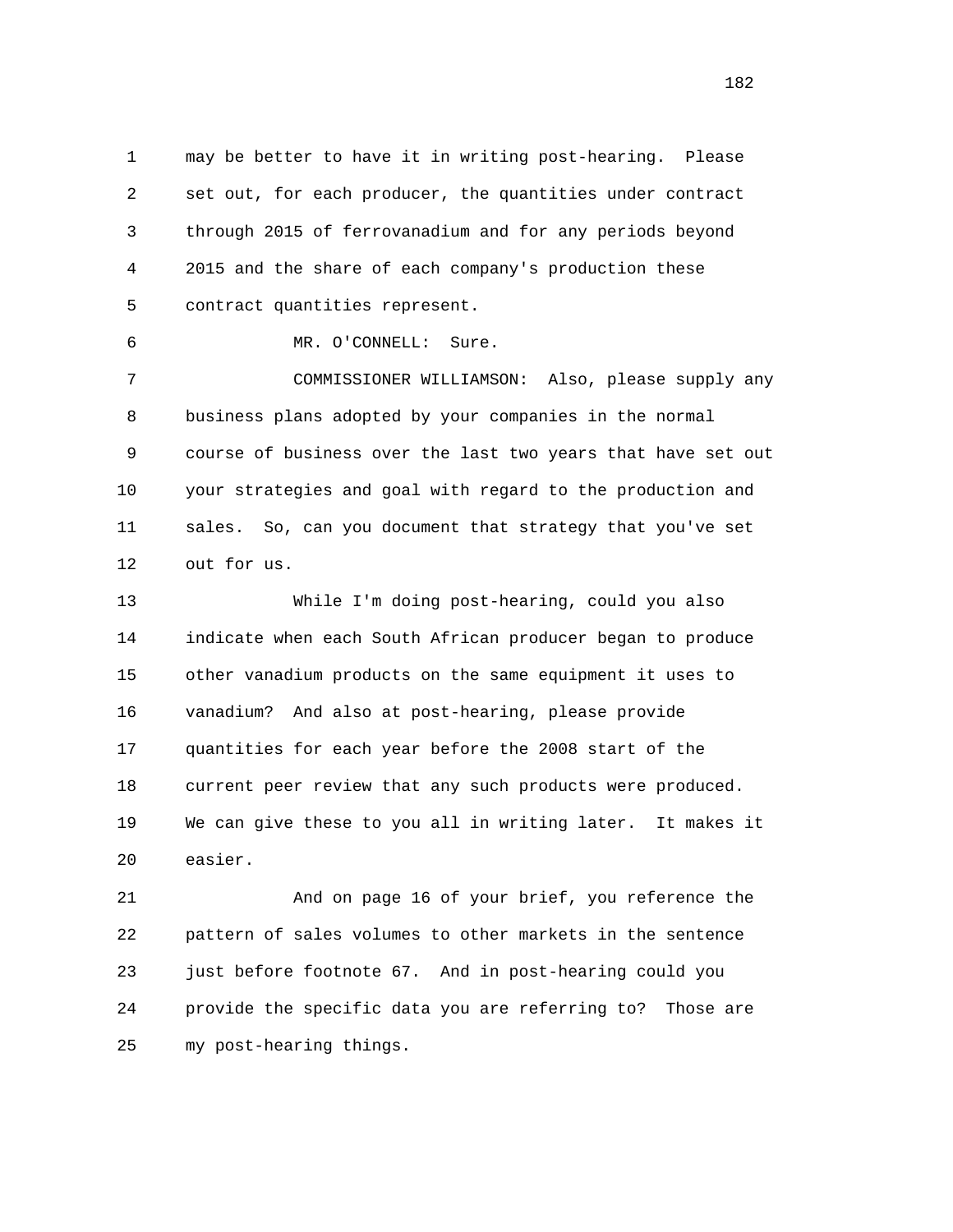1 This morning the Petitioners described, shall we 2 say, an interaction between long-term contracts and spot 3 market prices and how they felt that was adversely -- and 4 how increased ferrovanadium from South Africa would 5 adversely affect the domestic industry. And I was wondering 6 if agreed with that description?

 7 MR. O'CONNELL: Well, as I've mentioned on a 8 number of occasions, we sell the vast majority of our 9 material on the same index that they do under long-term 10 contracts and rarely in the spot market. So, the impact 11 would be nothing for Rhovan because it's how we sell. We 12 don't sell in the spot market much at all.

 13 CHAIRMAN BROADBENT: Their argument was that the 14 spot price was depressing the contract price.

 15 MR. O'CONNELL: Well, I mean that's because they 16 sell at discount and then the spot resets at a lower price 17 and it's like a circle, and that simply isn't the case for 18 us. I mean we, too, sell at the same index price. I mean 19 we've been selling V205 here -- excuse me -- we've been 20 producing ferrovanadium here in North America and selling it 21 on the same index, so to bring South African and sell it on 22 the spot market only is going to hurt what our present 23 business is, which is tolling product and selling it under 24 long term.

25 COMMISSIONER WILLIAMSON: So, would that imply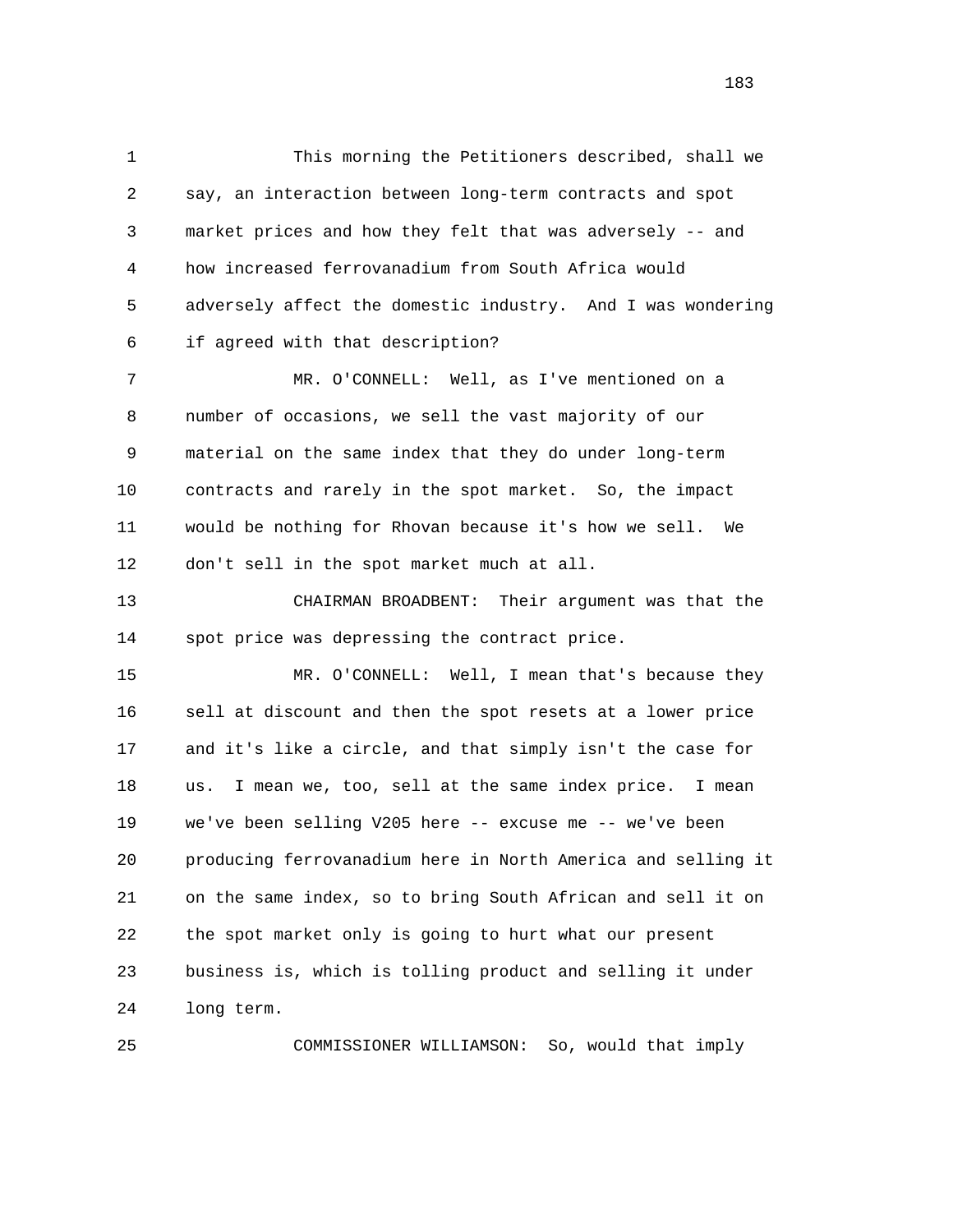1 that if there was an increase coming from South Africa it 2 would be in terms of contracts, long-term contracts? And I 3 mentioned that there could be two adverse affects. 4 MR. O'CONNELL: Yes. 5 MR. WEIGEL: I guess -- 6 COMMISSIONER WILLIAMSON: Assuming there was an 7 increase that had an impact on the market. 8 MR. WEIGEL: But I think the important point -- 9 just to go back to that point, most of Mike's contracts are 10 on long-term basis, so if someone comes in and sells on 11 spot, he gets hurt as much as the U.S. producers. He is a 12 U.S. producer in a way -- not in a way. He is a U.S. 13 producer, just as Golf. So, you're right. 14 Ryan's Notes is a strange thing, as Lynn was 15 saying. You've got a very small spot market in the United 16 States, so maybe 5 percent of the sales from what we heard 17 this morning. And yet, they all price off of this 5 percent 18 of the sales. And it's also a voluntary system. So, you

 19 call Mr. Ryan, who I understand his name, and you say -- if 20 you want to, you call him and say I bought or I sold at this 21 price. And then he will call the other party, from what 22 Mike told us yesterday, to confirm the sale, but it's 23 totally random. If you wanted to you could sell a very 24 small amount of ferrovanadium at a high price and call Mr. 25 Ryan and say I sold this amount at this price and he could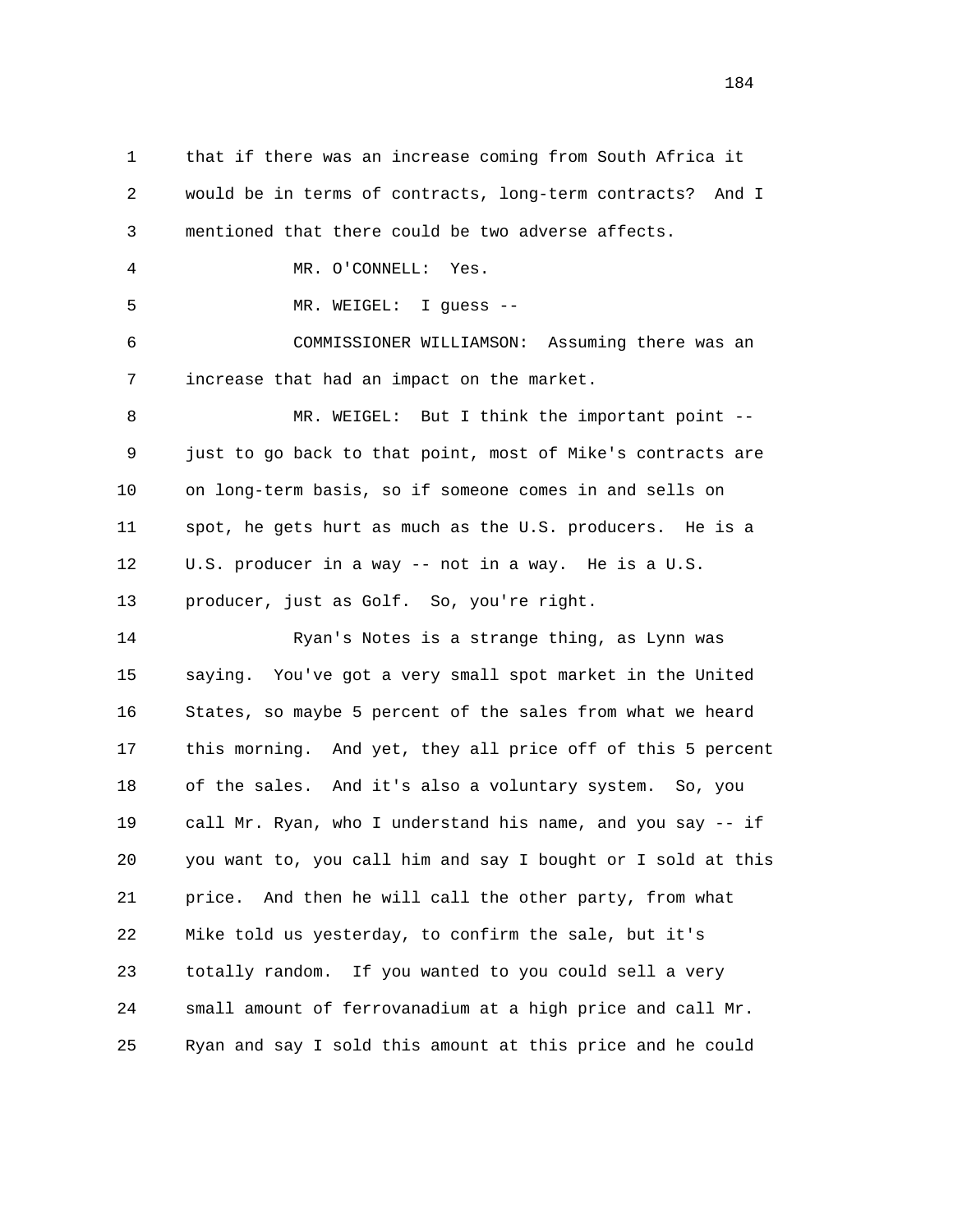1 call the other person and your price could skyrocket.

 2 COMMISSIONER WILLIAMSON: And then you sell large 3 amounts.

 4 MR. WEIGEL: No, but then the people who have the 5 long-term contracts they will be able to sell more. But 6 there's also this issue with a lot of the long-term 7 contracts. Again, it was mentioned this morning that its 8 last month price they're buying off of. So, the buyer, the 9 steel mills can look to see what's happening with Ryan 10 Notes, and then at the end of the month order a lot because, 11 again, they're requirements contracts. They get the price 12 from the prior month, so by shifting your order a couple of 13 days you can get a lower price. So the steel mills -- I 14 find it very interesting that the steel mills can play sort 15 of the market, but the market is also a very thin market. 16 And so, one of the things that strikes me is why would 17 anyone ever sell based on Ryan's Notes, but that's what they 18 do, and to me it's a little like roulette, but anyway. 19 COMMISSIONER WILLIAMSON: I just going to say 20 just go to Las Vegas. 21 MR. WEIGEL: Leave it at that. 22 COMMISSIONER WILLIAMSON: I'm sorry. You wanted 23 to add something? 24 MS. HOLEC: Yes.

25 COMMISSIONER WILLIAMSON: My time is way over.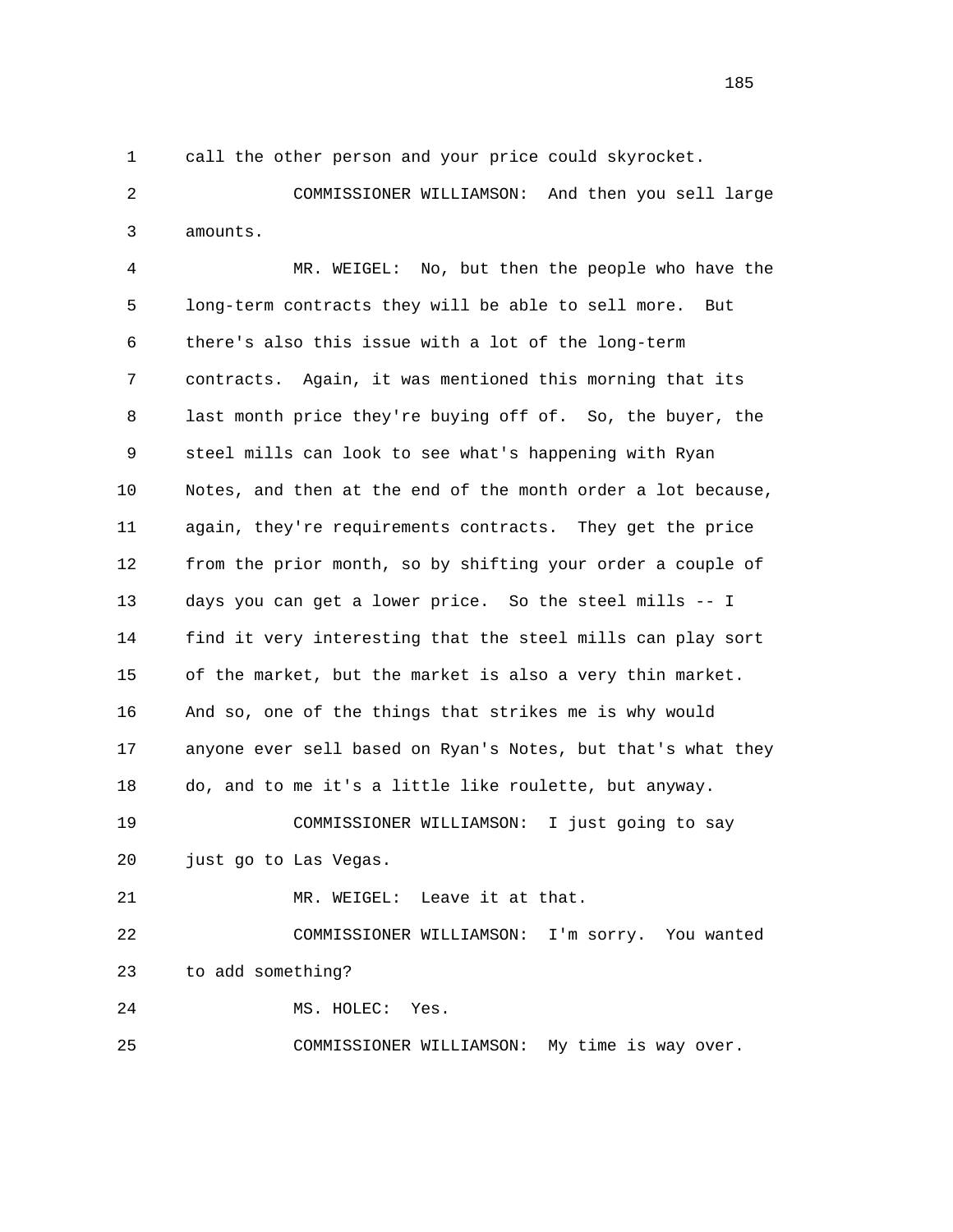1 MS. HOLEC: Just one very short point. But 2 that's also if you understand how thin the survey is, the 3 sample of prices that's why the intense anxiety about China. 4 Because they sell through traders. They sell on the spot 5 market. So, if China comes back in here, it's not just 6 going to hurt the domestic history. It's going to hurt the 7 South African -- it's going to help -- . 8 COMMISSIONER WILLIAMSON: Thank you. 9 MR. WEIGEL: I guess just one last point. It's 10 important to remember we're dealing with what everyone 11 agrees is a fungible product. Then you have a little bit of 12 it sold at these spot prices, and then you have 95 percent 13 sold based on that spot price. And so, in a way, it's a 14 very strange market. And it is the concern -- you know, 15 we've got two producers who've been in the market and 16 they've been, as we heard this morning, fairly trading, but 17 we are concerned that if the Chinese come in they don't have 18 the long-term contracts like Glencore. It doesn't matter 19 what Glencore sells under those long-term contracts. It's 20 the spot market price that's influences those, and the 21 Chinese could come in, in the spot market, and that would 22 ruin everyone. 23 COMMISSIONER WILLIAMSON: Thank you. I'm running

24 way over, so thank you.

25 CHAIRMAN BROADBENT: Commissioner Johanson?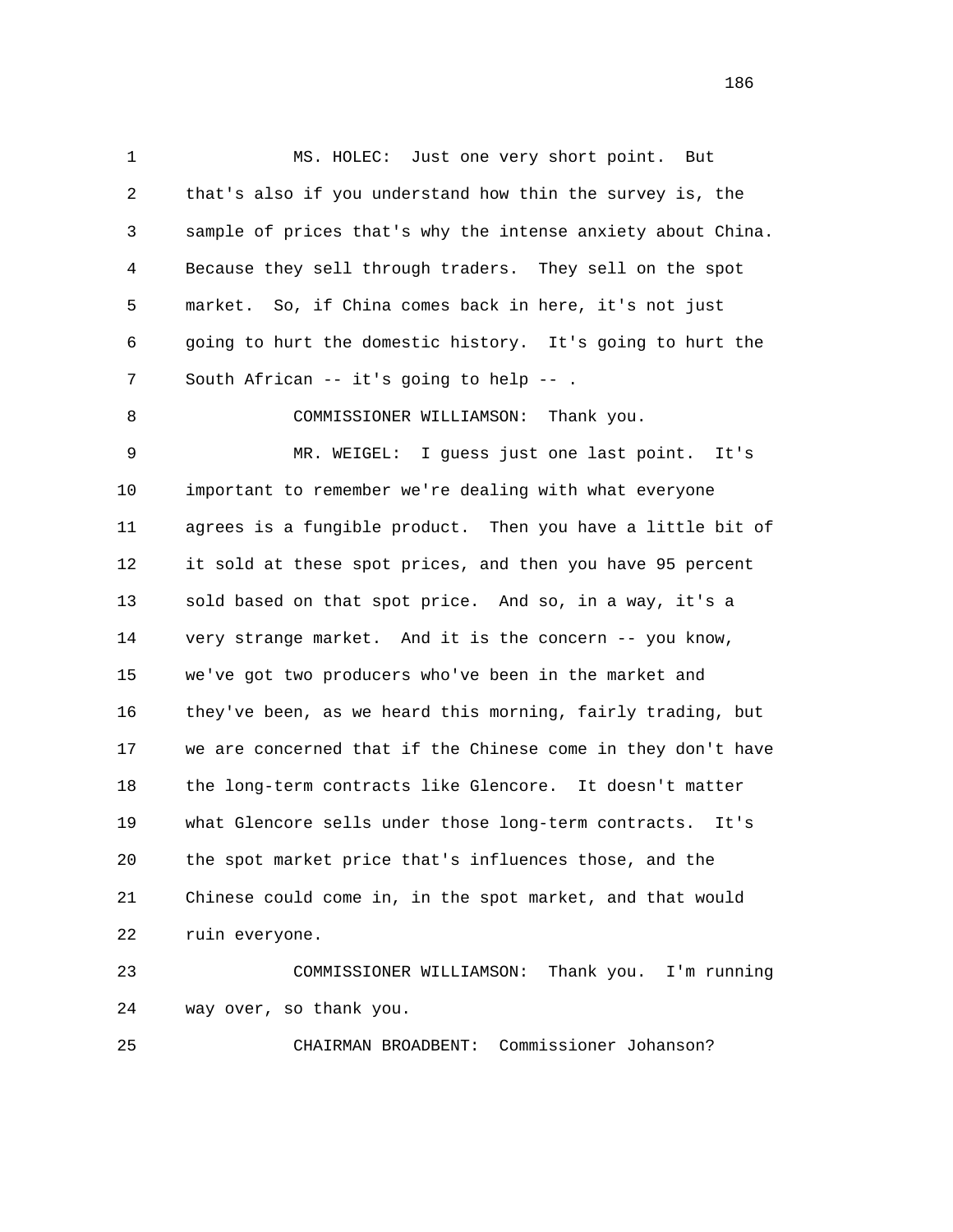1 COMMISSIONER JOHANSON: Thank you Chairman 2 Broadbent. 3 And actually, Mr. O'Connell, I had a quick 4 question for you. What is salt roasting anyway? This 5 caught my attention yesterday. I'm just curious why you 6 would roast ferrovanadium or vanadium.

 7 MR. O'CONNELL: I'll get you an answer to that. 8 COMMISSIONER JOHANSON: It's not that big of a 9 question, but sometimes these briefs get a little dry and 10 then something jumps out at you like, wow, they roast this 11 stuff. Neat.

 12 MR. O'CONNELL: I don't think it's edible. 13 COMMISSIONER JOHANSON: Well, that's too bad. 14 Okay. I eat lots of nuts, so I think about this stuff. I 15 have almonds and peanuts on my desk right now.

 16 But getting back to the subject at hand, during 17 the original investigations, imports from South African 18 supplied a relatively large portion of the U.S. market. 19 What changes, if any, have taken place in the U.S. market 20 since 2001 that might influence how imports from South 21 Africa would compete in the U.S. market if the antidumping 22 duty were to be revoked?

 23 MR. O'CONNELL: Well, I mean, we've been in the 24 market, as I've mentioned, since the time the dumping has 25 been revoked. But certainly, the market as a whole in the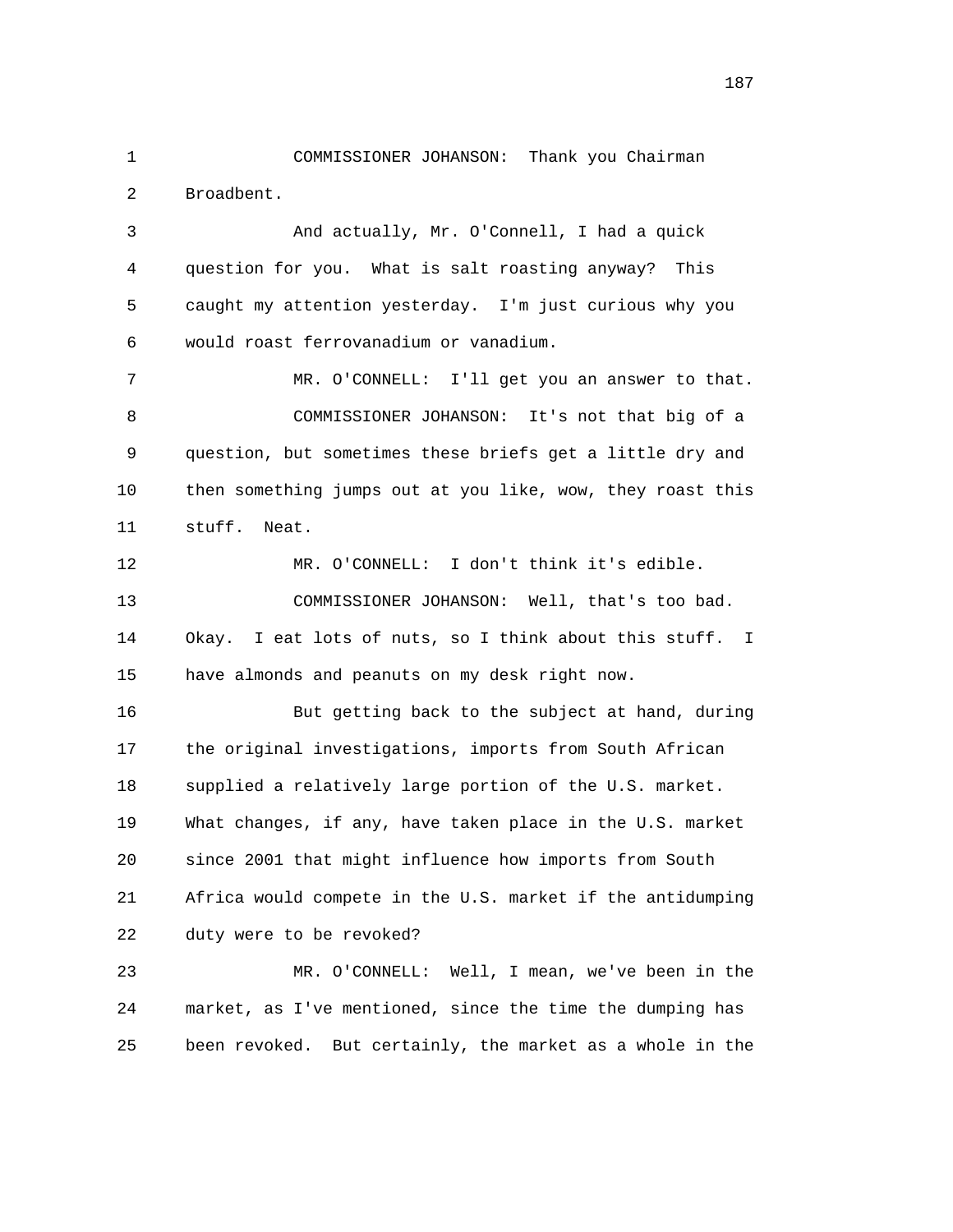1 U.S. and globally, for that matter, has expanded and the 2 demand for vanadium has grown in those years. So, I'm not 3 really sure what more of the question you had.

 4 COMMISSIONER JOHANSON: I guess I'm getting back 5 to the whole issue of the market having expanded and what 6 that means for South Africa production and the contention of 7 Glencore that it will not reenter the market, despite the 8 market expanding fairly significantly. I know that you've 9 stated that Glencore is expanding into more of the aerospace 10 sector.

11 MR. O'CONNELL: Right.

 12 COMMISSIONER JOHANSON: But what would keep 13 Glencore from wanting to expand as well in the more 14 traditional steel-making sector?

 15 MR. O'CONNELL: Sure. Well, as we've said, 16 Rhovan has no plans currently contemplated or otherwise for 17 an expansion down at their mine. What Glencore has been has 18 been a consistent presence in the U.S. market and we've also 19 been a consistent presence on the global market. So, for us 20 we're quite comfortable with what our market share is in 21 this market as well as in the global market.

 22 And I've mentioned on a number of occasions, I 23 have a different point of view than the Petitioners. We do 24 not see the U.S. market as this premium; otherwise, if we 25 had we would be looking at the U.S. market in terms of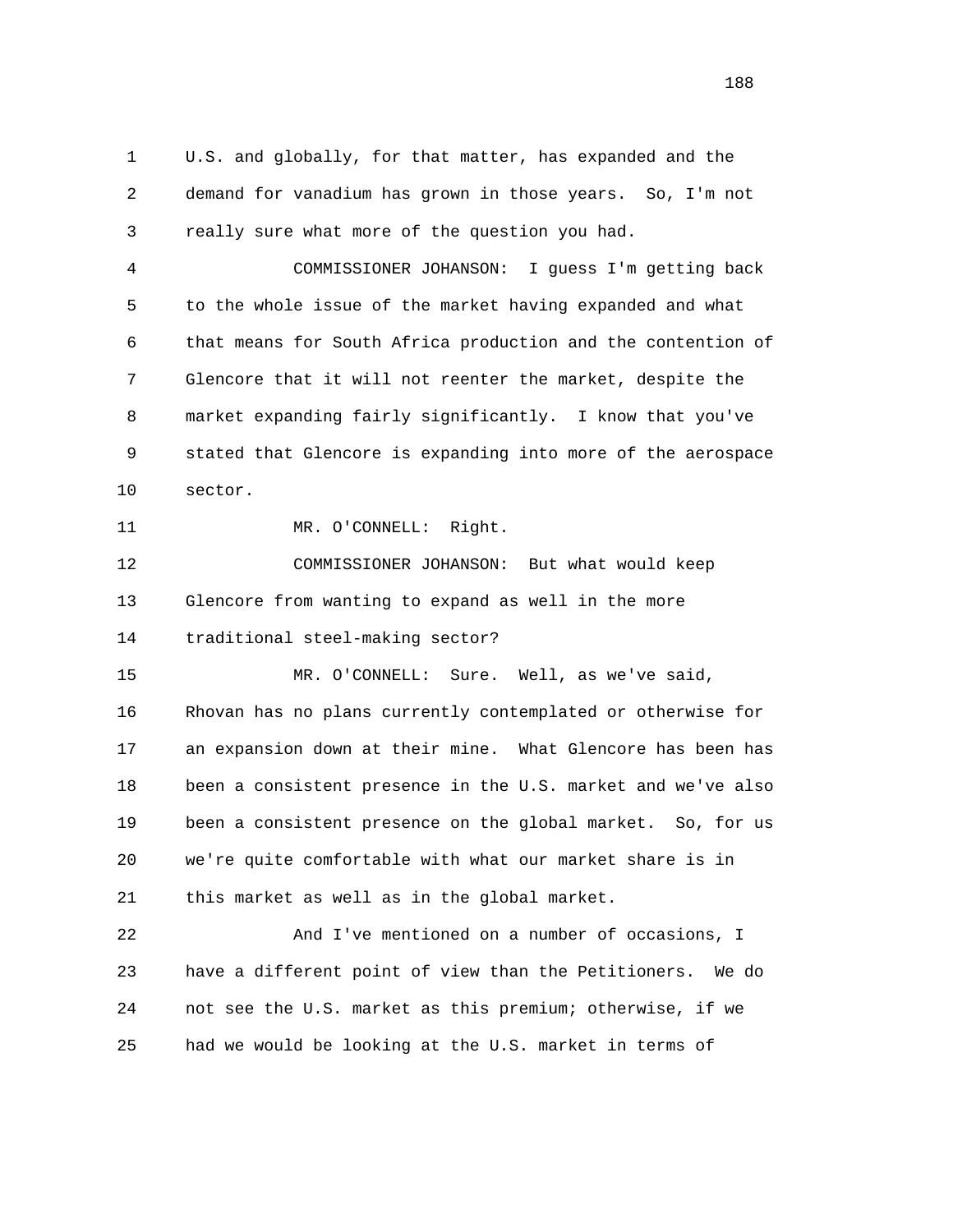1 expansions. So, for us, when we look at our business model 2 on a global basis, the U.S. represents a portion of that, 3 but it's not the lion's share of were our thoughts goes. 4 MR. WEIGEL: And just to be clear, they have been 5 in the U.S. market. And if you look at the numbers, they 6 have been a relatively important player in the U.S. market, 7 so to speak, over the last 10 years. I think another thing 8 that is true is that we're all 10 years older than we were 9 when were here in the original investigation and that 10 Glencore has learned a lot about the U.S. market and the 11 global market in those last 10 years, and has become a 12 company that is clearly looking to maximize its profit. 13 And finally, as we heard this morning, Vanadium 14 steel use of vanadium has been increasing, not just in the 15 U.S. but around the world. It's perhaps been increasing 16 more here, but, someone mentioned to me yesterday, and I 17 don't know if this is true or not, but the U.S. steel market 18 is a small percentage today of the global steel market. And 19 so that's another important fact to keep in mind. Even 20 though U.S. steel demands more vanadium per pound of U.S.

 21 steel being produced, there's a lot more steel being 22 produced in other countries than the United States. And so 23 that I think is one of the changes of Glencore.

 24 MR. O'CONNELL: Yes, that's accurate. I mean the 25 U.S., in terms of steel production, represents around 10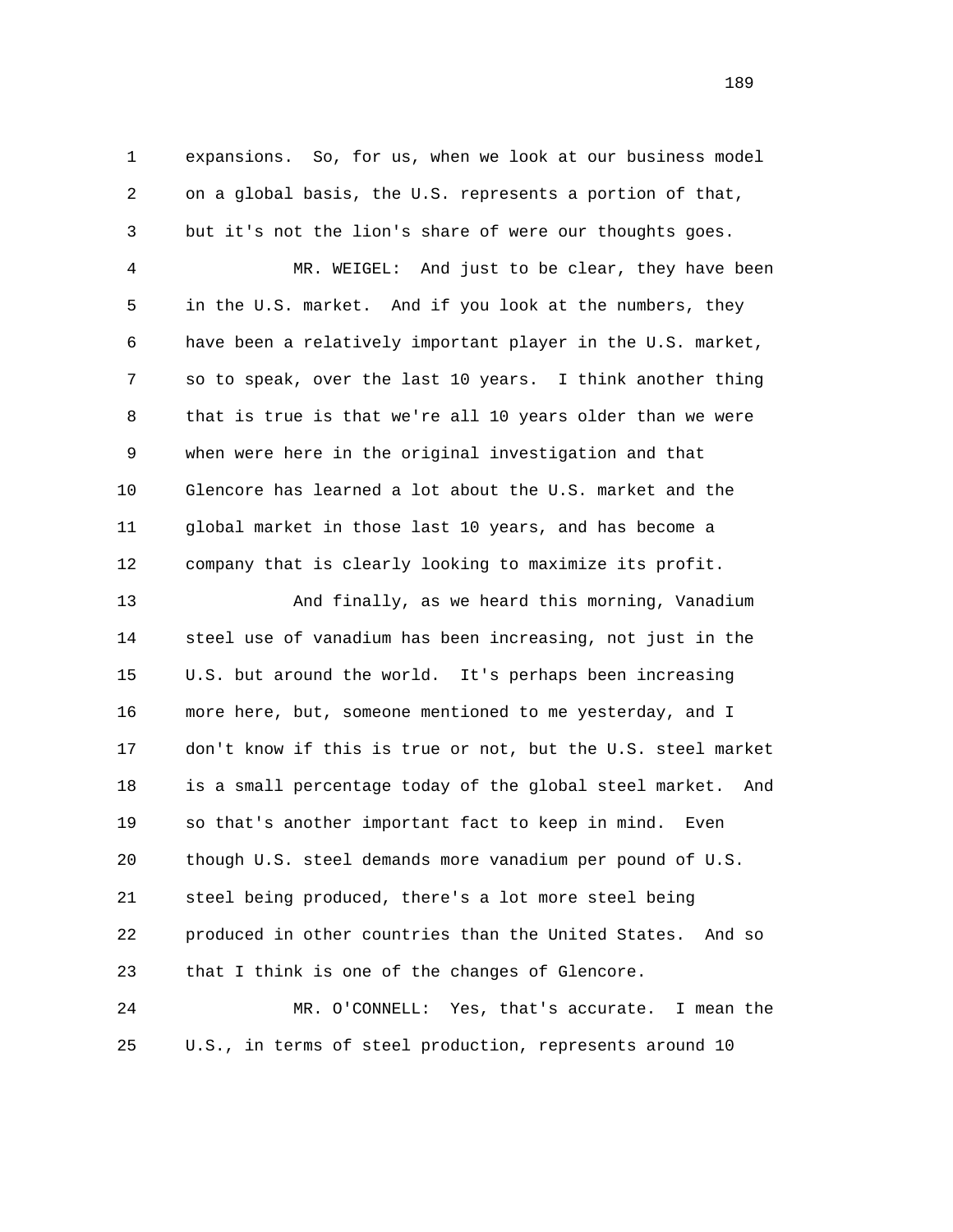1 percent on a global basis. So, yes, it does consume a 2 higher percentage per tons of steel produced, so it's an 3 important market, but it's not the only market we're 4 operating.

 5 COMMISSIONER JOHANSON: But while you stated that 6 Glencore has remained in the U.S. market, but not at a very 7 large extent because you're focusing more on the aerospace 8 area, if the duties were to come off, which are fairly high, 9 why --

 10 MR. O'CONNELL: Well, we've been in the market I 11 think at a fairly significant level over this period of 12 time.

 13 MR. WEIGEL: That's where I think, again -- it's 14 confidential information, but if you look at the U.S. 15 market, and I'm not going to get into any numbers, but then 16 you look at Glencore's participating in the U.S. market 17 through product toll at Bear, through Canadian product, 18 through other non-subject countries, Glencore is one of the 19 significant suppliers to the U.S. ferrovanadium market. 20 They're also one of a very few suppliers to the U.S. 21 vanadium pentoxide market. But they're clearly a bigger 22 supplier in the U.S. ferrovanadium market and have been 23 there for 10 years, and as we heard this morning, trading 24 fairly.

25 COMMISSIONER JOHANSON: Thanks for those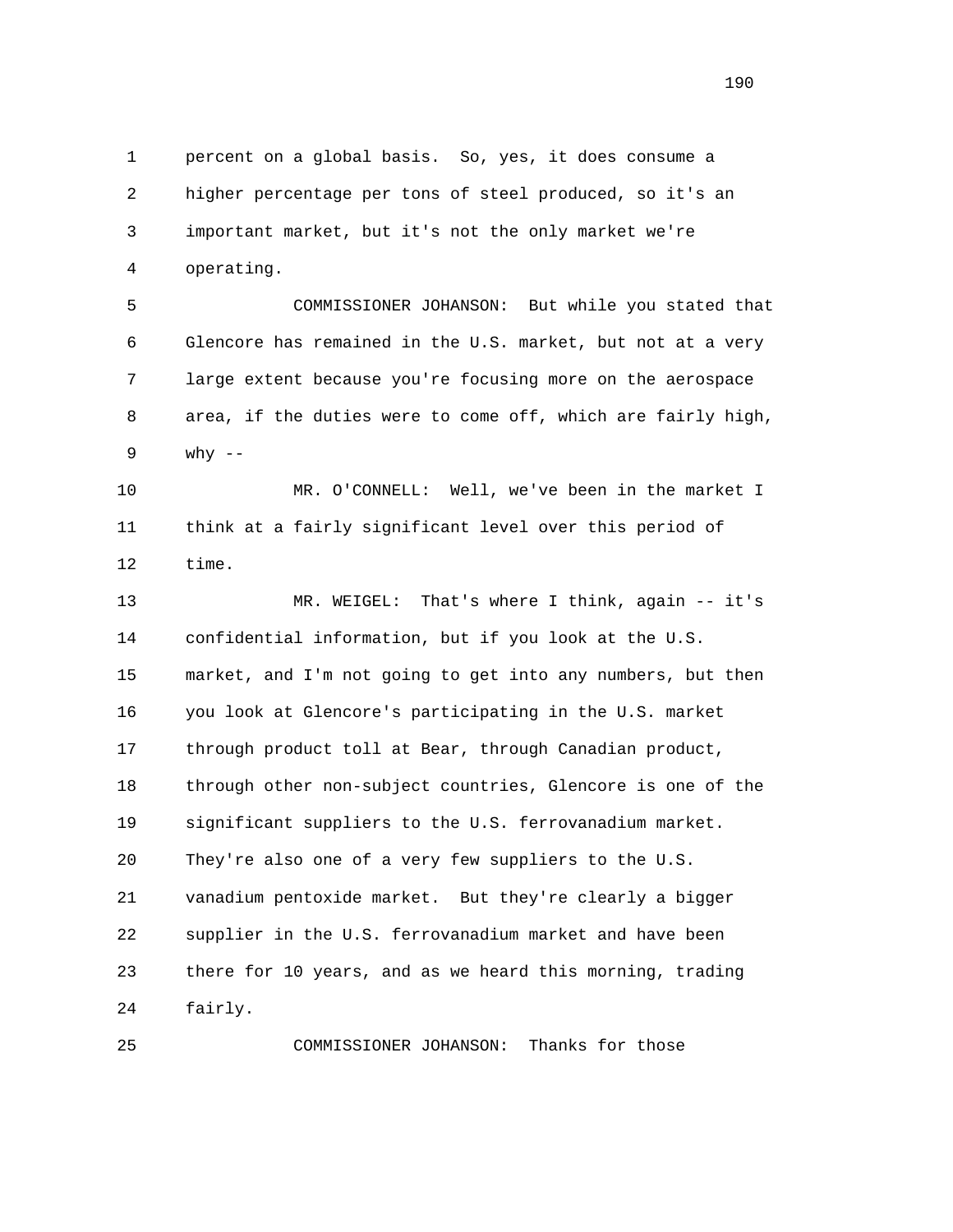1 responses.

 2 The industry expert quoted at page 92 of the 3 domestic industry's brief states that Glencore's South 4 Africa operation uses a very low-cost ferrovanadium 5 production process. Does this low-cost process reflect a 6 competitive advantage of the South African industry, and is 7 this of any significance to the Commission's analysis or 8 should it be?

 9 MR. O'CONNELL: Yes, this cuts to the slide or 10 presentation that's up that the investment that Extrada made 11 back in 2004. They made that investment in order to become 12 more cost competitive no question. I mean that's the whole 13 point. But again, what comes out of that is we have a 14 stream that comes off that produces vanadium pentoxide. So, 15 yes, on the one hand we've become more competitive in the 16 production of ferrovanadium, but we still have a product 17 that is being produced that's going to aerospace and then 18 product that's not going to aerospace that's going to have 19 to get tolled. So, yes, on the one hand we are more 20 competitive today via our process and the investment we've 21 made, but we are still straddle both sides of the production 22 model, if you will. So, that's the way that the business 23 model is for Rhovan.

 24 MR. WEIGEL: In thinking about that, I think Mike 25 said earlier cost is not -- ferrovanadium market is a global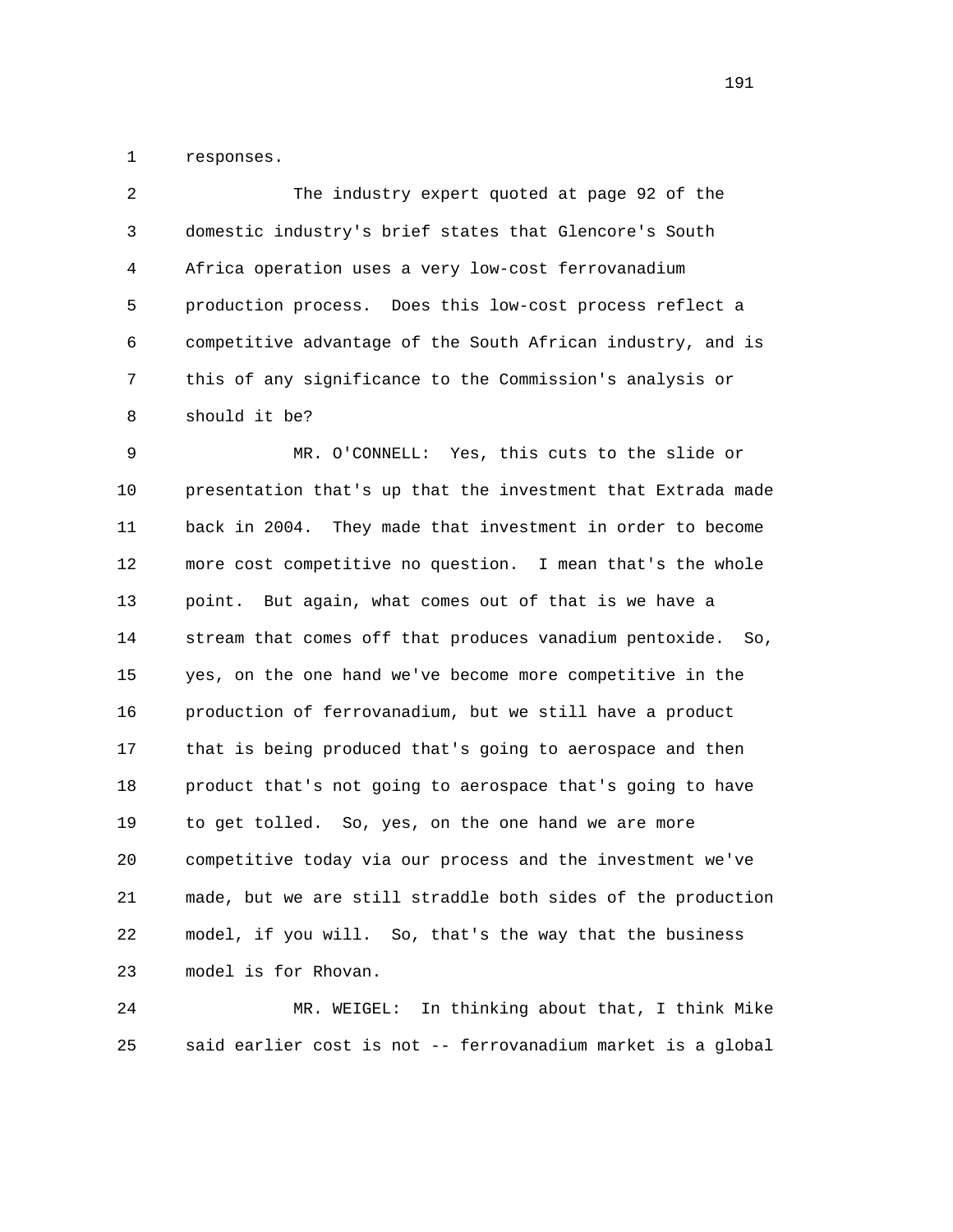1 market with a market price. Supply and demand determines 2 it. If they can reduce their costs, then they will make 3 more profit. They're a mine so their costs are pretty 4 fixed. You k now, they know what it's going to cost them to 5 produce a pound of ferrovanadium.

 6 In contrast, the other companies, the other 7 producers here in the U.S. market because they recycle, and 8 Mike can explain this some more, they have a variable cost 9 for their input, which is related to the cost of the -- for 10 the market price of the ferrovanadium.

 11 MR. O'CONNELL: Right. So, as a mine, obviously 12 we are operating and we have, as Ken aluded, a fixed cost. 13 We know, within reason, what the ore quality should be in 14 certain areas. The recyclers, obviously, they're raw 15 material input cost is based off these same indexes, for the 16 most part, that we're discussing. And of course, they get 17 paid a treatment fee and there's some credits and so forth 18 that may be go back on various other metals. So, the higher 19 the index price goes the higher their input goes, whereas 20 the South African's they're mining and they're digging it 21 out of the ground, so their costs are relatively consistent. 22 Some things obviously will change like labor, fuel, things 23 of that nature, the costs to run a mine. So, there is some 24 variability in that, but again, as we've shown and 25 demonstrated in years where we have found the markets to not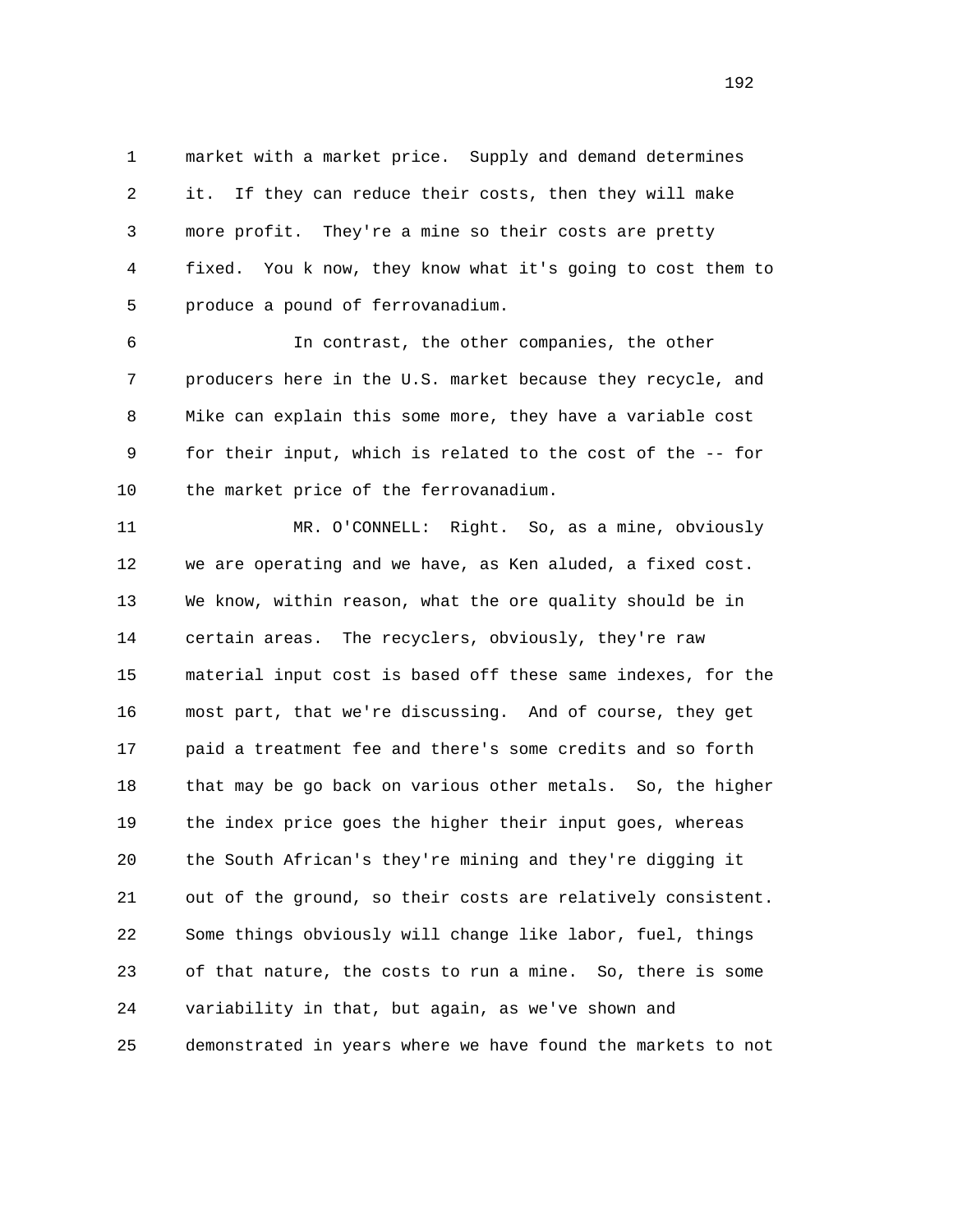1 be favorable we can simply shut down the mine and leave the 2 ore in the ground.

 3 COMMISSIONER JOHANSON: I think I have time for 4 one more question. The domestic industry and this is at 5 pages 80 to 81 of the pre-hearing brief argue that South 6 African exports to the European Union would be hampered by 7 the EU's Reach Regulations on chemicals. Have you all had 8 any experience with the Reach Regulations? Has it made it 9 more difficult to export to the EU?

 10 MR. O'CONNELL: I'd have to defer that question 11 to my colleagues from Switzerland but Reach I mean and other 12 products that have been handled by many of the associations 13 and in this particular case I would like to refer that 14 question to Vanitech which is a Canadian association for 15 global participants. Much of that is handled by their 16 legal and compliance people.

 17 COMMISSIONER JOHANSON: Okay I guess if you are 18 here in the U.S. you wouldn't be that familiar with the EU 19 situation perhaps. All right, yes Mr. Weigel?

 20 MR. WEIGEL: To understand there are you know, 21 various regulations in various countries and Reach is in my 22 experience and I haven't done anything in the ferrovanadium 23 but it's in a way similar to our Tosca and so it is a 24 requirement you know every country has regulatory 25 requirements but we can answer that more fully in our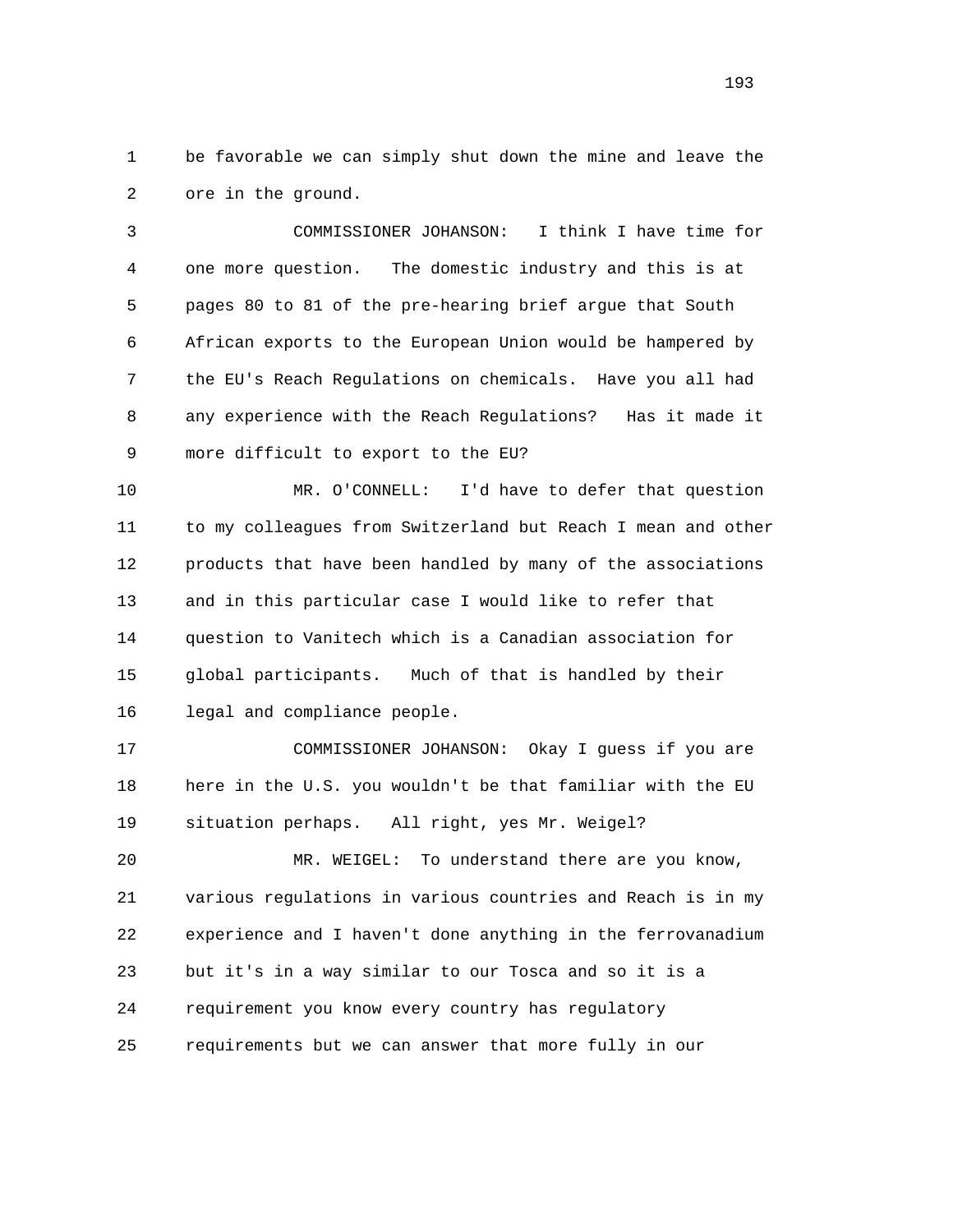1 post-hearing brief.

| 2  | Okay I would appreciate<br>COMMISSIONER JOHANSON:            |
|----|--------------------------------------------------------------|
| 3  | that, that concludes my time and that concludes my questions |
| 4  | as well so thank you all for appearing here today.           |
| 5  | Commissioner Kieff?<br>CHAIRMAN BROADBENT:                   |
| 6  | This is probably best<br>COMMISSIONER KIEFF:                 |
| 7  | addressed in the post-hearing brief rather than during the   |
| 8  | live session today but there has been discussion about       |
| 9  | certain features of your business model at Glencore, the     |
| 10 | interest in long-term contracts as opposed to the spot       |
| 11 | market, the interest in V205 as a particular product for     |
| 12 | aerospace, other particular features of your business model  |
| 13 | and in the post-hearing it might help if Vanchem could also  |
| 14 | talk about its model and whether it's the same in those      |
| 15 | respects, different, whether any differences are salient to  |
| 16 | our analysis that is again probably best left for not a live |
| 17 | discussion.                                                  |
| 18 | We'll address that in the<br>MS. ZISSIS:                     |
| 19 | post-hearing thank you.                                      |
| 20 | COMMISSIONER KIEFF:<br>One down side of being on             |
| 21 | the afternoon panel is that sometimes others have had the    |
| 22 | opportunity to say the things that you might have wanted to  |

 23 address or you have gotten in a sense us to do the asking of 24 your pundits for you but the benefit is it can be shorter. 25 Please don't read into the length of questions for one side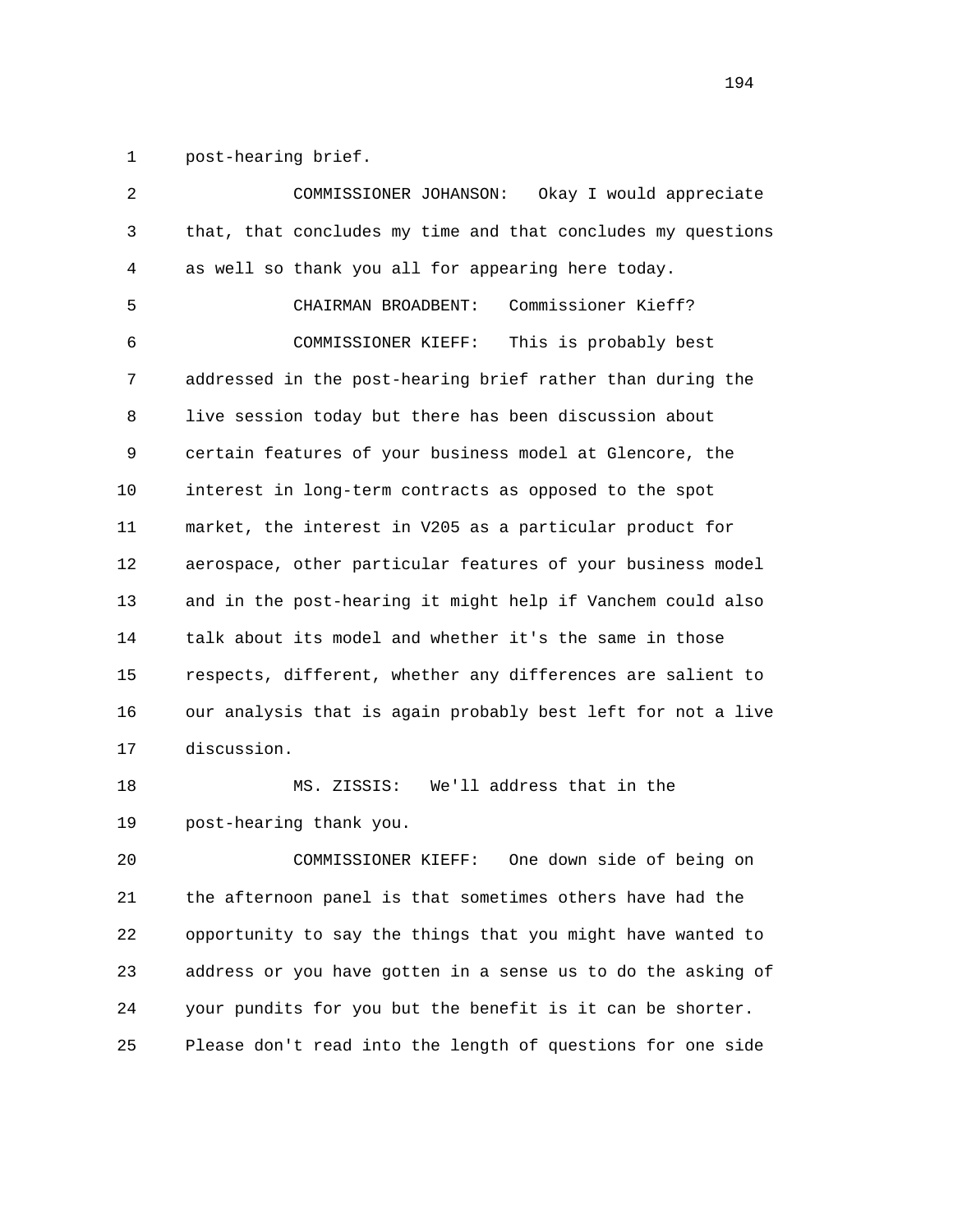1 of the other or sense that we favor one side or the other 2 but this concludes my questions for this panel and I really 3 appreciate everything everyone has provided, thank you. 4 CHAIRMAN BROADBENT: Thank you. Let's see Mr. 5 Barclay Vanchem doesn't have a line is that correct? 6 MR. BARCLAY: Yes. 7 CHAIRMAN BROADBENT: Okay and so what determines 8 the supply of the vanadium pantoxide that you produce each 9 year? 10 MR. BARCLAY: We'll address it post-hearing. 11 CHAIRMAN BROADBENT: Okay. This morning 12 domestic parties pointed to Exhibit 12 in their brief with 13 respect to Vanchem's capacity, this is BPI exhibit but I 14 would like to ask that Vanchem address the exhibit in the 15 post-hearing if possible. And then can you also Vanchem, 16 can you also address the statement in the staff report on 17 page 4-17 regarding Vanchem's publicly stated capacity and 18 the source of that capacity number? 19 I know you have addressed this in the pre-hearing 20 brief but please collaborate a little bit if you can given 21 all the arguments that we heard from the domestic parties 22 this morning and finally if you could describe any changes 23 in structure between the operations held by Vanchem 24 following the transfer of ownership from Highveld as any of

25 these changes might pertain to the figures before. I think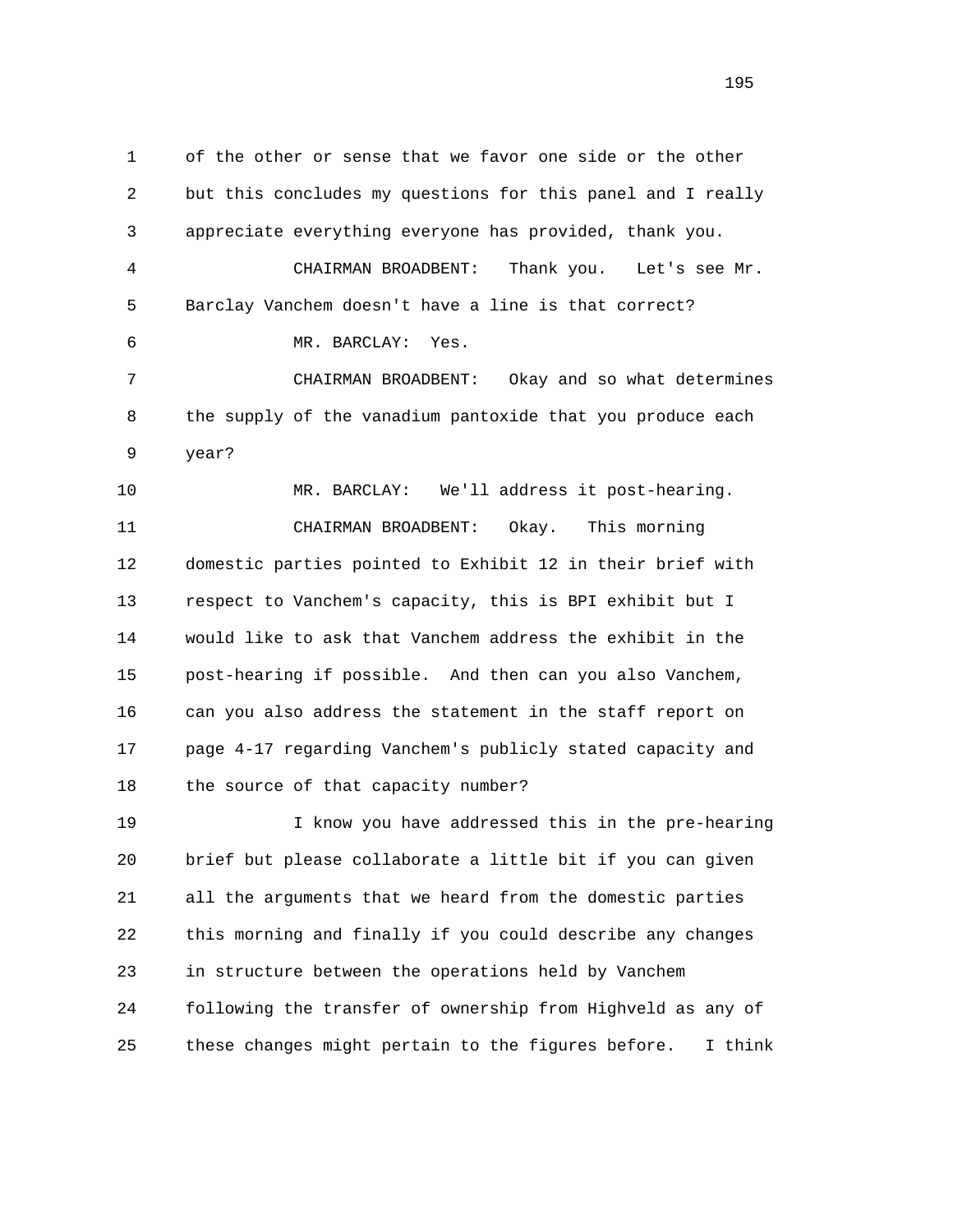1 that pretty much wraps up my questions.

| 2  | I will yield to Vice Chairman Pinkert.                       |
|----|--------------------------------------------------------------|
| 3  | VICE CHAIRMAN PINKERT:<br>I just have one more               |
| 4  | question for Mr. O'Connell, does Glencore make decisions for |
| 5  | its U.S. operations based on a global corporate strategy or  |
| 6  | does it make those decisions based on what's going on in the |
| 7  | U.S. market?                                                 |
| 8  | MR. O'CONNELL: We generally make, I make that                |
| 9  | decision based on what's happening and what we are seeing    |
| 10 | and how we are reading the market in the U.S. I then will    |
| 11 | relay that information to my colleagues in Switzerland who   |
| 12 | will compare and analyze where we find the best return for   |
| 13 | Verland's product.                                           |
| 14 | Then who has the final<br>VICE CHAIRMAN PINKERT:             |
| 15 | decision in that scenario?                                   |
| 16 | As far as the U.S. is concerned<br>MR. O'CONNELL:            |
| 17 | I have the final excuse me decision. The way we are          |
| 18 | structured in Glencore the U.S. is a subsidiary of a company |
| 19 | but we are arm's length so I very could enter into a         |
| 20 | contract and that would be it.                               |
| 21 | Thank you.<br>VICE CHAIRMAN PINKERT:                         |
| 22 | I was just wondering if they don't<br>MR. WEIGEL:            |
| 23 | agree with you how do you get the supply?                    |
| 24 | MR. O'CONNELL:<br>They have to perform, you know I           |
| 25 | could in theory enter into the contract but they may not     |
|    |                                                              |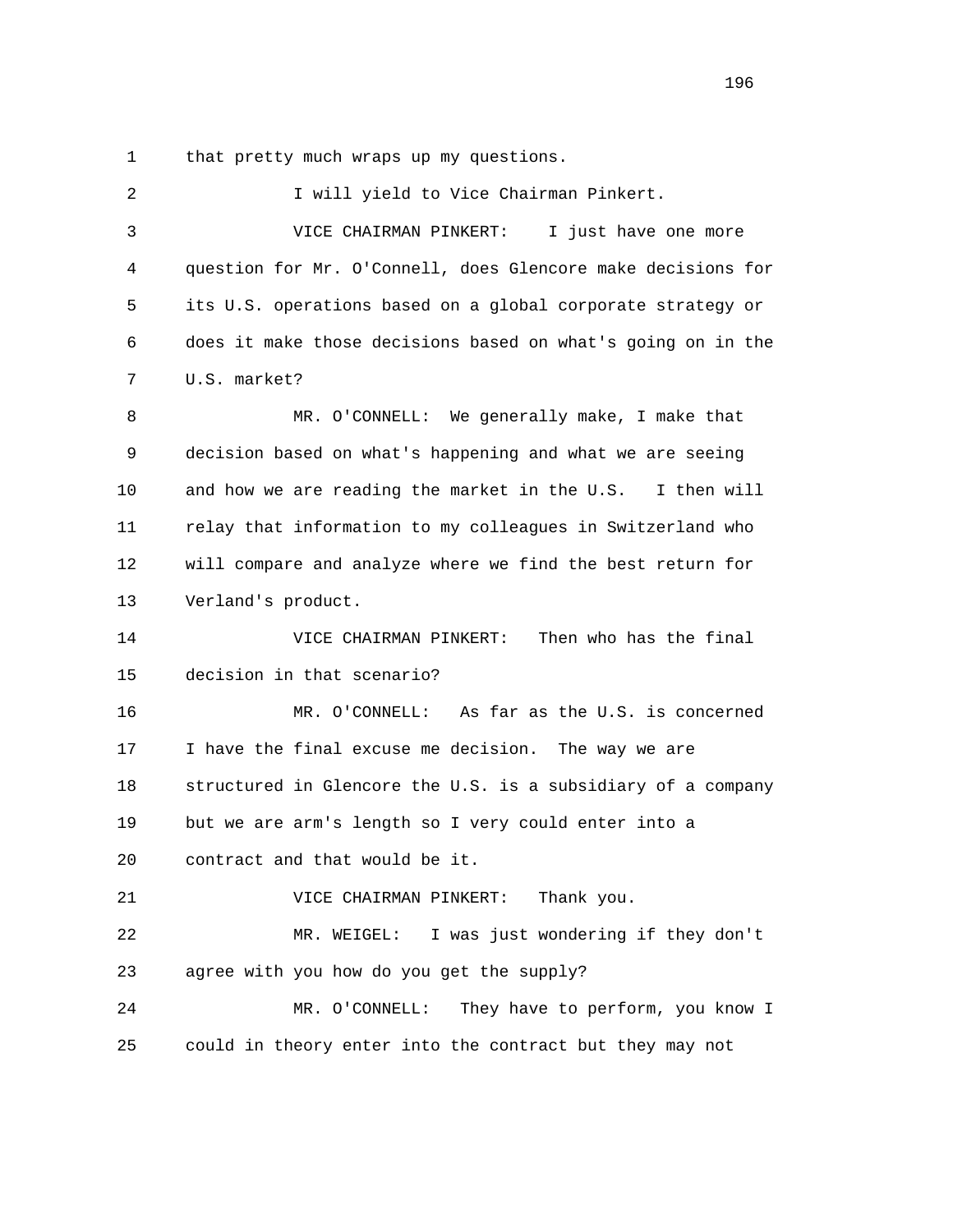1 like it but they would have to supply it.

 2 VICE CHAIRMAN PINKERT: Thank you. And I have 3 a question for Vanchem do you export vanadium pantoxide? 4 MS. ZISSIS: Yes, Vanchem does export vanadium 5 pantoxide. 6 VICE CHAIRMAN PINKERT: And can you describe the 7 customers that you export to and also where the conversion 8 takes place and if you can't answer those questions here, 9 could you answer them post-hearing? 10 MS. ZISSIS: We'll answer in post-hearing. 11 Some of the vanadium pantoxide is converted and some is not. 12 Some is used as vanadium pantoxide so we will address those 13 cases. 14 VICE CHAIRMAN PINKERT: Thank you and then 15 finally for the vanadium pantoxide that is converted, if you 16 could indicate in the post-hearing where it ends up and 17 break it out for us so that we have an idea of how much as a 18 percentage of the totals ending up in the United States I 19 think that would be helpful. 20 MS. ZISSIS: We will do that thank you. 21 VICE CHAIRMAN PINKERT: Thank you Madam 22 Chairman. 23 CHAIRMAN BROADBENT: Commissioner Williamson? 24 COMMISSIONER WILLIAMSON: Thank you I just have 25 a few more questions. For Glencore in the post-hearing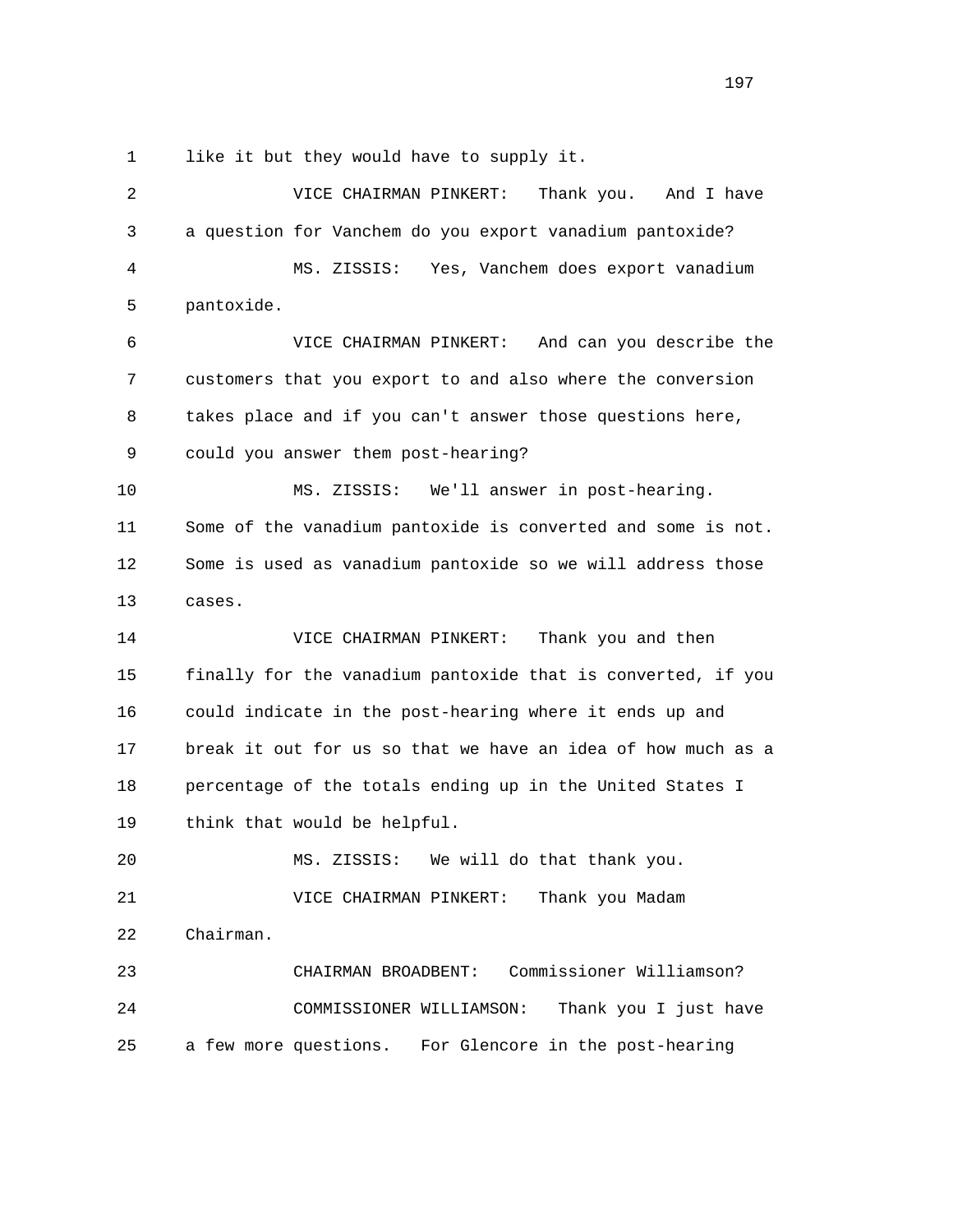1 submission please address whether it would be more 2 profitable for the overall family of Glencore companies to 3 export ferrovanadium directly from South Africa to the 4 United States as compared to the current situation.

 5 And along the same line, to what extent do South 6 African producers export vanadium pantoxide to third 7 countries for a process into ferro to be exported to the 8 U.S. market. I think I have already asked you that. And I 9 think we have already discussed that, if you did then ship 10 it directly.

 11 Miss Holec I think you were talking about 12 adjustments that would have to be made to really compare the 13 U.S. price with the European price and you talked about I 14 think adjustments to the fact that long-term contracts in 15 the U.S. actually are usually lower priced than the spot 16 market price.

 17 MS. HOLEC: Yes, I mean the domestics testified 18 to that as did Mr. O'Connell. The standard practice is to 19 take the spot price which is represented by Ryan's notes and 20 quote a price.

 21 COMMISSIONER WILLIAMSON: Yes I understand the 22 process.

23 MS. HOLEC: Sorry.

 24 COMMISSIONER WILLIAMSON: My real question is do 25 you have to make a similar adjustment in Europe?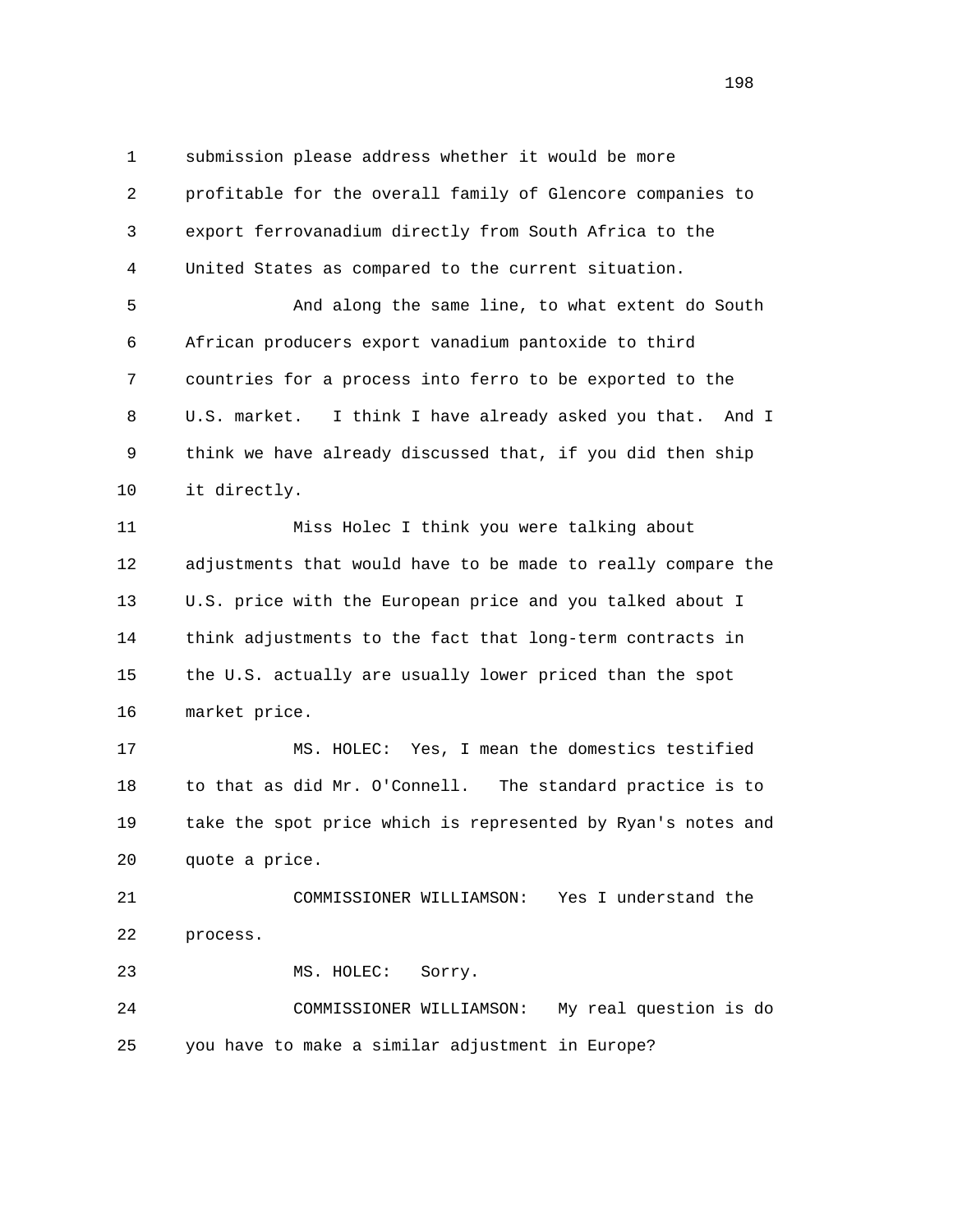1 MR. O'CONNELL: Yes is the short answer. There 2 is a much smaller discount historically off another bulletin 3 index, very low single digit discount relative to what we 4 see in the U.S. 5 COMMISSIONER WILLIAMSON: Okay thank you. Miss 6 Holec and I may have gotten this wrong, the U.S. and again 7 making this comparison your adjustment for duties, these 8 were duties for? 9 MS. HOLEC: Import duties. 10 COMMISSIONER WILLIAMSON: Import duties of? 11 MS. HOLEC: For the ferrovanadium. 12 COMMISSIONER WILLIAMSON: Coming from? 13 MS. HOLEC: From any place except from -- 14 MR. WEIGEL: From South Africa. 15 COMMISSIONER WILLIAMSON: Well that's what 16 wasn't clear, I thought you were talking about adjusting for 17 coming from say Korea or Canada and I was going to say -- 18 MS. HOLEC: No, South Africa. 19 COMMISSIONER WILLIAMSON: South Africa okay and 20 I guess the question -- 21 MR. O'CONNELL: I can add a little bit more on 22 that subject. Obviously it's duty free from Canada I think 23 the duty has been reducing with Korea, I think it's down to 24 around 1% and I think the normal duty on ferrovanadium is 25 4.2% for all other countries.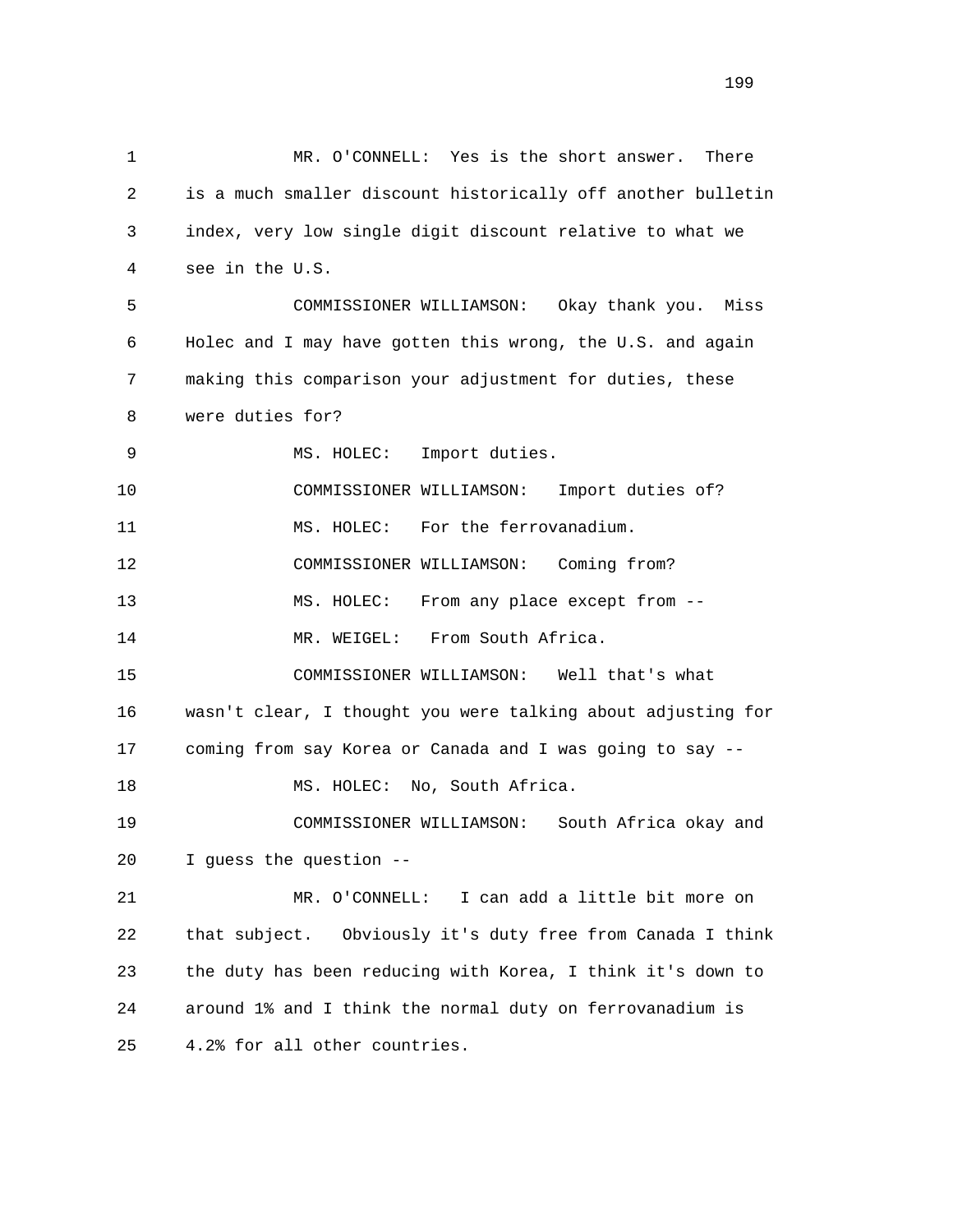1 COMMISSIONER WILLIAMSON: Do you know if the 2 Gore legislation excepts South Africa? 3 MR. O'CONNELL: The AGOA legislation does not 4 exempt ferrovanadium. 5 COMMISSIONER WILLIAMSON: Okay good, okay, that 6 answers my questions. I want to thank the panel for their 7 testimony. 8 CHAIRMAN BROADBENT: Yes thank you very much if 9 staff has no questions, I mean if the Commissioners have no 10 more questions does staff have any questions? 11 MR. CORKRAN: Douglas Corkran, Office of 12 Investigations thank you Madam Chairman staff has no 13 additional questions. 14 CHAIRMAN BROADBENT: Okay I want to thank all 15 the witnesses for coming today, sorry. Excuse me, 16 Petitioners do you have any questions I apologize? Any 17 questions for the panel? 18 MR. TOTARO: We don't have any questions we have 19 some rebuttal comments. 20 CHAIRMAN BROADBENT: Good we will look forward 21 to those, right. I want to thank the panel for coming 22 today let's see, we'll come to closing statements and those 23 in support of the petition have 11 minutes from direct and 5 24 for closing for a total of 16 minutes and those in 25 opposition have 22 minutes from direct and 5 for closing for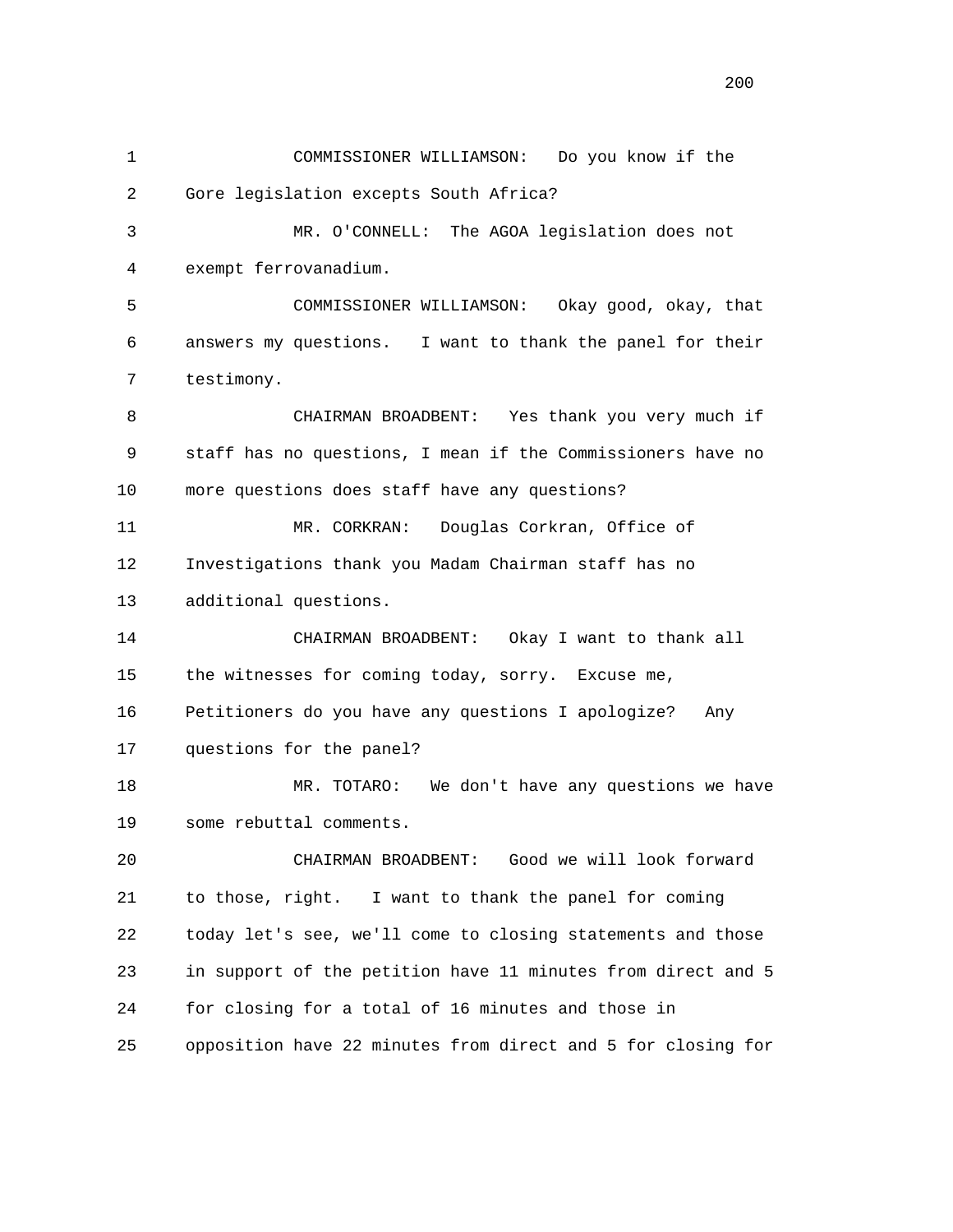1 a total of 27 minutes. As is our custom we will combine 2 those, you don't have to take all the time. 3 We will start with those in support of the 4 orders. 5 CLOSING REMARKS OF JOHN B. TOTARO, JR. 6 MR. TOTARO: Good afternoon. Thanks for allowing 7 me to get settled. 8 I wanted to start off with a few comments based 9 on the South African industry's panel. And maybe start out 10 by taking a step back from the bulk of the discussion which 11 is focused on Glencore. 12 Which is to say first that South Africa, as a 13 whole, as the Commission staff observed from published 14 statistics is the largest exporter of ferrovanadium in the 15 world. 16 Number two, Glencore is only half of the South 17 Africa industry. We heard mostly about Glencore, but there 18 is another producer there as well. 19 Second, when we are -- we heard a lot of 20 information about Glencore's production process and how -- I 21 wanted to make two points about that. Number one, they 22 showed in their chart their production process that there is 23 a point in their production process where there's a decision 24 point where they have an intermediate material that's 25 produced and they decide how much is going to be produced,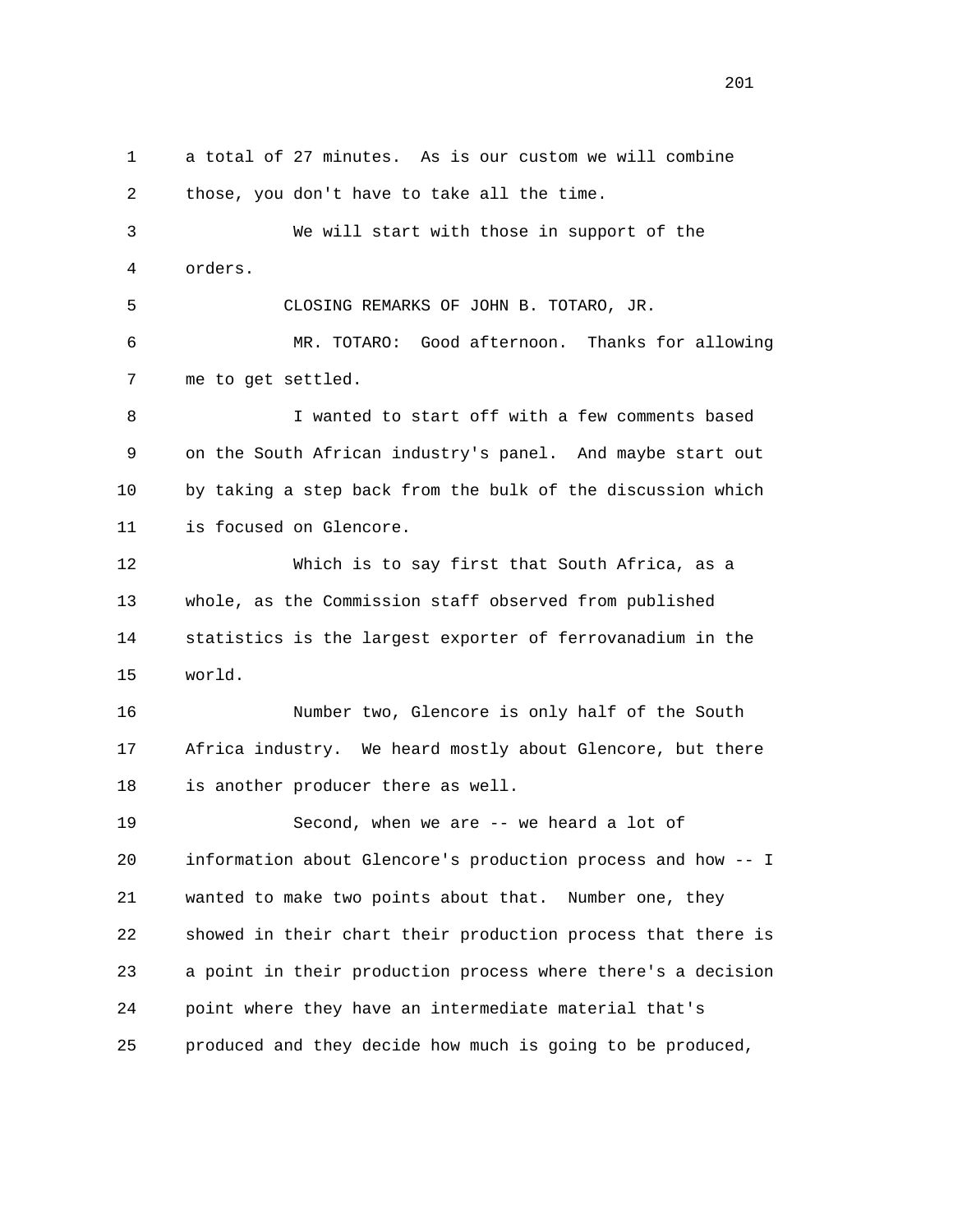1 they say for a veto of five, directed four, for what they 2 say is directed to the aerospace market and part of that 3 intermediate material would go to produce V203 which they 4 said they can only use to produce ferrovanadium. And just 5 to emphasize that, when Mr. O'Connell says that they did not 6 sell V203, that goes -- that's an intermediate step on the 7 way to producing ferrovanadium.

 8 And one point that we argued in our brief is that 9 this decision that they make of how much V205 to make out of 10 that intermediate material and how much V203/ferrovanadium 11 they make is based on current market conditions which 12 includes a closed -- a U.S. market which is closed to 13 ferrovanadium.

 14 So that equation would change, that analysis 15 would change by their product mix of V205 or V203.

 16 Number two, we heard a lot about Glencore's focus 17 on selling V205 to the aerospace market. I believe what Mr. 18 O'Connell says is that Glencore seeks to maximize the V205 19 production. But I would ask that you view that statement, 20 temper that statement with the actual data on what product 21 -- where they do maximize the production. We're not talking 22 about aspiration. We're talking about actual production. 23 And I think that you will find a different story there. 24 Number two, the aerospace industry use of V205 is

25 relatively small. It's our understanding that global demand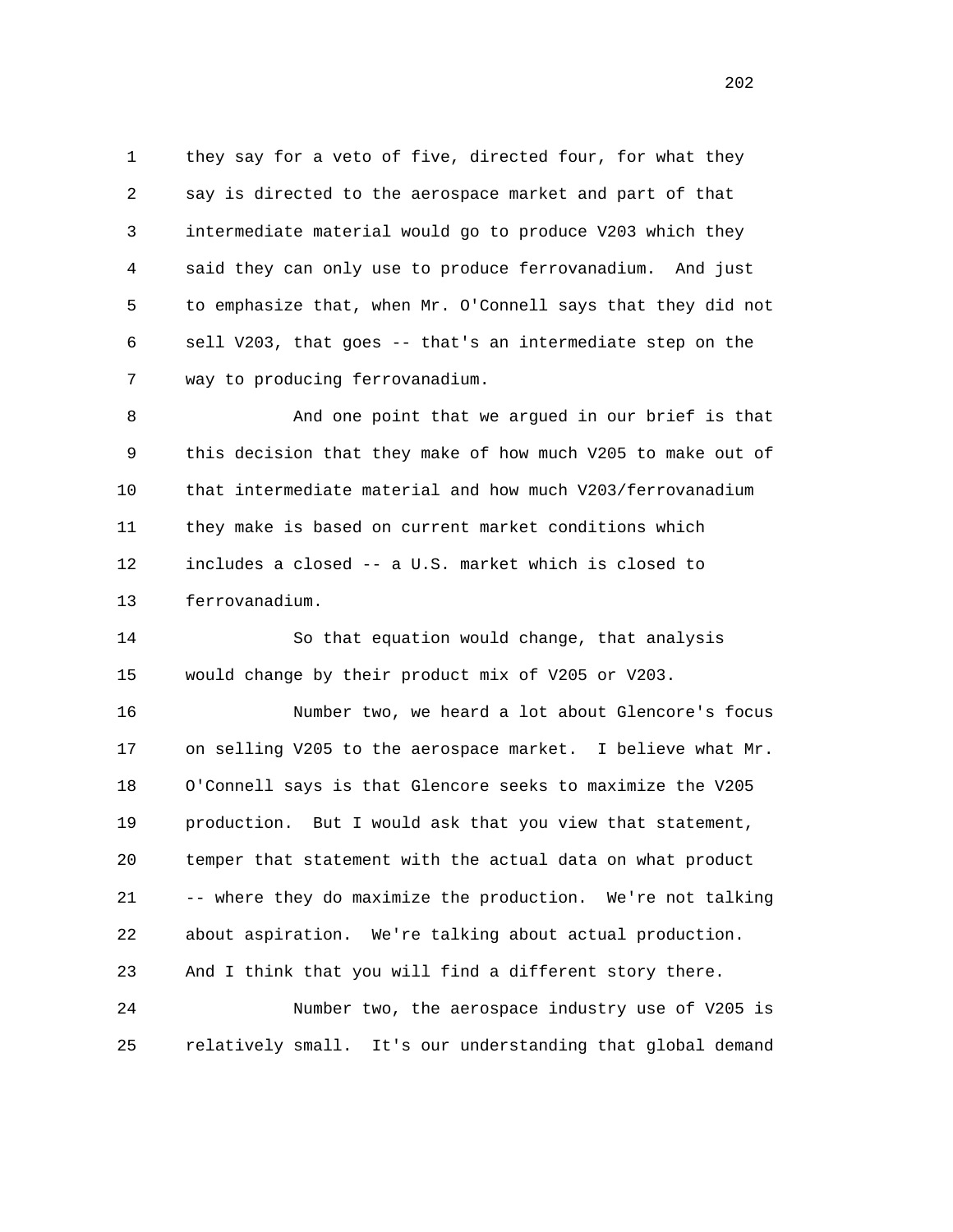1 for V205 for aerospace use is roughly one-quarter of South 2 Africa's output of V205. So this may be an aspirational 3 market, this may be a market where they can get a good 4 price, but they cannot -- there is a limit on how much they 5 could produce for that market.

 6 And then related to that and also related to 7 their production chart Mr. O'Connell made the statement that 8 the way that the production chart is set up on his slide 9 where V205 the V205 they could produce can only be used -- 10 or cannot be used for ferrovanadium production because of 11 the type of furnace that they have. But they run an arc 12 furnace and in the arc furnace process it's our 13 understanding that you can use V205 as a raw material to 14 generate ferrovanadium. So that's just something that is, 15 to our understanding, just not the way that machinery works.

 16 Another factor is, in addition to the size of the 17 aerospace market is that the demand for ferrovanadium from 18 the aerospace market is cyclical. And regardless of how 19 much V205 Glencore would like to sell into the aerospace 20 market, it goes up and down and they will then -- when the 21 market is in the low point of the cycle, they will have 22 vanadium units that they could direct towards production of 23 ferrovanadium and increase their already large volume of 24 ferrovanadium production.

25 I just wanted to say also a little bit about the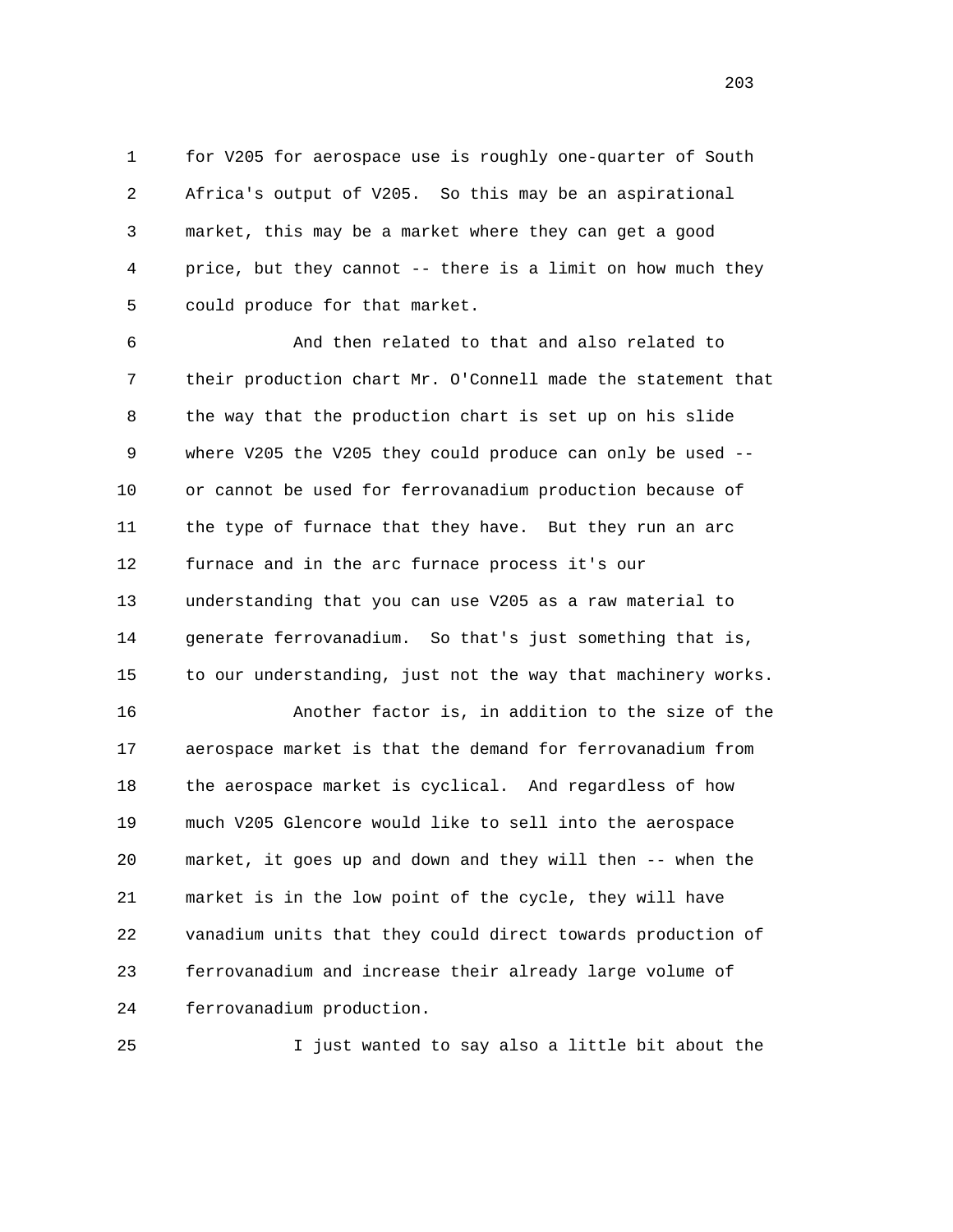1 price comparison that several of the witnesses talked about. 2 But specifically the analysis, the comparison that Ms. Holec 3 was proposing to do, we'll have to wait and see what is 4 produced in the brief, but it certainly seemed like she was 5 heading towards creating an apples to oranges comparison. 6 Because what she seemed to be saying was that there was a -- 7 that U.S. contract prices are not sold at the published spot 8 price. That's uncontested. We've explained that in today 9 the hearing and in our brief, that the contract prices are a 10 discount off of the published price. But the effect over 11 time on changes in the spot market are direct. Because if 12 you're saying I will sell to you at X percent off the market 13 price and the market price is lower, then your price becomes 14 lower as that market price changes. So what you cannot do 15 is to compare a U.S. market price minus a discount to -- 16 excuse me, a U.S. published price minus the discount to a 17 European published price and say there is either no 18 difference or less of a difference.

 19 The sellers in Europe sell at a discount off of 20 the European selling price -- European published price. And 21 based on what I've heard from Mr. Perles who sells into both 22 markets, he sells at a similar discount in both markets, 23 similar discount off of the published price in Europe, to 24 the discount off the published price in the United States. 25 So, please take those considerations into account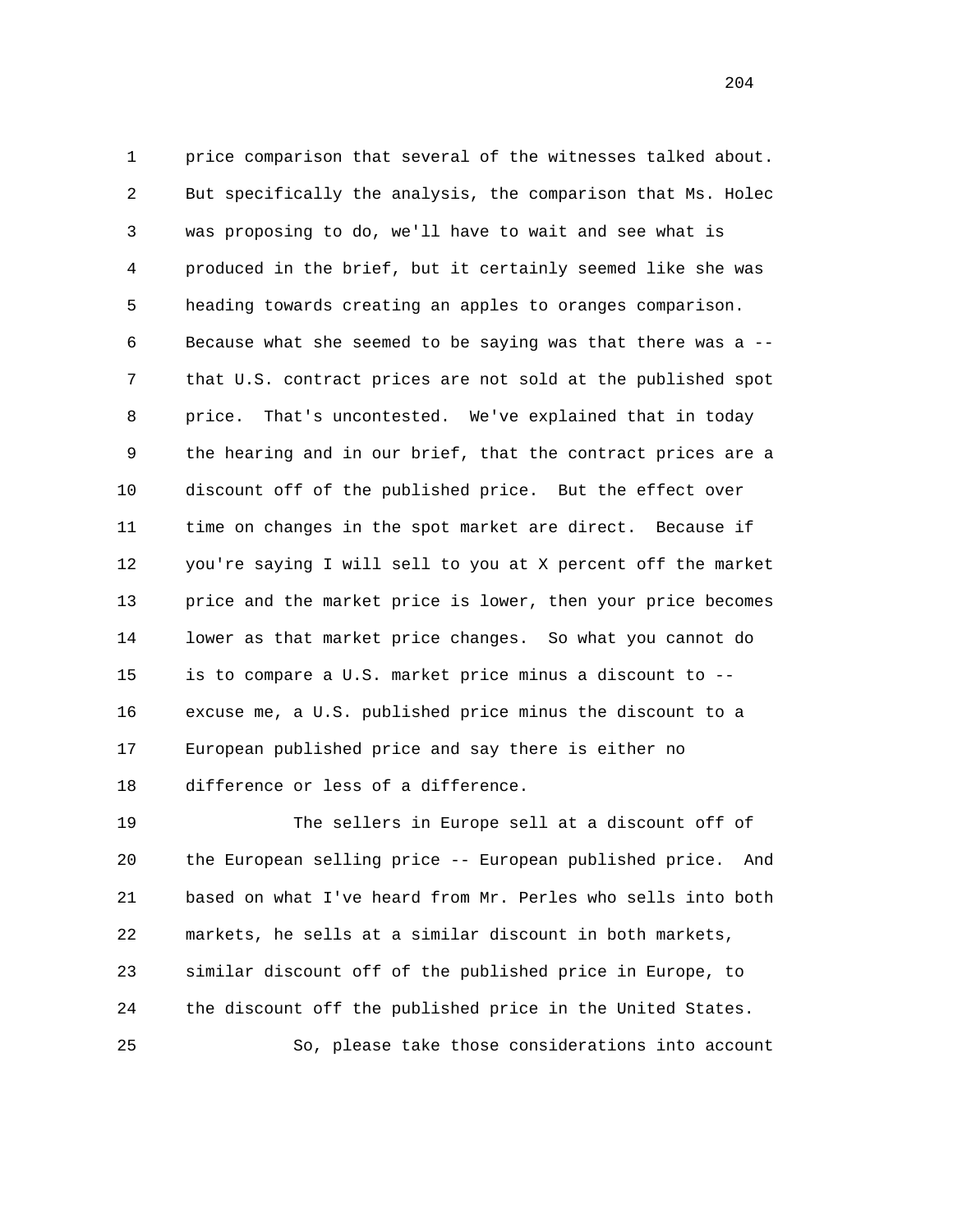1 when you're looking at any analysis of the difference.

 2 We are not implying -- I think it was stated that 3 we were implying or arguing that the U.S. prices are the 4 published spot prices. They are not. They are connected to 5 them, but they are not the same thing.

6 (Pause.)

 7 MR. TOTARO: One other one I did want to make 8 about the difference in prices is the factor that the South 9 Africans would play down is they argue that there are 10 differences in costs and duties in the United States. While 11 it is true that the U.S. import duty is higher than in 12 Europe, that's only part of the equation. There are costs 13 in both markets. There are logistics costs. And Mr. Perles 14 testified today that it's in his experience those costs were 15 relatively similar in both markets. And Mr. Carter 16 testified that there are several packaging methods that are 17 used for ferrovanadium in the U.S. market, one of which is 18 selling in bags and that when that method is used, the 19 relation to the price is only about 2 percent. So looking 20 at those differences and the overall differences in 21 published prices of 16 percent, the U.S. market, even if 22 there's a difference in some respects, it does not account 23 for the entire span of that 16 percent average which at 24 different times in the POR was up to 40 percent.

25 Another point that Mr. O'Connell made was that he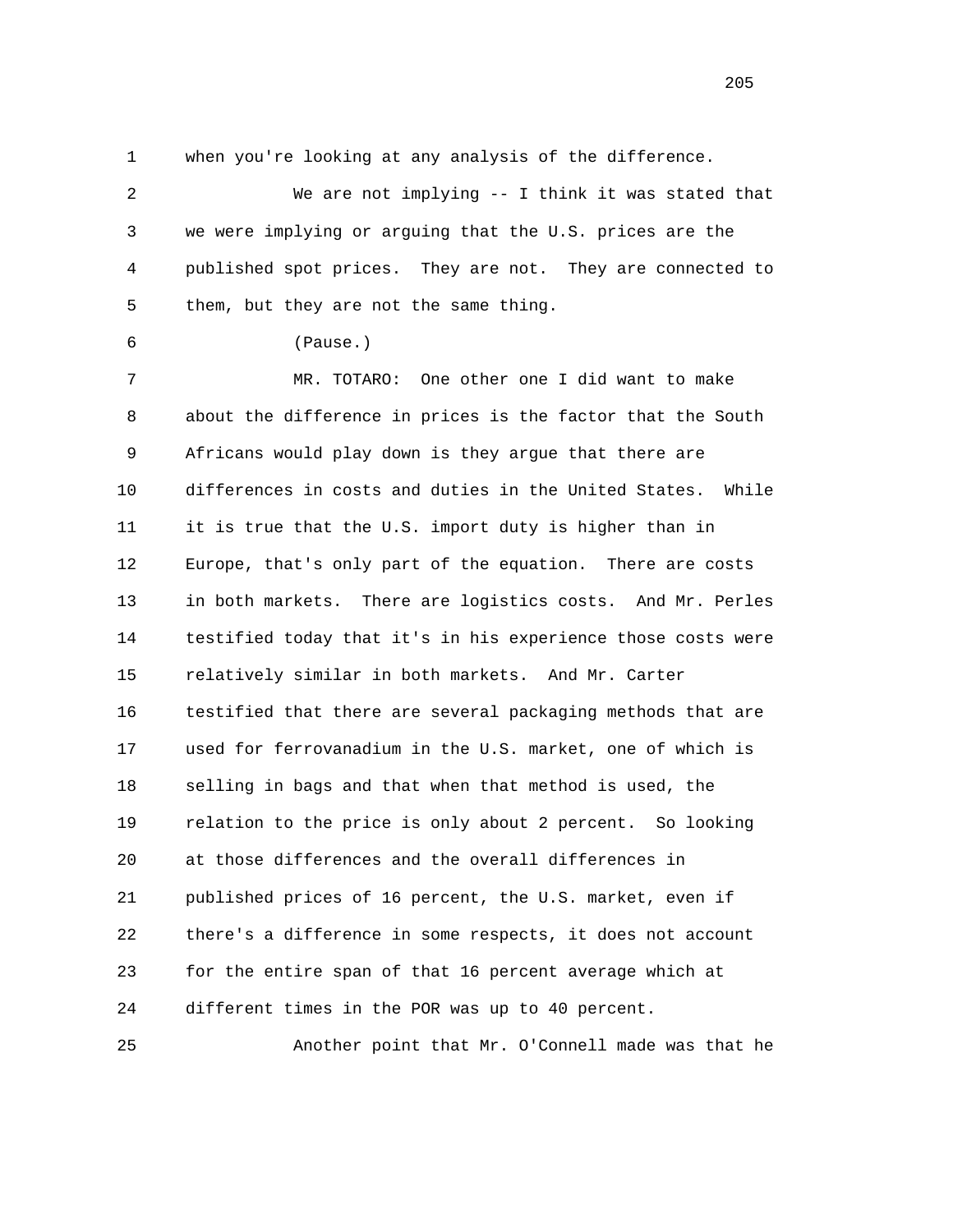1 wouldn't -- that Rhovan would not begin shipping

 2 ferrovanadium into the United States because Glencore would 3 not want to compete against Glencore and Glencore has an 4 operation in the United States.

 5 And I would just ask you to look back at Mr. 6 Bunting's testimony on that issue. In his statement that 7 Glencore -- and this is the difference between the Glencore 8 operations in the United States versus the Evraz operations 9 in the United States that were analyzing the rush review. 10 Glencore does not own productions in the United States that 11 could be adversely affected by resumed low-priced subject 12 imports, nor does it own conversion facilities in any third 13 countries. Glencore is, in effect, a trading company.

 14 Mr. O'Connell mentioned in several occasions and 15 several different ways that he has flexibility. He's 16 looking for flexibility as a reason for revoking the order. 17 All of his -- all of the decisions of Glencore, the 18 corporation, can change, would change, we believe, if this 19 major market was open creating this opportunity for direct 20 exports from South Africa.

 21 I want to touch just for a bit on the issue of 22 overselling. And when you're looking at the issue of 23 overselling and looking back at the original investigation, 24 and how overselling was handled there, I'd just ask you to 25 keep in mind the following. In the original determination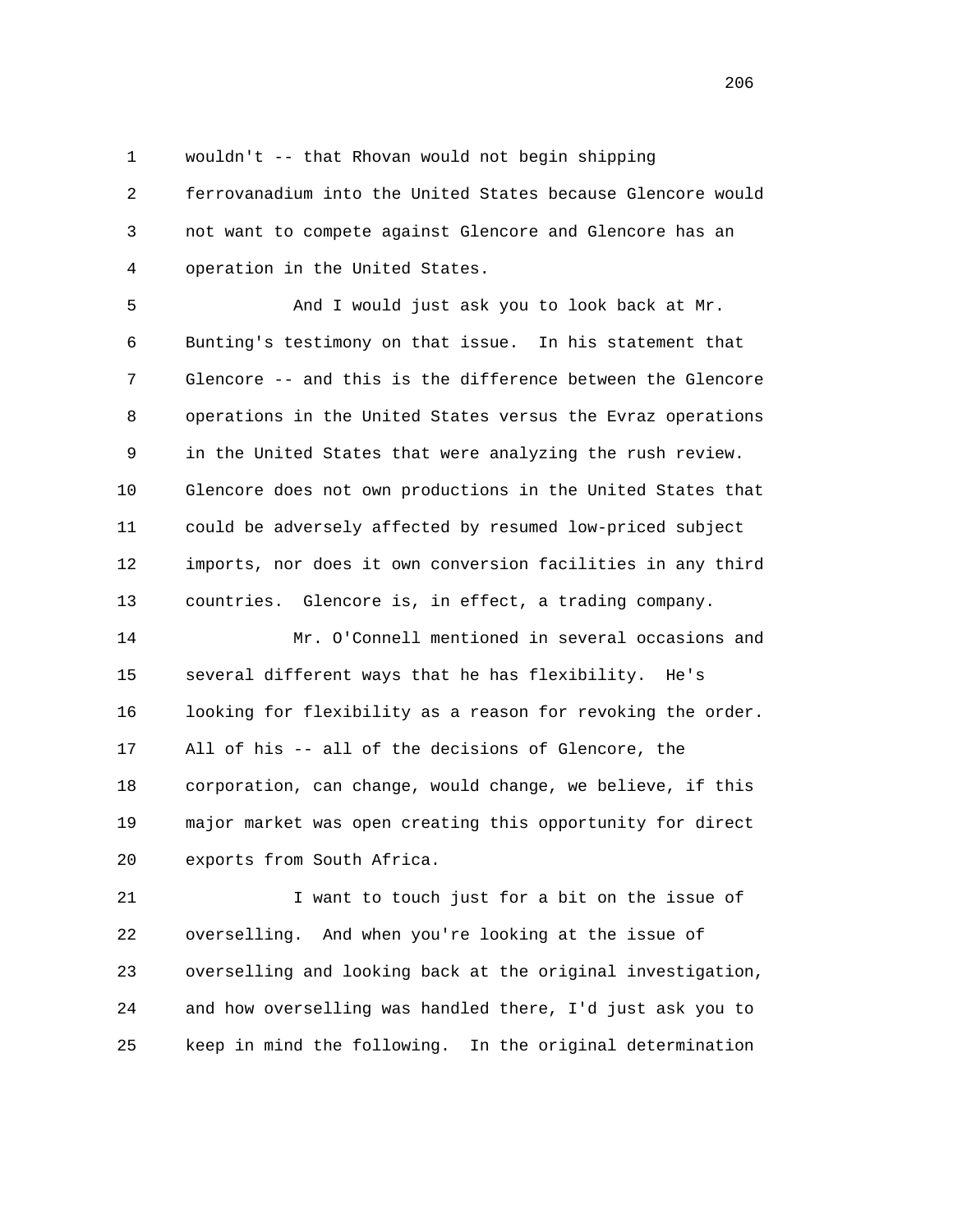1 the Commission recognized that formula pricing based on 2 Ryan's Notes -- Ryan's Notes published spot prices was the 3 normal industry practice, just as it is today. The 4 Commission also noted that this set of data showed 5 overselling that's in the original investigation.

 6 Nonetheless, the Commission specifically found 7 that the data showed that the subject imports depressed 8 domestic prices to a significant degree and that subject 9 imports increased market share at the expense of the 10 domestic industry. Even while domestic producers themselves 11 reduced prices in an unsuccessful attempt to retain market 12 share.

 13 As Commissioner Miller noted in her separate 14 concurring views, the subject import shipment SUVs were 15 lower than the U.S. producers' annual AUVs in two of the 16 three years of the POI. Moreover she stated in a commodity 17 market in which price is an important purchasing factor and 18 published prices are widely available, underselling may be 19 less frequent as prices adjust to each other.

 20 She concluded, "I do find an indication that 21 subject imports depressed and suppressed U.S. prices during 22 the period."

 23 And one more note going back to the U.S./European 24 prices parody. U.S. prices are higher than European prices 25 because of the basics of supply and demand. There is a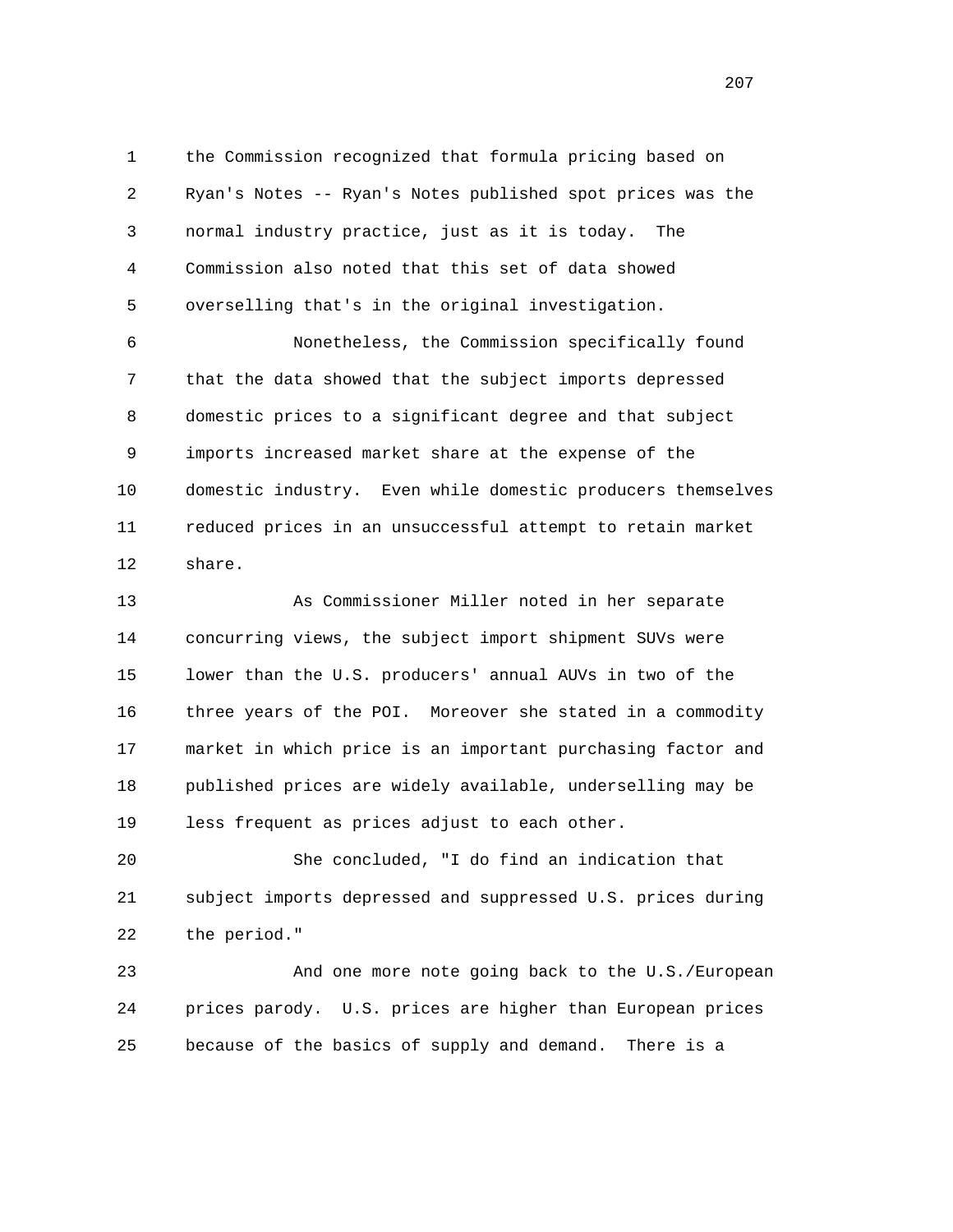1 stronger demand in the U.S. than in Europe which puts upward 2 pressure on U.S. prices. We put information in our brief 3 showing the difference in the degree to which the U.S. and 4 European steel industries have recovered from the global 5 recession. There is information in our brief on the 6 differences in vanadium intensity in the European sale 7 market versus the U.S. steel market. 8 Also, the U.S. dumping orders prevent the world's 9 two largest producers from freely exporting to the U.S. 10 market which reduces potential supply to the U.S. market and 11 likewise puts upward pressure on U.S. prices. 12 (Pause.) 13 MR. TOTARO: And just to come back one more time 14 to the response by Mr. O'Connell and Mr. Weigel to the 15 question of what Glencore's concern is with these orders and 16 what their concern would be with leaving the orders in 17 place. I think their responses indicated that they really 18 do intend to view the U.S. market as an option for them. 19 Mr. O'Connell stressed that he is looking for flexibility. 20 He wants to have the flexibility to ship to the United 21 States. And I think the information we've put on the record 22 shows that they have substantial volume to ship to the 23 United States and that they can shift production from other 24 products to ferrovanadium and so their flexibility and 25 access to this higher-priced market, they would exercise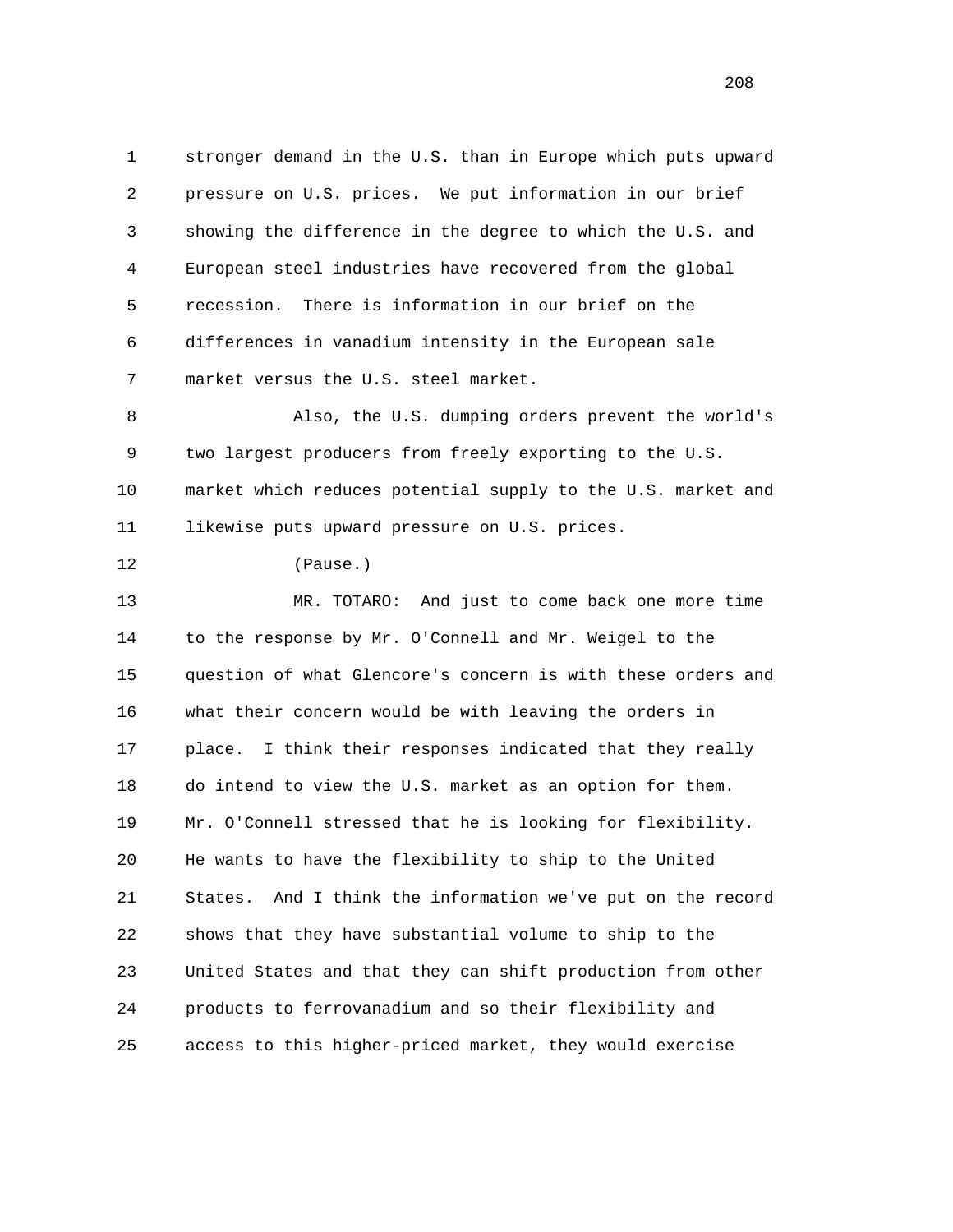1 that, we have no doubt.

| $\overline{2}$ | Finally, again, back to the fact that we were                  |
|----------------|----------------------------------------------------------------|
| 3              | primarily discussing Glencore today and we were looking at     |
| $\overline{4}$ | Vanchem and note that on the issue of whether the South        |
| 5              | African producers are committed in their future shipments of   |
| 6              | ferrovanadium based on contract commitments, Japan is a big    |
| 7              | export market for South Africa. And the Japanese contracts     |
| 8              | for ferrovanadium, annual contracts, run from April to         |
| 9              | March.<br>So I think it's highly unlikely that those contracts |
| 10             | for the contracts beginning April 2015 are committed at this   |
| 11             | But we'll see what's put in the post-hearing brief.<br>point.  |
| 12             | Finally when Mr. O'Connell was asked about                     |
| 13             | whether the third country toll conversion by Glencore          |
| 14             | displays a continued interest in the United States market      |
| 15             | his responses were less than direct. But I think the sum of    |
| 16             | it was, of course, it shows that they're still interested in   |
| 17             | the United States market in a substantial way. But at this     |
| 18             | point Glencore is getting into the United States in the --     |
| 19             | getting the most volume in, in the only way it can which is    |
| 20             | through indirect routes.                                       |
| 21             | With that, I will conclude by asking that --                   |

 22 saying that Glencore, excuse me, the VPRA AMG Vanadium, Bear 23 Gulf and Stratcor urge the Commission to find that 24 revocation of the U.S. dumping orders and ferrovanadium from 25 China and South Africa would be likely to lead to the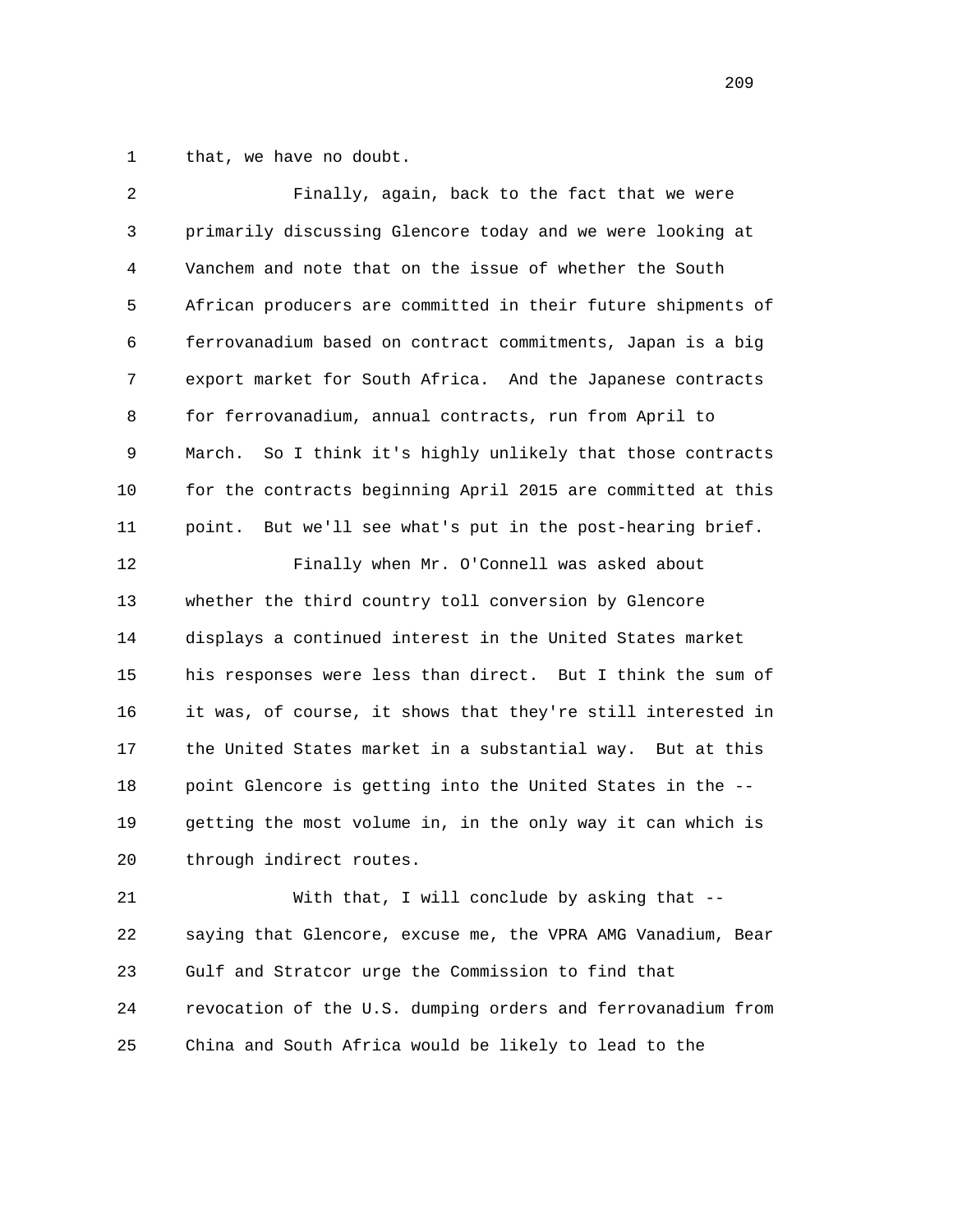1 recurrence of material injury to the U.S. ferrovanadium 2 industry within a reasonably foreseeable time. 3 On this basis, we urge the Commission to 4 determine that these orders should be continued. Thank you. 5 CHAIRMAN BROADBENT: Okay. Thank you. 6 (Pause.) 7 CLOSING REMARKS OF KENNETH WEIGEL 8 MR. WEIGEL: I know I have a lot of time. 9 Hopefully -- I know I will not take it all. I'll promise. 10 You know, sunset reviews are, in a way, an 11 unusual creature. You're asked to predict the future in a 12 sunset review. What's going to happen? What's likely to 13 occur? Here I think the answer is -- and it's easy because 14 you're looking at, and, again, we're talking South Africa. 15 We're not talking China. We've explained why we don't 16 believe the Commission should cumulate and we note that in 17 this case as opposed to the investigation, you have more 18 discretion as to cumulation. 19 So focusing on South Africa. The South African

 20 producers, particular Glencore, but also Vanchem, had been 21 participants in the U.S. ferrovanadium market. They've been 22 suppliers here. You've got the numbers, you can look at the 23 numbers. You can see how much they've supplied to the 24 market. Glencore has supplied much more ferrovanadium than 25 Vanchem has, but the two together are still significant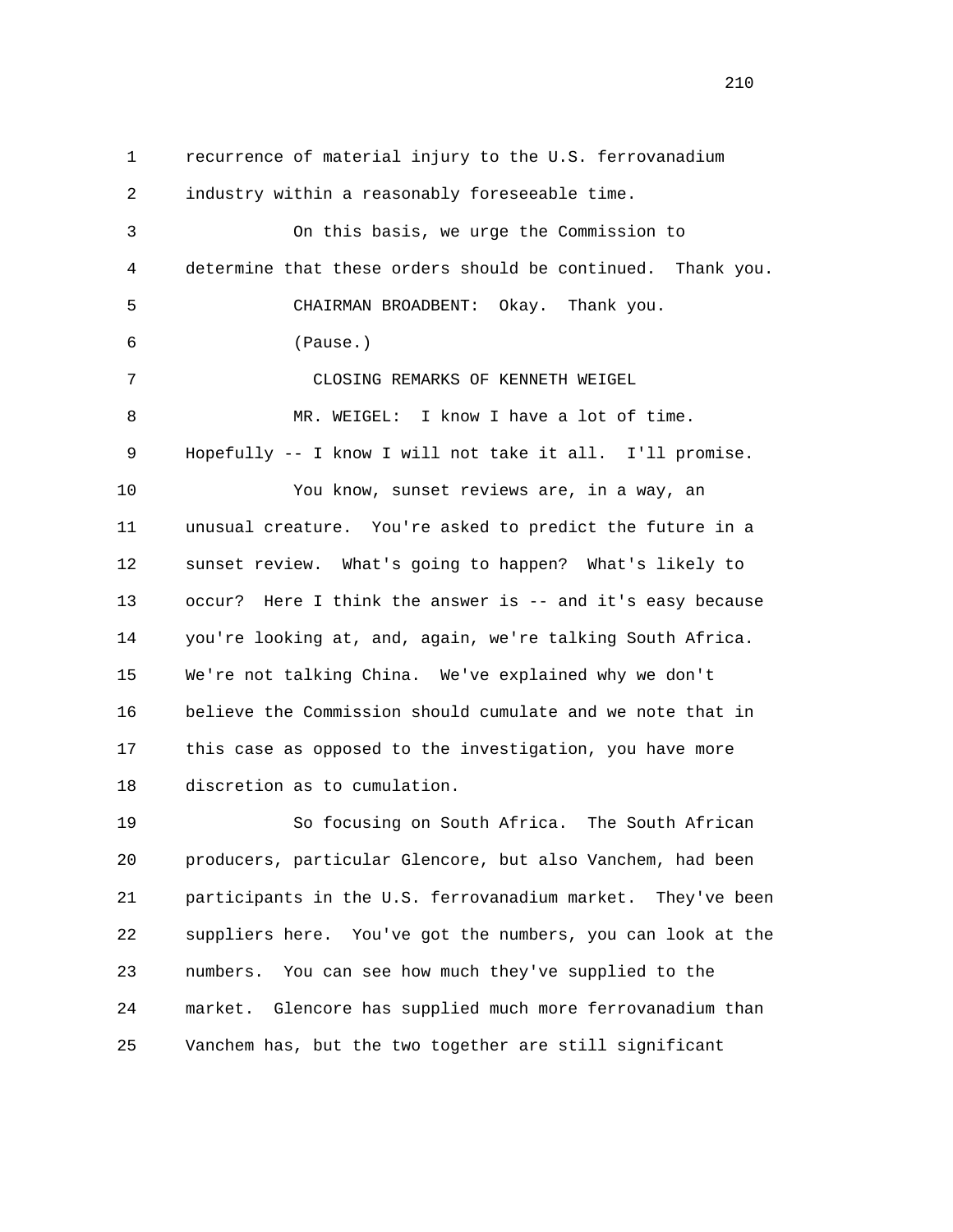1 suppliers to the U.S. ferrovanadium market and they've been 2 doing so for the last -- Glencore for over the last ten 3 years.

 4 You heard this morning, there's no problem with 5 that supply. It's fairly traded. Nobody is complaining 6 about it. So if you look at what they've been doing, the 7 question is, why are they likely to change their -- excuse 8 me -- activity here in the U.S. market? Why wouldn't they 9 just continue what's been considered to be noninjurious, 10 fair trade practices of these representatives of the South 11 African producers in the U.S. market.

 12 According to petitioner, somehow dropping this 13 antidumping order will cause them to change their behavior 14 overnight. It's like a Dr. Jekyll and Mr. Hyde scenario. 15 It just does not fit the facts. If they wanted to, as Mike 16 O'Connell said, they could have brought more ferrovanadium 17 into the U.S. market. He's converting V205 in other 18 countries. He can buy ferrovanadium on the market. Look at 19 our questionnaire responses. Look at whom we've bought 20 ferrovanadium from and sold in the U.S. market over the last 21 five years. It's very important for the Commission to do 22 that.

 23 Have we acted irresponsibly, irrationally when 24 we've done that? No. We've priced at what we believe to be 25 the market price. And as Ms. Holec the economist stated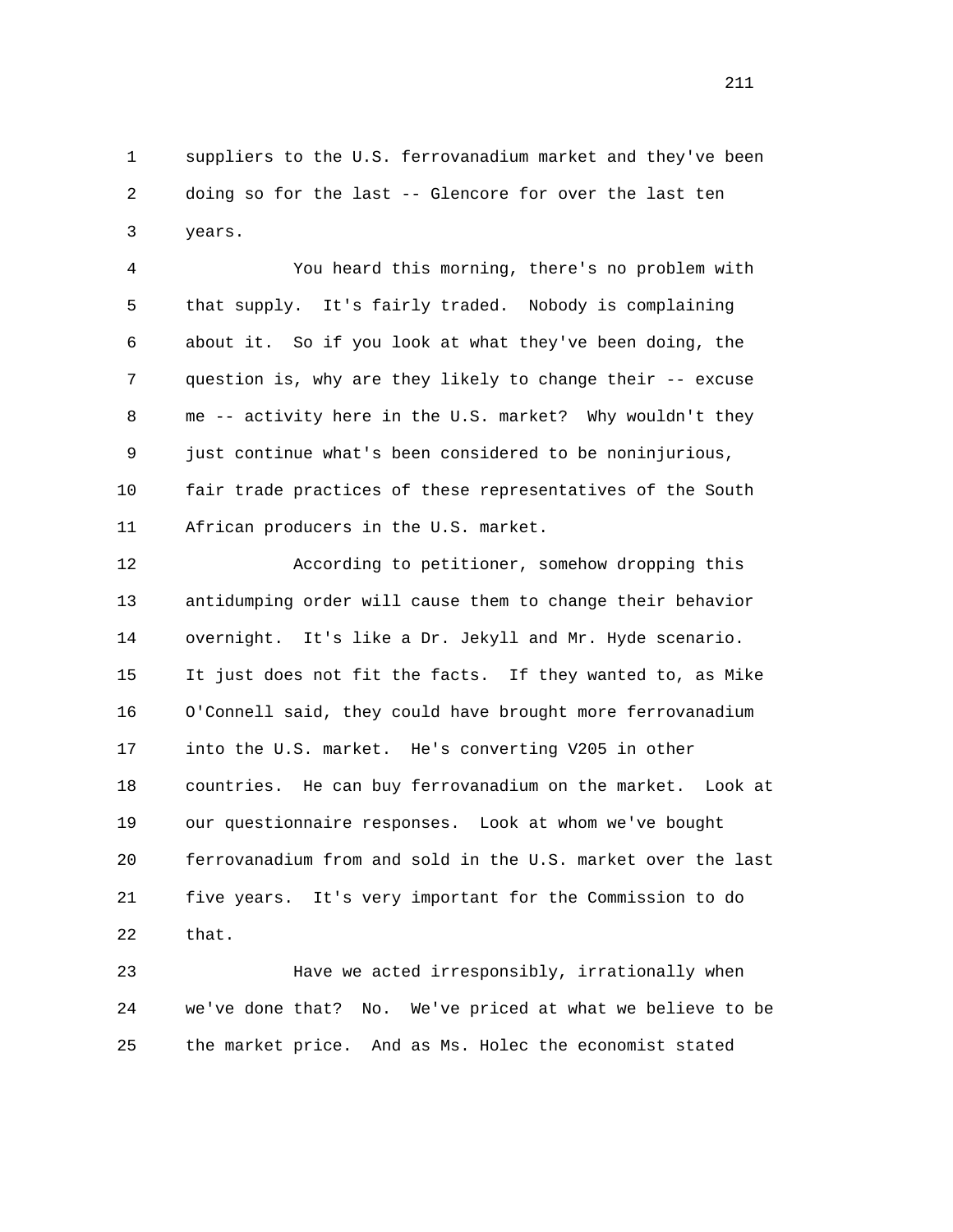1 we're not the low-priced company in the U.S. market. So 2 it's not as if allowing us to import from South Africa will 3 mean that we'll have any more market share in the U.S. or 4 that we'll have any more supply.

 5 Mike O'Connell testified he's happy, Glencore is 6 happy with the market share they have in the U.S. It 7 changes. You know, you look at the imports. The imports 8 have recently from Czechoslovakia skyrocketed. That's 9 Evraz. That's petitioners bringing those in. It's the 10 Russians. There's only a finite number of vanadium 11 producers in the world. They're all in the U.S. market, 12 they all want to be in the U.S. market, they all, to extent, 13 have to be in the U.S. market today with steel companies 14 being global.

 15 We still heard today that, oh, this V205 from 16 Rhovan will be converted in South Africa. It's not going to 17 be converted anywhere else.

 18 Petitioners are a little disingenuous 19 particularly since one of the petitioners is entering into a 20 contract with Glencore to convert that V205 in 2015 here in 21 the United States. We heard nothing about that today. Mike 22 referred to it, nothing from petitioners.

 23 Petitioners still claim to say, V205 can be 24 converted at Rhovan. It's not a safe process. Their 25 process is designed for V203. If they could convert it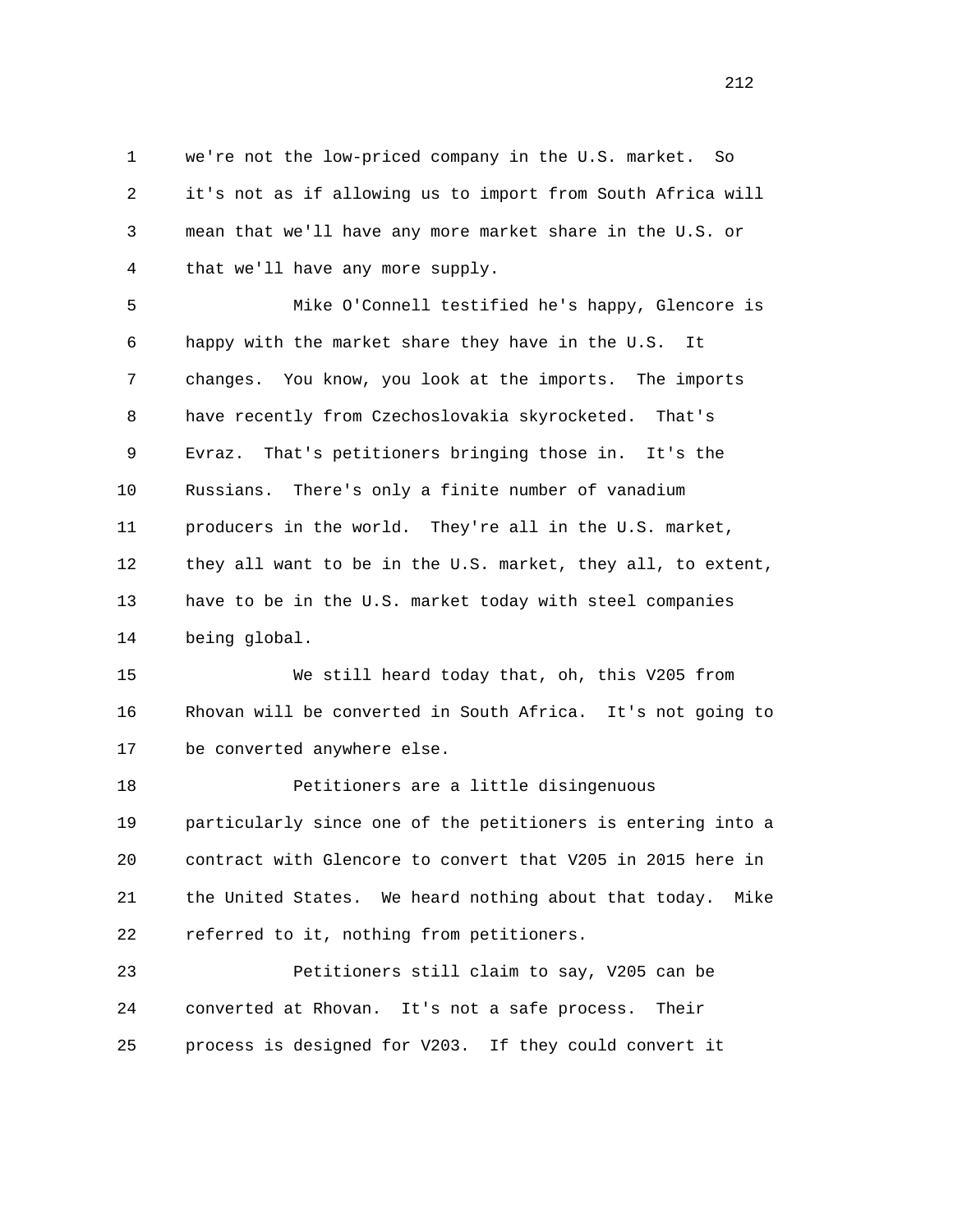1 there, they would convert it there and sell it to the Asian 2 and European markets where they're presently having it 3 converted today. It's just not a fact. It doesn't hold up. 4 South Africa is an exporter, no question about 5 it. That's a consequence of geology, nothing else. 6 Minerals, metals, they come from different places in the 7 world. We can't control that. We just know South Africa 8 has the vanadium. South Africa does, Brazil does, maybe 9 Australia does, maybe not. But that's just part of the 10 world.

 11 It is a world market and it's a fungible product. 12 And so when you think about this, and you hear Mike say, 13 yes, I could bring more ferrovanadium into the United States 14 if I wanted to. Why would he not have done that if he's 15 going to make more money here? Glencore is a publicly 16 traded company, they want to make money. If they could make 17 more money by selling more ferrovanadium here, they would. 18 It's not -- you know, it's not speculation. It's what they 19 have done.

 20 Again, my view of this is, look at the past. 21 Look at the actions of the individuals of the companies to 22 predict how they will act in the future. Don't look at what 23 they did ten years ago. Things have changed significantly 24 in ten years. Look at what they've done in the last five 25 years, the last eight, nine years, whatever. And they use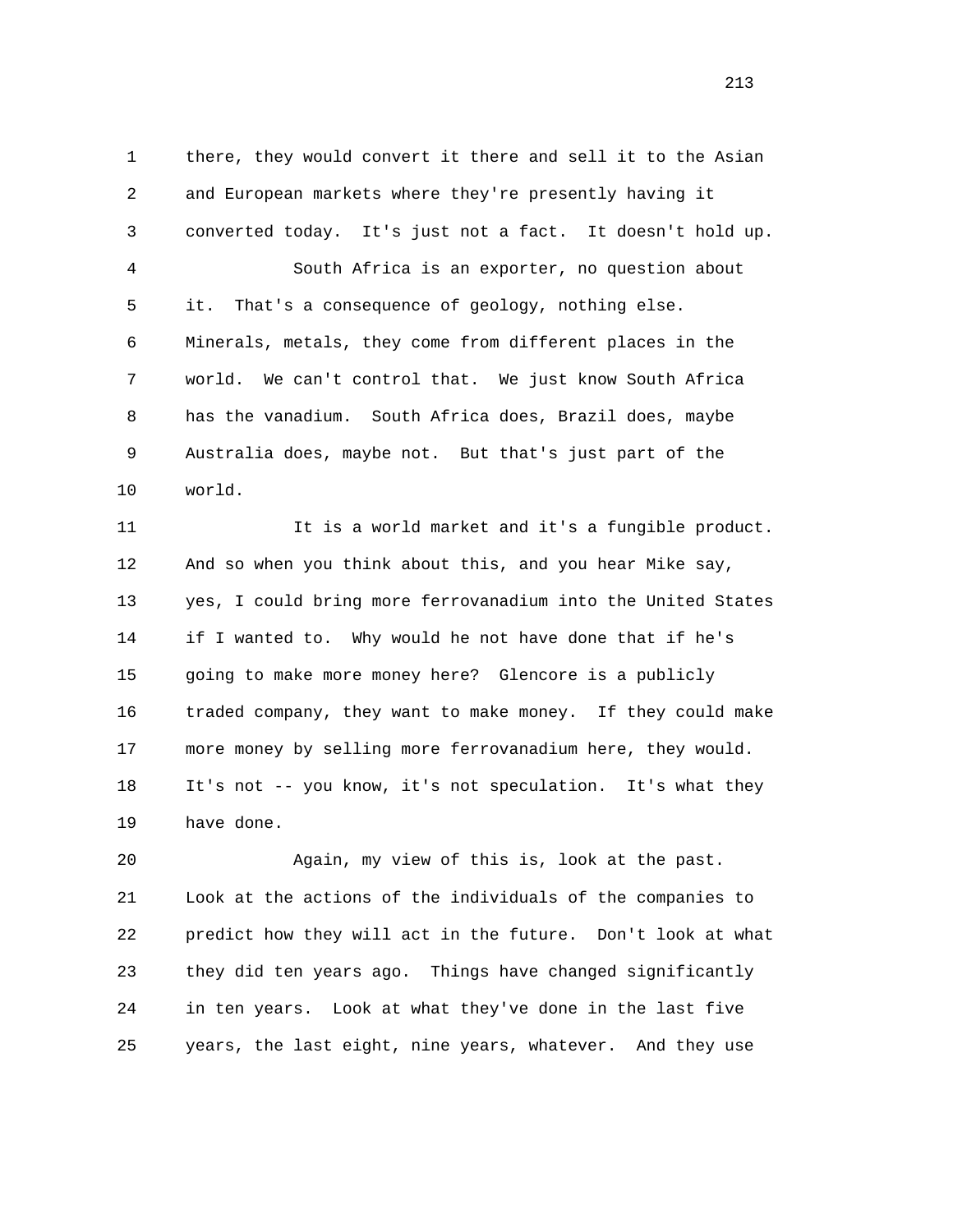1 that as a base for the future. Are they going to change 2 overnight if they have South Africa supply available? 3 What's the basis of that? There is no basis. They have the 4 availability now.

 5 So I think -- and the last point as Mike 6 mentioned in his, why does he want it revoked? Commissioner 7 Kieff's question. Flexibility. As I was saying, when you 8 sell ferrovanadium, you don't sell, you know, so much per 9 month. You sell a requirements contract. And that steel 10 mill purchases it up and down. Some months he has the 11 ferrovanadium available, some months he may be short. It 12 just depends on the demand. Demand is not flat for 13 ferrovanadium. It moves around. The flexibility is 14 something you would like because it's fungible, you know. 15 If you need more here, you need more there, Glencore can 16 move it around to meet their contracts. They have always, 17 Mike told me, met their contracts. They have never claimed 18 force majeure.

 19 So in conclusion, I don't think there is a price 20 premium here. It's certainly not -- I'm not an economist, 21 I'm a lawyer, I was an economist in college. But if there 22 was a price premium here, somebody would get in the market 23 and arbitrage it. You know, the world -- people trade in 24 the world today. It's amazing what I've seen in my practice 25 over the last 35 years. If there's money to be made,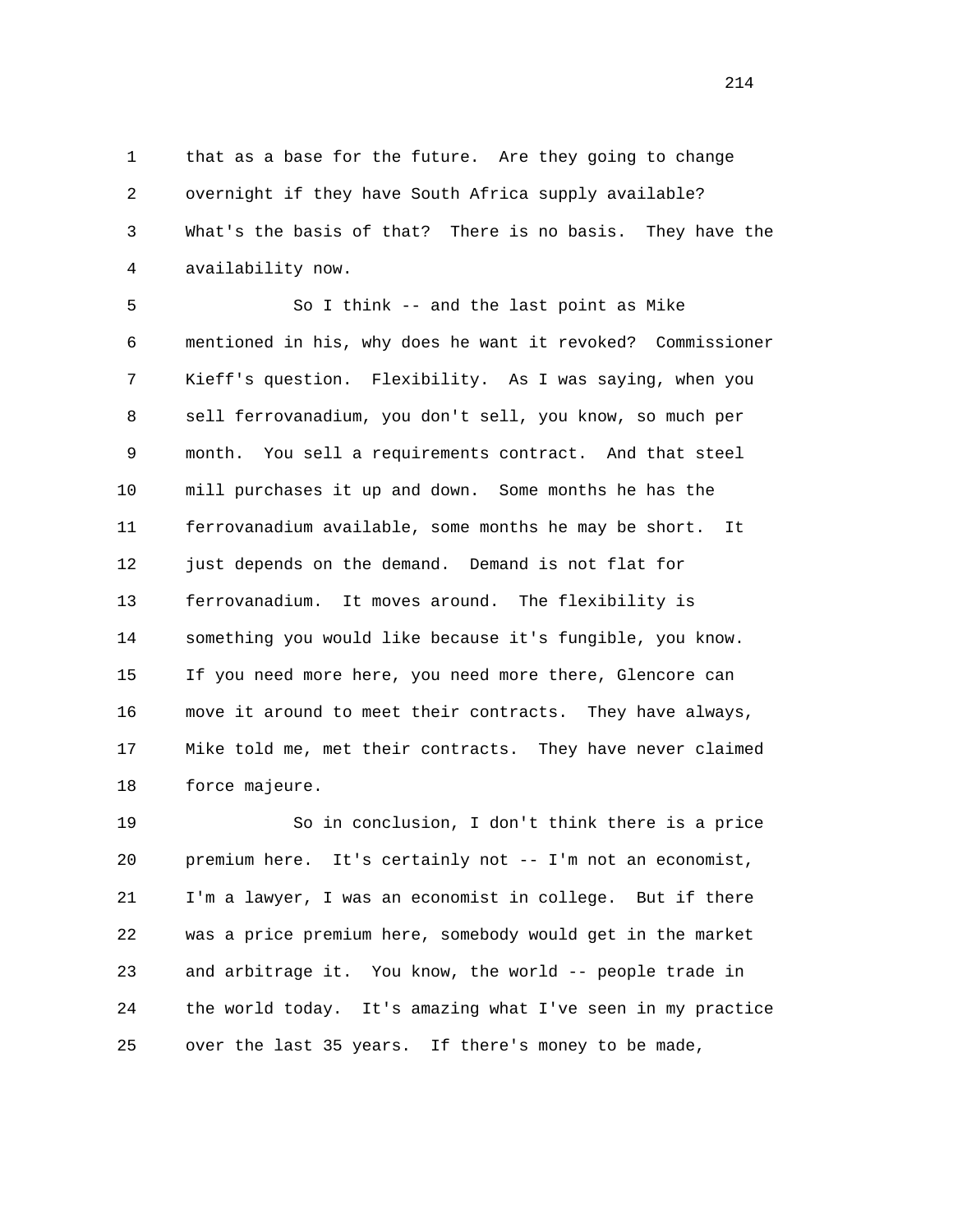1 somebody will make it. It's not happening here. It's not 2 happening because there is no price premium in the U.S.

 3 So in conclusion I ask you to think about, why 4 would these people, the South African producers change their 5 mind. We are not asking for anything with respect to the 6 Chinese antidumping order. We're focusing, obviously, on 7 South Africa. We've explained why the two should be 8 considered separately in this review and that South Africa 9 imports, to the extent they would come to the United States, 10 there's no evidence, I don't believe, only speculation, that 11 they would come in and cause injury. The evidence, instead, 12 shows that these two companies have been in the market, 13 they've been selling the product and selling it at 14 reasonable prices. And, as we heard this morning, fair 15 trade. And that's all we're asking for.

 16 With that, I will conclude my comments and thank 17 you for your time today.

 18 CHAIRMAN BROADBENT: Thank you. And, again, I 19 want to express the Commission's appreciation to everyone 20 who participated in today's hearing. Your closing 21 statement, post-hearing brief statements responsive to 22 questions and requests of the Commission and corrections to 23 the transcript must be filed by December 2nd, 2014. Closing 24 of the record and final release of data to the parties will 25 be on December 19th, 2014. And final comments are due on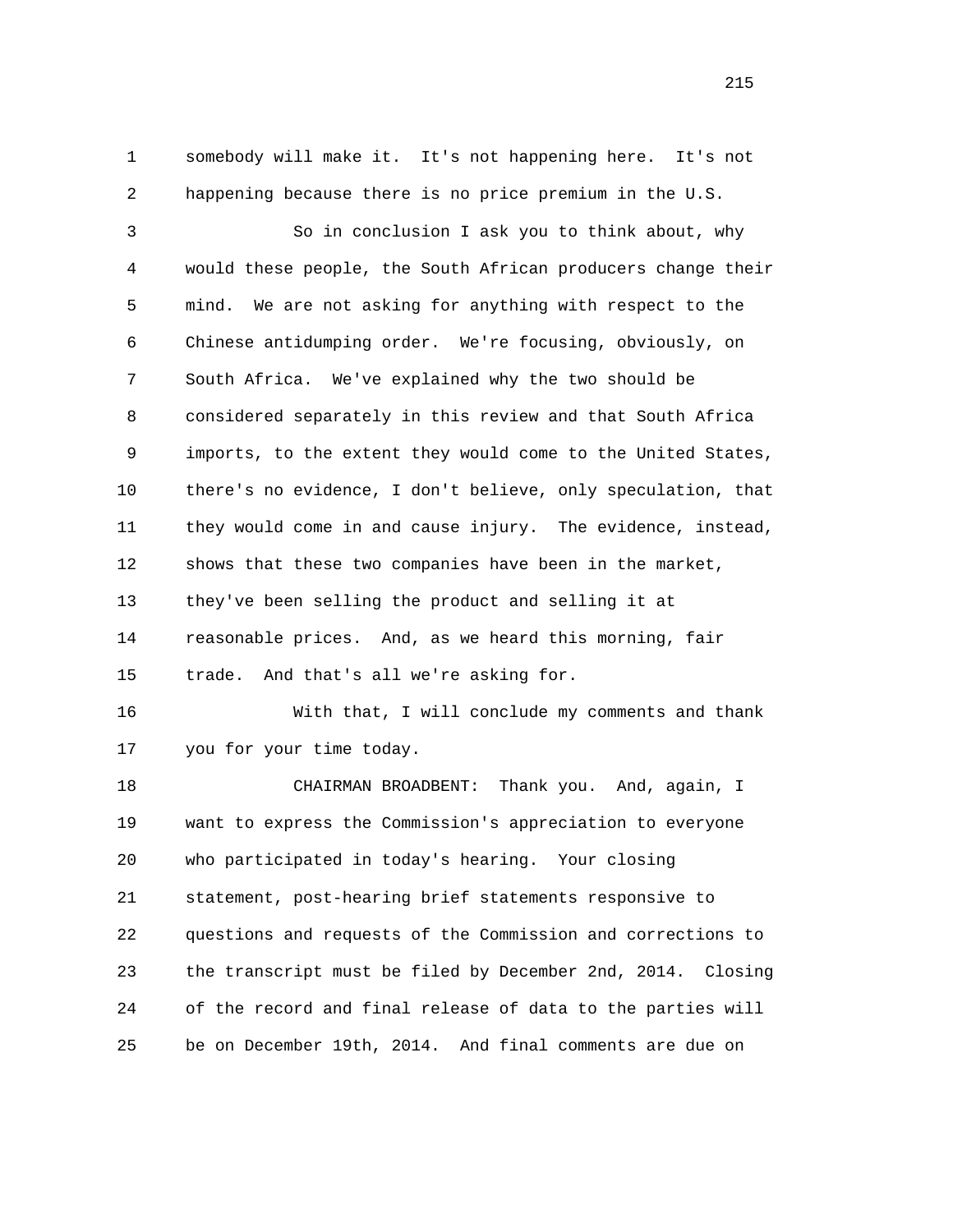```
 1 January 5th, 2015. 
 2 With that, this hearing is adjourned. Thank you. 
 3 (Whereupon, at 4:07 p.m. the hearing was 
 4 adjourned.) 
 5 
 6 
 7 
 8 
9 
10 
11 
12 
13 
14 
15 
16 
17 
18 
19 
20 
21 
22 
23 
24 
25
```